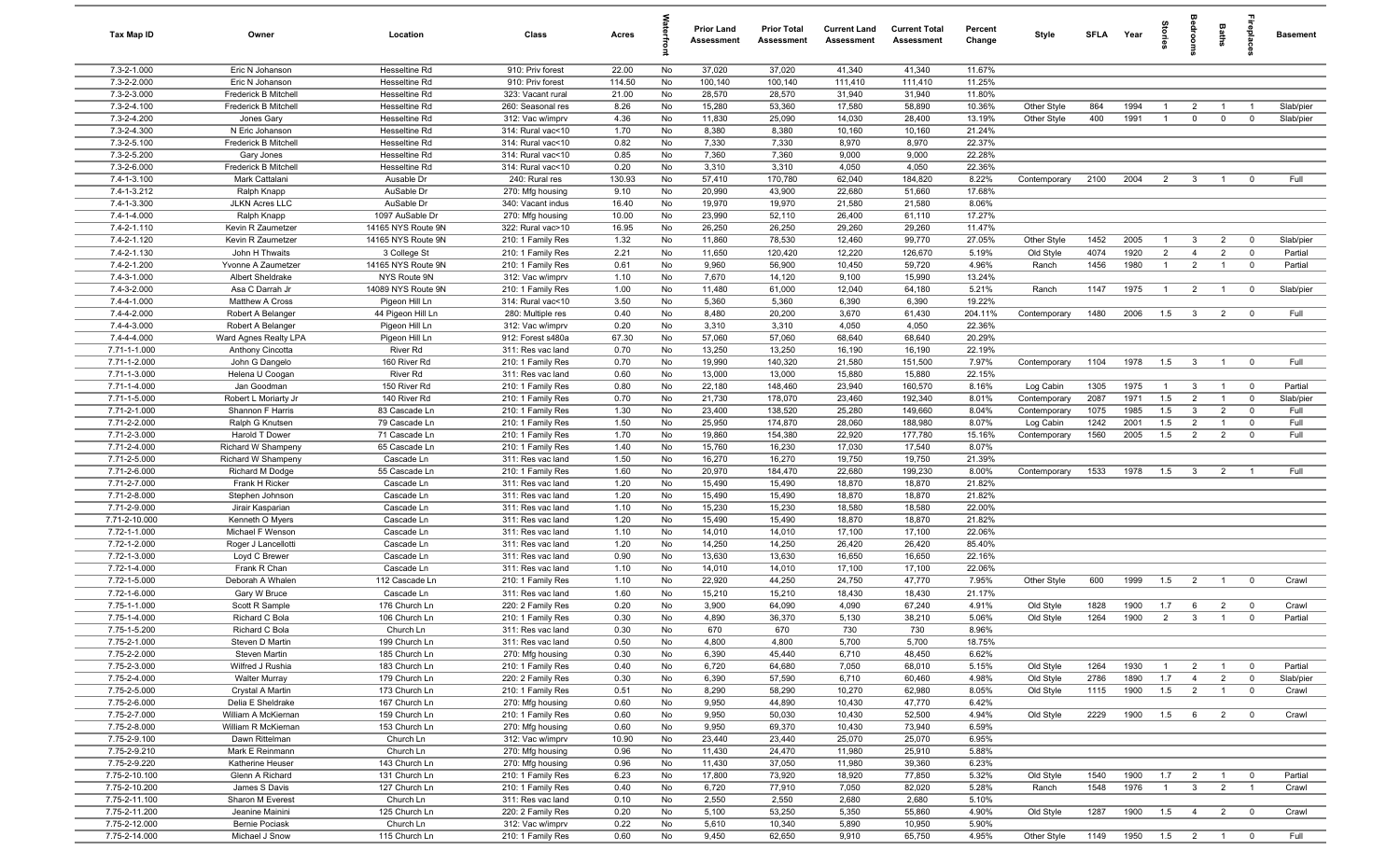| Tax Map ID                       | Owner                                          | Location                                 | Class                                  | Acres        |          | <b>Prior Land</b><br>Assessment | <b>Prior Total</b><br>Assessment | <b>Current Land</b><br>Assessment | <b>Current Total</b><br>Assessment | Percent<br>Change | Style                  | <b>SFLA</b>  | Year         | Stori                 | droom                            | Baths                          | ne<br>Pla                     | Basement           |
|----------------------------------|------------------------------------------------|------------------------------------------|----------------------------------------|--------------|----------|---------------------------------|----------------------------------|-----------------------------------|------------------------------------|-------------------|------------------------|--------------|--------------|-----------------------|----------------------------------|--------------------------------|-------------------------------|--------------------|
| 7.75-2-15.000                    | Cindy A Casler                                 | 109 Church Ln                            | 210: 1 Family Res                      | 0.30         | No       | 6,070                           | 46,640                           | 6,370                             | 49,040                             | 5.15%             | Old Style              | 1320         | 1930         | 1.5                   | $\mathbf{3}$                     | $\overline{2}$                 | $\mathbf 0$                   | Crawl              |
| 7.75-2-16.000                    | Michael J Snow                                 | 107 Church Ln                            | 210: 1 Family Res                      | 0.50         | No       | 6,690                           | 53,910                           | 7,020                             | 56,710                             | 5.19%             | Ranch                  | 1216         | 1958         | $\mathbf{1}$          | $\mathbf{3}$                     | $\overline{1}$                 | $\mathbf 0$                   | Crawl              |
| 7.75-2-17.000                    | Sheila A LaFountain                            | 103 Church Ln                            | 210: 1 Family Res                      | 0.40         | No       | 6,380                           | 55,490                           | 6,700                             | 58,380                             | 5.21%             | Ranch                  | 1184         | 1960         | $\mathbf{1}$          | $\overline{2}$                   | $\overline{1}$                 | $\mathbf 0$                   | Crawl              |
| 7.75-2-18.000                    | Mary R Lincoln                                 | 97 Church Ln                             | 210: 1 Family Res                      | 1.00         | No       | 9,270                           | 87,870                           | 9,720                             | 92,360                             | 5.11%             | Ranch                  | 1120         | 1999         | $\mathbf{1}$          | $\overline{2}$                   | $\overline{2}$                 | $\mathbf 0$                   | Full               |
| 7.75-2-19.000<br>7.75-2-20.100   | <b>Walter Gray</b><br>Thomas R Snow            | 89 Church Ln<br>87 Church Ln             | 210: 1 Family Res<br>210: 1 Family Res | 0.40<br>0.22 | No<br>No | 6,380<br>4,770                  | 56,000<br>47,300                 | 6,700<br>5,000                    | 58,800<br>49,750                   | 5.00%<br>5.18%    | Old Style<br>Old Style | 1520<br>1318 | 1930<br>1932 | $\overline{2}$<br>1.7 | $\mathbf{3}$<br>$\overline{4}$   |                                | $^{\circ}$<br>$\mathbf 0$     | Partial<br>Partial |
| 7.75-2-20.200                    | Thomas R Snow Jr                               | Church Ln                                | 311: Res vac land                      | 0.17         | No       | 2,230                           | 2,230                            | 2,650                             | 2,650                              | 18.83%            |                        |              |              |                       |                                  |                                |                               |                    |
| 7.75-2-21.000                    | Donald E Eddy                                  | 1124 AuSable Dr                          | 311: Res vac land                      | 0.88         | No       | 7,380                           | 7,380                            | 9,030                             | 9,030                              | 22.36%            |                        |              |              |                       |                                  |                                |                               |                    |
| 7.76-1-2.000                     | John T Manning                                 | 24 Church Ln                             | 210: 1 Family Res                      | 0.30         | No       | 6,770                           | 91,030                           | 7,100                             | 95,710                             | 5.14%             | Old Style              | 2096         | 1925         | 1.7                   | $\mathbf{3}$                     | $\overline{2}$                 | $\overline{1}$                | Partial            |
| 7.76-1-3.000                     | John F Pattno                                  | 3 Forge St                               | 411: Apartment                         | 0.20         | No       | 5,100                           | 114,270                          | 5,350                             | 120,010                            | 5.02%             | Old Style              | 3234         | 1900         | 2                     | 6                                | $\overline{4}$                 | $\mathbf 0$                   | Partial            |
| 7.76-1-4.000                     | Eric Horstmyer                                 | 5 Forge St                               | 210: 1 Family Res                      | 0.20         | No       | 5,100                           | 50,410                           | 5,350                             | 52,910                             | 4.96%             | Old Style              | 1340         | 1880         | 1.5                   | $\mathbf{3}$                     | $\overline{1}$                 | $^{\circ}$                    | Crawl              |
| 7.76-1-5.000                     | Robert T Thomas                                | 7 Forge St                               | 210: 1 Family Res                      | 0.10         | No       | 2,550                           | 64,980                           | 2,680                             | 68,250                             | 5.03%             | Old Style              | 1430         | 1925         | $\overline{2}$        | $\mathbf{3}$                     | $\overline{1}$                 | $\overline{0}$                | Partial            |
| 7.76-1-6.000                     | Leigh James Prop LLC                           | 9 Forge St                               | 210: 1 Family Res                      | 0.20         | No       | 5,100                           | 59,970                           | 5,350                             | 63,090                             | 5.20%             | Old Style              | 1334         | 1925         | 1.5                   | $\mathbf{3}$                     | $\overline{2}$                 | $\mathbf 0$                   | Partial            |
| 7.76-1-7.000                     | Alonzo Dagley                                  | 11 Forge St                              | 210: 1 Family Res                      | 0.30         | No       | 7,520                           | 92,770                           | 7,890                             | 97,390                             | 4.98%             | Old Style              | 3073         | 1900         | $\overline{2}$        | $\overline{2}$                   | $\overline{1}$                 | $\mathbf 0$                   | Partial            |
| 7.76-1-8.000                     | Thomas M Bombard                               | 15 Forge St                              | 210: 1 Family Res                      | 0.20         | No       | 5,100                           | 72,870                           | 5,350                             | 76,700                             | 5.26%             | Old Style              | 2130         | 1876         | $\overline{2}$        | 5                                | $\overline{1}$                 | $\mathbf 0$                   | Crawl              |
| 7.76-1-9.000<br>7.76-1-10.036    | James Leigh Prop LLC<br>John F Pattno          | 19 Forge St<br>14217 NYS Route 9N        | 312: Vac w/imprv<br>411: Apartment     | 1.20<br>0.20 | No<br>No | 13,480<br>5,100                 | 46,200<br>123,760                | 14,150<br>5,350                   | 49,120<br>129,990                  | 6.32%<br>5.03%    |                        |              |              |                       |                                  |                                |                               |                    |
| 7.76-1-11.000                    | Joseph Fitzgerald                              | 23 Forge St                              | 210: 1 Family Res                      | 0.49         | No       | 7,010                           | 80,200                           | 7,360                             | 84,300                             | 5.11%             | Ranch                  | 1008         | 1967         |                       | $\mathbf{3}$                     |                                | $\mathbf 0$                   | Full               |
| 7.76-1-12.110                    | Ruth V Devins                                  | 27 Forge St                              | 210: 1 Family Res                      | 0.19         | No       | 6,780                           | 82,720                           | 7,120                             | 86,950                             | 5.11%             | Ranch                  | 1204         | 1952         | $\overline{1}$        | $\overline{2}$                   |                                | $\Omega$                      | Full               |
| 7.76-1-12.120                    | John T Devins                                  | Forge St                                 | 311: Res vac land                      | 0.24         | No       | 2,670                           | 2,670                            | 3,180                             | 3,180                              | 19.10%            |                        |              |              |                       |                                  |                                |                               |                    |
| 7.76-1-12.200                    | <b>Bruce Locklin</b>                           | Forge St                                 | 311: Res vac land                      | 0.11         | No       | 1,440                           | 1,440                            | 1,710                             | 1,710                              | 18.75%            |                        |              |              |                       |                                  |                                |                               |                    |
| 7.76-1-14.000                    | <b>Bruce A Locklin</b>                         | 31 Forge St                              | 210: 1 Family Res                      | 0.30         | No       | 7,520                           | 81,820                           | 7,890                             | 86,090                             | 5.22%             | Other Style            | 2080         | 1930         | $\overline{2}$        | $\mathbf{3}$                     | $\overline{1}$                 | $\Omega$                      | Slab/pier          |
| 7.76-1-15.000                    | Alexander P Kueller                            | 35 Forge St                              | 482: Det row bldg                      | 0.30         | No       | 7,520                           | 127,940                          | 7,890                             | 129,230                            | 1.01%             |                        |              |              |                       |                                  |                                |                               |                    |
| 7.76-1-16.000                    | Barbara J Hanley                               | 14231 NYS Route 9N                       | 425: Bar                               | 0.20         | No       | 5,100                           | 56,970                           | 5,350                             | 57,545                             | 1.01%             |                        |              |              |                       |                                  |                                |                               |                    |
| 7.76-1-17.010                    | Kevin A Douglas                                | 14233 NYS Route 9N                       | 481: Att row bldg                      | 1.57         | No       | 10,340                          | 92,309                           | 10,870                            | 93,240                             | 1.01%             |                        |              |              |                       |                                  |                                |                               |                    |
| 7.76-1-18.000<br>7.76-1-19.000   | Douglas Robins                                 | 14235 NYS Route 9N                       | 481: Att row bldg                      | 0.10         | No<br>No | 2,170                           | 23,278                           | 2,270<br>4,570                    | 23,510                             | 1.00%             |                        |              |              |                       |                                  |                                |                               |                    |
| 7.76-1-20.000                    | Aubuchon Realty Co Inc<br>James Leigh Prop LLC | 14229 NYS Route 9N<br>14227 NYS Route 9N | 482: Det row bldg<br>481: Att row bldg | 0.20<br>0.40 | No       | 4,360<br>6,720                  | 158,476<br>138,504               | 7,050                             | 160,070<br>139,900                 | 1.01%<br>1.01%    |                        |              |              |                       |                                  |                                |                               |                    |
| 7.76-1-21.000                    | Stephen T Godlewski                            | 14223 NYS Route 9N                       | 481: Att row bldg                      | 0.10         | No       | 2,170                           | 106,677                          | 2,270                             | 107,754                            | 1.01%             |                        |              |              |                       |                                  |                                |                               |                    |
| 7.76-1-22.000                    | Michael A Riccardelli                          | 14219 NYS Route 9N                       | 411: Apartment                         | 0.10         | No       | 2,550                           | 71,310                           | 2,680                             | 74,930                             | 5.08%             | Old Style              | 1840         | 1926         | $\overline{2}$        | $\overline{4}$                   | $\overline{2}$                 | $\overline{0}$                | Full               |
| 7.76-1-23.000                    | SS&J Northeast Dev LLC                         | 38 Forge St                              | 210: 1 Family Res                      | 0.10         | No       | 2,550                           | 58,830                           | 2,680                             | 61,820                             | 5.08%             | Old Style              | 1674         | 1926         | $\overline{2}$        | $\mathbf{3}$                     | $\overline{1}$                 | $\mathbf 0$                   | Partial            |
| 7.76-1-24.000                    | Benjamin M Bedard                              | 36 Forge St                              | 411: Apartment                         | 0.10         | No       | 2,550                           | 74,930                           | 2,680                             | 78,740                             | 5.08%             | Old Style              | 2400         | 1945         | 2                     | $\overline{4}$                   | $\overline{2}$                 | $\mathbf 0$                   | Full               |
| 7.76-1-25.000                    | Debra A Ledwith                                | 32 Forge St                              | 220: 2 Family Res                      | 0.10         | No       | 2,550                           | 87,560                           | 2,680                             | 91,890                             | 4.95%             | Old Style              | 2772         | 1926         | $\overline{2}$        | $\overline{7}$                   | $\overline{2}$                 | $\overline{0}$                | Partial            |
| 7.76-1-26.000                    | Deanna L Santor                                | 30 Forge St                              | 220: 2 Family Res                      | 0.10         | No       | 2,550                           | 83,610                           | 2,680                             | 87,820                             | 5.04%             | Old Style              | 2464         | 1926         | $\overline{2}$        | 6                                | $\overline{2}$                 | $\mathbf 0$                   | Partial            |
| 7.76-1-27.000                    | Michael T Klewin                               | 28 Forge St                              | 220: 2 Family Res                      | 0.20         | No       | 5,100                           | 102,520                          | 5,350                             | 107,810                            | 5.16%             | Old Style              | 3364         | 1926         | 2                     | 6                                | $\overline{2}$                 | $\mathbf 0$                   | Partial            |
| 7.76-1-28.000                    | Barbara J Rhino                                | 20 Forge St                              | 210: 1 Family Res                      | 0.10         | No       | 2,550                           | 28,940                           | 2,680                             | 30,380                             | 4.98%             | Old Style              | 1490         | 1900         | $\overline{2}$        | $\mathbf{3}$                     | $\overline{2}$                 | $\overline{0}$                | Partial            |
| 7.76-1-28.000/1<br>7.76-1-29.000 | Sylvia M Rhino<br>John K Plumadore             | 20 Forge St<br>16 Forge St               | 210: 1 Family Res<br>210: 1 Family Res | 0.01<br>0.10 | No<br>No | 2,550<br>2,550                  | 28,940<br>50,210                 | 2,680<br>2,680                    | 30,380<br>57,750                   | 4.98%<br>15.02%   | Old Style<br>Old Style | 1490<br>1809 | 1900<br>1875 | $\overline{2}$<br>1.7 | $\mathbf{3}$<br>$\overline{4}$   | $\mathbf{3}$<br>$\mathbf{1}$   | $\overline{0}$<br>$\mathbf 0$ | Partial<br>Partial |
| 7.76-1-30.000                    | Patrick Santa Maria                            | College St                               | 311: Res vac land                      | 0.10         | No       | 2,550                           | 2,550                            | 2,680                             | 2,680                              | 5.10%             |                        |              |              |                       |                                  |                                |                               |                    |
| 7.76-1-31.000                    | Mary B Coolidge                                | 5 Pleasant St                            | 210: 1 Family Res                      | 0.20         | No       | 4,340                           | 89,430                           | 4,550                             | 94,020                             | 5.13%             | Ranch                  | 1392         | 1966         | $\mathbf{1}$          | $\mathbf{3}$                     | $\overline{1}$                 | $\mathbf 0$                   | Full               |
| 7.76-1-33.000                    | Greta L LaGoy                                  | 9 Pleasant St                            | 210: 1 Family Res                      | 0.13         | No       | 3,320                           | 63,960                           | 3,480                             | 67,100                             | 4.91%             | Old Style              | 1380         | 1930         | $\overline{1}$        | $\mathbf{3}$                     |                                | $\mathbf 0$                   | Partial            |
| 7.76-1-34.000                    | Mark E Deyoe                                   | 11 Pleasant St                           | 210: 1 Family Res                      | 0.13         | No       | 2,550                           | 72,930                           | 2,680                             | 76,550                             | 4.96%             | Contemporary           | 1798         | 1970         | 1.5                   | $\overline{2}$                   | $\overline{1}$                 | $\overline{0}$                | Partial            |
| 7.76-1-35.000                    | Doris Plunkett                                 | 15 Pleasant St                           | 220: 2 Family Res                      | 0.20         | No       | 5,100                           | 87,090                           | 5,350                             | 91,380                             | 4.93%             | Duplex                 | 1576         | 1965         | $\mathbf{1}$          | $\overline{2}$                   | $\overline{2}$                 | $^{\circ}$                    | Partial            |
| 7.76-2-1.000                     | Sarah P Richards                               | 4 Pleasant St                            | 210: 1 Family Res                      | 0.10         | No       | 2,550                           | 65,430                           | 2,680                             | 68,750                             | 5.07%             | Old Style              | 1318         | 1880         | 1.7                   | $\overline{2}$                   | $\overline{2}$                 | $^{\circ}$                    | Partial            |
| 7.76-2-2.000                     | Robert J Fountain                              | 6 Pleasant St                            | 210: 1 Family Res                      | 0.20         | No       | 5,100                           | 64,930                           | 5,350                             | 68,310                             | 5.21%             | Old Style              | 1450         | 1850         | 1.5                   | $\overline{4}$                   |                                | $\Omega$                      | Full               |
| 7.76-2-3.000                     | Scott A Brow                                   | 8 Pleasant St                            | 210: 1 Family Res                      | 0.30         | No       | 7,520                           | 103,130                          | 7,890                             | 108,480                            | 5.19%             | Old Style              | 1553         | 1930         | 1.7<br>$\overline{2}$ | $\overline{3}$<br>$\overline{7}$ | $\overline{1}$<br>$\mathbf{3}$ | $\mathbf 0$                   | Full               |
| 7.76-2-4.000<br>7.76-2-8.000     | Robert T Thomas<br>Lee C Kazanas               | 12 Pleasant St<br>14 Church Ln           | 230: 3 Family Res<br>411: Apartment    | 0.20<br>0.30 | No<br>No | 5,100<br>7,520                  | 74,430<br>115,630                | 5,350<br>7,890                    | 78,180<br>121,390                  | 5.04%<br>4.98%    | Old Style              | 3004         | 1900         |                       |                                  |                                |                               | Partial            |
| 7.76-2-9.000                     | Harry G Bombard                                | 18 Church Ln                             | 210: 1 Family Res                      | 0.20         | No       | 5,100                           | 78,420                           | 5,350                             | 82,520                             | 5.23%             | Old Style              | 1774         | 1930         | 1.5                   | $\mathbf{3}$                     | $\overline{1}$                 | $\overline{\mathbf{0}}$       | Partial            |
| 7.76-2-10.000                    | Dana Cross                                     | 6 Forge St                               | 210: 1 Family Res                      | 0.20         | No       | 5,100                           | 53,500                           | 5,350                             | 56,200                             | 5.05%             | Old Style              | 1442         | 1930         | 1.5                   | $\mathbf{3}$                     | $\overline{1}$                 | $\overline{0}$                | Crawl              |
| 7.76-2-11.000                    | Russell A Wells Jr                             | 8 Forge St                               | 210: 1 Family Res                      | 0.20         | No       | 5,100                           | 66,050                           | 5,350                             | 69,400                             | 5.07%             | Old Style              | 1940         | 1930         | 1.5                   | $\overline{2}$                   | $\overline{1}$                 | $\overline{0}$                | Crawl              |
| 7.76-3-1.000                     | Barbara P Flynn                                | 83 Church Ln                             | 210: 1 Family Res                      | 0.30         | No       | 7,520                           | 62,520                           | 7,890                             | 70,830                             | 13.29%            | Old Style              | 1351         | 1930         | 1.5                   | $\overline{2}$                   | $\overline{1}$                 | $\mathbf 0$                   | Partial            |
| 7.76-3-2.000                     | Donald L Denette Jr                            | 79 Church Ln                             | 210: 1 Family Res                      | 0.50         | No       | 7,050                           | 32,680                           | 7,390                             | 34,320                             | 5.02%             | Cottage                | 804          | 1930         | $\mathbf{1}$          | $\overline{2}$                   | $\mathbf{1}$                   | $\mathbf 0$                   | Partial            |
| 7.76-3-3.000                     | Thomas A Cross                                 | 27 Church Ln                             | 250: Estate                            | 9.50         | No       | 12,020                          | 316,890                          | 12,830                            | 332,750                            | 5.00%             | Mansion                | 10964        | 1920         | $\mathbf{3}$          | 8                                | 5                              | $\overline{2}$                | Full               |
| 7.76-3-4.000                     | John F Pattno                                  | 2 College St                             | 210: 1 Family Res                      | 0.10         | No       | 2,550                           | 90,440                           | 2,680                             | 94,990                             | 5.03%             | Old Style              | 2168         | 1930         | 2.7                   | 6                                | $\overline{2}$                 | $\overline{0}$                | Full               |
| 7.76-3-5.000                     | John K Fitzgerald                              | 4 College St                             | 210: 1 Family Res                      | 0.10         | No       | 2,550                           | 63,330                           | 2,680                             | 66,490                             | 4.99%             | Other Style            | 1429         | 1950         | $\overline{2}$        | $\overline{4}$                   | $\overline{1}$                 | $\mathbf 0$                   | Partial            |
| 7.76-3-6.000<br>7.76-3-7.000     | Elizabeth S Pattno<br>Elizabeth A Pattno       | 14171 NYS Route 9N<br>6 College St       | 484: 1 use sm bld<br>210: 1 Family Res | 0.20<br>0.10 | No<br>No | 5,100<br>2,550                  | 72,560<br>77,450                 | 5,350<br>2,680                    | 76,110<br>81,300                   | 4.89%<br>4.97%    | Old Style              | 1608         | 1913         | $\overline{2}$        | $\overline{4}$                   | $\overline{2}$                 | $\overline{0}$                | Partial            |
| 7.76-3-8.000                     | <b>Robert Betters</b>                          | 8 College St                             | 210: 1 Family Res                      | 0.20         | No       | 5,100                           | 75,460                           | 5,350                             | 79,220                             | 4.98%             | Old Style              | 1821         | 1920         | $\overline{2}$        | $\overline{4}$                   | $\overline{1}$                 | $\overline{0}$                | Partial            |
| 7.76-3-9.000                     | David R Comegys                                | 10 College St                            | 210: 1 Family Res                      | 0.10         | No       | 2,550                           | 82,760                           | 2,680                             | 86,860                             | 4.95%             | Old Style              | 1631         | 1920         | $\overline{2}$        | $\overline{4}$                   | $\overline{1}$                 | $\overline{1}$                | Full               |
| 7.76-3-10.000                    | Melissa S Manning                              | 12 College St                            | 210: 1 Family Res                      | 0.30         | No       | 7,520                           | 94,680                           | 7,890                             | 99,510                             | 5.10%             | Old Style              | 3135         | 1880         | $\overline{2}$        | $5\overline{5}$                  | $\overline{1}$                 | $\overline{1}$                | Partial            |
| 7.76-3-11.000                    | Pamela G Kyea                                  | 16 College St                            | 220: 2 Family Res                      | 0.20         | No       | 5,100                           | 119,750                          | 5,350                             | 125,920                            | 5.15%             | Other Style            | 4962         | 1863         | $\overline{2}$        | 8                                | $\overline{2}$                 | $\overline{0}$                | Crawl              |
| 7.76-3-12.000                    | St James Church                                | 13 Church Ln                             | 620: Religious                         | 0.30         | No       | 7,520                           | 70,520                           | 7,890                             | 74,170                             | 5.18%             |                        |              |              |                       |                                  |                                |                               |                    |
| 7.76-3-14.000                    | <b>Christopher Thwaits</b>                     | 14173 NYS Route 9N                       | 210: 1 Family Res                      | 0.50         | No       | 7,980                           | 68,590                           | 8,370                             | 72,110                             | 5.13%             | Old Style              | 1846         | 1867         | $2 \t 3$              |                                  | $\overline{1}$                 | $\overline{0}$                | Partial            |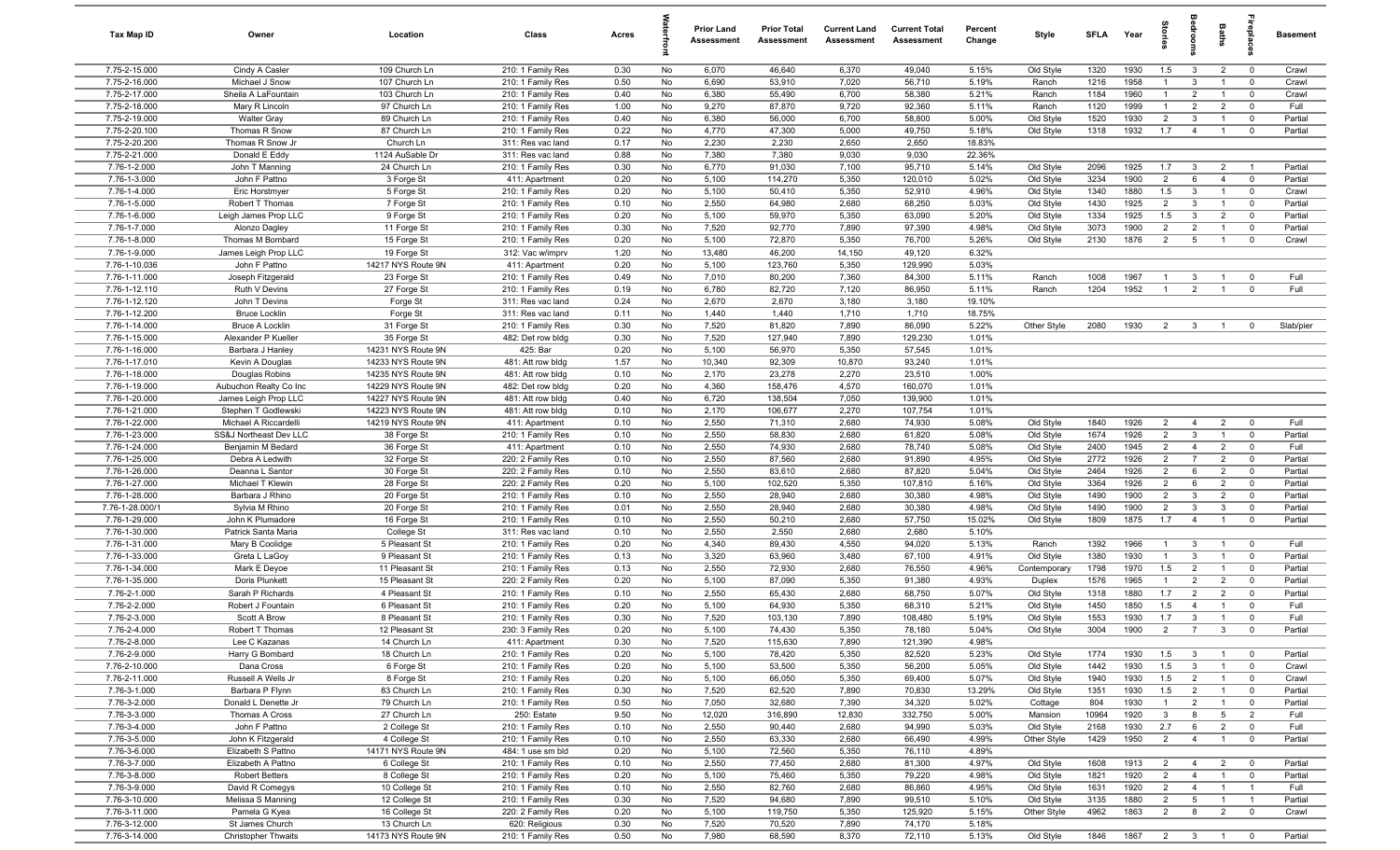| Tax Map ID                     | Owner                                    | Location                                 | Class                                  | Acres        |          | <b>Prior Land</b><br>Assessment | <b>Prior Total</b><br>Assessment | <b>Current Land</b><br>Assessment | <b>Current Total</b><br>Assessment | Percent<br>Change  | Style                        | <b>SFLA</b>  | Year         | tories                |                                | <b>Baths</b>                     | repla                         | <b>Basement</b>    |
|--------------------------------|------------------------------------------|------------------------------------------|----------------------------------------|--------------|----------|---------------------------------|----------------------------------|-----------------------------------|------------------------------------|--------------------|------------------------------|--------------|--------------|-----------------------|--------------------------------|----------------------------------|-------------------------------|--------------------|
| 7.76-3-15.000                  | Michele M Baker                          | 14175 NYS Route 9N                       | 210: 1 Family Res                      | 0.10         | No       | 2,170                           | 37,940                           | 2,270                             | 39,840                             | 5.01%              | Old Style                    | 1459         | 1900         | $\overline{2}$        | $\mathbf{3}$                   | $\overline{1}$                   | $\mathbf 0$                   | Partial            |
| 7.76-3-16.000                  | Scott Tetreault                          | Church Ln                                | 311: Res vac land                      | 0.40         | No       | 7,910                           | 7,910                            | 8,290                             | 8,290                              | 4.80%              |                              |              |              |                       |                                |                                  |                               |                    |
| 7.76-3-17.000                  | SS&J Northeast Dev LLC                   | 7 Church Ln                              | 411: Apartment                         | 0.20         | No       | 5,100                           | 91,200                           | 5,350                             | 95,810                             | 5.05%              |                              |              |              |                       |                                |                                  |                               |                    |
| 7.76-3-18.000                  | Stacy P Changelo                         | 3 Church Ln<br>14191 NYS Route 9N        | 210: 1 Family Res                      | 0.40         | No       | 6,720                           | 138,420                          | 7,050                             | 145,280                            | 4.96%              | Other Style                  | 5160         | 1910         | $\overline{2}$        | 8                              | $\overline{4}$                   |                               | Partial            |
| 7.76-3-19.000<br>7.76-3-20.000 | Daniel M Deyoe<br>Scott Tetreault        | 14181 NYS Route 9N                       | 210: 1 Family Res<br>220: 2 Family Res | 0.20<br>0.08 | No<br>No | 5,100<br>2,550                  | 77,170<br>56,270                 | 5,350<br>2,680                    | 81,040<br>59,070                   | 5.01%<br>4.98%     | Old Style<br>Old Style       | 1602<br>1563 | 1925<br>1925 | 1.5<br>$\overline{2}$ | $\mathbf{3}$<br>$\overline{4}$ | $\overline{1}$<br>$\overline{2}$ | $\mathbf 0$<br>$\mathbf 0$    | Partial<br>Crawl   |
| 7.76-3-21.000                  | Daniel M Thwaits                         | 14187 NYS Route 9N                       | 210: 1 Family Res                      | 0.10         | No       | 2,550                           | 38,680                           | 2,680                             | 40,610                             | 4.99%              | Old Style                    | 1241         | 1925         | $\overline{2}$        | $\mathbf{3}$                   | $\overline{1}$                   | $\overline{\mathbf{0}}$       | Partial            |
| 7.76-3-22.000                  | Michel Cukierman                         | 14190 NYS Route 9N                       | 411: Apartment                         | 0.20         | No       | 4,340                           | 74,440                           | 4,550                             | 78,180                             | 5.02%              |                              |              |              |                       |                                |                                  |                               |                    |
| 7.76-3-23.000                  | Andrew Mowery                            | 14192 NYS Route 9N                       | 220: 2 Family Res                      | 0.10         | No       | 2,170                           | 39,270                           | 2,270                             | 41,260                             | 5.07%              | Old Style                    | 1650         | 1900         | $\overline{2}$        | $\overline{4}$                 | $\overline{2}$                   | $\overline{0}$                | Partial            |
| 7.76-3-24.000                  | Andrew Mowery                            | 14194 NYS Route 9N                       | 210: 1 Family Res                      | 0.20         | No       | 4,340                           | 115,700                          | 4,550                             | 121,570                            | 5.07%              | Old Style                    | 3420         | 1890         | 2                     | $\overline{4}$                 | $\overline{2}$                   | $\mathbf 0$                   | Full               |
| 7.76-3-25.000                  | Dennis Santini                           | 14196 NYS Route 9N                       | 210: 1 Family Res                      | 0.20         | No       | 5,100                           | 60,490                           | 5,350                             | 63,640                             | 5.21%              | Old Style                    | 1736         | 1900         | $\overline{2}$        | $\mathbf{3}$                   | $\overline{1}$                   | $\mathbf 0$                   | Partial            |
| 7.76-3-26.000                  | Dennis P Santini                         | 6 School Ln                              | 433: Auto body                         | 0.30         | No       | 7,520                           | 37,760                           | 7,890                             | 67,330                             | 78.31%             |                              |              |              |                       |                                |                                  |                               |                    |
| 7.76-3-28.000                  | Linda L Trefry                           | 14206 NYS Route 9N                       | 210: 1 Family Res                      | 0.20         | No       | 5,100                           | 90,280                           | 5,350                             | 94,860                             | 5.07%              | Old Style                    | 1795         | 1925         | 1.5                   | $\overline{4}$                 | $\overline{2}$                   | $\mathbf 0$                   | Full               |
| 7.76-3-29.000                  | Robert Meconi                            | 14208 NYS Route 9N                       | 210: 1 Family Res                      | 0.20         | No       | 5,100                           | 71,250                           | 5,350                             | 74,870                             | 5.08%              | Old Style                    | 1908         | 1925         | $\overline{2}$        | 2                              | 2                                | $\mathbf 0$                   | Partial            |
| 7.76-3-31.000                  | John J Ryan Sr                           | 14210 NYS Route 9N                       | 210: 1 Family Res                      | 0.10         | No       | 2,550                           | 43,960                           | 2,680                             | 46,150                             | 4.98%              | Bungalow                     | 953          | 1931         | $\overline{1}$        | $\overline{2}$                 | $\overline{1}$                   | $\mathbf 0$                   | Partial<br>Full    |
| 7.76-3-32.000<br>7.76-3-36.000 | John J Ryan Sr<br>SS&J Northeast Dev LLC | 14212 NYS Route 9N<br>14218 NYS Route 9N | 220: 2 Family Res<br>481: Att row bldg | 0.10<br>0.10 | No<br>No | 2,550<br>2,550                  | 49,900<br>60,327                 | 2,680<br>2,680                    | 52,340<br>60,930                   | 4.89%<br>1.00%     | Old Style                    | 1320         | 1939         | 1.5                   | $\overline{2}$                 | $\overline{2}$                   | $\overline{0}$                |                    |
| 7.76-3-38.002                  | SS&J Northeast Dev LLC                   | 4 Grove Rd                               | 210: 1 Family Res                      | 0.07         | No       | 2,040                           | 45,050                           | 1,820                             | 10,000                             | $-77.80%$          | Old Style                    | 1410         | 1925         | $\overline{1}$        | $\overline{4}$                 | $\overline{2}$                   | $\mathbf 0$                   | Crawl              |
| 7.76-3-39.000                  | SS&J Northeast Dev LLC                   | 14220 NYS Route 9N                       | 481: Att row bldg                      | 0.10         | No       | 2,550                           | 67,352                           | 2,680                             | 68,030                             | 1.01%              |                              |              |              |                       |                                |                                  |                               |                    |
| 7.76-3-40.000                  | Travis A Glicksman                       | 14224 NYS Route 9N                       | 481: Att row bldg                      | 0.07         | No       | 1,790                           | 60,667                           | 1,870                             | 61,280                             | 1.01%              |                              |              |              |                       |                                |                                  |                               |                    |
| 7.76-3-41.100                  | Daniel T Manning III                     | 14226 NYS Route 9N St                    | 481: Att row bldg                      | 0.20         | No       | 7,650                           | 107,656                          | 8,030                             | 108,740                            | 1.01%              |                              |              |              |                       |                                |                                  |                               |                    |
| 7.76-3-41.200                  | Ausyra Corporation                       | Forge St                                 | 330: Vacant comm                       | 0.30         | No       | 7,520                           | 7,520                            | 7,890                             | 7,890                              | 4.92%              |                              |              |              |                       |                                |                                  |                               |                    |
| 7.76-3-42.000                  | Ausyra Corporation                       | 14228 NYS Route 9N                       | 454: Supermarket                       | 0.60         | No       | 9,950                           | 122,364                          | 10,430                            | 123,600                            | 1.01%              |                              |              |              |                       |                                |                                  |                               |                    |
| 7.76-3-43.000                  | CRE JV Mixed 15 NY 3 Branch              | 14230 NYS Route 9N                       | 461: Bank                              | 0.10         | No       | 2,930                           | 157,850                          | 3,080                             | 240,580                            | 52.41%             |                              |              |              |                       |                                |                                  |                               |                    |
| 7.76-3-44.000                  | Sierra Serino                            | 14232 NYS Route 9N                       | 449: Warehouse                         | 0.10         | No       | 2,550                           | 35,320                           | 2,680                             | 45,000                             | 27.41%             |                              |              |              |                       |                                |                                  |                               |                    |
| 7.76-3-48.000                  | Ausyra Corporation                       | 13 Grove Rd                              | 210: 1 Family Res                      | 0.15         | No       | 3,250                           | 50,040                           | 3,410                             | 52,680                             | 5.28%              | Old Style                    | 1350         | 1920         | $\overline{2}$        | $\mathbf{3}$                   | $\overline{1}$                   | $\mathbf 0$                   | Full               |
| 7.76-3-49.000<br>7.76-3-50.000 | Ausyra Corporation<br>Stephen J Richards | Forge St<br>6 Grove Rd                   | 330: Vacant comm<br>210: 1 Family Res  | 0.10<br>0.09 | No<br>No | 2,550<br>1,950                  | 2,550<br>52,890                  | 2,680<br>2,050                    | 2,680<br>55,530                    | 5.10%<br>4.99%     | Old Style                    | 1518         | 1925         | $\overline{2}$        | $\overline{4}$                 | $\overline{1}$                   | $\mathbf 0$                   | Full               |
| 7.76-3-51.000                  | William H Tedford                        | 8 Grove Rd                               | 210: 1 Family Res                      | 0.13         | No       | 2,820                           | 72,800                           | 2,960                             | 76,580                             | 5.19%              | Old Style                    | 2184         | 1925         | $\overline{2}$        | $\overline{4}$                 | $\overline{1}$                   | $\mathbf 0$                   | Partial            |
| 7.76-3-52.000                  | Mary L LaMarque                          | 10 Grove Rd                              | 210: 1 Family Res                      | 0.06         | No       | 1,300                           | 57,480                           | 1,360                             | 60,320                             | 4.94%              | Old Style                    | 1827         | 1926         | $\overline{2}$        | $\overline{4}$                 | $\overline{2}$                   | $\Omega$                      | Full               |
| 7.76-3-53.000                  | Joseph K Fitzgerald                      | 14 Grove Rd                              | 220: 2 Family Res                      | 0.30         | No       | 4,800                           | 88,960                           | 5,030                             | 93,490                             | 5.09%              | Old Style                    | 2772         | 1926         | $\overline{2}$        | 6                              | $\mathbf{3}$                     | $\mathbf 0$                   | Partial            |
| 7.76-3-54.000                  | Carol Sharland                           | 33 School Ln                             | 210: 1 Family Res                      | 0.30         | No       | 6,390                           | 67,240                           | 6,710                             | 70,570                             | 4.95%              | Old Style                    | 1634         | 1926         | 2                     | $\overline{4}$                 | $\overline{1}$                   | $\overline{0}$                | Full               |
| 7.76-3-55.112                  | James Leigh Prop LLC                     | 15 School Ln                             | 449: Warehouse                         | 0.80         | No       | 11,220                          | 389,150                          | 11,770                            | 407,650                            | 4.75%              |                              |              |              |                       |                                |                                  |                               |                    |
| 7.76-3-57.000                  | Elizabeth H Matzel                       | 8 School Ln                              | 210: 1 Family Res                      | 0.40         | No       | 7,910                           | 113,310                          | 8,290                             | 119,090                            | 5.10%              | Old Style                    | 2520         | 1880         | $\overline{2}$        | $\overline{4}$                 | $\overline{1}$                   | $\overline{1}$                | Full               |
| 7.76-3-58.000                  | Michael A Riccardelli                    | 4 Woodyard Ln                            | 220: 2 Family Res                      | 0.23         | No       | 5,870                           | 54,930                           | 6,150                             | 57,730                             | 5.10%              | Old Style                    | 2820         | 1850         | $\overline{2}$        | $5\overline{5}$                | $\mathbf{3}$                     | $\mathbf 0$                   | Crawl              |
| 7.76-3-59.000                  | Roger D Nelson                           | 6 Woodyard Ln                            | 210: 1 Family Res                      | 0.40         | No       | 7,910                           | 84,510                           | 8,290                             | 88,810                             | 5.09%              | Old Style                    | 2466         | 1890         | $\overline{2}$        | $\mathbf{3}$                   | $\overline{2}$                   | $\mathbf 0$                   | Partial            |
| 7.76-3-60.000<br>7.76-3-61.000 | Emerson W Snow<br>John C Santor          | 3 Woodyard Ln<br>3 Woodyard Ln           | 210: 1 Family Res<br>210: 1 Family Res | 0.30<br>0.20 | No<br>No | 7,520<br>5,100                  | 43,330<br>63,160                 | 7,890<br>5,350                    | 45,540<br>66,380                   | 5.10%<br>5.10%     | Old Style<br>Old Style       | 1149<br>1516 | 1900<br>1890 | 1.5<br>$\overline{2}$ | $\mathbf{3}$<br>$\mathbf{3}$   | $\overline{1}$<br>$\overline{1}$ | $\mathbf 0$<br>$\overline{0}$ | Partial<br>Partial |
| 7.76-3-62.100                  | John A Kurz                              | 18 School Ln                             | 210: 1 Family Res                      | 0.36         | No       | 6,590                           | 116,870                          | 6,910                             | 122,750                            | 5.03%              | Other Style                  | 2502         | 1949         | $\overline{1}$        | $\mathbf{3}$                   | $\overline{2}$                   | $\mathbf 0$                   | Partial            |
| 7.76-3-62.200                  | Kelly L Murphy                           | 20 School Ln                             | 210: 1 Family Res                      | 0.10         | No       | 2,170                           | 36,590                           | 2,270                             | 38,410                             | 4.97%              | Ranch                        | 880          | 1990         | $\overline{1}$        | 2                              | $\overline{1}$                   | $\mathbf 0$                   | Slab/pier          |
| 7.76-3-64.000                  | Elizabeth A Pattno                       | 14168 NYS Route 9N                       | 482: Det row bldg                      | 0.90         | No       | 11,350                          | 33,094                           | 11,900                            | 33,430                             | 1.02%              |                              |              |              |                       |                                |                                  |                               |                    |
| 7.76-3-65.000                  | Christina L Ross                         | 14155 NYS Route 9N                       | 220: 2 Family Res                      | 0.50         | No       | 7,460                           | 78,670                           | 7,820                             | 82,610                             | 5.01%              | Old Style                    | 2366         | 1870         | 1.7                   | 6                              | $\overline{2}$                   | $\overline{0}$                | Partial            |
| 7.76-3-66.000                  | Ann N Arnold                             | 14159 NYS Route 9N                       | 210: 1 Family Res                      | 0.20         | No       | 5,100                           | 70,800                           | 5,350                             | 74,590                             | 5.35%              | Old Style                    | 1312         | 1900         | 2                     | $\mathbf{3}$                   | $\overline{1}$                   | $\overline{0}$                | Partial            |
| 7.79-1-1.000                   | Ingrid Hamburger                         | River Rd                                 | 311: Res vac land                      | 0.90         | No       | 13,820                          | 13,820                           | 16,890                            | 16,890                             | 22.21%             |                              |              |              |                       |                                |                                  |                               |                    |
| 7.79-1-2.000                   | Munir M Mian                             | 178 River Rd                             | 210: 1 Family Res                      | 0.80         | No       | 16,070                          | 125,960                          | 17,350                            | 136,260                            | 8.18%              | Ranch                        | 1048         | 1965         | $\overline{1}$        | $\mathbf{3}$                   | $\overline{1}$                   | $\mathbf 0$                   | Partial            |
| 7.79-1-3.000                   | Gaeten LeCompte                          | River Rd                                 | 311: Res vac land                      | 0.80<br>0.80 | No       | 13,680<br>16,070                | 13,680                           | 16,710                            | 16,710                             | 22.15%             |                              |              |              |                       |                                |                                  |                               | Full               |
| 7.79-1-4.000<br>7.79-1-5.000   | Stanley J Polcyn<br>Robert W Wainwright  | 192 River Rd<br>198 River Rd             | 210: 1 Family Res<br>210: 1 Family Res | 0.70         | No<br>No | 14,490                          | 192,140<br>156,860               | 17,350<br>15,640                  | 207,470<br>169,500                 | 7.98%<br>8.06%     | Contemporary<br>Contemporary | 1925<br>1630 | 1965<br>1975 | $1.7\qquad 3$<br>2    | $\overline{\mathbf{3}}$        | $\overline{2}$<br>2              | $\overline{0}$                | Partial            |
| 7.79-1-6.000                   | Ronald Levine                            | River Rd                                 | 311: Res vac land                      | 0.90         | No       | 16,590                          | 16,590                           | 20,270                            | 20,270                             | 22.18%             |                              |              |              |                       |                                |                                  |                               |                    |
| 7.79-1-7.000                   | David C Hunt                             | River Rd                                 | 311: Res vac land                      | 0.70         | No       | 14,840                          | 14,840                           | 18,130                            | 18,130                             | 22.17%             |                              |              |              |                       |                                |                                  |                               |                    |
| 7.79-1-8.000                   | David C Hunt                             | 226 River Rd                             | 210: 1 Family Res                      | 1.00         | No       | 16,440                          | 196,070                          | 17,740                            | 212,360                            | 8.31%              | Contemporary                 | 1390         | 1975         |                       | $1.7 \t 2$                     | $\overline{2}$                   | $\overline{1}$                | Full               |
| 7.79-1-9.000                   | John R Innocenzi                         | River Rd                                 | 311: Res vac land                      | 0.80         | No       | 13,680                          | 13,680                           | 16,710                            | 16,710                             | 22.15%             |                              |              |              |                       |                                |                                  |                               |                    |
| 7.79-1-10.000                  | Sandra V Nicol                           | 240 River Rd                             | 210: 1 Family Res                      | 0.90         | No       | 14,950                          | 135,900                          | 16,140                            | 146,890                            | 8.09%              | Contemporary                 | 1277         | 1975         | $1.5\qquad 3$         |                                | $\overline{1}$                   | $\overline{\mathbf{0}}$       | Full               |
| 7.79-2-1.000                   | Lawler Realty LLC                        | River Rd                                 | 311: Res vac land                      | 0.90         | No       | 9,080                           | 9,080                            | 11,100                            | 11,100                             | 22.25%             |                              |              |              |                       |                                |                                  |                               |                    |
| 7.79-2-2.000                   | Thomas B Nicol                           | River Rd                                 | 311: Res vac land                      | 0.90         | No       | 9,080                           | 9,080                            | 11,100                            | 11,100                             | 22.25%             |                              |              |              |                       |                                |                                  |                               |                    |
| 7.79-2-3.000                   | Michael Scavotto                         | 227 River Rd                             | 311: Res vac land                      | 0.90         | No       | 11,850                          | 11,850                           | 14,480                            | 14,480                             | 22.19%             |                              |              |              |                       |                                |                                  |                               |                    |
| 7.79-2-4.000<br>7.79-2-5.000   | Michael Scavotto<br>John M Argonish      | River Rd<br>River Rd                     | 210: 1 Family Res<br>311: Res vac land | 0.80<br>0.90 | No<br>No | 8,990<br>9,080                  | 8,990<br>9,080                   | 15,960<br>11,100                  | 190,490<br>11,100                  | 2018.91%<br>22.25% | Contemporary                 | 1212         | 2006         | 1.5                   | $\overline{\mathbf{3}}$        | $\overline{2}$                   | $\overline{\mathbf{0}}$       | Full               |
| 7.79-2-6.000                   | Ronald E Levine                          | 205 River Rd                             | 210: 1 Family Res                      | 0.90         | No       | 14,950                          | 127,160                          | 16,140                            | 137,310                            | 7.98%              | Contemporary                 | 1144         | 1968         | 1.5                   | $\mathbf{3}$                   | $\overline{2}$                   | $\overline{1}$                | Full               |
| 7.79-2-7.000                   | Amber Pauley                             | 197 River Rd                             | 210: 1 Family Res                      | 0.80         | No       | 8,990                           | 8,990                            | 9,330                             | 216,950                            | 2313.24%           | Contemporary                 | 1472         | 2007         | 1.5                   | $\overline{2}$                 | $\overline{2}$                   | $\overline{0}$                | Full               |
| 7.79-2-8.000                   | Joseph DeLuca                            | 193 River Rd                             | 311: Res vac land                      | 0.90         | No       | 9,080                           | 9,080                            | 11,100                            | 11,100                             | 22.25%             |                              |              |              |                       |                                |                                  |                               |                    |
| 7.79-2-9.000                   | <b>Bartholomew Gaffney</b>               | 179 River Rd                             | 210: 1 Family Res                      | 0.80         | No       | 12,860                          | 99,290                           | 13,880                            | 107,230                            | 8.00%              | Ranch                        | 1080         | 1989         | $\overline{1}$        | $\overline{1}$                 | $\overline{1}$                   | $\mathbf 0$                   | Full               |
| 7.79-2-10.000                  | Alice D Looney                           | 167 River Rd                             | 210: 1 Family Res                      | 0.70         | No       | 13,330                          | 264,640                          | 14,390                            | 294,700                            | 11.36%             | Contemporary                 | 2247         | 2005         | 1.5                   | $\mathbf{3}$                   | $\overline{2}$                   | $\mathbf 0$                   | Full               |
| 7.79-2-11.000                  | Joseph J Duska                           | River Rd                                 | 311: Res vac land                      | 0.60         | No       | 6,930                           | 6,930                            | 8,470                             | 8,470                              | 22.22%             |                              |              |              |                       |                                |                                  |                               |                    |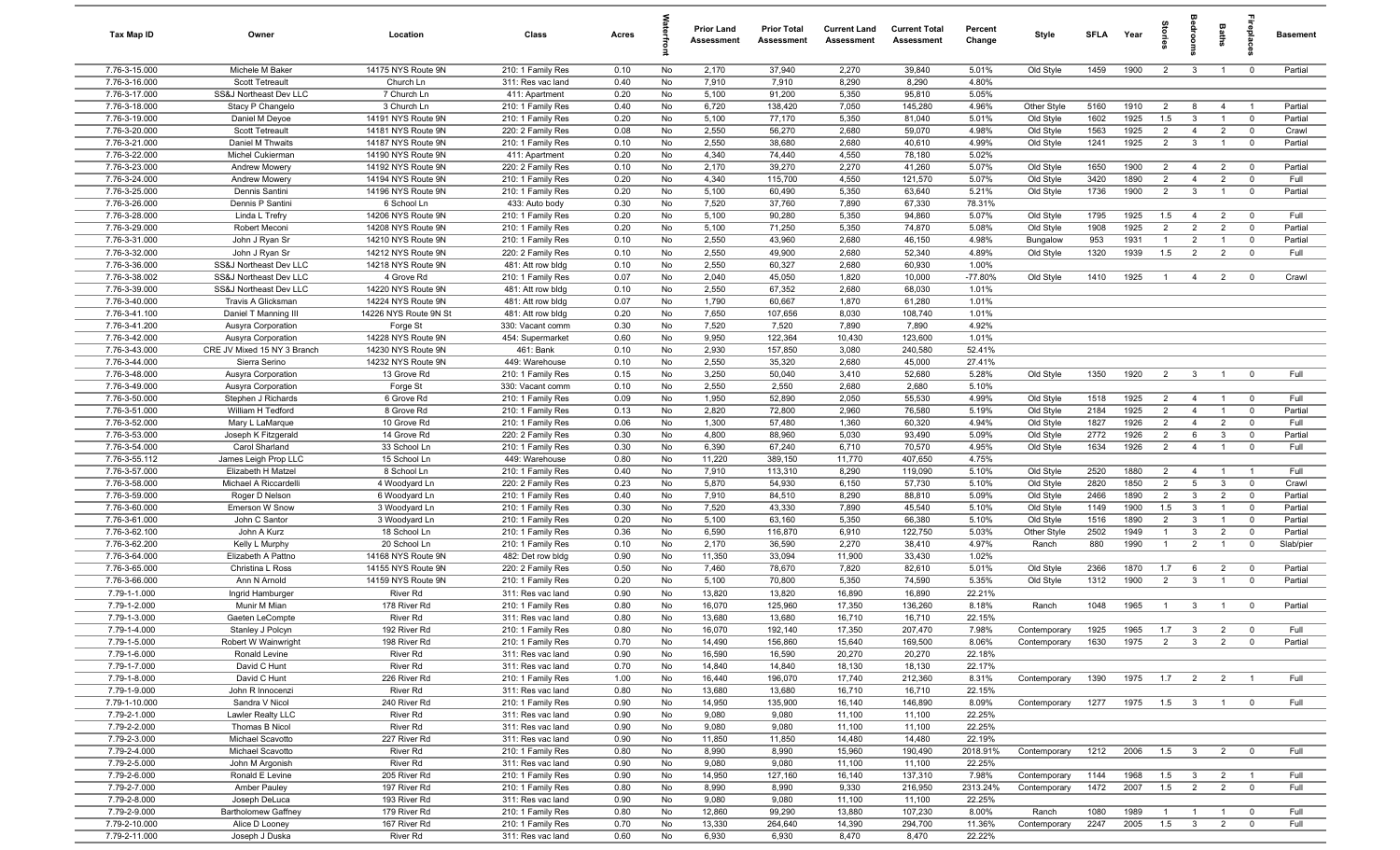| Tax Map ID                     | Owner                                      | Location                     | Class                                  | Acres        |          | <b>Prior Land</b><br>Assessment | <b>Prior Total</b><br>Assessment | <b>Current Land</b><br>Assessment | <b>Current Total</b><br>Assessment | Percent<br>Change | Style        | <b>SFLA</b> | Year | tories         | eroo                    | Baths          | <b>Treplai</b>          | <b>Basement</b> |
|--------------------------------|--------------------------------------------|------------------------------|----------------------------------------|--------------|----------|---------------------------------|----------------------------------|-----------------------------------|------------------------------------|-------------------|--------------|-------------|------|----------------|-------------------------|----------------|-------------------------|-----------------|
| 7.79-2-12.000                  | Robert Santasiero                          | <b>River Rd</b>              | 311: Res vac land                      | 0.60         | No       | 6,930                           | 6,930                            | 8,470                             | 8,470                              | 22.22%            |              |             |      |                |                         |                |                         |                 |
| 7.79-2-13.000                  | Robert Santasiero                          | 92 Whitetail Ln              | 210: 1 Family Res                      | 0.60         | No       | 11,400                          | 78,270                           | 12,300                            | 84,520                             | 7.99%             | Contemporary | 942         | 1968 | $\overline{1}$ | $\mathbf{3}$            | $\overline{1}$ | $\mathbf 0$             | Slab/pier       |
| 7.79-2-14.000                  | John F McAlevey                            | 88 Whitetail Ln              | 210: 1 Family Res                      | 0.71         | No       | 11,610                          | 98,240                           | 12,530                            | 106,090                            | 7.99%             | Contemporary | 1302        | 1975 | 1.5            | $\overline{2}$          | $\overline{1}$ | $\mathbf 0$             | Slab/pier       |
| 7.79-2-15.000                  | <b>Mitchell Rotbert</b>                    | River Rd                     | 311: Res vac land                      | 1.00         | No       | 7,980                           | 7,980                            | 9,760                             | 9,760                              | 22.31%            |              |             |      |                |                         |                |                         |                 |
| 7.79-2-16.000                  | Christopher L Curran                       | River Rd                     | 311: Res vac land                      | 1.10         | No       | 8,120                           | 8,120                            | 9,910                             | 9,910                              | 22.04%            |              |             |      |                |                         |                |                         |                 |
| 7.79-2-17.000                  | Dennis C Lee                               | River Rd                     | 311: Res vac land                      | 1.10         | No       | 8,120                           | 8,120                            | 9,910                             | 9,910                              | 22.04%            |              |             |      |                |                         |                |                         |                 |
| 7.79-2-18.000                  | Michael Wallace                            | Whitetail Ln                 | 311: Res vac land                      | 1.00         | No       | 7,980                           | 7,980                            | 9,760                             | 9,760                              | 22.31%            |              |             |      |                |                         |                |                         |                 |
| 7.79-2-19.000                  | Philip E Dooley                            | 74 Muskrat Dr                | 210: 1 Family Res                      | 1.00         | No       | 9,860                           | 66,070                           | 14,190                            | 95,160                             | 44.03%            | Log Cabin    | 693         | 2005 | $\overline{1}$ | $\overline{2}$          | $\overline{1}$ | $\overline{\mathbf{0}}$ | Full            |
| 7.79-2-20.000                  | <b>Rey Trust</b>                           | 113 River Rd                 | 210: 1 Family Res                      | 1.00         | No       | 9,860                           | 49,830                           | 10,640                            | 53,770                             | 7.91%             | Contemporary | 1000        | 1999 | 1.5            | $\overline{1}$          | $\overline{1}$ | $\overline{0}$          | Slab/pier       |
| 7.79-2-21.000                  | Kai Cho Ng                                 | River Rd                     | 311: Res vac land                      | 1.00         | No       | 7,980                           | 7,980                            | 9,760                             | 9,760                              | 22.31%<br>22.31%  |              |             |      |                |                         |                |                         |                 |
| 7.79-2-22.000<br>7.79-2-23.000 | Lawler Realty LLC                          | Muskrat Dr<br>Muskrat Dr     | 311: Res vac land<br>311: Res vac land | 1.00<br>0.80 | No<br>No | 7,980<br>7,810                  | 7,980<br>7,810                   | 9,760<br>9,550                    | 9,760<br>9,550                     | 22.28%            |              |             |      |                |                         |                |                         |                 |
| 7.79-2-24.000                  | Wing Ying Lee<br>Chin Jean L F Wong        | River Rd                     | 311: Res vac land                      | 1.00         | No       | 7,980                           | 7,980                            | 9,760                             | 9,760                              | 22.31%            |              |             |      |                |                         |                |                         |                 |
| 7.79-2-25.000                  | George L Lamy                              | River Rd                     | 311: Res vac land                      | 1.00         | No       | 7,980                           | 7,980                            | 9,760                             | 9,760                              | 22.31%            |              |             |      |                |                         |                |                         |                 |
| 7.79-2-26.000                  | Cripple Creek Cabins LLC                   | 46 Muskrat Dr                | 210: 1 Family Res                      | 1.10         | No       | 13,290                          | 125,660                          | 14,350                            | 135,620                            | 7.93%             | Contemporary | 960         | 2004 | 1.5            | $\overline{2}$          | $\overline{2}$ | $\mathbf 0$             | Full            |
| 7.79-2-27.000                  | You Ngoe Chin                              | River Rd                     | 311: Res vac land                      | 1.00         | No       | 7,980                           | 7,980                            | 9,760                             | 9,760                              | 22.31%            |              |             |      |                |                         |                |                         |                 |
| 7.79-2-28.000                  | Loyd Brewer                                | River Rd                     | 311: Res vac land                      | 1.00         | No       | 7,980                           | 7,980                            | 9,760                             | 9,760                              | 22.31%            |              |             |      |                |                         |                |                         |                 |
| 7.79-2-29.000                  | James T Baringer                           | Muskrat Dr                   | 311: Res vac land                      | 1.10         | No       | 8,120                           | 8,120                            | 9,910                             | 9,910                              | 22.04%            |              |             |      |                |                         |                |                         |                 |
| 7.79-2-30.000                  | Mary Daley                                 | Muskrat Dr                   | 311: Res vac land                      | 1.10         | No       | 8,120                           | 8,120                            | 9,910                             | 9,910                              | 22.04%            |              |             |      |                |                         |                |                         |                 |
| 7.79-2-31.000                  | Guy R Damelio                              | <b>River Rd</b>              | 311: Res vac land                      | 1.00         | No       | 7,980                           | 7,980                            | 9,760                             | 9,760                              | 22.31%            |              |             |      |                |                         |                |                         |                 |
| 7.79-2-32.000                  | Stanley Chevrolet Inc                      | River Rd                     | 311: Res vac land                      | 1.00         | No       | 7,980                           | 7,980                            | 9,760                             | 9,760                              | 22.31%            |              |             |      |                |                         |                |                         |                 |
| 7.79-2-33.000                  | David McDonald                             | Muskrat Dr                   | 311: Res vac land                      | 0.80         | No       | 7,810                           | 7,810                            | 9,550                             | 9,550                              | 22.28%            |              |             |      |                |                         |                |                         |                 |
| 7.79-2-34.000                  | Gregory L Peacock                          | Muskrat Dr                   | 311: Res vac land                      | 0.90         | No       | 7,900                           | 7,900                            | 9,650                             | 9,650                              | 22.15%            |              |             |      |                |                         |                |                         |                 |
| 7.79-2-35.000                  | Loyd C Brewer                              | River Rd                     | 311: Res vac land                      | 1.00         | No       | 7,980                           | 7,980                            | 9,760                             | 9,760                              | 22.31%            |              |             |      |                |                         |                |                         |                 |
| 7.79-2-36.000                  | Loyd Brewer                                | River Rd                     | 311: Res vac land                      | 1.20         | No       | 8,260                           | 8,260                            | 10,070                            | 10,070                             | 21.91%            |              |             |      |                |                         |                |                         |                 |
| 7.79-2-37.000                  | Wernerg Anuth                              | Muskrat Dr                   | 311: Res vac land                      | 1.00         | No       | 7,980                           | 7,980                            | 9,760                             | 9,760                              | 22.31%            |              |             |      |                |                         |                |                         |                 |
| 7.79-2-38.000                  | Salvatore P Cioffi                         | River Rd                     | 311: Res vac land                      | 1.10         | No       | 8,120                           | 8,120                            | 9,910                             | 9,910                              | 22.04%            |              |             |      |                |                         |                |                         |                 |
| 7.79-2-39.000                  | Roger J Lancellotti                        | Whitetail Ln                 | 311: Res vac land                      | 1.00         | No       | 7,980                           | 7,980                            | 9,760                             | 9,760                              | 22.31%            |              |             |      |                |                         |                |                         |                 |
| 7.79-2-40.000                  | George L Lamy                              | Whitetail Ln                 | 311: Res vac land                      | 0.80         | No       | 7,810                           | 7,810                            | 9,550                             | 9,550                              | 22.28%            |              |             |      |                |                         |                |                         |                 |
| 7.79-2-41.000                  | Christopher L Curran                       | Whitetail Ln                 | 311: Res vac land                      | 0.90         | No       | 7,900                           | 7,900                            | 9,650                             | 9,650                              | 22.15%            |              |             |      |                |                         |                |                         |                 |
| 7.79-2-42.000                  | Christopher L Curran                       | Muskrat Dr                   | 311: Res vac land                      | 1.00         | No       | 7,980                           | 7,980                            | 9,760                             | 9,760                              | 22.31%            |              |             |      |                |                         |                |                         |                 |
| 7.79-2-43.000                  | Robert A Rusignuolo                        | 32 Whitetail Ln              | 210: 1 Family Res                      | 1.10         | No       | 13,290                          | 121,200                          | 14,350                            | 131,180                            | 8.23%             | Contemporary | 1014        | 1976 | 1.5            | $\overline{\mathbf{3}}$ | $\overline{1}$ |                         | Full            |
| 7.79-2-44.000                  | Lawler Realty LLC                          | Whitetail Ln                 | 311: Res vac land                      | 1.00         | No       | 7,980                           | 7,980                            | 9,760                             | 9,760                              | 22.31%            |              |             |      |                |                         |                |                         |                 |
| 7.79-2-45.000                  | Justin Fletcher                            | Whitetail Ln                 | 311: Res vac land                      | 0.70         | No       | 7,070                           | 7,070                            | 8,630                             | 8,630                              | 22.07%            |              |             |      |                |                         |                |                         |                 |
| 7.79-2-46.000<br>7.79-2-47.000 | <b>Brian Sholette</b><br>Lisa S Richardson | Whitetail Ln<br>Whitetail Ln | 311: Res vac land<br>311: Res vac land | 0.70<br>0.70 | No<br>No | 7,070<br>7,070                  | 7,070<br>7,070                   | 8,630<br>8,630                    | 8,630<br>8,630                     | 22.07%<br>22.07%  |              |             |      |                |                         |                |                         |                 |
| 7.79-2-48.000                  | Arthur J Maier                             | Whitetail Ln                 | 311: Res vac land                      | 1.00         | No       | 7,980                           | 7,980                            | 9,760                             | 9,760                              | 22.31%            |              |             |      |                |                         |                |                         |                 |
| 7.79-2-49.000                  | AuSable Acres Land Trust Inc               | Whitetail Ln                 | 323: Vacant rural                      | 0.80         | No       | 200                             | 200                              | 200                               | 200                                | 0.00%             |              |             |      |                |                         |                |                         |                 |
| 7.79-2-50.000                  | AuSable Acres Land Trust Inc               | Whitetail Ln                 | 323: Vacant rural                      | 1.00         | No       | 200                             | 200                              | 200                               | 200                                | 0.00%             |              |             |      |                |                         |                |                         |                 |
| 7.79-2-51.000                  | Raymond J Longinetti                       | 115 Whitetail Ln             | 210: 1 Family Res                      | 1.00         | No       | 13,150                          | 162,170                          | 14,190                            | 175,470                            | 8.20%             | Contemporary | 1580        | 1978 | 1.5            | $\overline{\mathbf{3}}$ | $\overline{1}$ | - 1                     | Partial         |
| 7.79-2-52.000                  | Raymond Longinetti                         | Whitetail Ln                 | 311: Res vac land                      | 1.10         | No       | 8,120                           | 8,120                            | 9,910                             | 9,910                              | 22.04%            |              |             |      |                |                         |                |                         |                 |
| 7.79-2-53.000                  | Ronald Marx                                | Whitetail Ln                 | 311: Res vac land                      | 1.10         | No       | 8,120                           | 8,120                            | 9,910                             | 9,910                              | 22.04%            |              |             |      |                |                         |                |                         |                 |
| 7.79-2-54.000                  | Patricia Halloran                          | Whitetail Ln                 | 311: Res vac land                      | 1.00         | No       | 7,980                           | 7,980                            | 9,760                             | 9,760                              | 22.31%            |              |             |      |                |                         |                |                         |                 |
| 7.79-2-55.000                  | Robert C Erickson                          | Antler Dr                    | 311: Res vac land                      | 1.00         | No       | 7,980                           | 7,980                            | 9,760                             | 9,760                              | 22.31%            |              |             |      |                |                         |                |                         |                 |
| 7.79-2-56.000                  | Ruben Manuelyan                            | Antler Dr                    | 311: Res vac land                      | 0.90         | No       | 7,900                           | 7,900                            | 9,650                             | 9,650                              | 22.15%            |              |             |      |                |                         |                |                         |                 |
| 7.79-2-57.000                  | Peter S Kroll                              | 43 Antler Dr                 | 210: 1 Family Res                      | 0.70         | No       | 11,590                          | 149,760                          | 12,510                            | 161,640                            | 7.93%             | Ranch        | 1456        | 2004 | $\overline{1}$ | $\overline{3}$          | 2              | $\mathbf 0$             | Full            |
| 7.79-2-58.000                  | Willis N Brown Jr                          | Antler Dr                    | 311: Res vac land                      | 1.00         | No       | 7,900                           | 7,900                            | 9,650                             | 9,650                              | 22.15%            |              |             |      |                |                         |                |                         |                 |
| 7.79-2-59.000                  | <b>Matthew Fisher</b>                      | Antler Dr                    | 311: Res vac land                      | 0.80         | No       | 7,810                           | 7,810                            | 9,550                             | 9,550                              | 22.28%            |              |             |      |                |                         |                |                         |                 |
| 7.79-2-60.000                  | <b>Matthew Fisher</b>                      | 29 Antler Dr                 | 210: 1 Family Res                      | 0.80         | No       | 7,810                           | 7,810                            | 13,880                            | 157,860                            | 1921.25%          | Contemporary | 1020        | 2006 | 1.5            | $\mathbf{3}$            | 2              | $\overline{0}$          | Full            |
| 7.79-2-61.000                  | Eugene Williams                            | 21 Antler Dr                 | 210: 1 Family Res                      | 1.10         | No       | 13,290                          | 152,620                          | 14,350                            | 164,780                            | 7.97%             | Contemporary | 1400        | 1980 | 1.5            | $\mathbf{3}$            | $\overline{2}$ | $\overline{1}$          | Full            |
| 7.79-3-1.000                   | Charles B Oat                              | 132 River Rd                 | 210: 1 Family Res                      | 0.60         | No       | 14,250                          | 48,970                           | 15,370                            | 52,890                             | 8.00%             | Other Style  | 540         | 1967 | $\overline{2}$ | $\overline{1}$          | $\overline{1}$ | $\overline{0}$          | Slab/pier       |
| 7.79-3-2.000                   | Keith A Holtermann                         | 130 River Rd                 | 210: 1 Family Res                      | 0.70         | No       | 24,340                          | 118,200                          | 26,270                            | 127,730                            | 8.06%             | Log Cabin    | 883         | 1970 | 1.5            | $\mathbf{3}$            | $\overline{1}$ | $\overline{1}$          | Crawl           |
| 7.79-3-3.000                   | Joseph F Carter                            | 124 River Rd                 | 210: 1 Family Res                      | 1.40         | No       | 18,720                          | 78,740                           | 20,230                            | 78,800                             | 0.08%             | Contemporary | 600         | 2004 | 1.5            | $\overline{2}$          | $\overline{1}$ | $\mathbf 0$             | Partial         |
| 7.79-3-4.000<br>7.79-3-5.000   | Kin Lee                                    | River Rd<br>River Rd         | 311: Res vac land<br>311: Res vac land | 1.90<br>1.10 | No<br>No | 14,640<br>14,220                | 14,640<br>14,220                 | 17,700<br>17,340                  | 17,700<br>17,340                   | 20.90%<br>21.94%  |              |             |      |                |                         |                |                         |                 |
| 7.79-3-6.000                   | Larry Lee<br>Philip Lobo                   | River Rd                     | 311: Res vac land                      | 1.00         | No       | 13,970                          | 13,970                           | 17,070                            | 17,070                             | 22.19%            |              |             |      |                |                         |                |                         |                 |
| 7.79-3-7.002                   | David E Wiswell                            | 82 River Rd                  | 210: 1 Family Res                      | 2.28         | No       | 19,180                          | 186,420                          | 20,790                            | 201,650                            | 8.17%             | Log Cabin    | 1344        | 2000 | 1.5            | $\overline{2}$          | $\overline{1}$ | $\overline{\mathbf{0}}$ | Full            |
| 7.79-3-8.001                   | Cripple Creek Cabins LLC                   | 11 Cascade Ln                | 210: 1 Family Res                      | 1.20         | No       | 25,180                          | 129,500                          | 27,190                            | 139,820                            | 7.97%             | Contemporary | 1472        | 2002 | 1.5            | $\overline{2}$          | $\overline{2}$ | $\mathbf 0$             | Crawl           |
| 7.79-4-1.000                   | John Callahan                              | Muskrat Dr                   | 311: Res vac land                      | 1.00         | No       | 7,980                           | 7,980                            | 9,760                             | 9,760                              | 22.31%            |              |             |      |                |                         |                |                         |                 |
| 7.79-4-2.000                   | Peter Nelson                               | Muskrat Dr                   | 311: Res vac land                      | 0.80         | No       | 7,810                           | 7,810                            | 9,550                             | 9,550                              | 22.28%            |              |             |      |                |                         |                |                         |                 |
| 7.79-4-3.000                   | Jeffrey A Raboczkay                        | 61 Muskrat Dr                | 210: 1 Family Res                      | 1.00         | No       | 9,750                           | 94,280                           | 21,050                            | 254,180                            | 169.60%           | Log Cabin    | 1170        | 2005 | 1.5            | $\overline{0}$          | $\overline{2}$ | $\mathbf 0$             | Full            |
| 7.79-4-4.000                   | Wah Sing Ng                                | Muskrat Dr                   | 311: Res vac land                      | 1.20         | No       | 8,260                           | 8,260                            | 10,070                            | 10,070                             | 21.91%            |              |             |      |                |                         |                |                         |                 |
| 7.79-4-5.000                   | <b>Edward Luber</b>                        | Muskrat Dr                   | 311: Res vac land                      | 1.10         | No       | 7,980                           | 7,980                            | 9,760                             | 9,760                              | 22.31%            |              |             |      |                |                         |                |                         |                 |
| 7.79-4-6.000                   | <b>EBN Contracting LLC</b>                 | Muskrat Dr                   | 311: Res vac land                      | 1.10         | No       | 8,120                           | 8,120                            | 9,910                             | 9,910                              | 22.04%            |              |             |      |                |                         |                |                         |                 |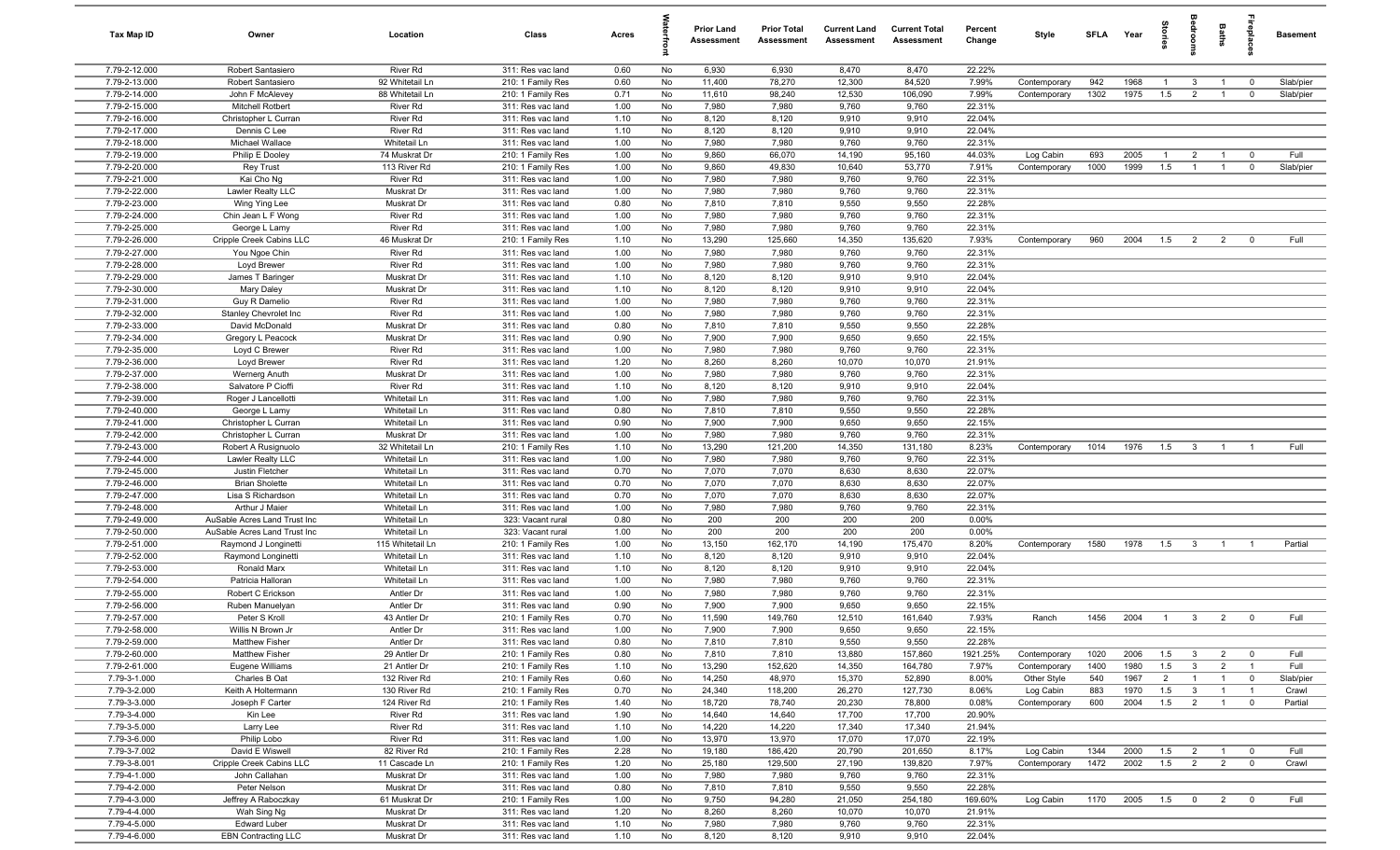| Tax Map ID                     | Owner                                      | Location                             | Class                                  | Acres        |          | <b>Prior Land</b><br>Assessment | <b>Prior Total</b><br>Assessment | <b>Current Land</b><br>Assessment | <b>Current Total</b><br>Assessment | Percent<br>Change | Style                        | SFLA         | Year         |                       | g                              | Baths                            | nebig                        | Basement           |
|--------------------------------|--------------------------------------------|--------------------------------------|----------------------------------------|--------------|----------|---------------------------------|----------------------------------|-----------------------------------|------------------------------------|-------------------|------------------------------|--------------|--------------|-----------------------|--------------------------------|----------------------------------|------------------------------|--------------------|
| 7.79-4-7.000                   | William F Cain                             | 11 Muskrat Dr                        | 210: 1 Family Res                      | 1.10         | No       | 13,290                          | 59,580                           | 14,350                            | 64,350                             | 8.01%             | Contemporary                 | 656          | 2001         | $\overline{1}$        | $\overline{2}$                 | $\mathbf{1}$                     | $\mathbf 0$                  | Slab/pier          |
| 7.79-4-8.000                   | Homer Mitchell                             | Whitetail Ln                         | 311: Res vac land                      | 1.00         | No       | 7,980                           | 7,980                            | 9,760                             | 9,760                              | 22.31%            |                              |              |              |                       |                                |                                  |                              |                    |
| 7.79-5-1.000                   | Paul T Svec                                | Antler Dr                            | 311: Res vac land                      | 1.30         | No       | 8,400                           | 8,400                            | 10,220                            | 10,220                             | 21.67%            |                              |              |              |                       |                                |                                  |                              |                    |
| 7.79-5-2.000<br>7.79-5-3.000   | Peter Kroll<br>Michelle E Price            | 54 Antler Dr<br>154 Whitetail Ln     | 210: 1 Family Res                      | 0.90<br>0.90 | No<br>No | 13,000<br>13,000                | 127,360<br>106,080               | 14,030<br>14,030                  | 143,560<br>114,640                 | 12.72%<br>8.07%   | Contemporary                 | 1400<br>858  | 2005<br>1970 | 1.7<br>1.5            | $\mathbf{3}$<br>$\overline{2}$ | $\overline{2}$                   | $\Omega$                     | Full<br>Full       |
| 7.79-5-4.000                   | Frank Vizard                               | 158 Whitetail Ln                     | 210: 1 Family Res<br>210: 1 Family Res | 1.10         | No       | 13,290                          | 101,180                          | 14,350                            | 109,340                            | 8.06%             | Contemporary<br>Contemporary | 858          | 1975         | 1.5                   | $\overline{2}$                 |                                  | $\overline{1}$               | Full               |
| 7.79-5-5.000                   | Kenneth D Winters                          | Whitetail Ln                         | 311: Res vac land                      | 1.00         | No       | 7,900                           | 7,900                            | 9,650                             | 9,650                              | 22.15%            |                              |              |              |                       |                                |                                  |                              |                    |
| 7.79-5-6.000                   | John L Liberty                             | 27 Whitetail Ln                      | 210: 1 Family Res                      | 0.80         | No       | 7,810                           | 122,270                          | 9,550                             | 133,080                            | 8.84%             | Log Cabin                    | 1120         | 2005         | $\overline{1}$        | $\overline{2}$                 | $\overline{1}$                   | $\mathbf 0$                  | Full               |
| 7.79-5-7.000                   | William L Blodgett                         | Whitetail Ln                         | 311: Res vac land                      | 1.10         | No       | 7,980                           | 7,980                            | 9,760                             | 9,760                              | 22.31%            |                              |              |              |                       |                                |                                  |                              |                    |
| 7.79-5-8.000                   | William T Barnes                           | Whitetail Ln                         | 311: Res vac land                      | 1.00         | No       | 7,900                           | 7,900                            | 9,650                             | 9,650                              | 22.15%            |                              |              |              |                       |                                |                                  |                              |                    |
| 7.79-5-9.000                   | William T Barnes                           | 7 Whitetail Ln                       | 210: 1 Family Res                      | 0.80         | No       | 14,790                          | 260,030                          | 15,960                            | 281,330                            | 8.19%             | Contemporary                 | 2856         | 2004         | 1.7                   | $\overline{2}$                 | $\overline{2}$                   | $^{\circ}$                   | Full               |
| 7.79-5-10.000                  | Joseph E Goulet                            | 23 Fawn Dr                           | 210: 1 Family Res                      | 1.10         | No       | 8,120                           | 8,120                            | 16,500                            | 211,100                            | 2499.75%          | Split Level                  | 2868         | 2006         | $\overline{2}$        | $\mathbf{3}$                   | $\overline{2}$                   | $\mathbf 0$                  | Full               |
| 7.79-5-11.000                  | Diana M DeNitto                            | 14 Antler Dr                         | 210: 1 Family Res                      | 0.80         | No       | 12,860                          | 89,020                           | 13,880                            | 96,480                             | 8.38%             | Other Style                  | 700          | 1980         | $\overline{1}$        | $\mathbf{3}$                   | $\overline{1}$                   | $^{\circ}$                   | Full               |
| 7.79-5-12.000                  | William J Rowland                          | Fawn Dr                              | 311: Res vac land                      | 1.10         | No       | 8,120                           | 8,120                            | 9,910                             | 9,910                              | 22.04%            |                              |              |              |                       |                                |                                  |                              |                    |
| 7.79-5-13.000<br>7.79-5-14.000 | Henry JH Hom<br>Joan D Albee               | 22 Fawn Dr<br>32 Fawn Dr             | 210: 1 Family Res<br>210: 1 Family Res | 0.70<br>1.00 | No<br>No | 11,590<br>13,150                | 116,740<br>88,920                | 12,510<br>14,190                  | 126,080<br>96,090                  | 8.00%<br>8.06%    | Contemporary<br>Contemporary | 1024<br>741  | 1973<br>1974 | $\overline{1}$<br>-1  | $\mathbf{3}$<br>$\overline{2}$ |                                  | - 1                          | Full<br>Full       |
| 7.79-5-15.000                  | Robert F Platt                             | 36 Fawn Dr                           | 210: 1 Family Res                      | 1.10         | No       | 16,610                          | 101,040                          | 17,930                            | 109,410                            | 8.28%             | Contemporary                 | 640          | 1977         | 1.5                   | $\overline{1}$                 |                                  |                              | Full               |
| 7.84-1-2.000                   | John E Lafferty                            | 27 Intervale Ave                     | 210: 1 Family Res                      | 0.50         | No       | 3,730                           | 15,690                           | 3,910                             | 16,480                             | 5.04%             | Old Style                    | 1740         | 1850         | $\overline{2}$        | $\overline{4}$                 | $\overline{2}$                   | $\mathbf 0$                  | Slab/pier          |
| 7.84-1-4.000                   | George E Hopkins                           | 23 Intervale Ave                     | 270: Mfg housing                       | 0.10         | No       | 1,950                           | 25,050                           | 2,050                             | 26,740                             | 6.75%             |                              |              |              |                       |                                |                                  |                              |                    |
| 7.84-1-6.000                   | John E Lafferty                            | NYS Route 9N                         | 311: Res vac land                      | 1.40         | No       | 7,450                           | 7,450                            | 8,800                             | 8,800                              | 18.12%            |                              |              |              |                       |                                |                                  |                              |                    |
| 7.84-1-7.000                   | Michael Mitchell                           | 14 Intervale Ave                     | 270: Mfg housing                       | 0.80         | No       | 8,580                           | 30,370                           | 9,000                             | 32,280                             | 6.29%             |                              |              |              |                       |                                |                                  |                              |                    |
| 7.84-1-8.025                   | Carl Maicus                                | 14072 NYS Route 9N                   | 210: 1 Family Res                      | 1.10         | No       | 8,870                           | 102,830                          | 9,310                             | 108,080                            | 5.11%             | Ranch                        | 1424         | 1963         | $\overline{1}$        | $\mathbf{3}$                   | $\overline{1}$                   | $\overline{1}$               | Full               |
| 7.84-1-10.000                  | Rocco Changelo                             | 20 Intervale Ave                     | 210: 1 Family Res                      | 0.50         | No       | 5,390                           | 43,410                           | 5,650                             | 45,600                             | 5.04%             | Contemporary                 | 1548         | 1905         | 1.7                   | $\overline{4}$                 | $\overline{1}$                   | $\mathbf 0$                  | Partial            |
| 7.84-1-11.000                  | Richard G Simpson                          | 24 Invervale Ave                     | 210: 1 Family Res                      | 0.50         | No       | 5,390                           | 52,800                           | 5,650                             | 55,460                             | 5.04%             | Old Style                    | 1692         | 1900         | 1.7                   | $\mathbf{3}$                   | $\overline{1}$                   | $^{\circ}$                   | Partial            |
| 7.84-1-12.000                  | Richard G Simpson                          | 26 Intervale Ave                     | 210: 1 Family Res                      | 0.30         | No       | 2,880                           | 17,160                           | 3,020                             | 18,070                             | 5.30%             | Old Style                    | 1368         | 1900         | $\overline{2}$        | $\mathbf{3}$                   | $\overline{1}$                   | $\mathbf 0$                  | Crawl              |
| 7.84-1-13.000<br>7.84-1-14.000 | John E Lafferty<br>John E Lafferty         | 28 Intervale Ave<br>36 Intervale Ave | 210: 1 Family Res<br>210: 1 Family Res | 0.50<br>1.20 | No<br>No | 5,390<br>8,980                  | 68,520<br>44,050                 | 5,650<br>9,430                    | 71,880<br>46,360                   | 4.90%<br>5.24%    | Old Style<br>Old Style       | 1680<br>1267 | 1900<br>1900 | $\overline{2}$<br>1.7 | $\mathbf{3}$<br>2              | $\overline{1}$<br>$\overline{1}$ | $^{\circ}$<br>$\mathbf 0$    | Full<br>Crawl      |
| 7.84-1-17.000                  | Susan L Pulitzer                           | River Rd                             | 311: Res vac land                      | 5.40         | No       | 550                             | 600                              | 550                               | 610                                | 1.67%             |                              |              |              |                       |                                |                                  |                              |                    |
| 7.84-1-18.100                  | Stacy P Changelo                           | 8 Intervale Ave                      | 210: 1 Family Res                      | 0.50         | No       | 5,390                           | 21,100                           | 5,650                             | 22,140                             | 4.93%             | Other Style                  | 468          | 1993         | -1                    | $\overline{1}$                 |                                  | $\overline{0}$               | Crawl              |
| 7.84-1-18.200                  | John E LaDuke                              | 10 Intervale Ave                     | 210: 1 Family Res                      | 0.95         | No       | 7,420                           | 82,470                           | 7,780                             | 86,580                             | 4.98%             | Ranch                        | 1912         | 1978         | $\mathbf{1}$          | $\overline{2}$                 |                                  | $^{\circ}$                   | Crawl              |
| 7.84-1-19.000                  | Nancy L McLean                             | 14098 NYS Route 9N                   | 210: 1 Family Res                      | 0.50         | No       | 8,290                           | 69,960                           | 8,690                             | 73,620                             | 5.23%             | Ranch                        | 1219         | 1975         | -1                    | $\mathbf{3}$                   | $\overline{1}$                   | $\mathbf 0$                  | Crawl              |
| 7.84-1-20.000                  | Karin M Straight                           | NYS Route 9N                         | 311: Res vac land                      | 1.50         | No       | 7,570                           | 7,570                            | 8,930                             | 8,930                              | 17.97%            |                              |              |              |                       |                                |                                  |                              |                    |
| 7.84-1-21.022                  | Cory Crahan                                | 14086 NYS Route 9N                   | 220: 2 Family Res                      | 1.17         | No       | 11,680                          | 94,990                           | 12,260                            | 99,880                             | 5.15%             | Old Style                    | 2555         | 1900         | $\overline{2}$        | $5\overline{)}$                | $\overline{2}$                   | $\overline{0}$               | Partial            |
| 7.84-1-22.024                  | Patrick V Santa Maria                      | 14076 NYS Route 9N                   | 210: 1 Family Res                      | 0.70         | No       | 9,230                           | 108,570                          | 9,970                             | 117,330                            | 8.07%             | Other Style                  | 7848         | 1948         | $\overline{2}$        | $\overline{4}$                 | $\overline{2}$                   | $\mathbf 0$                  | Full               |
| 7.84-1-23.000                  | Raymond C Aubin                            | 14080 NYS Route 9N                   | 220: 2 Family Res                      | 0.90         | No       | 11,350                          | 54,800                           | 11,900                            | 57,550                             | 5.02%             | Old Style                    | 1716         | 1900         | $\overline{2}$        | $\mathbf{3}$                   | $\overline{2}$                   | $\mathbf 0$                  | Partial            |
| 7.84-2-1.000<br>7.84-2-2.000   | Michael L Bowen<br><b>Tyler Nelson</b>     | 520 Sheldrake Rd<br>524 Sheldrake Rd | 210: 1 Family Res<br>220: 2 Family Res | 0.20<br>0.30 | No<br>No | 4,340<br>6,390                  | 73,190<br>39,600                 | 4,550<br>6,710                    | 76,940<br>49,590                   | 5.12%<br>25.23%   | Old Style<br>Old Style       | 2160<br>1248 | 1910<br>1910 | 1.7<br>$\overline{2}$ | $\mathbf{3}$<br>$\mathbf{3}$   | $\overline{1}$<br>$\overline{2}$ | $\overline{0}$<br>$^{\circ}$ | Partial<br>Partial |
| 7.84-2-3.000                   | Cory Hanf                                  | 8 Broad Ln                           | 210: 1 Family Res                      | 0.40         | No       | 6,720                           | 81,380                           | 7,050                             | 85,520                             | 5.09%             | Old Style                    | 1845         | 1900         | $\overline{2}$        | $\overline{4}$                 | $\overline{2}$                   | $\mathbf 0$                  | Full               |
| 7.84-2-4.000                   | Jason M Hamilton                           | 10 Broad Ln                          | 210: 1 Family Res                      | 0.18         | No       | 3,900                           | 66,870                           | 4,090                             | 70,350                             | 5.20%             | Old Style                    | 1903         | 1900         | $\overline{2}$        | $\mathbf{3}$                   | $\overline{1}$                   | $\mathbf 0$                  | Partial            |
| 7.84-2-5.000                   | Margaret L Boggs                           | 12 Broad Ln                          | 220: 2 Family Res                      | 0.20         | No       | 4,340                           | 77,150                           | 4,550                             | 81,090                             | 5.11%             | Old Style                    | 2430         | 1900         | $\overline{2}$        | 6                              | $\overline{2}$                   | $\mathbf 0$                  | Partial            |
| 7.84-2-6.000                   | Kevin D Gilbert                            | 14 Broad Ln                          | 220: 2 Family Res                      | 0.20         | No       | 4,340                           | 76,080                           | 4,550                             | 79,890                             | 5.01%             | Old Style                    | 2446         | 1900         | $\overline{2}$        | $\overline{7}$                 | $\overline{2}$                   | $\mathbf 0$                  | Partial            |
| 7.84-2-7.000                   | Anthony D Deyoe                            | 16 Broad Ln                          | 220: 2 Family Res                      | 0.20         | No       | 4,340                           | 85,350                           | 4,550                             | 89,610                             | 4.99%             | Old Style                    | 2914         | 1900         | $\overline{2}$        | $\overline{7}$                 | $\overline{2}$                   | $^{\circ}$                   | Partial            |
| 7.84-2-8.000                   | <b>Kelly Murphy</b>                        | 18 Broad Ln                          | 210: 1 Family Res                      | 0.20         | No       | 4,340                           | 52,980                           | 4,550                             | 55,660                             | 5.06%             | Cottage                      | 1152         | 1920         | 1.5                   | $\overline{4}$                 |                                  | $^{\circ}$                   | Partial            |
| 7.84-2-9.000                   | Jeremy M Lowther                           | 20 Broad Ln                          | 210: 1 Family Res                      | 0.20         | No       | 5,100                           | 90,880                           | 5,350                             | 95,380                             | 4.95%             | Old Style                    | 1800         | 1900         | $\overline{2}$        | $\overline{4}$                 | $\overline{2}$                   | $^{\circ}$                   | Full               |
| 7.84-2-10.000<br>7.84-2-11.000 | Robert E Douglas<br><b>Eleanor Wardell</b> | 24 Broad Ln<br>30 Broad Ln           | 210: 1 Family Res<br>220: 2 Family Res | 0.30<br>0.20 | No<br>No | 7,520<br>5,100                  | 125,490<br>105,500               | 7,890<br>5,350                    | 131,910<br>110,730                 | 5.12%<br>4.96%    | Other Style<br>Old Style     | 1550<br>3318 | 1999<br>1890 | 1.5<br>$\overline{2}$ | $\mathbf{3}$<br>$\mathbf{3}$   | $\overline{2}$<br>$\overline{2}$ | $\Omega$<br>$\overline{1}$   | Full<br>Partial    |
| 7.84-2-12.000                  | Edward F Zielinski III                     | 32 Broad Ln                          | 210: 1 Family Res                      | 0.14         | No       | 3,570                           | 101,600                          | 3,750                             | 106,610                            | 4.93%             | Old Style                    | 2508         | 1890         | 2                     | $\mathcal{R}$                  | $\overline{1}$                   |                              | Partial            |
| 7.84-2-13.000                  | <b>Tracy Kennedy</b>                       | Broad Ln                             | 312: Vac w/imprv                       | 0.20         | No       | 5,100                           | 13,370                           | 5,350                             | 14,190                             | 6.13%             |                              |              |              |                       |                                |                                  |                              |                    |
| 7.84-2-14.100                  | Edward B Wardell                           | <b>River Rd</b>                      | 311: Res vac land                      | 0.17         | No       | 2,550                           | 2,550                            | 2,680                             | 2,680                              | 5.10%             |                              |              |              |                       |                                |                                  |                              |                    |
| 7.84-2-14.200                  | Edward F Zielinski III                     | 52 Burt Ln                           | 449: Warehouse                         | 0.15         | No       | 3,830                           | 37,760                           | 4,010                             | 40,280                             | 6.67%             |                              |              |              |                       |                                |                                  |                              |                    |
| 7.84-2-15.000                  | James M Dennis                             | 22 Broad Ln                          | 210: 1 Family Res                      | 0.40         | No       | 7,910                           | 87,390                           | 8,290                             | 91,760                             | 5.00%             | Old Style                    | 2358         | 1900         | $\overline{2}$        | $\mathbf{3}$                   | $\overline{1}$                   | $\overline{0}$               | Partial            |
| 7.84-2-16.000                  | Barry Clark                                | 5 Terrace Ln                         | 210: 1 Family Res                      | 0.10         | No       | 2,170                           | 43,080                           | 2,270                             | 45,270                             | 5.08%             | Old Style                    | 1402         | 1935         | $\overline{2}$        | $\overline{4}$                 | $\mathbf{1}$                     | $\mathbf 0$                  | Partial            |
| 7.84-2-17.000                  | Richard J Brown                            | 496 Sheldrake Rd                     | 210: 1 Family Res                      | 0.10         | No       | 2,550                           | 70,150                           | 2,680                             | 73,630                             | 4.96%             | Old Style                    | 1352         | 1928         | 1.5                   | $\overline{2}$                 | $\mathbf{1}$                     | $\mathbf 0$                  | Partial            |
| 7.84-2-18.002                  | Thomas W Murphy                            | 500 Sheldrake Rd                     | 210: 1 Family Res                      | 0.35         | No       | 4,060                           | 59,300                           | 4,270                             | 62,330                             | 5.11%             | Old Style                    | 1354         | 1938         | 1.5                   | $\overline{3}$                 |                                  | $\mathbf 0$                  | Full               |
| 7.84-2-19.001<br>7.84-2-20.000 | Cory Hanf<br>Penny A LaGoy                 | River Rd<br>504 Sheldrake Rd         | 311: Res vac land<br>210: 1 Family Res | 0.06<br>0.20 | No<br>No | 1,530<br>4,340                  | 1,530<br>87,660                  | 1,610<br>4,550                    | 1,610<br>91,960                    | 5.23%<br>4.91%    | Ranch                        | 1242         | 1957         | $\mathbf{1}$          | $\mathbf{3}$                   |                                  | - 1                          | Full               |
| 7.84-2-21.000                  | Jan M Shumway                              | 506 Sheldrake Rd                     | 210: 1 Family Res                      | 0.20         | No       | 4,340                           | 82,100                           | 4,550                             | 86,250                             | 5.05%             | Other Style                  | 1311         | 1955         | 1.5                   | $\overline{2}$                 | $\overline{1}$                   | $\overline{1}$               | Full               |
| 7.84-2-22.000                  | Jeanne Matyas                              | River Rd                             | 311: Res vac land                      | 0.40         | No       | 5,040                           | 5,040                            | 5,990                             | 5,990                              | 18.85%            |                              |              |              |                       |                                |                                  |                              |                    |
| 7.84-3-1.200                   | Marion E Smith                             | 6 Burt Ln                            | 210: 1 Family Res                      | 0.16         | No       | 4,340                           | 49,370                           | 4,550                             | 51,880                             | 5.08%             | Old Style                    | 1953         | 1900         | $\overline{2}$        | $\overline{4}$                 | $\overline{1}$                   | $\overline{0}$               | Partial            |
| 7.84-3-2.000                   | Elaine M Votraw                            | 10 Burt Ln                           | 210: 1 Family Res                      | 0.10         | No       | 2,170                           | 61,620                           | 2,270                             | 64,710                             | 5.01%             | Old Style                    | 1720         | 1900         | $\overline{2}$        | $\overline{4}$                 | $\mathbf{1}$                     | $\overline{0}$               | Full               |
| 7.84-3-3.000                   | Ian E Jarvis                               | 14 Burt Ln                           | 210: 1 Family Res                      | 0.12         | No       | 2,600                           | 54,870                           | 2,730                             | 57,720                             | 5.19%             | Cottage                      | 1007         | 1945         | 1.5                   | $\mathbf{3}$                   | $\overline{1}$                   | $\overline{0}$               | Full               |
| 7.84-3-4.000                   | Tracy W Hart                               | 16 Burt Ln                           | 210: 1 Family Res                      | 0.20         | No       | 4,340                           | 47,190                           | 4,550                             | 49,600                             | 5.11%             | Old Style                    | 1286         | 1904         | $\overline{2}$        | $\mathbf{3}$                   | $\overline{1}$                   | $\overline{\mathbf{0}}$      | Partial            |
| 7.84-3-5.000                   | Wayne Frederick                            | 18 Burt Ln                           | 210: 1 Family Res                      | 0.10         | No       | 2,170                           | 44,320                           | 2,270                             | 46,560                             | 5.05%             | Old Style                    | 1244         | 1903         | $\overline{2}$        | $\mathbf{3}$                   | $\overline{2}$                   | $\overline{0}$               | Partial            |
| 7.84-3-6.000                   | Michael J Bola                             | 20 Burt Ln                           | 210: 1 Family Res                      | 0.10         | No       | 2,550                           | 71,360                           | 2,680                             | 75,080                             | 5.21%             | Old Style                    | 1888         | 1900         | 1.5                   | $\overline{\mathbf{3}}$        | $\overline{1}$                   | $\mathbf 0$                  | Partial            |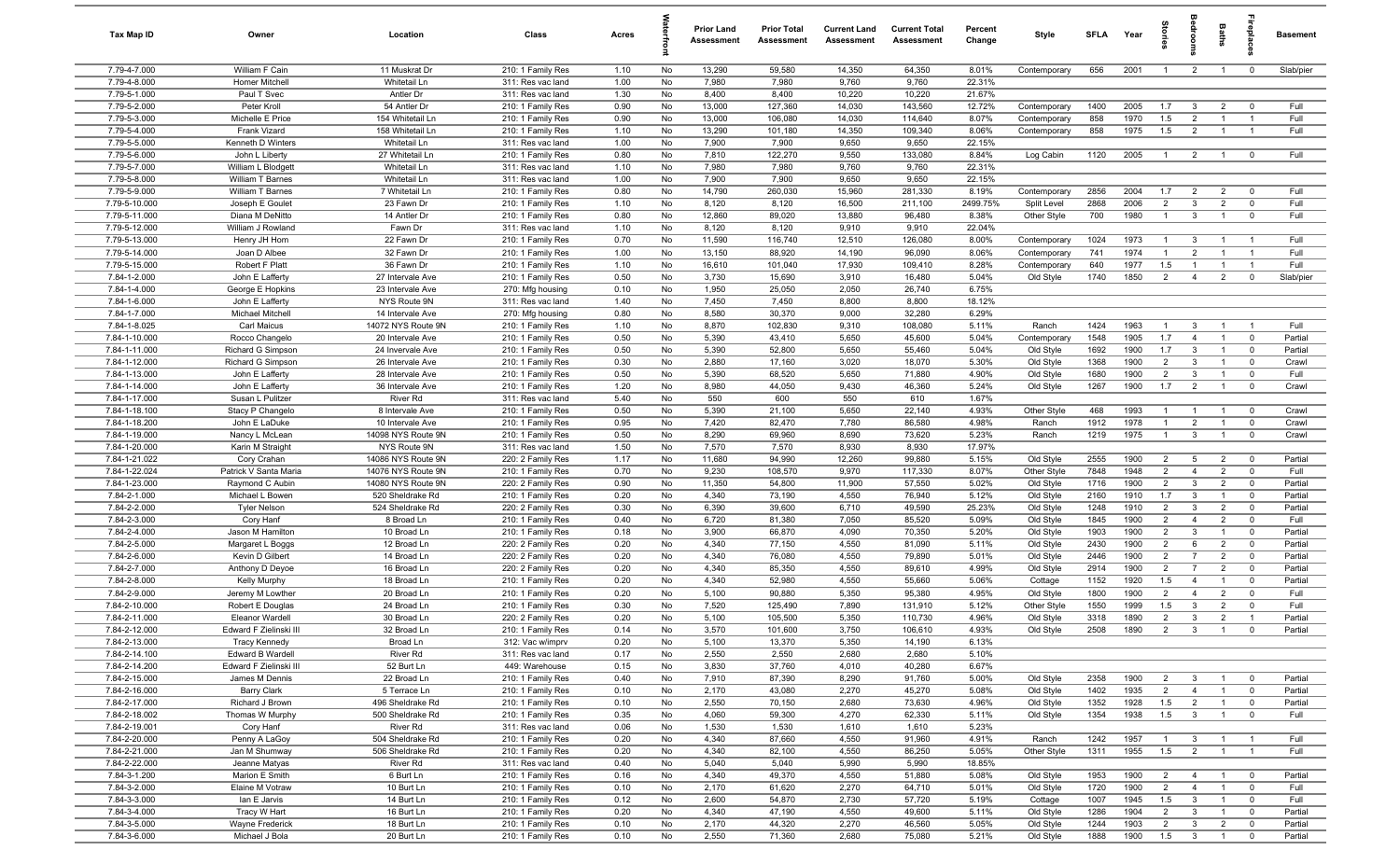| Tax Map ID                     | Owner                                   | Location                   | Class                                  | Acres           |          | <b>Prior Land</b><br>Assessment | <b>Prior Total</b><br>Assessment | <b>Current Land</b><br>Assessment | <b>Current Total</b><br>Assessment | Percent<br>Change | Style                  | <b>SFLA</b>  | Year         |                                | g                              | Baths                            | nebig                         | Basement           |
|--------------------------------|-----------------------------------------|----------------------------|----------------------------------------|-----------------|----------|---------------------------------|----------------------------------|-----------------------------------|------------------------------------|-------------------|------------------------|--------------|--------------|--------------------------------|--------------------------------|----------------------------------|-------------------------------|--------------------|
| 7.84-3-7.000                   | Dorothy Gero                            | 22 Burt Ln                 | 210: 1 Family Res                      | 0.10            | No       | 2,550                           | 48,750                           | 2,680                             | 51,180                             | 4.98%             | Old Style              | 1464         | 1900         | $\overline{2}$                 | $\overline{3}$                 | $\overline{1}$                   | $\overline{0}$                | Partial            |
| 7.84-3-8.000                   | Margaret L Boggs                        | 19 Terrace Ln              | 270: Mfg housing                       | 0.10            | No       | 2,550                           | 47,740                           | 2,680                             | 50,970                             | 6.77%             |                        |              |              |                                |                                |                                  |                               |                    |
| 7.84-3-9.000                   | Timothy J Mousseau                      | 19 Broad Ln                | 210: 1 Family Res                      | 0.10            | No       | 2,550                           | 40,500                           | 2,680                             | 42,570                             | 5.11%             | Old Style              | 1456         | 1900         | $\overline{2}$                 | $\overline{4}$                 | $\overline{1}$                   | $\overline{0}$                | Partial            |
| 7.84-3-10.000                  | Timothy J Mousseau                      | Broad Ln                   | 311: Res vac land                      | 0.10            | No       | 2,550                           | 2,550                            | 2,680                             | 2,680                              | 5.10%             |                        |              |              |                                |                                |                                  |                               |                    |
| 7.84-3-11.000<br>7.84-3-12.000 | Debra D Straight<br>Marie D Dolson      | 15 Broad Ln<br>13 Broad Ln | 210: 1 Family Res<br>210: 1 Family Res | 0.20<br>0.10    | No<br>No | 4,340<br>2,170                  | 53,380<br>56,020                 | 4,550<br>2,270                    | 56,010<br>58,870                   | 4.93%<br>5.09%    | Old Style<br>Old Style | 932<br>1531  | 1937<br>1900 | -1<br>1.7                      | $\overline{2}$<br>$\mathbf{3}$ |                                  | $\overline{0}$<br>$\mathbf 0$ | Full<br>Partial    |
| 7.84-3-13.000                  | East Broad St Realty                    | 11 Broad Ln                | 230: 3 Family Res                      | 0.20            | No       | 4,340                           | 57,880                           | 4,550                             | 60,810                             | 5.06%             | Other Style            | 4386         | 1913         | $\overline{2}$                 | 11                             | $\mathbf{3}$                     | $\mathbf 0$                   | Partial            |
| 7.84-3-14.000                  | Pearl E Maicus                          | 7 Broad Ln                 | 220: 2 Family Res                      | 0.39            | No       | 6,690                           | 88,680                           | 7,010                             | 93,180                             | 5.07%             | Old Style              | 2670         | 1900         | $\overline{2}$                 | $\overline{4}$                 | $\overline{2}$                   | $\mathbf 0$                   | Partial            |
| 7.84-4-1.000                   | John D Murray                           | 11 Garso Ln                | 210: 1 Family Res                      | 0.06            | No       | 1,300                           | 25,400                           | 1,360                             | 26,650                             | 4.92%             | Cottage                | 662          | 1930         | 1.5                            | $\overline{2}$                 | $\overline{1}$                   | $\mathbf 0$                   | Crawl              |
| 7.84-4-2.001                   | Donald H Munson                         | 15 Burt Ln                 | 230: 3 Family Res                      | 0.20            | No       | 4,340                           | 79,690                           | 4,550                             | 83,670                             | 4.99%             | Old Style              | 3038         | 1900         | $\overline{2}$                 | 8                              | $\mathbf{3}$                     | $\mathbf 0$                   | Partial            |
| 7.84-4-3.000                   | Alfred H Bombard                        | Garso Ln                   | 311: Res vac land                      | 0.10            | No       | 2,550                           | 2,550                            | 2,680                             | 2,680                              | 5.10%             |                        |              |              |                                |                                |                                  |                               |                    |
| 7.84-4-4.000                   | Arthur L Dolaway                        | 29 Terrace Ln              | 210: 1 Family Res                      | 0.20            | No       | 4,340                           | 46,130                           | 4,550                             | 48,420                             | 4.96%             | Old Style              | 1512         | 1940         | 1.5                            | $\mathbf{3}$                   | $\overline{2}$                   | $\overline{0}$                | Crawl              |
| 7.84-4-5.000                   | Thomas McDonald                         | 23 Burt Ln                 | 280: Multiple res                      | 0.10            | No       | 2,810                           | 74,490                           | 2,950                             | 78,230                             | 5.02%             | Old Style              | 1886         | 1930         | $\overline{2}$                 | $\mathbf{3}$                   | $\overline{2}$                   | $\mathbf 0$                   | Partial            |
| 7.84-4-6.000                   | Justin J McCabe                         | 21 Burt Ln                 | 210: 1 Family Res                      | 0.10            | No       | 2,170                           | 31,670                           | 2,270                             | 33,240                             | 4.96%             | Old Style              | 1221         | 1900         | $\overline{2}$                 | $\mathbf{3}$                   | $\overline{1}$                   | $\mathbf 0$                   | Partial            |
| 7.84-4-7.000                   | Alfred H Bombard                        | 19 Burt Ln                 | 210: 1 Family Res                      | 0.10            | No       | 2,170                           | 45,230                           | 2,270                             | 47,560                             | 5.15%             | Ranch                  | 1049         | 1951         | $\mathbf{1}$                   | $\mathbf{3}$                   | $\overline{1}$                   | $\mathbf 0$                   | Partial            |
| 7.84-4-8.002                   | Cory Crahan                             | 17 Burt Ln                 | 210: 1 Family Res                      | 0.80            | No       | 9,540                           | 50,310                           | 10,000                            | 52,780                             | 4.91%             | Ranch                  | 1075         | 1951         | $\mathbf{1}$                   | $\overline{2}$                 |                                  | $\mathbf 0$                   | Slab/pier          |
| 7.84-5-1.000                   | Kevin A Douglas                         | 23 Broad Ln                | 220: 2 Family Res                      | 0.30            | No       | 7,520                           | 82,700                           | 7,890                             | 86,960                             | 5.15%             | Old Style              | 1813<br>1464 | 1930<br>1930 | 1.7<br>$\overline{2}$          | $\mathbf{3}$<br>$\mathbf{3}$   | $\overline{2}$<br>$\overline{1}$ | $^{\circ}$<br>$^{\circ}$      | Full               |
| 7.84-5-3.000<br>7.84-5-4.000   | Joseph D Rondeau<br>Andrea M Osborne    | 29 Broad Ln<br>31 Broad Ln | 210: 1 Family Res<br>210: 1 Family Res | 0.10<br>0.20    | No<br>No | 2,550<br>5,100                  | 57,180<br>69,400                 | 2,680<br>5,350                    | 60,010<br>72,950                   | 4.95%<br>5.12%    | Old Style<br>Old Style | 1381         | 1920         | 1.5                            | $\overline{4}$                 |                                  | $\mathbf 0$                   | Partial<br>Partial |
| 7.84-5-5.000                   | Michael F Soulier                       | 33 Broad Ln                | 220: 2 Family Res                      | 0.10            | No       | 2,550                           | 62,370                           | 2,680                             | 65,520                             | 5.05%             | Old Style              | 1572         | 1900         | $\overline{2}$                 | $\overline{2}$                 | $\overline{2}$                   | $\mathbf 0$                   | Partial            |
| 7.84-5-6.000                   | John F Dirolf                           | 36 Burt Ln                 | 210: 1 Family Res                      | 0.20            | No       | 5,100                           | 66,350                           | 5,350                             | 69,670                             | 5.00%             | Ranch                  | 960          | 1965         | $\overline{1}$                 | $\mathbf{3}$                   | $\overline{1}$                   | $\mathbf 0$                   | Full               |
| 7.84-5-7.000                   | Henry D Lowther                         | 30 Burt Ln                 | 210: 1 Family Res                      | 0.30            | No       | 7,520                           | 68,520                           | 7,890                             | 71,990                             | 5.06%             | Old Style              | 1512         | 1930         | 1.5                            | $\mathbf{3}$                   | $\overline{1}$                   | $\mathbf 0$                   | Partial            |
| 7.84-5-8.000                   | David W Calhoun                         | 29 Burt Ln                 | 210: 1 Family Res                      | 0.20            | No       | 5,100                           | 42,160                           | 5,350                             | 44,290                             | 5.05%             | Old Style              | 1356         | 1900         | $\overline{2}$                 | $\overline{4}$                 | $\overline{1}$                   | $\mathbf 0$                   | Partial            |
| 7.84-5-9.000                   | Richard A Winchell                      | 30 Terrace Ln              | 210: 1 Family Res                      | 0.30            | No       | 7,520                           | 62,680                           | 7,890                             | 65,790                             | 4.96%             | Old Style              | 1144         | 1900         | 2                              | $\mathbf{3}$                   | $\overline{2}$                   | $^{\circ}$                    | Partial            |
| 7.84-5-10.000                  | David W Calhoun                         | 31 Burt Ln                 | 210: 1 Family Res                      | 0.10            | No       | 2,550                           | 25,470                           | 2,680                             | 26,780                             | 5.14%             | Ranch                  | 858          | 1951         | $\overline{1}$                 | 2                              | $\overline{1}$                   | $\mathbf 0$                   | Crawl              |
| 7.84-5-11.000                  | <b>Thomas Pierce</b>                    | 33 Burt Ln                 | 230: 3 Family Res                      | 0.30            | No       | 7,520                           | 93,480                           | 7,890                             | 98,310                             | 5.17%             | Old Style              | 3196         | 1900         | $\overline{2}$                 | 9                              | $\overline{4}$                   | $\overline{1}$                | Partial            |
| 7.84-5-12.000                  | Linda F Depo                            | 35 Burt Ln                 | 210: 1 Family Res                      | 0.20            | No       | 5,100                           | 67,340                           | 5,350                             | 70,670                             | 4.95%             | Old Style              | 1504         | 1900         | $\overline{2}$                 | $\mathbf{3}$                   | $\overline{1}$                   | $\mathbf 0$                   | Full               |
| 7.84-5-13.000                  | Patricia Widener                        | 37 Burt Ln                 | 210: 1 Family Res                      | 0.20            | No       | 5,100                           | 47,240                           | 5,350                             | 49,660                             | 5.12%             | Old Style              | 1344         | 1900         | $\overline{2}$                 | $\mathbf{3}$                   |                                  | $\mathbf 0$                   | Partial            |
| 7.84-5-14.000                  | Leamon E Lowther                        | 39 Burt Ln                 | 210: 1 Family Res                      | 0.20            | No       | 5,100                           | 51,770                           | 5,350                             | 54,360                             | 5.00%             | Old Style              | 1344         | 1900         | $\overline{2}$                 | $\overline{4}$                 | $\overline{1}$                   | $\mathbf 0$                   | Partial            |
| 7.84-5-15.000                  | Howard H LaBombard                      | 41 Burt Ln                 | 210: 1 Family Res                      | 0.20            | No       | 5,100                           | 67,520                           | 5,350                             | 71,000                             | 5.15%             | Old Style              | 1296         | 1900         | $\overline{2}$                 | $\overline{4}$                 |                                  | $^{\circ}$                    | Full               |
| 7.84-5-16.000                  | <b>Tracy Kennedy</b>                    | 43 Burt Ln                 | 210: 1 Family Res                      | 0.40            | No       | 7,910<br>8,290                  | 64,740                           | 8,290<br>8,690                    | 68,120<br>157,950                  | 5.22%<br>5.13%    | Old Style              | 1350<br>2860 | 1900<br>1900 | $\overline{2}$<br>1.5          | $\mathbf{3}$                   | $\mathbf{1}$                     | $^{\circ}$<br>$\overline{1}$  | Partial<br>Full    |
| 7.84-5-17.000<br>7.84-5-18.000 | Mary Francis<br><b>Bernard Trumbull</b> | 41 Broad Ln<br>45 Broad Ln | 210: 1 Family Res<br>210: 1 Family Res | 0.50<br>0.30    | No<br>No | 7,520                           | 150,240<br>68,170                | 7,890                             | 71,630                             | 5.08%             | Old Style<br>Old Style | 1260         | 1948         | 1.5                            | $\overline{2}$<br>$\mathbf{3}$ | $\overline{1}$                   | $\overline{0}$                | Full               |
| 7.84-5-19.100                  | Doris Plunkett                          | 47 Broad Ln                | 210: 1 Family Res                      | 0.16            | No       |                                 |                                  | 3,640                             | 87,800                             |                   | Old Style              | 2636         | 1900         | $\overline{2}$                 | $\overline{4}$                 | $\overline{2}$                   | $\overline{1}$                | Partial            |
| 7.84-5-19.200                  | Wilfred H Plunkett                      | 47 Broad Ln                | 311: Res vac land                      | 0.58            | No       |                                 |                                  | 6,080                             | 6,080                              |                   |                        |              |              |                                |                                |                                  |                               |                    |
| 7.84-5-20.000                  | Pamela K Douglas                        | 52 Broad Ln                | 220: 2 Family Res                      | 1.90            | No       | 10,680                          | 135,070                          | 10,680                            | 135,070                            | 0.00%             | Old Style              | 2349         | 1949         | $\overline{2}$                 | $\overline{4}$                 | $\overline{2}$                   | $\overline{1}$                | Full               |
| 7.84-5-21.000                  | Laura J Hagen                           | 448 Sheldrake Rd           | 210: 1 Family Res                      | 0.50            | No       | 8,290                           | 97,090                           | 8,690                             | 101,870                            | 4.92%             | Raised Ranch           | 1104         | 1970         | $\mathbf{1}$                   | $\mathbf{3}$                   | $\overline{1}$                   | $^{\circ}$                    | Full               |
| 7.84-5-22.000                  | William D Hickey                        | 452 Sheldrake Rd           | 210: 1 Family Res                      | 0.20            | No       | 4,120                           | 77,740                           | 4,320                             | 81,560                             | 4.91%             | Ranch                  | 1393         | 1951         | $\overline{1}$                 | 2                              | $\overline{1}$                   | $\mathbf 0$                   | Full               |
| 7.84-5-23.000                  | William H Axtell                        | 456 Sheldrake Rd           | 210: 1 Family Res                      | 0.30            | No       | 6,070                           | 74,780                           | 6,370                             | 78,590                             | 5.09%             | Ranch                  | 1109         | 1960         | $\overline{1}$                 | $\overline{2}$                 |                                  | $\mathbf 0$                   | Full               |
| 7.84-5-24.000                  | Lee E Torrance                          | 460 Sheldrake Rd           | 210: 1 Family Res                      | 0.30            | No       | 6,070                           | 82,630                           | 6,370                             | 86,890                             | 5.16%             | Ranch                  | 1466         | 1955         | $\mathbf{1}$                   | $\mathbf{3}$                   | $\overline{1}$                   | $\mathbf 0$                   | Partial            |
| 7.84-5-25.000                  | Betty A Ryno                            | 468 Sheldrake Rd           | 210: 1 Family Res                      | 0.40            | No       | 7,510                           | 125,380                          | 7,880                             | 131,820                            | 5.14%             | Ranch                  | 1750         | 1958         | $\mathbf{1}$                   | $\overline{4}$                 | $\overline{2}$                   | -1                            | Partial            |
| 7.84-5-26.000                  | Colin D Cracknell                       | 44 Broad Ln                | 210: 1 Family Res                      | 0.70            | No       | 10,120                          | 86,420                           | 10,610                            | 90,680                             | 4.93%             | Old Style              | 1470         | 1930         | 1.7                            | $\mathbf{3}$                   | $\overline{2}$                   | $\overline{1}$                | Full               |
| 7.84-5-27.000                  | Betsy J Finckel                         | Broad Ln                   | 220: 2 Family Res                      | 0.30            | No       | 7,520                           | 101,220                          | 7,890                             | 106,210                            | 4.93%             | Old Style              | 2144         | 1930         | 1.5                            | $\mathbf{3}$                   | $\overline{2}$                   | $\overline{1}$                | Full               |
| 7.84-5-28.000<br>7.84-5-29.000 | Craig M Douglas<br>Erin R Himmel        | 38 Broad Ln<br>51 Burt Ln  | 210: 1 Family Res<br>210: 1 Family Res | 0.20<br>0.40    | No<br>No | 4,340<br>7,910                  | 77,340<br>75,740                 | 4,550<br>8,290                    | 81,210<br>79,740                   | 5.00%<br>5.28%    | Old Style<br>Old Style | 1840<br>1204 | 1930<br>1930 | $\overline{2}$<br>$\mathbf{1}$ | 5<br>$\mathbf{3}$              | $\overline{1}$                   | $\mathbf 0$<br>$\Omega$       | Full<br>Partial    |
| $8.-2-1.110$                   | Robert B Ryan                           | 745 Green St               | 240: Rural res                         | 38.75           | No       | 45,410                          | 61,900                           | 50,130                            | 68,000                             | 9.85%             | Log Cabin              | 480          | 1990         | $\overline{1}$                 | $\overline{1}$                 | $\overline{1}$                   | $\mathbf 0$                   | Slab/pier          |
| $8.-2-1.120$                   | Vickie L Snyder                         | Green St                   | 240: Rural res                         | 45.39           | No       | 54,350                          | 144,960                          | 59,410                            | 157,780                            | 8.84%             | Log Cabin              | 2548         | 1788         | $\overline{2}$                 | $\mathbf{A}$                   | $\overline{2}$                   |                               | Partial            |
| $8.-2-1.200$                   | John J Ryan Jr                          | 585 Grove Rd               | 280: Multiple res                      | 150.00          | No       | 105,390                         | 279,150                          | 113,880                           | 301,750                            | 8.10%             | Log Cabin              | 1536         | 1987         | 2                              | $\overline{\mathbf{3}}$        | $\overline{1}$                   | $\overline{0}$                | Full               |
| $8.-2-3.100$                   | Richard H Joy                           | 505 Grove Rd               | 270: Mfg housing                       | 1.22            | No       | 12,600                          | 59,130                           | 13,630                            | 64,860                             | 9.69%             |                        |              |              |                                |                                |                                  |                               |                    |
| $8.-2-3.200$                   | Philip D Martin Sr                      | 515 Grove Rd               | 270: Mfg housing                       | 0.65            | No       | 10,760                          | 28,840                           | 11,630                            | 31,530                             | 9.33%             |                        |              |              |                                |                                |                                  |                               |                    |
| $8.-2-4.000$                   | Bruce E Joy                             | 530 Grove Rd               | 220: 2 Family Res                      | 52.20           | No       | 60,100                          | 167,700                          | 64,950                            | 181,700                            | 8.35%             | Old Style              | 2915         | 1937         | $1.7$ 5                        |                                | 3 <sup>3</sup>                   | $\mathbf 0$                   | Partial            |
| $8.-2-6.015$                   | Melvin L Decker Jr                      | Green St                   | 323: Vacant rural                      | 55.39           | No       | 54,140                          | 54,140                           | 59,570                            | 59,570                             | 10.03%            |                        |              |              |                                |                                |                                  |                               |                    |
| $8.-2-7.004$                   | Ward Lumber Co Inc                      | Grove Rd                   | 912: Forest s480a                      | 575.07          | No       | 210,390                         | 210,390                          | 241,840                           | 241,840                            | 14.95%            |                        |              |              |                                |                                |                                  |                               |                    |
| $8.-2-8.001$                   | Constance H Brown                       | 699 Green St               | 270: Mfg housing                       | 2.00            | No       | 13,610                          | 44,030                           | 14,760                            | 48,250                             | 9.58%             |                        |              |              |                                |                                |                                  |                               |                    |
| $8.-2-9.000$                   | Harold L Ring                           | 622 Green St               | 240: Rural res                         | 141.58          | No       | 91,360                          | 306,400                          | 98,720                            | 332,050                            | 8.37%             | Log Cabin              | 2216         | 1979         | $1.5 \t 2$                     |                                | $\overline{2}$                   | $\overline{\mathbf{0}}$       | Full               |
| $8.-2-10.110$                  | Peter M Buza                            | Green St                   | 323: Vacant rural                      | 17.19           | No       | 36,900                          | 36,900                           | 41,480                            | 41,480                             | 12.41%            |                        |              |              |                                |                                |                                  |                               |                    |
| $8.-2-10.121$                  | Gregory C Franks                        | Green St                   | 323: Vacant rural                      | 63.26           | No       | 59,360                          | 59,360                           | 65,210                            | 65,210                             | 9.86%             |                        |              |              |                                |                                |                                  |                               |                    |
| 8.-2-10.122                    | Constance H Brown                       | Green St                   | 323: Vacant rural                      | 2.64            | No       | 9,600                           | 9,600                            | 11,530                            | 11,530                             | 20.10%            |                        |              |              |                                |                                |                                  |                               |                    |
| 8.-2-10.200<br>8.-2-11.200     | James W Newman<br>Gregory C Franks      | 681 Green St<br>Green St   | 210: 1 Family Res<br>323: Vacant rural | 10.00<br>123.07 | No<br>No | 23,990<br>75,190                | 158,490<br>75,190                | 26,400<br>81,250                  | 172,110<br>81,250                  | 8.59%<br>8.06%    | Contemporary           | 1472         | 1986         | 2                              | $\overline{2}$                 | $\overline{1}$                   |                               | Full               |
| $8.-2-12.100$                  | Gregory C Franks                        | Green St                   | 311: Res vac land                      | 1.00            | No       | 7,480                           | 7,480                            | 9,150                             | 9,150                              | 22.33%            |                        |              |              |                                |                                |                                  |                               |                    |
| 8.-2-12.200                    | Constance H Brown                       | 697 Green St               | 210: 1 Family Res                      | 1.00            | No       | 12,310                          | 44,510                           | 13,310                            | 52,160                             | 17.19%            | Log Cabin              | 768          | 2003         | $\overline{1}$                 | $\overline{2}$                 | $\overline{2}$                   | $\overline{\mathbf{0}}$       | Slab/pier          |
| $8.3 - 1 - 1.000$              | Christine Griffith                      | 3 Rolling Mill Hill Rd     | 210: 1 Family Res                      | 0.30            | No       | 8,070                           | 73,300                           | 8,720                             | 79,390                             | 8.31%             | Ranch                  | 953          | 1955         | $\overline{1}$                 | $\overline{2}$                 | $\overline{1}$                   | $\mathbf 0$                   | Partial            |
| 8.3-1-2.000                    | Michelle Wesley                         | 40 Grove Rd                | 230: 3 Family Res                      | 0.40            | No       | 8,480                           | 92,130                           | 9,170                             | 99,670                             | 8.18%             | Old Style              | 3160         | 1900         | $\overline{2}$                 | 9                              | $\mathbf{3}$                     | $\mathbf 0$                   | Partial            |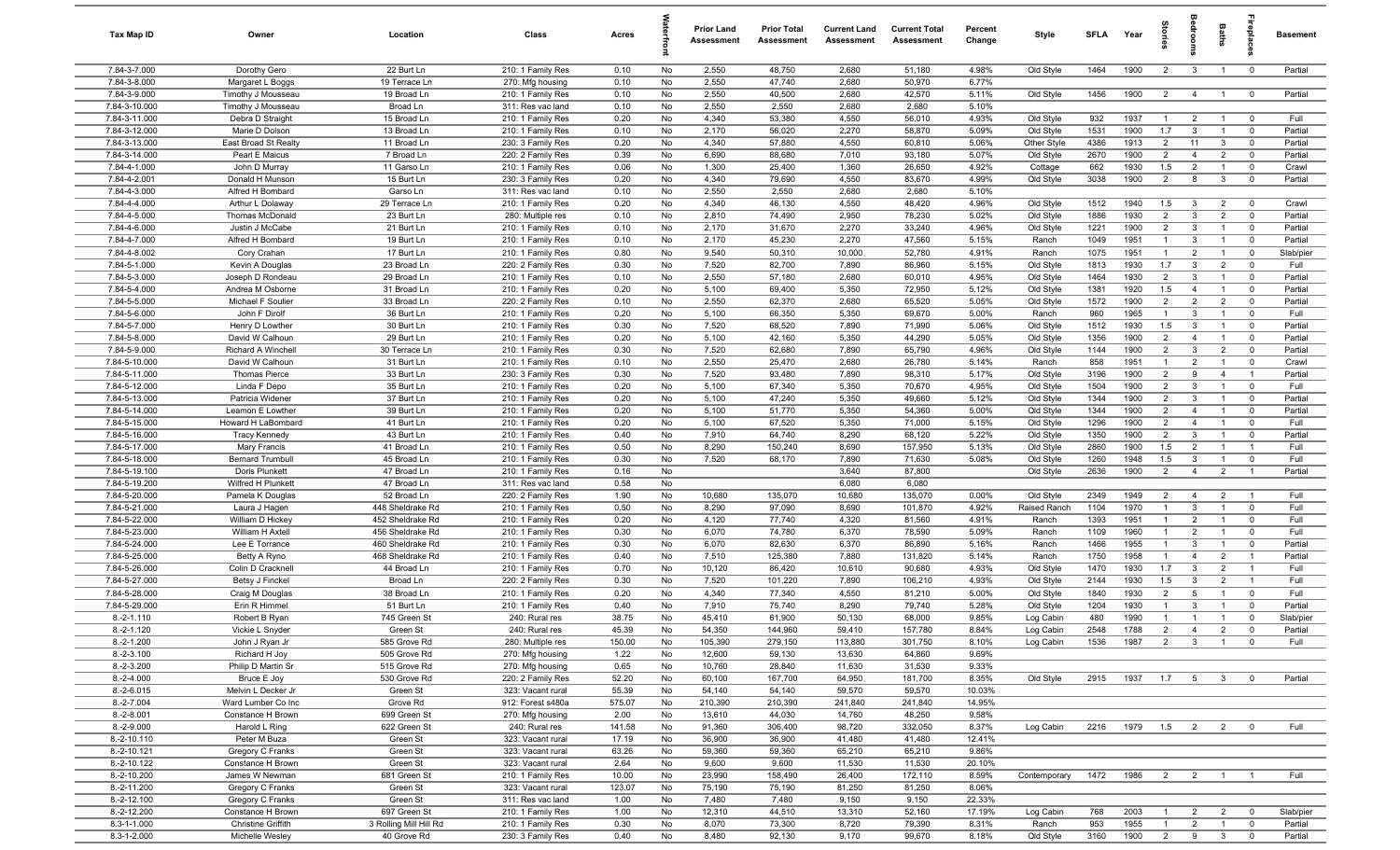| Tax Map ID                   | Owner                                   | Location                                         | Class                                  | Acres           |          | <b>Prior Land</b><br>Assessment | <b>Prior Total</b><br>Assessment | <b>Current Land</b><br>Assessment | <b>Current Total</b><br>Assessment | Percent<br>Change | Style                    | <b>SFLA</b>  | Year         | tories                           | edroo                        | Baths                            |                               | <b>Basement</b>      |
|------------------------------|-----------------------------------------|--------------------------------------------------|----------------------------------------|-----------------|----------|---------------------------------|----------------------------------|-----------------------------------|------------------------------------|-------------------|--------------------------|--------------|--------------|----------------------------------|------------------------------|----------------------------------|-------------------------------|----------------------|
| 8.3-1-3.000                  | Mary B Guiffrida                        | 46 Grove Rd                                      | 270: Mfg housing                       | 0.40            | No       | 8,480                           | 39,530                           | 9,170                             | 43,340                             | 9.64%             |                          |              |              |                                  |                              |                                  |                               |                      |
| 8.3-1-4.000                  | Richard M Rougeau                       | 48 Grove Rd                                      | 210: 1 Family Res                      | 0.70            | No       | 10,850                          | 35,670                           | 11,730                            | 38,630                             | 8.30%             | Old Style                | 1339         | 1900         | 1.5                              | $\overline{\mathbf{3}}$      | $\overline{1}$                   | $\overline{0}$                | Slab/pier            |
| 8.3-1-5.100                  | Susan F Sunderland                      | Grove Rd                                         | 311: Res vac land                      | 1.29            | No       | 12,690                          | 12,690                           | 13,730                            | 13,730                             | 8.20%             |                          |              |              |                                  |                              |                                  |                               |                      |
| 8.3-1-5.200<br>8.3-1-6.000   | Jennifer Parisella                      | 60 Grove Rd<br>9 Rolling Mill Hill Rd            | 210: 1 Family Res                      | 0.31<br>0.71    | No       | 8,110<br>12,040                 | 107,650<br>90,320                | 8,770<br>13,010                   | 116,400<br>97,690                  | 8.13%<br>8.16%    | Old Style                | 1584         | 1900<br>1977 | 1.5<br>1.5                       | $\mathbf{3}$<br>$\mathbf{3}$ | $\overline{1}$<br>$\overline{2}$ | $\mathbf 0$<br>$\mathbf 0$    | Partial<br>Full      |
| 8.3-1-7.000                  | Robert Bujold<br>Wallace N Pulsifer III | 29 Rolling Mill Hill Rd                          | 210: 1 Family Res<br>210: 1 Family Res | 2.10            | No<br>No | 13,740                          | 123,530                          | 14,900                            | 134,240                            | 8.67%             | Other Style<br>Old Style | 1080<br>2256 | 1930         | 1.5                              | $\overline{2}$               | $\overline{1}$                   | $\mathbf 0$                   | Full                 |
| 8.3-1-8.000                  | Arthur R Depo Jr                        | 41 Rolling Mill Hill Rd                          | 210: 1 Family Res                      | 1.20            | No       | 12,570                          | 81,650                           | 13,600                            | 88,410                             | 8.28%             | Ranch                    | 1008         | 1983         | $\overline{1}$                   | $\overline{2}$               | $\overline{1}$                   | $\mathbf 0$                   | Partial              |
| 8.3-1-9.000                  | John R Dockum Jr                        | 51 Rolling Mill Hill Rd                          | 210: 1 Family Res                      | 0.30            | No       | 6,860                           | 85,070                           | 7,410                             | 92,080                             | 8.24%             | Ranch                    | 1200         | 1972         | $\overline{1}$                   | $\overline{2}$               | $\overline{1}$                   | $\mathbf 0$                   | Full                 |
| 8.3-1-10.000                 | John F Pattno                           | Rolling Mill Hill Rd                             | 322: Rural vac>10                      | 57.30           | No       | 55,770                          | 55,770                           | 61,340                            | 61,340                             | 9.99%             |                          |              |              |                                  |                              |                                  |                               |                      |
| 8.3-1-11.200                 | John F Pattno                           | Grove Rd                                         | 322: Rural vac>10                      | 17.37           | No       | 24,790                          | 24,790                           | 27,860                            | 27,860                             | 12.38%            |                          |              |              |                                  |                              |                                  |                               |                      |
| 8.3-1-17.000                 | Rosemary E Patnode                      | 97 Grove Rd                                      | 210: 1 Family Res                      | 0.40            | No       | 6,490                           | 34,420                           | 7,010                             | 37,230                             | 8.16%             | Old Style                | 1007         | 1910         | 1.7                              | $\overline{2}$               | $\overline{1}$                   | $\mathbf 0$                   | Crawl                |
| 8.3-1-25.000                 | Darryl Schwartz                         | Grove Rd                                         | 322: Rural vac>10                      | 72.20           | No       | 51,540                          | 51,540                           | 55,700                            | 55,700                             | 8.07%             |                          |              |              |                                  |                              |                                  |                               |                      |
| 8.3-1-27.000                 | Virginia P Sheffield                    | 220 Grove Rd                                     | 210: 1 Family Res                      | 1.00            | No       | 12,310                          | 59,180                           | 13,310                            | 64,120                             | 8.35%             | Cape Cod                 | 1256         | 1940         | 1.5                              | $\overline{4}$               | $\overline{1}$                   | $\overline{0}$                | Partial              |
| 8.3-1-28.000                 | Dennis G Ward                           | 228 Grove Rd                                     | 210: 1 Family Res                      | 1.10            | No       | 10,580                          | 76,460                           | 11,430                            | 83,260                             | 8.89%             | Ranch                    | 1068         | 1951         | $\overline{1}$                   | $\mathbf{3}$                 | $\overline{1}$                   | $\mathbf 0$                   | Full                 |
| 8.3-1-29.100                 | Valda Sheffield                         | 219 Grove Rd                                     | 210: 1 Family Res                      | 1.07            | No       | 12,400                          | 84,460                           | 13,410                            | 91,750                             | 8.63%             | Old Style                | 1409         | 1850         | 1.7                              | $\overline{4}$               | $\overline{1}$                   | $\mathbf 0$                   | Partial              |
| 8.3-1-30.002<br>8.3-1-31.000 | Paul J Beattie                          | 229 Grove Rd                                     | 210: 1 Family Res                      | 0.87            | No       | 10,310                          | 132,570                          | 11,150<br>7,530                   | 143,540<br>69,710                  | 8.27%<br>8.41%    | Split Level              | 1414         | 1975<br>1900 | $\overline{1}$<br>1.7            | $\mathbf{3}$                 | $\overline{2}$<br>$\mathbf{1}$   | $\mathbf 0$<br>$\mathbf 0$    | Full<br>Partial      |
| 8.3-1-32.110                 | Arthur Latham<br>Arthur J Latham        | 239 Grove Rd<br>Grove Rd                         | 210: 1 Family Res<br>311: Res vac land | 0.33<br>0.50    | No<br>No | 6,970<br>1,010                  | 64,300<br>1,010                  | 1,130                             | 1,130                              | 11.88%            | Old Style                | 1577         |              |                                  | $\overline{4}$               |                                  |                               |                      |
| 8.3-1-32.200                 | Arthur Latham                           | Grove Rd                                         | 311: Res vac land                      | 0.52            | No       | 1,110                           | 1,110                            | 1,240                             | 1,240                              | 11.71%            |                          |              |              |                                  |                              |                                  |                               |                      |
| 8.3-1-33.100                 | <b>Stanley Crowningshield</b>           | 292 Grove Rd                                     | 210: 1 Family Res                      | 0.30            | No       | 8,070                           | 25,800                           | 8,720                             | 27,930                             | 8.26%             | Cottage                  | 696          | 1973         | $\overline{1}$                   | $\overline{2}$               | $\overline{1}$                   | $\mathbf 0$                   | Crawl                |
| 8.3-1-33.200                 | Frederick F Coolidge                    | 286 Grove Rd                                     | 210: 1 Family Res                      | 0.30            | No       | 8,070                           | 38,380                           | 8,720                             | 41,580                             | 8.34%             | Ranch                    | 864          | 1955         | $\overline{1}$                   | 2                            | $\overline{1}$                   | $\overline{0}$                | Full                 |
| 8.3-1-33.300                 | Cynthia L Plumadore                     | 282 Grove Rd                                     | 270: Mfg housing                       | 0.30            | No       | 8,070                           | 26,940                           | 8,720                             | 29,500                             | 9.50%             |                          |              |              |                                  |                              |                                  |                               |                      |
| 8.3-1-34.000                 | Larry J Ritter                          | Grove Rd                                         | 314: Rural vac<10                      | 3.00            | No       | 4,280                           | 4,280                            | 5,120                             | 5,120                              | 19.63%            |                          |              |              |                                  |                              |                                  |                               |                      |
| 8.3-1-35.036                 | Larry J Ritter                          | 307 Grove Rd                                     | 240: Rural res                         | 12.53           | No       | 27,270                          | 169,380                          | 30,080                            | 183,960                            | 8.61%             | Ranch                    | 1536         | 1994         | $\overline{1}$                   | $\mathbf{3}$                 | $\overline{2}$                   | $\mathbf 0$                   | Full                 |
| 8.3-1-36.032                 | Michael F Soulier                       | Grove Rd                                         | 322: Rural vac>10                      | 11.10           | No       | 18,240                          | 18,240                           | 20,780                            | 20,780                             | 13.93%            |                          |              |              |                                  |                              |                                  |                               |                      |
| 8.3-1-37.100                 | Michael F Soulier                       | Grove Rd                                         | 912: Forest s480a                      | 100.00          | No       | 71,320                          | 71,320                           | 77,070                            | 77,070                             | 8.06%             | Old Style                | 1087         | 1900         | 1.5                              | $\overline{2}$               | $\overline{1}$                   | $\mathbf 0$                   | Partial              |
| 8.3-1-37.200                 | Gregory C Franks                        | Grove Rd                                         | 322: Rural vac>10                      | 65.90           | No       | 53,510                          | 53,510                           | 57,820                            | 57,820                             | 8.05%             |                          |              |              |                                  |                              |                                  |                               |                      |
| 8.3-1-38.000                 | Noel M Bougor                           | 428 Grove Rd                                     | 270: Mfg housing                       | 0.50            | No       | 8,890                           | 28,970                           | 9,610                             | 31,720                             | 9.49%             |                          |              |              |                                  |                              |                                  |                               | Partial              |
| 8.3-1-39.000<br>8.3-1-40.100 | Cole D Miller<br>Wayne P Macey          | 420 Grove Rd<br>384 Grove Rd                     | 210: 1 Family Res<br>270: Mfg housing  | 0.90<br>1.80    | No<br>No | 12,180<br>13,350                | 76,110<br>34,860                 | 13,160<br>14,470                  | 82,450<br>36,740                   | 8.33%<br>5.39%    | Ranch                    | 1269         | 1965         | $\overline{1}$                   | $\mathbf{3}$                 | $\overline{1}$                   | $\mathbf 0$                   |                      |
| 8.3-1-40.200                 | <b>Burton Bougor</b>                    | 12 Joy Connector Rd                              | 271: Mfg housings                      | 0.90            | No       | 12,180                          | 59,210                           | 13,160                            | 64,940                             | 9.68%             |                          |              |              |                                  |                              |                                  |                               |                      |
| 8.3-1-41.000                 | Timothy G Joy                           | Rolling Mill Hill Rd                             | 312: Vac w/imprv                       | 266.00          | No       | 118,090                         | 147,990                          | 127,600                           | 160,010                            | 8.12%             |                          |              |              |                                  |                              |                                  |                               |                      |
| 8.3-1-42.000                 | Josephine Brusgul                       | 346 Rolling Mill Hill Rd                         | 270: Mfg housing                       | 8.40            | No       | 21,910                          | 50,500                           | 24,070                            | 55,540                             | 9.98%             |                          |              |              |                                  |                              |                                  |                               |                      |
| 8.3-1-43.000                 | Jody R Perkins                          | 398 Rolling Mill Hill Rd                         | 240: Rural res                         | 26.28           | No       | 38,790                          | 226,490                          | 41,920                            | 245,010                            | 8.18%             | Contemporary             | 1984         | 2003         | 1.5                              | $\mathbf{3}$                 | $\overline{2}$                   | $\mathbf 0$                   | Full                 |
| 8.3-1-45.000                 | <b>Burton Collins</b>                   | 292 Rolling Mill Hill Rd                         | 240: Rural res                         | 12.70           | No       | 24,760                          | 73,450                           | 26,760                            | 79,570                             | 8.33%             | Ranch                    | 960          | 1965         | $\overline{1}$                   | 2                            | $\overline{1}$                   | $\mathbf 0$                   | Full                 |
| 8.3-1-46.001                 | Christopher S Burke                     | 91 Rolling Mill Hill Rd                          | 270: Mfg housing                       | 0.43            | No       | 8,610                           | 26,690                           | 9,300                             | 29,200                             | 9.40%             |                          |              |              |                                  |                              |                                  |                               |                      |
| 8.3-1-47.000                 | Kenneth W Joy                           | 293 Rolling Mill Hill Rd                         | 210: 1 Family Res                      | 3.00            | No       | 14,910                          | 88,120                           | 16,210                            | 95,730                             | 8.64%             | Ranch                    | 1232         | 1978         | $\overline{1}$                   | $\overline{2}$               | $\overline{1}$                   | $\mathbf 0$                   | Full                 |
| 8.3-1-48.100                 | Albert A Ruest Jr                       | 313 Rolling Mill Hill Rd                         | 240: Rural res                         | 11.80           | No       | 26,320                          | 69,570                           | 29,010                            | 75,750                             | 8.88%             | Ranch                    | 1112         | 1951         | $\overline{1}$                   | $\overline{2}$               | $\overline{1}$                   | $\mathbf 0$                   | Partial              |
| 8.3-1-48.200                 | Kenneth W Joy                           | Rolling Mill Hill Rd                             | 314: Rural vac<10                      | 3.20            | No       | 10,330                          | 10,330                           | 12,350                            | 12,350                             | 19.55%            |                          |              |              |                                  |                              |                                  |                               |                      |
| 8.3-1-49.002<br>8.3-1-50.000 | Albert Sheldrake<br>James W Sheldrake   | 263 Rolling Mill Hill Rd                         | 240: Rural res<br>322: Rural vac>10    | 80.00<br>262.91 | No       | 72,470<br>130,840               | 94,750<br>130,840                | 78,310<br>145,650                 | 102,610<br>145,650                 | 8.30%<br>11.32%   | Old Style                | 1263         | 1830         | $\overline{1}$                   | $\mathbf{3}$                 | $\overline{1}$                   | $\overline{0}$                | Crawl                |
| 8.3-1-51.000                 | Gregg Wright                            | Rolling Mill Hill Rd<br>123 Rolling Mill Hill Rd | 280: Multiple res                      | 24.10           | No<br>No | 36,650                          | 77,270                           | 39,600                            | 83,610                             | 8.20%             | Ranch                    | 1055         | 1977         | $\overline{1}$                   | $\overline{2}$               | $\overline{1}$                   | $\overline{\mathbf{0}}$       | Partial              |
| 8.3-1-52.000                 | Donald E Whitford                       | Rolling Mill Hill Rd                             | 314: Rural vac<10                      | 0.40            | No       | 5,410                           | 5,410                            | 6,620                             | 6,620                              | 22.37%            |                          |              |              |                                  |                              |                                  |                               |                      |
| 8.3-1-53.000                 | Donald E Whitford                       | 135 Rolling Mill Hill Rd                         | 210: 1 Family Res                      | 0.40            | No       | 8,480                           | 28,930                           | 9,170                             | 31,330                             | 8.30%             | Ranch                    | 850          | 1975         | $\mathbf{1}$                     |                              | $\overline{1}$                   | $\overline{\mathbf{0}}$       | Crawl                |
| 8.3-1-54.000                 | Greg Wright                             | Rolling Mill Hill Rd                             | 210: 1 Family Res                      | 1.10            | No       | 12,440                          | 43,070                           | 13,450                            | 46,630                             | 8.27%             | Ranch                    | 1290         | 1961         | $\overline{1}$                   |                              | $\mathbf{1}$                     | $\mathbf 0$                   | Partial              |
| 8.3-1-55.000                 | Robert J Sheldrake                      | 144 Rolling Mill Hill Rd                         | 210: 1 Family Res                      | 6.90            | No       | 19,970                          | 52,840                           | 21,890                            | 57,450                             | 8.72%             | Old Style                | 1050         | 1900         | 1.7                              | $\overline{\mathbf{3}}$      | $\overline{1}$                   | $\mathbf 0$                   | Full                 |
| 8.3-1-58.000                 | Frank H Blaise                          | Pigeon Hill Ln                                   | 323: Vacant rural                      | 8.00            | No       | 6,810                           | 6,810                            | 7,410                             | 7,410                              | 8.81%             |                          |              |              |                                  |                              |                                  |                               |                      |
| 8.3-1-59.000                 | Frank H Blaise                          | 23 Pigeon Hill Ln                                | 210: 1 Family Res                      | 9.00            | No       | 14,600                          | 40,910                           | 15,870                            | 44,310                             | 8.31%             | Other Style              | 1068         | 1941         | $\overline{1}$                   | $\overline{2}$               | $\overline{1}$                   | $\overline{\mathbf{0}}$       | Partial              |
| 8.3-1-60.100                 | Anna H Tucciarone                       | 32 Rolling Mill Hill Rd                          | 270: Mfg housing                       | 16.13           | No       | 31,940                          | 51,910                           | 35,310                            | 57,300                             | 10.38%            |                          |              |              |                                  |                              |                                  |                               |                      |
| 8.3-1-61.000                 | Charlotte A Strong                      | 11 Pigeon Hill Ln                                | 210: 1 Family Res                      | 0.31            | No       | 8,110                           | 56,850                           | 8,770                             | 61,480                             | 8.14%             | Old Style                | 1334         | 1840         | $\overline{2}$                   | $\overline{4}$               | $\overline{2}$                   | $\overline{\mathbf{0}}$       | Partial              |
| 8.3-1-62.000                 | Martin L Cumber                         | 22 Rolling Mill Hill Rd                          | 210: 1 Family Res                      | 0.72            | No       | 10,890                          | 74,680                           | 11,770                            | 81,170                             | 8.69%             | Ranch                    | 1040         | 1988         | $\overline{1}$                   | $\overline{\mathbf{3}}$      | $\overline{1}$                   | $\overline{0}$                | Crawl                |
| 8.3-1-63.000                 | Vickie Trombley<br>Dennis J Stetson     | 12 Rolling Mill Hill Rd                          | 210: 1 Family Res                      | 0.22            | No       | 6,020                           | 47,620                           | 6,500                             | 51,570                             | 8.29%             | Cottage                  | 764          | 1952         | $\overline{1}$                   | $\overline{2}$               | $\overline{1}$                   | $\mathbf 0$                   | Crawl                |
| 8.3-1-64.000<br>8.3-1-65.000 | Scott Tetreault                         | Grove Rd<br>5 Pigeon Hill Ln                     | 260: Seasonal res<br>220: 2 Family Res | 0.90<br>0.68    | No<br>No | 12,180<br>10,820                | 18,170<br>51,380                 | 13,160<br>11,690                  | 19,670<br>55,580                   | 8.26%<br>8.17%    | Cottage<br>Old Style     | 320<br>2769  | 1900<br>1900 | $\overline{1}$<br>$\overline{2}$ | $\overline{1}$<br>8          | $\overline{1}$<br>$\overline{2}$ | $\overline{0}$<br>$\mathbf 0$ | Slab/pier<br>Partial |
| 8.3-1-66.000                 | John J Ryan                             | Grove Rd                                         | 314: Rural vac<10                      | 4.40            | No       | 490                             | 490                              | 540                               | 540                                | 10.20%            |                          |              |              |                                  |                              |                                  |                               |                      |
| 8.3-1-67.000                 | Donna Cumber                            | 14 Rolling Mill Hill Rd                          | 210: 1 Family Res                      | 0.20            | No       | 5,470                           | 58,740                           | 5,910                             | 63,530                             | $8.15\%$          | Other Style              | 1134         | 1978         | 1.5                              | $\overline{2}$               | $\overline{1}$                   | $\overline{\mathbf{0}}$       | Full                 |
| 8.3-1-68.000                 | Arthur R Pulsifer                       | 396 Grove Rd                                     | 210: 1 Family Res                      | 0.70            | No       | 10,850                          | 59,890                           | 11,730                            | 64,800                             | 8.20%             | Ranch                    | 1058         | 1972         | $\overline{1}$                   | $\overline{2}$               | $\overline{1}$                   | $\overline{\mathbf{0}}$       | Full                 |
| 8.3-2-1.000                  | Michael C Ano                           | 357 Rolling Mill Hill Rd                         | 240: Rural res                         | 51.30           | No       | 59,010                          | 129,460                          | 63,770                            | 139,940                            | 8.10%             | Ranch                    | 1359         | 1980         | $\overline{1}$                   | $\mathbf{3}$                 | $\overline{1}$                   | $\mathbf 0$                   | Partial              |
| 8.3-2-2.000                  | Barry S Ano                             | Rolling Mill Hill Rd                             | 311: Res vac land                      | 5.63            | No       | 13,480                          | 13,480                           | 15,880                            | 15,880                             | 17.80%            |                          |              |              |                                  |                              |                                  |                               |                      |
| 8.3-2-3.000                  | Raymond Burr                            | Grove Rd                                         | 314: Rural vac<10                      | 8.54            | No       | 20,400                          | 20,400                           | 22,050                            | 22,050                             | 8.09%             |                          |              |              |                                  |                              |                                  |                               |                      |
| 8.3-2-4.000                  | Micah J Stewart                         | 439 Rolling Mill Hill Rd                         | 270: Mfg housing                       | 8.87            | No       | 22,520                          | 52,490                           | 24,750                            | 57,750                             | 10.02%            |                          |              |              |                                  |                              |                                  |                               |                      |
| 8.3-2-5.000                  | Barry S Ano                             | 415 Rolling Mill Hill Rd                         | 210: 1 Family Res                      | 6.14            | No       | 18,980                          | 88,500                           | 20,780                            | 96,010                             | 8.49%             | Ranch                    | 1053         | 1987         | $\overline{1}$                   | $\overline{2}$               | $\overline{1}$                   | $\overline{0}$                | Full                 |
| 17.1-2-1.000                 | Eric N Johanson                         | Hesseltine Rd                                    | 912: Forest s480a                      | 42.00           | No       | 53,140                          | 53,140                           | 58,600                            | 58,600                             | 10.27%            |                          |              |              |                                  |                              |                                  |                               |                      |
| 17.2-1-1.000                 | <b>JLKN Acres LLC</b>                   | 338 Sawmill Rd                                   | 323: Vacant rural                      | 1,476.20        | No       | 533,580                         | 533,580                          | 577,560                           | 577,560                            | 8.24%             |                          |              |              |                                  |                              |                                  |                               |                      |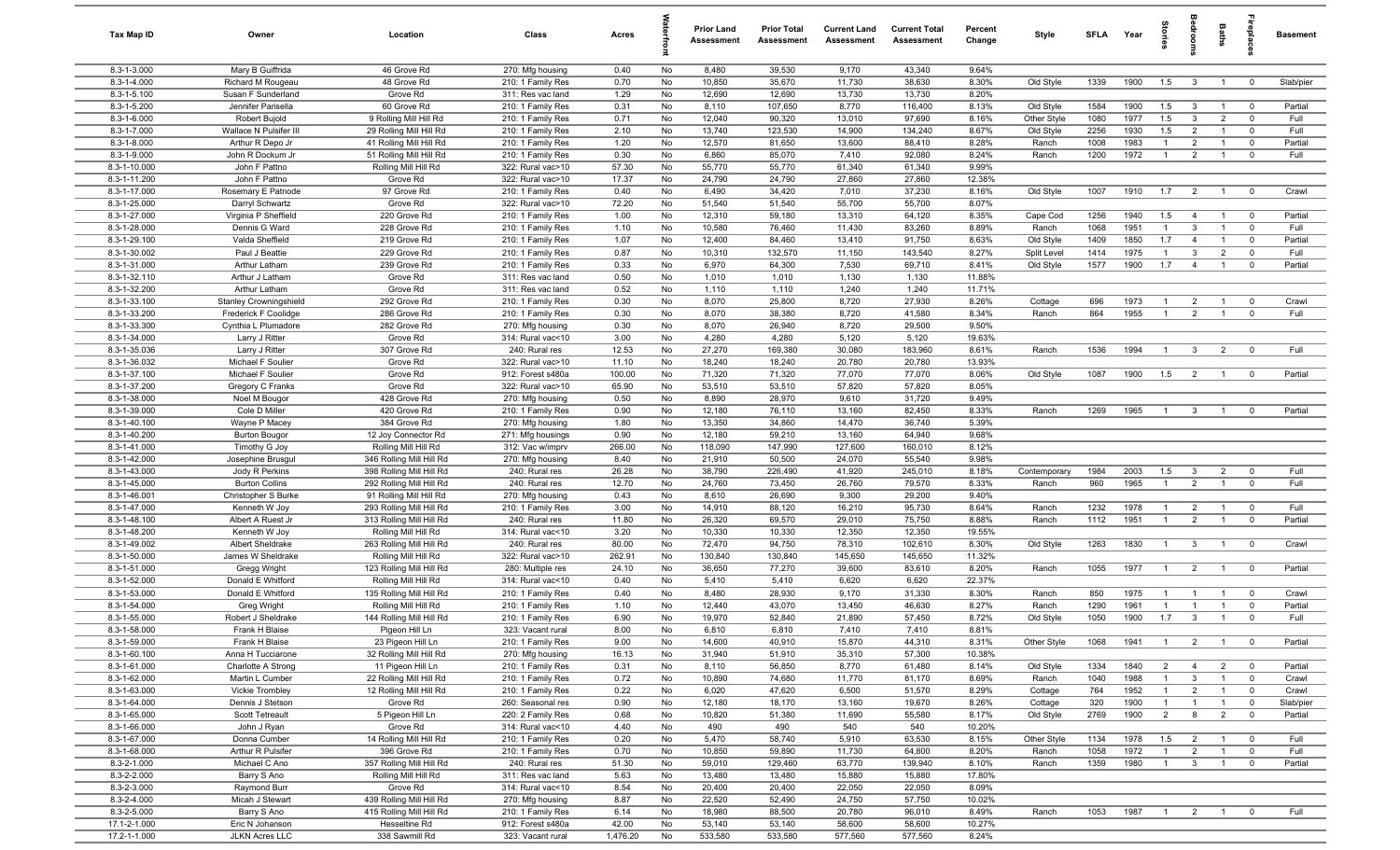| Tax Map ID                     | Owner                                  | Location                                           | Class                                  | Acres           |          | <b>Prior Land</b><br>Assessment | <b>Prior Total</b><br>Assessment | <b>Current Land</b><br>Assessment | <b>Current Total</b><br><b>Assessment</b> | Percent<br>Change  | Style                  | <b>SFI A</b> | Year         | tories         | å                                | Baths                            | <b>Treplai</b>                            | <b>Basement</b> |
|--------------------------------|----------------------------------------|----------------------------------------------------|----------------------------------------|-----------------|----------|---------------------------------|----------------------------------|-----------------------------------|-------------------------------------------|--------------------|------------------------|--------------|--------------|----------------|----------------------------------|----------------------------------|-------------------------------------------|-----------------|
| 17.2-1-3.000                   | James Leigh Properties LLC             | 14067 NYS Route 9N                                 | 444: Lumber yd/ml                      | 117.60          | No       | 80,380                          | 90,910                           | 87,930                            | 99,530                                    | 9.48%              |                        |              |              |                |                                  |                                  |                                           |                 |
| 17.2-1-4.000                   | Eric C Stackman                        | 14016 NYS Route 9N                                 | 449: Warehouse                         | 131.00          | No       | 88,370                          | 109,070                          | 95,490                            | 118,280                                   | 8.44%              |                        |              |              |                |                                  |                                  |                                           |                 |
| 17.2-1-5.100                   | <b>Wilfred Carnes</b>                  | 14027 NYS Route 9N                                 | 210: 1 Family Res                      | 1.08            | No       | 12,420                          | 72,590                           | 13,420                            | 78,480                                    | 8.11%              | Old Style              | 1265         | 1945         | 1.7            | $\overline{2}$                   | $\overline{1}$                   | $\overline{1}$                            | Full            |
| 17.2-1-5.200                   | <b>Todd Carnes</b>                     | NYS Route 9N                                       | 311: Res vac land                      | 0.63            | No       | 6,530                           | 6,530                            | 7,990                             | 7,990                                     | 22.36%             |                        |              |              |                |                                  |                                  |                                           |                 |
| 17.2-1-6.100                   | Wilfred D Carnes                       | NYS Route 9N                                       | 311: Res vac land                      | 0.84            | No       | 1,270                           | 1,270                            | 1,430                             | 1,430                                     | 12.60%             |                        |              |              |                |                                  |                                  |                                           |                 |
| 17.2-1-6.200                   | George E Trinka                        | 14033 NYS Route 9N                                 | 210: 1 Family Res                      | 1.54            | No       | 13,010                          | 41,790                           | 14,090                            | 45,260                                    | 8.30%              | Log Cabin              | 968          | 1928         | 1.5            | $\overline{2}$                   | $\overline{1}$                   | $\mathbf 0$                               | Slab/pier       |
| 17.2-1-7.000<br>17.2-1-8.000   | Paul K Coolidge<br>Scott Tetreault     | 14043 NYS Route 9N<br>NYS Route 9N                 | 311: Res vac land<br>311: Res vac land | 0.32<br>0.16    | No<br>No | 8,150<br>2,650                  | 8,150<br>2,650                   | 8,810<br>3,240                    | 8,810<br>3,240                            | 8.10%<br>22.26%    |                        |              |              |                |                                  |                                  |                                           |                 |
| 17.2-1-9.000                   | Scott Tetreault                        | NYS Route 9N                                       | 311: Res vac land                      | 0.29            | No       | 5,060                           | 5,060                            | 6,190                             | 6,190                                     | 22.33%             |                        |              |              |                |                                  |                                  |                                           |                 |
| 17.2-1-10.000                  | Scott Tetreault                        | 14053 NYS Route 9N                                 | 220: 2 Family Res                      | 0.34            | No       | 8,240                           | 71,890                           | 8,900                             | 77,710                                    | 8.10%              | Other Style            | 1428         | 1990         | $\overline{2}$ | $\overline{3}$                   | $\overline{2}$                   | $\overline{\mathbf{0}}$                   | Crawl           |
| 17.2-1-11.100                  | Almeda Depo                            | 14057 NYS Route 9N                                 | 210: 1 Family Res                      | 0.45            | No       | 7,380                           | 49,740                           | 7,980                             | 53,790                                    | 8.14%              | Old Style              | 1368         | 1900         | $\overline{2}$ | 3                                | $\overline{1}$                   | $\mathbf 0$                               | Full            |
| 17.2-1-11.200                  | Daniel E Depo Jr                       | 14059 NYS Route 9N                                 | 210: 1 Family Res                      | 0.22            | No       | 5,120                           | 90,030                           | 5,530                             | 97,320                                    | 8.10%              | Ranch                  | 1512         | 1982         | $\overline{1}$ | $\overline{4}$                   | $\overline{1}$                   | $\mathbf 0$                               | Full            |
| 17.2-1-11.300                  | Ronald C Depo                          | 14049 NYS Route 9N                                 | 210: 1 Family Res                      | 0.15            | No       | 3,490                           | 89,080                           | 3,770                             | 96,340                                    | 8.15%              | Ranch                  | 1232         | 2000         | $\overline{1}$ | $\overline{2}$                   | $\overline{1}$                   | $\mathbf 0$                               | Full            |
| 17.2-1-12.000                  | David L Dumas                          | 14064 NYS Route 9N                                 | 210: 1 Family Res                      | 0.97            | No       | 12,270                          | 87,390                           | 13,260                            | 94,530                                    | 8.17%              | Old Style              | 2164         | 1910         | 1.5            | $5\overline{5}$                  | $\overline{1}$                   | $\mathbf 0$                               | Partial         |
| 17.2-1-13.000                  | Patricia J Hanson-Foss                 | NYS Route 9N                                       | 210: 1 Family Res                      | 0.28            | No       | 7,990                           | 107,170                          | 8,630                             | 115,820                                   | 8.07%              | Ranch                  | 1620         | 2005         | $\overline{1}$ | $\mathbf{3}$                     | $\overline{2}$                   | $\mathbf 0$                               | Slab/pier       |
| 17.2-1-14.000                  | Patricia J Hanson-Foss                 | NYS Route 9N                                       | 311: Res vac land                      | 0.25            | No       | 4,140                           | 4,140                            | 5,060                             | 5,060                                     | 22.22%             |                        |              |              |                |                                  |                                  |                                           |                 |
| 17.2-1-15.000                  | Max Thwaits                            | 14058 NYS Route 9N                                 | 210: 1 Family Res                      | 0.53            | No       | 10,540                          | 54,290                           | 11,390                            | 58,790                                    | 8.29%              | Old Style              | 1187         | 1920         | 1.5            | $\overline{\mathbf{3}}$          | $\overline{1}$                   | $\overline{\mathbf{0}}$                   | Partial         |
| 17.2-1-16.000                  | SS&J Northeast Dev LLC                 | 14046 NYS Route 9N                                 | 411: Apartment                         | 1.78            | No       | 13,320                          | 93,410                           | 14,440                            | 101,040                                   | 8.17%              |                        |              |              |                |                                  |                                  |                                           |                 |
| 17.2-1-17.000                  | Anthony J LaHart                       | 391 Sheldrake Rd                                   | 210: 1 Family Res                      | 1.70            | No       | 13,220                          | 44,430                           | 14,320                            | 48,070                                    | 8.19%              | Old Style              | 1278         | 1943         | $\overline{1}$ | $\overline{4}$                   | $\overline{1}$                   | $\mathbf 0$                               | Slab/pier       |
| 17.2-1-18.000                  | Walter J Dubay                         | Stickney Bridge Rd                                 | 311: Res vac land                      | 0.40            | No       | 5,410                           | 5,410                            | 6,620                             | 6,620                                     | 22.37%             |                        |              |              |                |                                  |                                  |                                           |                 |
| 17.2-1-19.000                  | Walter J Dubay                         | Stickney Bridge Rd                                 | 311: Res vac land                      | 2.70            | No       | 9,680                           | 9,680                            | 11,620                            | 11,620                                    | 20.04%             |                        |              |              |                |                                  |                                  |                                           |                 |
| 17.2-1-20.110<br>17.2-1-20.120 | Paul K Coolidge<br>Paul K Coolidge     | NYS Route 9N<br>13859 NYS Route 9N                 | 323: Vacant rural<br>210: 1 Family Res | 225.52<br>12.68 | No<br>No | 127,860<br>24,740               | 127,860<br>171,520               | 139,440<br>26,740                 | 139,440<br>185,710                        | 9.06%<br>8.27%     | Contemporary           | 1644         | 1995         | 1.5            | $\overline{\mathbf{3}}$          | $\overline{1}$                   | $\mathbf 0$                               | Full            |
| 17.2-1-20.200                  | Randy E Spoon                          | NYS Route 9N                                       | 323: Vacant rural                      | 11.60           | No       | 18,780                          | 18,780                           | 21,360                            | 21,360                                    | 13.74%             |                        |              |              |                |                                  |                                  |                                           |                 |
| 17.2-1-21.000                  | Randy E Spoon                          | 13863 NYS Route 9N                                 | 210: 1 Family Res                      | 1.30            | No       | 12,700                          | 96,630                           | 13,740                            | 104,540                                   | 8.19%              | Log Cabin              | 1188         | 1979         | 1.5            | $\mathbf{3}$                     | $\overline{1}$                   | $\overline{1}$                            | Full            |
| 17.2-1-22.100                  | Cold Spring Granite Co                 | 13791 NYS Route 9N                                 | 323: Vacant rural                      | 69.90           | No       | 62,890                          | 62,890                           | 78,010                            | 78,010                                    | 24.04%             |                        |              |              |                |                                  |                                  |                                           |                 |
| 17.2-1-22.200                  | Dean Estes                             | 13815 NYS Route 9N                                 | 184: Xotic Ivestk                      | 15.70           | No       | 21,340                          | 103,250                          | 23,060                            | 112,160                                   | 8.63%              | Old Style              | 2697         | 1920         | $\overline{2}$ | $\overline{4}$                   | $\overline{1}$                   | $\overline{0}$                            | Partial         |
| 17.2-1-23.000                  | Gary Britton                           | 13848 NYS Route 9N                                 | 311: Res vac land                      | 3.80            | No       | 15,940                          | 15,940                           | 17,380                            | 17,380                                    | 9.03%              |                        |              |              |                |                                  |                                  |                                           |                 |
| 17.2-1-24.000                  | Ward Lumber Co Inc                     | NYS Route 9N                                       | 323: Vacant rural                      | 32.60           | No       | 33,320                          | 33,320                           | 36,010                            | 36,010                                    | 8.07%              |                        |              |              |                |                                  |                                  |                                           |                 |
| 17.2-1-25.111                  | Maryellen Kloss                        | Stickney Bridge Rd                                 | 312: Vac w/imprv                       | 16.40           | No       | 27,450                          | 27,970                           | 31,540                            | 32,070                                    | 14.66%             |                        |              |              |                |                                  |                                  |                                           |                 |
| 17.2-1-25.112                  | Mark D Taylor                          | 1196 Stickney Bridge Rd                            | 311: Res vac land                      | 7.10            | No       | 30,780                          | 30,780                           | 44,350                            | 85,610                                    | 178.14%            |                        |              |              |                |                                  |                                  |                                           |                 |
| 17.2-1-25.120                  | James D Akey                           | Stickney Bridge Rd                                 | 323: Vacant rural                      | 1.00            | No       | 1,300                           | 1,300                            | 1,450                             | 1,450                                     | 11.54%             |                        |              |              |                |                                  |                                  |                                           |                 |
| 17.2-1-25.200                  | James D Akey                           | 1238 Stickney Bridge Rd                            | 210: 1 Family Res                      | 1.00            | No       | 12,310                          | 72,740                           | 13,310                            | 78,950                                    | 8.54%              | Old Style              | 1481         | 1926         | 1.5            | $\overline{4}$                   | $\overline{1}$                   | $\overline{\mathbf{0}}$                   | Crawl           |
| 17.2-1-25.300                  | Maryellen Kloss                        | 1232 Stickney Bridge Rd                            | 210: 1 Family Res                      | 4.00            | No       | 16,200                          | 184,000                          | 17,670                            | 199,440                                   | 8.39%              | Ranch                  | 2917         | 1984         | $\overline{1}$ | $\mathbf{3}$                     | $\overline{2}$                   | $\mathbf 0$                               | Slab/pier       |
| 17.2-1-26.000                  | Cold Spring Granite Co                 | Stickney Bridge Rd                                 | 340: Vacant indus                      | 7.40            | No       | 14,390                          | 14,390                           | 16,610                            | 16,610                                    | 15.43%             |                        |              |              |                |                                  |                                  |                                           |                 |
| 17.2-1-27.000<br>17.2-1-28.000 | Daniel A Nerenberg                     | 1225 Stickney Bridge Rd                            | 210: 1 Family Res                      | 1.80<br>1.40    | No<br>No | 13,350<br>12,830                | 87,880<br>86,250                 | 14,470<br>13,890                  | 95,440<br>93,350                          | 8.60%<br>8.23%     | Old Style<br>Old Style | 1332<br>1674 | 1910<br>1937 | 1.5<br>2       | $\overline{2}$<br>$\overline{4}$ | $\overline{1}$<br>$\overline{1}$ | $\overline{\mathbf{0}}$<br>$\overline{0}$ | Partial<br>Full |
| 17.2-1-29.100                  | Constance J Baros<br>Joan Mapes        | 1229 Stickney Bridge Rd<br>1239 Stickney Bridge Rd | 210: 1 Family Res<br>210: 1 Family Res | 3.56            | No       | 15,630                          | 125,320                          | 17,030                            | 135,860                                   | 8.41%              | Ranch                  | 1422         | 1997         | $\overline{1}$ | $\overline{2}$                   | $\overline{2}$                   | $\mathbf 0$                               | Full            |
| 17.2-1-30.000                  | Russell H Scriver Sr                   | 13743 NYS Route 9N                                 | 210: 1 Family Res                      | 1.00            | No       | 10,470                          | 51,790                           | 11,310                            | 56,140                                    | 8.40%              | Old Style              | 1210         | 1940         | $\overline{1}$ | $\overline{1}$                   | $\overline{1}$                   | $\mathbf 0$                               | Crawl           |
| 17.2-1-31.000                  | Frederick W Drake                      | 13713 NYS Route 9N                                 | 270: Mfg housing                       | 1.70            | No       | 13,220                          | 59,340                           | 14,320                            | 65,100                                    | 9.71%              |                        |              |              |                |                                  |                                  |                                           |                 |
| 17.2-1-32.000                  | Barry L Clark                          | 13707 NYS Route 9N                                 | 270: Mfg housing                       | 1.00            | No       | 12,310                          | 64,320                           | 13,310                            | 70,570                                    | 9.72%              |                        |              |              |                |                                  |                                  |                                           |                 |
| 17.2-1-33.000                  | Michael F Zeugin                       | NYS Route 9N                                       | 323: Vacant rural                      | 39.60           | No       | 58,660                          | 58,660                           | 63,380                            | 63,380                                    | 8.05%              |                        |              |              |                |                                  |                                  |                                           |                 |
| 17.2-1-34.000                  | Cold Spring Granite Co                 | NYS Route 9N                                       | 323: Vacant rural                      | 51.50           | No       | 54,170                          | 54,170                           | 67,170                            | 67,170                                    | 24.00%             |                        |              |              |                |                                  |                                  |                                           |                 |
| 17.2-1-35.000                  | Cold Spring Granite Co                 | NYS Route 9N                                       | 912: Forest s480a                      | 202.80          | No       | 258,730                         | 430,710                          | 256,080                           | 367,120                                   | $-14.76%$          |                        |              |              |                |                                  |                                  |                                           |                 |
| 17.2-1-36.001                  | Michael J Finsterer                    | Stickney Bridge Rd                                 | 210: 1 Family Res                      | 3.32            | No       | 17,620                          | 181,900                          | 19,180                            | 196,960                                   | 8.28%              | Log Cabin              | 1320         | 1991         | $\overline{1}$ | $\mathbf{3}$                     | $\overline{1}$                   | $\overline{1}$                            | Full            |
| 17.3-2-2.000                   | <b>JLKN Acres LLC</b>                  | 566 AuSable Dr                                     | 820: Water-public                      | 1,962.63        | No       | 506,420                         | 1,575,550                        | 506,420                           | 1,591,460                                 | 1.01%              |                        |              |              |                |                                  |                                  |                                           |                 |
| 17.3-2-3.000                   | Bassett Mtn Rec Ctr Inc                | NYS Route 86                                       | 323: Vacant rural                      | 69.30           | No       | 62,930                          | 62,930                           | 69,070                            | 69,070                                    | 9.76%              |                        |              |              |                |                                  |                                  |                                           |                 |
| 17.3-2-4.100                   | Thomas Lankey                          | NYS Route 86                                       | 323: Vacant rural                      | 94.20           | No       | 76,020                          | 76,020                           | 83,210                            | 83,210                                    | 9.46%              |                        |              |              |                |                                  |                                  |                                           |                 |
| 17.3-2-4.200                   | Thomas Lankey                          | NYS Route 86                                       | 312: Vac w/imprv                       | 3.80            | No       | 15,940                          | 20,280                           | 17,380                            | 22,160                                    | 9.27%              |                        |              |              |                |                                  |                                  |                                           |                 |
| 17.3-2-5.000                   | Gould Family Trust                     | NYS Route 86                                       | 314: Rural vac<10                      | 3.80            | No       | 11,110                          | 11,110                           | 13,220                            | 13,220                                    | 18.99%             |                        |              |              |                |                                  |                                  |                                           |                 |
| 17.4-1-1.100<br>17.4-1-1.200   | Sidney J Ward Jr<br>Franklin E Lincoln | NYS Route 9N<br>NYS Route 9N                       | 912: Forest s480a<br>314: Rural vac<10 | 262.26<br>5.59  | No<br>No | 120,260<br>12,640               | 120,260<br>12,640                | 110,480<br>14,550                 | 110,480<br>14,550                         | $-8.13%$<br>15.11% |                        |              |              |                |                                  |                                  |                                           |                 |
| 17.4-1-2.000                   | Franklin Lincoln                       | 13497 NYS Route 9N                                 | 210: 1 Family Res                      | 0.50            | No       | 8,890                           | 67,900                           | 9,610                             | 73,510                                    | 8.26%              | Old Style              | 1135         | 1935         | 1.5            | $\overline{\mathbf{c}}$          | $\overline{1}$                   | $\overline{0}$                            | Partial         |
| 17.4-1-3.000                   | Franklin Lincoln                       | NYS Route 9N                                       | 311: Res vac land                      | 0.10            | No       | 1,650                           | 1,650                            | 2,020                             | 2,020                                     | 22.42%             |                        |              |              |                |                                  |                                  |                                           |                 |
| 17.4-1-4.000                   | Gerald A Brow                          | 13507 NYS Route 9N                                 | 210: 1 Family Res                      | 0.53            | No       | 8,480                           | 80,500                           | 11,390                            | 89,240                                    | 10.86%             | Old Style              | 1440         | 1930         | 1.5            | $\overline{2}$                   | $\overline{1}$                   | $\overline{\mathbf{0}}$                   | Partial         |
| 17.4-1-5.000                   | Jeanine Mainini                        | 13515 NYS Route 9N                                 | 210: 1 Family Res                      | 4.40            | No       | 16,720                          | 103,750                          | 18,250                            | 112,420                                   | 8.36%              | Cape Cod               | 1800         | 1940         | 1.5            | $\overline{2}$                   | $\overline{1}$                   | $\overline{1}$                            | Full            |
| 17.4-1-6.007                   | Dean Estes                             | 219 Clark Ln                                       | 184: Xotic Ivestk                      | 131.80          | No       | 102,170                         | 234,380                          | 109,990                           | 253,520                                   | 8.17%              | Old Style              | 1653         | 1851         | 1.7            | $5\overline{)}$                  | $\overline{2}$                   | $\overline{0}$                            | Partial         |
| 17.4-1-7.200                   | Rod E Carey                            | 167 Carey Rd                                       | 210: 1 Family Res                      | 4.46            | No       | 16,800                          | 128,480                          | 18,340                            | 139,150                                   | 8.30%              | Old Style              | 2462         | 1850         | 1.7            | $\overline{4}$                   | $\overline{2}$                   | $\overline{1}$                            | Partial         |
| 17.4-1-8.100                   | David T Bedore                         | 13541 NYS Route 9N                                 | 210: 1 Family Res                      | 1.65            | No       | 13,160                          | 120,550                          | 14,250                            | 130,530                                   | 8.28%              | Ranch                  | 1456         | 1961         | $\mathbf{1}$   | $\mathbf{3}$                     | $\overline{1}$                   | $\overline{\mathbf{0}}$                   | Full            |
| 17.4-1-8.200                   | David T Bedore                         | 13537 NYS Route 9N                                 | 312: Vac w/imprv                       | 10.15           | No       | 24,180                          | 41,540                           | 26,610                            | 45,720                                    | 10.06%             |                        |              |              |                |                                  |                                  |                                           |                 |
| 17.4-1-9.002                   | Marvin Arlynn                          | 58 Wolf Way                                        | 240: Rural res                         | 46.70           | No       | 66,120                          | 189,320                          | 71,450                            | 204,820                                   | 8.19%              | Ranch                  | 1394         | 1985         | $\overline{1}$ | $\overline{2}$                   | $\overline{2}$                   | $\mathbf 0$                               | Full            |
| 17.4-1-9.120                   | Karlene H Butler                       | NYS Route 9N                                       | 314: Rural vac<10                      | 3.40            | No       | 11,890                          | 11,890                           | 14,090                            | 14,090                                    | 18.50%             |                        |              |              |                |                                  |                                  |                                           |                 |
| 17.4-1-9.300                   | <b>Matthew Cross</b>                   | NYS Route 9N                                       | 323: Vacant rural                      | 0.27            | No       | 4,990                           | 4,990                            | 6,110                             | 6,110                                     | 22.44%             |                        |              |              |                |                                  |                                  |                                           |                 |
| 17.4-1-10.100                  | Eric P Granger                         | 13555 NYS Route 9N                                 | 260: Seasonal res                      | 47.90           | No       | 67,400                          | 170,200                          | 72,280                            | 183,760                                   | 7.97%              | Contemporary           | 1797         | 1990         | $1.5$ 2 1      |                                  |                                  | $\overline{0}$                            | Slab/pier       |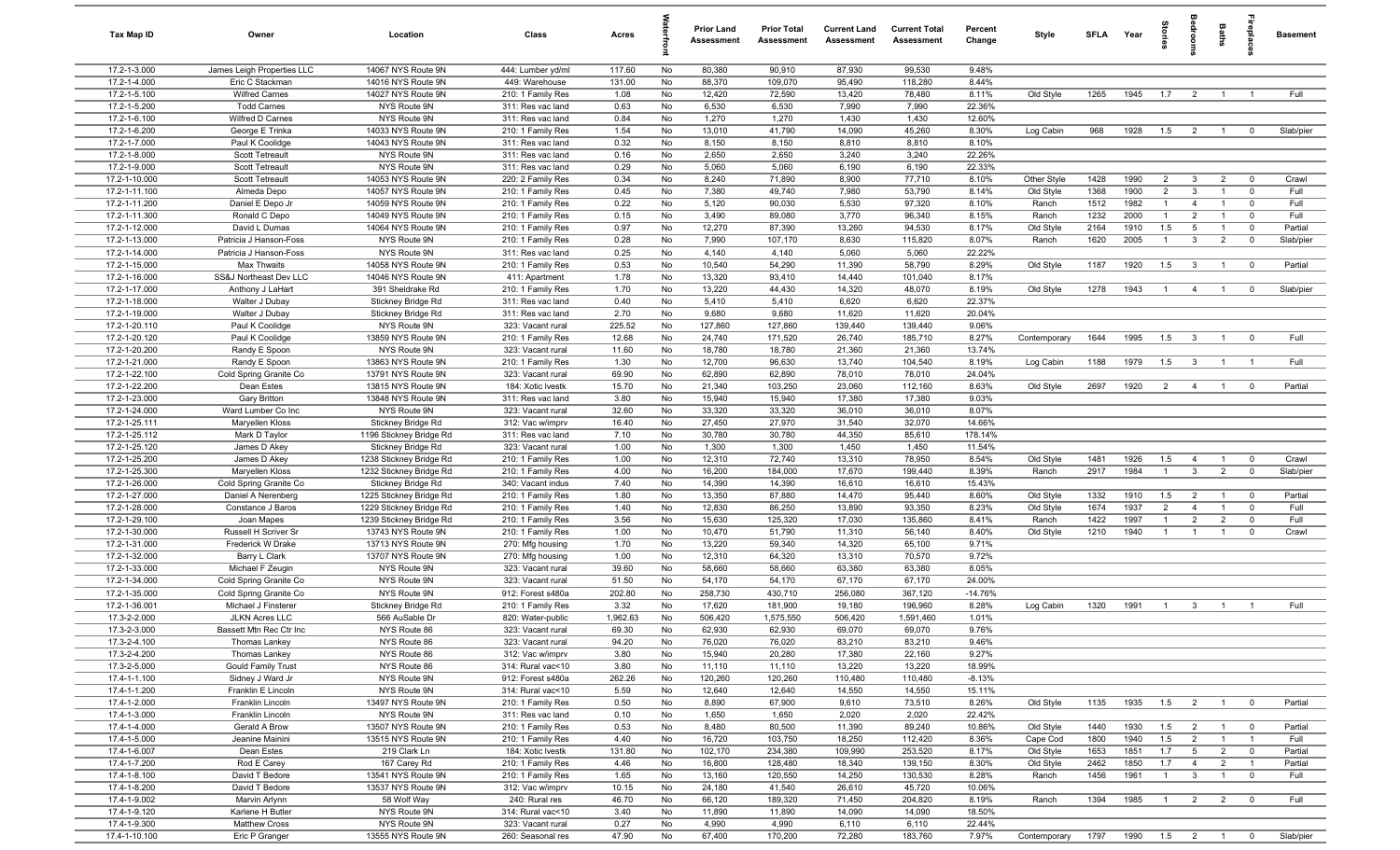| Tax Map ID                     | Owner                                  | Location                           | Class                                 | Acres          |          | <b>Prior Land</b><br>Assessment | <b>Prior Total</b><br>Assessment | <b>Current Land</b><br>Assessment | <b>Current Total</b><br>Assessment | Percent<br>Change | Style                     | SFLA         | Year         | tories                |                                  | <b>Baths</b>                     | irepla                        | <b>Basement</b> |
|--------------------------------|----------------------------------------|------------------------------------|---------------------------------------|----------------|----------|---------------------------------|----------------------------------|-----------------------------------|------------------------------------|-------------------|---------------------------|--------------|--------------|-----------------------|----------------------------------|----------------------------------|-------------------------------|-----------------|
| 17.4-1-10.200                  | Thomas L Mantz                         | NYS Route 9N                       | 314: Rural vac<10                     | 3.90           | No       | 11,240                          | 11,240                           | 13,360                            | 13,360                             | 18.86%            |                           |              |              |                       |                                  |                                  |                               |                 |
| 17.4-1-11.000                  | Jerry Strack                           | NYS Route 9N                       | 323: Vacant rural                     | 1.20           | No       | 1,560                           | 1,560                            | 1,750                             | 1,750                              | 12.18%            |                           |              |              |                       |                                  |                                  |                               |                 |
| 17.4-1-12.000                  | Jerry Strack                           | NYS Route 9N                       | 323: Vacant rural                     | 2.00           | No       | 2,590                           | 2,590                            | 2,910                             | 2,910                              | 12.36%            |                           |              |              |                       |                                  |                                  |                               |                 |
| 17.4-1-13.000                  | North Jay Assoc LLC                    | Clark Ln                           | 323: Vacant rural                     | 72.30          | No       | 62,210                          | 62,210                           | 68,290                            | 68,290                             | 9.77%             |                           |              |              |                       |                                  |                                  |                               |                 |
| 17.4-1-14.000                  | Cold Spring Granite Co                 | NYS Route 9N                       | 322: Rural vac>10                     | 58.90          | No       | 57,150                          | 57,150                           | 62,730                            | 62,730                             | 9.76%             |                           |              |              |                       |                                  |                                  |                               |                 |
| 17.4-1-15.000<br>17.4-1-16.000 | <b>Barry Bickel</b><br>Alan Benway     | 13643 NYS Route 9N<br>46 Carey Rd  | 280: Multiple res                     | 3.00<br>137.50 | No<br>No | 12,670<br>76,360                | 104,940                          | 13,780<br>93,190                  | 113,660<br>228,330                 | 8.31%<br>13.39%   | Old Style                 | 2562<br>3712 | 1900<br>1880 | 1.7<br>1.7            | $\overline{4}$<br>$\overline{4}$ | $\overline{1}$<br>$\overline{1}$ | $\mathbf 0$<br>$\mathbf 0$    | Partial<br>Full |
| 17.4-1-17.000                  | Cold Spring Granite Co                 | Carey Rd                           | 112: Dairy farm<br>311: Res vac land  | 0.50           | No       | 5,730                           | 201,370<br>5,730                 | 7,010                             | 7,010                              | 22.34%            | Old Style                 |              |              |                       |                                  |                                  |                               |                 |
| 17.4-1-18.000                  | Cold Spring Granite Co                 | Carey Rd                           | 323: Vacant rural                     | 10.40          | No       | 26,280                          | 26,280                           | 30,000                            | 30,000                             | 14.16%            |                           |              |              |                       |                                  |                                  |                               |                 |
| 17.4-1-19.000                  | Cold Spring Granite Co                 | 59 Carey Rd                        | 729: Misc mining                      | 24.30          | No       | 48,030                          | 49,660                           | 53,500                            | 55,300                             | 11.36%            |                           |              |              |                       |                                  |                                  |                               |                 |
| 17.4-1-20.000                  | Cold Spring Granite Co                 | Carey Rd                           | 322: Rural vac>10                     | 23.60          | No       | 31,290                          | 31,290                           | 34,640                            | 34,640                             | 10.71%            |                           |              |              |                       |                                  |                                  |                               |                 |
| 17.4-1-21.000                  | Gene T Hilt                            | 150 Carey Rd                       | 210: 1 Family Res                     | 0.60           | No       | 10,670                          | 81,730                           | 11,530                            | 88,380                             | 8.14%             | Cape Cod                  | 1593         | 1950         | 1.7                   | $\overline{2}$                   | $\overline{1}$                   | $\overline{0}$                | Full            |
| 17.4-1-22.002                  | Margaret W Carey                       | 159 Carey Rd                       | 312: Vac w/imprv                      | 84.10          | No       | 75,590                          | 76,160                           | 81,350                            | 81,980                             | 7.64%             |                           |              |              |                       |                                  |                                  |                               |                 |
| 17.4-1-22.200                  | Carol L Miller                         | 138 Carey Rd                       | 210: 1 Family Res                     | 1.70           | No       | 13,220                          | 87,860                           | 14,320                            | 95,010                             | 8.14%             | Log Cabin                 | 976          | 1975         | 1.5                   | $\overline{2}$                   | $\overline{1}$                   | $\mathbf 0$                   | Full            |
| 17.4-1-23.000                  | Sheehan Family Trust                   | 687 Stickney Bridge Rd             | 240: Rural res                        | 270.00         | No       | 129,100                         | 360,210                          | 139,520                           | 389,520                            | 8.14%             | Old Style                 | 2546         | 1835         | 1.5                   | $\overline{7}$                   | $\overline{2}$                   | $\overline{1}$                | Partial         |
| 17.4-1-24.000                  | Karla M Oehler                         | 593 Stickney Bridge Rd             | 210: 1 Family Res                     | 2.50           | No       | 14,260                          | 152,070                          | 15,490                            | 166,820                            | 9.70%             | Old Style                 | 2107         | 1920         | 1.7                   | $\mathbf{3}$                     | $\overline{1}$                   | $\mathbf 0$                   | Full            |
| 17.4-1-25.110                  | North Jay Assoc LLC                    | 464 Stickney Bridge Rd             | 323: Vacant rural                     | 121.00         | No       |                                 |                                  | 154,640                           | 161,990                            |                   |                           |              |              |                       |                                  |                                  |                               |                 |
| 17.4-1-25.200                  | Gene Rapp                              | 509 Stickney Bridge Rd             | 240: Rural res                        | 11.28          | No       | 29,490                          | 202,040                          | 32,500                            | 218,960                            | 8.37%             | Contemporary              | 2352         | 2005         | 1.5                   | $\mathbf{3}$                     | $\overline{2}$                   | $\mathbf 0$                   | Full            |
| 17.4-1-26.000                  | North Jay Assoc LLC                    | Stickney Bridge Rd                 | 323: Vacant rural                     | 53.50          | No       | 56,480                          | 56,480                           | 62,100                            | 62,100                             | 9.95%             |                           |              |              |                       |                                  |                                  |                               |                 |
| 17.4-1-27.000                  | Sheehan Family Trust                   | Stickney Bridge Rd                 | 323: Vacant rural                     | 86.80          | No       | 71,650                          | 71,650                           | 78,490                            | 78,490                             | 9.55%             |                           |              |              |                       |                                  |                                  |                               |                 |
| 17.4-1-28.111<br>17.4-1-28.112 | Gregory Caito<br>David I Theodorowicz  | 23 Thwaits Way<br>10 Thwaits Way   | 240: Rural res<br>210: 1 Family Res   | 44.06<br>1.83  | No<br>No | 61,960<br>14,730                | 452,560<br>78,310                | 66,950<br>15,960                  | 490,070<br>84,890                  | 8.29%<br>8.40%    | Contemporary<br>Old Style | 3093<br>1383 | 1975<br>1930 | 1.5<br>$\overline{2}$ | $\overline{4}$<br>$\overline{4}$ | $\overline{2}$<br>$\overline{1}$ | $\overline{1}$<br>$\mathbf 0$ | Full<br>Partial |
| 17.4-1-28.120                  | Robert C Chatt                         | Stickney Bridge Rd                 | 314: Rural vac<10                     | 8.74           | No       | 21,890                          | 21,890                           | 25,500                            | 25,500                             | 16.49%            |                           |              |              |                       |                                  |                                  |                               |                 |
| 17.4-1-28.200                  | Robert C Chatt                         | 487 Stickney Bridge Rd             | 210: 1 Family Res                     | 0.69           | No       | 10,840                          | 128,360                          | 11,710                            | 138,850                            | 8.17%             | Log Cabin                 | 1419         | 1974         | 1.5                   | $\overline{4}$                   | $\overline{1}$                   | $\overline{1}$                | Full            |
| 17.4-1-29.000                  | Ward Agnes Realty LPA                  | NYS Route 9N                       | 912: Forest s480a                     | 250.72         | No       | 115,310                         | 115,310                          | 105,620                           | 105,620                            | $-8.40%$          |                           |              |              |                       |                                  |                                  |                               |                 |
| 17.4-1-30.100                  | Melvin M Thwaits Jr                    | 200 Thwaits Way                    | 240: Rural res                        | 18.30          | No       | 30,430                          | 58,050                           | 35,810                            | 65,810                             | 13.37%            | Old Style                 | 1596         | 1851         | 1.7                   | $\overline{\mathbf{3}}$          | $\overline{1}$                   | $\mathbf 0$                   | Partial         |
| 17.4-1-30.200                  | Daniel M Thwaits                       | 186 Thwaits Way                    | 210: 1 Family Res                     | 9.10           | No       | 20,910                          | 156,460                          | 23,990                            | 170,760                            | 9.14%             | Contemporary              | 1344         | 1998         | $\overline{1}$        | $\overline{3}$                   | $\overline{2}$                   | $\mathbf 0$                   | Full            |
| 17.4-1-31.100                  | <b>Edward Boynton</b>                  | NYS Route 9N                       | 322: Rural vac>10                     | 10.90          | No       | 15,260                          | 15,260                           | 18,840                            | 18,840                             | 23.46%            |                           |              |              |                       |                                  |                                  |                               |                 |
| 17.4-1-31.220                  | Thomas R Thielemann Jr                 | 13280 NYS Route 9N                 | 240: Rural res                        | 29.30          | No       | 41,560                          | 118,230                          | 44,610                            | 127,530                            | 7.87%             | Other Style               | 1636         | 1993         | 1.5                   | $\overline{3}$                   | $\overline{1}$                   | $\mathbf 0$                   | Full            |
| 17.4-1-32.000                  | Lee C Kazanas                          | NYS Route 9N                       | 311: Res vac land                     | 0.47           | No       | 5,630                           | 5,630                            | 6,890                             | 6,890                              | 22.38%            |                           |              |              |                       |                                  |                                  |                               |                 |
| 17.4-1-33.000                  | Thomas J VanBenschoten                 | NYS Route 9N                       | 311: Res vac land                     | 3.10           | No       | 10,200                          | 10,200                           | 12,200                            | 12,200                             | 19.61%            |                           |              |              |                       |                                  |                                  |                               |                 |
| 17.4-1-34.000                  | Merritt F Dubay                        | 13299 NYS Route 9N                 | 210: 1 Family Res                     | 2.00           | No       | 13,610                          | 134,830                          | 14,760                            | 146,250                            | 8.47%             | Cape Cod                  | 1447         | 1970         | 1.5                   | $\overline{4}$                   | $\overline{1}$                   | $\overline{0}$                | Full            |
| 17.4-1-35.000                  | Scott K McDonald                       | 13289 NYS Route 9N                 | 210: 1 Family Res                     | 2.80           | No       | 14,650                          | 121,440                          | 15,920                            | 131,490                            | 8.28%             | Ranch                     | 1576         | 1951         | $\overline{1}$        | $\mathbf{3}$                     | $\overline{2}$                   | $\overline{1}$                | Full            |
| 17.4-1-38.001                  | Joseph K Bola                          | 68 Coyote Way                      | 322: Rural vac>10                     | 104.94         | No       | 59,770                          | 59,770                           | 109,000                           | 147,680                            | 147.08%           |                           |              |              |                       |                                  |                                  |                               |                 |
| 17.4-1-39.001<br>17.4-1-40.000 | Jane Debeauchamp                       | 13448 NYS Route 9N<br>NYS Route 9N | 240: Rural res                        | 16.70<br>1.60  | No<br>No | 28,940<br>2,080                 | 113,500                          | 31,100                            | 122,570<br>2,330                   | 7.99%<br>12.02%   | Old Style                 | 1888         | 1875         | 2                     | $\overline{4}$                   | $\overline{1}$                   | $\overline{1}$                | Full            |
| 17.4-1-41.000                  | Shampeny Associates Inc<br>John Wolson | 13245 NYS Route 9N                 | 311: Res vac land<br>240: Rural res   | 11.00          | No       | 31,600                          | 2,080<br>198,230                 | 2,330<br>34,810                   | 215,370                            | 8.65%             | Contemporary              | 1468         | 1966         | 1.5                   | $\overline{3}$                   | $\overline{1}$                   |                               | Full            |
| 17.4-1-42.100                  | Shade Tree Holdings Inc                | NYS Route 9N                       | 321: Abandoned ag                     | 18.70          | No       | 30,110                          | 30,110                           | 33,550                            | 33,550                             | 11.42%            |                           |              |              |                       |                                  |                                  |                               |                 |
| 17.4-1-42.200                  | Edward G Boynton                       | NYS Route 9N                       | 321: Abandoned ag                     | 73.40          | No       | 74,640                          | 74,640                           | 81,880                            | 81,880                             | 9.70%             |                           |              |              |                       |                                  |                                  |                               |                 |
| 17.4-1-43.000                  | John G VanHorn                         | NYS Route 9N                       | 210: 1 Family Res                     | 1.00           | No       | 14,160                          | 52,270                           | 15,300                            | 56,520                             | 8.13%             | Old Style                 | 945          | 1930         | 1.7                   | $\overline{2}$                   | $\overline{1}$                   | $\overline{1}$                | Slab/pier       |
| 17.4-1-44.000                  | John G VanHorn                         | NYS Route 9N                       | 311: Res vac land                     | 1.50           | No       | 7,800                           | 7,800                            | 9,510                             | 9,510                              | 21.92%            |                           |              |              |                       |                                  |                                  |                               |                 |
| 17.4-1-45.000                  | Demetrius Doncheski                    | NYS Route 9N                       | 311: Res vac land                     | 3.20           | No       | 10,330                          | 10,330                           | 12,350                            | 12,350                             | 19.55%            |                           |              |              |                       |                                  |                                  |                               |                 |
| 17.4-1-46.110                  | John D Smith II                        | NYS Route 9N                       | 322: Rural vac>10                     | 98.60          | No       | 78,130                          | 78,130                           | 85,460                            | 85,460                             | 9.38%             |                           |              |              |                       |                                  |                                  |                               |                 |
| 17.4-1-46.120                  | Teresita Bisnar                        | NYS Route 9N                       | 311: Res vac land                     | 0.95           | No       | 7,400                           | 7,400                            | 9,050                             | 9,050                              | 22.30%            |                           |              |              |                       |                                  |                                  |                               |                 |
| 17.4-1-46.130                  | NRLL East LLC                          | NYS Route 9N                       | 311: Res vac land                     | 1.00           | No       | 7,480                           | 7,480                            | 9,150                             | 9,150                              | 22.33%            |                           |              |              |                       |                                  |                                  |                               |                 |
| 17.4-1-46.200                  | Thomas J Vanbenschoten                 | 13311 NYS Route 9N                 | 270: Mfg housing                      | 3.00           | No       | 29,810                          | 115,870                          | 32,430                            | 127,180                            | 9.76%             |                           |              |              |                       |                                  |                                  |                               |                 |
| 17.4-1-47.000                  | Kenneth E Wieninger                    | 13339 NYS Route 9N                 | 210: 1 Family Res                     | 1.10           | No       | 12,440                          | 42,080                           | 13,450                            | 45,480                             | 8.08%             | Cottage                   | 995          | 1995         | 1.5                   | $\overline{1}$                   | $\overline{1}$                   |                               | Full            |
| 17.4-2-1.000                   | Ward Lumber Co Inc                     | Orchard Ln                         | 311: Res vac land                     | 0.27           | No       | 4,990                           | 4,990                            | 6,110                             | 6,110                              | 22.44%            |                           |              |              |                       |                                  |                                  |                               |                 |
| 17.4-2-2.000                   | Joseph Bola                            | 16 Orchard Ln                      | 210: 1 Family Res                     | 0.22           | No       | 8,210                           | 58,160                           | 8,870                             | 63,050                             | 8.41%             | Ranch                     | 832          | 1955         | $\overline{1}$        | $\overline{2}$                   | $\overline{1}$                   | $\overline{\mathbf{0}}$       | Partial         |
| 17.4-2-3.000                   | Richard A Laundry                      | 20 Orchard Ln<br>24 Orchard Ln     | 210: 1 Family Res                     | 0.30           | No       | 8,070                           | 55,350                           | 8,720                             | 59,990                             | 8.38%             | Old Style                 | 1069         | 1949         | 1.7                   | $\mathbf{3}$                     | $\overline{1}$                   | $\mathbf 0$                   | Crawl           |
| 17.4-2-4.000<br>17.4-2-5.000   | Dolores Wisher<br>Ward Lumber Co Inc   | Orchard Ln                         | 270: Mfg housing<br>311: Res vac land | 0.28<br>0.46   | No<br>No | 9,840<br>5,600                  | 30,000<br>5,600                  | 10,640<br>6,850                   | 32,830<br>6,850                    | 9.43%<br>22.32%   |                           |              |              |                       |                                  |                                  |                               |                 |
| 17.4-2-6.000                   | Ward Lumber Co Inc                     | Orchard Ln                         | 311: Res vac land                     | 0.33           | No       | 5,190                           | 5,190                            | 6,340                             | 6,340                              | 22.16%            |                           |              |              |                       |                                  |                                  |                               |                 |
| 17.4-2-7.000                   | Ward Lumber Co Inc                     | Orchard Ln                         | 311: Res vac land                     | 0.37           | No       | 5,310                           | 5,310                            | 6,500                             | 6,500                              | 22.41%            |                           |              |              |                       |                                  |                                  |                               |                 |
| 17.4-2-8.000                   | Ward Lumber Co Inc                     | Orchard Ln                         | 311: Res vac land                     | 0.50           | No       | 5,730                           | 5,730                            | 7,010                             | 7,010                              | 22.34%            |                           |              |              |                       |                                  |                                  |                               |                 |
| 17.4-2-9.000                   | Ward Lumber Co Inc                     | Orchard Ln                         | 311: Res vac land                     | 0.42           | No       | 5,470                           | 5,470                            | 6,690                             | 6,690                              | 22.30%            |                           |              |              |                       |                                  |                                  |                               |                 |
| 17.4-2-10.000                  | Robbe E Baer                           | Orchard Ln                         | 311: Res vac land                     | 0.29           | No       | 5,060                           | 5,060                            | 6,190                             | 6,190                              | 22.33%            |                           |              |              |                       |                                  |                                  |                               |                 |
| 17.4-2-11.000                  | Robbe E Baer                           | 48 Orchard Ln                      | 210: 1 Family Res                     | 0.32           | No       | 8,150                           | 134,930                          | 8,810                             | 146,180                            | 8.34%             | Other Style               | 1758         | 1993         | $\overline{1}$        | 3                                | $\overline{2}$                   | $\overline{0}$                | Full            |
| 17.4-2-12.000                  | Ward Lumber Co Inc                     | Orchard Ln                         | 311: Res vac land                     | 0.50           | No       | 5,730                           | 5,730                            | 7,010                             | 7,010                              | 22.34%            |                           |              |              |                       |                                  |                                  |                               |                 |
| 17.4-2-13.000                  | Ronald J Vancour                       | 52 Orchard Ln                      | 210: 1 Family Res                     | 0.48           | No       | 9,180                           | 128,880                          | 9,920                             | 139,560                            | 8.29%             | Ranch                     | 1269         | 1989         | $\overline{1}$        | $\mathbf{3}$                     | $\overline{2}$                   | $\overline{\mathbf{0}}$       | Full            |
| 17.4-2-14.000                  | Ronald J Vancour                       | Orchard Ln                         | 311: Res vac land                     | 0.47           | No       | 5,630                           | 5,630                            | 6,890                             | 6,890                              | 22.38%            |                           |              |              |                       |                                  |                                  |                               |                 |
| 17.4-2-15.000                  | Thomas J Sullivan                      | 3 Orchard Ln                       | 210: 1 Family Res                     | 0.59           | No       | 10,650                          | 103,240                          | 11,510                            | 111,610                            | 8.11%             | Cape Cod                  | 1188         | 1989         | 1.5                   | $\mathbf{3}$                     | $\overline{1}$                   | $\mathbf 0$                   | Full            |
| 17.4-2-16.000                  | Jeffrey R Sawyer                       | 11 Orchard Ln                      | 210: 1 Family Res                     | 0.80           | No       | 12,040                          | 172,580                          | 13,010                            | 217,190                            | 25.85%            | Contemporary              | 1577         | 1994         | $\overline{1}$        | $\overline{2}$                   | $\overline{2}$                   | $\mathbf 0$                   | Full            |
| 17.4-2-17.000                  | Ward Lumber Co Inc                     | Orchard Ln                         | 311: Res vac land                     | 0.34           | No       | 5,220                           | 5,220                            | 6,380                             | 6,380                              | 22.22%            |                           |              |              |                       |                                  |                                  |                               |                 |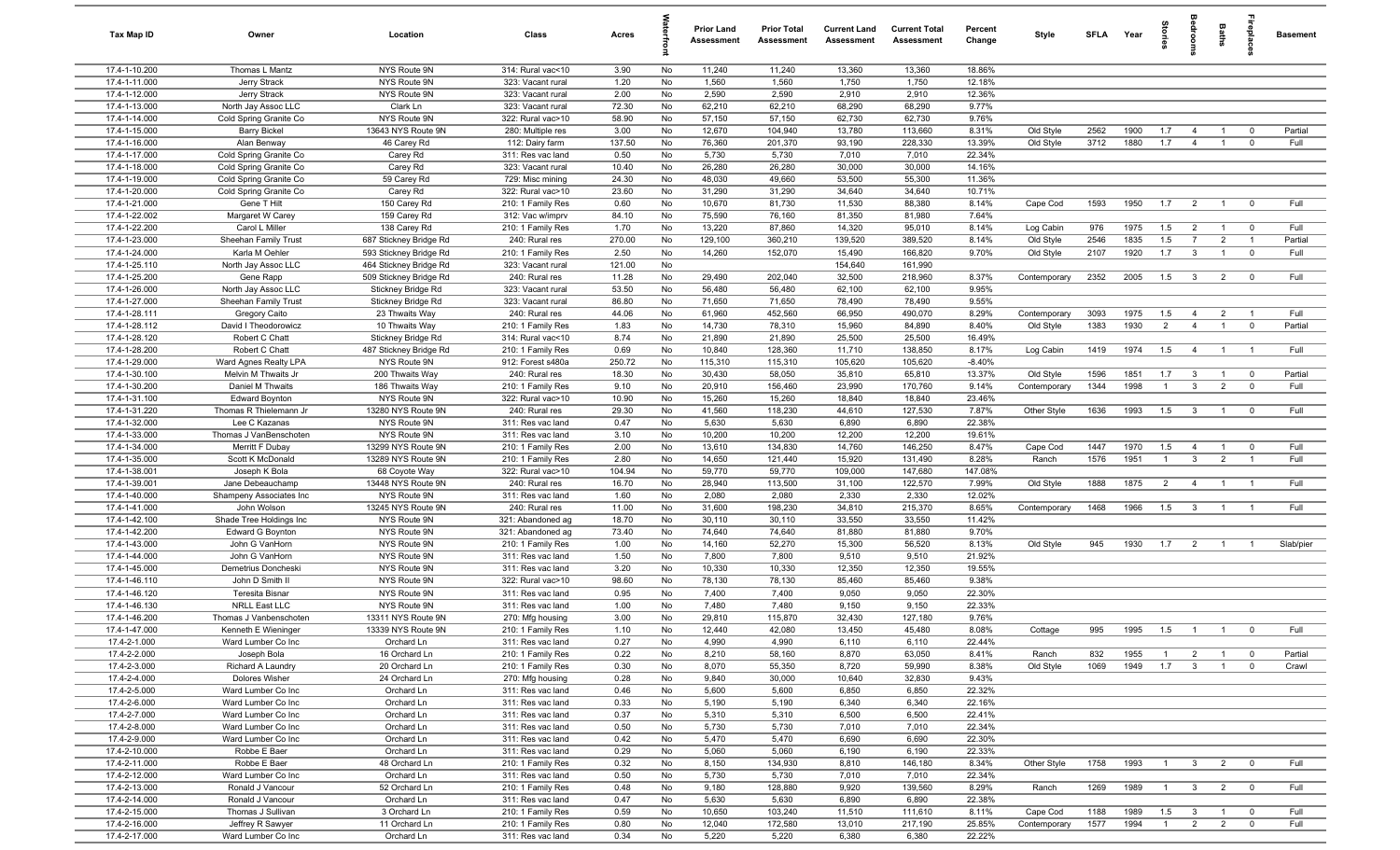| Tax Map ID                       | Owner                                      | Location                        | Class                                  | Acres        |          | <b>Prior Land</b><br>Assessment | <b>Prior Total</b><br>Assessment | <b>Current Land</b><br>Assessment | <b>Current Total</b><br>Assessment | Percent<br>Change | Style                        | SFLA Year   |              | tories                | alroom                           | Baths          | ireplace                      | <b>Basement</b> |
|----------------------------------|--------------------------------------------|---------------------------------|----------------------------------------|--------------|----------|---------------------------------|----------------------------------|-----------------------------------|------------------------------------|-------------------|------------------------------|-------------|--------------|-----------------------|----------------------------------|----------------|-------------------------------|-----------------|
| 17.4-2-18.000                    | Ward Lumber Co Inc                         | Orchard Ln                      | 311: Res vac land                      | 0.39         | No       | 5,380                           | 5,380                            | 6,580                             | 6,580                              | 22.30%            |                              |             |              |                       |                                  |                |                               |                 |
| 17.4-2-19.000                    | Shampeny Associates Inc                    | 13267 NYS Route 9N              | 464: Office bldg.                      | 0.30         | No       | 9,280                           | 74,270                           | 10,030                            | 80,270                             | 8.08%             |                              |             |              |                       |                                  |                |                               |                 |
| 17.4-2-20.000                    | Ward Lumber Co Inc                         | Orchard Ln                      | 311: Res vac land                      | 0.58         | No       | 6,460                           | 6,460                            | 7,910                             | 7,910                              | 22.45%            |                              |             |              |                       |                                  |                |                               |                 |
| 17.22-1-1.000                    | Arthur Rosenzweig                          | 134 Signor Ln                   | 210: 1 Family Res                      | 0.66         | No       | 13,240                          | 115,090                          | 14,290                            | 124,310                            | 8.01%             | Other Style                  | 1053        | 1978         | 1.5                   | $\overline{2}$                   |                |                               | Full            |
| 17.22-1-2.000                    | Arthur Rosenzweig                          | Signor Ln                       | 311: Res vac land                      | 0.70         | No       | 9,750                           | 9,750                            | 11,920                            | 11,920                             | 22.26%            |                              |             |              |                       |                                  |                |                               |                 |
| 17.22-1-3.000                    | Arthur Rosenzweig                          | Signor Ln                       | 311: Res vac land                      | 0.80         | No       | 10,780                          | 10,780                           | 13,180                            | 13,180                             | 22.26%            |                              |             |              |                       |                                  |                |                               |                 |
| 17.22-1-4.000<br>17.22-1-5.000   | <b>Bernard Darrel</b><br>Arthur Rosenzweig | 118 Signor Ln<br>River Rd       | 210: 1 Family Res<br>311: Res vac land | 1.10<br>1.30 | No<br>No | 15,280<br>13,520                | 112,820<br>13,520                | 16,500<br>16,460                  | 121,890<br>16,460                  | 8.04%<br>21.75%   | Contemporary                 | 1092        | 1967         | 1.5                   | $\overline{2}$                   | $\overline{1}$ | $\overline{0}$                | Full            |
| 17.22-1-6.000                    | <b>Bruce W Anderson</b>                    | 302 River Rd                    | 210: 1 Family Res                      | 1.20         | No       | 15,440                          | 171,870                          | 16,680                            | 185,680                            | 8.04%             | Contemporary                 | 2395        | 1977         | 1.5                   | $\overline{1}$                   | $\overline{1}$ | $\overline{1}$                | Crawl           |
| 17.22-1-7.000                    | lan Ellbogen                               | River Rd                        | 311: Res vac land                      | 1.20         | No       | 18,590                          | 18,590                           | 22,650                            | 22,650                             | 21.84%            |                              |             |              |                       |                                  |                |                               |                 |
| 17.22-1-8.000                    | lan Ellbogen                               | 290 River Rd                    | 210: 1 Family Res                      | 0.85         | No       | 16,160                          | 151,610                          | 17,440                            | 164,060                            | 8.21%             | Contemporary                 | 1047        | 1970         | 1.5                   | $\mathbf{3}$                     | $\overline{2}$ | $\overline{1}$                | Full            |
| 17.22-1-9.000                    | lan Ellbogen                               | River Rd                        | 311: Res vac land                      | 0.40         | No       | 1,440                           | 1,440                            | 1,760                             | 1,760                              | 22.22%            |                              |             |              |                       |                                  |                |                               |                 |
| 17.22-1-10.000                   | John C Irvin                               | 92 Signor Ln                    | 210: 1 Family Res                      | 0.70         | No       | 11,590                          | 243,180                          | 12,510                            | 262,890                            | 8.11%             | Contemporary                 | 3335        | 1970         | 1.5                   | $\mathbf{3}$                     | $\overline{1}$ | $^{\circ}$                    | Partial         |
| 17.22-1-11.000                   | John Irvin                                 | Signor Ln                       | 311: Res vac land                      | 0.80         | No       | 1,350                           | 1,350                            | 1,520                             | 1,520                              | 12.59%            |                              |             |              |                       |                                  |                |                               |                 |
| 17.22-2-1.000                    | Matthew A Cross                            | Signor Ln                       | 311: Res vac land                      | 0.70         | No       | 14,130                          | 14,130                           | 17,270                            | 17,270                             | 22.22%            |                              |             |              |                       |                                  |                |                               |                 |
| 17.22-2-2.000                    | Arthur Rosenzweig                          | Signor Ln                       | 311: Res vac land                      | 0.60         | No       | 6,930                           | 6,930                            | 8,470                             | 8,470                              | 22.22%            |                              |             |              |                       |                                  |                |                               |                 |
| 17.22-2-3.000                    | David Anderton                             | 123 Signor Ln                   | 210: 1 Family Res                      | 0.70         | No       | 11,590                          | 81,110                           | 12,510                            | 87,650                             | 8.06%             | Log Cabin                    | 600         | 1970         | $\overline{1}$        | $\overline{2}$                   |                | - 1                           | Full            |
| 17.22-2-4.000                    | Karen A Ladensack                          | 61 Cayuga Trl                   | 210: 1 Family Res                      | 0.70         | No       | 11,590                          | 123,200                          | 12,510                            | 133,060                            | 8.00%             | Contemporary                 | 1152        | 1975         | 1.5                   | $\overline{2}$                   |                | $\mathbf 0$                   | Full            |
| 17.22-2-5.000<br>17.22-2-6.000   | David W Plumley<br>Paul Finn               | 58 Cayuga Trl<br>95 Signor Ln   | 210: 1 Family Res<br>210: 1 Family Res | 1.00         | No       | 13,150<br>13,150                | 81,500<br>135,300                | 14,190                            | 88,000<br>146,260                  | 7.98%             | Contemporary                 | 840         | 1975<br>1970 | 1.5                   | $\overline{2}$<br>$\overline{3}$ | $\overline{2}$ | $^{\circ}$<br>$^{\circ}$      | Full<br>Full    |
| 17.22-2-7.000                    | David W Plumley                            | Cayuga Trl                      | 311: Res vac land                      | 1.00<br>1.00 | No<br>No | 7,980                           | 7,980                            | 14,190<br>9,760                   | 9,760                              | 8.10%<br>22.31%   | Contemporary                 | 1120        |              | $\overline{1}$        |                                  |                |                               |                 |
| 17.22-2-8.000                    | Gary Phelan                                | Cayuga Trl                      | 311: Res vac land                      | 0.90         | No       | 7,900                           | 7,900                            | 9,650                             | 9,650                              | 22.15%            |                              |             |              |                       |                                  |                |                               |                 |
| 17.22-2-9.000                    | Kathleen Affinati                          | Cayuga Trl                      | 311: Res vac land                      | 0.90         | No       | 7,900                           | 7,900                            | 9,650                             | 9,650                              | 22.15%            |                              |             |              |                       |                                  |                |                               |                 |
| 17.22-2-10.000                   | Maria A Harris                             | 34 Algonquin Ln                 | 210: 1 Family Res                      | 0.79         | No       | 12,840                          | 121,300                          | 13,860                            | 131,280                            | 8.23%             | Contemporary                 | 1398        | 1977         | 1.5                   | $\overline{2}$                   | $\overline{1}$ |                               | Full            |
| 17.22-2-11.000                   | Yuen M Moy                                 | Algonquin Ln                    | 311: Res vac land                      | 1.00         | No       | 7,980                           | 7,980                            | 9,760                             | 9,760                              | 22.31%            |                              |             |              |                       |                                  |                |                               |                 |
| 17.22-2-12.000                   | Carl W Harris Jr                           | Algonquin Ln                    | 311: Res vac land                      | 1.40         | No       | 8,540                           | 8,540                            | 10,380                            | 10,380                             | 21.55%            |                              |             |              |                       |                                  |                |                               |                 |
| 17.22-2-13.000                   | Paul S Kalita                              | Algonquin Ln                    | 311: Res vac land                      | 0.90         | No       | 7,900                           | 7,900                            | 9,650                             | 9,650                              | 22.15%            |                              |             |              |                       |                                  |                |                               |                 |
| 17.22-2-14.000                   | William J Henderson                        | 60 Algonquin Ln                 | 210: 1 Family Res                      | 1.70         | No       | 14,120                          | 97,650                           | 15,280                            | 105,470                            | 8.01%             | Log Cabin                    | 1050        | 1978         | $\overline{1}$        | $\overline{2}$                   | $\overline{1}$ | $\mathbf 0$                   | Full            |
| 17.22-3-1.000                    | Douglas W Barry                            | 65 Algonquin Ln                 | 210: 1 Family Res                      | 0.90         | No       | 13,000                          | 116,670                          | 14,030                            | 126,130                            | 8.11%             | Other Style                  | 902         | 1979         | 1.5                   | $\mathbf{3}$                     | $\overline{2}$ | $\overline{1}$                | Full            |
| 17.22-3-2.000                    | Douglas W Barry                            | Algonquin Ln                    | 311: Res vac land                      | 0.90         | No       | 7,900                           | 7,900                            | 9,650                             | 9,650                              | 22.15%            |                              |             |              |                       |                                  |                |                               |                 |
| 17.22-3-3.000                    | Maureen Harrison                           | 43 Algonquin Ln                 | 210: 1 Family Res                      | 0.80         | No       | 12,860                          | 106,230                          | 13,880                            | 114,660                            | 7.94%             | Contemporary                 | 1056        | 1977         | 1.5                   | $\overline{2}$                   | $\overline{2}$ | $\overline{0}$                | Full            |
| 17.22-3-4.000<br>17.23-1-1.000   | Michael S Benson<br>David K Richards       | 29 Algonquin Ln<br>256 River Rd | 210: 1 Family Res                      | 0.90<br>0.90 | No<br>No | 14,950<br>14,950                | 142,730<br>119,250               | 16,140<br>16,140                  | 154,210<br>128,770                 | 8.04%             | Contemporary                 | 1296<br>768 | 1978<br>1978 | 1.5<br>$\overline{1}$ | $\mathbf{3}$                     |                | $\mathbf 0$<br>$\overline{1}$ | Full<br>Full    |
| 17.23-1-2.000                    | Robert J Minogue                           | 259 River Rd                    | 210: 1 Family Res<br>210: 1 Family Res | 0.90         | No       | 13,000                          | 138,410                          | 14,030                            | 149,290                            | 7.98%<br>7.86%    | Contemporary<br>Contemporary | 1807        | 1965         | 2                     | $\overline{4}$<br>$\mathbf{3}$   | $\overline{2}$ | $\overline{1}$                | Partial         |
| 17.23-1-3.000                    | Theodora Kline                             | 76 Signor Ln                    | 210: 1 Family Res                      | 0.70         | No       | 11,590                          | 94,260                           | 12,510                            | 101,860                            | 8.06%             | Contemporary                 | 936         | 1970         | 1.5                   | $\overline{2}$                   | $\overline{1}$ | $\overline{1}$                | Full            |
| 17.23-1-4.000                    | Gregory Peacock                            | 15 Deer Run Ln                  | 311: Res vac land                      | 0.60         | No       | 6,930                           | 6,930                            | 8,470                             | 8,470                              | 22.22%            |                              |             |              |                       |                                  |                |                               |                 |
| 17.23-1-5.000                    | Robert W Fretz                             | Signor Ln                       | 311: Res vac land                      | 0.60         | No       | 6,930                           | 6,930                            | 8,470                             | 8,470                              | 22.22%            |                              |             |              |                       |                                  |                |                               |                 |
| 17.23-1-6.000                    | Robert W Fretz                             | 251 River Rd                    | 210: 1 Family Res                      | 0.90         | No       | 13,000                          | 65,620                           | 14,030                            | 70,920                             | 8.08%             | Ranch                        | 930         | 1967         | $\overline{1}$        | $\overline{2}$                   | $\overline{1}$ | $^{\circ}$                    | Crawl           |
| 17.23-1-7.000                    | Roger J Lancellotti                        | Signor Ln                       | 311: Res vac land                      | 0.80         | No       | 7,810                           | 7,810                            | 9,550                             | 9,550                              | 22.28%            |                              |             |              |                       |                                  |                |                               |                 |
| 17.23-1-8.000                    | Karol Krivosik                             | 16 Deer Run Ln                  | 210: 1 Family Res                      | 0.60         | No       | 11,400                          | 42,130                           | 12,300                            | 45,470                             | 7.93%             | Bungalow                     | 480         | 1999         | $\overline{1}$        | $\overline{1}$                   | $\overline{1}$ | $^{\circ}$                    | Slab/pier       |
| 17.23-1-9.000                    | Joseph Kowalik                             | Signor Ln                       | 311: Res vac land                      | 1.00         | No       | 7,900                           | 7,900                            | 9,650                             | 9,650                              | 22.15%            |                              |             |              |                       |                                  |                |                               |                 |
| 17.23-1-10.000                   | Richard M Lombardo                         | Antler Dr                       | 311: Res vac land                      | 1.20         | No       | 8,260                           | 8,260                            | 10,070                            | 10,070                             | 21.91%            |                              |             |              |                       |                                  |                |                               |                 |
| 17.23-1-11.000                   | William Selzer                             | Antler Dr                       | 311: Res vac land                      | 0.70         | No       | 7,070                           | 7,070                            | 8,630                             | 8,630                              | 22.07%            |                              |             |              |                       |                                  |                |                               |                 |
| 17.23-1-12.000                   | William Selzer                             | 11 Fawn Dr                      | 210: 1 Family Res                      | 0.80         | No       | 13,110                          | 231,820                          | 14,150                            | 250,300                            | 7.97%             | Contemporary                 | 2412        | 1973         | 1.5                   | $\overline{2}$                   |                |                               | Full            |
| 17.23-1-13.000<br>17.23-1-14.000 | William R Selzer<br>Richard A Riga         | Signor Ln<br>Signor Ln          | 311: Res vac land<br>311: Res vac land | 1.00<br>1.00 | No<br>No | 7,980<br>7,980                  | 7,980<br>7,980                   | 9,760<br>9,760                    | 9,760<br>9,760                     | 22.31%<br>22.31%  |                              |             |              |                       |                                  |                |                               |                 |
| 17.23-1-15.000                   | <b>EBN Contracting LLC</b>                 | Signor Ln                       | 311: Res vac land                      | 1.20         | No       | 8,260                           | 8,260                            | 10,070                            | 10,070                             | 21.91%            |                              |             |              |                       |                                  |                |                               |                 |
| 17.23-1-16.000                   | Pamela A Blaney                            | 48 Signor Ln                    | 210: 1 Family Res                      | 0.70         | No       | 11,590                          | 81,740                           | 12,510                            | 88,270                             | 7.99%             | Contemporary                 | 960         | 1980         | 1.5                   | $\overline{2}$                   | $\overline{1}$ | $\overline{\mathbf{0}}$       | Partial         |
| 17.23-1-17.000                   | Jane E Reilly                              | Signor Ln                       | 311: Res vac land                      | 1.10         | No       | 8,120                           | 8,120                            | 9,910                             | 9,910                              | 22.04%            |                              |             |              |                       |                                  |                |                               |                 |
| 17.23-1-18.000                   | Jane E Reilly                              | 72 Signor Ln                    | 210: 1 Family Res                      | 0.60         | No       | 11,400                          | 118,480                          | 12,300                            | 127,920                            | 7.97%             | Contemporary                 | 840         | 1968         | $\overline{1}$        | $\mathbf{3}$                     | $\mathbf{1}$   | 2                             | Full            |
| 17.23-1-19.000                   | Jane E Reilly                              | Signor Ln                       | 311: Res vac land                      | 0.60         | No       | 6,930                           | 6,930                            | 8,470                             | 8,470                              | 22.22%            |                              |             |              |                       |                                  |                |                               |                 |
| 17.23-1-20.000                   | John C Irvin                               | River Rd                        | 311: Res vac land                      | 1.00         | No       | 7,980                           | 7,980                            | 9,760                             | 9,760                              | 22.31%            |                              |             |              |                       |                                  |                |                               |                 |
| 17.23-1-21.000                   | Geraldine P Warren                         | River Rd                        | 311: Res vac land                      | 0.70         | No       | 7,070                           | 7,070                            | 8,630                             | 8,630                              | 22.07%            |                              |             |              |                       |                                  |                |                               |                 |
| 17.23-2-1.000                    | Paul Finn                                  | Mohawk Trl                      | 311: Res vac land                      | 0.80         | No       | 7,810                           | 7,810                            | 9,550                             | 9,550                              | 22.28%            |                              |             |              |                       |                                  |                |                               |                 |
| 17.23-2-2.000                    | Gerald J Callahan                          | 31 Mohawk Trl                   | 210: 1 Family Res                      | 0.90         | No       | 13,000                          | 115,420                          | 14,030                            | 124,860                            | 8.18%             | Contemporary                 | 922         | 1978         | $\overline{1}$        | 3 <sup>3</sup>                   | $\overline{2}$ | $\overline{0}$                | Full            |
| 17.23-2-3.000                    | Paul L Gale                                | Mohawk Trl                      | 311: Res vac land                      | 1.10         | No       | 7,980                           | 7,980                            | 9,760                             | 9,760                              | 22.31%            |                              |             |              |                       |                                  |                |                               |                 |
| 17.23-2-4.000<br>17.23-2-5.000   | Paul L Gale<br>Ella W OConnor              | Mohawk Trl<br>5 Mohawk Trl      | 311: Res vac land                      | 1.50<br>1.10 | No<br>No | 8,540<br>13,290                 | 8,540<br>149,530                 | 10,380<br>14,350                  | 10,380<br>161,700                  | 21.55%<br>8.14%   | Contemporary                 | 1096        | 1978         | $\overline{1}$        |                                  | $\overline{1}$ | $\overline{1}$                | Full            |
| 17.23-2-6.000                    | Jack Conroy                                | Sequoia Mountain Ln             | 210: 1 Family Res<br>311: Res vac land | 1.00         | No       | 7,900                           | 7,900                            | 9,650                             | 9,650                              | 22.15%            |                              |             |              |                       | $\mathbf{3}$                     |                |                               |                 |
| 17.23-2-7.000                    | Jeddy Sousis                               | 96 Sequoia Mountain Ln          | 210: 1 Family Res                      | 1.10         | No       | 13,290                          | 184,980                          | 14,350                            | 199,690                            | 7.95%             | Ranch                        | 1791        | 2004         | $\overline{1}$        | $\mathbf{3}$                     | $\overline{2}$ | $\overline{\mathbf{0}}$       | Full            |
| 17.23-2-8.000                    | Harold S Corizzi                           | 14 Cayuga Trl                   | 210: 1 Family Res                      | 1.00         | No       | 13,150                          | 74,620                           | 14,190                            | 80,590                             | 8.00%             | Other Style                  | 844         | 1974         | $\mathbf{1}$          | $\overline{2}$                   | $\mathbf{1}$   | $\overline{0}$                | Partial         |
| 17.23-2-9.000                    | <b>Brian Sholette</b>                      | Cayuga Trl                      | 311: Res vac land                      | 1.30         | No       | 8,400                           | 8,400                            | 10,220                            | 10,220                             | 21.67%            |                              |             |              |                       |                                  |                |                               |                 |
| 17.23-2-10.000                   | David Dodge                                | 24 Cayuga Trl                   | 210: 1 Family Res                      | 1.00         | No       | 13,150                          | 121,820                          | 14,190                            | 131,520                            | 7.96%             | Log Cabin                    | 1040        | 2005         | 1.5                   | $\frac{2}{ }$                    | $\overline{1}$ | $^{\circ}$                    | Full            |
| 17.23-2-11.000                   | Craig D Nasholds                           | 38 Cayuga Trl                   | 210: 1 Family Res                      | 0.90         | No       | 13,000                          | 79,640                           | 14,030                            | 86,000                             | 7.99%             | Other Style                  | 840         | 1978         | 1.5                   | $\overline{2}$                   | $\overline{1}$ | $\mathbf 0$                   | Full            |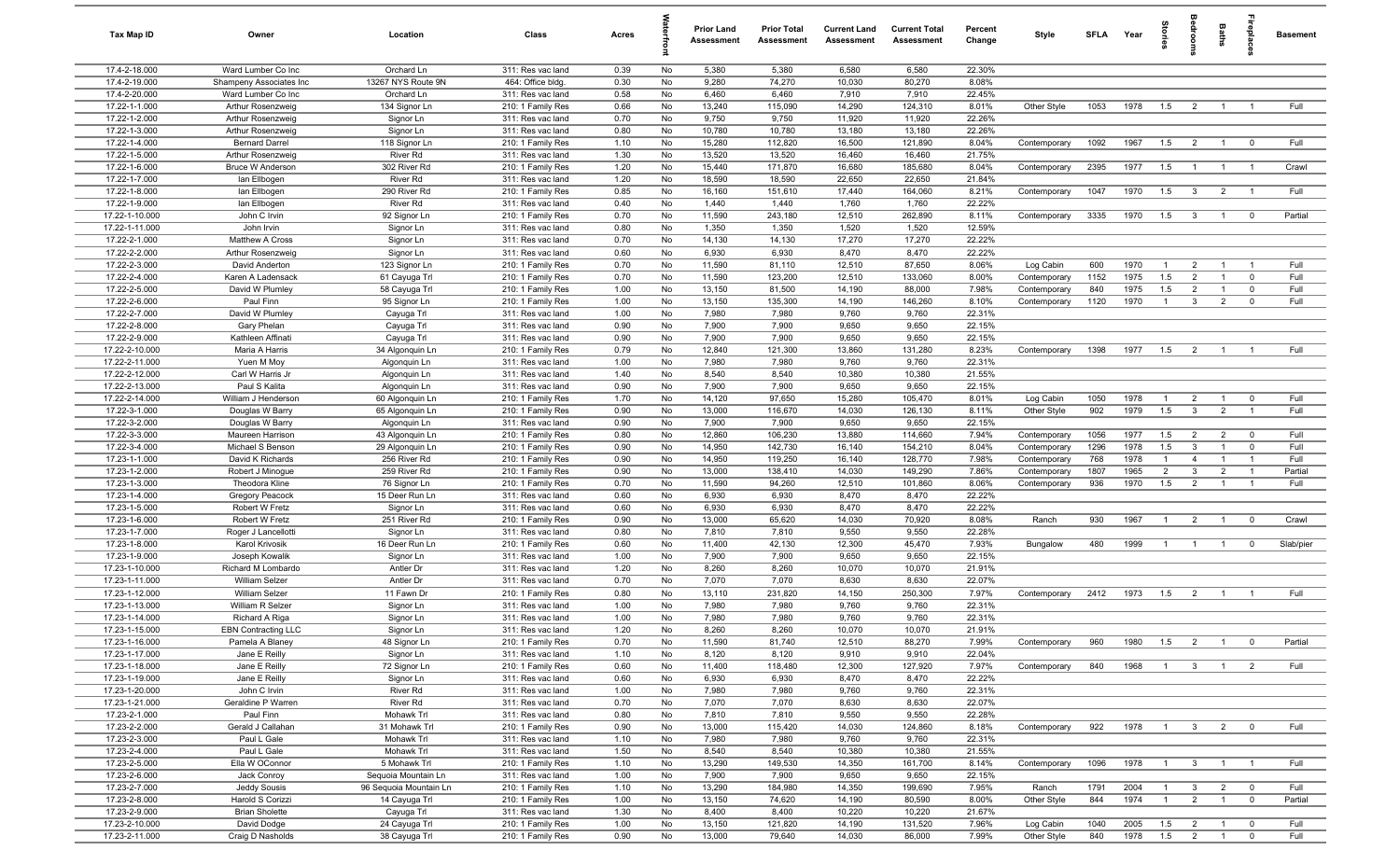| Tax Map ID                     | Owner                                      | Location                                         | Class                                  | Acres        |          | <b>Prior Land</b><br>Assessment | <b>Prior Total</b><br>Assessment | <b>Current Land</b><br>Assessment | <b>Current Total</b><br>Assessment | Percent<br>Change | Style                        | <b>SFLA</b> | Year         | tories                | drooms                         | <b>Baths</b>                     | repla                   | <b>Basement</b> |
|--------------------------------|--------------------------------------------|--------------------------------------------------|----------------------------------------|--------------|----------|---------------------------------|----------------------------------|-----------------------------------|------------------------------------|-------------------|------------------------------|-------------|--------------|-----------------------|--------------------------------|----------------------------------|-------------------------|-----------------|
| 17.23-2-12.000                 | Louis P Castaldo                           | Cayuga Trl                                       | 311: Res vac land                      | 0.80         | No       | 7,810                           | 7,810                            | 9,550                             | 9,550                              | 22.28%            |                              |             |              |                       |                                |                                  |                         |                 |
| 17.23-2-13.000                 | Charles J Juricek Jr                       | Cayuga Trl                                       | 311: Res vac land                      | 1.00         | No       | 7,980                           | 7,980                            | 9,760                             | 9,760                              | 22.31%            |                              |             |              |                       |                                |                                  |                         |                 |
| 17.23-2-14.000                 | Thomas C Lightfoot                         | Cayuga Trl                                       | 311: Res vac land                      | 1.00         | No       | 7,900                           | 7,900                            | 9,650                             | 9,650                              | 22.15%            |                              |             |              |                       |                                |                                  |                         |                 |
| 17.23-2-15.000                 | Lawler Realty LLC                          | Cayuga Trl                                       | 311: Res vac land                      | 0.90         | No       | 7,900                           | 7,900                            | 9,650                             | 9,650                              | 22.15%            |                              |             |              |                       |                                |                                  |                         |                 |
| 17.23-3-1.000                  | Joseph P Duby                              | 40 Mohawk Trl                                    | 210: 1 Family Res                      | 1.10         | No       | 13,290                          | 83,660                           | 14,350                            | 90,330                             | 7.97%             | Contemporary                 | 780         | 1977         | 1.5                   | $\overline{2}$                 | $\overline{1}$                   | $\overline{1}$          | Full            |
| 17.23-3-2.000                  | Jane E Reilly                              | Signor Ln                                        | 311: Res vac land                      | 1.10         | No       | 8,120                           | 8,120                            | 9,910                             | 9,910                              | 22.04%            |                              |             |              |                       |                                |                                  |                         |                 |
| 17.23-3-3.000                  | Helen M Branigan                           | Signor Ln                                        | 311: Res vac land                      | 1.00         | No       | 7,980                           | 7,980                            | 9,760                             | 9,760                              | 22.31%            |                              |             |              |                       |                                |                                  |                         |                 |
| 17.23-3-4.000                  | Helen M Branigan                           | 55 Signor Ln                                     | 210: 1 Family Res                      | 1.00         | No       | 13,000                          | 129,840                          | 14,030                            | 140,220                            | 7.99%             | Contemporary                 | 1008        | 1976         | $\mathbf{1}$          | $\overline{2}$                 | $\overline{1}$                   | $\overline{1}$          | Full            |
| 17.23-3-5.000<br>17.23-3-6.000 | Stefanie A Kearns-Suloff<br>Lisa E Plumlev | 45 Signor Ln                                     | 210: 1 Family Res                      | 1.10<br>1.00 | No<br>No | 13,290<br>14,460                | 129,820<br>126,620               | 14,350<br>15,610                  | 140,240<br>136,940                 | 8.03%<br>8.15%    | Contemporary<br>Contemporary | 1344<br>922 | 1973<br>1972 | 1.5<br>$\overline{1}$ | $\mathbf{3}$<br>$\overline{2}$ | $\overline{2}$<br>$\overline{1}$ | $\overline{1}$          | Full<br>Full    |
| 17.23-3-7.000                  | John F Camlet                              | 37 Signor Ln<br>Signor Ln                        | 210: 1 Family Res<br>311: Res vac land | 1.10         | No       | 7,980                           | 7,980                            | 9,760                             | 9,760                              | 22.31%            |                              |             |              |                       |                                |                                  |                         |                 |
| 17.23-3-8.000                  | Jeremy M Caggiano                          | 23 Signor Ln                                     | 210: 1 Family Res                      | 1.10         | No       | 13,290                          | 114,320                          | 14,350                            | 123,660                            | 8.17%             | Contemporary                 | 1092        | 1975         | 1.5                   | $\overline{2}$                 | $\overline{1}$                   | $\overline{1}$          | Full            |
| 17.23-3-9.000                  | Donald M Vicaro                            | 17 Signor Ln                                     | 210: 1 Family Res                      | 1.10         | No       | 15,280                          | 184,080                          | 16,500                            | 198,770                            | 7.98%             | Contemporary                 | 1680        | 2005         | 1.7                   | $\mathbf{3}$                   | $\overline{2}$                   | $\mathbf 0$             | Full            |
| 17.23-3-10.000                 | Gregory L Peacock                          | Signor Ln                                        | 311: Res vac land                      | 1.10         | No       | 8,120                           | 8,120                            | 9,910                             | 9,910                              | 22.04%            |                              |             |              |                       |                                |                                  |                         |                 |
| 17.23-3-11.000                 | Robert Dellatorre                          | 337 Sawmill Rd                                   | 210: 1 Family Res                      | 1.10         | No       | 13,290                          | 137,260                          | 14,350                            | 148,590                            | 8.25%             | Contemporary                 | 1080        | 1974         | 1.5                   | $\mathbf{3}$                   | $\overline{1}$                   | $\overline{1}$          | Full            |
| 17.23-3-12.000                 | Luke H Morgan                              | Sequoia Mountain Ln                              | 311: Res vac land                      | 1.20         | No       | 8,260                           | 8,260                            | 10,070                            | 10,070                             | 21.91%            |                              |             |              |                       |                                |                                  |                         |                 |
| 17.23-3-13.001                 | Almar Properties LLC                       | Mohawk Trl                                       | 311: Res vac land                      | 1.00         | No       | 7,980                           | 7,980                            | 9,760                             | 9,760                              | 22.31%            |                              |             |              |                       |                                |                                  |                         |                 |
| 17.23-3-14.003                 | David A Rowland                            | 24 Sequoia Mountain Ln                           | 210: 1 Family Res                      | 3.10         | No       | 16,060                          | 144,050                          | 17,450                            | 156,210                            | 8.44%             | Contemporary                 | 1556        | 1975         | 2.5                   | $\overline{4}$                 | $\overline{1}$                   | $\mathbf 0$             | Full            |
| 17.23-3-15.001                 | Almar Properties LLC                       | 5 Seneca Trl                                     | 210: 1 Family Res                      | 1.20         | No       | 13,430                          | 98,870                           | 14,500                            | 134,300                            | 35.83%            | Contemporary                 | 1154        | 1973         | 1.5                   | $\overline{2}$                 | $\mathbf{1}$                     | $\mathbf 0$             | Full            |
| 17.23-3-16.000                 | AuSable Acres Land Trust Inc               | Seneca Trl                                       | 323: Vacant rural                      | 1.00         | No       | 200                             | 200                              | 200                               | 200                                | 0.00%             |                              |             |              |                       |                                |                                  |                         |                 |
| 17.23-3-17.000                 | Cecil R Trueblood                          | 37 Seneca Trl                                    | 210: 1 Family Res                      | 1.00         | No       | 13,000                          | 97,410                           | 14,030                            | 105,200                            | 8.00%             | Contemporary                 | 922         | 1979         | $\overline{1}$        | $\mathbf{3}$                   | $\overline{1}$                   |                         | Full            |
| 17.23-3-18.000                 | Judith E Berg                              | 37 Seneca Trl                                    | 311: Res vac land                      | 1.00         | No       | 7,980                           | 7,980                            | 9,760                             | 9,760                              | 22.31%            |                              |             |              |                       |                                |                                  |                         |                 |
| 17.23-3-19.000                 | John F Camlet                              | Seneca Trl                                       | 311: Res vac land                      | 1.00         | No       | 7,980                           | 7,980                            | 9,760                             | 9,760                              | 22.31%            |                              |             |              |                       |                                |                                  |                         |                 |
| 17.23-3-20.000                 | Helen M Branigan                           | Seneca Trl                                       | 311: Res vac land                      | 1.10         | No       | 7,980                           | 7,980                            | 9,760                             | 9,760                              | 22.31%            |                              |             |              |                       |                                |                                  |                         |                 |
| 17.23-3-21.000                 | Vincent M Vacca                            | Seneca Trl                                       | 311: Res vac land                      | 1.00         | No       | 7,900                           | 7,900                            | 9,650                             | 9,650                              | 22.15%            |                              |             |              |                       |                                |                                  |                         |                 |
| 17.23-4-1.000                  | David Paulstich                            | Mohawk Trl                                       | 311: Res vac land                      | 1.10         | No       | 8,120                           | 8,120                            | 9,910                             | 9,910                              | 22.04%            |                              |             |              |                       |                                |                                  |                         |                 |
| 17.23-4-2.000                  | <b>Brandi Cotrupe</b>                      | Seneca Trl                                       | 311: Res vac land                      | 1.20         | No       | 8,120                           | 8,120                            | 9,910                             | 9,910                              | 22.04%            |                              |             |              |                       |                                |                                  |                         |                 |
| 17.23-4-3.000                  | Bryan Hembury                              | 32 Seneca Trl                                    | 210: 1 Family Res                      | 1.00         | No       | 13,150                          | 153,160                          | 14,190                            | 233,340                            | 52.35%            | Contemporary                 | 1644        | 2005         | 1.5                   | $\overline{2}$                 | $\overline{2}$                   | $\mathbf 0$             | Full            |
| 17.23-4-4.000                  | <b>Eleanor Wilson</b>                      | Seneca Trl                                       | 311: Res vac land                      | 1.00         | No       | 7,900                           | 7,900                            | 9,650                             | 9,650                              | 22.15%            |                              |             |              |                       |                                |                                  |                         |                 |
| 17.23-4-5.000                  | Robert T Lampack                           | 38 Seneca Trl                                    | 210: 1 Family Res                      | 0.70         | No       | 11,590                          | 126,530                          | 12,510                            | 120,010                            | $-5.15%$          | Contemporary                 | 978         | 2005         | 1.5                   | $\overline{2}$                 | $\overline{1}$                   | $\mathbf 0$             | Full            |
| 17.23-4-6.000                  | Henry Johnston                             | Sequoia Mountain Ln                              | 311: Res vac land                      | 0.90         | No       | 7,900                           | 7,900                            | 9,650                             | 9,650                              | 22.15%            |                              |             |              |                       |                                |                                  |                         |                 |
| 17.23-4-7.000                  | Barbara L Viens                            | Sequoia Mountain Ln                              | 311: Res vac land                      | 1.00         | No       | 7,980                           | 7,980                            | 9,760                             | 9,760                              | 22.31%            |                              |             |              |                       |                                |                                  |                         |                 |
| 17.23-4-8.000                  | Nancy M Carlson-Wolcott                    | Sequoia Mountain Ln                              | 311: Res vac land                      | 1.00         | No       | 7,980                           | 7,980                            | 9,760                             | 9,760                              | 22.31%            |                              |             |              |                       |                                |                                  |                         |                 |
| 17.23-4-9.000                  | Walter A Beisinger                         | Mohawk Trl                                       | 311: Res vac land                      | 1.10         | No       | 8,120                           | 8,120                            | 9,910                             | 9,910                              | 22.04%            |                              |             |              |                       |                                |                                  |                         |                 |
| 17.23-5-1.000<br>17.23-5-2.000 | John D Philo                               | Sequoia Mountain Ln                              | 311: Res vac land                      | 1.20         | No<br>No | 8,260                           | 8,260                            | 10,070                            | 10,070<br>99,870                   | 21.91%            |                              |             | 1968         |                       |                                | $\overline{1}$                   | $\mathbf 0$             | Full            |
| 17.23-5-3.000                  | Robert P Weiss                             | 67 Sequoia Mountain Ln                           | 210: 1 Family Res                      | 1.00         | No       | 13,150                          | 92,510                           | 14,190                            |                                    | 7.96%<br>2044.68% | Contemporary                 | 864<br>1344 | 2006         | 1.5<br>$\overline{1}$ | $\overline{2}$                 | $\overline{2}$                   | $\mathbf 0$             | Full            |
| 17.23-5-4.000                  | Frank L Signorelli<br>Nancy A MacDonald    | 57 Sequoia Mountain Ln<br>51 Sequoia Mountain Ln | 210: 1 Family Res<br>210: 1 Family Res | 1.00<br>0.80 | No       | 7,900<br>12,860                 | 7,900<br>65,560                  | 14,030<br>13,880                  | 169,430<br>70,780                  | 7.96%             | Ranch<br>Log Cabin           | 520         | 1982         | $\overline{1}$        | $\overline{2}$<br>2            | $\overline{1}$                   | $\mathbf 0$             | Full            |
| 17.23-5-5.000                  | <b>Warner Wales</b>                        | 39 Sequoia Mountain Ln                           | 210: 1 Family Res                      | 1.00         | No       | 13,150                          | 51,630                           | 14,190                            | 55,680                             | 7.84%             | Bungalow                     | 600         | 1981         | 1.5                   | $\overline{2}$                 | $\overline{1}$                   | $\overline{1}$          | Crawl           |
| 17.23-5-6.000                  | Timothy G Smith                            | 35 Sequoia Mountain Ln                           | 210: 1 Family Res                      | 1.00         | No       | 13,000                          | 85,230                           | 14,030                            | 92,030                             | 7.98%             | Contemporary                 | 880         | 1972         | 1.5                   | 2                              | $\overline{1}$                   | $\overline{1}$          | Full            |
| 17.23-5-7.000                  | Ernest J Sherman                           | Seguoia Mountain Ln                              | 311: Res vac land                      | 1.00         | No       | 7,980                           | 7,980                            | 9,760                             | 9,760                              | 22.31%            |                              |             |              |                       |                                |                                  |                         |                 |
| 17.23-5-8.000                  | Jacqueline R Deans                         | 19 Sequoia Mountain Ln                           | 210: 1 Family Res                      | 0.90         | No       | 13,000                          | 104,510                          | 14,030                            | 112,840                            | 7.97%             | Contemporary                 | 1008        | 1979         | 1.5                   | $\mathbf{3}$                   | $\overline{2}$                   | $\overline{0}$          | Full            |
| 17.23-5-9.000                  | Oakley Clement                             | 315 Sawmill Rd                                   | 210: 1 Family Res                      | 1.10         | No       | 13,290                          | 109,490                          | 14,350                            | 118,260                            | 8.01%             | Contemporary                 | 960         | 1972         | 1.5                   | 2                              | $\overline{2}$                   | $\overline{1}$          | Full            |
| 17.23-5-10.000                 | Peter R Kurth                              | 307 Sawmill Rd                                   | 210: 1 Family Res                      | 1.00         | No       | 13,150                          | 104,900                          | 14,190                            | 113,460                            | 8.16%             | Other Style                  | 960         | 1971         | $\overline{1}$        | $\overline{4}$                 | $\overline{2}$                   | $\mathbf 0$             | Full            |
| 17.23-5-11.000                 | Francis J Culross                          | 4 Red Fox Dr                                     | 210: 1 Family Res                      | 1.00         | No       | 13,000                          | 91,340                           | 14,030                            | 98,610                             | 7.96%             | Contemporary                 | 792         | 1975         | 1.5                   | 3                              |                                  | $\overline{0}$          | Full            |
| 17.23-5-12.000                 | Walter A Beisinger                         | 12 Red Fox Dr                                    | 210: 1 Family Res                      | 1.00         | No       | 13,000                          | 95,030                           | 14,030                            | 102,800                            | 8.18%             | Other Style                  | 1053        | 1966         | $\overline{1}$        | $\overline{2}$                 | $\mathbf{1}$                     | $\mathbf 0$             | Partial         |
| 17.23-5-13.000                 | <b>West Family Trust</b>                   | 20 Red Fox Dr                                    | 210: 1 Family Res                      | 1.00         | No       | 13,000                          | 102,890                          | 14,030                            | 111,120                            | 8.00%             | Contemporary                 | 922         | 1971         |                       | 4                              |                                  |                         | Full            |
| 17.23-5-14.000                 | West Family Trust                          | Red Fox Dr                                       | 311: Res vac land                      | 1.00         | No       | 7,980                           | 7,980                            | 9,760                             | 9,760                              | 22.31%            |                              |             |              |                       |                                |                                  |                         |                 |
| 17.23-5-15.000                 | Rosemarie L Reina                          | Red Fox Dr                                       | 311: Res vac land                      | 1.00         | No       | 7,190                           | 7,190                            | 8,780                             | 8,780                              | 22.11%            |                              |             |              |                       |                                |                                  |                         |                 |
| 17.23-5-16.000                 | Victor Williams                            | 44 Red Fox Dr                                    | 210: 1 Family Res                      | 1.00         | No       | 13,000                          | 111,870                          | 14,030                            | 120,800                            | 7.98%             | Other Style                  | 1152        | 1975         | 1.5                   | $\overline{2}$                 | $\overline{1}$                   |                         | Full            |
| 17.23-5-17.000                 | Rosemarie L Reina                          | Red Fox Dr                                       | 311: Res vac land                      | 1.00         | No       | 7,190                           | 7,190                            | 8,780                             | 8,780                              | 22.11%            |                              |             |              |                       |                                |                                  |                         |                 |
| 17.23-6-1.000                  | Roger M Bradley                            | 55 Red Fox Dr                                    | 210: 1 Family Res                      | 1.00         | No       | 13,000                          | 61,690                           | 14,030                            | 66,640                             | 8.02%             | Other Style                  | 600         | 1977         | 1.5                   | $\overline{2}$                 | $\overline{1}$                   |                         | Full            |
| 17.23-6-2.000                  | Denis F Larsen                             | 53 Red Fox Dr                                    | 210: 1 Family Res                      | 1.00         | No       | 13,000                          | 63,950                           | 14,030                            | 69,080                             | 8.02%             | Other Style                  | 600         | 1977         | 1.5                   | $\overline{2}$                 | $\overline{1}$                   | $\overline{1}$          | Full            |
| 17.23-6-3.000                  | Stephen W Potter                           | 43 Red Fox Dr                                    | 210: 1 Family Res                      | 1.00         | No       | 13,150                          | 114,990                          | 14,190                            | 124,180                            | 7.99%             | Contemporary                 | 1170        | 1977         | 1.5                   | $\mathbf{3}$                   | $\overline{1}$                   | $\overline{1}$          | Full            |
| 17.23-6-4.000                  | Richard L Bremer                           | Red Fox Dr                                       | 311: Res vac land                      | 0.90         | No       | 7,900                           | 7,900                            | 9,650                             | 9,650                              | 22.15%            |                              |             |              |                       |                                |                                  |                         |                 |
| 17.23-6-5.000                  | Richard L Bremer                           | 27 Red Fox Dr                                    | 210: 1 Family Res                      | 1.00         | No       | 13,000                          | 186,660                          | 14,030                            | 201,910                            | 8.17%             | Contemporary                 | 1864        | 1980         | $\overline{1}$        | $\mathbf{3}$                   | $\overline{2}$                   | $\overline{1}$          | Partial         |
| 17.23-6-6.000                  | <b>Bruce Ohmann</b>                        | 23 Red Fox Dr                                    | 210: 1 Family Res                      | 1.00         | No       | 13,000                          | 94,370                           | 14,030                            | 101,910                            | 7.99%             | Contemporary                 | 845         | 1975         | $\overline{1}$        | $\overline{2}$                 | $\overline{1}$                   | $\overline{0}$          | Full            |
| 17.23-6-7.000                  | Frank L Downs                              | 9 Red Fox Dr                                     | 210: 1 Family Res                      | 1.00         | No       | 13,000                          | 90,970                           | 14,030                            | 98,210                             | 7.96%             | Contemporary                 | 1152        | 1975         | 1.5                   | $\overline{2}$                 | $\overline{1}$                   | $\overline{0}$          | Partial         |
| 17.23-6-8.000<br>17.23-6-9.000 | Jeffrey S Case<br>Martin Tenniswood        | Red Fox Dr<br>4 Raccoon Ln                       | 311: Res vac land                      | 0.90         | No       | 7,900<br>13,000                 | 7,900<br>78,660                  | 9,650<br>14,030                   | 9,650<br>84,950                    | 22.15%<br>8.00%   |                              | 1260        |              |                       |                                | $\overline{1}$                   | $\overline{\mathbf{0}}$ | Crawl           |
| 17.23-6-10.000                 | Donald Sidat                               | Raccoon Ln                                       | 210: 1 Family Res<br>311: Res vac land | 1.00<br>1.00 | No<br>No | 7,900                           | 7,900                            | 9,650                             | 9,650                              | 22.15%            | Other Style                  |             | 1970         | 1.5                   | $\overline{2}$                 |                                  |                         |                 |
| 17.23-6-11.000                 | Michael Diliberto                          | 20 Raccoon Ln                                    | 210: 1 Family Res                      | 1.00         | No       | 13,150                          | 99,660                           | 14,190                            | 107,830                            | 8.20%             | Contemporary                 | 1216        | 1970         | 1.5                   | $\overline{2}$                 | $\overline{1}$                   | $\overline{1}$          | Crawl           |
| 17.23-6-12.000                 | Linda M Diello                             | 32 Raccoon Ln                                    | 210: 1 Family Res                      | 1.00         | No       | 13,000                          | 137,760                          | 14,030                            | 149,280                            | 8.36%             | Other Style                  | 1037        | 1976         | $\overline{1}$        | $\overline{2}$                 | $\overline{1}$                   | $\mathbf 0$             | Full            |
| 17.23-6-13.000                 | Glenn M Helmett                            | Raccoon Ln                                       | 311: Res vac land                      | 1.00         | No       | 7,900                           | 7,900                            | 9,650                             | 9,650                              | 22.15%            |                              |             |              |                       |                                |                                  |                         |                 |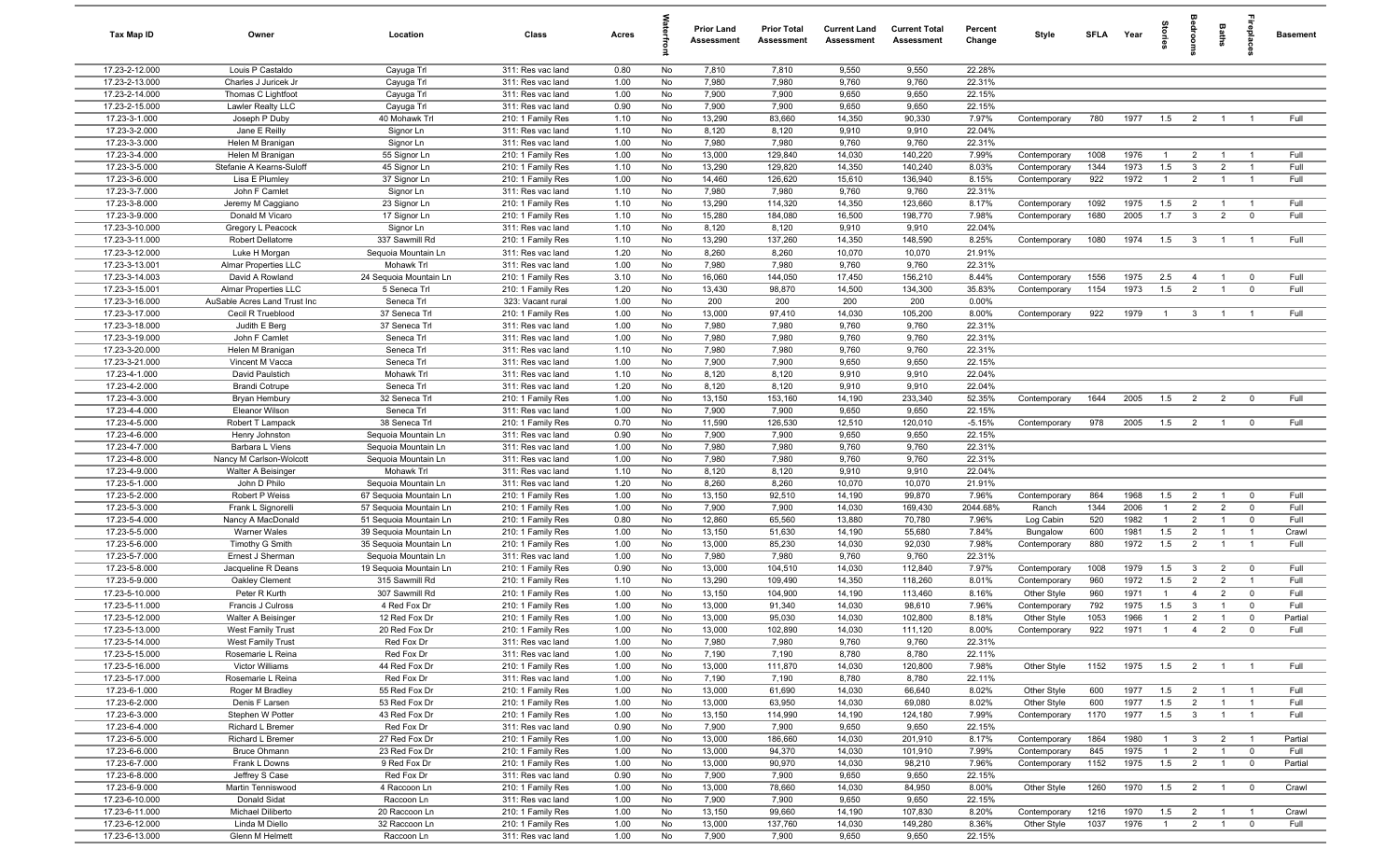| Tax Map ID                       | Owner                                          | Location                     | Class                                  | Acres        |          | <b>Prior Land</b><br>Assessment | <b>Prior Total</b><br>Assessment | <b>Current Land</b><br>Assessment | <b>Current Total</b><br>Assessment | Percent<br>Change | Style                       | <b>SFLA</b> | Year               | Stories        |                                | <b>Baths</b>                     | ireplace                | <b>Basement</b> |
|----------------------------------|------------------------------------------------|------------------------------|----------------------------------------|--------------|----------|---------------------------------|----------------------------------|-----------------------------------|------------------------------------|-------------------|-----------------------------|-------------|--------------------|----------------|--------------------------------|----------------------------------|-------------------------|-----------------|
| 17.23-6-14.000                   | Stanley D Weinstein                            | 11 Raccoon Ln                | 210: 1 Family Res                      | 1.00         | No       | 13,000                          | 108,920                          | 14,030                            | 117,690                            | 8.05%             | Contemporary                | 1105        | 1974               | 1.7            | $\overline{2}$                 | $\overline{1}$                   | $\mathbf 0$             | Full            |
| 17.23-6-15.000                   | Stanley D Weinstein                            | Raccoon Ln                   | 311: Res vac land                      | 1.00         | No       | 7,900                           | 7,900                            | 9,650                             | 9,650                              | 22.15%            |                             |             |                    |                |                                |                                  |                         |                 |
| 17.23-6-16.000                   | David F Madden                                 | Sawmill Rd                   | 311: Res vac land                      | 1.10         | No       | 8,120                           | 8,120                            | 9,910                             | 9,910                              | 22.04%            |                             |             |                    |                |                                |                                  |                         |                 |
| 17.30-1-1.000                    | Tongwei Cheun                                  | Algonquin Ln                 | 311: Res vac land                      | 1.00         | No       | 7,980                           | 7,980                            | 9,760                             | 9,760                              | 22.31%            |                             |             |                    |                |                                |                                  |                         |                 |
| 17.30-1-2.000<br>17.30-1-3.000   | Shad G Chin<br>Peter Nk Eng                    | Algonquin Ln                 | 311: Res vac land<br>311: Res vac land | 1.10<br>1.00 | No<br>No | 8,120<br>7,900                  | 8,120<br>7,900                   | 9,910<br>9,650                    | 9,910<br>9,650                     | 22.04%<br>22.15%  |                             |             |                    |                |                                |                                  |                         |                 |
| 17.30-1-4.000                    | AuSable Acres Land Trust Inc                   | Algonquin Ln<br>Algonquin Ln | 323: Vacant rural                      | 1.10         | No       | 200                             | 200                              | 200                               | 200                                | 0.00%             |                             |             |                    |                |                                |                                  |                         |                 |
| 17.30-1-5.000                    | Twitty J Styles                                | Algonquin Ln                 | 311: Res vac land                      | 1.00         | No       | 7,980                           | 7,980                            | 9,760                             | 9,760                              | 22.31%            |                             |             |                    |                |                                |                                  |                         |                 |
| 17.30-1-6.000                    | Michael W Wozniski                             | 132 Sequoia Mountain Ln      | 210: 1 Family Res                      | 1.00         | No       | 7,980                           | 7,980                            | 14,190                            | 244,720                            | 2966.67%          | Contemporary                | 1662        | 2006               | 1.5            | $\overline{2}$                 | $\overline{2}$                   | $\mathbf 0$             | Full            |
| 17.30-1-7.000                    | William C Neely III                            | Algonquin Ln                 | 311: Res vac land                      | 2.00         | No       | 9,370                           | 9,370                            | 11,310                            | 11,310                             | 20.70%            |                             |             |                    |                |                                |                                  |                         |                 |
| 17.30-1-8.000                    | James Sheldrake                                | Oneida Ln                    | 311: Res vac land                      | 1.00         | No       | 7,980                           | 7,980                            | 9,760                             | 9,760                              | 22.31%            |                             |             |                    |                |                                |                                  |                         |                 |
| 17.30-1-9.000                    | Daniel Bower                                   | Oneida Ln                    | 311: Res vac land                      | 1.00         | No       | 7,900                           | 7,900                            | 9,650                             | 9,650                              | 22.15%            |                             |             |                    |                |                                |                                  |                         |                 |
| 17.30-1-10.000                   | David Plumley                                  | Algonquin Ln                 | 311: Res vac land                      | 1.30         | No       | 8,260                           | 8,260                            | 10,070                            | 10,070                             | 21.91%            |                             |             |                    |                |                                |                                  |                         |                 |
| 17.30-1-11.000                   | Susan H Morin                                  | Algonquin Ln                 | 311: Res vac land                      | 1.30         | No       | 8,260                           | 8,260                            | 10,070                            | 10,070                             | 21.91%            |                             |             |                    |                |                                |                                  |                         |                 |
| 17.30-1-12.000                   | Peter Havreluk                                 | Oneida Ln                    | 311: Res vac land                      | 1.10         | No       | 8,120                           | 8,120                            | 9,910                             | 9,910                              | 22.04%            |                             |             |                    |                |                                |                                  |                         |                 |
| 17.30-1-13.000                   | Richard S Beam                                 | 22 Oneida Ln                 | 210: 1 Family Res                      | 1.00         | No       | 11,830                          | 109,220                          | 12,770                            | 117,940                            | 7.98%             | Contemporary                | 891         | 1987               | $\overline{1}$ | $\overline{2}$                 | $\overline{1}$                   | $\mathbf 0$             | Full            |
| 17.30-1-14.000                   | Vernard L Gonyea                               | Oneida Ln                    | 311: Res vac land                      | 1.00         | No       | 7,900                           | 7,900                            | 9,650                             | 9,650                              | 22.15%            |                             |             |                    |                |                                |                                  |                         |                 |
| 17.30-1-15.000<br>17.30-1-16.000 | James J Roberts<br>Craig A Smith               | Oneida Ln<br>42 Oneida Ln    | 311: Res vac land<br>210: 1 Family Res | 1.10<br>0.90 | No<br>No | 7,980<br>13,000                 | 7,980<br>96,420                  | 9,760<br>14,030                   | 9,760<br>104,090                   | 22.31%<br>7.95%   | Other Style                 | 1728        | 1997               | $\overline{1}$ | $\overline{2}$                 |                                  | $^{\circ}$              | Slab/pier       |
| 17.30-1-17.000                   | Lucille M Plausteiner                          | Oneida Ln                    | 311: Res vac land                      | 1.00         | No       | 7,980                           | 7,980                            | 9,760                             | 9,760                              | 22.31%            |                             |             |                    |                |                                |                                  |                         |                 |
| 17.30-1-18.000                   | Sharon R Gugumuck                              | Oneida Ln                    | 311: Res vac land                      | 1.00         | No       | 7,900                           | 7,900                            | 9,650                             | 9,650                              | 22.15%            |                             |             |                    |                |                                |                                  |                         |                 |
| 17.30-2-1.000                    | Harvey Valentine                               | Oneida Ln                    | 311: Res vac land                      | 1.10         | No       | 8,120                           | 8,120                            | 9,910                             | 9,910                              | 22.04%            |                             |             |                    |                |                                |                                  |                         |                 |
| 17.30-2-2.000                    | Shirley M Hopper                               | Sequoia Mountain Ln          | 311: Res vac land                      | 1.10         | No       | 8,120                           | 8,120                            | 9,910                             | 9,910                              | 22.04%            |                             |             |                    |                |                                |                                  |                         |                 |
| 17.30-2-3.000                    | Harvey Valentine                               | Sequoia Mountain Ln          | 311: Res vac land                      | 1.00         | No       | 7,980                           | 7,980                            | 9,760                             | 9,760                              | 22.31%            |                             |             |                    |                |                                |                                  |                         |                 |
| 17.30-2-4.000                    | Lawler Realty LLC                              | Sequoia Mountain Ln          | 311: Res vac land                      | 1.00         | No       | 7,980                           | 7,980                            | 9,760                             | 9,760                              | 22.31%            |                             |             |                    |                |                                |                                  |                         |                 |
| 17.30-2-5.000                    | Joan H Verner                                  | 168 Seguoia Mountain Ln      | 210: 1 Family Res                      | 1.00         | No       | 7,980                           | 101,010                          | 9,760                             | 110,210                            | 9.11%             | Ranch                       | 864         | 2002               | $\overline{1}$ | $\overline{2}$                 | $\overline{1}$                   | $\mathbf 0$             | Full            |
| 17.30-2-6.000                    | Joseph F Bradley Jr                            | 184 Sequoia Mountain Ln      | 210: 1 Family Res                      | 1.10         | No       | 13,290                          | 77,140                           | 14,350                            | 83,330                             | 8.02%             | Cottage                     | 561         | 1981               | $\overline{1}$ | $\overline{1}$                 | $\overline{1}$                   | $\mathbf 0$             | Full            |
| 17.30-2-7.000                    | <b>EBN Contracting LLC</b>                     | Sequoia Mountain Ln          | 311: Res vac land                      | 1.00         | No       | 7,900                           | 7,900                            | 9,650                             | 9,650                              | 22.15%            |                             |             |                    |                |                                |                                  |                         |                 |
| 17.30-2-8.000                    | Steve Komp                                     | Oneida Ln                    | 311: Res vac land                      | 1.00         | No       | 7,900                           | 7,900                            | 9,650                             | 9,650                              | 22.15%            |                             |             |                    |                |                                |                                  |                         |                 |
| 17.30-2-9.000                    | Jason J Erwin                                  | Oneida Ln                    | 311: Res vac land                      | 1.10         | No       | 7,980                           | 7,980                            | 9,760                             | 9,760                              | 22.31%            |                             |             |                    |                |                                |                                  |                         |                 |
| 17.30-2-10.000<br>17.30-2-11.000 | Karen M Coolidge                               | 39 Oneida Ln<br>Oneida Ln    | 210: 1 Family Res                      | 1.00<br>1.00 | No<br>No | 15,120<br>7,980                 | 140,540<br>7,980                 | 16,320<br>9,760                   | 151,900<br>9,760                   | 8.08%<br>22.31%   | Log Cabin                   | 912         | 2003               | $\overline{1}$ | $\overline{2}$                 | $\overline{1}$                   | $\overline{0}$          | Full            |
| 17.30-2-12.000                   | <b>EBN Contracting LLC</b><br>Harvey Valentine | 27 Oneida Ln                 | 311: Res vac land<br>210: 1 Family Res | 1.10         | No       | 13,150                          | 167,290                          | 14,190                            | 180,890                            | 8.13%             | Contemporary                | 1400        | 2002               | $\mathbf{1}$   | $\overline{2}$                 | $\overline{2}$                   | $\overline{0}$          | Full            |
| 17.31-1-1.000                    | Alfred G Payton                                | 24 Algonquin Ln              | 210: 1 Family Res                      | 1.10         | No       | 13,290                          | 136,700                          | 14,350                            | 147,660                            | 8.02%             | Contemporary                | 1164        | 1980               | 1.5            | $\overline{2}$                 | $\overline{2}$                   | $\overline{0}$          | Full            |
| 17.31-1-2.000                    | Judith E Sullivan                              | 13 Cayuga Trl                | 210: 1 Family Res                      | 0.90         | No       | 13,000                          | 82,410                           | 14,030                            | 89,010                             | 8.01%             | Contemporary                | 792         | 1975               | 1.5            | $\overline{2}$                 | $\overline{1}$                   | $\mathbf 0$             | Full            |
| 17.31-1-3.000                    | Jean M Bariteau                                | 106 Sequoia Mountain Ln      | 210: 1 Family Res                      | 0.90         | No       | 13,000                          | 78,940                           | 14,030                            | 85,230                             | 7.97%             | Other Style                 | 655         | 1978               | $\overline{1}$ | $\overline{1}$                 | $\overline{1}$                   | $\mathbf 0$             | Full            |
| 17.31-1-4.000                    | Dennis C Lee                                   | 116 Sequoia Mountain Ln      | 210: 1 Family Res                      | 0.90         | No       | 13,000                          | 99,940                           | 14,030                            | 107,900                            | 7.96%             | Other Style                 | 880         | 1986               | 1.5            | 2                              | $\overline{2}$                   | $\mathbf 0$             | Full            |
| 17.31-1-5.000                    | Linda A Arsenault                              | Algonquin Ln                 | 311: Res vac land                      | 1.20         | No       | 8,260                           | 8,260                            | 10,070                            | 10,070                             | 21.91%            |                             |             |                    |                |                                |                                  |                         |                 |
| 17.31-1-6.000                    | Paul W Trockel                                 | Algonquin Ln                 | 311: Res vac land                      | 0.90         | No       | 7,900                           | 7,900                            | 9,650                             | 9,650                              | 22.15%            |                             |             |                    |                |                                |                                  |                         |                 |
| 17.31-2-1.000                    | Michael Humenik Jr                             | Raccoon Ln                   | 311: Res vac land                      | 1.00         | No       | 7,900                           | 7,900                            | 9,650                             | 9,650                              | 22.15%            |                             |             |                    |                |                                |                                  |                         |                 |
| 17.31-2-2.000                    | Josephine M Coppola                            | 38 Raccoon Ln                | 210: 1 Family Res                      | 0.90         | No       | 13,000                          | 147,510                          | 14,030                            | 159,420                            | 8.07%             | Contemporary                | 1160        | 1973               | 1.5            | 5                              | $\overline{2}$                   | $\mathbf 0$             | Full            |
| 17.31-2-3.000                    | <b>Robert Engstrom</b>                         | Raccoon Ln                   | 311: Res vac land                      | 0.90         | No       | 7,900                           | 7,900                            | 9,650                             | 9,650                              | 22.15%            |                             |             |                    |                |                                |                                  |                         |                 |
| 17.31-2-4.000<br>17.31-2-5.000   | Allan G Kaupinen<br>Sherry L Stuesse           | Raccoon Ln<br>Raccoon Ln     | 311: Res vac land<br>311: Res vac land | 0.90<br>0.90 | No<br>No | 7,900<br>7,900                  | 7,900<br>7,900                   | 9,650<br>9,650                    | 9,650<br>9,650                     | 22.15%<br>22.15%  |                             |             |                    |                |                                |                                  |                         |                 |
| 17.31-2-6.000                    | Michael F Chavira                              | Raccoon Ln                   | 311: Res vac land                      | 1.00         | No       | 7,980                           | 7,980                            | 9,760                             | 9,760                              | 22.31%            |                             |             |                    |                |                                |                                  |                         |                 |
| 17.31-2-7.000                    | Pat Dellapi                                    | 44 Bruin Ln                  | 210: 1 Family Res                      | 1.00         | No       | 13,000                          | 105,770                          | 14,030                            | 114,210                            | 7.98%             | Contemporary                | 1344        | 1994               | 1.7            | $\overline{2}$                 | $\overline{1}$                   | $\mathbf 0$             | Full            |
| 17.31-2-8.000                    | Pat Dellapi                                    | Bruin Ln                     | 311: Res vac land                      | 0.90         | No       | 7,900                           | 7,900                            | 9,650                             | 9,650                              | 22.15%            |                             |             |                    |                |                                |                                  |                         |                 |
| 17.31-2-9.000                    | Nathan Snow                                    | 36 Bruin Ln                  | 210: 1 Family Res                      | 0.90         | No       | 13,000                          | 112,030                          | 14,030                            | 137,460                            | 22.70%            | Other Style                 | 561         | 1991               | $\overline{1}$ | $\overline{2}$                 | $\overline{1}$                   | $\overline{\mathbf{0}}$ | Full            |
| 17.31-2-10.000                   | Nathan Snow                                    | Bruin Ln                     | 311: Res vac land                      | 0.90         | No       | 7,900                           | 7,900                            | 9,650                             | 9,650                              | 22.15%            |                             |             |                    |                |                                |                                  |                         |                 |
| 17.31-2-11.000                   | Glenn M Helmett                                | 20 Bruin Ln                  | 210: 1 Family Res                      | 0.90         | No       | 13,000                          | 156,300                          | 14,030                            | 168,820                            | 8.01%             | Contemporary                | 799         | 1992               | $\overline{1}$ | $\overline{2}$                 | $\overline{1}$                   | $\mathbf 0$             | Full            |
| 17.31-2-12.000                   | Glenn Helmett                                  | Bruin Ln                     | 311: Res vac land                      | 0.90         | No       | 7,900                           | 7,900                            | 9,650                             | 9,650                              | 22.15%            |                             |             |                    |                |                                |                                  |                         |                 |
| 17.31-2-13.000                   | Jerry Travers                                  | 255 Sawmill Rd               | 210: 1 Family Res                      | 1.20         | No       | 13,430                          | 132,780                          | 14,500                            | 143,320                            | 7.94%             | Other Style                 | 1509        | 1998               | 1.5            | $\overline{2}$                 | $\overline{1}$                   | $\mathbf 0$             | Full            |
| 17.31-2-14.000                   | Walter B Beisinger                             | 15 Bruin Ln                  | 210: 1 Family Res                      | 0.90         | No       | 13,000                          | 98,360                           | 14,030                            | 106,400                            | 8.17%             | Other Style                 | 800         | 1993               | 1.5            | $\overline{2}$                 | $\overline{1}$                   | $\mathbf 0$             | Full            |
| 17.31-2-15.000                   | Walter B Beisinger                             | Bruin Ln                     | 311: Res vac land                      | 0.90         | No       | 7,900                           | 7,900                            | 9,650                             | 9,650                              | 22.15%            |                             |             |                    |                |                                |                                  |                         |                 |
| 17.31-2-16.000<br>17.31-2-17.000 | Douglas C Meyer<br>Robert Halko                | 29 Bruin Ln<br>39 Bruin Ln   | 210: 1 Family Res<br>210: 1 Family Res | 0.90<br>0.90 | No<br>No | 13,000<br>13,000                | 102,810<br>153,170               | 14,030<br>14,030                  | 111,020<br>165,970                 | 7.99%<br>8.36%    | Other Style<br>Contemporary | 880<br>1218 | 1973<br>1975       | 1.5<br>1.5     | $\overline{2}$<br>$\mathbf{3}$ | $\overline{1}$<br>$\overline{2}$ | $\overline{1}$          | Full<br>Full    |
| 17.31-2-18.000                   | Robert Halko                                   | Bruin Ln                     | 311: Res vac land                      | 1.00         | No       | 7,900                           | 7,900                            | 9,650                             | 9,650                              | 22.15%            |                             |             |                    |                |                                |                                  |                         |                 |
| 17.31-3-1.000                    | John F Pattno                                  | Sawmill Rd                   | 311: Res vac land                      | 1.50         | No       | 8,680                           | 8,680                            | 10,530                            | 10,530                             | 21.31%            |                             |             |                    |                |                                |                                  |                         |                 |
| 17.31-3-2.000                    | Sing N Chin                                    | Sawmill Rd                   | 311: Res vac land                      | 1.50         | No       | 8,540                           | 8,540                            | 10,380                            | 10,380                             | 21.55%            |                             |             |                    |                |                                |                                  |                         |                 |
| 17.31-3-3.000                    | <b>EBN Contracting LLC</b>                     | Sawmill Rd                   | 311: Res vac land                      | 1.10         | No       | 8,120                           | 8,120                            | 9,910                             | 9,910                              | 22.04%            |                             |             |                    |                |                                |                                  |                         |                 |
| 17.31-3-4.000                    | Richard W Shampeny                             | Sawmill Rd                   | 311: Res vac land                      | 1.30         | No       | 8,400                           | 8,400                            | 10,220                            | 10,220                             | 21.67%            |                             |             |                    |                |                                |                                  |                         |                 |
| 17.31-3-5.000                    | Tina M Wittreich                               | 13 Iris Ln                   | 210: 1 Family Res                      | 1.40         | No       | 13,700                          | 146,640                          | 14,810                            | 158,490                            | 8.08%             | Ranch                       | 1120        | 1979               | $\overline{1}$ | $\overline{4}$                 | $\overline{2}$                   | $\overline{1}$          | Full            |
| 17.31-3-6.000                    | Thomas P Jegen                                 | Summit Ln                    | 311: Res vac land                      | 1.40         | No       | 8,540                           | 8,540                            | 10,380                            | 10,380                             | 21.55%            |                             |             |                    |                |                                |                                  |                         |                 |
| 17.31-3-7.000                    | Robert A St Yves                               | 28 Summit Ln                 | 210: 1 Family Res                      | 1.20         | No       | 13,430                          | 93,060                           | 14,500                            | 100,580                            | 8.08%             | Other Style                 | 1080        | 1978  1.5  3  2  0 |                |                                |                                  |                         | Full            |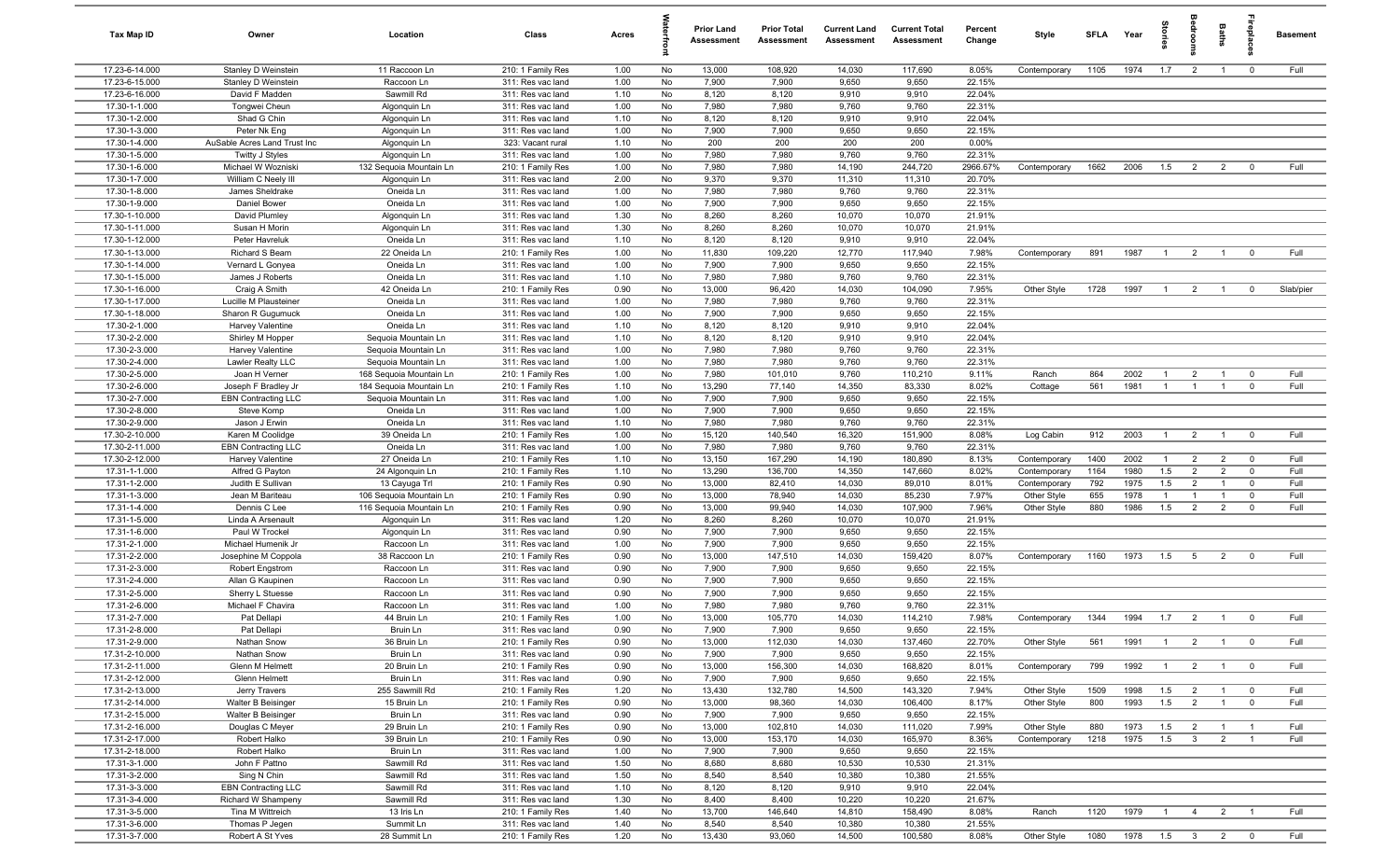| Tax Map ID                       | Owner                                                  | Location                  | Class                                  | Acres        |          | <b>Prior Land</b><br>Assessment | <b>Prior Total</b><br>Assessment | <b>Current Land</b><br>Assessment | <b>Current Total</b><br>Assessment | Percent<br>Change | Style                     | SFI A        | Year         | tories                           | eroo                         | Baths                            | ēb                         | <b>Basement</b> |
|----------------------------------|--------------------------------------------------------|---------------------------|----------------------------------------|--------------|----------|---------------------------------|----------------------------------|-----------------------------------|------------------------------------|-------------------|---------------------------|--------------|--------------|----------------------------------|------------------------------|----------------------------------|----------------------------|-----------------|
| 17.31-3-8.000                    | Anthony Lancellotti                                    | Summit Ln                 | 311: Res vac land                      | 1.30         | No       | 8,400                           | 8,400                            | 10,220                            | 10,220                             | 21.67%            |                           |              |              |                                  |                              |                                  |                            |                 |
| 17.31-3-9.000                    | Mark E Brennan                                         | Summit Ln                 | 311: Res vac land                      | 1.20         | No       | 8,260                           | 8,260                            | 10,070                            | 10,070                             | 21.91%            |                           |              |              |                                  |                              |                                  |                            |                 |
| 17.31-3-10.000                   | Michael Diehl                                          | Summit Ln                 | 311: Res vac land                      | 1.70         | No       | 8,820                           | 8,820                            | 10,690                            | 10,690                             | 21.20%            |                           |              |              |                                  |                              |                                  |                            |                 |
| 17.31-3-11.000                   | Diane Leyhane                                          | 40 Summit Ln              | 210: 1 Family Res                      | 1.50         | No       | 13,840                          | 147,380                          | 14,970                            | 159,160                            | 7.99%             | Other Style               | 1458         | 1980         | 1.5                              | $\overline{\mathbf{3}}$      | $\overline{2}$                   |                            | Full            |
| 17.31-3-12.000                   | John Boyle                                             | Summit Ln                 | 311: Res vac land                      | 1.40<br>1.40 | No       | 8,540                           | 8,540<br>8,540                   | 10,380                            | 10,380<br>10,380                   | 21.55%            |                           |              |              |                                  |                              |                                  |                            |                 |
| 17.31-3-13.000<br>17.31-3-14.000 | William G Ritchie<br>William G Ritchie                 | Summit Ln<br>17 Iris Ln   | 311: Res vac land                      | 1.70         | No<br>No | 8,540<br>14,260                 | 101,600                          | 10,380<br>15,430                  | 109,790                            | 21.55%<br>8.06%   |                           |              | 1976         | -1                               | $\overline{1}$               | $\overline{1}$                   | $\mathbf 0$                | Full            |
| 17.31-3-15.000                   | Martin Tyler                                           | 24 Iris Ln                | 210: 1 Family Res<br>210: 1 Family Res | 1.70         | No       | 16,240                          | 259,060                          | 17,570                            | 279,930                            | 8.06%             | Contemporary<br>Log Cabin | 1029<br>1680 | 2001         | $\overline{2}$                   | $\overline{2}$               | $\overline{1}$                   | $\overline{0}$             | Full            |
| 17.31-3-16.000                   | Timothy J Girdzis                                      | 243 Sawmill Rd            | 210: 1 Family Res                      | 1.70         | No       | 14,120                          | 56,580                           | 15,280                            | 61,180                             | 8.13%             | Other Style               | 1300         | 1988         | $\overline{2}$                   | $\overline{4}$               | $\overline{2}$                   | $\mathbf 0$                | Slab/pier       |
| 17.32-1-1.000                    | David J Snare                                          | 215 Sawmill Rd            | 210: 1 Family Res                      | 1.10         | No       | 13,290                          | 107,500                          | 14,350                            | 116,060                            | 7.96%             | Contemporary              | 1087         | 1980         | 1.5                              | $\mathbf{3}$                 | $\overline{1}$                   | $\overline{1}$             | Full            |
| 17.32-1-2.000                    | <b>EBN Contracting LLC</b>                             | Sawmill Rd                | 311: Res vac land                      | 1.00         | No       | 7,980                           | 7,980                            | 9,760                             | 9,760                              | 22.31%            |                           |              |              |                                  |                              |                                  |                            |                 |
| 17.32-1-3.000                    | Peter Defina                                           | 3 Summit Ln               | 210: 1 Family Res                      | 1.10         | No       | 13,290                          | 121,350                          | 14,350                            | 131,020                            | 7.97%             | Contemporary              | 1248         | 1980         | 1.5                              | $\overline{4}$               | $\overline{2}$                   | $\overline{1}$             | Full            |
| 17.32-1-4.000                    | Kevin McDonald                                         | 7 Scenic Point Ln         | 210: 1 Family Res                      | 1.30         | No       | 13,430                          | 112,580                          | 14,500                            | 121,820                            | 8.21%             | Ranch                     | 936          | 1992         | $\overline{1}$                   | $\overline{2}$               | $\overline{1}$                   | $\overline{0}$             | Full            |
| 17.32-1-5.000                    | Andrew Duncan                                          | Sawmill Rd                | 311: Res vac land                      | 1.20         | No       | 8,260                           | 8,260                            | 10,070                            | 10,070                             | 21.91%            |                           |              |              |                                  |                              |                                  |                            |                 |
| 17.32-1-6.000                    | Andrew Duncan                                          | 21 Scenic Point Ln        | 210: 1 Family Res                      | 1.40         | No       | 15,760                          | 134,190                          | 17,030                            | 144,860                            | 7.95%             | Contemporary              | 1080         | 1979         | 1.5                              | $\mathbf{3}$                 | $\overline{2}$                   | $\overline{0}$             | Full            |
| 17.32-1-7.000                    | Richard G Maloney                                      | Sawmill Rd                | 311: Res vac land                      | 1.20         | No       | 8,260                           | 8,260                            | 10,070                            | 10,070                             | 21.91%            |                           |              |              |                                  |                              |                                  |                            |                 |
| 17.32-1-8.000                    | Mary A Dee                                             | 153 Sawmill Rd            | 210: 1 Family Res                      | 1.00         | No       | 13,150                          | 134,510                          | 14,190                            | 145,390                            | 8.09%             | Contemporary              | 1188         | 1979         | 1.5                              | $\mathbf{3}$                 | $\overline{2}$                   | $\overline{1}$             | Full            |
| 17.32-1-9.000                    | James A Crowningshield Sr                              | 143 Sawmill Rd            | 210: 1 Family Res                      | 1.00         | No       | 13,150                          | 117,300                          | 14,190                            | 126,590                            | 7.92%             | Other Style               | 1500         | 2000         | 1.5                              | $\mathbf{3}$                 | $\overline{1}$                   | $\mathbf 0$                | Full            |
| 17.32-1-10.000                   | Robert Farkas                                          | 44 Scenic Point Ln        | 210: 1 Family Res                      | 1.50         | No       | 15,920                          | 161,960                          | 17,210                            | 175,000                            | 8.05%             | Contemporary              | 1460         | 2004         | 1.5                              | $\mathbf{3}$                 | $\overline{2}$                   | $\overline{0}$             | Full            |
| 17.32-1-11.000                   | Steven Diaczuk                                         | 38 Scenic Point Ln        | 210: 1 Family Res                      | 1.20         | No       | 13,430                          | 116,310                          | 14,500                            | 125,720                            | 8.09%             | Ranch                     | 1066         | 1978         | $\overline{1}$<br>$\overline{1}$ | $\overline{2}$               | $\overline{1}$<br>$\overline{1}$ | $\mathbf 0$                | Full            |
| 17.32-1-12.000<br>17.32-1-13.000 | Robert I Rodriguez<br>Nancy K Florentine               | Summit Ln<br>47 Summit Ln | 210: 1 Family Res<br>210: 1 Family Res | 1.40<br>1.40 | No<br>No | 8,540<br>13,700                 | 8,540<br>87,500                  | 11,110<br>14,810                  | 82,080<br>94,500                   | 861.12%<br>8.00%  | Ranch<br>Ranch            | 768<br>704   | 2006<br>1979 | $\overline{1}$                   | $\mathbf{3}$<br>$\mathbf{3}$ | $\overline{1}$                   | $\mathbf 0$<br>$\mathbf 0$ | Full<br>Full    |
| 17.32-1-14.000                   | Dobrin R Kolev                                         | 28 Scenic Point Ln        | 210: 1 Family Res                      | 1.30         | No       | 13,570                          | 103,590                          | 14,660                            | 111,890                            | 8.01%             | Log Cabin                 | 850          | 1979         | 1.5                              | 2                            | $\overline{2}$                   | $\overline{0}$             | Full            |
| 17.32-1-15.000                   | Scott R Wilson                                         | 22 Scenic Point Ln        | 210: 1 Family Res                      | 1.40         | No       | 13,700                          | 104,270                          | 14,810                            | 112,630                            | 8.02%             | Contemporary              | 1104         | 1978         | 1.5                              | $\overline{4}$               | $\overline{2}$                   | $\mathbf 0$                | Full            |
| 17.32-1-16.000                   | <b>Dolores Miller</b>                                  | Summit Ln                 | 210: 1 Family Res                      | 1.20         | No       | 13,430                          | 106,580                          | 14,500                            | 115,080                            | 7.98%             | Contemporary              | 1056         | 1980         | 1.5                              | $\mathbf{3}$                 | $\overline{2}$                   | $\overline{0}$             | Full            |
| 17.32-1-17.000                   | <b>Walter Plankl</b>                                   | 31 Summit Ln              | 210: 1 Family Res                      | 1.10         | No       | 13,290                          | 106,230                          | 14,350                            | 114,710                            | 7.98%             | Contemporary              | 1137         | 1980         | 1.7                              | $\mathbf{3}$                 | $\overline{1}$                   | $\overline{0}$             | Full            |
| 17.32-1-18.000                   | <b>Bradley S Bushey</b>                                | 15 Summit Ln              | 210: 1 Family Res                      | 1.00         | No       | 13,290                          | 147,320                          | 14,350                            | 159,530                            | 8.29%             | Contemporary              | 1122         | 1976         | 1.5                              | $\mathbf{3}$                 | $\overline{2}$                   | $\mathbf 0$                | Full            |
| 17.32-1-19.000                   | Thomas P Jegen                                         | 20 Summit Ln              | 210: 1 Family Res                      | 1.40         | No       | 13,700                          | 107,140                          | 14,810                            | 115,930                            | 8.20%             | Contemporary              | 825          | 1979         | $\overline{1}$                   | $\overline{2}$               | $\overline{2}$                   | $\mathbf 0$                | Full            |
| 17.32-2-1.000                    | Lawler Realty LLC                                      | Sawmill Rd                | 311: Res vac land                      | 1.30         | No       | 8,400                           | 8,400                            | 10,220                            | 10,220                             | 21.67%            |                           |              |              |                                  |                              |                                  |                            |                 |
| 17.32-2-2.000                    | <b>EBN Contracting LLC</b>                             | Cross St                  | 311: Res vac land                      | 1.80         | No       | 9,090                           | 9,090                            | 11,000                            | 11,000                             | 21.01%            |                           |              |              |                                  |                              |                                  |                            |                 |
| 17.32-2-3.000                    | James W Sheldrake                                      | Cross St                  | 311: Res vac land                      | 1.70         | No       | 8,950                           | 8,950                            | 10,840                            | 10,840                             | 21.12%            |                           |              |              |                                  |                              |                                  |                            |                 |
| 17.32-2-4.000                    | Brynn K Gelband                                        | Cross St                  | 311: Res vac land                      | 1.30         | No       | 8,400                           | 8,400                            | 10,220                            | 10,220                             | 21.67%            |                           |              |              |                                  |                              |                                  |                            |                 |
| 17.32-2-5.000                    | <b>Timothy Fitzgerald</b>                              | Cross St                  | 311: Res vac land                      | 0.80         | No       | 7,810                           | 7,810                            | 9,550                             | 9,550                              | 22.28%            |                           |              |              |                                  |                              |                                  |                            |                 |
| 17.32-2-6.000                    | <b>Timothy Fitzgerald</b>                              | 48 Cross St               | 210: 1 Family Res                      | 0.60         | No       | 11,400                          | 158,390                          | 12,300                            | 171,450                            | 8.25%             | Contemporary              | 1626         | 1974         | 1.7                              | $\overline{2}$               | $\overline{2}$                   | $\overline{1}$             | Full            |
| 17.32-2-7.000<br>17.32-2-8.000   | <b>Timothy Fitzgerald</b><br><b>Timothy Fitzgerald</b> | Cross St<br>Fir St        | 311: Res vac land<br>311: Res vac land | 0.30<br>0.90 | No<br>No | 3,230<br>7,900                  | 3,230<br>7,900                   | 3,950<br>9,650                    | 3,950<br>9,650                     | 22.29%<br>22.15%  |                           |              |              |                                  |                              |                                  |                            |                 |
| 17.32-2-9.000                    | Kathleen V Wall                                        | 43 Fir St                 | 210: 1 Family Res                      | 0.90         | No       | 13,000                          | 215,610                          | 14,030                            | 233,520                            | 8.31%             | Contemporary              | 3152         | 1981         | 2                                | 5                            | $\overline{1}$                   | $\overline{0}$             | Full            |
| 17.32-2-10.000                   | Kathleen V Wall                                        | Fir St                    | 311: Res vac land                      | 0.90         | No       | 7,900                           | 7,900                            | 9,650                             | 9,650                              | 22.15%            |                           |              |              |                                  |                              |                                  |                            |                 |
| 17.32-2-11.000                   | John Sanpietro III                                     | Fir St                    | 311: Res vac land                      | 0.90         | No       | 7,900                           | 7,900                            | 9,650                             | 9,650                              | 22.15%            |                           |              |              |                                  |                              |                                  |                            |                 |
| 17.32-2-12.000                   | Karen Reilly                                           | Fir St                    | 311: Res vac land                      | 0.90         | No       | 7,900                           | 7,900                            | 9,650                             | 9,650                              | 22.15%            |                           |              |              |                                  |                              |                                  |                            |                 |
| 17.32-2-13.000                   | Marie E Amato                                          | Sawmill Rd                | 311: Res vac land                      | 1.20         | No       | 8,260                           | 8,260                            | 10,070                            | 10,070                             | 21.91%            |                           |              |              |                                  |                              |                                  |                            |                 |
| 17.32-3-1.000                    | Anthony Amato                                          | 4 Fir St                  | 210: 1 Family Res                      | 0.70         | No       | 11,590                          | 98,770                           | 12,510                            | 106,650                            | 7.98%             | Other Style               | 1138         | 1979         | 1.5                              | $\overline{2}$               | $\overline{1}$                   | $\mathbf 0$                | Full            |
| 17.32-3-2.000                    | Roger Lancellotti                                      | 12 Fir St                 | 210: 1 Family Res                      | 0.90         | No       | 13,000                          | 104,760                          | 14,030                            | 113,570                            | 8.41%             | Ranch                     | 980          | 1993         | $\overline{1}$                   | 2                            | $\overline{1}$                   | $\mathbf 0$                | Crawl           |
| 17.32-3-3.000                    | Jeffrey A Cady                                         | Fir St                    | 311: Res vac land                      | 0.90         | No       | 7,900                           | 7,900                            | 9,650                             | 9,650                              | 22.15%            |                           |              |              |                                  |                              |                                  |                            |                 |
| 17.32-3-4.000                    | Joseph W Malskis Jr                                    | 28 Fir St                 | 210: 1 Family Res                      | 0.90         | No       | 13,000                          | 75,060                           | 14,030                            | 81,070                             | 8.01%             | Other Style               | 672          | 1966         | -1                               | $\overline{2}$               |                                  |                            | Full            |
| 17.32-3-5.000                    | John Sanpietro III                                     | 36 Fir St                 | 210: 1 Family Res                      | 0.99         | No       | 15,110                          | 162,540                          | 16,300                            | 175,610                            | 8.04%             | Contemporary              | 1328         | 2003         | $\overline{2}$                   | $\overline{2}$               | $\overline{2}$                   | $\mathbf 0$                | Full            |
| 17.32-3-6.000                    | Michael Praeger                                        | 44 Fir St                 | 210: 1 Family Res                      | 0.90         | No       | 13,000                          | 110,920                          | 14,030                            | 119,980                            | 8.17%             | Log Cabin                 | 960          | 1969         | $\overline{1}$                   | $\overline{2}$               | $\overline{1}$                   | $\Omega$                   | Full            |
| 17.32-3-7.000                    | Jack Rowley Jr                                         | Fir St                    | 311: Res vac land                      | 0.90         | No       | 7,900                           | 7,900                            | 9,650                             | 9,650                              | 22.15%            |                           |              |              |                                  |                              |                                  |                            |                 |
| 17.32-3-8.000<br>17.32-3-9.000   | James R Flint<br>Gerda Balos                           | Cross St<br>Cross St      | 311: Res vac land<br>311: Res vac land | 0.70<br>1.00 | No<br>No | 7,070<br>7,980                  | 7,070<br>7,980                   | 8,630<br>9,760                    | 8,630<br>9,760                     | 22.07%<br>22.31%  |                           |              |              |                                  |                              |                                  |                            |                 |
| 17.32-3-10.000                   | Jack Rowley Jr                                         | Elm St                    | 311: Res vac land                      | 0.90         | No       | 7,900                           | 7,900                            | 9,650                             | 9,650                              | 22.15%            |                           |              |              |                                  |                              |                                  |                            |                 |
| 17.32-3-11.000                   | Claudine L Selzer                                      | Elm St                    | 311: Res vac land                      | 0.90         | No       | 7,900                           | 7,900                            | 9,650                             | 9,650                              | 22.15%            |                           |              |              |                                  |                              |                                  |                            |                 |
| 17.32-3-12.000                   | Claudine L Selzer                                      | 41 Elm St                 | 210: 1 Family Res                      | 0.90         | No       | 13,000                          | 231,420                          | 14,030                            | 250,180                            | 8.11%             | Ranch                     | 2125         | 1981         | $\overline{1}$                   | $\overline{2}$               | $\overline{2}$                   | $\overline{1}$             | Full            |
| 17.32-3-13.000                   | James G Ham                                            | 35 Elm St                 | 210: 1 Family Res                      | 0.90         | No       | 13,000                          | 84,740                           | 14,030                            | 91,520                             | 8.00%             | Other Style               | 1235         | 1964         | $\overline{1}$                   | $\overline{2}$               | $\overline{1}$                   | $\mathbf 0$                | Partial         |
| 17.32-3-14.000                   | James G Ham                                            | Elm St                    | 311: Res vac land                      | 0.90         | No       | 7,900                           | 7,900                            | 9,650                             | 9,650                              | 22.15%            |                           |              |              |                                  |                              |                                  |                            |                 |
| 17.32-3-15.000                   | Philip Episcopo                                        | 15 Elm St                 | 210: 1 Family Res                      | 0.90         | No       | 13,000                          | 160,750                          | 14,030                            | 173,900                            | 8.18%             | Log Cabin                 | 1244         | 1990         | $\overline{1}$                   | $\mathbf{3}$                 | $\overline{1}$                   | $\overline{1}$             | Full            |
| 17.32-3-16.000                   | Norman P Fivel                                         | 160 Sawmill Rd            | 210: 1 Family Res                      | 1.10         | No       | 13,290                          | 88,320                           | 14,350                            | 95,650                             | 8.30%             | Other Style               | 937          | 1980         | 1.5                              | $\overline{2}$               | $\overline{1}$                   | $\overline{0}$             | Slab/pier       |
| 17.32-4-1.000                    | Veronica Uss                                           | Sawmill Rd                | 311: Res vac land                      | 0.70         | No       | 7,070                           | 7,070                            | 8,630                             | 8,630                              | 22.07%            |                           |              |              |                                  |                              |                                  |                            |                 |
| 17.32-4-2.000                    | Jody R Perkins                                         | Elm St                    | 311: Res vac land                      | 0.90         | No       | 7,900                           | 7,900                            | 9,650                             | 9,650                              | 22.15%            |                           |              |              |                                  |                              |                                  |                            |                 |
| 17.32-4-3.000                    | Annabelle G Yeaney                                     | 18 Elm St                 | 210: 1 Family Res                      | 0.90         | No       | 13,000                          | 97,670                           | 14,030                            | 105,730                            | 8.25%             | Other Style               | 1300         | 1978         | 1.5                              | $\overline{2}$               | $\overline{1}$                   | $\overline{0}$             | Crawl           |
| 17.32-4-4.000                    | Annabelle G Yeaney                                     | Elm St                    | 311: Res vac land                      | 0.90         | No       | 7,900                           | 7,900                            | 9,650                             | 9,650                              | 22.15%            |                           |              |              |                                  |                              |                                  |                            |                 |
| 17.32-4-5.000                    | Robert Cioffi                                          | 32 Elm St                 | 210: 1 Family Res                      | 0.90         | No       | 13,000                          | 110,680                          | 14,030                            | 119,820                            | 8.26%             | Other Style               | 1417         | 1968         | 1.5                              | $\overline{\mathbf{3}}$      | $\overline{1}$                   | $\overline{0}$             | Partial         |
| 17.32-4-6.000<br>17.32-4-7.000   | Roger J Lancellotti<br>George C Smith                  | Elm St<br>Elm St          | 311: Res vac land<br>311: Res vac land | 0.90<br>0.90 | No<br>No | 7,900<br>7,900                  | 7,900<br>7,900                   | 9,650<br>9,650                    | 9,650<br>9,650                     | 22.15%<br>22.15%  |                           |              |              |                                  |                              |                                  |                            |                 |
|                                  |                                                        |                           |                                        |              |          |                                 |                                  |                                   |                                    |                   |                           |              |              |                                  |                              |                                  |                            |                 |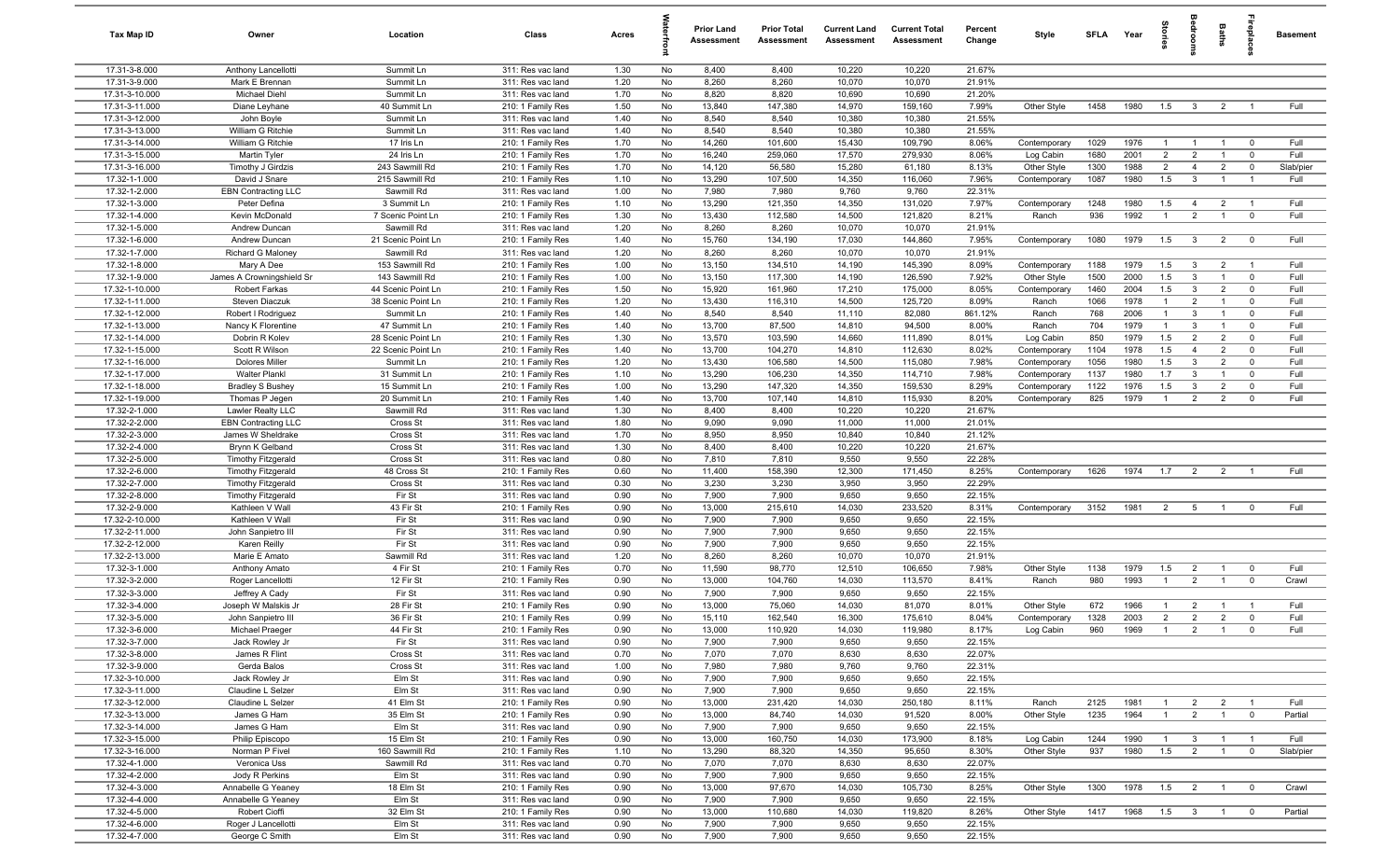| Tax Map ID                       | Owner                                   | Location                       | Class                                  | Acres        |          | <b>Prior Land</b><br>Assessment | <b>Prior Total</b><br>Assessment | <b>Current Land</b><br>Assessment | <b>Current Total</b><br>Assessment | Percent<br>Change | Style          | SFLA        | Year         | ĝ              |                         | <b>Baths</b>                     | irepla                     | <b>Basement</b> |
|----------------------------------|-----------------------------------------|--------------------------------|----------------------------------------|--------------|----------|---------------------------------|----------------------------------|-----------------------------------|------------------------------------|-------------------|----------------|-------------|--------------|----------------|-------------------------|----------------------------------|----------------------------|-----------------|
| 17.32-4-8.000                    | George C Smith                          | 60 Elm St                      | 210: 1 Family Res                      | 0.90         | No       | 13,000                          | 92,150                           | 14,030                            | 99,640                             | 8.13%             | Other Style    | 672         | 1995         | $\overline{1}$ | $\overline{2}$          | $\overline{1}$                   | $\mathbf 0$                | Full            |
| 17.32-4-9.000                    | <b>Philip Marks</b>                     | Elm St                         | 311: Res vac land                      | 0.90         | No       | 7,900                           | 7,900                            | 9,650                             | 9,650                              | 22.15%            |                |             |              |                |                         |                                  |                            |                 |
| 17.32-4-10.000                   | Lois M Connell                          | AuSable Dr                     | 311: Res vac land                      | 0.50         | No       | 3,640                           | 3,640                            | 4,450                             | 4,450                              | 22.25%            |                |             |              |                |                         |                                  |                            |                 |
| 17.32-4-11.000                   | Roger Allen                             | Cross St                       | 311: Res vac land                      | 0.70         | No       | 7,070                           | 7,070                            | 8,630                             | 8,630                              | 22.07%            |                |             |              |                |                         |                                  |                            | Full            |
| 17.32-4-12.000<br>17.32-4-13.000 | Harold J Slater Jr<br>Sylvia Smith      | 71 Dogwood St<br>Dogwood St    | 210: 1 Family Res<br>311: Res vac land | 0.90<br>0.90 | No<br>No | 13,000<br>7,900                 | 100,020<br>7,900                 | 14,030<br>9,650                   | 108,050<br>9,650                   | 8.03%<br>22.15%   | Other Style    | 954         | 1977         | 1.5            | $\overline{2}$          | $\overline{2}$                   |                            |                 |
| 17.32-4-14.000                   | George R Stewart                        | 55 Dogwood St                  | 210: 1 Family Res                      | 0.90         | No       | 13,000                          | 89,320                           | 14,030                            | 96,450                             | 7.98%             | Ranch          | 1196        | 1991         | $\overline{1}$ | $\mathbf{3}$            | $\overline{1}$                   | $\mathbf 0$                | Crawl           |
| 17.32-4-15.000                   | Mary E Anton                            | Dogwood St                     | 311: Res vac land                      | 0.90         | No       | 7,900                           | 7,900                            | 9,650                             | 9,650                              | 22.15%            |                |             |              |                |                         |                                  |                            |                 |
| 17.32-4-16.000                   | William J Kelliher                      | 39 Dogwood St                  | 210: 1 Family Res                      | 0.90         | No       | 13,000                          | 81,080                           | 14,030                            | 87,740                             | 8.21%             | Log Cabin      | 620         | 1966         | $\overline{1}$ | $\overline{2}$          | $\overline{1}$                   | $\overline{\mathbf{0}}$    | Full            |
| 17.32-4-17.000                   | Kenneth O Myers                         | Dogwood St                     | 311: Res vac land                      | 0.90         | No       | 7,900                           | 7,900                            | 9,650                             | 9,650                              | 22.15%            |                |             |              |                |                         |                                  |                            |                 |
| 17.32-4-18.000                   | James Flint                             | Dogwood St                     | 311: Res vac land                      | 0.90         | No       | 7,900                           | 7,900                            | 9,650                             | 9,650                              | 22.15%            |                |             |              |                |                         |                                  |                            |                 |
| 17.32-4-19.000                   | John Lindemann                          | 13 Dogwood St                  | 210: 1 Family Res                      | 0.90         | No       | 13,000                          | 64,240                           | 14,030                            | 69,370                             | 7.99%             | Other Style    | 567         | 1965         | $\overline{1}$ | $\overline{1}$          | $\overline{1}$                   | $\mathbf 0$                | Full            |
| 17.32-4-20.000                   | Veronica Uss                            | 7 Dogwood St                   | 210: 1 Family Res                      | 1.00         | No       | 11,830                          | 136,460                          | 12,770                            | 147,600                            | 8.16%             | Contemporary   | 1507        | 1963         | 1.7            | $\mathbf{3}$            | 2                                | $\overline{0}$             | Full            |
| 17.32-5-1.000                    | John F Kovacs                           | 16 Dogwood St                  | 210: 1 Family Res                      | 0.95         | No       | 13,760                          | 76,750                           | 14,860                            | 82,870                             | 7.97%             | Other Style    | 725         | 1970         | 1.5            | $\overline{2}$          | $\overline{2}$                   | $\mathbf 0$                | Full            |
| 17.32-5-2.000                    | John F Kovacs                           | Dogwood St                     | 311: Res vac land                      | 0.90         | No       | 7,900                           | 7,900                            | 9,650                             | 9,650                              | 22.15%            |                |             |              |                |                         |                                  |                            |                 |
| 17.32-5-3.000                    | AuSable Acres Land Trust Inc            | Dogwood St                     | 323: Vacant rural                      | 0.90         | No       | 200                             | 200                              | 200                               | 200                                | 0.00%             |                |             |              |                |                         |                                  |                            |                 |
| 17.32-5-4.000                    | <b>Richard Tatt</b>                     | 40 Dogwood St                  | 210: 1 Family Res                      | 0.90         | No       | 13,000                          | 106,020                          | 14,030                            | 114,470                            | 7.97%             | Other Style    | 1215        | 1974         | 1.5            | $\mathbf{3}$            | $\overline{2}$                   |                            | Full            |
| 17.32-5-5.000<br>17.32-5-6.000   | Douglas V Fox<br>Robert J McCoy         | 52 Dogwood St<br>56 Dogwood St | 210: 1 Family Res<br>210: 1 Family Res | 0.90<br>0.90 | No<br>No | 13,000<br>13,000                | 70,090<br>139,560                | 14,030<br>14,030                  | 75,780<br>150,700                  | 8.12%<br>7.98%    | Ranch<br>Ranch | 744<br>1456 | 1995<br>2005 | $\mathbf{1}$   | $\mathbf{3}$            | $\overline{1}$<br>$\overline{2}$ | $\overline{0}$<br>$\Omega$ | Crawl<br>Full   |
| 17.32-5-7.000                    | John C Snow Jr                          | 68 Dogwood St                  | 210: 1 Family Res                      | 0.90         | No       | 13,000                          | 227,470                          | 14,030                            | 245,900                            | 8.10%             | Contemporary   | 2258        | 1974         | 1.7            | $\mathbf{3}$            | $\overline{2}$                   |                            | Full            |
| 17.32-5-8.000                    | John C Snow Jr                          | Dogwood St                     | 311: Res vac land                      | 0.90         | No       | 7,900                           | 7,900                            | 9,650                             | 9,650                              | 22.15%            |                |             |              |                |                         |                                  |                            |                 |
| 17.32-5-9.000                    | Michael Tedesco                         | Cross St                       | 311: Res vac land                      | 0.90         | No       | 7,900                           | 7,900                            | 9,650                             | 9,650                              | 22.15%            |                |             |              |                |                         |                                  |                            |                 |
| 17.32-5-10.000                   | Patricia Woodruff                       | 89 Cedar St                    | 210: 1 Family Res                      | 0.90         | No       | 13,000                          | 64,840                           | 14,030                            | 69,980                             | 7.93%             | Cottage        | 902         | 1975         | $\overline{1}$ | $\mathbf{3}$            | $\overline{1}$                   | $\overline{1}$             | Crawl           |
| 17.32-5-11.000                   | Donald S Robertson                      | Cedar St                       | 311: Res vac land                      | 0.90         | No       | 7,900                           | 7,900                            | 9,650                             | 9,650                              | 22.15%            |                |             |              |                |                         |                                  |                            |                 |
| 17.32-5-12.000                   | Dominick J Galofaro                     | Cedar St                       | 311: Res vac land                      | 0.90         | No       | 7,900                           | 7,900                            | 9,650                             | 9,650                              | 22.15%            |                |             |              |                |                         |                                  |                            |                 |
| 17.32-5-13.000                   | Richard L Franco                        | 67 Cedar St                    | 210: 1 Family Res                      | 0.90         | No       | 13,000                          | 66,240                           | 14,030                            | 71,540                             | 8.00%             | Other Style    | 915         | 1978         | $\overline{1}$ | $\overline{2}$          | $\overline{1}$                   | $\Omega$                   | Slab/pier       |
| 17.32-5-14.000                   | <b>Blake North</b>                      | 55 Cedar St                    | 210: 1 Family Res                      | 0.90         | No       | 13,000                          | 133,060                          | 14,030                            | 143,680                            | 7.98%             | Other Style    | 1272        | 1968         | 1.5            | $\mathbf{3}$            | $\overline{2}$                   | $\overline{1}$             | Full            |
| 17.32-5-15.000                   | Karen D Stroebel                        | Cedar St                       | 311: Res vac land                      | 0.90         | No       | 7,900                           | 7,900                            | 9,650                             | 9,650                              | 22.15%            |                |             |              |                |                         |                                  |                            |                 |
| 17.32-5-16.000                   | Ernst Stroebel                          | Cedar St                       | 311: Res vac land                      | 0.90         | No       | 7,900                           | 7,900                            | 9,650                             | 9,650                              | 22.15%            |                |             |              |                |                         |                                  |                            |                 |
| 17.32-6-1.000                    | Susan E Smith                           | 48 Cedar St                    | 210: 1 Family Res                      | 0.90         | No       | 13,000                          | 145,880                          | 14,030                            | 157,540                            | 7.99%             | Other Style    | 1328        | 2005         | $\mathbf{1}$   | $\mathbf{3}$            | $\overline{2}$                   | $\mathbf 0$                | Full            |
| 17.32-6-2.000                    | John Hanlon                             | 56 Cedar St                    | 210: 1 Family Res                      | 0.90         | No       | 13,000                          | 130,700                          | 14,030                            | 141,480                            | 8.25%             | Other Style    | 1224        | 1979         | 1.5            | $\mathbf{3}$            | $\overline{1}$                   | $\mathbf 0$                | Full            |
| 17.32-6-3.000<br>17.32-6-4.000   | Karen A Curren                          | 68 Cedar St<br>Cedar St        | 210: 1 Family Res                      | 0.90<br>0.90 | No<br>No | 13,000<br>7,900                 | 75,160<br>7,900                  | 14,030<br>9,650                   | 81,230<br>9,650                    | 8.08%<br>22.15%   | Other Style    | 1112        | 1968         | $\overline{1}$ | $\overline{2}$          | $\overline{1}$                   | $\mathbf 0$                | Slab/pier       |
| 17.32-6-5.000                    | David E Cotrona<br>William F Stoehr     | 84 Cedar St                    | 311: Res vac land<br>210: 1 Family Res | 0.90         | No       | 13,000                          | 47,420                           | 14,030                            | 51,210                             | 7.99%             | Cottage        | 765         | 1970         | $\overline{1}$ | 2                       | $\overline{1}$                   | $\mathbf 0$                | Slab/pier       |
| 17.32-6-6.000                    | David F Cotrona                         | 101 Beech St                   | 210: 1 Family Res                      | 0.90         | No       | 13,000                          | 92,680                           | 14,030                            | 100,600                            | 8.55%             | Log Cabin      | 1411        | 1969         | $\overline{1}$ | $\overline{2}$          | $\overline{1}$                   | $\mathbf 0$                | Full            |
| 17.32-6-7.000                    | Kelly DeFayette                         | 93 Beech St                    | 210: 1 Family Res                      | 0.90         | No       | 13,000                          | 177,350                          | 14,030                            | 191,470                            | 7.96%             | Split Level    | 3840        | 2005         | $\overline{1}$ | $\mathbf{3}$            | $\overline{2}$                   | $\Omega$                   | Full            |
| 17.32-6-8.000                    | Toby E Allen                            | 85 Beech St                    | 210: 1 Family Res                      | 0.90         | No       | 13,000                          | 48,310                           | 14,030                            | 52,150                             | 7.95%             | Other Style    | 575         | 1973         | $\overline{1}$ | 2                       | $\overline{1}$                   | $\overline{0}$             | Crawl           |
| 17.33-1-1.000                    | Michael Tedesco                         | 93 Cedar St                    | 260: Seasonal res                      | 1.00         | No       | 11,830                          | 65,900                           | 12,770                            | 71,170                             | 8.00%             | Other Style    | 896         | 1975         | $\overline{1}$ | $\overline{2}$          | $\overline{1}$                   | $\mathbf 0$                | Slab/pier       |
| 17.33-1-2.000                    | <b>Holly Cormier</b>                    | Cedar St                       | 311: Res vac land                      | 0.90         | No       | 7,900                           | 7,900                            | 9,650                             | 9,650                              | 22.15%            |                |             |              |                |                         |                                  |                            |                 |
| 17.33-1-3.000                    | Carlos Valverde                         | 134 Cross St                   | 210: 1 Family Res                      | 2.40         | No       | 15,090                          | 155,100                          | 18,820                            | 230,920                            | 48.88%            | Contemporary   | 1431        | 2005         | 1.5            | $\overline{2}$          | $\overline{2}$                   | $\mathbf 0$                | Full            |
| 17.33-1-4.000                    | Kirk E Baughman                         | Beech St                       | 311: Res vac land                      | 0.90         | No       | 7,900                           | 7,900                            | 9,650                             | 9,650                              | 22.15%            |                |             |              |                |                         |                                  |                            |                 |
| 17.33-1-5.000                    | Kirk E Baughman                         | 111 Beech St                   | 210: 1 Family Res                      | 0.90         | No       | 13,000                          | 113,600                          | 14,030                            | 122,660                            | 7.98%             | Other Style    | 1216        | 1978         | 1.5            | $\overline{\mathbf{3}}$ | $\overline{2}$                   | $\overline{0}$             | Full            |
| 17.33-1-6.000                    | Russell A Snye                          | Beech St                       | 311: Res vac land                      | 0.90         | No       | 7,900                           | 7,900                            | 9,650                             | 9,650                              | 22.15%            |                |             |              |                |                         |                                  |                            |                 |
| 17.33-1-7.000                    | Walter L Weaver                         | 116 Beech St                   | 210: 1 Family Res                      | 0.90         | No       | 13,000                          | 66,700                           | 14,030                            | 72,030                             | 7.99%             | Other Style    | 960         | 1971         | 1.5            | $\mathbf{1}$            | $\overline{1}$                   | $\mathbf 0$                | Slab/pier       |
| 17.33-1-8.000                    | Marilyn J Brame                         | 124 Beech St                   | 210: 1 Family Res                      | 0.90<br>0.90 | No       | 13,000<br>7,900                 | 123,640<br>7,900                 | 14,030<br>9,650                   | 133,540<br>9,650                   | 8.01%<br>22.15%   | Other Style    | 1379        | 1970         | -1             | $\mathbf{3}$            | $\overline{1}$                   | $\mathbf 0$                | Crawl           |
| 17.33-1-9.000<br>17.33-1-10.000  | Loyd Brewer<br>John D Burfeindt         | Beech St<br>Cross St           | 311: Res vac land<br>311: Res vac land | 0.70         | No<br>No | 7,070                           | 7,070                            | 8,630                             | 8,630                              | 22.07%            |                |             |              |                |                         |                                  |                            |                 |
| 17.33-1-11.000                   | John D Burfeindt Jr                     | 171 Alder St                   | 210: 1 Family Res                      | 1.00         | No       | 11,830                          | 96,400                           | 12,770                            | 104,080                            | 7.97%             | Other Style    | 979         | 1979         | 1.5            | $\overline{2}$          | $\overline{1}$                   | $\overline{\mathbf{0}}$    | Full            |
| 17.33-1-12.000                   | Raymond J Letourneur                    | 159 Alder St                   | 210: 1 Family Res                      | 1.00         | No       | 13,150                          | 98,420                           | 14,190                            | 106,300                            | 8.01%             | Other Style    | 984         | 1964         | 1.5            | 2                       | $\overline{1}$                   | $\overline{1}$             | Full            |
| 17.33-1-13.000                   | Leonard Glick                           | Alder St                       | 311: Res vac land                      | 0.90         | No       | 7,900                           | 7,900                            | 9,650                             | 9,650                              | 22.15%            |                |             |              |                |                         |                                  |                            |                 |
| 17.33-1-14.000                   | <b>Leonard Glick</b>                    | 139 Alder St                   | 210: 1 Family Res                      | 0.90         | No       | 13,000                          | 129,790                          | 14,030                            | 140,130                            | 7.97%             | Other Style    | 1444        | 1977         | $\overline{2}$ | $\mathbf{3}$            | $\overline{2}$                   | $\mathbf 0$                | Full            |
| 17.33-1-15.000                   | David J Sherry                          | 129 Alder St                   | 210: 1 Family Res                      | 0.90         | No       | 13,000                          | 101,780                          | 14,030                            | 109,890                            | 7.97%             | Cottage        | 1640        | 1964         | $\overline{1}$ | $\overline{2}$          | $\overline{1}$                   | $\mathbf 0$                | Slab/pier       |
| 17.33-2-1.000                    | Jack Simpson                            | 152 Alder St                   | 210: 1 Family Res                      | 0.90         | No       | 13,000                          | 110,630                          | 14,030                            | 119,680                            | 8.18%             | Ranch          | 792         | 1978         | $\overline{1}$ | $\overline{2}$          | $\overline{2}$                   | $\overline{1}$             | Full            |
| 17.33-2-2.000                    | Harry T Moresco                         | 160 Alder St                   | 210: 1 Family Res                      | 0.90         | No       | 13,000                          | 74,800                           | 14,030                            | 80,770                             | 7.98%             | Other Style    | 900         | 1963         | $\overline{1}$ | $\mathbf{3}$            | $\overline{1}$                   | $\mathbf 0$                | Slab/pier       |
| 17.33-2-3.000                    | Loyd Brewer                             | Alder St                       | 311: Res vac land                      | 0.90         | No       | 7,900                           | 7,900                            | 9,650                             | 9,650                              | 22.15%            |                |             |              |                |                         |                                  |                            |                 |
| 17.33-2-4.000                    | Michael G Brazilla                      | 731 AuSable Dr                 | 210: 1 Family Res                      | 1.20         | No       | 13,430                          | 112,840                          | 14,500                            | 121,890                            | 8.02%             | Contemporary   | 1624        | 1997         | $\overline{2}$ | $\overline{2}$          | $\overline{2}$                   | $\mathbf 0$                | Full            |
| 17.33-2-5.100                    | Robert Paulstich                        | AuSable Dr                     | 311: Res vac land                      | 0.86         | No       | 10,410                          | 10,410                           | 12,600                            | 12,600                             | 21.04%            |                |             |              |                |                         |                                  |                            |                 |
| 17.33-2-5.200                    | Peter Yochum                            | 725 AuSable Dr                 | 210: 1 Family Res                      | 0.86         | No       | 10,410                          | 10,410                           | 7,070                             | 90,810                             | 772.33%           | Contemporary   | 1683        | 2007         | 1.5            | $\overline{2}$          | $\overline{2}$                   | $\overline{0}$             | Full            |
| 17.33-2-6.000<br>17.33-2-7.000   | <b>Richard Velez</b><br>Turner F Wilson | AuSable Dr<br>AuSable Dr       | 311: Res vac land<br>311: Res vac land | 0.70<br>0.80 | No<br>No | 7,070<br>7,810                  | 7,070<br>7,810                   | 8,630<br>9,550                    | 8,630<br>9,550                     | 22.07%<br>22.28%  |                |             |              |                |                         |                                  |                            |                 |
| 17.33-2-8.000                    | Randall T Douglas                       | 31 Aspen Ln                    | 210: 1 Family Res                      | 0.90         | No       | 13,000                          | 149,370                          | 14,030                            | 161,490                            | 8.11%             | Other Style    | 1944        | 1993         | 1.5            | $\mathbf{3}$            | $\overline{1}$                   | $\mathbf 0$                | Partial         |
| 17.38-1-1.000                    | Vernard L Gonyea                        | 64 Oneida Ln                   | 210: 1 Family Res                      | 1.10         | No       | 15,280                          | 184,370                          | 16,500                            | 199,350                            | 8.12%             | Contemporary   | 1352        | 2001         | $\overline{1}$ | $\overline{2}$          | $\overline{1}$                   | $\mathbf 0$                | Full            |
| 17.38-1-2.000                    | Richard W Shampeny                      | Sequoia Mountain Ln            | 311: Res vac land                      | 1.10         | No       | 8,120                           | 8,120                            | 9,910                             | 9,910                              | 22.04%            |                |             |              |                |                         |                                  |                            |                 |
| 17.38-1-3.000                    | Robert Schefsky                         | 206 Sequoia Mountain Ln        | 210: 1 Family Res                      | 1.20         | No       | 15,440                          | 193,050                          | 16,680                            | 208,440                            | 7.97%             | Log Cabin      | 1680        | 2005         | $1.5\qquad 3$  |                         | $\overline{1}$                   | $\overline{\mathbf{0}}$    | Full            |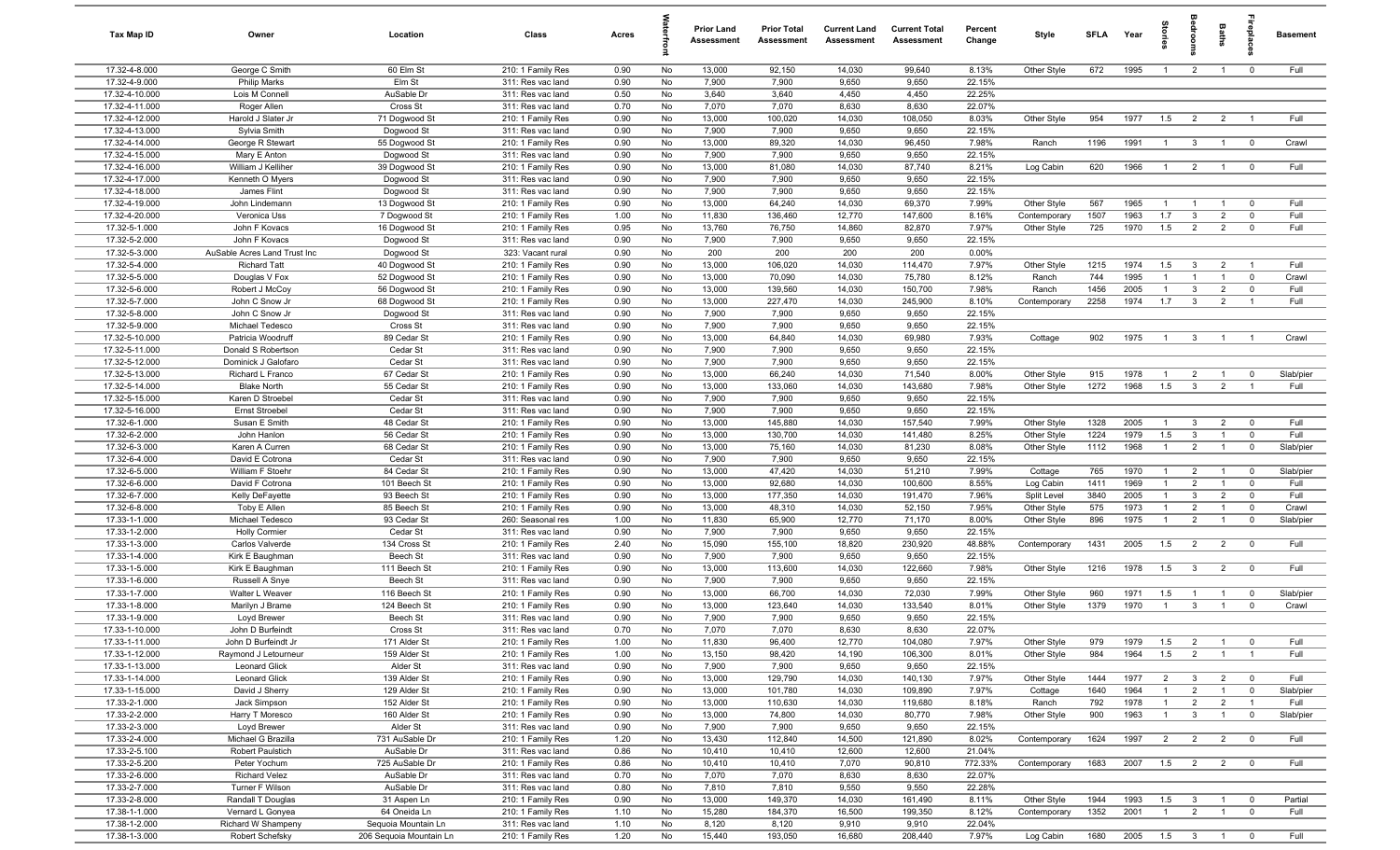| Tax Map ID                       | Owner                                 | Location                    | Class                                  | Acres        |          | <b>Prior Land</b><br>Assessment | <b>Prior Total</b><br>Assessment | <b>Current Land</b><br>Assessment | <b>Current Total</b><br>Assessment | Percent<br>Change | Style            | <b>SFLA</b> | Year         | tories                | adrooms                        | Baths                            | repla                         | <b>Basement</b> |
|----------------------------------|---------------------------------------|-----------------------------|----------------------------------------|--------------|----------|---------------------------------|----------------------------------|-----------------------------------|------------------------------------|-------------------|------------------|-------------|--------------|-----------------------|--------------------------------|----------------------------------|-------------------------------|-----------------|
| 17.38-1-4.000                    | Eric N Johanson                       | Oneida Ln                   | 311: Res vac land                      | 1.10         | No       | 8,940                           | 8,940                            | 10,900                            | 10,900                             | 21.92%            |                  |             |              |                       |                                |                                  |                               |                 |
| 17.38-1-5.000                    | Augustin Fleischman                   | 216 Sequoia Mountain Ln     | 210: 1 Family Res                      | 1.00         | No       | 19,720                          | 217,650                          | 21,290                            | 301,420                            | 38.49%            | Contemporary     | 1652        | 2005         | 1.5                   | $\mathbf{3}$                   | $\overline{2}$                   | $\mathbf 0$                   | Full            |
| 17.38-1-6.000                    | Richard W Shampeny                    | Sequoia Mountain Ln         | 311: Res vac land                      | 1.10         | No       | 8,120                           | 8,120                            | 9,910                             | 9,910                              | 22.04%            |                  |             |              |                       |                                |                                  |                               |                 |
| 17.38-1-7.000                    | David Corriss                         | Sequoia Mountain Ln         | 311: Res vac land                      | 1.20         | No       | 8,260                           | 8,260                            | 10,070                            | 10,070                             | 21.91%            |                  |             |              |                       |                                |                                  |                               |                 |
| 17.40-1-1.000                    | Ronald L Huttemann                    | Sawmill Rd                  | 311: Res vac land                      | 1.30         | No       | 8,400                           | 8,400                            | 10,220                            | 10,220                             | 21.67%            |                  |             |              |                       |                                |                                  |                               |                 |
| 17.40-1-2.000                    | James B Gefell                        | Sawmill Rd                  | 311: Res vac land                      | 1.00         | No       | 7,980                           | 7,980                            | 9,760                             | 9,760                              | 22.31%            |                  |             |              |                       |                                |                                  |                               |                 |
| 17.40-1-3.000                    | Carl Tropper                          | Sawmill Rd                  | 311: Res vac land                      | 1.00         | No       | 7,980                           | 7,980                            | 9,760                             | 9,760                              | 22.31%            |                  |             |              |                       |                                |                                  |                               |                 |
| 17.40-1-4.000                    | Walter L Weaver                       | Sawmill Rd                  | 311: Res vac land                      | 1.20         | No       | 8,260                           | 8,260                            | 10,070                            | 10,070                             | 21.91%            |                  |             |              |                       |                                |                                  |                               |                 |
| 17.40-1-5.000                    | Frank Tosto                           | 111 Sawmill Rd              | 210: 1 Family Res                      | 1.10         | No       | 13,290                          | 187,500                          | 14,350                            | 202,720                            | 8.12%             | Contemporary     | 1602        | 1980         |                       | $\overline{2}$                 | $\overline{2}$                   |                               | Full            |
| 17.40-1-6.000                    | Gerard E Gros                         | 103 Sawmill Rd              | 210: 1 Family Res                      | 1.20         | No<br>No | 13,290                          | 102,320                          | 14,350                            | 110,490                            | 7.98%             | Contemporary     | 920         | 1978         | $\overline{1}$        | $\mathbf{3}$                   | $\overline{1}$                   | $\mathbf 0$<br>$\overline{1}$ | Full<br>Full    |
| 17.40-1-7.000<br>17.40-1-8.000   | Robert M Grom                         | 95 Sawmill Rd<br>Sawmill Rd | 210: 1 Family Res                      | 1.20<br>1.20 | No       | 13,430                          | 148,800                          | 14,500<br>9,910                   | 161,290                            | 8.39%<br>22.04%   | Contemporary     | 811         | 1979         | 1.5                   | $\overline{2}$                 | $\overline{2}$                   |                               |                 |
| 17.40-1-9.000                    | Katherine A Young<br>Alan L Englander | Sawmill Rd                  | 311: Res vac land<br>311: Res vac land | 1.20         | No       | 8,120<br>8,260                  | 8,120<br>8,260                   | 10,070                            | 9,910<br>10,070                    | 21.91%            |                  |             |              |                       |                                |                                  |                               |                 |
| 17.40-1-10.000                   | Alan L Englander                      | Sawmill Rd                  | 311: Res vac land                      | 1.30         | No       | 8,400                           | 8,400                            | 10,220                            | 10,220                             | 21.67%            |                  |             |              |                       |                                |                                  |                               |                 |
| 17.40-1-11.000                   | Joseph D Dumoulin                     | Scenic Point Ln             | 311: Res vac land                      | 1.10         | No       | 8,120                           | 8,120                            | 9,910                             | 9,910                              | 22.04%            |                  |             |              |                       |                                |                                  |                               |                 |
| 17.40-1-12.000                   | Joseph D Dumoulin                     | 122 Scenic Point Ln         | 210: 1 Family Res                      | 1.30         | No       | 15,440                          | 261,430                          | 16,680                            | 282,190                            | 7.94%             | Contemporary     | 2362        | 1982         | 1.5                   | $\overline{1}$                 | $\overline{1}$                   | $\overline{1}$                | Full            |
| 17.40-1-13.000                   | Louis J Scavo                         | 110 Scenic Point Ln         | 210: 1 Family Res                      | 1.50         | No       | 15,920                          | 150,360                          | 17,210                            | 162,740                            | 8.23%             | Log Cabin        | 957         | 1979         | $\overline{1}$        | $\overline{2}$                 | $\overline{2}$                   | $\mathbf 0$                   | Full            |
| 17.40-1-14.000                   | Robert M Markiewicz                   | 106 Scenic Point Ln         | 210: 1 Family Res                      | 1.40         | No       | 15,920                          | 161,590                          | 17,210                            | 174,680                            | 8.10%             | Contemporary     | 1216        | 1978         | $\overline{2}$        | $\mathbf{3}$                   | $\overline{1}$                   | $\overline{1}$                | Full            |
| 17.40-1-15.000                   | Carol G Macinick                      | Scenic Point Ln             | 311: Res vac land                      | 1.40         | No       | 9,820                           | 9,820                            | 11,930                            | 11,930                             | 21.49%            |                  |             |              |                       |                                |                                  |                               |                 |
| 17.40-1-16.000                   | David A Zientko                       | 92 Scenic Point Ln          | 210: 1 Family Res                      | 1.40         | No       | 15,760                          | 93,910                           | 17,030                            | 154,550                            | 64.57%            | Contemporary     | 2114        | 1976         | 1.5                   | $\overline{1}$                 | $\overline{1}$                   | $\overline{\mathbf{0}}$       | Full            |
| 17.40-1-17.000                   | David E Paulstich                     | 88 Scenic Point Ln          | 210: 1 Family Res                      | 1.30         | No       | 15,600                          | 220,610                          | 16,860                            | 238,230                            | 7.99%             | Contemporary     | 1675        | 2005         | 1.5                   | $\mathbf{3}$                   | $\overline{2}$                   | $\mathbf 0$                   | Full            |
| 17.40-1-18.000                   | Menilyn T Merrick-Gass                | Sawmill Rd                  | 311: Res vac land                      | 1.30         | No       | 9,660                           | 9,660                            | 11,750                            | 11,750                             | 21.64%            |                  |             |              |                       |                                |                                  |                               |                 |
| 17.40-1-19.000                   | Rolando Roche                         | 74 Scenic Point Ln          | 210: 1 Family Res                      | 1.40         | No       | 15,760                          | 151,100                          | 17,030                            | 163,330                            | 8.09%             | Contemporary     | 1172        | 1978         | $\overline{1}$        | $\overline{2}$                 | $\overline{1}$                   | $\overline{1}$                | Full            |
| 17.40-1-20.000                   | John R Innocenzi                      | 66 Scenic Point Ln          | 210: 1 Family Res                      | 1.30         | No       | 13,700                          | 96,450                           | 14,810                            | 104,170                            | 8.00%             | Contemporary     | 880         | 1978         | 1.5                   | $\overline{2}$                 | $\overline{1}$                   | $\mathbf 0$                   | Full            |
| 17.40-1-21.000                   | James Beatty                          | 60 Scenic Point Ln          | 311: Res vac land                      | 1.20         | No       | 8,260                           | 8,260                            | 10,070                            | 10,070                             | 21.91%            |                  |             |              |                       |                                |                                  |                               |                 |
| 17.40-2-1.000                    | Richard J Gale                        | Sawmill Rd                  | 311: Res vac land                      | 0.80         | No       | 7,810                           | 7,810                            | 9,550                             | 9,550                              | 22.28%            |                  |             |              |                       |                                |                                  |                               |                 |
| 17.40-2-2.000                    | Keith E Ford                          | 8 Dogwood St                | 210: 1 Family Res                      | 0.90         | No       | 14,910                          | 84,180                           | 16,110                            | 90,920                             | 8.01%             | Other Style      | 840         | 1970         | 1.5                   | $\overline{2}$                 | $\overline{1}$                   | $\mathbf 0$                   | Full            |
| 17.40-2-3.000                    | Ernst Stroebel                        | 33 Cedar St                 | 210: 1 Family Res                      | 0.90         | No       | 13,000                          | 101,310                          | 14,030                            | 109,350                            | 7.94%             | Ranch            | 1162        | 1965         | $\overline{1}$        | $\overline{2}$                 | $\overline{1}$                   | $\overline{1}$                | Partial         |
| 17.40-2-4.000                    | Russell A Snye                        | 25 Cedar St                 | 260: Seasonal res                      | 0.90         | No       | 13,000                          | 55,840                           | 14,030                            | 60,320                             | 8.02%             | Cottage          | 672         | 1970         | $\overline{1}$        | 2                              | $\overline{1}$                   | $\mathbf 0$                   | Slab/pier       |
| 17.40-2-5.000                    | Joseph C Beauvais                     | 15 Cedar St                 | 210: 1 Family Res                      | 0.90         | No       | 13,000                          | 128,570                          | 14,030                            | 138,860                            | 8.00%             | Ranch            | 1368        | 1968         | $\overline{1}$        | $\mathbf{3}$                   | $\overline{1}$                   | $\mathbf 0$                   | Full            |
| 17.40-2-6.000                    | <b>Richard Gale</b>                   | 122 Sawmill Rd              | 210: 1 Family Res                      | 0.90         | No       | 13,000                          | 65,030                           | 14,030                            | 70,250                             | 8.03%             | Other Style      | 876         | 1967         | 1.5                   | $\overline{2}$                 | $\overline{1}$                   | $\mathbf 0$                   | Slab/pier       |
| 17.40-3-1.000                    | <b>Essex County</b>                   | Sawmill Rd                  | 311: Res vac land                      | 0.80         | No       | 12,860                          | 12,860                           | 13,880                            | 13,880                             | 7.93%             |                  |             |              |                       |                                |                                  |                               |                 |
| 17.40-3-2.000                    | Dale J Hurd                           | 4 Cedar St                  | 210: 1 Family Res                      | 0.90         | No       | 13,000                          | 65,700                           | 14,030                            | 70,960                             | 8.01%             | Other Style      | 600         | 1973         | 1.5                   | $\overline{2}$                 | $\overline{1}$                   | $\mathbf 0$                   | Full            |
| 17.40-3-3.000                    | Kimberly Hazelgrove                   | 18 Cedar St                 | 210: 1 Family Res                      | 0.90         | No       | 13,000                          | 107,160                          | 14,030                            | 164,590                            | 53.59%            | Contemporary     | 1800        | 2005         | 1.5<br>$\overline{1}$ | $\overline{2}$                 | $\overline{1}$                   | $\mathbf 0$                   | Full            |
| 17.40-3-4.000<br>17.40-3-5.000   | Dale L Burdick<br>Todd H Byrns        | 24 Cedar St<br>36 Cedar St  | 210: 1 Family Res                      | 0.90<br>0.90 | No<br>No | 13,000<br>13,000                | 85,190<br>46,520                 | 14,030<br>14,030                  | 91,870<br>50,240                   | 7.84%<br>8.00%    | Other Style      | 1191<br>672 | 1965<br>1967 | $\overline{1}$        | $\mathbf{3}$<br>$\overline{1}$ | $\overline{1}$<br>$\overline{1}$ | $\mathbf 0$<br>$\mathbf 0$    | Full<br>Crawl   |
| 17.40-3-6.000                    | George C Leiper                       | 42 Cedar St                 | 210: 1 Family Res<br>210: 1 Family Res | 0.90         | No       | 13,000                          | 72,990                           | 14,030                            | 78,850                             | 8.03%             | Cottage<br>Ranch | 912         | 1965         | $\overline{1}$        | $\overline{2}$                 | $\overline{1}$                   | $\overline{1}$                | Slab/pier       |
| 17.40-3-7.000                    | Toby E Allen                          | Beech St                    | 311: Res vac land                      | 0.90         | No       | 7,900                           | 7,900                            | 9,650                             | 9,650                              | 22.15%            |                  |             |              |                       |                                |                                  |                               |                 |
| 17.40-3-8.000                    | Kenneth B Eicher                      | Beech St                    | 311: Res vac land                      | 0.90         | No       | 7,900                           | 7,900                            | 9,650                             | 9,650                              | 22.15%            |                  |             |              |                       |                                |                                  |                               |                 |
| 17.40-3-9.000                    | Earl F Langdon                        | 59 Beech St                 | 210: 1 Family Res                      | 0.90         | No       | 14,450                          | 104,570                          | 15,590                            | 112,970                            | 8.03%             | Other Style      | 1537        | 1963         | 1.5                   | $\overline{2}$                 | $\overline{2}$                   | $\mathbf 0$                   | Partial         |
| 17.40-3-10.000                   | Dale L Burdick                        | Beech St                    | 311: Res vac land                      | 0.90         | No       | 7,900                           | 7,900                            | 9,650                             | 9,650                              | 22.15%            | Split Level      | 3840        | 2005         | $\overline{1}$        | $\mathbf{3}$                   | $\overline{2}$                   | $\overline{\mathbf{0}}$       | Full            |
| 17.40-3-11.000                   | Justin Fletcher                       | Beech St                    | 311: Res vac land                      | 0.90         | No       | 7,900                           | 7,900                            | 9,650                             | 9,650                              | 22.15%            |                  |             |              |                       |                                |                                  |                               |                 |
| 17.40-3-12.000                   | <b>Esther Wylen</b>                   | 35 Beech St                 | 210: 1 Family Res                      | 0.90         | No       | 13,000                          | 76,910                           | 14,030                            | 83,060                             | 8.00%             | Ranch            | 984         | 1971         | $\overline{1}$        | $\overline{2}$                 | $\overline{2}$                   | $\mathbf 0$                   | Slab/pier       |
| 17.40-3-13.000                   | University Notre Dame DuLac           | 29 Beech St                 | 210: 1 Family Res                      | 0.90         | No       | 13,000                          | 59,900                           | 14,030                            | 64,700                             | 8.01%             | Other Style      | 792         | 1970         | 1.5                   | $\overline{2}$                 | $\overline{1}$                   | $\mathbf 0$                   | Slab/pier       |
| 17.40-3-14.000                   | Roger J Lancellotti                   | Sawmill Rd                  | 311: Res vac land                      | 1.20         | No       | 8,260                           | 8,260                            | 10,070                            | 10,070                             | 21.91%            |                  |             |              |                       |                                |                                  |                               |                 |
| 17.40-3-15.000                   | Walter H Czachorowski                 | 84 Sawmill Rd               | 210: 1 Family Res                      | 1.10         | No       | 13,290                          | 68,490                           | 14,350                            | 73,990                             | 8.03%             | Ranch            | 928         | 1968         | $\overline{1}$        | $\overline{2}$                 | $\overline{1}$                   | $\mathbf 0$                   | Slab/pier       |
| 17.40-4-1.000                    | Sandra E Pearson                      | 27 Alder St                 | 210: 1 Family Res                      | 1.20         | No       | 13,430                          | 98,130                           | 14,500                            | 106,130                            | 8.15%             | Other Style      | 840         | 1972         | 1.5                   | 3                              |                                  |                               | Full            |
| 17.40-4-2.000                    | Gregory P Wright                      | Beech St                    | 311: Res vac land                      | 0.90         | No       | 7,900                           | 7,900                            | 9,650                             | 9,650                              | 22.15%            |                  |             |              |                       |                                |                                  |                               |                 |
| 17.40-4-3.000                    | James H Nally                         | 20 Beech St                 | 210: 1 Family Res                      | 0.85         | No       | 12,930                          | 92,330                           | 13,960                            | 99,680                             | 7.96%             | Log Cabin        | 836         | 1969         | $\overline{1}$        | $\overline{2}$                 | $\overline{1}$                   | $\overline{0}$                | Full            |
| 17.40-4-4.000                    | Arthur W Stark                        | 28 Beech St                 | 210: 1 Family Res                      | 0.90         | No       | 13,000                          | 64,160                           | 14,030                            | 69,260                             | 7.95%             | Other Style      | 1075        | 1970         | $\overline{1}$        | $\mathbf{3}$                   | $\overline{1}$                   | $\mathbf 0$                   | Crawl           |
| 17.40-4-5.000                    | Karen J Morrow                        | Beech St                    | 311: Res vac land                      | 0.90         | No       | 7,900                           | 7,900                            | 9,650                             | 9,650                              | 22.15%            |                  |             |              |                       |                                |                                  |                               |                 |
| 17.40-4-6.000                    | Markus Galler                         | Beech St                    | 311: Res vac land                      | 0.90         | No       | 7,900                           | 7,900                            | 9,650                             | 9,650                              | 22.15%            |                  |             |              |                       |                                |                                  |                               |                 |
| 17.40-4-7.000                    | Jane E Silberto                       | Beech St                    | 311: Res vac land                      | 0.90         | No       | 7,900                           | 7,900                            | 9,650                             | 9,650                              | 22.15%            |                  |             |              |                       |                                |                                  |                               |                 |
| 17.40-4-8.000                    | Joanna Kinsman                        | 64 Beech St                 | 210: 1 Family Res                      | 0.90         | No       | 13,000                          | 54,500                           | 14,030                            | 58,880                             | 8.04%             | Cottage          | 694         | 1964         | $\overline{1}$        | $\overline{2}$                 | $\overline{1}$                   | $\overline{0}$                | Crawl           |
| 17.40-4-9.000                    | Patrick Gilbert                       | 70 Beech St                 | 210: 1 Family Res                      | 0.90         | No       | 13,000                          | 89,750                           | 14,030                            | 96,910                             | 7.98%             | Ranch            | 960         | 1975         | $\overline{1}$        | $\mathbf{3}$                   | $\overline{2}$                   | $\overline{0}$                | Partial         |
| 17.40-4-10.000                   | Michael Baleno                        | 80 Beech St                 | 210: 1 Family Res                      | 0.90<br>0.90 | No       | 13,000<br>7,900                 | 83,520<br>7,900                  | 14,030<br>9,650                   | 90,360<br>9,650                    | 8.19%<br>22.15%   | Other Style      | 976         | 1983         | 1.5                   | $\overline{2}$                 | $\overline{1}$                   | $\mathbf 0$                   | Crawl           |
| 17.40-4-11.000<br>17.40-4-12.000 | James C Winch Jr<br>Robert E Bastain  | Beech St<br>94 Beech St     | 311: Res vac land<br>210: 1 Family Res | 0.90         | No<br>No | 13,000                          | 71,420                           | 14,030                            | 77,260                             | 8.18%             | Cottage          | 780         | 1964         | $\overline{1}$        | $\overline{2}$                 | $\overline{1}$                   |                               | Crawl           |
| 17.40-4-13.000                   | George L Lamy                         | Alder St                    | 311: Res vac land                      | 0.90         | No       | 7,900                           | 7,900                            | 9,650                             | 9,650                              | 22.15%            |                  |             |              |                       |                                |                                  |                               |                 |
| 17.40-4-14.000                   | James C Winch Jr                      | 115 Alder St                | 210: 1 Family Res                      | 0.90         | No       | 13,000                          | 84,360                           | 14,030                            | 91,120                             | 8.01%             | Ranch            | 1160        | 1975         | $\overline{1}$        | $\overline{2}$                 | $\overline{1}$                   | $\overline{\mathbf{0}}$       | Slab/pier       |
| 17.40-4-15.000                   | Mark J Johnston                       | Alder St                    | 311: Res vac land                      | 0.90         | No       | 7,900                           | 7,900                            | 9,650                             | 9,650                              | 22.15%            |                  |             |              |                       |                                |                                  |                               |                 |
| 17.40-4-16.000                   | Harry D Ackerman                      | 95 Alder St                 | 210: 1 Family Res                      | 0.90         | No       | 13,000                          | 51,710                           | 14,030                            | 55,840                             | 7.99%             | Cottage          | 660         | 1966         | $\overline{1}$        | $\overline{2}$                 | $\overline{1}$                   | $\overline{0}$                | Slab/pier       |
| 17.40-4-17.000                   | Laurie George                         | 89 Alder St                 | 210: 1 Family Res                      | 0.90         | No       | 13,000                          | 88,440                           | 14,030                            | 95,550                             | 8.04%             | Other Style      | 936         | 1972         | 1.5                   | $\mathbf{3}$                   | $\overline{1}$                   | $\overline{1}$                | Full            |
| 17.40-4-18.000                   | Gary R Akin                           | 79 Alder St                 | 210: 1 Family Res                      | 0.90         | No       | 13,000                          | 43,420                           | 14,030                            | 47,030                             | 8.31%             | Other Style      | 726         | 1965         | $\overline{1}$        | $\overline{2}$                 | $\overline{1}$                   | $\mathbf 0$                   | Slab/pier       |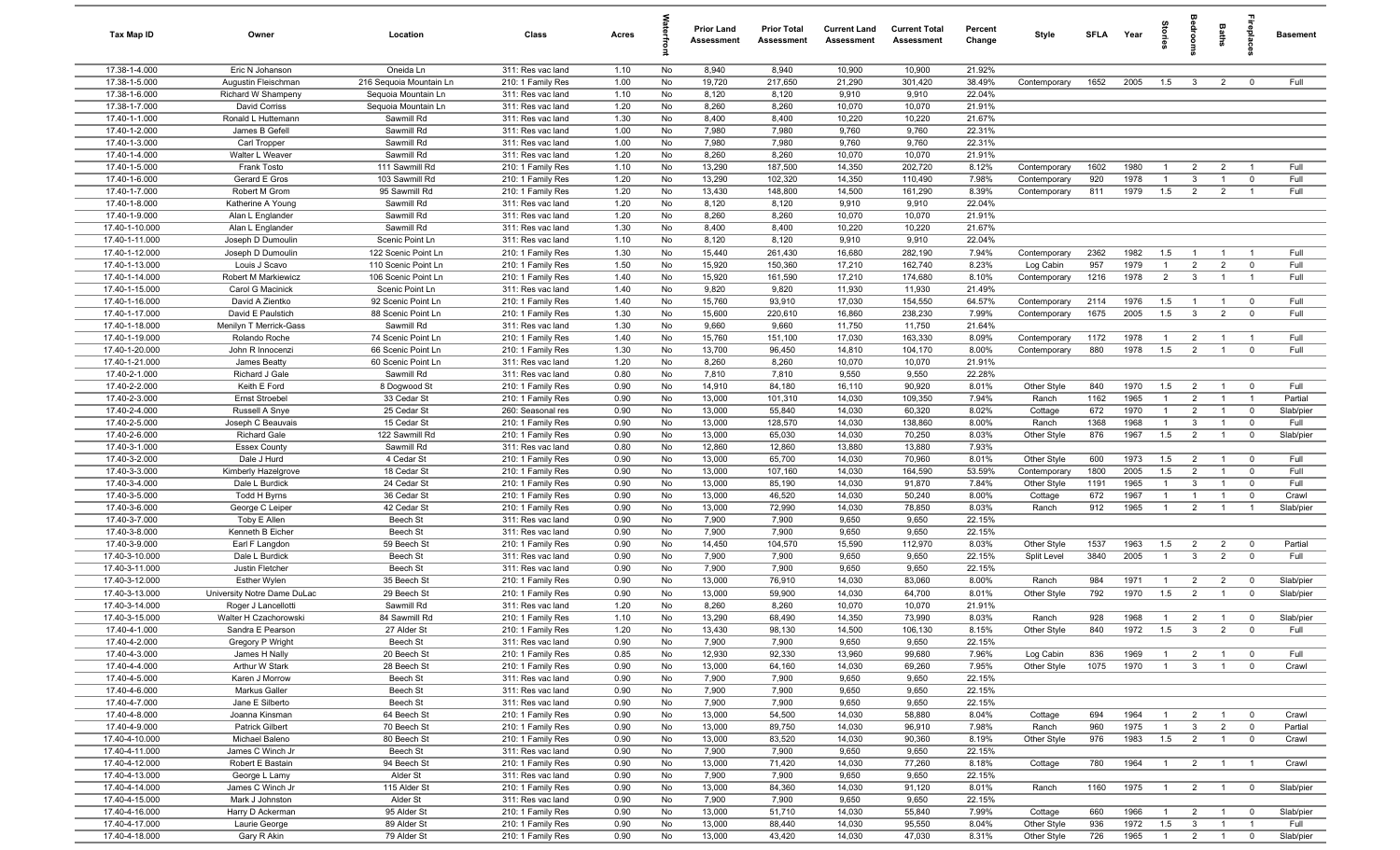| Tax Map ID                       | Owner                               | Location                          | Class                                  | Acres        |          | <b>Prior Land</b><br>Assessment | <b>Prior Total</b><br>Assessment | <b>Current Land</b><br>Assessment | <b>Current Total</b><br>Assessment | Percent<br>Change | Style                   | SFLA        | Year         | tories                | groon                            | Baths                            | <u>ep</u> la                  | <b>Basement</b>    |
|----------------------------------|-------------------------------------|-----------------------------------|----------------------------------------|--------------|----------|---------------------------------|----------------------------------|-----------------------------------|------------------------------------|-------------------|-------------------------|-------------|--------------|-----------------------|----------------------------------|----------------------------------|-------------------------------|--------------------|
| 17.40-4-19.000                   | Frank Laudadio                      | Alder St                          | 311: Res vac land                      | 0.90         | No       | 7,900                           | 7,900                            | 9,650                             | 9,650                              | 22.15%            |                         |             |              |                       |                                  |                                  |                               |                    |
| 17.40-4-20.000                   | <b>Richard Munch</b>                | 67 Alder St                       | 210: 1 Family Res                      | 0.90         | No       | 13,000                          | 76,220                           | 14,030                            | 82,600                             | 8.37%             | Ranch                   | 817         | 1970         | -1                    | $\overline{2}$                   |                                  | $^{\circ}$                    | Slab/pier          |
| 17.40-4-21.000<br>17.40-4-22.000 | Dennis G Bonin<br>John A Velit      | 55 Alder St<br>49 Alder St        | 210: 1 Family Res<br>210: 1 Family Res | 0.90<br>0.85 | No<br>No | 13,000<br>12,930                | 53,580<br>66,790                 | 14,030<br>13,960                  | 57,890<br>72,130                   | 8.04%<br>8.00%    | Cottage<br>Other Style  | 588<br>892  | 1963<br>1968 | 1<br>$\mathbf{1}$     | $\overline{2}$<br>$\overline{2}$ |                                  | $\mathbf 0$<br>$\mathbf 0$    | Crawl<br>Crawl     |
| 17.40-4-23.000                   | Gregory P Wright                    | 8 Beech St                        | 210: 1 Family Res                      | 0.90         | No       | 13,000                          | 63,700                           | 14,030                            | 68,850                             | 8.08%             | Other Style             | 832         | 1970         | 1.5                   | $\overline{2}$                   | $\overline{1}$                   | $\mathbf 0$                   | Crawl              |
| 17.40-5-1.000                    | James P Ciesielski                  | 38 Alder St                       | 210: 1 Family Res                      | 0.90         | No       | 13,000                          | 95,450                           | 14,030                            | 103,070                            | 7.98%             | Ranch                   | 1008        | 1980         | $\overline{1}$        | $\mathbf{3}$                     | $\overline{2}$                   | $\mathbf 0$                   | Full               |
| 17.40-5-2.000                    | Dawn E Harris                       | Alder St                          | 311: Res vac land                      | 0.90         | No       | 7,900                           | 7,900                            | 9,650                             | 9,650                              | 22.15%            |                         |             |              |                       |                                  |                                  |                               |                    |
| 17.40-5-3.000                    | Paul Gottwald                       | 58 Alder St                       | 210: 1 Family Res                      | 0.90         | No       | 13,000                          | 179,860                          | 14,030                            | 194,230                            | 7.99%             | Contemporary            | 2460        | 1991         | 1.5                   | $\mathbf{3}$                     | $\overline{2}$                   | $\overline{1}$                | Crawl              |
| 17.40-5-4.000                    | Hanns Streuli                       | Alder St                          | 311: Res vac land                      | 0.90         | No       | 7,900                           | 7,900                            | 9,650                             | 9,650                              | 22.15%            |                         |             |              |                       |                                  |                                  |                               |                    |
| 17.40-5-5.000                    | Hanns Streuli                       | 72 Alder St                       | 210: 1 Family Res                      | 0.90         | No       | 13,000                          | 125,010                          | 14,030                            | 135,250                            | 8.19%             | Other Style             | 1157        | 1968         | $\overline{1}$        | $\overline{2}$                   | $\overline{1}$                   | $\mathbf 0$                   | Full               |
| 17.40-5-6.000                    | Anna M Young                        | Alder St                          | 311: Res vac land                      | 0.90         | No       | 7,900                           | 7,900                            | 9,650                             | 9,650                              | 22.15%            |                         |             |              |                       |                                  |                                  |                               |                    |
| 17.40-5-7.000<br>17.40-5-8.000   | William S Farrell<br>Myra S Gann    | 92 Alder St<br>100 Alder St       | 210: 1 Family Res<br>210: 1 Family Res | 0.90<br>0.90 | No<br>No | 13,000<br>13,000                | 62,340<br>46,030                 | 14,030<br>14,030                  | 67,300<br>49,730                   | 7.96%<br>8.04%    | Other Style<br>Ranch    | 1014<br>800 | 1963<br>1967 | 1.5<br>$\mathbf{1}$   | $\overline{2}$<br>$\mathbf{3}$   | $\mathbf{1}$<br>$\overline{1}$   | $\overline{0}$<br>$\mathbf 0$ | Crawl<br>Slab/pier |
| 17.40-5-9.000                    | Frank Walter                        | 106 Alder St                      | 210: 1 Family Res                      | 0.90         | No       | 13,000                          | 72,770                           | 14,030                            | 78,760                             | 8.23%             | Cottage                 | 756         | 1964         | $\mathbf{1}$          | $\overline{2}$                   | $\mathbf{1}$                     | $^{\circ}$                    | Full               |
| 17.40-5-10.000                   | Harvey Roque                        | AuSable Dr                        | 311: Res vac land                      | 0.90         | No       | 7,900                           | 7,900                            | 9,650                             | 9,650                              | 22.15%            |                         |             |              |                       |                                  |                                  |                               |                    |
| 17.40-5-11.000                   | Bertha V Conrow                     | 647 AuSable Dr                    | 210: 1 Family Res                      | 0.90         | No       | 13,000                          | 90,840                           | 14,030                            | 98,150                             | 8.05%             | Other Style             | 1008        | 1975         | 1.5                   | $\overline{2}$                   | $\overline{1}$                   | $^{\circ}$                    | Full               |
| 17.40-5-12.000                   | David B Chandler                    | 652 AuSable Dr                    | 210: 1 Family Res                      | 0.70         | No       | 11,590                          | 48,810                           | 12,510                            | 52,940                             | 8.46%             | Other Style             | 480         | 1972         | $\overline{1}$        | $\overline{1}$                   | $\overline{1}$                   | $\mathbf 0$                   | Slab/pier          |
| 17.40-5-13.000                   | Nail Minai                          | AuSable Dr                        | 311: Res vac land                      | 0.90         | No       | 7,900                           | 7,900                            | 9,650                             | 9,650                              | 22.15%            |                         |             |              |                       |                                  |                                  |                               |                    |
| 17.40-5-14.000                   | Jerry Strack                        | AuSable Dr                        | 311: Res vac land                      | 0.80         | No       | 7,810                           | 7,810                            | 9,550                             | 9,550                              | 22.28%            |                         |             |              |                       |                                  |                                  |                               |                    |
| 17.40-5-15.000<br>17.40-5-16.000 | <b>Troy C Mitchell</b>              | 637 AuSable Dr                    | 210: 1 Family Res                      | 0.90         | No       | 13,000                          | 83,080                           | 14,030                            | 89,960                             | 8.28%             | Other Style             | 1000        | 1966<br>1968 | 1.5                   | $\overline{2}$                   | $\overline{1}$<br>$\overline{1}$ | $^{\circ}$                    | Slab/pier          |
| 17.40-5-17.000                   | Carlos E Wilton<br>Gary R DeMarco   | 627 AuSable Dr<br>621 AuSable Dr  | 210: 1 Family Res<br>210: 1 Family Res | 0.90<br>0.90 | No<br>No | 13,000<br>13,000                | 52,810<br>127,220                | 14,030<br>14,030                  | 57,040<br>137,750                  | 8.01%<br>8.28%    | Cottage<br>Contemporary | 640<br>1206 | 1966         | $\overline{1}$<br>1.5 | $\overline{2}$<br>$\overline{4}$ | $\overline{1}$                   | $^{\circ}$<br>$\overline{1}$  | Slab/pier<br>Full  |
| 17.40-5-18.000                   | Glenn Gebel                         | 615 AuSable Dr                    | 210: 1 Family Res                      | 0.90         | No       | 13,000                          | 121,470                          | 14,030                            | 131,240                            | 8.04%             | Ranch                   | 960         | 1998         | $\overline{1}$        | 2                                | $\overline{2}$                   | $\mathbf 0$                   | Full               |
| 17.40-5-19.000                   | Dawn E Harris                       | 607 AuSable Dr                    | 210: 1 Family Res                      | 0.80         | No       | 12,860                          | 63,050                           | 13,880                            | 68,090                             | 7.99%             | Other Style             | 900         | 1974         | $\overline{1}$        | $\overline{2}$                   | $\overline{1}$                   | $\mathbf 0$                   | Slab/pier          |
| 17.41-1-1.000                    | Anthony F Politi MD                 | 116 Alder St                      | 210: 1 Family Res                      | 0.90         | No       | 13,000                          | 73,910                           | 14,030                            | 79,810                             | 7.98%             | Log Cabin               | 600         | 1970         | $\overline{1}$        | $\overline{2}$                   | $\overline{1}$                   | $\overline{1}$                | Full               |
| 17.41-1-2.000                    | Anthony F Politi                    | Alder St                          | 311: Res vac land                      | 0.90         | No       | 7,900                           | 7,900                            | 9,650                             | 9,650                              | 22.15%            |                         |             |              |                       |                                  |                                  |                               |                    |
| 17.41-1-3.000                    | James A Quinn II                    | 134 Alder St                      | 210: 1 Family Res                      | 0.90         | No       | 13,000                          | 33,020                           | 14,030                            | 35,650                             | 7.96%             | Cottage                 | 416         | 1970         | $\mathbf{1}$          | $\overline{1}$                   | $\overline{1}$                   | $^{\circ}$                    | Slab/pier          |
| 17.41-1-4.000                    | Eric Watterud                       | 140 Alder St                      | 210: 1 Family Res                      | 0.90         | No       | 13,000                          | 51,510                           | 14,030                            | 55,620                             | 7.98%             | Cottage                 | 672         | 1977         | $\mathbf{1}$          | $\overline{1}$                   | $\overline{1}$                   | $\mathbf 0$                   | Slab/pier          |
| 17.41-1-5.000<br>17.41-1-6.000   | Beth A Tremblay<br>Beth A Tremblay  | AuSable Dr<br>695 AuSable Dr      | 311: Res vac land<br>210: 1 Family Res | 0.80<br>0.90 | No<br>No | 7,810<br>13,000                 | 7,810<br>111,680                 | 9,550<br>14,030                   | 9,550<br>120,920                   | 22.28%<br>8.27%   | Contemporary            | 1014        | 1970         | 1.5                   | $\overline{2}$                   | $\overline{1}$                   | $\overline{1}$                | Full               |
| 17.41-1-7.000                    | Linnea E Peters                     | 687 AuSable Dr                    | 210: 1 Family Res                      | 0.90         | No       | 13,000                          | 105,970                          | 14,030                            | 114,440                            | 7.99%             | Contemporary            | 1168        | 1970         | 1.5                   | $\mathbf{3}$                     | $\overline{1}$                   | $\mathbf 0$                   | Full               |
| 17.41-1-8.000                    | Phyllis A Jones                     | 675 AuSable Dr                    | 210: 1 Family Res                      | 0.90         | No       | 13,000                          | 96,430                           | 14,030                            | 104,310                            | 8.17%             | Contemporary            | 1014        | 1968         | 1.5                   | $\overline{3}$                   | $\overline{1}$                   | $^{\circ}$                    | Full               |
| 17.41-1-9.000                    | Phyllis A Jones                     | AuSable Dr                        | 311: Res vac land                      | 0.90         | No       | 7,900                           | 7,900                            | 9,650                             | 9,650                              | 22.15%            |                         |             |              |                       |                                  |                                  |                               |                    |
| 17.41-1-10.000                   | Harvey Roque                        | 661 AuSable Dr                    | 210: 1 Family Res                      | 0.90         | No       | 13,000                          | 91,970                           | 14,030                            | 99,320                             | 7.99%             | Contemporary            | 780         | 1965         | 1.5                   | $\overline{2}$                   | $\overline{1}$                   | $\overline{0}$                | Full               |
| 17.41-2-1.000                    | David B Chandler                    | AuSable Dr                        | 311: Res vac land                      | 0.78         | No       | 7,800                           | 7,800                            | 9,530                             | 9,530                              | 22.18%            |                         |             |              |                       |                                  |                                  |                               |                    |
| 17.41-2-2.000<br>17.41-2-3.000   | Loyd C Brewer                       | 668 AuSable Dr                    | 210: 1 Family Res                      | 0.80         | No<br>No | 12,860                          | 131,030                          | 13,880                            | 141,770                            | 8.20%<br>22.07%   | Log Cabin               | 1008        | 1990         | $\overline{1}$        | $\overline{2}$                   | $\overline{1}$                   | $\mathbf 0$                   | Full               |
| 17.41-2-4.000                    | Loyd C Brewer<br>Loyd Brewer        | Oak Hollow Rd<br>Oak Hollow Rd    | 311: Res vac land<br>311: Res vac land | 0.70<br>0.80 | No       | 7,070<br>7,810                  | 7,070<br>7,810                   | 8,630<br>9,550                    | 8,630<br>9,550                     | 22.28%            |                         |             |              |                       |                                  |                                  |                               |                    |
| 17.41-2-5.000                    | Michael L Rossi                     | 28 Oak Hollow Rd                  | 210: 1 Family Res                      | 0.90         | No       | 13,000                          | 90,740                           | 14,030                            | 97,990                             | 7.99%             | Other Style             | 960         | 1976         | 1.5                   | $\overline{2}$                   |                                  | $^{\circ}$                    | Full               |
| 17.41-2-6.000                    | Linda M Preston                     | 32 Oak Hollow Rd                  | 210: 1 Family Res                      | 0.90         | No       | 13,000                          | 76,060                           | 14,030                            | 82,170                             | 8.03%             | Other Style             | 672         | 1975         | -1                    | $\overline{2}$                   |                                  | $\mathbf 0$                   | Full               |
| 17.41-2-7.000                    | Michael P Doklia                    | 44 Oak Hollow Rd                  | 210: 1 Family Res                      | 0.90         | No       | 13,000                          | 144,070                          | 14,030                            | 155,500                            | 7.93%             | Contemporary            | 1550        | 2003         | 2                     | $\overline{2}$                   | $\overline{2}$                   | $\Omega$                      | Full               |
| 17.41-3-1.000                    | Katherine S Kim                     | Oak Hollow Rd                     | 311: Res vac land                      | 1.20         | No       | 8,260                           | 8,260                            | 10,070                            | 10,070                             | 21.91%            |                         |             |              |                       |                                  |                                  |                               |                    |
| 17.41-3-2.000                    | Eugene M Bragoli                    | Oak Hollow Rd                     | 311: Res vac land                      | 1.10         | No       | 8,120                           | 8,120                            | 9,910                             | 9,910                              | 22.04%            |                         |             |              |                       |                                  |                                  |                               |                    |
| 17.41-3-3.000<br>17.41-3-4.000   | Kazuko Ando<br>Kazuko Ando          | 59 Oak Hollow Rd<br>Oak Hollow Rd | 210: 1 Family Res<br>311: Res vac land | 0.86<br>0.90 | No<br>No | 17,070<br>7,900                 | 153,680<br>7,900                 | 18,420<br>9,650                   | 165,980<br>9,650                   | 8.00%<br>22.15%   | Contemporary            | 1176        | 1975         | 1.5                   | $\overline{4}$                   | $\overline{2}$                   |                               | Full               |
| 17.41-3-5.000                    | Stephen Cassise                     | 39 Oak Hollow Rd                  | 210: 1 Family Res                      | 0.90         | No       | 13,650                          | 116,530                          | 14,740                            | 125,850                            | 8.00%             | Contemporary            | 1092        | 1975         | 1.5                   | $\overline{2}$                   | $\overline{1}$                   |                               | Full               |
| 17.41-3-6.000                    | Paul L Gale                         | Oak Hollow Rd                     | 311: Res vac land                      | 0.90         | No       | 7.900                           | 7,900                            | 9.650                             | 9,650                              | 22.15%            |                         |             |              |                       |                                  |                                  |                               |                    |
| 17.41-3-7.000                    | Robert E Bullock                    | Oak Hollow Rd                     | 311: Res vac land                      | 0.90         | No       | 7,900                           | 7,900                            | 9,650                             | 9,650                              | 22.15%            |                         |             |              |                       |                                  |                                  |                               |                    |
| 17.41-3-8.000                    | Jon Nedele                          | Oak Hollow Rd                     | 311: Res vac land                      | 0.90         | No       | 7,900                           | 7,900                            | 9,650                             | 9,650                              | 22.15%            |                         |             |              |                       |                                  |                                  |                               |                    |
| 17.41-3-9.000                    | Lawler Realty LLC                   | AuSable Dr                        | 311: Res vac land                      | 0.90         | No       | 7,900                           | 7,900                            | 9,650                             | 9,650                              | 22.15%            |                         |             |              |                       |                                  |                                  |                               |                    |
| 17.41-3-10.000                   | Ronnie Marx                         | AuSable Dr                        | 311: Res vac land                      | 5.80         | No       | 14,630                          | 14,630                           | 17,200                            | 17,200                             | 17.57%            |                         |             |              |                       |                                  |                                  |                               |                    |
| 17.41-3-11.000<br>17.41-3-12.000 | Thomas J Selzner                    | 219 Oak Hollow Rd                 | 210: 1 Family Res<br>311: Res vac land | 0.90<br>0.80 | No<br>No | 13,000<br>7,810                 | 109,330                          | 14,030<br>9,550                   | 118,330<br>9,550                   | 8.23%<br>22.28%   | Contemporary            | 1056        | 1976         | 1.5                   | $\overline{\mathbf{3}}$          | $\overline{1}$                   | $\overline{\mathbf{0}}$       | Full               |
| 17.41-3-13.000                   | Loyd C Brewer<br>Frances L Driscoll | Oak Hollow Rd<br>43 Butternut Ln  | 210: 1 Family Res                      | 1.50         | No       | 13,840                          | 7,810<br>125,790                 | 14,970                            | 135,850                            | 8.00%             | Ranch                   | 1136        | 1979         | $\overline{1}$        | $\mathbf{3}$                     | $\overline{1}$                   | $\overline{1}$                | Full               |
| 17.41-3-14.000                   | Mark G Hodgson                      | 37 Butternut Ln                   | 210: 1 Family Res                      | 1.30         | No       | 13,570                          | 108,840                          | 14,660                            | 101,480                            | $-6.76%$          | Contemporary            | 1056        | 1975         | 1.5                   | $\overline{2}$                   | $\overline{1}$                   | $\overline{1}$                | Full               |
| 17.41-3-15.000                   | Jon Nedele                          | Butternut Ln                      | 311: Res vac land                      | 0.90         | No       | 7,900                           | 7,900                            | 9,650                             | 9,650                              | 22.15%            |                         |             |              |                       |                                  |                                  |                               |                    |
| 17.41-3-16.000                   | Foo Won Ng                          | Butternut Ln                      | 311: Res vac land                      | 0.90         | No       | 7,900                           | 7,900                            | 9,650                             | 9,650                              | 22.15%            |                         |             |              |                       |                                  |                                  |                               |                    |
| 17.41-3-17.000                   | Kwan Ming Lee                       | Butternut Ln                      | 311: Res vac land                      | 0.90         | No       | 7,900                           | 7,900                            | 9,650                             | 9,650                              | 22.15%            |                         |             |              |                       |                                  |                                  |                               |                    |
| 17.41-3-18.000                   | Kwan Tong Lee                       | Butternut Ln                      | 311: Res vac land                      | 0.90         | No       | 7,900                           | 7,900                            | 9,650                             | 9,650                              | 22.15%            |                         |             |              |                       |                                  |                                  |                               |                    |
| 17.41-3-19.000                   | Cheun Chan Lee                      | Oak Hollow Rd                     | 311: Res vac land                      | 0.90         | No       | 7,900                           | 7,900                            | 9,650                             | 9,650                              | 22.15%            |                         |             |              |                       |                                  |                                  |                               |                    |
| 17.41-3-20.000<br>17.41-3-21.000 | Terrance D Young<br>John Kroll      | 2 Butternut Ln<br>Butternut Ln    | 210: 1 Family Res<br>311: Res vac land | 1.00<br>1.00 | No<br>No | 13,150<br>7,980                 | 101,560<br>7,980                 | 14,190<br>9,760                   | 109,700<br>9,760                   | 8.01%<br>22.31%   | Contemporary            | 950         | 1975  1.5  3 |                       |                                  | $\overline{1}$                   |                               | Full               |
| 17.41-3-22.000                   | John Kroll                          | Cherry Ln                         | 311: Res vac land                      | 0.70         | No       | 7,070                           | 7,070                            | 8,630                             | 8,630                              | 22.07%            |                         |             |              |                       |                                  |                                  |                               |                    |
| 17.41-3-23.000                   | John A Kroll                        | Cherry Ln                         | 311: Res vac land                      | 0.80         | No       | 7,810                           | 7,810                            | 9,550                             | 9,550                              | 22.28%            |                         |             |              |                       |                                  |                                  |                               |                    |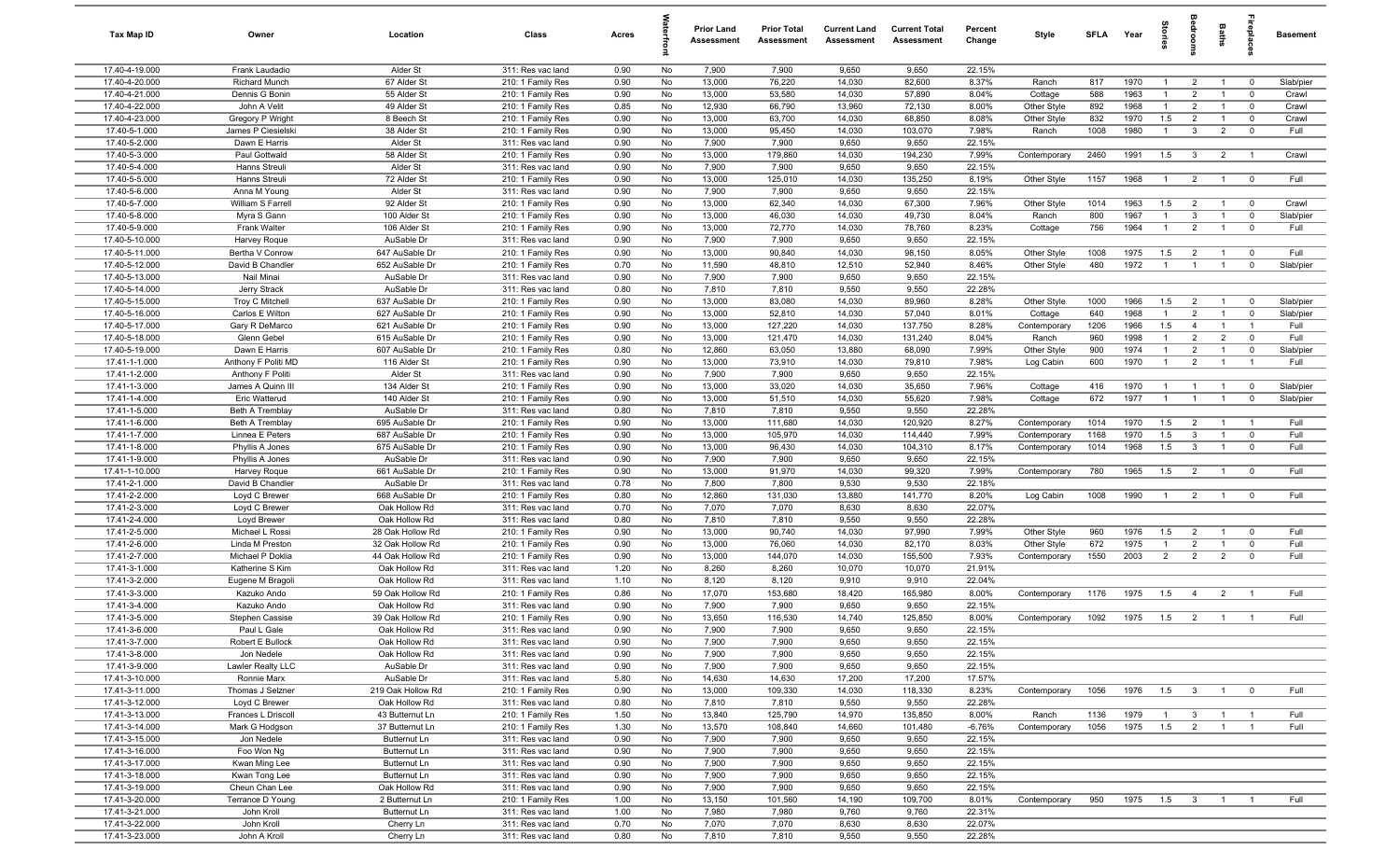| Tax Map ID                       | Owner                                              | Location                               | Class                                  | Acres        |          | <b>Prior Land</b><br>Assessment | <b>Prior Total</b><br>Assessment | <b>Current Land</b><br>Assessment | <b>Current Total</b><br>Assessment | Percent<br>Change  | Style                       | <b>SFLA</b> | Year         | <b>Stories</b> | droom                            | Baths          | epla                     | <b>Basement</b> |
|----------------------------------|----------------------------------------------------|----------------------------------------|----------------------------------------|--------------|----------|---------------------------------|----------------------------------|-----------------------------------|------------------------------------|--------------------|-----------------------------|-------------|--------------|----------------|----------------------------------|----------------|--------------------------|-----------------|
| 17.41-3-24.000                   | John J Kroll                                       | 16 Cherry Ln                           | 210: 1 Family Res                      | 0.90         | No       | 13,000                          | 90,650                           | 14,030                            | 97,860                             | 7.95%              | Other Style                 | 1056        | 1975         | 1.5            | $\overline{2}$                   | $\overline{1}$ | $\mathbf 0$              | Full            |
| 17.41-3-25.000                   | John Kroll                                         | Oak Hollow Rd                          | 311: Res vac land                      | 0.90         | No       | 7,900                           | 7,900                            | 9,650                             | 9,650                              | 22.15%             |                             |             |              |                |                                  |                |                          |                 |
| 17.41-3-26.000                   | Gregory L Peacock                                  | Oak Hollow Rd                          | 311: Res vac land                      | 0.80         | No       | 7,810                           | 7,810                            | 9,550                             | 9,550                              | 22.28%             |                             |             |              |                |                                  |                |                          |                 |
| 17.41-3-27.000                   | James Oldach                                       | 18 Cherry Ln                           | 210: 1 Family Res                      | 0.90         | No       | 13,000                          | 164,550                          | 14,030                            | 177,700                            | 7.99%              | Contemporary                | 1353        | 2005         | $\overline{1}$ | 3                                | $\overline{2}$ | $^{\circ}$               | Full            |
| 17.41-3-28.000<br>17.41-3-29.000 | Aubrey G Mason<br>John T Wilkins                   | 20 Cherry Ln<br>28 Cherry Ln           | 210: 1 Family Res<br>210: 1 Family Res | 0.90<br>0.90 | No<br>No | 13,000<br>13,000                | 70,270<br>192,710                | 14,030<br>14,030                  | 75,880<br>173,230                  | 7.98%<br>$-10.11%$ | Other Style<br>Contemporary | 756<br>1932 | 1980<br>1979 | 1.5<br>1.5     | $\overline{1}$<br>$\overline{2}$ |                | $^{\circ}$<br>$^{\circ}$ | Full<br>Full    |
| 17.41-3-30.000                   | Dolores Tromblay                                   | Oak Hollow Rd                          | 311: Res vac land                      | 0.50         | No       | 6,120                           | 6,120                            | 7,470                             | 7,470                              | 22.06%             |                             |             |              |                |                                  |                |                          |                 |
| 17.41-4-1.000                    | John W OKeefe                                      | Oak Hollow Rd                          | 311: Res vac land                      | 0.60         | No       | 6,930                           | 6,930                            | 8,470                             | 8,470                              | 22.22%             |                             |             |              |                |                                  |                |                          |                 |
| 17.41-4-2.000                    | Tina M Merrihew                                    | Oak Hollow Rd                          | 311: Res vac land                      | 0.80         | No       | 7,810                           | 7,810                            | 9,550                             | 9,550                              | 22.28%             |                             |             |              |                |                                  |                |                          |                 |
| 17.41-4-3.000                    | Arthur P Chernaski                                 | Aspen Ln                               | 311: Res vac land                      | 0.70         | No       | 7,070                           | 7,070                            | 8,630                             | 8,630                              | 22.07%             |                             |             |              |                |                                  |                |                          |                 |
| 17.41-4-4.000                    | Kenneth O Myers                                    | Aspen Ln                               | 311: Res vac land                      | 0.90         | No       | 7,900                           | 7,900                            | 9,650                             | 9,650                              | 22.15%             |                             |             |              |                |                                  |                |                          |                 |
| 17.41-4-5.000                    | Thomas G Schneider                                 | Aspen Ln                               | 311: Res vac land                      | 0.90         | No       | 7,900                           | 7,900                            | 9,650                             | 9,650                              | 22.15%             |                             |             |              |                |                                  |                |                          |                 |
| 17.41-4-6.000                    | Craig C Miller                                     | 22 Aspen Ln                            | 210: 1 Family Res                      | 0.90         | No       | 14,950                          | 114,140                          | 16,140                            | 123,360                            | 8.08%              | Other Style                 | 700         | 1977         | $\overline{1}$ |                                  | $\overline{1}$ | $^{\circ}$               | Full            |
| 17.41-4-7.000                    | Loyd C Brewer                                      | 12 Aspen Ln                            | 210: 1 Family Res                      | 0.90         | No       | 13,000                          | 53,780                           | 14,030                            | 58,270                             | 8.35%              | Other Style                 | 700         | 1978         | 1.5            | $\overline{1}$                   | $\overline{1}$ | $\mathbf 0$              | Slab/pier       |
| 17.41-4-8.000                    | <b>EBN Contracting LLC</b>                         | Aspen Ln                               | 311: Res vac land                      | 0.80         | No       | 7,810                           | 7,810                            | 9,550                             | 9,550                              | 22.28%             |                             |             |              |                |                                  |                |                          |                 |
| 17.41-4-9.000                    | <b>EBN Contracting LLC</b>                         | Butternut Ln                           | 311: Res vac land                      | 0.80         | No       | 7,810                           | 7,810                            | 9,550                             | 9,550                              | 22.28%             |                             |             |              |                |                                  |                |                          |                 |
| 17.41-4-10.000                   | Martin Stehlin                                     | Butternut Ln                           | 311: Res vac land                      | 0.90         | No       | 7,900<br>13,000                 | 7,900                            | 9,650                             | 9,650                              | 22.15%             | Contemporary                |             | 1975         | $\overline{1}$ |                                  |                |                          | Full            |
| 17.41-4-11.000<br>17.41-4-12.000 | Martin Stehlin<br>Thomas G Schneider               | 79 Butternut Ln<br><b>Butternut Ln</b> | 210: 1 Family Res<br>311: Res vac land | 0.90<br>0.90 | No<br>No | 7,900                           | 156,970<br>7,900                 | 14,030<br>9,650                   | 169,470<br>9,650                   | 7.96%<br>22.15%    |                             | 1598        |              |                | $\overline{2}$                   |                |                          |                 |
| 17.41-5-1.000                    | James D Haig                                       | Butternut Ln                           | 311: Res vac land                      | 0.80         | No       | 7,810                           | 7,810                            | 9,550                             | 9,550                              | 22.28%             |                             |             |              |                |                                  |                |                          |                 |
| 17.41-5-2.000                    | Stanton R Davis                                    | 28 Butternut Ln                        | 210: 1 Family Res                      | 0.90         | No       | 13,000                          | 88,000                           | 14,030                            | 95,260                             | 8.25%              | Contemporary                | 820         | 1970         | 1.5            | $\mathbf{3}$                     | $\overline{1}$ | $\mathbf 0$              | Full            |
| 17.41-5-3.000                    | Jon W Nedele                                       | 36 Butternut Ln                        | 210: 1 Family Res                      | 0.90         | No       | 13,000                          | 125,260                          | 14,030                            | 135,990                            | 8.57%              | Contemporary                | 880         | 1975         | 1.5            | $\overline{1}$                   | $\overline{1}$ | $\mathbf 0$              | Full            |
| 17.41-5-4.000                    | Steven R Everett                                   | 44 Butternut Ln                        | 210: 1 Family Res                      | 0.90         | No       | 13,000                          | 115,430                          | 14,030                            | 124,890                            | 8.20%              | Log Cabin                   | 948         | 1976         | $\overline{1}$ | $\mathbf{3}$                     | $\overline{1}$ | $\mathbf 0$              | Full            |
| 17.41-5-5.000                    | Steven R Everett                                   | Oak Hollow Rd                          | 311: Res vac land                      | 0.40         | No       | 5,780                           | 5,780                            | 7,060                             | 7,060                              | 22.15%             |                             |             |              |                |                                  |                |                          |                 |
| 17.41-5-6.000                    | Gary Barlow                                        | 193 Oak Hollow Rd                      | 210: 1 Family Res                      | 0.60         | No       | 11,400                          | 105,200                          | 12,300                            | 113,570                            | 7.96%              | Ranch                       | 704         | 1989         | $\overline{1}$ | $\overline{2}$                   | $\overline{1}$ | $\mathbf 0$              | Full            |
| 17.41-5-7.000                    | Shannon Beirman                                    | 31 Cherry Ln                           | 210: 1 Family Res                      | 0.90         | No       | 13,000                          | 108,730                          | 14,030                            | 117,420                            | 7.99%              | Other Style                 | 1100        | 1980         | 1.5            | $\overline{2}$                   | $\overline{1}$ | $\overline{1}$           | Full            |
| 17.41-5-8.000                    | David L Stanford                                   | Cherry Ln                              | 311: Res vac land                      | 0.90         | No       | 7,900                           | 7,900                            | 9,650                             | 9,650                              | 22.15%             |                             |             |              |                |                                  |                |                          |                 |
| 17.41-5-9.000                    | James D Haig                                       | 7 Cherry Ln                            | 210: 1 Family Res                      | 0.76         | No       | 12,800                          | 115,590                          | 13,810                            | 124,850                            | 8.01%              | Log Cabin                   | 998         | 1977         | $\overline{1}$ | $\overline{2}$                   |                |                          | Full            |
| 17.41-6-1.000                    | <b>EBN Contracting LLC</b>                         | Oak Hollow Rd                          | 311: Res vac land                      | 1.10         | No       | 8,120                           | 8,120                            | 9,910                             | 9,910                              | 22.04%             |                             |             |              |                |                                  |                |                          |                 |
| 17.41-6-2.000                    | <b>EBN Contracting LLC</b>                         | Butternut Ln                           | 311: Res vac land                      | 0.90         | No       | 7,900                           | 7,900                            | 9,650                             | 9,650                              | 22.15%             |                             |             |              |                |                                  |                |                          |                 |
| 17.41-6-3.000<br>17.41-6-4.000   | James W Sheldrake<br>Stephanie G Landis            | Butternut Ln<br>76 Butternut Ln        | 311: Res vac land<br>210: 1 Family Res | 0.90<br>0.90 | No<br>No | 7,900<br>13,000                 | 7,900<br>103,460                 | 9,650<br>14,030                   | 9,650<br>111,730                   | 22.15%<br>7.99%    | Contemporary                | 998         | 1975         | 1.5            | $\overline{2}$                   | $\overline{1}$ | $\mathbf 0$              | Full            |
| 17.41-6-5.000                    | Steven J Komp                                      | Butternut Ln                           | 311: Res vac land                      | 0.90         | No       | 7,900                           | 7,900                            | 9,650                             | 9,650                              | 22.15%             |                             |             |              |                |                                  |                |                          |                 |
| 17.41-6-6.000                    | Angelique Maier-Hallihan                           | 91 Cherry Ln                           | 210: 1 Family Res                      | 0.90         | No       | 13,000                          | 114,950                          | 14,030                            | 124,170                            | 8.02%              | Contemporary                | 916         | 1994         | 1.5            | $\overline{2}$                   | $\overline{1}$ | $\mathbf 0$              | Full            |
| 17.41-6-7.000                    | Thomas A Delia                                     | Cherry Ln                              | 311: Res vac land                      | 0.90         | No       | 7,900                           | 7,900                            | 9,650                             | 9,650                              | 22.15%             |                             |             |              |                |                                  |                |                          |                 |
| 17.41-6-8.000                    | Raymond Auer                                       | Cherry Ln                              | 311: Res vac land                      | 0.90         | No       | 7,900                           | 7,900                            | 9,650                             | 9,650                              | 22.15%             |                             |             |              |                |                                  |                |                          |                 |
| 17.41-6-9.000                    | Russell V Dennis                                   | 59 Cherry Ln                           | 210: 1 Family Res                      | 0.90         | No       | 13,000                          | 98,820                           | 14,030                            | 106,720                            | 7.99%              | Contemporary                | 960         | 1975         | $\overline{1}$ | $\overline{2}$                   | $\overline{1}$ | $\Omega$                 | Full            |
| 17.41-7-1.000                    | Sanford Lippman                                    | Oak Hollow Rd                          | 311: Res vac land                      | 0.80         | No       | 7,810                           | 7,810                            | 9,550                             | 9,550                              | 22.28%             |                             |             |              |                |                                  |                |                          |                 |
| 17.41-7-2.000                    | Raymond G Longo                                    | Oak Hollow Rd                          | 311: Res vac land                      | 0.50         | No       | 6,120                           | 6,120                            | 7,470                             | 7,470                              | 22.06%             |                             |             |              |                |                                  |                |                          |                 |
| 17.41-7-3.000                    | James Connolly                                     | Cherry Ln                              | 311: Res vac land                      | 0.90         | No       | 7,900                           | 7,900                            | 9,650                             | 9,650                              | 22.15%             |                             |             |              |                |                                  |                |                          |                 |
| 17.41-7-4.000                    | Charles Garcynski                                  | Cherry Ln                              | 311: Res vac land                      | 0.80         | No       | 7,810                           | 7,810                            | 9,550                             | 9,550                              | 22.28%             |                             |             |              |                |                                  |                |                          |                 |
| 17.41-7-5.000                    | Corey A laria                                      | 43 Dew Dr                              | 311: Res vac land                      | 0.60         | No       | 6,930                           | 6,930                            | 8,470                             | 8,470                              | 22.22%             |                             |             |              |                |                                  |                |                          |                 |
| 17.41-7-6.000<br>17.41-7-7.000   | Denise M Gagnon<br>Raymond G Longo                 | Dew Dr<br>Dew Dr                       | 311: Res vac land                      | 0.90<br>0.90 | No<br>No | 7,900<br>7,900                  | 7,900<br>7,900                   | 9,650<br>9,650                    | 9,650<br>9,650                     | 22.15%<br>22.15%   |                             |             |              |                |                                  |                |                          |                 |
| 17.41-8-1.000                    | <b>EBN Contracting LLC</b>                         | Cherry Ln                              | 311: Res vac land<br>311: Res vac land | 0.80         | No       | 7,810                           | 7,810                            | 9,550                             | 9,550                              | 22.28%             |                             |             |              |                |                                  |                |                          |                 |
| 17.41-8-2.000                    | Justin Fletcher                                    | Cherry Ln                              | 311: Res vac land                      | 0.90         | No       | 7,900                           | 7,900                            | 9,650                             | 9,650                              | 22.15%             |                             |             |              |                |                                  |                |                          |                 |
| 17.41-8-3.000                    | Cary H Schwartz                                    | 76 Cherry Ln                           | 210: 1 Family Res                      | 0.90         | No       | 13,000                          | 81,480                           | 14,030                            | 88,010                             | 8.01%              | Other Style                 | 1152        | 1975         | $1.5 \t 2$     |                                  | $\overline{1}$ |                          | Full            |
| 17.41-8-4.000                    | Scott Krempler                                     | Cherry Ln                              | 311: Res vac land                      | 1.50         | No       | 8,680                           | 8,680                            | 10,530                            | 10,530                             | 21.31%             |                             |             |              |                |                                  |                |                          |                 |
| 17.41-8-5.000                    | Carl Tropper                                       | 201 Ridge Top Ln                       | 210: 1 Family Res                      | 1.30         | No       | 13,570                          | 117,090                          | 14,660                            | 126,450                            | 7.99%              | Ranch                       | 1120        | 1975         | $\overline{1}$ | $\overline{2}$                   | $\overline{1}$ | $\overline{\mathbf{0}}$  | Full            |
| 17.41-8-6.000                    | Richard H Altieri                                  | Ridge Top Ln                           | 311: Res vac land                      | 1.50         | No       | 8,680                           | 8,680                            | 10,530                            | 10,530                             | 21.31%             |                             |             |              |                |                                  |                |                          |                 |
| 17.41-8-7.000                    | Michael J Morelli                                  | 183 Ridge Top Ln                       | 210: 1 Family Res                      | 1.40         | No       | 10,280                          | 92,990                           | 14,810                            | 134,830                            | 44.99%             | Contemporary                | 1000        | 2005         | $\overline{1}$ | 3 <sup>3</sup>                   | $\overline{2}$ | $\overline{0}$           | Full            |
| 17.41-8-8.000                    | Gregory S Knopf                                    | Ridge Top Ln                           | 311: Res vac land                      | 0.90         | No       | 7,900                           | 7,900                            | 9,650                             | 9,650                              | 22.15%             |                             |             |              |                |                                  |                |                          |                 |
| 17.41-8-9.000                    | Kelly Willette                                     | Dew Dr                                 | 311: Res vac land                      | 0.90         | No       | 7,900                           | 7,900                            | 9,650                             | 9,650                              | 22.15%             |                             |             |              |                |                                  |                |                          |                 |
| 17.41-8-10.000                   | Marc E Dillon                                      | 36 Dew Dr                              | 210: 1 Family Res                      | 1.50         | No       | 13,840                          | 74,120                           | 14,970                            | 80,060                             | 8.01%              | Other Style                 | 720         | 1974  1.5  2 |                |                                  | $\overline{1}$ |                          | Full            |
| 17.41-8-11.000                   | AuSable Acres Land Trust Inc                       | Ridge Top Ln                           | 323: Vacant rural                      | 0.70         | No       | 200                             | 200                              | 200                               | 200                                | 0.00%              |                             |             |              |                |                                  |                |                          |                 |
| 17.41-8-12.000<br>17.41-8-13.000 | AuSable Acres Land Trust Inc<br>Michael A Johnston | Dew Dr<br>Dew Dr                       | 323: Vacant rural                      | 0.90<br>0.90 | No<br>No | 200<br>7,900                    | 200<br>7,900                     | 200<br>9,650                      | 200<br>9,650                       | 0.00%<br>22.15%    |                             |             |              |                |                                  |                |                          |                 |
| 17.41-8-14.000                   | Roy Rorvik                                         | Ridge Top Ln                           | 311: Res vac land<br>311: Res vac land | 1.00         | No       | 7,980                           | 7,980                            | 9,760                             | 9,760                              | 22.31%             |                             |             |              |                |                                  |                |                          |                 |
| 17.41-8-15.000                   | William Sutfin                                     | Dew Dr                                 | 311: Res vac land                      | 0.90         | No       | 7,900                           | 7,900                            | 9,650                             | 9,650                              | 22.15%             |                             |             |              |                |                                  |                |                          |                 |
| 17.41-9-1.000                    | Shannon M Preston                                  | Ridge Top Ln                           | 311: Res vac land                      | 0.60         | No       | 6,930                           | 6,930                            | 8,470                             | 8,470                              | 22.22%             |                             |             |              |                |                                  |                |                          |                 |
| 17.41-9-2.000                    | Rose Buckley                                       | 5 Fern Ln                              | 210: 1 Family Res                      | 0.90         | No       | 13,000                          | 38,540                           | 14,030                            | 41,650                             | 8.07%              | Cottage                     | 624         | 1965         | $\overline{1}$ | $\overline{2}$                   | $\overline{1}$ | $\mathbf{0}$             | Slab/pier       |
| 17.41-9-3.000                    | Samuel J Cooper                                    | Ridge Top Ln                           | 311: Res vac land                      | 0.70         | No       | 7,070                           | 7,070                            | 8,630                             | 8,630                              | 22.07%             |                             |             |              |                |                                  |                |                          |                 |
| 17.41-9-4.000                    | Frederick Schweitzer                               | Ridge Top Ln                           | 311: Res vac land                      | 1.30         | No       | 8,400                           | 8,400                            | 10,220                            | 10,220                             | 21.67%             |                             |             |              |                |                                  |                |                          |                 |
| 17.41-9-5.000                    | Joseph Ciardiello                                  | Evergreen Ln                           | 311: Res vac land                      | 0.90         | No       | 7,900                           | 7,900                            | 9,650                             | 9,650                              | 22.15%             |                             |             |              |                |                                  |                |                          |                 |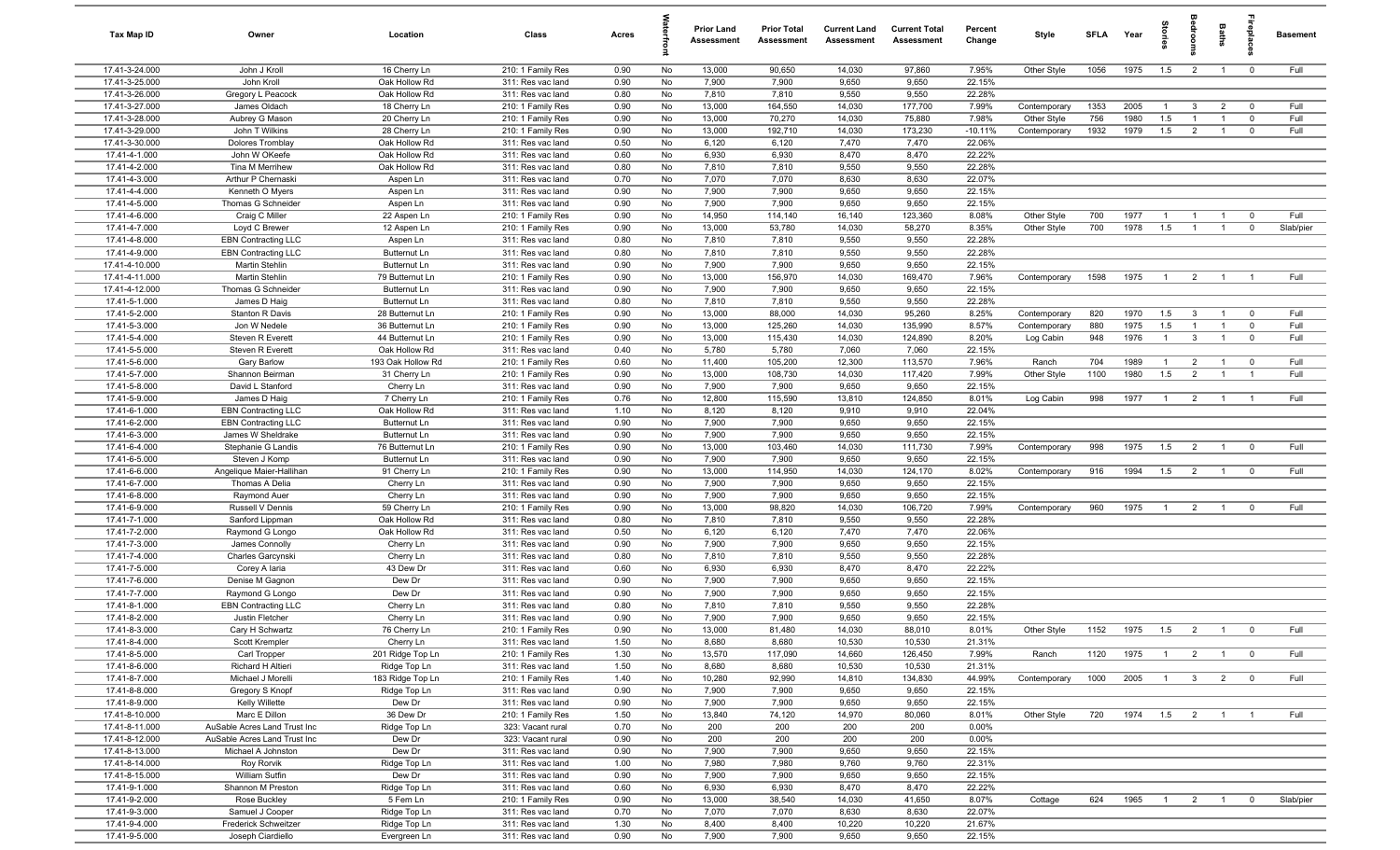| Tax Map ID                       | Owner                                    | Location                                   | Class                                  | Acres        |          | <b>Prior Land</b><br>Assessment | <b>Prior Total</b><br>Assessment | <b>Current Land</b><br>Assessment | <b>Current Total</b><br>Assessment | Percent<br>Change | Style                     | <b>SFLA</b> | Year         | tories                | eroo                             | Baths                            | repla                      | <b>Basement</b> |
|----------------------------------|------------------------------------------|--------------------------------------------|----------------------------------------|--------------|----------|---------------------------------|----------------------------------|-----------------------------------|------------------------------------|-------------------|---------------------------|-------------|--------------|-----------------------|----------------------------------|----------------------------------|----------------------------|-----------------|
| 17.41-9-6.000                    | Richard W Shampeny                       | Evergreen Ln                               | 311: Res vac land                      | 0.90         | No       | 7,900                           | 7,900                            | 9,650                             | 9,650                              | 22.15%            |                           |             |              |                       |                                  |                                  |                            |                 |
| 17.41-9-7.000                    | <b>Fred Scalamandre</b>                  | 11 Evergreen Ln                            | 210: 1 Family Res                      | 0.90         | No       | 13,000                          | 93,410                           | 14,030                            | 100,910                            | 8.03%             | Other Style               | 960         | 1978         | 1.5                   | 2                                | $\overline{1}$                   | $\overline{0}$             | Full            |
| 17.41-9-8.000                    | Shawn Lautenschuetz                      | 3 Evergreen Ln                             | 210: 1 Family Res                      | 1.30         | No       | 13,570                          | 98,110                           | 14,660                            | 106,210                            | 8.26%             | Other Style               | 1014        | 1971         | 1.5                   | $\mathbf{3}$                     | $\overline{1}$                   | $\mathbf 0$                | Full            |
| 17.41-9-9.000                    | Connie L Reeves                          | Ridge Top Ln                               | 311: Res vac land                      | 0.80         | No       | 7,810                           | 7,810                            | 9,550                             | 9,550                              | 22.28%            |                           |             |              |                       |                                  |                                  |                            |                 |
| 17.41-9-10.000                   | Peter J Cullen                           | Tannenbaum Ln                              | 311: Res vac land                      | 0.90         | No       | 7,900                           | 7,900                            | 9,650                             | 9,650                              | 22.15%            |                           |             |              |                       |                                  |                                  |                            |                 |
| 17.41-9-11.000                   | James Ferullo                            | Tannenbaum Ln                              | 311: Res vac land                      | 0.90         | No       | 7,900                           | 7,900                            | 9,650                             | 9,650                              | 22.15%            |                           |             |              |                       |                                  |                                  |                            |                 |
| 17.41-9-12.000                   | Paul P G Tan                             | 28 Tannenbaum Ln                           | 210: 1 Family Res                      | 0.90         | No       | 13,000                          | 118,180                          | 14,030                            | 127,710                            | 8.06%             | Log Cabin                 | 1120        | 1980         | 1.5                   | $\mathbf{3}$                     | $\overline{1}$                   |                            | Full            |
| 17.41-9-13.000                   | Paul P Tan                               | Tannenbaum Ln                              | 311: Res vac land                      | 0.90         | No       | 7,900                           | 7,900                            | 9,650                             | 9,650                              | 22.15%            |                           |             |              |                       |                                  |                                  |                            |                 |
| 17.42-1-1.000                    | M Dylan Raskin                           | 3 Tannenbaum Ln                            | 210: 1 Family Res                      | 1.20         | No       | 13,430                          | 103,060                          | 14,500                            | 111,330                            | 8.02%             | Other Style               | 1083        | 1976         | 1.5                   | $\overline{2}$                   | $\overline{1}$                   | $\overline{\mathbf{0}}$    | Full            |
| 17.42-1-2.000                    | David R Campbell                         | Ridge Top Ln                               | 311: Res vac land<br>311: Res vac land | 1.30         | No       | 8,400                           | 8,400                            | 10,220                            | 10,220                             | 21.67%            |                           |             |              |                       |                                  |                                  |                            |                 |
| 17.42-1-3.000<br>17.42-1-4.000   | Robert E Becker<br>Robert E Becker       | Ash Ln<br>28 Ash Ln                        |                                        | 0.90<br>0.90 | No<br>No | 7,900<br>13,000                 | 7,900<br>107,780                 | 9,650<br>14,030                   | 9,650<br>116,360                   | 22.15%<br>7.96%   | Contemporary              | 1089        | 1977         | 1.5                   | $\overline{2}$                   | $\overline{1}$                   | $\mathbf 0$                | Full            |
| 17.42-1-5.000                    | Robert E Becker                          | Ash Ln                                     | 210: 1 Family Res<br>311: Res vac land | 1.60         | No       | 8,820                           | 8,820                            | 10,690                            | 10,690                             | 21.20%            |                           |             |              |                       |                                  |                                  |                            |                 |
| 17.42-1-6.000                    | James Sheldrake                          | Ridge Top Ln                               | 311: Res vac land                      | 1.00         | No       | 7,980                           | 7,980                            | 9,760                             | 9,760                              | 22.31%            |                           |             |              |                       |                                  |                                  |                            |                 |
| 17.42-1-7.000                    | James Sheldrake                          | Ridge Top Ln                               | 311: Res vac land                      | 1.20         | No       | 8,260                           | 8,260                            | 10,070                            | 10,070                             | 21.91%            |                           |             |              |                       |                                  |                                  |                            |                 |
| 17.42-1-8.000                    | Frank R Chan DDS                         | Ridge Top Ln                               | 311: Res vac land                      | 1.20         | No       | 8,260                           | 8,260                            | 10,070                            | 10,070                             | 21.91%            |                           |             |              |                       |                                  |                                  |                            |                 |
| 17.42-1-9.000                    | Joseph E Goulet                          | Ridge Top Ln                               | 311: Res vac land                      | 1.30         | No       | 8,400                           | 8,400                            | 10,220                            | 10,220                             | 21.67%            |                           |             |              |                       |                                  |                                  |                            |                 |
| 17.42-1-10.000                   | Raymond L Green                          | Ash Ln                                     | 322: Rural vac>10                      | 12.60        | No       | 17,990                          | 17,990                           | 20,390                            | 20,390                             | 13.34%            |                           |             |              |                       |                                  |                                  |                            |                 |
| 17.42-1-11.000                   | Jeffrey B Hulse                          | Spruce Ln                                  | 311: Res vac land                      | 1.10         | No       | 8,120                           | 8,120                            | 9,910                             | 9,910                              | 22.04%            |                           |             |              |                       |                                  |                                  |                            |                 |
| 17.42-1-12.000                   | <b>Bruce C Petersen</b>                  | 108 Spruce Ln                              | 210: 1 Family Res                      | 0.80         | No       | 12,860                          | 92,190                           | 13,880                            | 99,530                             | 7.96%             | Contemporary              | 996         | 1981         | 1.5                   | $\overline{2}$                   | $\overline{1}$                   | $\mathbf 0$                | Full            |
| 17.42-1-13.000                   | Ludwig A Amann Jr                        | Spruce Ln                                  | 311: Res vac land                      | 0.80         | No       | 7,810                           | 7,810                            | 9,550                             | 9,550                              | 22.28%            |                           |             |              |                       |                                  |                                  |                            |                 |
| 17.42-1-14.000                   | Charles F Adams                          | Spruce Ln                                  | 311: Res vac land                      | 1.70         | No       | 8,950                           | 8,950                            | 10,840                            | 10,840                             | 21.12%            |                           |             |              |                       |                                  |                                  |                            |                 |
| 17.42-1-15.000                   | <b>Brian Driscoll</b>                    | 88 Spruce Ln                               | 311: Res vac land                      | 1.50         | No       | 8,680                           | 8,680                            | 10,530                            | 10,530                             | 21.31%            |                           |             |              |                       |                                  |                                  |                            |                 |
| 17.42-1-16.000                   | <b>Brian Driscoll</b>                    | Spruce Ln                                  | 311: Res vac land                      | 0.70         | No       | 7,070                           | 7,070                            | 8,630                             | 8,630                              | 22.07%            |                           |             |              |                       |                                  |                                  |                            |                 |
| 17.42-1-17.000                   | <b>Brian Driscoll</b>                    | Spruce Ln                                  | 311: Res vac land                      | 0.70         | No       | 7,070                           | 7,070                            | 8,630                             | 8,630                              | 22.07%            |                           |             |              |                       |                                  |                                  |                            |                 |
| 17.42-1-18.000                   | Richard G Simpson                        | Spruce Ln                                  | 311: Res vac land                      | 1.20         | No       | 8,260                           | 8,260                            | 10,070                            | 10,070                             | 21.91%            |                           |             |              |                       |                                  |                                  |                            |                 |
| 17.42-1-19.000                   | Carole M Plunkett                        | 87 Spruce Ln                               | 210: 1 Family Res                      | 0.90         | No       | 13,000                          | 96,550                           | 14,030                            | 104,250                            | 7.98%             | Other Style               | 1260        | 1978         | 1.5                   | $\overline{\mathbf{3}}$          | $\overline{1}$                   | $\mathbf 0$                | Partial         |
| 17.42-1-20.000                   | John P Plunkett                          | Spruce Ln                                  | 311: Res vac land                      | 0.80         | No       | 7,810                           | 7,810                            | 9,550                             | 9,550                              | 22.28%            |                           |             |              |                       |                                  |                                  |                            |                 |
| 17.42-1-21.000<br>17.42-1-22.000 | Joseph T Dauphinais<br>Michael S Garland | Spruce Ln<br>Spruce Ln                     | 311: Res vac land<br>311: Res vac land | 0.80<br>1.90 | No<br>No | 7,810<br>9,230                  | 7,810<br>9,230                   | 9,550<br>11,150                   | 9,550<br>11,150                    | 22.28%<br>20.80%  |                           |             |              |                       |                                  |                                  |                            |                 |
| 17.42-1-23.000                   | Barry L Radlin                           | Spruce Ln                                  | 311: Res vac land                      | 0.90         | No       | 7,900                           | 7,900                            | 9,650                             | 9,650                              | 22.15%            |                           |             |              |                       |                                  |                                  |                            |                 |
| 17.42-1-24.000                   | Barry L Radlin                           | Spruce Ln                                  | 311: Res vac land                      | 0.70         | No       | 7,070                           | 7,070                            | 8,630                             | 8,630                              | 22.07%            |                           |             |              |                       |                                  |                                  |                            |                 |
| 17.42-1-25.000                   | Glenn D Watt                             | 142 Spruce Ln                              | 210: 1 Family Res                      | 2.00         | No       | 16,720                          | 204,920                          | 18,110                            | 221,250                            | 7.97%             | Contemporary              | 1512        | 2005         | $\overline{1}$        | $\mathbf{3}$                     | $\overline{2}$                   | $\overline{0}$             | Full            |
| 17.42-1-26.000                   | Richard L Craven                         | Tannenbaum Ln                              | 311: Res vac land                      | 0.90         | No       | 7,900                           | 7,900                            | 9,650                             | 9,650                              | 22.15%            |                           |             |              |                       |                                  |                                  |                            |                 |
| 17.42-1-27.000                   | Richard L Craven                         | Tannenbaum Ln                              | 311: Res vac land                      | 0.90         | No       | 7,900                           | 7,900                            | 9,650                             | 9,650                              | 22.15%            |                           |             |              |                       |                                  |                                  |                            |                 |
| 17.42-1-28.000                   | Robert E Becker                          | Ash Ln                                     | 311: Res vac land                      | 2.00         | No       | 9,370                           | 9,370                            | 11,310                            | 11,310                             | 20.70%            |                           |             |              |                       |                                  |                                  |                            |                 |
| 17.42-1-29.000                   | Robbe E Baer Jr                          | 21 Tannenbaum Ln                           | 311: Res vac land                      | 0.90         | No       | 7,900                           | 7,900                            | 9,650                             | 9,650                              | 22.15%            |                           |             |              |                       |                                  |                                  |                            |                 |
| 17.42-1-30.000                   | Guenther Bauer                           | Tannenbaum Ln                              | 311: Res vac land                      | 0.90         | No       | 7,900                           | 7,900                            | 9,650                             | 9,650                              | 22.15%            |                           |             |              |                       |                                  |                                  |                            |                 |
| 17.48-1-1.000                    | Kevin J McDonough                        | 165 Scenic Point Ln                        | 210: 1 Family Res                      | 1.20         | No       | 15,440                          | 192,470                          | 16,680                            | 208,090                            | 8.12%             | Contemporary              | 1593        | 1980         | 1.5                   | $\overline{2}$                   | $\overline{2}$                   | $\overline{1}$             | Full            |
| 17.48-1-2.000                    | Kevin J McDonough                        | Scenic Point Ln                            | 311: Res vac land                      | 1.10         | No       | 11,640                          | 11,640                           | 14,200                            | 14,200                             | 21.99%            |                           |             |              |                       |                                  |                                  |                            |                 |
| 17.48-1-3.000                    | Guy Tyler                                | 158 Scenic Point Ln                        | 210: 1 Family Res                      | 1.00         | No       | 16,440                          | 66,810                           | 17,740                            | 72,160                             | 8.01%             | Other Style               | 670         | 1979         | 1.5                   | $\overline{2}$                   | $\overline{1}$                   | $\mathbf 0$                | Slab/pier       |
| 17.48-1-4.000                    | Jeffry G Perry                           | 152 Scenic Point Ln                        | 210: 1 Family Res                      | 1.20         | No       | 15,440                          | 133,970                          | 16,680                            | 144,650                            | 7.97%             | Other Style               | 1151        | 1978         | 1.5                   | $\overline{2}$                   | $\overline{1}$                   | $\overline{1}$             | Full            |
| 17.48-1-5.000<br>17.48-1-6.000   | Michele A Mucci                          | 144 Scenic Point Ln<br>134 Scenic Point Ln | 210: 1 Family Res<br>210: 1 Family Res | 1.20<br>1.20 | No<br>No | 16,780<br>16,780                | 120,990<br>135,920               | 18,130<br>18,130                  | 130,680<br>163,380                 | 8.01%<br>20.20%   | Contemporary              | 913<br>1029 | 1976<br>1978 | 1.5<br>$\overline{1}$ | $\overline{2}$<br>$\overline{2}$ | $\overline{1}$<br>$\overline{1}$ | $\mathbf 0$<br>$\mathbf 0$ | Full<br>Full    |
| 17.48-1-7.000                    | Glendon K Bower<br>Neil Avellino         | 128 Scenic Point Ln                        | 210: 1 Family Res                      | 1.30         | No       | 15,600                          | 111,880                          | 16,860                            | 120,860                            | 8.03%             | Contemporary<br>Log Cabin | 792         | 1977         | $\overline{1}$        | $\overline{2}$                   | $\overline{1}$                   | $\overline{1}$             | Full            |
| 17.48-1-8.000                    | Kim J Lashway                            | Scenic Point Ln                            | 311: Res vac land                      | 1.00         | No       | 7,980                           | 7,980                            | 9,760                             | 9,760                              | 22.31%            |                           |             |              |                       |                                  |                                  |                            |                 |
| 17.48-1-9.000                    | Hannelore Dumoulin                       | Scenic Point Ln                            | 311: Res vac land                      | 1.00         | No       | 7,980                           | 7,980                            | 9,760                             | 9,760                              | 22.31%            |                           |             |              |                       |                                  |                                  |                            |                 |
| 17.48-1-10.000                   | Andrew Mowery                            | Scenic Point Ln                            | 311: Res vac land                      | 0.90         | No       | 7,900                           | 7,900                            | 9,650                             | 9,650                              | 22.15%            |                           |             |              |                       |                                  |                                  |                            |                 |
| 17.48-1-11.000                   | Jessica L Craft                          | 123 Scenic Point Ln                        | 210: 1 Family Res                      | 1.40         | No       | 17,130                          | 125,860                          | 18,520                            | 135,940                            | 8.01%             | Other Style               | 1125        | 1977         | 1.5                   | $\overline{2}$                   | $\overline{1}$                   | $\overline{0}$             | Full            |
| 17.48-1-12.000                   | Marina A Vasil                           | 133 Scenic Point Ln                        | 210: 1 Family Res                      | 1.30         | No       | 15,600                          | 113,440                          | 16,860                            | 122,540                            | 8.02%             | Other Style               | 920         | 1980         | 1.5                   | $\overline{2}$                   | $\overline{1}$                   | $\overline{1}$             | Full            |
| 17.48-1-13.000                   | Ralf Glebinski                           | Scenic Point Ln                            | 311: Res vac land                      | 1.00         | No       | 9,180                           | 9,180                            | 11,220                            | 11,220                             | 22.22%            |                           |             |              |                       |                                  |                                  |                            |                 |
| 17.48-1-14.000                   | Janet P Lucas                            | Scenic Point Ln                            | 311: Res vac land                      | 1.10         | No       | 11,640                          | 11,640                           | 14,200                            | 14,200                             | 21.99%            |                           |             |              |                       |                                  |                                  |                            |                 |
| 17.48-1-15.000                   | Joseph W Malskis                         | Rockledge Ln                               | 311: Res vac land                      | 1.00         | No       | 7,980                           | 7,980                            | 9,760                             | 9,760                              | 22.31%            |                           |             |              |                       |                                  |                                  |                            |                 |
| 17.48-1-16.000                   | Dennis P Kasun                           | 26 Rockledge Ln                            | 210: 1 Family Res                      | 1.00         | No       | 13,150                          | 114,130                          | 14,190                            | 123,220                            | 7.96%             | Contemporary              | 1092        | 1980         | 1.5                   | $\overline{\overline{3}}$        | $\overline{2}$                   | $\mathbf 0$                | Full            |
| 17.48-1-17.000                   | Rainer Schwarz                           | Rockledge Ln                               | 311: Res vac land                      | 1.10         | No       | 8,120                           | 8,120                            | 9,910                             | 9,910                              | 22.04%            |                           |             |              |                       |                                  |                                  |                            |                 |
| 17.48-1-18.000                   | Michelle E Price                         | Rockledge Ln                               | 311: Res vac land                      | 1.00         | No       | 7,980                           | 7,980                            | 9,760                             | 9,760                              | 22.31%            |                           |             |              |                       |                                  |                                  |                            |                 |
| 17.48-1-19.000                   | Robert F Kelly Jr                        | Rockledge Ln                               | 311: Res vac land                      | 1.10         | No       | 8,120                           | 8,120                            | 9,910                             | 9,910                              | 22.04%            |                           |             |              |                       |                                  |                                  |                            |                 |
| 17.48-1-20.000<br>17.48-1-21.000 | Catherine P Dirolf                       | 2 Rockledge Ln                             | 210: 1 Family Res                      | 1.00         | No<br>No | 13,150<br>7,980                 | 96,240<br>7,980                  | 14,190<br>9,760                   | 103,980<br>9,760                   | 8.04%<br>22.31%   | Contemporary              | 1229        | 1978         | 1.7                   | $\overline{\mathbf{3}}$          | $\overline{2}$                   | $\overline{0}$             | Full            |
| 17.48-1-22.000                   | Philip Episcopo<br>Martin Kirschenbaum   | Rockledge Ln<br>13 Rockledge Ln            | 311: Res vac land<br>210: 1 Family Res | 1.00<br>1.20 | No       | 13,430                          | 75,360                           | 14,500                            | 81,410                             | 8.03%             | Other Style               | 690         | 1975         | 1.5                   | $\overline{2}$                   | $\overline{1}$                   | $\overline{1}$             | Full            |
| 17.48-1-23.000                   | Keith D Shambo                           | 15 Rockledge Ln                            | 210: 1 Family Res                      | 1.20         | No       | 10,070                          | 108,640                          | 10,880                            | 117,260                            | 7.93%             | Contemporary              | 1762        | 2005         | 1.7                   | $\overline{2}$                   | $\overline{1}$                   | $\mathbf 0$                | Full            |
| 17.48-1-24.000                   | Sybil L Fein                             | Rockledge Ln                               | 311: Res vac land                      | 1.10         | No       | 8,120                           | 8,120                            | 9,910                             | 9,910                              | 22.04%            |                           |             |              |                       |                                  |                                  |                            |                 |
| 17.48-1-25.000                   | Vincent J Jordan III                     | Rockledge Ln                               | 311: Res vac land                      | 1.20         | No       | 8,260                           | 8,260                            | 10,070                            | 10,070                             | 21.91%            |                           |             |              |                       |                                  |                                  |                            |                 |
| 17.48-1-26.000                   | Joseph W Malskis                         | 37 Rockledge Ln                            | 210: 1 Family Res                      | 1.10         | No       | 15,280                          | 143,130                          | 16,500                            | 154,610                            | 8.02%             | Contemporary              | 1199        | 1980         | $\overline{1}$        | $\overline{4}$                   | $\overline{2}$                   | $\overline{0}$             | Full            |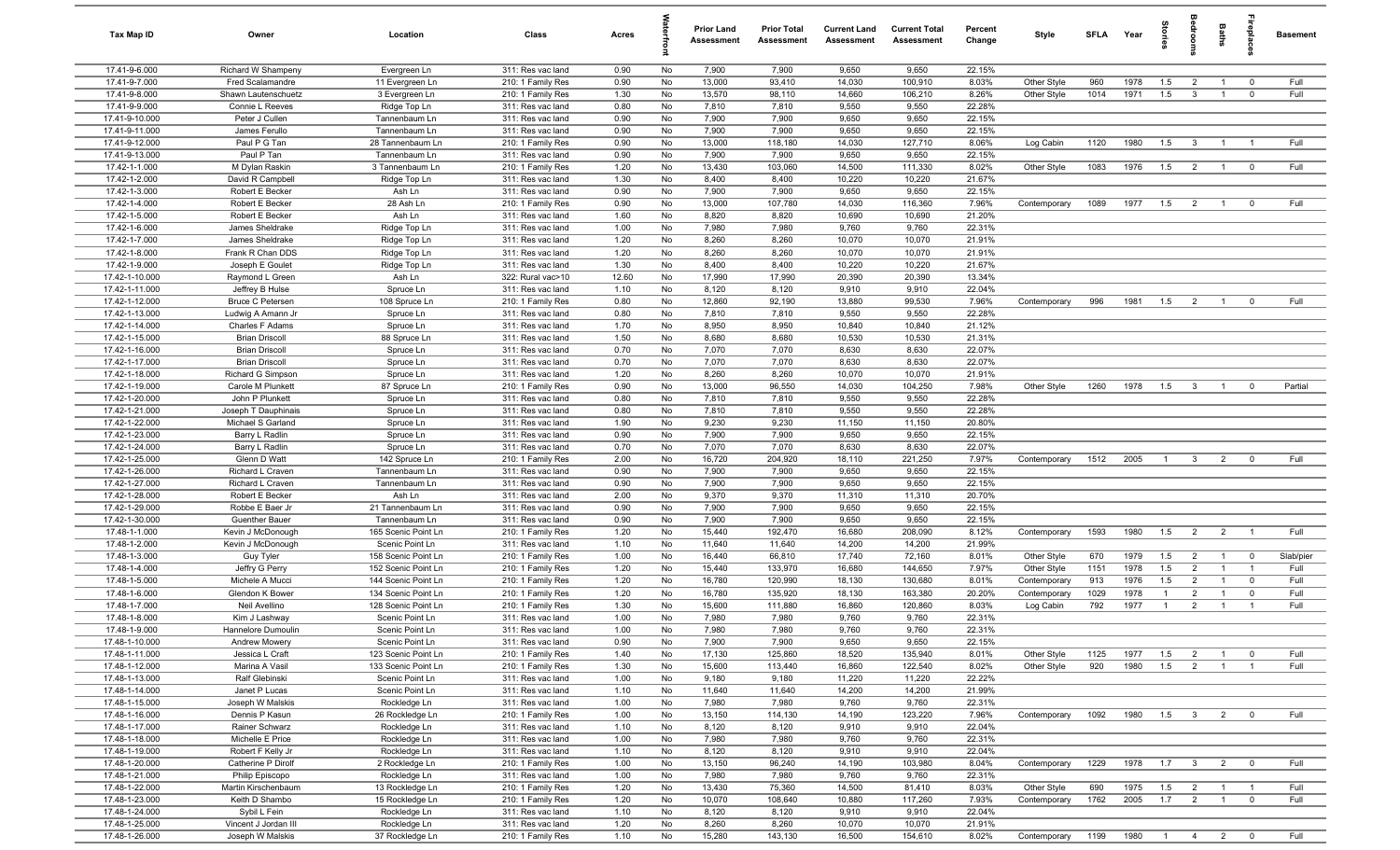| Tax Map ID                       | Owner                                          | Location                               | Class                                  | Acres        |          | <b>Prior Land</b><br>Assessment | <b>Prior Total</b><br>Assessment | <b>Current Land</b><br>Assessment | <b>Current Total</b><br>Assessment | Percent<br>Change | Style        | SFLA Year |      | tories         | droom                   | Baths          | epla                    | <b>Basement</b> |
|----------------------------------|------------------------------------------------|----------------------------------------|----------------------------------------|--------------|----------|---------------------------------|----------------------------------|-----------------------------------|------------------------------------|-------------------|--------------|-----------|------|----------------|-------------------------|----------------|-------------------------|-----------------|
| 17.48-1-27.000                   | Joseph Malskis                                 | Rockledge Ln                           | 311: Res vac land                      | 1.10         | No       | 11,640                          | 11,640                           | 14,200                            | 14,200                             | 21.99%            |              |           |      |                |                         |                |                         |                 |
| 17.48-1-28.000                   | <b>Brian J Malskis</b>                         | 45 Rockledge Ln                        | 210: 1 Family Res                      | 1.30         | No       | 15,600                          | 113,360                          | 16,860                            | 122,540                            | 8.10%             | Ranch        | 912       | 1979 | $\overline{1}$ | $\overline{2}$          |                | $\mathbf 0$             | Full            |
| 17.48-1-29.000                   | John R Jansen                                  | 153 Scenic Point Ln                    | 210: 1 Family Res                      | 1.20         | No       | 15,440                          | 140,090                          | 16,680                            | 151,330                            | 8.02%             | Contemporary | 1113      | 1974 | 1.5            | $\overline{2}$          |                |                         | Full            |
| 17.48-1-30.000                   | Bryan H Sheetz                                 | 155 Scenic Point Ln                    | 210: 1 Family Res                      | 1.00         | No       | 15,120                          | 109,190                          | 16,320                            | 117,930                            | 8.00%             | Contemporary | 933       | 1978 | 1.5            | $\overline{2}$          |                | $\mathbf 0$             | Full            |
| 17.48-1-31.000                   | Frank K Krueger                                | Scenic Point Ln                        | 311: Res vac land                      | 1.30         | No       | 11,960                          | 11,960                           | 14,560                            | 14,560                             | 21.74%            |              |           |      |                |                         |                |                         |                 |
| 17.48-1-32.000<br>17.48-1-33.000 | Frank K Krueger                                | 163 Scenic Point Ln<br>Scenic Point Ln | 210: 1 Family Res                      | 1.50         | No<br>No | 17,300<br>10,400                | 249,570<br>10,400                | 18,710<br>12,660                  | 270,380<br>12,660                  | 8.34%<br>21.73%   | Contemporary | 1780      | 1980 | 1.7            | $\mathbf{3}$            | $\overline{2}$ | $\overline{0}$          | Full            |
| 17.48-2-1.000                    | Kevin J McDonough<br>James W Sheldrake         | Sawmill Rd                             | 311: Res vac land<br>311: Res vac land | 1.20<br>1.00 | No       | 7,980                           | 7,980                            | 9,760                             | 9,760                              | 22.31%            |              |           |      |                |                         |                |                         |                 |
| 17.48-2-2.000                    | Michael Jacques                                | 52 Sawmill Rd                          | 210: 1 Family Res                      | 0.40         | No       | 9,060                           | 76,290                           | 9,780                             | 82,400                             | 8.01%             | Other Style  | 1488      | 1972 | 1.7            | $\overline{3}$          | $\overline{1}$ | $^{\circ}$              | Slab/pier       |
| 17.48-2-3.000                    | James H Keegan Jr                              | Poplar Dr                              | 311: Res vac land                      | 0.90         | No       | 7,900                           | 7,900                            | 9,650                             | 9,650                              | 22.15%            |              |           |      |                |                         |                |                         |                 |
| 17.48-2-4.000                    | <b>Richard Villa</b>                           | Alder St                               | 311: Res vac land                      | 1.50         | No       | 8,680                           | 8,680                            | 10,530                            | 10,530                             | 21.31%            |              |           |      |                |                         |                |                         |                 |
| 17.48-2-5.000                    | <b>Bruce R Gaisford</b>                        | 31 Poplar Dr                           | 210: 1 Family Res                      | 1.10         | No       | 13,290                          | 59,080                           | 14,350                            | 63,840                             | 8.06%             | Other Style  | 840       | 1968 | 1.5            | $\overline{2}$          | $\overline{1}$ | $\overline{0}$          | Slab/pier       |
| 17.48-2-6.000                    | Beryl J Hornung                                | 583 AuSable Dr                         | 210: 1 Family Res                      | 1.40         | No       | 20,560                          | 79,290                           | 22,220                            | 85,660                             | 8.03%             | Cottage      | 667       | 1968 | $\overline{1}$ | $\overline{2}$          | $\overline{1}$ | $\mathbf 0$             | Slab/pier       |
| 17.48-2-7.000                    | Greenheart Corporation                         | 12 Poplar Dr                           | 210: 1 Family Res                      | 0.90         | No       | 13,000                          | 74,120                           | 14,030                            | 80,050                             | 8.00%             | Other Style  | 1107      | 1968 | $\mathbf{1}$   | $\overline{2}$          | $\overline{1}$ | $\mathbf 0$             | Slab/pier       |
| 17.48-2-8.000                    | William E Doyle                                | 23 Lakeside Dr                         | 210: 1 Family Res                      | 0.90         | No       | 13,000                          | 96,220                           | 14,030                            | 104,110                            | 8.20%             | Other Style  | 1053      | 1966 | 1.5            | $\mathbf{3}$            | $\overline{2}$ | $\mathbf 0$             | Full            |
| 17.48-2-9.000                    | Harold M Bacon                                 | 11 Lakeside Dr                         | 210: 1 Family Res                      | 0.90         | No       | 13,000                          | 80,520                           | 14,030                            | 87,060                             | 8.12%             | Ranch        | 996       | 1973 | $\mathbf{1}$   | $\overline{2}$          |                | $\mathbf 0$             | Slab/pier       |
| 17.48-2-10.000                   | John E Nixon                                   | 44 Sawmill Rd                          | 210: 1 Family Res                      | 1.00         | No       | 13,150                          | 101,680                          | 14,190                            | 109,800                            | 7.99%             | Log Cabin    | 893       | 1967 | $\mathbf{1}$   | $\overline{4}$          |                | $^{\circ}$              | Full            |
| 17.48-2-11.000                   | Raymond G Longo                                | 34 Sawmill Rd                          | 210: 1 Family Res                      | 0.80         | No       | 12,860                          | 126,730                          | 13,880                            | 136,850                            | 7.99%             | Ranch        | 1152      | 1995 | $\mathbf{1}$   | 3                       |                | $^{\circ}$              | Full            |
| 17.48-2-12.000                   | Thomas W Patell                                | Lakeside Dr                            | 311: Res vac land                      | 1.00         | No       | 7,980                           | 7,980                            | 9,760                             | 9,760                              | 22.31%            |              |           |      |                |                         |                |                         |                 |
| 17.48-2-13.000                   | Thomas W Patell                                | Lakeside Dr                            | 311: Res vac land                      | 0.90         | No       | 7,900                           | 7,900                            | 9,650                             | 9,650                              | 22.15%            |              |           |      |                |                         |                |                         |                 |
| 17.48-2-14.000<br>17.48-2-15.000 | James H Nally                                  | Lakeside Dr                            | 311: Res vac land                      | 1.10<br>2.12 | No<br>No | 8,120<br>9,540                  | 8,120<br>9,540                   | 9,910                             | 9,910                              | 22.04%<br>20.44%  |              |           |      |                |                         |                |                         |                 |
| 17.49-1-1.000                    | AuSable Acres Owners Inc<br>Stephanie G Landis | 565 AuSable Dr<br>Oak Hollow Rd        | 311: Res vac land<br>311: Res vac land | 0.80         | No       | 7,810                           | 7,810                            | 11,490<br>9,550                   | 11,490<br>9,550                    | 22.28%            |              |           |      |                |                         |                |                         |                 |
| 17.49-1-2.000                    | Jeanne Tan-Liem                                | Oak Hollow Rd                          | 311: Res vac land                      | 0.90         | No       | 7,900                           | 7,900                            | 9,650                             | 9,650                              | 22.15%            |              |           |      |                |                         |                |                         |                 |
| 17.49-1-3.000                    | Dennis R Bakos                                 | 136 Oak Hollow Rd                      | 210: 1 Family Res                      | 0.80         | No       | 12,860                          | 183,010                          | 13,880                            | 197,630                            | 7.99%             | Contemporary | 1509      | 1979 | 1.5            | $\overline{2}$          | $\overline{1}$ | $\overline{2}$          | Full            |
| 17.49-1-4.000                    | Oscar C Lirio                                  | 127 Oak Hollow Rd                      | 210: 1 Family Res                      | 0.90         | No       | 13,000                          | 155,940                          | 14,030                            | 168,390                            | 7.98%             | Contemporary | 1538      | 1984 | 1.5            | 2                       | $\overline{2}$ | $\overline{1}$          | Full            |
| 17.49-1-5.000                    | Oscar C Lirio                                  | Oak Hollow Rd                          | 311: Res vac land                      | 0.50         | No       | 6,120                           | 6,120                            | 7,470                             | 7,470                              | 22.06%            |              |           |      |                |                         |                |                         |                 |
| 17.49-1-6.000                    | Deborah Patterson                              | Oak Hollow Rd                          | 311: Res vac land                      | 1.10         | No       | 8,120                           | 8,120                            | 9,910                             | 9,910                              | 22.04%            |              |           |      |                |                         |                |                         |                 |
| 17.49-1-7.000                    | William Sutfin                                 | Dew Dr                                 | 311: Res vac land                      | 1.40         | No       | 8,540                           | 8,540                            | 10,380                            | 10,380                             | 21.55%            |              |           |      |                |                         |                |                         |                 |
| 17.49-1-8.000                    | <b>Wardell Family Trust</b>                    | Ridge Top Ln                           | 311: Res vac land                      | 1.40         | No       | 8,540                           | 8,540                            | 10,380                            | 10,380                             | 21.55%            |              |           |      |                |                         |                |                         |                 |
| 17.49-1-9.000                    | Frank R Chan DDS                               | Ridge Top Ln                           | 311: Res vac land                      | 1.10         | No       | 8,120                           | 8,120                            | 9,910                             | 9,910                              | 22.04%            |              |           |      |                |                         |                |                         |                 |
| 17.49-1-10.000                   | James P Coyle                                  | Ridge Top Ln                           | 311: Res vac land                      | 1.40         | No       | 8,540                           | 8,540                            | 10,380                            | 10,380                             | 21.55%            |              |           |      |                |                         |                |                         |                 |
| 17.49-1-11.000                   | Thomas P Jegen                                 | Oak Hollow Rd                          | 311: Res vac land                      | 1.20         | No       | 8,260                           | 8,260                            | 10,070                            | 10,070                             | 21.91%            |              |           |      |                |                         |                |                         |                 |
| 17.49-1-12.000                   | Marie Colalucci                                | 142 Oak Hollow Rd                      | 210: 1 Family Res                      | 1.20         | No       | 13,430                          | 154,100                          | 14,500                            | 166,450                            | 8.01%             | Ranch        | 1344      | 1974 | $\overline{1}$ | $\mathbf{3}$            | $\overline{2}$ | $\overline{1}$          | Full            |
| 17.49-1-13.000                   | Kristin LLC                                    | Ridge Top Ln                           | 311: Res vac land                      | 1.20         | No       | 8,260                           | 8,260                            | 10,070                            | 10,070                             | 21.91%            |              |           |      |                |                         |                |                         |                 |
| 17.49-1-14.000<br>17.49-1-15.000 | Dennis C Lee<br>Paul W Trockel                 | Ridge Top Ln<br>Oak Hollow Rd          | 311: Res vac land                      | 1.20<br>0.90 | No<br>No | 8,260<br>7,900                  | 8,260<br>7,900                   | 10,070<br>9,650                   | 10,070<br>9,650                    | 21.91%<br>22.15%  |              |           |      |                |                         |                |                         |                 |
| 17.49-2-1.000                    | Frank L Downs                                  | Ridge Top Ln                           | 311: Res vac land<br>311: Res vac land | 1.50         | No       | 8,680                           | 8,680                            | 10,530                            | 10,530                             | 21.31%            |              |           |      |                |                         |                |                         |                 |
| 17.49-2-2.000                    | George M Sweetman                              | 78 Ridge Top Ln                        | 210: 1 Family Res                      | 0.90         | No       | 13,000                          | 125,220                          | 14,030                            | 135,300                            | 8.05%             | Contemporary | 1261      | 1975 | 1.5            | $\mathbf{3}$            |                |                         | Full            |
| 17.49-2-3.000                    | George Sweetman                                | Ridge Top Ln                           | 311: Res vac land                      | 0.90         | No       | 7,900                           | 7,900                            | 9,650                             | 9,650                              | 22.15%            |              |           |      |                |                         |                |                         |                 |
| 17.49-2-4.000                    | Richard J Bousa                                | Ridge Top Ln                           | 311: Res vac land                      | 0.90         | No       | 7,900                           | 7,900                            | 9,650                             | 9,650                              | 22.15%            |              |           |      |                |                         |                |                         |                 |
| 17.49-2-5.000                    | <b>Gary Thornhill</b>                          | Ridge Top Ln                           | 311: Res vac land                      | 1.10         | No       | 8,120                           | 8,120                            | 9,910                             | 9,910                              | 22.04%            |              |           |      |                |                         |                |                         |                 |
| 17.49-2-6.000                    | Stanley F Nilsen                               | Ridge Top Ln                           | 311: Res vac land                      | 0.40         | No       | 5,780                           | 5,780                            | 7,060                             | 7,060                              | 22.15%            |              |           |      |                |                         |                |                         |                 |
| 17.49-2-7.000                    | Mary B Thornhill                               | 14 Hawthorne Ln                        | 210: 1 Family Res                      | 0.50         | No       | 9,500                           | 117,890                          | 10,250                            | 127,560                            | 8.20%             | Contemporary | 1176      | 1993 | 1.5            | $\mathbf{3}$            | $\overline{2}$ | $^{\circ}$              | Full            |
| 17.49-2-8.000                    | Mary G Thornhill                               | Hawthorne Ln                           | 311: Res vac land                      | 1.00         | No       | 7,980                           | 7,980                            | 9,760                             | 9,760                              | 22.31%            |              |           |      |                |                         |                |                         |                 |
| 17.49-2-9.000                    | William T Bacon                                | Hawthorne Ln                           | 311: Res vac land                      | 0.90         | No       | 7,900                           | 7,900                            | 9,650                             | 9,650                              | 22.15%            |              |           |      |                |                         |                |                         |                 |
| 17.49-2-10.000                   | Barbara A Bradbury                             | 48 Hawthorne Ln                        | 210: 1 Family Res                      | 1.00         | No       | 13,150                          | 79,380                           | 14,190                            | 85,720                             | 7.99%             | Contemporary | 805       | 1971 | $\overline{1}$ | $\overline{2}$          |                |                         | Full            |
| 17.49-2-11.000                   | James Coolidge                                 | Hawthorne Ln                           | 311: Res vac land                      | 0.70         | No       | 7,070                           | 7,070                            | 8,630                             | 8,630                              | 22.07%            |              |           |      |                |                         |                |                         |                 |
| 17.49-3-1.000                    | Kevin E Klebba                                 | 43 Hawthorne Ln                        | 210: 1 Family Res                      | 1.10         | No       | 16,610                          | 308,660                          | 17,930                            | 349,590                            | 13.26%            | Contemporary | 1868      | 2005 | $\overline{1}$ | 3 <sup>3</sup>          | $\overline{2}$ | $\overline{\mathbf{0}}$ | Full            |
| 17.49-3-2.000<br>17.49-3-3.000   | Shawn Casey                                    | Hawthorne Ln                           | 311: Res vac land                      | 1.40         | No       | 8,540                           | 8,540                            | 10,380                            | 10,380                             | 21.55%            |              |           |      |                |                         |                |                         |                 |
| 17.49-3-4.000                    | Samuel J Cooper<br>Nancy Fisher                | Hawthorne Ln<br>8 Maple Ln             | 311: Res vac land<br>210: 1 Family Res | 0.80<br>1.20 | No<br>No | 7,810<br>13,430                 | 7,810<br>140,990                 | 9,550<br>14,500                   | 9,550<br>152,190                   | 22.28%<br>7.94%   | Contemporary | 1676      | 1979 | $\overline{2}$ | $\overline{\mathbf{3}}$ | $\overline{1}$ |                         | Full            |
| 17.49-3-5.000                    | Anthony Bonanno                                | Maple Ln                               | 311: Res vac land                      | 0.90         | No       | 7,900                           | 7,900                            | 9,650                             | 9,650                              | 22.15%            |              |           |      |                |                         |                |                         |                 |
| 17.49-3-6.000                    | Warren WS Yip                                  | Maple Ln                               | 311: Res vac land                      | 1.00         | No       | 7,980                           | 7,980                            | 9,760                             | 9,760                              | 22.31%            |              |           |      |                |                         |                |                         |                 |
| 17.49-3-7.000                    | AuSable Acres Land Trust Inc                   | Maple Ln                               | 323: Vacant rural                      | 0.80         | No       | 200                             | 200                              | 200                               | 200                                | 0.00%             |              |           |      |                |                         |                |                         |                 |
| 17.49-3-8.000                    | Ludwig A Amann Jr                              | Maple Ln                               | 311: Res vac land                      | 0.90         | No       | 7,900                           | 7,900                            | 9,650                             | 9,650                              | 22.15%            |              |           |      |                |                         |                |                         |                 |
| 17.49-3-9.000                    | Charles F Adams                                | Maple Ln                               | 311: Res vac land                      | 0.90         | No       | 7,900                           | 7,900                            | 9,650                             | 9,650                              | 22.15%            |              |           |      |                |                         |                |                         |                 |
| 17.49-3-10.000                   | Leonard Forbes                                 | Maple Ln                               | 311: Res vac land                      | 0.90         | No       | 7,900                           | 7,900                            | 9,650                             | 9,650                              | 22.15%            |              |           |      |                |                         |                |                         |                 |
| 17.49-3-11.000                   | Donald J Studler                               | Maple Ln                               | 311: Res vac land                      | 0.90         | No       | 7,900                           | 7,900                            | 9,650                             | 9,650                              | 22.15%            |              |           |      |                |                         |                |                         |                 |
| 17.49-3-12.000                   | Theresa J Cleary                               | 15 Hawthorne Ln                        | 210: 1 Family Res                      | 0.90         | No       | 13,000                          | 118,140                          | 14,030                            | 127,550                            | 7.97%             | Contemporary | 1080      | 2004 | 1.5            | $\overline{2}$          | $\overline{2}$ | $\overline{\mathbf{0}}$ | Full            |
| 17.49-3-13.000                   | Leon Albert D                                  | 5 Hawthorne Ln                         | 210: 1 Family Res                      | 0.90         | No       | 7,900                           | 110,970                          | 9,650                             | 120,900                            | 8.95%             | Cape Cod     | 1722      | 1997 | 1.5            | $\overline{2}$          | $\overline{1}$ | $\mathbf 0$             | Full            |
| 17.49-3-14.000                   | <b>Triquest Ltd</b>                            | Ridge Top Ln                           | 311: Res vac land                      | 0.70         | No       | 7,070                           | 7,070                            | 8,630                             | 8,630                              | 22.07%            |              |           |      |                |                         |                |                         |                 |
| 17.49-3-15.000                   | Carol A Teoli                                  | Gooseberry Ln                          | 311: Res vac land                      | 0.90         | No       | 7,900                           | 7,900                            | 9,650                             | 9,650                              | 22.15%            |              |           |      |                |                         |                |                         |                 |
| 17.49-3-16.000                   | Laura L Serafin                                | Gooseberry Ln                          | 311: Res vac land                      | 0.90         | No       | 7,900                           | 7,900                            | 9,650                             | 9,650                              | 22.15%            |              |           |      |                |                         |                |                         |                 |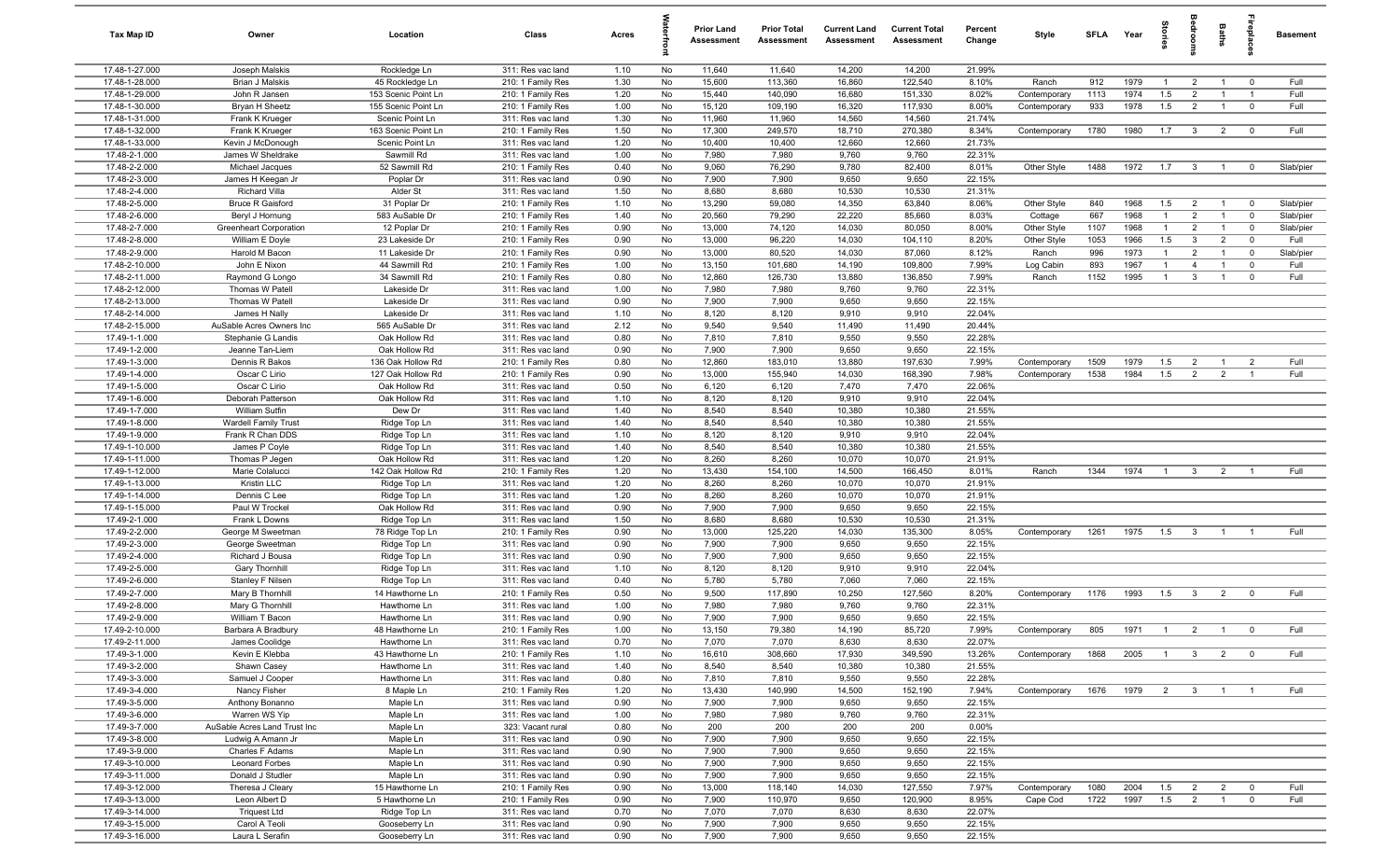| Tax Map ID                       | Owner                                              | Location                        | Class                                  | Acres        |          | <b>Prior Land</b><br>Assessment | <b>Prior Total</b><br>Assessment | <b>Current Land</b><br>Assessment | <b>Current Total</b><br>Assessment | Percent<br>Change | Style                | SFLA Year    |              |                       | drooi                   | Baths                          | repla                      | <b>Basement</b> |
|----------------------------------|----------------------------------------------------|---------------------------------|----------------------------------------|--------------|----------|---------------------------------|----------------------------------|-----------------------------------|------------------------------------|-------------------|----------------------|--------------|--------------|-----------------------|-------------------------|--------------------------------|----------------------------|-----------------|
| 17.49-3-17.000                   | Giovanni Giornalista                               | Gooseberry Ln                   | 311: Res vac land                      | 0.90         | No       | 7,900                           | 7,900                            | 9,650                             | 9,650                              | 22.15%            |                      |              |              |                       |                         |                                |                            |                 |
| 17.49-3-18.000                   | AuSable Acres Land Trust Inc                       | Gooseberry Ln                   | 323: Vacant rural                      | 0.90         | No       | 200                             | 200                              | 200                               | 200                                | 0.00%             |                      |              |              |                       |                         |                                |                            |                 |
| 17.49-3-19.000                   | Margaret Horn                                      | 46 Gooseberry Ln                | 210: 1 Family Res                      | 0.90         | No       | 13,000                          | 128,650                          | 14,030                            | 139,510                            | 8.44%             | Contemporary         | 1728         | 1975         | $\overline{2}$        | $\mathbf{3}$            | $\overline{2}$                 | $\mathbf 0$                | Crawl           |
| 17.49-3-20.000<br>17.49-3-21.000 | Nicholas Ottomano                                  | 60 Gooseberry Ln                | 210: 1 Family Res                      | 0.90<br>1.30 | No<br>No | 13,000<br>8,400                 | 124,210<br>8,400                 | 14,030<br>10,220                  | 134,120<br>10,220                  | 7.98%<br>21.67%   | Contemporary         | 1180         | 1978         | 1.5                   | $\mathbf{3}$            |                                | $\mathbf 0$                | Full            |
| 17.49-3-22.000                   | Harold Wehrhagen<br>Frank C Pellegrini             | Gooseberry Ln<br>Gooseberry Ln  | 311: Res vac land<br>311: Res vac land | 0.90         | No       | 7,900                           | 7,900                            | 9,650                             | 9,650                              | 22.15%            |                      |              |              |                       |                         |                                |                            |                 |
| 17.49-3-23.000                   | William H Berger                                   | Gooseberry Ln                   | 311: Res vac land                      | 0.90         | No       | 7,900                           | 7,900                            | 9,650                             | 9,650                              | 22.15%            |                      |              |              |                       |                         |                                |                            |                 |
| 17.49-3-24.000                   | Erwin Ladau                                        | Gooseberry Ln                   | 311: Res vac land                      | 0.90         | No       | 7,900                           | 7,900                            | 9,650                             | 9,650                              | 22.15%            |                      |              |              |                       |                         |                                |                            |                 |
| 17.49-3-25.000                   | Paul Bodean                                        | 47 Gooseberry Ln                | 210: 1 Family Res                      | 0.90         | No       | 9,750                           | 83,170                           | 10,530                            | 90,000                             | 8.21%             | Other Style          | 855          | 1987         | 1.5                   | $\overline{2}$          | $\overline{1}$                 | $\mathbf 0$                | Full            |
| 17.49-3-26.000                   | Clifton W Lewis Jr                                 | Gooseberry Ln                   | 311: Res vac land                      | 0.90         | No       | 7,900                           | 7,900                            | 9,650                             | 9,650                              | 22.15%            |                      |              |              |                       |                         |                                |                            |                 |
| 17.49-3-27.000                   | Connie L Reeves                                    | 31 Gooseberry Ln                | 210: 1 Family Res                      | 0.90         | No       | 13,000                          | 108,710                          | 14,030                            | 117,420                            | 8.01%             |                      |              |              |                       |                         |                                |                            |                 |
| 17.49-3-28.000                   | G Stone Motors Inc.                                | Gooseberry Ln                   | 311: Res vac land                      | 0.90         | No       | 7,900                           | 7,900                            | 9,650                             | 9,650                              | 22.15%            |                      |              |              |                       |                         |                                |                            |                 |
| 17.49-3-29.000                   | AuSable Acres Trust Inc                            | Gooseberry Ln                   | 323: Vacant rural                      | 0.90         | No       | 200                             | 200                              | 200                               | 200                                | 0.00%             |                      |              |              |                       |                         |                                |                            |                 |
| 17.49-3-30.000                   | James A Parker                                     | 9 Gooseberry Ln                 | 210: 1 Family Res                      | 0.90         | No       | 13,000                          | 162,210                          | 14,030                            | 175,100                            | 7.95%             | Contemporary         | 1513         | 2004         | 1.5                   | $\overline{2}$          | $\overline{2}$                 | $^{\circ}$                 | Full            |
| 17.49-3-31.000<br>17.49-3-32.000 | Francois LaBonte<br>Carl Gronlund                  | Ridge Top Ln<br>Fern Ln         | 311: Res vac land<br>311: Res vac land | 1.20<br>0.90 | No<br>No | 8,260<br>7,900                  | 8,260<br>7,900                   | 10,070<br>9,650                   | 10,070<br>9,650                    | 21.91%<br>22.15%  |                      |              |              |                       |                         |                                |                            |                 |
| 17.49-3-33.000                   | J Milton A Williams                                | Fern Ln                         | 311: Res vac land                      | 0.90         | No       | 7,900                           | 7,900                            | 9,650                             | 9,650                              | 22.15%            |                      |              |              |                       |                         |                                |                            |                 |
| 17.49-3-34.000                   | Lori Bridge                                        | Fern Ln                         | 311: Res vac land                      | 0.90         | No       | 7,900                           | 7,900                            | 9,650                             | 9,650                              | 22.15%            |                      |              |              |                       |                         |                                |                            |                 |
| 17.49-3-35.000                   | Ronald Marx                                        | Fern Ln                         | 311: Res vac land                      | 0.90         | No       | 7,900                           | 7,900                            | 9,650                             | 9,650                              | 22.15%            |                      |              |              |                       |                         |                                |                            |                 |
| 17.49-3-36.000                   | Ronald Marx                                        | Fern Ln                         | 311: Res vac land                      | 0.90         | No       | 7,900                           | 7,900                            | 9,650                             | 9,650                              | 22.15%            |                      |              |              |                       |                         |                                |                            |                 |
| 17.49-3-37.000                   | Connie L Reeves                                    | Fern Ln                         | 311: Res vac land                      | 0.90         | No       | 7,900                           | 7,900                            | 9,650                             | 9,650                              | 22.15%            |                      |              |              |                       |                         |                                |                            |                 |
| 17.49-3-38.000                   | Malinda Amerman                                    | Fern Ln                         | 311: Res vac land                      | 0.90         | No       | 7,900                           | 7,900                            | 9,650                             | 9,650                              | 22.15%            |                      |              |              |                       |                         |                                |                            |                 |
| 17.49-3-39.000                   | Malinda Amerman                                    | Fern Ln                         | 311: Res vac land                      | 0.90         | No       | 7,900                           | 7,900                            | 9,650                             | 9,650                              | 22.15%            |                      |              |              |                       |                         |                                |                            |                 |
| 17.49-3-40.000                   | Michael Stuart                                     | 82 Fern Ln                      | 210: 1 Family Res                      | 0.90         | No       | 13,000                          | 145,400                          | 14,030                            | 157,360                            | 8.23%             | Contemporary         | 1261         | 1975         | 1.5                   | $\overline{2}$          | $\overline{2}$                 | $\overline{1}$             | Full            |
| 17.49-3-41.000<br>17.49-3-42.000 | Ronald Zukoski<br>Sarrah M Zagrodzki               | 88 Fern Ln<br>96 Fern Ln        | 210: 1 Family Res                      | 0.90<br>0.90 | No<br>No | 13,000<br>13,000                | 130,320<br>129,800               | 14,030<br>14,030                  | 140,670<br>140,090                 | 7.94%<br>7.93%    | Other Style<br>Ranch | 1776<br>1200 | 1975<br>2005 | 1.7<br>$\overline{1}$ | $\mathbf{3}$<br>2       | $\mathbf{1}$<br>$\overline{1}$ | $\mathbf 0$<br>$\mathbf 0$ | Full<br>Full    |
| 17.49-3-43.000                   | Barbara Ruffrage                                   | Fern Ln                         | 210: 1 Family Res<br>311: Res vac land | 0.80         | No       | 7,810                           | 7,810                            | 9,550                             | 9,550                              | 22.28%            |                      |              |              |                       |                         |                                |                            |                 |
| 17.49-4-1.000                    | <b>Colgate University</b>                          | Fern Ln                         | 311: Res vac land                      | 0.90         | No       | 7,900                           | 7,900                            | 9,650                             | 9,650                              | 22.15%            |                      |              |              |                       |                         |                                |                            |                 |
| 17.49-4-2.000                    | Jewish Heritage For Blind                          | Evergreen Ln                    | 311: Res vac land                      | 0.90         | No       | 7,900                           | 7,900                            | 9,650                             | 9,650                              | 22.15%            |                      |              |              |                       |                         |                                |                            |                 |
| 17.49-4-3.000                    | Carl Gronlund                                      | Evergreen Ln                    | 311: Res vac land                      | 0.90         | No       | 7,900                           | 7,900                            | 9,650                             | 9,650                              | 22.15%            |                      |              |              |                       |                         |                                |                            |                 |
| 17.49-4-4.000                    | Anthony A Pavia                                    | Evergreen Ln                    | 311: Res vac land                      | 0.90         | No       | 7,900                           | 7,900                            | 9,650                             | 9,650                              | 22.15%            |                      |              |              |                       |                         |                                |                            |                 |
| 17.49-4-5.000                    | <b>Triquest Ltd LLC</b>                            | Evergreen Ln                    | 311: Res vac land                      | 0.90         | No       | 7,900                           | 7,900                            | 9,650                             | 9,650                              | 22.15%            |                      |              |              |                       |                         |                                |                            |                 |
| 17.49-4-6.000                    | Ronald Marx                                        | 60 Evergreen Ln                 | 311: Res vac land                      | 0.90         | No       | 7,900                           | 7,900                            | 9,650                             | 9,650                              | 22.15%            |                      |              |              |                       |                         |                                |                            |                 |
| 17.49-4-7.000                    | Lt Col Anthony Napoli                              | Evergreen Ln                    | 311: Res vac land                      | 0.90         | No       | 7,900                           | 7,900                            | 9,650                             | 9,650                              | 22.15%            |                      |              |              |                       |                         |                                |                            |                 |
| 17.49-4-8.000<br>17.49-4-9.000   | Lt Col Anthony Napoli<br>Robert I Russell          | Evergreen Ln<br>Evergreen Ln    | 311: Res vac land<br>311: Res vac land | 0.90<br>0.90 | No<br>No | 7,900<br>7,900                  | 7,900<br>7,900                   | 9,650<br>9,650                    | 9,650<br>9,650                     | 22.15%<br>22.15%  |                      |              |              |                       |                         |                                |                            |                 |
| 17.49-4-10.000                   | Susan Vitti                                        | Evergreen Ln                    | 311: Res vac land                      | 0.90         | No       | 7,900                           | 7,900                            | 9,650                             | 9,650                              | 22.15%            |                      |              |              |                       |                         |                                |                            |                 |
| 17.49-4-11.000                   | Jason LeClair                                      | 100 Evergreen Ln                | 210: 1 Family Res                      | 0.90         | No       | 6,500                           | 40,730                           | 7,020                             | 43,970                             | 7.95%             | Contemporary         | 1008         | 2002         | 1.5                   | $\overline{2}$          | $\overline{1}$                 | $\mathbf{0}$               | Full            |
| 17.49-4-12.000                   | Jonathan E Hill                                    | Fern Ln                         | 311: Res vac land                      | 0.90         | No       | 7,900                           | 7,900                            | 9,650                             | 9,650                              | 22.15%            |                      |              |              |                       |                         |                                |                            |                 |
| 17.49-4-13.000                   | Debra Kramer                                       | 89 Fern Ln                      | 210: 1 Family Res                      | 0.90         | No       | 16,250                          | 151,990                          | 14,030                            | 153,470                            | 0.97%             | Ranch                | 960          | 2005         | $\overline{1}$        | 2                       | $\overline{1}$                 | $^{\circ}$                 | Full            |
| 17.49-4-14.000                   | Russell T Patterson                                | Fern Ln                         | 311: Res vac land                      | 0.90         | No       | 7,900                           | 7,900                            | 9,650                             | 9,650                              | 22.15%            |                      |              |              |                       |                         |                                |                            |                 |
| 17.49-4-15.000                   | Timothy J Johnston                                 | Fern Ln                         | 311: Res vac land                      | 0.90         | No       | 7,900                           | 7,900                            | 9,650                             | 9,650                              | 22.15%            |                      |              |              |                       |                         |                                |                            |                 |
| 17.49-4-16.000                   | Jan M Martino                                      | Fern Ln                         | 311: Res vac land                      | 0.90         | No       | 7,900                           | 7,900                            | 9,650                             | 9,650<br>9,650                     | 22.15%            |                      |              |              |                       |                         |                                |                            |                 |
| 17.49-4-17.000<br>17.49-4-18.000 | Shawn L Rhodes<br>Julio Vasquez                    | Fern Ln<br>39 Fern Ln           | 311: Res vac land<br>210: 1 Family Res | 0.90<br>0.90 | No<br>No | 7,900<br>13,000                 | 7,900<br>239,390                 | 9,650<br>14,030                   | 258,840                            | 22.15%<br>8.12%   | Log Cabin            | 1616         | 2003         | $\overline{1}$        | $\overline{2}$          | $\overline{2}$                 | $\overline{1}$             | Full            |
| 17.49-4-19.000                   | Julio Vasquez                                      | Fern Ln                         | 311: Res vac land                      | 0.90         | No       | 7,900                           | 7,900                            | 9,650                             | 9,650                              | 22.15%            |                      |              |              |                       |                         |                                |                            |                 |
| 17.49-4-20.000                   | Joshua Hartnik                                     | Evergreen Ln                    | 311: Res vac land                      | 0.90         | No       | 7,900                           | 7,900                            | 9,650                             | 9,650                              | 22.15%            |                      |              |              |                       |                         |                                |                            |                 |
| 17.49-4-21.000                   | Carl Gronlund                                      | 25 Fern Ln                      | 210: 1 Family Res                      | 0.90         | No       | 13,000                          | 197,970                          | 14,030                            | 213,660                            | 7.93%             | Contemporary         | 2240         | 2002         | 1.5                   | $\overline{1}$          | $\overline{1}$                 | $\overline{\mathbf{0}}$    | Full            |
| 17.49-5-1.000                    | David Patilla                                      | Evergreen Ln                    | 311: Res vac land                      | 0.90         | No       | 7,900                           | 7,900                            | 9,650                             | 9,650                              | 22.15%            |                      |              |              |                       |                         |                                |                            |                 |
| 17.49-5-2.000                    | Gregory W Thomas                                   | Evergreen Ln                    | 311: Res vac land                      | 0.90         | No       | 7,900                           | 7,900                            | 9,650                             | 9,650                              | 22.15%            |                      |              |              |                       |                         |                                |                            |                 |
| 17.49-5-3.000                    | Gregory W Thomas                                   | 43 Evergreen Ln                 | 210: 1 Family Res                      | 0.90         | No       | 13,000                          | 62,830                           | 14,030                            | 67,850                             | 7.99%             | Cottage              | 525          | 1976         | $\overline{1}$        | $\overline{1}$          | $\overline{1}$                 | $\mathbf 0$                | Full            |
| 17.49-5-4.000                    | Carlsebad Group Inc                                | Evergreen Ln                    | 311: Res vac land                      | 0.90         | No       | 7,900                           | 7,900                            | 9,650                             | 9,650                              | 22.15%            |                      |              |              |                       |                         |                                |                            |                 |
| 17.49-5-5.000<br>17.49-5-6.000   | Christine Colabella                                | Evergreen Ln<br>67 Evergreen Ln | 311: Res vac land                      | 0.90<br>0.90 | No<br>No | 7,900<br>13,000                 | 7,900<br>123,380                 | 9,650<br>14,030                   | 9,650<br>133,220                   | 22.15%<br>7.98%   | Contemporary         | 1584         | 1975         |                       |                         |                                |                            | Full            |
| 17.50-1-1.000                    | Robert J Praczkajlo<br>Patrick Santa Maria         | Tannenbaum Ln                   | 210: 1 Family Res<br>311: Res vac land | 0.90         | No       | 7,900                           | 7,900                            | 9,650                             | 9,650                              | 22.15%            |                      |              |              | $\overline{2}$        | $\overline{\mathbf{3}}$ | $\mathbf{1}$                   | $\mathbf 0$                |                 |
| 17.50-1-2.000                    | Joan Schuelein                                     | Tannenbaum Ln                   | 311: Res vac land                      | 0.90         | No       | 7,900                           | 7,900                            | 9,650                             | 9,650                              | 22.15%            |                      |              |              |                       |                         |                                |                            |                 |
| 17.50-1-3.000                    | Joan Schuelein                                     | Tannenbaum Ln                   | 311: Res vac land                      | 0.90         | No       | 7,900                           | 7,900                            | 9,650                             | 9,650                              | 22.15%            |                      |              |              |                       |                         |                                |                            |                 |
| 17.50-1-4.000                    | Robert H Schuelein                                 | 68 Tannenbaum Ln                | 210: 1 Family Res                      | 0.90         | No       | 13,000                          | 86,920                           | 14,030                            | 93,880                             | 8.01%             | Contemporary         | 913          | 1963         | 1.5                   | $\overline{4}$          | $\overline{2}$                 | $\overline{\mathbf{0}}$    | Full            |
| 17.50-1-5.000                    | Joan Schuelein                                     | Tannenbaum Ln                   | 311: Res vac land                      | 0.90         | No       | 7,900                           | 7,900                            | 9,650                             | 9,650                              | 22.15%            |                      |              |              |                       |                         |                                |                            |                 |
| 17.50-1-6.000                    | Linda Freeborn                                     | 86 Tannenbaum Ln                | 210: 1 Family Res                      | 0.90         | No       | 13,000                          | 118,840                          | 14,030                            | 128,460                            | 8.09%             | Ranch                | 1040         | 2005         | $\overline{1}$        | $\overline{\mathbf{3}}$ | $\overline{2}$                 | $\overline{\mathbf{0}}$    | Full            |
| 17.50-1-7.000                    | Dennis A Perpetua II                               | 92 Tannenbaum Ln                | 311: Res vac land                      | 0.90         | No       | 7,900                           | 7,900                            | 14,030                            | 175,350                            | 2119.62%          |                      |              |              |                       |                         |                                |                            |                 |
| 17.50-1-8.000                    | AuSable Acres Land Trust Inc                       | Tannenbaum Ln                   | 323: Vacant rural                      | 0.90         | No       | 200                             | 200                              | 200                               | 200                                | 0.00%             |                      |              |              |                       |                         |                                |                            |                 |
| 17.50-1-9.000<br>17.50-1-10.000  | AuSable Acres Land Trust Inc<br>Phoenix Assets LLC | Tannenbaum Ln<br>Tannenbaum Ln  | 323: Vacant rural<br>311: Res vac land | 0.90<br>0.90 | No<br>No | 200<br>7,900                    | 200<br>7,900                     | 200<br>9,650                      | 200<br>9,650                       | 0.00%<br>22.15%   |                      |              |              |                       |                         |                                |                            |                 |
|                                  |                                                    |                                 |                                        |              |          |                                 |                                  |                                   |                                    |                   |                      |              |              |                       |                         |                                |                            |                 |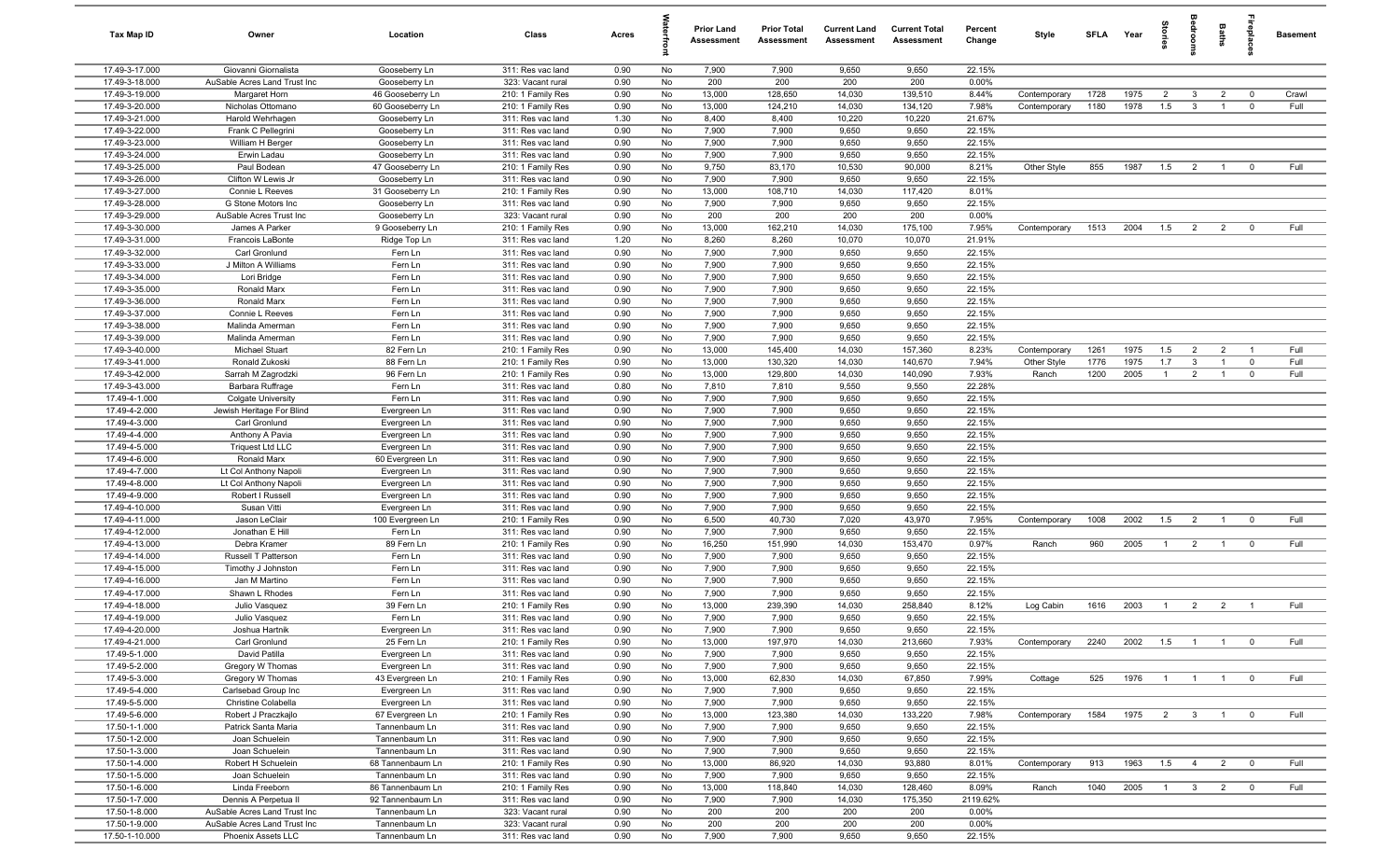| Tax Map ID                       | Owner                                         | Location                          | Class                                  | Acres        |          | <b>Prior Land</b><br>Assessment | <b>Prior Total</b><br><b>Assessment</b> | <b>Current Land</b><br>Assessment | <b>Current Total</b><br><b>Assessment</b> | Percent<br>Change | Style        | <b>SFLA</b> | Year | Stories        |                         | Baths                            | lrepla                  | <b>Basement</b> |
|----------------------------------|-----------------------------------------------|-----------------------------------|----------------------------------------|--------------|----------|---------------------------------|-----------------------------------------|-----------------------------------|-------------------------------------------|-------------------|--------------|-------------|------|----------------|-------------------------|----------------------------------|-------------------------|-----------------|
| 17.50-1-11.000                   | AuSable Acres Trust Inc                       | Evergreen Ln                      | 323: Vacant rural                      | 0.90         | No       | 200                             | 200                                     | 200                               | 200                                       | 0.00%             |              |             |      |                |                         |                                  |                         |                 |
| 17.50-1-12.000                   | Justin Fletcher                               | 110 Evergreen Ln                  | 210: 1 Family Res                      | 0.90         | No       | 7,900                           | 7,900                                   | 14,030                            | 183,140                                   | 2218.23%          | Log Cabin    | 1568        | 2005 | 1.5            | $\overline{2}$          | $\overline{1}$                   | $\overline{0}$          | Full            |
| 17.50-1-13.000                   | <b>Triquest Ltd</b>                           | 99 Evergreen Ln                   | 311: Res vac land                      | 0.90         | No       | 7,900                           | 7,900                                   | 9,650                             | 9,650                                     | 22.15%            |              |             |      |                |                         |                                  |                         |                 |
| 17.50-1-14.000                   | Craig Santa Maria                             | 85 Evergreen Ln                   | 311: Res vac land                      | 0.90         | No       | 7,900                           | 7,900                                   | 9,650                             | 9,650                                     | 22.15%            |              |             |      |                |                         |                                  |                         |                 |
| 17.50-1-15.000                   | Anthony C Germano                             | 81 Evergreen Ln                   | 210: 1 Family Res                      | 0.90         | No       | 13,000                          | 149,970                                 | 14,030                            | 162,310                                   | 8.23%             | Contemporary | 952         | 2004 | $\overline{1}$ | 2                       | $\overline{1}$                   | $\mathbf 0$             | Full            |
| 17.50-1-16.000                   | Jeremy J Vincent                              | 75 Evergreen Ln                   | 210: 1 Family Res                      | 0.90         | No       | 13,000                          | 131,150                                 | 14,030                            | 142,050                                   | 8.31%             | Other Style  | 1572        | 1991 | $\overline{1}$ | $\overline{2}$          | $\overline{1}$                   | $\mathbf 0$             | Slab/pier       |
| 17.50-2-1.000<br>17.50-2-2.000   | Frederick C Edelmann<br><b>Bruce Petersen</b> | Ridge Top Ln<br>Tannenbaum Ln     | 311: Res vac land<br>311: Res vac land | 0.90<br>9.90 | No<br>No | 7,900<br>18,150                 | 7,900<br>18,150                         | 9,650<br>20,730                   | 9,650<br>20,730                           | 22.15%<br>14.21%  |              |             |      |                |                         |                                  |                         |                 |
| 17.50-2-3.000                    | Timothy J Finnegan                            | Spruce Ln                         | 311: Res vac land                      | 0.90         | No       | 7,900                           | 7,900                                   | 9,650                             | 9,650                                     | 22.15%            |              |             |      |                |                         |                                  |                         |                 |
| 17.50-2-4.000                    | John E Bottini Jr                             | Spruce Ln                         | 311: Res vac land                      | 0.90         | No       | 7,900                           | 7,900                                   | 9,650                             | 9,650                                     | 22.15%            |              |             |      |                |                         |                                  |                         |                 |
| 17.50-2-5.000                    | William E Clark                               | 71 Spruce Ln                      | 311: Res vac land                      | 0.90         | No       | 7,900                           | 7,900                                   | 9,650                             | 9,650                                     | 22.15%            |              |             |      |                |                         |                                  |                         |                 |
| 17.50-2-6.000                    | William Sullivan                              | Spruce Ln                         | 311: Res vac land                      | 0.80         | No       | 7,810                           | 7,810                                   | 9,550                             | 9,550                                     | 22.28%            |              |             |      |                |                         |                                  |                         |                 |
| 17.50-2-7.000                    | Louis R Capello                               | Spruce Ln                         | 311: Res vac land                      | 0.80         | No       | 7,810                           | 7,810                                   | 9,550                             | 9,550                                     | 22.28%            |              |             |      |                |                         |                                  |                         |                 |
| 17.50-2-8.000                    | William H Sullivan                            | Spruce Ln                         | 311: Res vac land                      | 1.20         | No       | 8,260                           | 8,260                                   | 10,070                            | 10,070                                    | 21.91%            |              |             |      |                |                         |                                  |                         |                 |
| 17.50-2-9.000                    | William Sullivan                              | 19 Spruce Ln                      | 210: 1 Family Res                      | 1.70         | No       | 14,120                          | 113,920                                 | 15,280                            | 123,140                                   | 8.09%             | Contemporary | 1261        | 1973 | 1.5            | $\overline{4}$          | $\overline{2}$                   |                         | Full            |
| 17.50-2-10.000                   | David Allen Sr                                | Spruce Ln                         | 311: Res vac land                      | 1.50         | No       | 8,680                           | 8,680                                   | 10,530                            | 10,530                                    | 21.31%            |              |             |      |                |                         |                                  |                         |                 |
| 17.50-2-11.000                   | Alar Poldma                                   | 7 Spruce Ln                       | 210: 1 Family Res                      | 1.10         | No       | 13,290                          | 130,510                                 | 14,350                            | 141,000                                   | 8.04%             | Contemporary | 1136        | 1975 | $\overline{1}$ | $\overline{2}$          | $\overline{1}$                   | -1                      | Full            |
| 17.50-3-1.000                    | Mitchell Miolla                               | Tannenbaum Ln                     | 311: Res vac land                      | 2.20         | No       | 9,650                           | 9,650                                   | 11,620                            | 11,620                                    | 20.41%            |              |             |      |                |                         |                                  |                         |                 |
| 17.50-3-2.000                    | Chad P Casey                                  | Cottontail Ln                     | 311: Res vac land                      | 1.10         | No       | 8,120                           | 8,120                                   | 9,910                             | 9,910                                     | 22.04%            |              |             |      |                |                         |                                  |                         |                 |
| 17.50-3-3.000                    | Chad P Casey                                  | 14 Cottontail Ln                  | 210: 1 Family Res                      | 0.90         | No       | 13,000                          | 134,080                                 | 14,030                            | 145,080                                   | 8.20%             | Ranch        | 1120        | 1998 | $\overline{1}$ | $\overline{3}$          | $\overline{2}$                   | $\mathbf 0$             | Full            |
| 17.50-3-4.000                    | Chad P Casey                                  | Cottontail Ln                     | 311: Res vac land                      | 0.90         | No       | 7,900                           | 7,900                                   | 9,650                             | 9,650                                     | 22.15%            |              |             |      |                |                         |                                  |                         |                 |
| 17.50-3-5.000                    | William D Grosso                              | Cottontail Ln                     | 311: Res vac land                      | 0.90         | No       | 7,900                           | 7,900                                   | 9,650                             | 9,650                                     | 22.15%            |              |             |      |                |                         |                                  |                         |                 |
| 17.50-3-6.000                    | Lawrence J Grosso                             | Cottontail Ln                     | 311: Res vac land                      | 0.90         | No       | 7,900                           | 7,900                                   | 9,650                             | 9,650                                     | 22.15%            |              |             |      |                |                         |                                  |                         |                 |
| 17.50-3-7.000                    | James W Sheldrake                             | Cottontail Ln                     | 311: Res vac land                      | 0.90         | No       | 7,900                           | 7,900                                   | 9,650                             | 9,650                                     | 22.15%            |              |             |      |                |                         |                                  |                         |                 |
| 17.50-3-8.000                    | AuSable Acres Trust Inc                       | Tannenbaum Ln                     | 323: Vacant rural                      | 0.90         | No       | 200                             | 200                                     | 200                               | 200                                       | 0.00%             |              |             |      |                |                         |                                  |                         |                 |
| 17.50-3-9.000                    | <b>Triquest Ltd</b><br>Alice Clark            | Tannenbaum Ln<br>Tannenbaum Ln    | 311: Res vac land<br>311: Res vac land | 0.90         | No       | 7,900                           | 7,900                                   | 9,650                             | 9,650                                     | 22.15%            |              |             |      |                |                         |                                  |                         |                 |
| 17.50-3-10.000<br>17.50-4-1.000  | Kenneth P Denis                               | Cottontail Ln                     | 311: Res vac land                      | 0.90<br>0.90 | No<br>No | 7,900<br>7,900                  | 7,900<br>7,900                          | 9,650<br>9,650                    | 9,650<br>9,650                            | 22.15%<br>22.15%  |              |             |      |                |                         |                                  |                         |                 |
| 17.50-4-2.000                    | Craig M Santa Maria                           | 28 Spruce Ln                      | 210: 1 Family Res                      | 1.20         | No       | 13,430                          | 89,120                                  | 14,500                            | 96,190                                    | 7.93%             | Other Style  | 1848        | 1993 | 1.5            | $\mathbf{3}$            | $\overline{2}$                   | $\mathbf 0$             | Full            |
| 17.50-4-3.000                    | Shane L Hogan                                 | Spruce Ln                         | 311: Res vac land                      | 1.70         | No       | 8,950                           | 8,950                                   | 10,840                            | 10,840                                    | 21.12%            |              |             |      |                |                         |                                  |                         |                 |
| 17.50-4-4.000                    | Craig Santa Maria                             | Spruce Ln                         | 311: Res vac land                      | 1.20         | No       | 8,260                           | 8,260                                   | 10,070                            | 10,070                                    | 21.91%            |              |             |      |                |                         |                                  |                         |                 |
| 17.50-4-5.000                    | Darren Devietro                               | 56 Spruce Ln                      | 311: Res vac land                      | 0.80         | No       | 7,810                           | 7,810                                   | 9,550                             | 9,550                                     | 22.28%            |              |             |      |                |                         |                                  |                         |                 |
| 17.50-4-6.000                    | Christopher Haley                             | 66 Spruce Ln                      | 210: 1 Family Res                      | 0.70         | No       | 11,590                          | 129,130                                 | 12,510                            | 139,600                                   | 8.11%             | Contemporary | 1540        | 1975 | 1.5            | $\overline{2}$          | $\overline{1}$                   | $\mathbf 0$             | Full            |
| 17.50-4-7.000                    | Robert Lange                                  | Cottontail Ln                     | 210: 1 Family Res                      | 9.60         | No       | 17,810                          | 17,810                                  | 20,360                            | 20,360                                    | 14.32%            |              |             |      |                |                         |                                  |                         |                 |
| 17.50-4-8.000                    | Patricia A Ingulli                            | Briar Ln                          | 311: Res vac land                      | 0.80         | No       | 7,810                           | 7,810                                   | 9,550                             | 9,550                                     | 22.28%            |              |             |      |                |                         |                                  |                         |                 |
| 17.50-4-9.000                    | David A Rowland                               | Briar Ln                          | 311: Res vac land                      | 1.10         | No       | 8,120                           | 8,120                                   | 9,910                             | 9,910                                     | 22.04%            |              |             |      |                |                         |                                  |                         |                 |
| 17.50-4-10.000                   | Minerva R Wimperis                            | Briar Ln                          | 311: Res vac land                      | 0.90         | No       | 7,900                           | 7,900                                   | 9,650                             | 9,650                                     | 22.15%            |              |             |      |                |                         |                                  |                         |                 |
| 17.50-4-11.000                   | Arthur J Salegna                              | Briar Ln                          | 311: Res vac land                      | 1.10         | No       | 8,120                           | 8,120                                   | 9,910                             | 9,910                                     | 22.04%            |              |             |      |                |                         |                                  |                         |                 |
| 17.50-4-12.000                   | Robert Lange                                  | 43 Briar Ln                       | 210: 1 Family Res                      | 1.30         | No       | 13,570                          | 160,270                                 | 14,660                            | 172,880                                   | 7.87%             | Contemporary | 1944        | 1980 | 1.5            | $\overline{3}$          | $\overline{2}$                   |                         | Full            |
| 17.50-4-13.000                   | Robert Lange                                  | Briar Ln                          | 311: Res vac land                      | 1.50         | No       | 8,680                           | 8,680                                   | 10,530                            | 10,530                                    | 21.31%            |              |             |      |                |                         |                                  |                         |                 |
| 17.50-4-14.000                   | <b>Brian M Guest</b>                          | Briar Ln                          | 311: Res vac land                      | 1.50         | No       | 8,680                           | 8,680                                   | 10,530                            | 10,530                                    | 21.31%            |              |             |      |                |                         |                                  |                         |                 |
| 17.50-4-15.000                   | Timothy R Doyle                               | Briar Ln                          | 311: Res vac land                      | 1.20         | No       | 8,260                           | 8,260                                   | 10,070                            | 10,070                                    | 21.91%            |              |             |      |                |                         |                                  |                         |                 |
| 17.50-4-16.000                   | Maria G Marino                                | 43 Cottontail Ln                  | 210: 1 Family Res                      | 0.90         | No       | 13,000                          | 87,500                                  | 14,030                            | 94,470                                    | 7.97%             | Other Style  | 830         | 1979 | 1.5            | $\overline{2}$          | $\overline{1}$                   | $\mathbf 0$             | Full            |
| 17.50-4-17.000<br>17.50-4-18.000 | Allan Heyd                                    | 35 Cottontail Ln                  | 210: 1 Family Res                      | 0.90         | No       | 13,000                          | 85,350                                  | 14,030                            | 92,150                                    | 7.97%             | Other Style  | 788         | 1978 | 1.5            | $\overline{2}$          | $\overline{1}$<br>$\overline{1}$ | $\mathbf 0$             | Full            |
| 17.50-4-19.000                   | Patrick W Driscoll<br>Patrick W Driscoll      | 27 Cottontail Ln<br>Cottontail Ln | 210: 1 Family Res<br>311: Res vac land | 0.90<br>0.90 | No<br>No | 14,300<br>7,900                 | 80,840<br>7,900                         | 15,440<br>9,650                   | 87,320<br>9,650                           | 8.02%<br>22.15%   | Other Style  | 1081        | 1978 | 1.5            | $\overline{2}$          |                                  | $\mathbf 0$             | Slab/pier       |
| 17.50-4-20.000                   | Craig Santa Maria                             | Spruce Ln                         | 311: Res vac land                      | 1.30         | No       | 8,400                           | 8,400                                   | 10,220                            | 10,220                                    | 21.67%            |              |             |      |                |                         |                                  |                         |                 |
| 17.50-4-21.000                   | Kenneth P Denis                               | Cottontail Ln                     | 311: Res vac land                      | 0.90         | No       | 7,900                           | 7,900                                   | 9,650                             | 9,650                                     | 22.15%            |              |             |      |                |                         |                                  |                         |                 |
| 17.58-1-1.000                    | Jerome P Bowers                               | 99 Fern Ln                        | 210: 1 Family Res                      | 1.40         | No       | 13,700                          | 124,790                                 | 14,810                            | 135,030                                   | 8.21%             | Contemporary | 1170        | 1978 | 1.5            | $\mathbf{3}$            | $\overline{1}$                   | $\overline{1}$          | Full            |
| 17.58-1-2.000                    | William T Madden III                          | 116 Evergreen Ln                  | 210: 1 Family Res                      | 0.90         | No       | 14,300                          | 106,530                                 | 15,440                            | 115,070                                   | 8.02%             | Ranch        | 864         | 2000 | $\overline{1}$ | $\overline{2}$          | $\overline{1}$                   | $\overline{\mathbf{0}}$ | Full            |
| 17.58-1-3.000                    | John C Riordan                                | Evergreen Ln                      | 311: Res vac land                      | 1.00         | No       | 7,980                           | 7,980                                   | 9,760                             | 9,760                                     | 22.31%            |              |             |      |                |                         |                                  |                         |                 |
| 17.58-1-4.000                    | Andrew Golluscio                              | Evergreen Ln                      | 311: Res vac land                      | 0.70         | No       | 7,070                           | 7,070                                   | 8,630                             | 8,630                                     | 22.07%            |              |             |      |                |                         |                                  |                         |                 |
| 17.58-1-5.000                    | Susan Curtis                                  | Evergreen Ln                      | 311: Res vac land                      | 1.00         | No       | 7,980                           | 7,980                                   | 9,760                             | 9,760                                     | 22.31%            |              |             |      |                |                         |                                  |                         |                 |
| 17.58-1-6.000                    | Phoenix Assets LLC                            | Evergreen Ln                      | 311: Res vac land                      | 0.90         | No       | 7,900                           | 7,900                                   | 9,650                             | 9,650                                     | 22.15%            |              |             |      |                |                         |                                  |                         |                 |
| 17.58-1-7.000                    | Phoenix Assets LLC                            | Tannenbaum Ln                     | 311: Res vac land                      | 0.90         | No       | 7,900                           | 7,900                                   | 9,650                             | 9,650                                     | 22.15%            |              |             |      |                |                         |                                  |                         |                 |
| 17.58-1-8.000                    | Sharon M Everest                              | Tannenbaum Ln                     | 311: Res vac land                      | 0.90         | No       | 7,900                           | 7,900                                   | 9,650                             | 9,650                                     | 22.15%            |              |             |      |                |                         |                                  |                         |                 |
| 17.58-1-9.000                    | Barry W Smith                                 | Tannenbaum Ln                     | 311: Res vac land                      | 0.90         | No       | 7,900                           | 7,900                                   | 9,650                             | 9,650                                     | 22.15%            |              |             |      |                |                         |                                  |                         |                 |
| 17.58-1-10.000                   | <b>Triquest Ltd</b>                           | Tannenbaum Ln                     | 311: Res vac land                      | 0.90         | No       | 7,900                           | 7,900                                   | 9,650                             | 9,650                                     | 22.15%            |              |             |      |                |                         |                                  |                         |                 |
| 17.58-1-11.000                   | Daniel D Vincent                              | 135 Tannenbaum Ln                 | 210: 1 Family Res                      | 0.90         | No       | 9,750                           | 100,350                                 | 11,930                            | 127,210                                   | 26.77%            | Contemporary | 1576        | 2005 | $\overline{2}$ | $\overline{\mathbf{3}}$ | $\overline{2}$                   | $\overline{0}$          | Full            |
| 17.58-1-12.000                   | Matthew Barbero                               | Tannenbaum Ln                     | 311: Res vac land                      | 0.90         | No       | 7,900                           | 7,900                                   | 9,650                             | 9,650                                     | 22.15%            |              |             |      |                |                         |                                  |                         |                 |
| 17.58-1-13.000                   | Timothy J Finnegan                            | Cottontail Ln                     | 311: Res vac land                      | 0.90         | No       | 7,900                           | 7,900                                   | 9,650                             | 9,650                                     | 22.15%            |              |             |      |                |                         |                                  |                         |                 |
| 17.58-1-14.000                   | Raymond P Longo                               | Cottontail Ln                     | 311: Res vac land                      | 0.90         | No       | 7,900                           | 7,900                                   | 9,650                             | 9,650                                     | 22.15%            |              |             |      |                |                         |                                  |                         |                 |
| 17.58-1-15.000<br>17.58-1-16.000 | Joel F Holubar<br>David Horstmann             | 72 Cottontail Ln<br>Cottontail Ln | 210: 1 Family Res<br>311: Res vac land | 0.90<br>0.90 | No<br>No | 13,000<br>7,900                 | 47,830<br>7,900                         | 14,030<br>9,650                   | 51,650<br>9,650                           | 7.99%<br>22.15%   | Other Style  | 650         | 1972 | 1.5            | $\overline{\mathbf{3}}$ | $\overline{1}$                   | $\overline{\mathbf{0}}$ | Slab/pier       |
|                                  |                                               |                                   |                                        |              |          |                                 |                                         |                                   |                                           |                   |              |             |      |                |                         |                                  |                         |                 |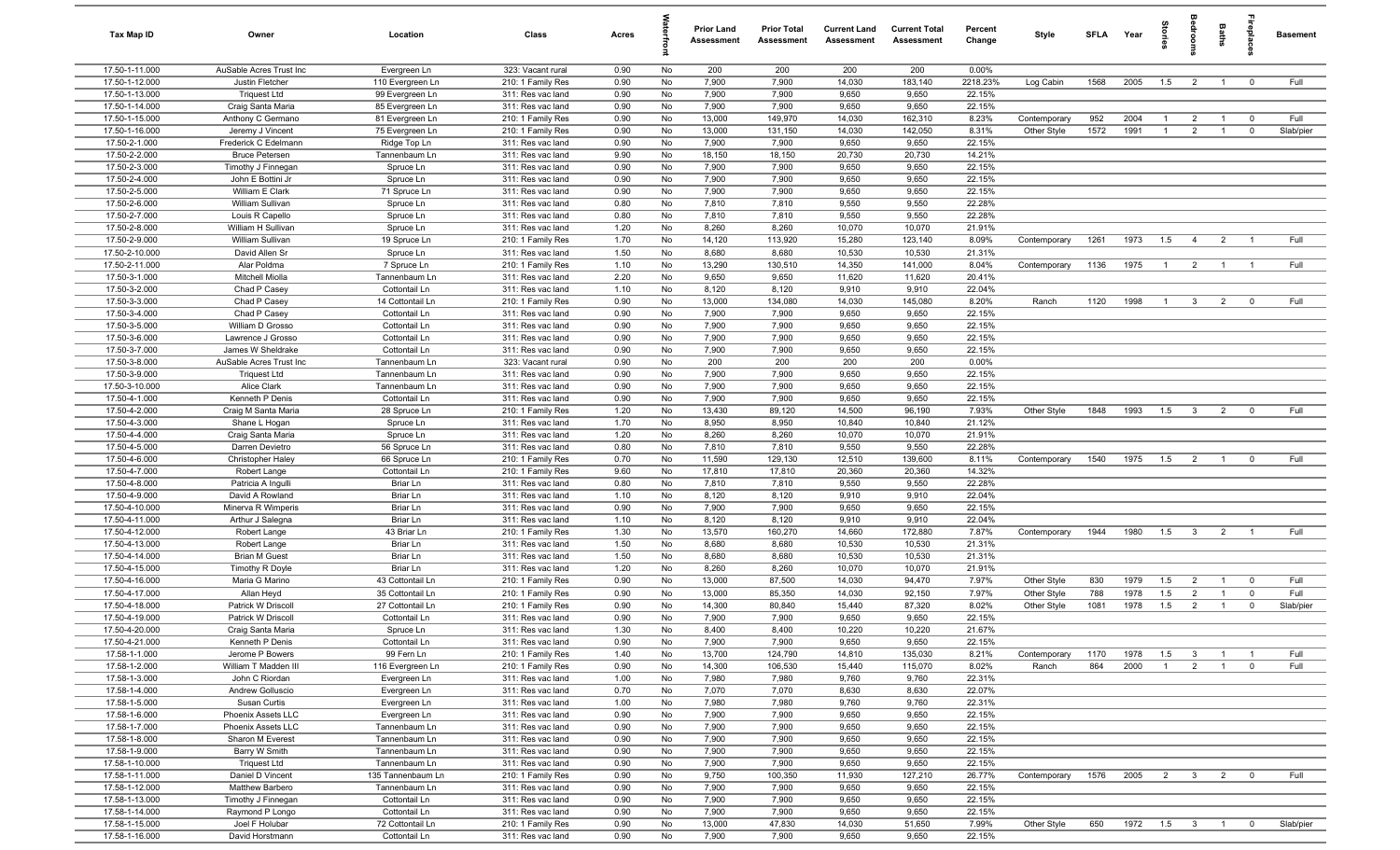| Tax Map ID                       | Owner                                   | Location                          | Class                                  | Acres         |          | <b>Prior Land</b><br>Assessment | <b>Prior Total</b><br>Assessment | <b>Current Land</b><br>Assessment | <b>Current Total</b><br>Assessment | Percent<br>Change | Style          | SFLA Year   |              | Storie                | groo                             | Baths                            | epla                         | <b>Basement</b>      |
|----------------------------------|-----------------------------------------|-----------------------------------|----------------------------------------|---------------|----------|---------------------------------|----------------------------------|-----------------------------------|------------------------------------|-------------------|----------------|-------------|--------------|-----------------------|----------------------------------|----------------------------------|------------------------------|----------------------|
| 17.58-1-17.000                   | Bert R Dodge                            | Briar Ln                          | 311: Res vac land                      | 0.80          | No       | 7,810                           | 7,810                            | 9,550                             | 9,550                              | 22.28%            |                |             |              |                       |                                  |                                  |                              |                      |
| 17.58-1-18.000                   | AuSable Acres Trust Inc                 | Briar Ln                          | 323: Vacant rural                      | 0.80          | No       | 200                             | 200                              | 200                               | 200                                | 0.00%             |                |             |              |                       |                                  |                                  |                              |                      |
| 17.58-1-19.000                   | Lisa D Doyle                            | Briar Ln                          | 311: Res vac land                      | 0.80          | No       | 7,810                           | 7,810                            | 9,550                             | 9,550                              | 22.28%            |                |             |              |                       |                                  |                                  |                              |                      |
| 17.58-1-20.000                   | Louis R Capello                         | Briar Ln                          | 311: Res vac land                      | 0.90          | No       | 7,900                           | 7,900                            | 9,650                             | 9,650                              | 22.15%            |                |             |              |                       |                                  |                                  |                              |                      |
| 17.58-1-21.000                   | Kathleen Affinati                       | 85 Cottontail Ln                  | 210: 1 Family Res                      | 1.30          | No       | 13,570                          | 97,130                           | 14,660                            | 104,900                            | 8.00%             | Contemporary   | 900         | 2004         | 1.5                   | $\overline{2}$                   | $\overline{2}$                   | $^{\circ}$                   | Full                 |
| 17.58-1-22.000<br>17.58-1-23.000 | Robert A Haskin<br><b>Brian M Guest</b> | Cottontail Ln<br>Briar Ln         | 311: Res vac land                      | 1.10          | No<br>No | 8,120<br>7,980                  | 8,120                            | 9,910<br>9,760                    | 9,910<br>9,760                     | 22.04%<br>22.31%  |                |             |              |                       |                                  |                                  |                              |                      |
| 17.58-1-24.000                   | David A Hyman                           | Briar Ln                          | 311: Res vac land<br>311: Res vac land | 1.00<br>1.00  | No       | 7,980                           | 7,980<br>7,980                   | 9,760                             | 9,760                              | 22.31%            |                |             |              |                       |                                  |                                  |                              |                      |
| 17.58-1-25.000                   | Robert A Haskin                         | Cottontail Ln                     | 311: Res vac land                      | 0.80          | No       | 7,810                           | 7,810                            | 9,550                             | 9,550                              | 22.28%            |                |             |              |                       |                                  |                                  |                              |                      |
| 17.58-1-26.000                   | Robert A Haskin                         | 102 Cottontail Ln                 | 210: 1 Family Res                      | 0.80          | No       | 12,860                          | 74,300                           | 13,880                            | 80,240                             | 7.99%             | Other Style    | 740         | 1978         | 1.5                   | $\mathbf{3}$                     | $\overline{1}$                   | $^{\circ}$                   | Full                 |
| 17.58-1-27.000                   | Robert A Haskin                         | Cottontail Ln                     | 311: Res vac land                      | 0.90          | No       | 7,900                           | 7,900                            | 9,650                             | 9,650                              | 22.15%            |                |             |              |                       |                                  |                                  |                              |                      |
| 17.58-1-28.000                   | Robert A Haskin                         | Cottontail Ln                     | 311: Res vac land                      | 0.60          | No       | 6,930                           | 6,930                            | 8,470                             | 8,470                              | 22.22%            |                |             |              |                       |                                  |                                  |                              |                      |
| 17.58-1-29.000                   | Donald J Studler                        | Cottontail Ln                     | 311: Res vac land                      | 0.90          | No       | 7,900                           | 7,900                            | 9,650                             | 9,650                              | 22.15%            |                |             |              |                       |                                  |                                  |                              |                      |
| 17.58-1-30.000                   | Rosetta B McBride                       | Cottontail Ln                     | 311: Res vac land                      | 0.70          | No       | 7,070                           | 7,070                            | 8,630                             | 8,630                              | 22.07%            |                |             |              |                       |                                  |                                  |                              |                      |
| 17.58-1-31.000                   | William Sutfin                          | Tannenbaum Ln                     | 311: Res vac land                      | 1.30          | No       | 8,400                           | 8,400                            | 10,220                            | 10,220                             | 21.67%            |                |             |              |                       |                                  |                                  |                              |                      |
| 17.79-1-1.000                    | Barrie W Guibord                        | 104 AuSable Dr                    | 210: 1 Family Res                      | 1.10          | No       | 13,290                          | 134,780                          | 14,350                            | 145,670                            | 8.08%             | Contemporary   | 1179        | 1972         | 1.5                   | $\overline{4}$                   | $\overline{1}$                   | $\mathbf 0$                  | Full                 |
| 17.79-1-2.000                    | <b>Ernest P Brinkley</b>                | 27 Forest Ln                      | 210: 1 Family Res                      | 1.00          | No       | 17,170                          | 275,070                          | 18,520                            | 297,410                            | 8.12%             | Log Cabin      | 1488        | 1965         | $\mathbf{1}$          | $\mathbf{3}$                     |                                  |                              | Full                 |
| 17.79-1-3.000                    | Ernest P Brinkley                       | Forest Ln                         | 311: Res vac land                      | 2.10          | No       | 9,510                           | 9,510                            | 11,460                            | 11,460                             | 20.50%            |                |             |              |                       |                                  |                                  |                              |                      |
| 17.79-1-4.000                    | Brinkley & Company Inc                  | Forest Ln                         | 311: Res vac land                      | 1.10          | No       | 8,120                           | 8,120                            | 9,910                             | 9,910                              | 22.04%            |                |             |              |                       |                                  |                                  |                              |                      |
| 17.79-1-5.000                    | Michael Reynolds                        | 65 Forest Ln                      | 210: 1 Family Res                      | 0.90          | No       | 13,000                          | 163,930                          | 14,030                            | 176,910                            | 7.92%             | Log Cabin      | 1885        | 1979         | 1.5                   | $\overline{4}$                   | $\overline{2}$                   |                              | Full                 |
| 17.79-1-6.000<br>17.79-1-7.000   | Carol Q Reynolds<br>Johann R Portmann   | Forest Ln<br>Forest Ln            | 311: Res vac land<br>311: Res vac land | 1.20<br>1.20  | No<br>No | 8,260<br>8,260                  | 8,260<br>8,260                   | 10,070<br>10,070                  | 10,070                             | 21.91%<br>21.91%  |                |             |              |                       |                                  |                                  |                              |                      |
| 17.79-1-8.000                    | Gregory J Smiles                        | 73 Forest Ln                      | 210: 1 Family Res                      | 1.30          | No       | 13,570                          | 95,670                           | 14,660                            | 10,070<br>103,380                  | 8.06%             | Ranch          | 780         | 1973         | $\overline{1}$        | $\overline{2}$                   | $\overline{2}$                   | $^{\circ}$                   | Full                 |
| 17.79-2-1.000                    | Frank E OBrien                          | 28 Forest Ln                      | 210: 1 Family Res                      | 1.30          | No       | 13,570                          | 116,730                          | 14,660                            | 126,080                            | 8.01%             | Log Cabin      | 897         | 1975         | $\overline{1}$        | $\mathbf{3}$                     | $\overline{2}$                   | $\overline{1}$               | Full                 |
| 17.79-2-2.000                    | James R Harris                          | Forest Ln                         | 311: Res vac land                      | 0.80          | No       | 7,810                           | 7,810                            | 9,550                             | 9,550                              | 22.28%            |                |             |              |                       |                                  |                                  |                              |                      |
| 17.79-2-3.000                    | James R Harris                          | Traum Ln                          | 311: Res vac land                      | 1.80          | No       | 9,090                           | 9,090                            | 11,000                            | 11,000                             | 21.01%            |                |             |              |                       |                                  |                                  |                              |                      |
| 17.79-2-4.000                    | David Shapiro                           | Traum Ln                          | 311: Res vac land                      | 1.00          | No       | 7,980                           | 7,980                            | 9,760                             | 9,760                              | 22.31%            |                |             |              |                       |                                  |                                  |                              |                      |
| 17.79-2-5.000                    | David Shapiro                           | 5 Traum Ln                        | 210: 1 Family Res                      | 1.00          | No       | 13,150                          | 119,580                          | 14,190                            | 129,120                            | 7.98%             | Contemporary   | 1398        | 1975         | 1.5                   | $\mathbf{3}$                     | $\overline{2}$                   | $\overline{2}$               | Full                 |
| 17.79-2-6.000                    | Richard H Altieri                       | 62 Forest Ln                      | 210: 1 Family Res                      | 0.80          | No       | 12,860                          | 161,270                          | 13,880                            | 174,460                            | 8.18%             | Contemporary   | 1680        | 1976         | 1.5                   | $\mathbf{3}$                     | $\overline{2}$                   | $\overline{\mathbf{1}}$      | Full                 |
| 17.79-2-7.000                    | Stephen M Ramsey                        | 74 Forest Ln                      | 210: 1 Family Res                      | 0.80          | No       | 12,860                          | 150,860                          | 13,880                            | 162,980                            | 8.03%             | Contemporary   | 980         | 1972         | $\overline{1}$        | $\mathbf{3}$                     |                                  | $\overline{\mathbf{1}}$      | Full                 |
| 17.79-2-8.000                    | <b>Blair B Walter</b>                   | 84 Forest Ln                      | 210: 1 Family Res                      | 0.80          | No       | 12,860                          | 134,760                          | 13,880                            | 145,520                            | 7.98%             | Ranch          | 1360        | 1977         | $\mathbf{1}$          | $\mathbf{3}$                     | $\overline{1}$                   | $^{\circ}$                   | Full                 |
| 18.-2-1.000                      | Maureen A Hydok                         | Green St                          | 912: Forest s480a                      | 145.50        | No       | 96,810                          | 118,300                          | 103,360                           | 123,360                            | 4.28%             | Other Style    | 704         | 1910         | 1.5                   | $\overline{1}$                   | $\mathbf 0$                      | $\mathbf 0$                  | Partial              |
| 18.-2-2.110                      | Andrew Charboneau                       | 1008 Green St                     | 240: Rural res                         | 34.60         | No       | 46,440                          | 70,190                           | 50,180                            | 75,860                             | 8.08%             | Old Style      | 1064        | 1931         | 1.5                   | $\overline{2}$                   | $\overline{1}$                   | $\mathbf 0$                  | Crawl                |
| 18.-2-2.120                      | William E Daily                         | Green St                          | 323: Vacant rural                      | 25.00         | No       | 32,750                          | 32,750                           | 36,450                            | 36,450                             | 11.30%            |                |             |              |                       |                                  |                                  |                              |                      |
| 18.-2-2.200                      | Kenneth F Bougor                        | 1020 Green St                     | 270: Mfg housing                       | 1.61          | No       | 13,100                          | 32,650                           | 14,190                            | 35,710                             | 9.37%             |                | 740         |              |                       |                                  |                                  |                              |                      |
| 18.-2-3.000<br>18.-2-4.000       | Wil L Foster<br>William E Daily         | 980 Green St<br>982 Green St      | 260: Seasonal res                      | 10.00<br>6.40 | No<br>No | 23,990<br>16,420                | 43,260<br>125,250                | 26,400<br>17,990                  | 47,310<br>135,830                  | 9.36%<br>8.45%    | Old Style      | 2176        | 1930<br>2002 | 1.5<br>$\overline{1}$ | $\mathbf{3}$<br>$5\overline{5}$  | $\overline{1}$<br>$\overline{2}$ | $\overline{1}$<br>$^{\circ}$ | Slab/pier<br>Full    |
| 18.-2-5.000                      | Matthew H Melville                      | 995 Green St                      | 270: Mfg housing<br>210: 1 Family Res  | 5.30          | No       | 17,890                          | 93,660                           | 19,560                            | 101,540                            | 8.41%             | Ranch<br>Ranch | 1040        | 1988         | $\overline{1}$        | $\mathbf{3}$                     | $\mathbf{1}$                     | $\Omega$                     | Full                 |
| 18.-2-6.162                      | Joseph Allen                            | 1044 Green St                     | 270: Mfg housing                       | 1.43          | No       | 12,870                          | 51,870                           | 13,930                            | 56,870                             | 9.64%             |                |             |              |                       |                                  |                                  |                              |                      |
| 18.-2-7.100                      | Alta D Bougor                           | 1035 Green St                     | 270: Mfg housing                       | 8.00          | No       | 21,390                          | 42,700                           | 23,490                            | 46,960                             | 9.98%             |                |             |              |                       |                                  |                                  |                              |                      |
| 18.-2-7.200                      | Mexicalli R Sprague                     | 1009 Green St                     | 270: Mfg housing                       | 9.12          | No       | 22,840                          | 37,020                           | 25,120                            | 40,740                             | 10.05%            |                |             |              |                       |                                  |                                  |                              |                      |
| 18.-2-8.009                      | Robertus Prins                          | 965 Green St                      | 210: 1 Family Res                      | 1.06          | No       | 12,390                          | 94,530                           | 13,390                            | 102,240                            | 8.16%             | Other Style    | 1064        | 1988         | 1.5                   | $\mathbf{3}$                     | $\overline{2}$                   | $\overline{0}$               | Full                 |
| 18.-2-9.034                      | Melvin L Decker Jr                      | 837 Green St                      | 260: Seasonal res                      | 2.60          | No       | 14,390                          | 20,780                           | 15,630                            | 22,540                             | 8.47%             | Old Style      | 792         | 1900         | $\mathbf{1}$          | $\overline{2}$                   | $\mathbf 0$                      | $^{\circ}$                   | Crawl                |
| 18.-2-10.000                     | Alexander Rata Jr                       | 943 Green St                      | 210: 1 Family Res                      | 8.70          | No       | 22,300                          | 109,780                          | 24,500                            | 119,250                            | 8.63%             | Other Style    | 1080        | 1977         | 1.5                   | $\overline{2}$                   | $\overline{1}$                   | $\mathbf 0$                  | Full                 |
| 18.-2-11.002                     | Nancy Sinkoff                           | 907 Green St                      | 240: Rural res                         | 94.08         | No       | 92,880                          | 187,910                          | 100,370                           | 203,220                            | 8.15%             | Old Style      | 1921        | 1920         | 1.7                   | $\mathbf{3}$                     | $\overline{2}$                   | $\Omega$                     | Partial              |
| 18.-2-11.200                     | Cynthia M Beach                         | 925 Green St                      | 240: Rural res                         | 12.09         | No       | 27,730                          | 127,290                          | 29,970                            | 137,660                            | 8.15%             | Contemporary   | 1020        | 1991         | 1.5                   | $\overline{2}$                   | $\overline{2}$                   | $\overline{1}$               | Full                 |
| 18.-2-12.000                     | Amy E Mejlak                            | 889 Green St                      | 210: 1 Family Res                      | 11.30         | No       | 25,670                          | 69,950                           | 28,290                            | 76,280                             | 9.05%             | Cape Cod       | 1155        | 1960         | 1.5                   | 2                                | $\overline{1}$                   | $\Omega$                     | Slab/pier            |
| 18.-2-13.000                     | Ann Sothard                             | 847 Green St                      | 210: 1 Family Res                      | 8.00          | No       | 21,390                          | 65,060                           | 23,490                            | 70,730                             | 8.72%             | Ranch          | 925         | 1960         | $\overline{1}$        | $\overline{4}$                   | $\overline{1}$                   | $\mathbf 0$                  | Full                 |
| 18.-2-14.000                     | Maureen A Hydok                         | 650 Grove Rd                      | 240: Rural res                         | 210.20        | No       | 167,220                         | 488,920                          | 147,190                           | 547,920                            | 12.07%            | Old Style      | 2120        | 1910         | 1.7                   | $\mathbf{3}$                     | $\overline{2}$                   | $\overline{1}$               | Full                 |
| 18.-2-15.100                     | Edward G Boynton                        | Green St                          | 260: Seasonal res                      | 149.50        | No       | 141,400                         | 178,470                          | 152,800                           | 192,960                            | 8.12%             | Log Cabin      | 720         | 1986         | 1.5                   | $\overline{1}$                   | $\mathbf 0$                      | $\mathbf 0$                  | Slab/pier            |
| 18.-2-15.200                     | <b>Richard Ball</b><br>Paul R Soderholm | 785 Green St<br>Black Mountain Ln | 210: 1 Family Res<br>260: Seasonal res | 8.50<br>19.23 | No<br>No | 22,040<br>38,220                | 86,500<br>75,080                 | 24,210<br>149,440                 | 93,940<br>173,660                  | 8.60%<br>131.30%  | Old Style      | 1686<br>306 | 1860<br>2001 | 1.5<br>$\mathbf{1}$   | $\overline{2}$<br>$\overline{1}$ | $\mathbf{1}$<br>$\mathbf{0}$     | $\mathbf 0$<br>$\mathbf 0$   | Partial<br>Slab/pier |
| 18.-2-16.031<br>18.-2-17.000     | Gregory C Franks                        | Green St                          | 323: Vacant rural                      | 115.20        | No       | 51,270                          | 51,270                           | 56,100                            | 56,100                             | 9.42%             | Log Cabin      |             |              |                       |                                  |                                  |                              |                      |
| 18.-2-18.000                     | Gregory C Franks                        | Green St                          | 323: Vacant rural                      | 105.60        | No       | 50,560                          | 50,560                           | 55,330                            | 55,330                             | 9.43%             |                |             |              |                       |                                  |                                  |                              |                      |
| 18.-2-19.000                     | Gregory C Franks                        | Green St                          | 323: Vacant rural                      | 104.20        | No       | 52,700                          | 52,700                           | 57,640                            | 57,640                             | 9.37%             |                |             |              |                       |                                  |                                  |                              |                      |
| 18.-2-20.000                     | Gregory C Franks                        | Green St                          | 323: Vacant rural                      | 83.20         | No       | 45,550                          | 45,550                           | 49,910                            | 49,910                             | 9.57%             |                |             |              |                       |                                  |                                  |                              |                      |
| 18.-2-21.000                     | Keith E Gutchess Sr                     | Green St                          | 912: Forest s480a                      | 256.10        | No       | 128,690                         | 128,690                          | 140,280                           | 140,280                            | 9.01%             |                |             |              |                       |                                  |                                  |                              |                      |
| 18.-2-22.257                     | Eagle View Properties LLC               | <b>Black Mountain Ln</b>          | 910: Priv forest                       | 566.70        | No       | 349,280                         | 413,050                          | 377,430                           | 446,720                            | 8.15%             | Other Style    | 528         | 1994         | $\overline{1}$        | $\overline{0}$                   | $\mathbf 0$                      | $\overline{0}$               | Slab/pier            |
| 18.-2-23.100                     | Edward G Boynton                        | Green St                          | 323: Vacant rural                      | 251.40        | No       | 119,170                         | 119,170                          | 130,100                           | 130,100                            | 9.17%             |                |             |              |                       |                                  |                                  |                              |                      |
| 18.-2-24.111                     | Asgaard Farm LLC                        | Green St                          | 105: Vac farmland                      | 543.12        | No       | 257,210                         | 261,300                          | 277,940                           | 282,440                            | 8.09%             |                |             |              |                       |                                  |                                  |                              |                      |
| 18.-2-24.112                     | Michael A Edwards                       | 97 Black Mountain Ln              | 240: Rural res                         | 21.56         | No       | 58,470                          | 172,820                          | 64,810                            | 190,030                            | 9.96%             | Other Style    | 756         | 2000         | $\overline{1}$        | $\overline{2}$                   | $\overline{1}$                   | $^{\circ}$                   | Crawl                |
| 18.-2-24.120                     | Adrea Gibbs                             | 1175 Green St                     | 210: 1 Family Res                      | 0.90          | No       | 12,180                          | 126,480                          | 13,160                            | 136,690                            | 8.07%             | Contemporary   | 1430        | 1992         | 1.5                   | $\mathbf{3}$                     | $\mathbf{1}$                     | $\overline{0}$               | Full                 |
| 18.-2-24.130                     | Dale K Estes                            | 1165 Green St                     | 210: 1 Family Res                      | 1.16          | No       | 12,520                          | 116,450                          | 13,540                            | 125,910                            | 8.12%             | Cape Cod       | 1512        | 1992         | 1.5                   | $\mathbf{3}$                     | $\mathbf{1}$                     | $\mathbf 0$                  | Full                 |
| 18.-2-24.200                     | Carolyn A Fitzsimmons                   | 1117 Green St                     | 210: 1 Family Res                      | 1.86          | No       | 13,430                          | 105,400                          | 14,560                            | 114,020                            | 8.18%             | Ranch          | 1768        | 1957         | $\overline{1}$        | $\overline{\mathbf{3}}$          | $\overline{1}$                   | $\mathbf 0$                  | Full                 |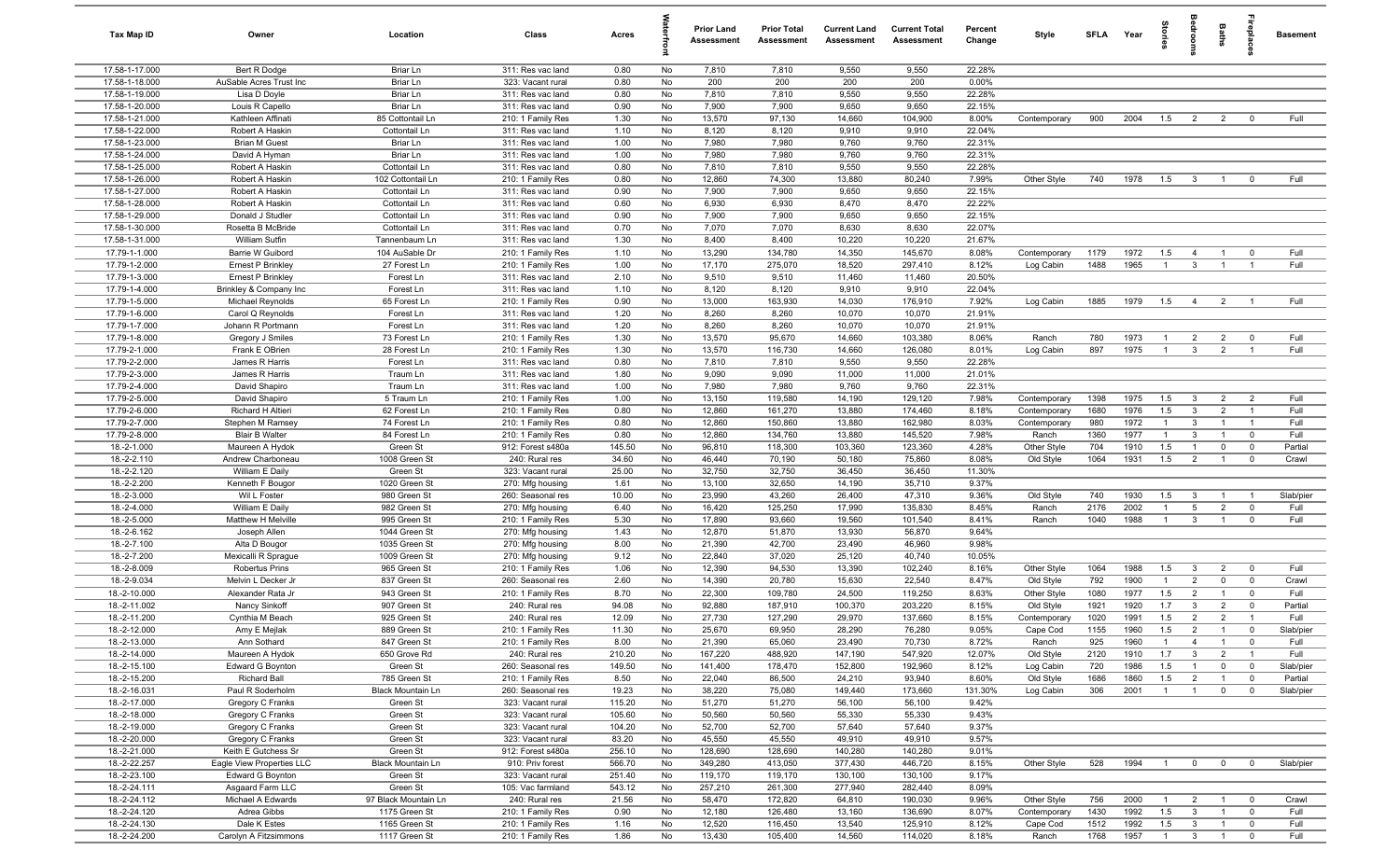| Tax Map ID                     | Owner                                            | Location                                      | Class                                  | Acres          |          | <b>Prior Land</b><br>Assessment | <b>Prior Total</b><br>Assessment | <b>Current Land</b><br>Assessment | <b>Current Total</b><br>Assessment | Percent<br>Change | Style                     | <b>SFLA</b>  | Year            | tories                | å                              | Baths                            |                               | <b>Basement</b> |
|--------------------------------|--------------------------------------------------|-----------------------------------------------|----------------------------------------|----------------|----------|---------------------------------|----------------------------------|-----------------------------------|------------------------------------|-------------------|---------------------------|--------------|-----------------|-----------------------|--------------------------------|----------------------------------|-------------------------------|-----------------|
| 18.-2-24.300                   | <b>Beatrice Fressie</b>                          | Green St                                      | 314: Rural vac<10                      | 1.00           | No       | 7,480                           | 7,480                            | 9,150                             | 9,150                              | 22.33%            |                           |              |                 |                       |                                |                                  |                               |                 |
| 18.-2-24.400                   | Celia Stevenson                                  | 107 Black Mountain Ln                         | 312: Vac w/imprv                       | 4.00           | No       | 16,200                          | 23,080                           | 17,670                            | 25,100                             | 8.75%             |                           |              |                 |                       |                                |                                  |                               |                 |
| 18.-2-24.500                   | Asgaard Farm LLC                                 | Green St                                      | 314: Rural vac<10                      | 1.00           | No       | 7,480                           | 7,480                            | 9,150                             | 9,150                              | 22.33%            |                           |              |                 |                       |                                |                                  |                               |                 |
| 18.-2-25.032                   | Asgaard Farm LLC                                 | 1105 Green St                                 | 210: 1 Family Res                      | 0.74           | No       | 12,570                          | 137,980                          | 13,580                            | 149,220                            | 8.15%             | Ranch                     | 1400         | 1963            | -1                    | -3                             | $\overline{2}$                   | $\mathbf 0$                   | Full<br>Full    |
| 18.-2-27.033<br>18.-2-28.100   | Neal R Jacobson<br>Katherine MacKinnon           | 26 Wildernest Way<br>115 Black Mountain Ln    | 210: 1 Family Res<br>912: Forest s480a | 6.12<br>77.10  | No<br>No | 18,950<br>89,260                | 190,310<br>100,200               | 20,750<br>96,450                  | 206,170<br>108,490                 | 8.33%<br>8.27%    | Other Style               | 2378         | 1978            | 1.7                   | $\overline{4}$                 | $\overline{2}$                   |                               |                 |
| 18.-2-29.002                   | Michael A Edwards                                | <b>Black Mountain Ln</b>                      | 323: Vacant rural                      | 76.72          | No       | 104,250                         | 104,250                          | 112,660                           | 112,660                            | 8.07%             |                           |              |                 |                       |                                |                                  |                               |                 |
| 18.-2-30.001                   | Michael A Edwards                                | <b>Black Mountain Ln</b>                      | 311: Res vac land                      | 8.53           | No       | 23,800                          | 23,800                           | 27,740                            | 27,740                             | 16.55%            |                           |              |                 |                       |                                |                                  |                               |                 |
| 18.-2-31.001                   | Doris A Jacobson                                 | Green St                                      | 311: Res vac land                      | 1.00           | No       | 7,480                           | 7,480                            | 9,150                             | 9,150                              | 22.33%            |                           |              |                 |                       |                                |                                  |                               |                 |
| 18.1-1-1.000                   | <b>Bob Maloney</b>                               | 352 Sheldrake Rd                              | 323: Vacant rural                      | 25.45          | No       | 49,830                          | 49,830                           | 55,450                            | 55,450                             | 11.28%            |                           |              |                 |                       |                                |                                  |                               |                 |
| 18.1-1-2.000                   | Wesley E Sheldrake                               | Sheldrake Rd                                  | 314: Rural vac<10                      | 6.13           | No       | 14,130                          | 14,130                           | 16,610                            | 16,610                             | 17.55%            |                           |              |                 |                       |                                |                                  |                               |                 |
| 18.1-1-3.000                   | Arthur R Depo                                    | 290 Sheldrake Rd                              | 210: 1 Family Res                      | 0.50           | No       | 8,890                           | 43,410                           | 9,610                             | 46,920                             | 8.09%             | Old Style                 | 920          | 1935            | 1.5                   | $\overline{2}$                 | $\overline{1}$                   | $\mathbf 0$                   | Partial         |
| 18.1-1-4.000                   | Wesley E Sheldrake                               | 298 Sheldrake Rd                              | 210: 1 Family Res                      | 1.50           | No       | 12,960                          | 108,110                          | 14,030                            | 116,900                            | 8.13%             | Ranch                     | 1232         | 1967            | $\overline{1}$        | 3                              | $\overline{1}$                   | $\mathbf 0$                   | Full            |
| 18.1-1-5.120                   | Geoffrey L Hewston                               | 280 Sheldrake Rd                              | 210: 1 Family Res                      | 1.56           | No       | 13,040                          | 132,680                          | 14,120                            | 143,640                            | 8.26%             | Ranch                     | 1328         | 1997            | $\overline{1}$        | $\overline{2}$                 | $\overline{1}$                   | $\mathbf 0$                   | Full            |
| 18.1-1-5.130                   | Wesley E Sheldrake                               | Sheldrake Rd                                  | 323: Vacant rural                      | 56.42          | No       | 55,020                          | 55,020                           | 60,520                            | 60,520                             | 10.00%            |                           |              |                 |                       |                                |                                  |                               |                 |
| 18.1-1-6.100                   | John J Sheldrake                                 | 254 Sheldrake Rd                              | 240: Rural res                         | 17.59          | No       | 29,860                          | 109,830                          | 32,270                            | 118,710                            | 8.09%             | Contemporary              | 1024         | 1985            | $\overline{1}$        | $\overline{2}$                 | $\overline{1}$                   | $\overline{\mathbf{0}}$       | Full            |
| 18.1-1-6.200                   | Peter J Ducharme                                 | 220 Sheldrake Rd                              | 210: 1 Family Res                      | 8.16           | No       | 21,600                          | 137,880                          | 23,720                            | 140,460                            | 1.87%             | Ranch                     | 1848         | 2003            | $\overline{1}$        | 3                              | $\overline{2}$                   | $\mathbf 0$                   | Full            |
| 18.1-1-6.300<br>18.1-1-7.000   | John J Sheldrake<br>Hinrich Gebensleben          | 214 Sheldrake Rd                              | 240: Rural res                         | 6.67           | No       | 19,670                          | 37,560<br>177,590                | 21,550<br>43,580                  | 40,890<br>193,060                  | 8.87%<br>8.71%    | Old Style                 | 1028         | 1900<br>1965    | 1.5                   | $\overline{1}$                 | $\overline{1}$<br>$\overline{1}$ | $\mathbf 0$<br>$\overline{1}$ | Partial<br>Full |
| 18.1-1-9.002                   | William T Lowe                                   | 184 Sheldrake Rd<br>13 Pulitzer Way           | 240: Rural res<br>210: 1 Family Res    | 20.80<br>13.40 | No<br>No | 39,320<br>29,310                | 144,730                          | 31,670                            | 156,830                            | 8.36%             | Contemporary<br>Old Style | 1350<br>3074 | 1850            | 1.5<br>$\overline{2}$ | $\overline{2}$<br>$\mathbf{3}$ | $\overline{2}$                   | $\overline{1}$                | Partial         |
| 18.1-1-9.120                   | Helene A Kruger                                  | 76 Pulitzer Way                               | 250: Estate                            | 50.00          | No       | 72,560                          | 545,220                          | 78,410                            | 589,980                            | 8.21%             | Other Style               | 4874         | 1932            | $\overline{2}$        | 6                              | 6                                | $\mathbf{3}$                  | Full            |
| 18.1-1-9.130                   | Hooshang Heshmat                                 | 24 Pulitzer Way                               | 240: Rural res                         | 36.60          | No       | 72,400                          | 148,210                          | 78,230                            | 160,170                            | 8.07%             | Log Cabin                 | 990          | 1999            | 1.5                   | $\overline{2}$                 | $\overline{1}$                   | $\mathbf 0$                   | Slab/pier       |
| 18.1-1-9.200                   | Asgaard Farm LLC                                 | Sheldrake Rd                                  | 322: Rural vac>10                      | 210.90         | No       | 128,130                         | 128,130                          | 139,790                           | 139,790                            | 9.10%             |                           |              |                 |                       |                                |                                  |                               |                 |
| 18.1-1-10.000                  | Asgaard Farm LLC                                 | Green St                                      | 322: Rural vac>10                      | 255.70         | No       | 133,470                         | 133,470                          | 145,550                           | 145,550                            | 9.05%             |                           |              |                 |                       |                                |                                  |                               |                 |
| 18.1-1-11.000                  | David S Gordon                                   | 78 Sheldrake Rd                               | 210: 1 Family Res                      | 1.30           | No       | 12,700                          | 162,750                          | 13,740                            | 176,300                            | 8.33%             | Raised Ranch              | 2646         | 1946            | $\overline{1}$        | $\overline{4}$                 | $\overline{1}$                   | $\overline{1}$                | Full            |
| 18.1-1-12.000                  | John Thwaits                                     | 48 Sheldrake Rd                               | 210: 1 Family Res                      | 1.70           | No       | 13,090                          | 90,060                           | 14,180                            | 97,500                             | 8.26%             | Ranch                     | 1272         | 1979            | $\overline{1}$        | $\mathbf{3}$                   | $\overline{1}$                   | $\overline{0}$                | Full            |
| 18.1-1-13.000                  | Michael Darrah                                   | Sheldrake Rd                                  | 314: Rural vac<10                      | 0.70           | No       | 8,270                           | 8,270                            | 10,120                            | 10,120                             | 22.37%            |                           |              |                 |                       |                                |                                  |                               |                 |
| 18.1-1-14.111                  | Rodney Dockum                                    | 31 Dockum Way                                 | 240: Rural res                         | 20.00          | No       | 32,370                          | 164,400                          | 34,980                            | 177,970                            | 8.25%             | Contemporary              | 1535         | 1983            | 1.5                   | $\overline{2}$                 | $\overline{2}$                   | $\mathbf 0$                   | Full            |
| 18.1-1-14.112                  | Jon T Gordon                                     | 1294 Green St                                 | 210: 1 Family Res                      | 8.50           | No       | 22,040                          | 249,000                          | 24,210                            | 270,280                            | 8.55%             | Other Style               | 2585         | 1982            | 1.5                   | $\mathbf{3}$                   | $\overline{1}$                   | $\overline{1}$                | Full            |
| 18.1-1-14.120                  | Paul R Soderholm                                 | 41 Dockum Way                                 | 210: 1 Family Res                      | 1.00           | No       | 12,310                          | 98,530                           | 13,310                            | 106,530                            | 8.12%             | Old Style                 | 1663         | 1940            | 1.5                   | $\mathbf{3}$                   | $\overline{2}$                   | $\mathbf 0$                   | Partial         |
| 18.1-1-14.200                  | James R Ife                                      | 1226 Green St                                 | 240: Rural res                         | 25.01          | No       | 43,230                          | 157,190                          | 46,720                            | 169,970                            | 8.13%             | Ranch                     | 1792         | 1970            | $\mathbf{1}$          | 3                              | $\overline{2}$                   | $\overline{1}$                | Crawl           |
| 18.1-1-15.100                  | Michael J Boutin                                 | 997 Stickney Bridge Rd                        | 210: 1 Family Res                      | 3.25           | No       | 15,230                          | 97,120                           | 16,580                            | 105,110                            | 8.23%             | Old Style                 | 3160         | 1900            | $\overline{2}$        | 6                              | $\overline{2}$                   | $\mathbf 0$                   | Partial         |
| 18.1-1-15.200                  | David J Shambo                                   | 1011 Stickney Bridge Rd                       | 210: 1 Family Res                      | 0.75           | No<br>No | 10,940                          | 106,300                          | 11,830                            | 115,000                            | 8.18%<br>21.88%   | Ranch                     | 1296         | 1981            | $\overline{1}$        | $\mathbf{3}$                   | $\overline{2}$                   | $\overline{1}$                | Full            |
| 18.1-1-17.000<br>18.1-1-18.000 | Yvonne M Wohlers<br><b>Hildreth Family Trust</b> | Sheldrake Rd<br>41 Sheldrake Rd               | 323: Vacant rural<br>210: 1 Family Res | 1.10<br>1.10   | No       | 11,700<br>14,310                | 11,700<br>171,160                | 14,260<br>15,470                  | 14,260<br>185,180                  | 8.19%             | Ranch                     | 1578         | 1960            | $\overline{1}$        | $\overline{3}$                 | $\overline{1}$                   | $\overline{1}$                | Full            |
| 18.1-1-19.000                  | <b>Hildreth Family Trust</b>                     | Sheldrake Rd                                  | 311: Res vac land                      | 0.80           | No       | 6,310                           | 6,310                            | 7,720                             | 7,720                              | 22.35%            |                           |              |                 |                       |                                |                                  |                               |                 |
| 18.1-1-20.100                  | Daniel P Fenton                                  | 64 Sheldrake Rd                               | 210: 1 Family Res                      | 2.30           | No       | 14,000                          | 91,620                           | 15,200                            | 99,270                             | 8.35%             | Ranch                     | 1252         | 1955            | $\overline{1}$        | 3                              | $\overline{1}$                   | $\overline{1}$                | Full            |
| 18.1-1-20.200                  | Michael L Fish                                   | 65 Sheldrake Rd                               | 210: 1 Family Res                      | 2.50           | No       | 16,400                          | 55,430                           | 17,810                            | 59,980                             | 8.21%             | Other Style               | 1224         | 1996            | 1.5                   | $\overline{1}$                 | $\overline{1}$                   | $\mathbf 0$                   | Full            |
| 18.1-1-21.000                  | Robert V Barry                                   | 87 Sheldrake Rd                               | 210: 1 Family Res                      | 1.70           | No       | 13,220                          | 87,010                           | 14,320                            | 94,140                             | 8.19%             | Ranch                     | 1250         | 1951            | $\overline{1}$        | $\overline{2}$                 | $\overline{1}$                   | $\overline{2}$                | Full            |
| 18.1-1-22.000                  | William Greenley                                 | 101 Sheldrake Rd                              | 210: 1 Family Res                      | 8.70           | No       | 22,300                          | 137,340                          | 24,500                            | 149,350                            | 8.74%             | Old Style                 | 2980         | 1890            | 1.7                   | $5\overline{5}$                | $\mathbf{3}$                     | $\mathbf{3}$                  | Partial         |
| 18.1-1-23.000                  | Asgaard Farm LLC                                 | Sheldrake Rd                                  | 322: Rural vac>10                      | 105.60         | No       | 85,560                          | 85,560                           | 93,630                            | 93,630                             | 9.43%             |                           |              |                 |                       |                                |                                  |                               |                 |
| 18.1-1-24.111                  | Katherine MacKinnon                              | Sheldrake Rd                                  | 323: Vacant rural                      | 33.10          | No       | 50,230                          | 50,230                           | 55,610                            | 55,610                             | 10.71%            |                           |              |                 |                       |                                |                                  |                               |                 |
| 18.1-1-24.112                  | Asgaard Farm LLC                                 | Sheldrake Rd                                  | 323: Vacant rural                      | 34.68          | No       | 71,910                          | 71,910                           | 79,540                            | 79,540                             | 10.61%            |                           |              |                 |                       |                                |                                  |                               |                 |
| 18.1-1-24.113                  | Asa Darrah III                                   | Stickney Bridge Rd                            | 314: Rural vac<10                      | 3.40           | No       | 5,290                           | 5,290                            | 6,320                             | 6,320                              | 19.47%            |                           |              |                 |                       |                                |                                  |                               |                 |
| 18.1-1-24.120                  | Raymond Murphy                                   | 70 Sheldrake Rd                               | 240: Rural res                         | 79.56          | No       | 73,320                          | 158,280                          | 79,220                            | 171,100                            | 8.10%             | Log Cabin                 | 1364         | 1987            | 1.7                   | $\mathbf{3}$                   | $\overline{1}$                   | $\mathbf 0$                   | Full            |
| 18.1-1-24.200                  | Raymond G Poirier                                | 1027 Stickney Bridge Rd                       | 210: 1 Family Res                      | 9.68           | No       | 23,570                          | 85,170                           | 25,930                            | 92,890                             | 9.06%             | Ranch                     | 864          | 1984            | $\overline{1}$        | $\overline{2}$                 | $\overline{2}$                   | $\mathbf{0}$                  | Full            |
| 18.1-1-25.100                  | Marvin Otis                                      | 1148 Stickney Bridge Rd                       | 240: Rural res                         | 21.16          | No       | 33,580                          | 185,990                          | 36,290                            | 201,360                            | 8.26%             | Other Style               | 4798         | 1829            | $\overline{2}$<br>2   | $5\overline{5}$                | $\overline{1}$                   | 0<br>$\mathbf 0$              | Full<br>Full    |
| 18.1-1-25.200<br>18.1-1-26.000 | James M Wisher<br>Linda Lamoy                    | 1132 Stickney Bridge Rd<br>Stickney Bridge Rd | 210: 1 Family Res<br>311: Res vac land | 0.66<br>0.20   | No<br>No | 10,780<br>3,310                 | 112,800<br>3,310                 | 11,650<br>4,050                   | 158,810<br>4,050                   | 40.79%<br>22.36%  | Old Style                 | 2360         | 1958            |                       | $\overline{2}$                 | $\overline{1}$                   |                               |                 |
| 18.1-1-27.000                  | Linda Lamoy                                      | Stickney Bridge Rd                            | 311: Res vac land                      | 0.30           | No       | 5,090                           | 5,090                            | 6,230                             | 6,230                              | 22.40%            |                           |              |                 |                       |                                |                                  |                               |                 |
| 18.1-1-28.000                  | Linda A Lamoy                                    | 1122 Stickney Bridge Rd                       | 240: Rural res                         | 16.30          | No       | 28,510                          | 119,610                          | 30,810                            | 130,110                            | 8.78%             | Old Style                 | 971          | 1900            | 1.5                   | $\overline{\mathbf{3}}$        | $\overline{1}$                   | $\overline{0}$                | Full            |
| 18.1-1-29.100                  | Calvin J Coolidge                                | 1184 Stickney Bridge Rd                       | 240: Rural res                         | 11.23          | No       | 23,220                          | 157,190                          | 25,090                            | 170,740                            | 8.62%             | Old Style                 | 2252         | 1932            | 2                     | $\mathbf{3}$                   | $\overline{2}$                   | $\overline{0}$                | Partial         |
| 18.1-1-29.200                  | Paul W Casson                                    | 1168 Stickney Bridge Rd                       | 210: 1 Family Res                      | 3.00           | No       | 14,910                          | 159,290                          | 16,210                            | 172,690                            | 8.41%             | Ranch                     | 1384         | 1980            | $\mathbf{1}$          | $\overline{2}$                 | $\overline{2}$                   | $\overline{0}$                | Full            |
| 18.1-1-30.100                  | Asgaard Farm LLC                                 | Stickney Bridge Rd                            | 113: Cattle farm                       | 145.40         | No       | 103,770                         | 254,530                          | 112,130                           | 275,360                            | 8.18%             | Old Style                 | 3090         | 1920            | 1.5                   | $\mathbf{3}$                   | $\overline{2}$                   | $\mathbf 0$                   | Partial         |
| 18.1-1-30.200                  | Asgaard Farm LLC                                 | 1198 Stickney Bridge Rd                       | 210: 1 Family Res                      | 9.00           | No       | 28,360                          | 195,280                          | 31,180                            | 211,780                            | 8.45%             | Log Cabin                 | 2028         | 1980            | $\overline{2}$        | $\mathbf{3}$                   | $\overline{1}$                   | $\overline{\mathbf{0}}$       | Full            |
| 18.1-1-31.100                  | Asgaard Farm LLC                                 | 60 Asgaard Way                                | 110: Livestock                         | 81.70          | No       | 73,770                          | 257,500                          | 79,710                            | 279,280                            | 8.46%             | Ranch                     | 2230         | 1968            | $\mathbf{1}$          | $\mathbf{3}$                   | $\overline{3}$                   | $\overline{1}$                | Partial         |
| 18.1-1-31.200                  | Walter J Dubay                                   | 387 Sheldrake Rd                              | 210: 1 Family Res                      | 21.40          | No       | 28,760                          | 127,410                          | 79,710                            | 221,030                            | 73.48%            | Ranch                     | 1516         | 1987            | $\mathbf{1}$          | $\mathbf{3}$                   | $\overline{1}$                   | $\mathbf 0$                   | Full            |
| 18.1-1-32.000                  | Linda A Lamoy                                    | Stickney Bridge Rd                            | 311: Res vac land                      | 0.20           | No       | 3,310                           | 3,310                            | 4,050                             | 4,050                              | 22.36%            |                           |              |                 |                       |                                |                                  |                               |                 |
| 18.1-1-33.000                  | Linda A Lamoy                                    | Stickney Bridge Rd                            | 311: Res vac land                      | 0.20           | No       | 3,310                           | 3,310                            | 4,050                             | 4,050                              | 22.36%            |                           |              |                 |                       |                                |                                  |                               |                 |
| 18.1-1-34.001                  | Scott R Bombard                                  | 17 Sheldrake Rd                               | 210: 1 Family Res                      | 11.00          | No       | 22,970                          | 190,570                          | 24,830                            | 206,190                            | 8.20%             | Contemporary              | 2512         | 1996            | $\overline{2}$        | $\overline{4}$                 | $\overline{2}$                   | $\overline{0}$                | Full            |
| 18.1-1-35.001                  | Kelly J Niemann                                  | 7 Sheldrake Rd                                | 210: 1 Family Res                      | 11.75          | No       | 23,770                          | 166,350                          | 25,690                            | 180,050                            | 8.24%             | Log Cabin                 | 1478         | 1999            | 1.5                   | $\mathbf{3}$                   | $\overline{2}$                   | $\overline{1}$                | Full            |
| 18.3-1-1.000<br>18.3-1-2.100   | Milton L LaGoy<br>Linda A Lamoy                  | 1171 Stickney Bridge Rd<br>Stickney Bridge Rd | 210: 1 Family Res<br>312: Vac w/imprv  | 1.20<br>25.10  | No<br>No | 12,570<br>33,920                | 138,950<br>33,920                | 13,600<br>36,650                  | 150,810<br>36,650                  | 8.54%<br>8.05%    | Ranch                     | 1255         | 1963            | $\overline{1}$        | $\overline{1}$                 | $\overline{1}$                   | $\overline{2}$                | Full            |
| 18.3-1-2.200                   | Lisa J Straight                                  | 1129 Stickney Bridge Rd                       | 210: 1 Family Res                      | 0.68           | No       | 10,820                          | 53,180                           | 11,690                            | 57,460                             | 8.05%             | Old Style                 | 996          | 1932  1.5  2  1 |                       |                                |                                  | $\overline{\mathbf{0}}$       | Partial         |
|                                |                                                  |                                               |                                        |                |          |                                 |                                  |                                   |                                    |                   |                           |              |                 |                       |                                |                                  |                               |                 |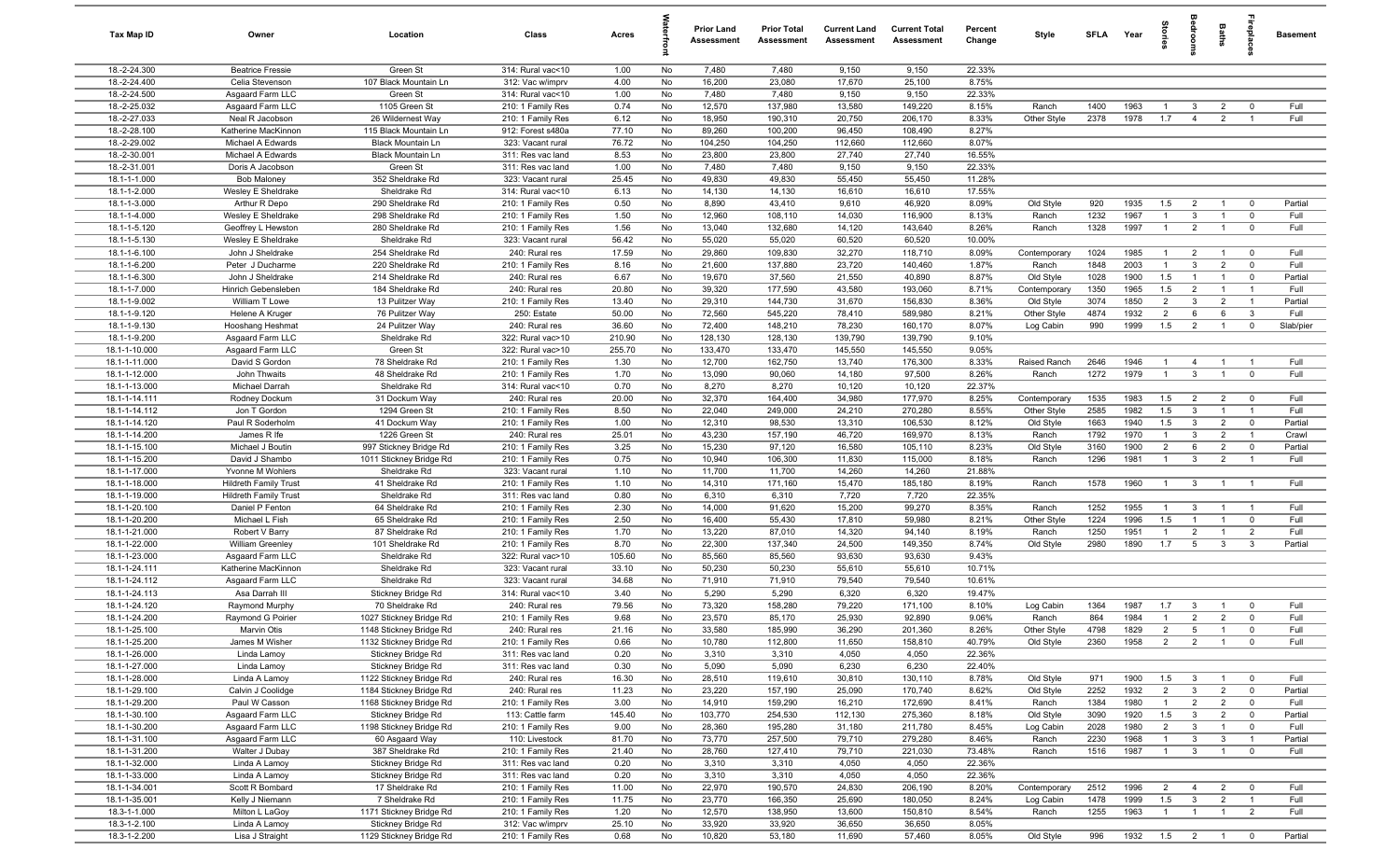| Tax Map ID                     | Owner                                       | Location                                         | Class                                  | Acres            |          | <b>Prior Land</b><br>Assessment | <b>Prior Total</b><br>Assessment | <b>Current Land</b><br>Assessment | <b>Current Total</b><br>Assessment | Percent<br>Change | Style                        | <b>SFLA</b>  | Year         | Stori               | drooi                            | Baths                            | <u>epp</u>                    | Basement        |
|--------------------------------|---------------------------------------------|--------------------------------------------------|----------------------------------------|------------------|----------|---------------------------------|----------------------------------|-----------------------------------|------------------------------------|-------------------|------------------------------|--------------|--------------|---------------------|----------------------------------|----------------------------------|-------------------------------|-----------------|
| 18.3-1-3.100                   | Margaret W Carey                            | 1157 Stickney Bridge Rd                          | 240: Rural res                         | 60.80            | No       | 59,700                          | 155,990                          | 67,760                            | 171,940                            | 10.23%            | Split Level                  | 1440         | 1960         | $\overline{1}$      | $\mathbf{3}$                     | $\overline{2}$                   | $\overline{1}$                | Full            |
| 18.3-1-3.200                   | Milton L LaGoy                              | Stickney Bridge Rd                               | 312: Vac w/imprv                       | 0.60             | No       | 4,870                           | 18,340                           | 5,950                             | 20,780                             | 13.30%            |                              |              |              |                     |                                  |                                  |                               |                 |
| 18.3-1-4.100<br>18.3-1-4.200   | Raymond B Losso                             | 869 Stickney Bridge Rd                           | 240: Rural res<br>210: 1 Family Res    | 99.10<br>8.52    | No<br>No | 83,340                          | 182,810                          | 89,880                            | 197,610                            | 8.10%<br>35.66%   | Contemporary<br>Contemporary | 1488<br>1260 | 1991<br>2004 | 1.5<br>1.5          | $\overline{2}$<br>$\overline{2}$ | $\overline{2}$<br>$\overline{2}$ | $\mathbf 0$<br>$\mathbf 0$    | Full<br>Full    |
| 18.3-1-5.052                   | Carlo V Losso<br>Michael J Kirchner         | 839 Stickney Bridge Rd<br>859 Stickney Bridge Rd | 210: 1 Family Res                      | 1.65             | No       | 17,650<br>13,160                | 112,010<br>73,850                | 24,240<br>14,250                  | 151,950<br>98,410                  | 33.26%            | Old Style                    | 2092         | 1940         | 1.5                 | $\overline{2}$                   | $\overline{2}$                   | $\mathbf 0$                   | Partial         |
| 18.3-1-6.000                   | Todd C Hodgson                              | 1081 Stickney Bridge Rd                          | 210: 1 Family Res                      | 1.10             | No       | 12,440                          | 63,680                           | 13,450                            | 68,840                             | 8.10%             | Old Style                    | 1037         | 1900         | 1.5                 | $\overline{2}$                   |                                  | $\mathbf 0$                   | Full            |
| 18.3-1-7.000                   | Asa C Darrah III                            | 1055 Stickney Bridge Rd                          | 280: Multiple res                      | 14.00            | No       | 26,110                          | 66,120                           | 28,070                            | 71,840                             | 8.65%             | Ranch                        | 1440         | 1989         | $\overline{1}$      | $\mathbf{3}$                     | $\overline{1}$                   | $\mathbf 0$                   | Partial         |
| 18.3-1-9.000                   | <b>Fitzsimmons Trust</b>                    | 56 Black Mountain Ln                             | 210: 1 Family Res                      | 5.13             | No       | 22,090                          | 218,390                          | 24,140                            | 236,260                            | 8.18%             | Log Cabin                    | 2052         | 1994         | 1.5                 | $\overline{2}$                   | $\overline{1}$                   | $\mathbf 0$                   | Full            |
| 18.3-1-10.000                  | James C Smith                               | 1265 Green St                                    | 210: 1 Family Res                      | 2.40             | No       | 14,130                          | 43,390                           | 15,340                            | 47,080                             | 8.50%             | Cottage                      | 600          | 1973         | $\mathbf{1}$        | $\overline{1}$                   | $\overline{1}$                   | $\mathbf 0$                   | Crawl           |
| 18.3-1-11.000                  | James C Smith                               | 1267 Green St                                    | 210: 1 Family Res                      | 2.10             | No       | 13,740                          | 84,050                           | 14,900                            | 91,430                             | 8.78%             | Ranch                        | 864          | 1968         | $\overline{1}$      | $\overline{2}$                   | $\overline{1}$                   | $\mathbf 0$                   | Full            |
| 18.3-1-12.000                  | Michael R Fitzsimmons                       | <b>Black Mountain Ln</b>                         | 240: Rural res                         | 21.32            | No       | 42,190                          | 202,580                          | 45,590                            | 219,170                            | 8.19%             | Contemporary                 | 1794         | 1996         | $\mathbf{1}$        | 3                                | $\overline{2}$                   | $\overline{1}$                | Crawl           |
| 18.3-1-13.000<br>18.3-1-14.000 | <b>Richard F Tracy</b><br>Harold L Richards | 70 Black Mountain Ln<br><b>Black Mountain Ln</b> | 260: Seasonal res<br>314: Rural vac<10 | 1.40<br>1.40     | No<br>No | 14,760<br>11,490                | 31,400<br>11,490                 | 15,970<br>13,980                  | 34,020<br>13,980                   | 8.34%<br>21.67%   | Cottage                      | 480          | 1965         | $\overline{1}$      | $\overline{1}$                   | $\mathbf 0$                      | $^{\circ}$                    | Slab/pier       |
| 18.3-1-15.000                  | Linda Furtaw                                | Black Mountain Ln                                | 323: Vacant rural                      | 1.40             | No       | 11,490                          | 11,490                           | 13,980                            | 13,980                             | 21.67%            |                              |              |              |                     |                                  |                                  |                               |                 |
| 18.3-1-16.000                  | Michael R Fitzsimmons                       | 102 Black Mountain Ln                            | 314: Rural vac<10                      | 2.68             | No       | 13,880                          | 13,880                           | 16,660                            | 16,660                             | 20.03%            |                              |              |              |                     |                                  |                                  |                               |                 |
| 18.3-1-17.100                  | Jeffrey A LaDieu                            | 986 Stickney Bridge Rd                           | 240: Rural res                         | 105.40           | No       | 94,860                          | 133,490                          | 102,500                           | 144,330                            | 8.12%             | Old Style                    | 1584         | 1880         | 1.7                 | $\overline{4}$                   |                                  | $^{\circ}$                    | Partial         |
| 18.3-1-17.200                  | Jeffrey A LaDieu                            | 972 Stickney Bridge Rd                           | 210: 1 Family Res                      | 9.10             | No       | 24,140                          | 205,970                          | 26,090                            | 223,040                            | 8.29%             | Contemporary                 | 1844         | 1992         | 1.5                 | $\overline{3}$                   | $\overline{2}$                   | $\mathbf 0$                   | Full            |
| 18.3-1-18.000                  | Malcolm W Klein                             | 41 Santo Ln                                      | 210: 1 Family Res                      | 5.40             | No       | 20,720                          | 161,620                          | 22,660                            | 175,180                            | 8.39%             | Other Style                  | 1737         | 1945         | $\overline{1}$      | $\overline{2}$                   | $\overline{2}$                   | $\overline{1}$                | Partial         |
| 18.3-1-19.000                  | Gladys V Bradshaw                           | Santo Ln                                         | 314: Rural vac<10                      | 3.30             | No       | 19,610                          | 19,610                           | 23,420                            | 23,420                             | 19.43%            |                              |              |              |                     |                                  |                                  |                               |                 |
| 18.3-1-20.000                  | Seth J Rosenblum                            | Santo Ln                                         | 912: Forest s480a                      | 20.20            | No       | 27,740                          | 27,740                           | 34,560                            | 34,560                             | 24.59%            |                              |              |              |                     |                                  |                                  |                               |                 |
| 18.3-1-21.100<br>18.3-1-23.000 | Seth J Rosenblum                            | 69 Santo Ln                                      | 240: Rural res                         | 70.65            | No       | 93,150                          | 222,690                          | 108,680                           | 257,220                            | 15.51%            | Old Style                    | 1506<br>2178 | 1920<br>1974 | 1.7<br>1.5          | $\mathbf{3}$<br>2                | $\overline{2}$                   | $\mathbf 0$<br>$\overline{1}$ | Partial<br>Full |
| 18.3-1-26.110                  | Peter B OBrien<br>Warren T Gallic           | 113 Santo Ln<br>Santo Ln                         | 240: Rural res<br>322: Rural vac>10    | 410.00<br>19.02  | No<br>No | 376,450<br>39,400               | 1,065,270<br>39,400              | 407,310<br>44,570                 | 1,154,380<br>44,570                | 8.37%<br>13.12%   | Contemporary                 |              |              |                     |                                  |                                  |                               |                 |
| 18.3-1-26.120                  | Warren T Gallic                             | 68 Santo Ln                                      | 240: Rural res                         | 19.12            | No       | 53,720                          | 277,490                          | 59,490                            | 301,870                            | 8.79%             | Old Style                    | 1964         | 1974         | 1.5                 | $\overline{2}$                   | $\mathbf{3}$                     | $\overline{1}$                | Partial         |
| 18.3-1-26.210                  | Daniels Family Trust                        | 16 Santo Ln                                      | 240: Rural res                         | 10.00            | No       | 29,980                          | 295,440                          | 32,990                            | 319,930                            | 8.29%             | Old Style                    | 2730         | 1890         | 2                   | $\overline{4}$                   | $\overline{2}$                   | $\overline{1}$                | Full            |
| 18.3-1-26.220                  | Malcolm W Klein                             | Santo Ln                                         | 322: Rural vac>10                      | 12.32            | No       | 33,240                          | 33,240                           | 38,420                            | 38,420                             | 15.58%            |                              |              |              |                     |                                  |                                  |                               |                 |
| 18.3-1-26.230                  | Malcolm W Klein                             | Santo Ln                                         | 322: Rural vac>10                      | 11.81            | No       | 32,250                          | 32,250                           | 37,300                            | 37,300                             | 15.66%            |                              |              |              |                     |                                  |                                  |                               |                 |
| 18.3-1-26.310                  | Bette J Hileman                             | Stickney Bridge Rd                               | 322: Rural vac>10                      | 15.50            | No       | 30,230                          | 30,230                           | 34,770                            | 34,770                             | 15.02%            |                              |              |              |                     |                                  |                                  |                               |                 |
| 18.3-1-26.320                  | Joseph H Kahn Jr                            | 942 Stickney Bridge Rd                           | 210: 1 Family Res                      | 17.00            | No       | 33,070                          | 189,760                          | 36,580                            | 206,410                            | 8.77%             | Contemporary                 | 1764         | 1978         | 1.7                 | $\overline{3}$                   | $\overline{2}$                   | $\overline{1}$                | Full            |
| 18.3-1-27.000                  | Peter Abbott                                | 902 Stickney Bridge Rd                           | 240: Rural res                         | 31.75            | No       | 43,600                          | 171,730                          | 47,120                            | 185,730                            | 8.15%             | Old Style                    | 2786         | 1900         | 2                   | $\mathbf{3}$                     | $\overline{2}$                   | $\overline{1}$                | Full            |
| 18.3-1-28.100<br>18.3-1-28.200 | Matthew A Gedeiko Sr<br>Holly Chabbott      | Stickney Bridge Rd<br>882 Stickney Bridge Rd     | 323: Vacant rural<br>210: 1 Family Res | 44.00<br>1.03    | No<br>No | 52,650<br>13,590                | 52,650<br>26,860                 | 58,010<br>14,680                  | 58,010<br>29,210                   | 10.18%<br>8.75%   | Old Style                    | 1617         | 1905         | $\overline{2}$      | $\overline{2}$                   | $\overline{1}$                   | $\mathbf 0$                   | Partial         |
| 18.3-1-29.000                  | Matthew A Gedeiko                           | 840 Stickney Bridge Rd                           | 240: Rural res                         | 42.90            | No       | 90,010                          | 420,190                          | 98,590                            | 546,920                            | 30.16%            | Log Cabin                    | 4005         | 1976         | 1.7                 | 5                                | $\overline{1}$                   | $\overline{0}$                | Crawl           |
| 18.3-1-30.110                  | Elaine Gedeiko                              | 770 Hazen Rd                                     | 240: Rural res                         | 85.90            | No       | 88,970                          | 180,950                          | 101,630                           | 201,210                            | 11.20%            | Old Style                    | 2598         | 1860         | 1.7                 | 6                                | $\overline{2}$                   | $\mathbf 0$                   | Partial         |
| 18.3-1-30.120                  | Matthew Gedeiko                             | Hazen Rd                                         | 314: Rural vac<10                      | 2.80             | No       | 13,290                          | 13,290                           | 15,850                            | 15,850                             | 19.26%            |                              |              |              |                     |                                  |                                  |                               |                 |
| 18.3-1-30.130                  | Kim M Hildreth                              | Hazen Rd                                         | 314: Rural vac<10                      | 3.30             | No       | 14,380                          | 14,380                           | 17,080                            | 17,080                             | 18.78%            |                              |              |              |                     |                                  |                                  |                               |                 |
| 18.3-1-30.200                  | Thomas S Nicoll                             | 45 Murcray Ln                                    | 210: 1 Family Res                      | 9.50             | No       | 24,150                          | 189,880                          | 26,570                            | 206,010                            | 8.49%             | Contemporary                 | 1840         | 1980         | $\overline{2}$      | $\overline{4}$                   | $\overline{2}$                   | $\overline{1}$                | Full            |
| 18.3-1-31.100                  | Loraine A Arnold                            | Hazen Rd                                         | 312: Vac w/imprv                       | 0.80             | No       | 9,630                           | 9,630                            | 10,410                            | 10,410                             | 8.10%             |                              |              |              |                     |                                  |                                  |                               |                 |
| 18.3-1-31.200<br>18.3-1-31.300 | Calvin J Arnold                             | Hazen Rd                                         | 314: Rural vac<10                      | 4.50             | No       | 8,980                           | 8,980                            | 10,640                            | 10,640                             | 18.49%            |                              |              |              |                     |                                  |                                  |                               |                 |
| 18.3-1-32.100                  | Jane S Lippincott<br>Joseph K Casey         | Hazen Rd<br>733 Hazen Rd                         | 314: Rural vac<10<br>210: 1 Family Res | 4.00<br>0.90     | No<br>No | 8,500<br>16,800                 | 8,500<br>174,570                 | 10,100<br>18,160                  | 10,100<br>189,000                  | 18.82%<br>8.27%   | Ranch                        | 1604         | 1969         | $\overline{1}$      | $\mathbf{3}$                     |                                  | $\mathbf 0$                   | Full            |
| 18.3-1-32.200                  | Helene M Marshall                           | Hazen Rd                                         | 311: Res vac land                      | 0.90             | No       | 11,480                          | 11,480                           | 14,050                            | 14,050                             | 22.39%            |                              |              |              |                     |                                  |                                  |                               |                 |
| 18.3-1-33.000                  | Mark Aubin                                  | 743 Hazen Rd                                     | 210: 1 Family Res                      | 0.80             | No       | 13,850                          | 137,990                          | 14,960                            | 149,400                            | 8.27%             | Ranch                        | 1365         | 1974         | $\overline{1}$      | $\mathbf{3}$                     |                                  | $^{\circ}$                    | Full            |
| 18.3-1-34.000                  | Jocelyn Simpson                             | Hazen Rd                                         | 311: Res vac land                      | 1.80             | No       | 13,220                          | 13,220                           | 16,010                            | 16,010                             | 21.10%            |                              |              |              |                     |                                  |                                  |                               |                 |
| 18.3-1-35.000                  | Christopher K Kyea                          | 786 Hazen Rd                                     | 210: 1 Family Res                      | 1.60             | No       | 15,050                          | 127,770                          | 16,300                            | 138,180                            | 8.15%             | Ranch                        | 1222         | 1968         | $\overline{1}$      | $\mathbf{3}$                     |                                  | $\overline{2}$                | Full            |
| 18.3-1-36.100                  | Matthew A Gedeiko Jr                        | 750 Stickney Bridge Rd                           | 210: 1 Family Res                      | 2.00             | No       | 14,840                          | 100,580                          | 16,090                            | 107,250                            | 6.63%             | Old Style                    | 2848         | 1825         | 1.7                 | 8                                | $\overline{1}$                   | $\mathbf 0$                   | Partial         |
| 18.3-1-36.210                  | Matthew A Gedeiko                           | Stickney Bridge Rd                               | 312: Vac w/imprv                       | 125.90           | No       | 122,760                         | 131,800                          | 133,110                           | 143,070                            | 8.55%             |                              |              |              |                     |                                  |                                  |                               |                 |
| 18.3-1-36.230<br>18.3-1-38.000 | Marvin J Stanley<br>Marvin Stanley          | 855 Hazen Rd<br>731 Stickney Bridge Rd           | 312: Vac w/imprv<br>210: 1 Family Res  | 20.10<br>0.25    | No<br>No | 31,780<br>6,840                 | 51,060<br>85,990                 | 35,330<br>7,390                   | 56,560<br>93,200                   | 10.77%<br>8.38%   | Other Style                  | 1472         | 1969         | 2                   | $\overline{4}$                   | $\overline{1}$                   | $\overline{1}$                | Partial         |
| 18.3-1-39.000                  | Richard F Tracy                             | Green St                                         | 314: Rural vac<10                      | 0.50             | No       | 8,890                           | 8,890                            | 10,880                            | 10,880                             | 22.38%            |                              |              |              |                     |                                  |                                  |                               |                 |
| 18.3-1-40.301                  | Gerald S Miller                             | 778 Hazen Rd                                     | 210: 1 Family Res                      | 0.83             | No       | 13,890                          | 148,330                          | 15,010                            | 160,660                            | 8.31%             | Ranch                        | 1298         | 1973         | $\overline{1}$      | 3 <sup>3</sup>                   | $\overline{1}$                   | $\mathbf 0$                   | Full            |
| 18.3-1-41.000                  | Kathryn A Cooper                            | Black Mountain Ln                                | 314: Rural vac<10                      | 1.26             | No       | 8,990                           | 8,990                            | 10,950                            | 10,950                             | 21.80%            |                              |              |              |                     |                                  |                                  |                               |                 |
| 18.3-2-1.000                   | Elizabeth T Clark                           | Stickney Bridge Rd                               | 322: Rural vac>10                      | 11.75            | No       | 24,630                          | 24,630                           | 28,500                            | 28,500                             | 15.71%            |                              |              |              |                     |                                  |                                  |                               |                 |
| 18.3-2-2.000                   | Wayne Clark                                 | 789 Stickney Bridge Rd                           | 210: 1 Family Res                      | 1.00             | No       | 12,310                          | 114,110                          | 13,310                            | 123,580                            | 8.30%             | Ranch                        | 1559         | 1968         | $\overline{1}$      | $\mathbf{3}$                     | $\overline{1}$                   | $\mathbf 0$                   | Full            |
| 18.3-2-3.000                   | Samuel J Bates<br>Martin B Schwalbaum       | 763 Stickney Bridge Rd                           | 270: Mfg housing                       | 8.50             | No       | 19,790                          | 19,790                           | 27,850                            | 82,670                             | 317.74%           |                              |              |              |                     |                                  |                                  |                               |                 |
| 26.4-2-1.000<br>26.4-2-2.000   | Wellscroft Ice House LLC                    | NYS Route 9N<br>NYS Route 9N                     | 912: Forest s480a<br>912: Forest s480a | 196.90<br>206.40 | No<br>No | 99,810<br>77,220                | 99,810<br>83,400                 | 108,920<br>99,830                 | 108,920<br>99,830                  | 9.13%<br>19.70%   |                              |              |              |                     |                                  |                                  |                               |                 |
| 27.1-1-1.110                   | James H Lincoln                             | John Fountain Rd                                 | 322: Rural vac>10                      | 22.72            | No       | 20,690                          | 20,690                           | 22,150                            | 22,150                             | 7.06%             |                              |              |              |                     |                                  |                                  |                               |                 |
| 27.1-1-2.036                   | James H Lincoln                             | John Fountain Rd                                 | 314: Rural vac<10                      | 0.68             | No       | 1,430                           | 1,430                            | 1,600                             | 1,600                              | 11.89%            |                              |              |              |                     |                                  |                                  |                               |                 |
| 27.1-1-3.036                   | Theodore J Williams                         | 76 John Fountain Rd                              | 210: 1 Family Res                      | 3.12             | No       | 15,060                          | 82,900                           | 16,390                            | 89,760                             | 8.28%             | Ranch                        | 1024         | 1983         | $\overline{1}$      | $\overline{2}$                   | $\overline{1}$                   | $\overline{0}$                | Full            |
| 27.1-1-4.035                   | Mildred A VanHolten                         | 93 John Fountain Rd                              | 270: Mfg housing                       | 11.60            | No       | 26,060                          | 110,560                          | 28,720                            | 121,750                            | 10.12%            |                              |              |              |                     |                                  |                                  |                               |                 |
| 27.1-1-5.034                   | Seth J Rosenblum Dr                         | 13036 NYS Route 9N                               | 483: Converted Res                     | 0.90             | No       | 12,180                          | 129,490                          | 13,160                            | 140,080                            | 8.18%             | Ranch                        | 1808         | 1960         | $\overline{1}$      | $\overline{3}$                   | $\overline{1}$                   | $\overline{0}$                | Partial         |
| 27.1-1-6.037                   | Sue A Hartpence                             | John Fountain Rd                                 | 311: Res vac land                      | 1.10             | No       | 7,610                           | 7,610                            | 9,290                             | 9,290                              | 22.08%            |                              |              |              |                     |                                  |                                  |                               |                 |
| 27.1-1-12.111                  | Jody L Leavens                              | 6687 NYS Route 86                                | 210: 1 Family Res                      | 1.26             | No       | 13,280                          | 102,870                          | 14,370                            | 111,410                            | 8.30%             | Ranch                        | 1286         | 1951         | $1 \quad 3 \quad 1$ |                                  |                                  | $\overline{\mathbf{0}}$       | Full            |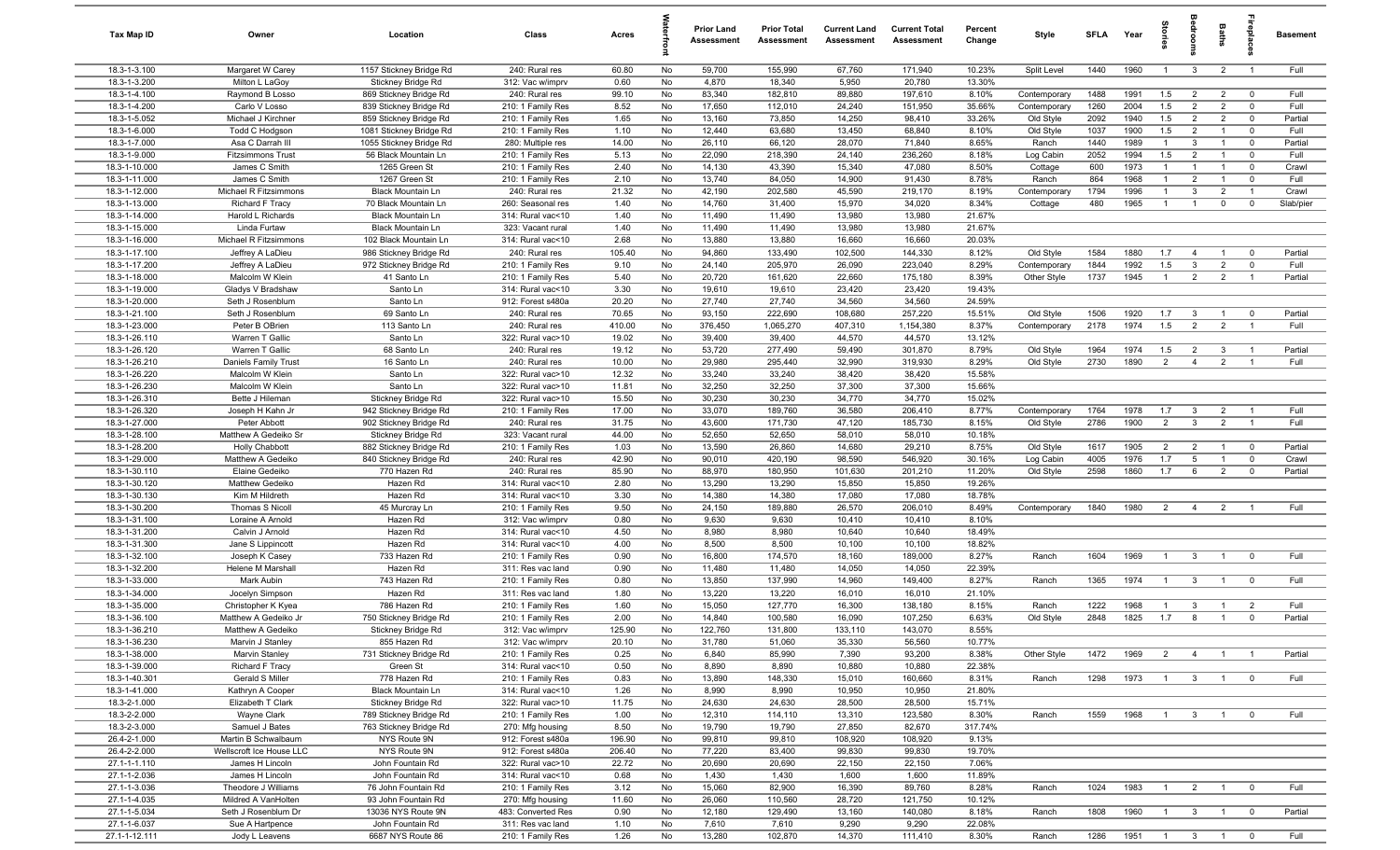| Tax Map ID                     | Owner                                       | Location                                 | Class                                  | Acres          |          | <b>Prior Land</b><br>Assessment | <b>Prior Total</b><br>Assessment | <b>Current Land</b><br>Assessment | <b>Current Total</b><br>Assessment | Percent<br>Change | Style                    | SFLA Year   |              | ğ                              | groon                          | Baths                            | <b>Gebla</b>                     | <b>Basement</b>        |
|--------------------------------|---------------------------------------------|------------------------------------------|----------------------------------------|----------------|----------|---------------------------------|----------------------------------|-----------------------------------|------------------------------------|-------------------|--------------------------|-------------|--------------|--------------------------------|--------------------------------|----------------------------------|----------------------------------|------------------------|
| 27.1-1-12.112                  | Loyd C Brewer                               | NYS Route 86                             | 314: Rural vac<10                      | 7.14           | No       | 15,440                          | 15,440                           | 18,080                            | 18,080                             | 17.10%            |                          |             |              |                                |                                |                                  |                                  |                        |
| 27.1-1-12.120                  | Michael F Brewer                            | NYS Route 86                             | 311: Res vac land                      | 2.00           | No       | 2,590                           | 2,590                            | 2,910                             | 2,910                              | 12.36%            |                          |             |              |                                |                                |                                  |                                  |                        |
| 27.1-1-12.200                  | Michael F Brewer                            | 28 Brewer Way                            | 210: 1 Family Res                      | 1.01           | No       | 12,940                          | 77,040                           | 13,990                            | 83,280                             | 8.10%             | Ranch                    | 891         | 1985         | $\mathbf{1}$                   | $\overline{2}$                 |                                  | $^{\circ}$                       | Full                   |
| 27.1-1-13.000                  | Thomas A VanBenschoten                      | 6699 NYS Route 86                        | 210: 1 Family Res                      | 1.30           | No       | 12,700                          | 106,530                          | 13,740                            | 115,650                            | 8.56%             | Bungalow                 | 1297        | 1932         | $\mathbf{1}$                   | $\overline{2}$                 |                                  | $\mathbf 0$                      | Partial                |
| 27.1-1-14.000<br>27.1-1-15.200 | Robert Gill<br><b>Michael Brewer</b>        | 6707 NYS Route 86<br>NYS Route 86        | 210: 1 Family Res<br>311: Res vac land | 0.60<br>3.80   | No<br>No | 10,670<br>4,930                 | 93,960<br>4,930                  | 11,530<br>5,530                   | 101,600<br>5,530                   | 8.13%<br>12.17%   | Ranch                    | 1492        | 1960         | $\overline{1}$                 | 3                              |                                  | $^{\circ}$                       | Crawl                  |
| 27.1-1-16.000                  | Ward Lumber Co Inc                          | NYS Route 86                             | 910: Priv forest                       | 9.10           | No       | 9,750                           | 9,750                            | 10,540                            | 10,540                             | 8.10%             |                          |             |              |                                |                                |                                  |                                  |                        |
| 27.1-1-17.000                  | Daniel L Stiles                             | NYS Route 9N                             | 322: Rural vac>10                      | 22.25          | No       | 29,880                          | 29,880                           | 33,360                            | 33,360                             | 11.65%            |                          |             |              |                                |                                |                                  |                                  |                        |
| 27.1-1-18.000                  | Daniel L Stiles                             | NYS Route 9N                             | 323: Vacant rural                      | 29.40          | No       | 25,780                          | 25,780                           | 28,600                            | 28,600                             | 10.94%            |                          |             |              |                                |                                |                                  |                                  |                        |
| 27.1-1-20.100                  | <b>Richard Stefanik</b>                     | 28 Beagle Haven Way                      | 240: Rural res                         | 14.76          | No       | 34,680                          | 268,130                          | 38,320                            | 290,880                            | 8.48%             | Log Cabin                | 2533        | 1994         | 1.5                            | $\mathbf{3}$                   | $\overline{2}$                   | $^{\circ}$                       | Full                   |
| 27.1-1-20.200                  | Leslie Thwaits                              | 42 Beagle Haven Way                      | 210: 1 Family Res                      | 4.00           | No       | 16,200                          | 166,100                          | 17,670                            | 179,650                            | 8.16%             | Log Cabin                | 1917        | 1994         | $\mathbf{1}$                   | $\mathbf{3}$                   | $\overline{2}$                   | $\overline{1}$                   | Full                   |
| 27.1-1-21.000                  | Lori Estes                                  | 13075 NYS Route 9N                       | 210: 1 Family Res                      | 0.13           | No       | 3,560                           | 85,540                           | 3,840                             | 92,420                             | 8.04%             | Old Style                | 1424        | 1900         | 2                              | $\mathbf{3}$                   | $\overline{1}$                   | $^{\circ}$                       | Full                   |
| 27.1-1-22.100                  | William D Hathaway III                      | 13077 NYS Route 9N                       | 210: 1 Family Res                      | 0.83           | No       | 12,200                          | 46,360                           | 13,190                            | 50,010                             | 7.87%             | Bungalow                 | 1010        | 1930         | $\overline{1}$                 | $\overline{2}$                 | $\overline{1}$                   | $\mathbf 0$                      | Slab/pier              |
| 27.1-1-22.200                  | Lori Estes                                  | NYS Route 9N                             | 311: Res vac land                      | 0.08           | No       | 1,320                           | 1,320                            | 1,620                             | 1,620                              | 22.73%            |                          |             |              |                                |                                |                                  |                                  |                        |
| 27.1-1-23.000                  | Peter J Ciszewski                           | 9 Randys Ln                              | 321: Abandoned ag                      | 57.78          | No       | 50,150                          | 50,150                           | 53,680                            | 53,680                             | 7.04%             |                          |             |              |                                |                                |                                  |                                  |                        |
| 27.1-1-24.000                  | Lori Estes                                  | NYS Route 9N                             | 311: Res vac land                      | 1.39           | No       | 7,980                           | 21,470                           | 9,710                             | 24,560                             | 14.39%            |                          |             |              |                                |                                |                                  |                                  |                        |
| 27.1-1-25.000                  | Saltmarsh & Straight Inc                    | NYS Route 9N                             | 260: Seasonal res<br>311: Res vac land | 0.30           | No       | 8,070<br>5,090                  | 19,690                           | 8,720                             | 21,280                             | 8.08%             | Cottage                  | 495         | 1950         | -1                             | $\mathbf 0$                    | $\mathbf 0$                      | $\overline{0}$                   | Slab/pier              |
| 27.1-1-26.000<br>27.1-1-27.000 | William W Straight<br>James Thwaits         | 13063 NYS Route 9N<br>13056 NYS Route 9N | 210: 1 Family Res                      | 0.30<br>0.70   | No<br>No | 10,850                          | 5,090<br>48,690                  | 6,230<br>11,730                   | 6,230<br>52,710                    | 22.40%<br>8.26%   | Old Style                | 1160        | 1900         | $\overline{2}$                 | $\mathbf{3}$                   |                                  | $\mathbf 0$                      | Full                   |
| 27.1-1-28.000                  | Perry D Walker                              | 13048 NYS Route 9N                       | 210: 1 Family Res                      | 1.20           | No       | 12,570                          | 122,640                          | 13,600                            | 132,670                            | 8.18%             | Ranch                    | 1144        | 1985         | $\mathbf{1}$                   | $\mathbf{3}$                   | $\overline{2}$                   | $\mathbf 0$                      | Full                   |
| 27.1-1-29.000                  | Herbert Boyce                               | 13043 NYS Route 9N                       | 210: 1 Family Res                      | 0.63           | No       | 10,730                          | 143,820                          | 11,590                            | 155,790                            | 8.32%             | Old Style                | 2384        | 1900         | $\overline{2}$                 | $\overline{4}$                 | $\overline{1}$                   | $\mathbf 0$                      | Full                   |
| 27.1-1-30.000                  | Curtis M Saccone                            | 13035 NYS Route 9N                       | 210: 1 Family Res                      | 0.50           | No       | 8,890                           | 59,300                           | 9,610                             | 64,400                             | 8.60%             | Old Style                | 1358        | 1900         | $\overline{2}$                 | $\overline{4}$                 | $\overline{1}$                   | $\mathbf 0$                      | Full                   |
| 27.1-1-31.000                  | Lawrence Smith                              | 13051 NYS Route 9N                       | 240: Rural res                         | 17.20          | No       | 33,330                          | 103,360                          | 36,870                            | 112,700                            | 9.04%             | Old Style                | 1831        | 1900         | $\overline{2}$                 | $\overline{4}$                 | $\overline{1}$                   | $\mathbf 0$                      | Partial                |
| 27.1-1-33.000                  | James J Madden                              | 13040 NYS Route 9N                       | 210: 1 Family Res                      | 0.90           | No       | 12,180                          | 83,490                           | 13,160                            | 90,490                             | 8.38%             | Ranch                    | 1248        | 1989         | $\overline{1}$                 | $\mathbf{3}$                   | $\overline{2}$                   | $^{\circ}$                       | Slab/pier              |
| 27.1-2-1.000                   | Joseph A Peck                               | NYS Route 86                             | 311: Res vac land                      | 0.40           | No       | 5,410                           | 5,410                            | 6,620                             | 6,620                              | 22.37%            |                          |             |              |                                |                                |                                  |                                  |                        |
| 27.1-2-2.000                   | Bassett Mtn Rec Ctr Inc                     | NYS Route 86                             | 311: Res vac land                      | 4.90           | No       | 12,530                          | 12,530                           | 14,820                            | 14,820                             | 18.28%            |                          |             |              |                                |                                |                                  |                                  |                        |
| 27.1-2-3.100                   | Bassett Mtn Rec Ctr Inc                     | 6394 NYS Route 86                        | 551: Ski area                          | 407.30         | No       | 335,305                         | 3,787,750                        | 368,730                           | 3,987,110                          | 5.26%             |                          |             |              |                                |                                |                                  |                                  |                        |
| 27.1-2-3.200                   | Bassett Mtn Rec Ctr Inc                     | NYS Route 86                             | 837: Cell Tower                        | 2.07           | No       | 15,760                          | 44,500                           | 17,090                            | 46,840                             | 5.26%             |                          |             |              |                                |                                |                                  |                                  |                        |
| 27.1-2-4.000                   | Andrew J Gillman                            | 6458 NYS Route 86                        | 270: Mfg housing                       | 4.60           | No       | 16,980                          | 37,030                           | 18,540                            | 40,610                             | 9.67%             |                          |             |              |                                |                                |                                  |                                  |                        |
| 27.1-2-5.000                   | Deborah Coolidge                            | 6475 NYS Route 86                        | 270: Mfg housing                       | 0.50           | No       | 8,890                           | 29,740                           | 9,610                             | 32,570                             | 9.52%             |                          |             |              |                                |                                |                                  |                                  |                        |
| 27.1-2-6.000                   | Danielle Demarzo Fdtn Inc                   | 6487 NYS Route 86                        | 240: Rural res                         | 56.60          | No       | 60,690                          | 269,740<br>64,230                | 65,710                            | 291,480                            | 8.06%             | Contemporary             | 2509        | 2005<br>1975 | 1.5<br>$\overline{1}$          | $\overline{2}$                 | $\overline{2}$<br>$\overline{1}$ | $\mathbf 0$                      | Full                   |
| 27.1-2-7.000<br>27.1-2-8.000   | Theresa M Carver<br>Bassett Mtn Rec Ctr Inc | 6488 NYS Route 86<br>NYS Route 9N        | 210: 1 Family Res<br>311: Res vac land | 9.30<br>9.30   | No<br>No | 21,210<br>18,240                | 18,240                           | 26,450<br>21,220                  | 80,760<br>21,220                   | 25.74%<br>16.34%  | Log Cabin                | 1035        |              |                                | $\overline{2}$                 |                                  | $^{\circ}$                       | Slab/pier              |
| 27.1-2-9.000                   | John Morrell                                | NYS Route 86                             | 322: Rural vac>10                      | 17.40          | No       | 28,750                          | 28,750                           | 33,000                            | 33,000                             | 14.78%            |                          |             |              |                                |                                |                                  |                                  |                        |
| 27.1-2-10.000                  | Thomas Wolfe                                | 6554 NYS Route 86                        | 322: Rural vac>10                      | 17.30          | No       | 28,620                          | 28,620                           | 32,850                            | 32,850                             | 14.78%            |                          |             |              |                                |                                |                                  |                                  |                        |
| 27.1-2-11.000                  | Ronald E Keegan                             | NYS Route 86                             | 311: Res vac land                      | 0.60           | No       | 6,490                           | 6,490                            | 7,940                             | 7,940                              | 22.34%            |                          |             |              |                                |                                |                                  |                                  |                        |
| 27.1-2-12.000                  | Bassett Mtn Rec Ctr Inc                     | NYS Route 86                             | 311: Res vac land                      | 8.90           | No       | 22,560                          | 22,560                           | 24,800                            | 24,800                             | 9.93%             |                          |             |              |                                |                                |                                  |                                  |                        |
| 27.1-2-13.110                  | <b>Charlotte Douglas</b>                    | 6574 NYS Route 86                        | 210: 1 Family Res                      | 0.90           | No       | 12,190                          | 64,850                           | 13,170                            | 70,290                             | 8.39%             | Old Style                | 2077        | 1880         | 1.7                            | $\overline{4}$                 | $\overline{1}$                   | $^{\circ}$                       | Partial                |
| 27.1-2-13.122                  | Andy D Kane                                 | 10 Homestead Way                         | 270: Mfg housing                       | 0.91           | No       | 12,190                          | 116,660                          | 13,170                            | 128,190                            | 9.88%             |                          |             |              |                                |                                |                                  |                                  |                        |
| 27.1-2-13.210                  | Carolyn Kane                                | NYS Route 86                             | 311: Res vac land                      | 0.97           | No       | 7,450                           | 7,450                            | 9,120                             | 9,120                              | 22.42%            |                          |             |              |                                |                                |                                  |                                  |                        |
| 27.1-2-14.100                  | John J Hanlon                               | 6592 NYS Route 86                        | 484: 1 use sm bld                      | 12.20          | No       | 24,200                          | 48,460                           | 26,150                            | 52,850                             | 9.06%             |                          |             |              |                                |                                |                                  |                                  |                        |
| 27.1-2-14.200                  | <b>Terrance Young</b>                       | 6588 NYS Route 86                        | 210: 1 Family Res                      | 0.73           | No       | 10,910                          | 71,300                           | 11,790                            | 77,720                             | 9.00%             | Other Style              | 988         | 1992         | $\overline{2}$                 | $\overline{2}$                 | $\overline{2}$                   | $\overline{0}$                   | Crawl                  |
| 27.1-2-15.000                  | Gene E Stevens                              | NYS Route 86                             | 311: Res vac land                      | 2.00           | No       | 6,580                           | 6,580                            | 7,950                             | 7,950                              | 20.82%            |                          |             |              |                                |                                |                                  |                                  |                        |
| 27.1-2-16.000<br>27.1-2-17.000 | Gene E Stevens                              | 6610 NYS Route 86                        | 210: 1 Family Res                      | 3.00           | No<br>No | 14,910                          | 65,690                           | 16,210                            | 71,370<br>9,040                    | 8.65%<br>19.74%   | Old Style                | 1131        | 1947         | $\overline{1}$                 | $\mathbf{3}$                   |                                  | $\mathbf 0$                      | Full                   |
| 27.1-2-18.000                  | Gene E Stevens<br><b>Forest Peterson</b>    | NYS Route 86<br>NYS Route 86             | 314: Rural vac<10<br>912: Forest s480a | 3.00<br>211.90 | No       | 7,550<br>113,250                | 7,550<br>113,250                 | 9,040<br>123,550                  | 123,550                            | 9.09%             |                          |             |              |                                |                                |                                  |                                  |                        |
| 27.1-2-19.100                  | James E Brooks                              | 6658 NYS Route 86                        | 240: Rural res                         | 8.90           | No       |                                 |                                  | 20,900                            | 20,900                             |                   | Old Style                | 1750        | 1936         | 1.5                            | $\mathcal{R}$                  |                                  |                                  | Full                   |
| 27.1-2-19.200                  | James E Brooks                              | NYS Route 86                             | 311: Res vac land                      | 1.05           | No       |                                 |                                  | 13,380                            | 162,370                            |                   |                          |             |              |                                |                                |                                  |                                  |                        |
| 27.1-2-19.300                  | James E Brooks                              | NYS Route 86                             | 311: Res vac land                      | 1.04           | No       |                                 |                                  | 9,150                             | 9,150                              |                   |                          |             |              |                                |                                |                                  |                                  |                        |
| 27.1-2-20.000                  | Debbie L Thwaits                            | 6672 NYS Route 86                        | 210: 1 Family Res                      | 1.70           | No       | 13,220                          | 127,910                          | 14,320                            | 138,600                            | 8.36%             | Ranch                    | 1160        | 1975         | $\overline{1}$                 | $\mathbf{3}$                   | $\mathbf{1}$                     | $\overline{0}$                   | Full                   |
| 27.1-2-21.234                  | Donald W McLaughlin                         | 6680 NYS Route 86                        | 280: Multiple res                      | 20.35          | No       | 72,620                          | 296,330                          | 79,510                            | 321,510                            | 8.50%             | Old Style                | 2341        | 1887         | $\overline{2}$                 | $\overline{4}$                 | $\overline{2}$                   | $\mathbf 0$                      | Partial                |
| 27.1-2-22.000                  | Stephen M Turbek                            | 12913 NYS Route 9N                       | 240: Rural res                         | 56.00          | No       | 62,130                          | 133,870                          | 64,290                            | 141,810                            | 5.93%             | Old Style                | 2436        | 1830         | $\overline{2}$                 | 6                              | $\overline{1}$                   | $\overline{0}$                   | Partial                |
| 27.1-2-23.100                  | Michael Rock                                | 21 Mallorys Way                          | 210: 1 Family Res                      | 5.43           | No       |                                 |                                  | 21,060                            | 367,570                            |                   | Contemporary             | 2035        | 2006         | 1.5                            | $\overline{\mathbf{3}}$        | $\overline{2}$                   | $\overline{1}$                   | Full                   |
| 27.1-2-23.200                  | James Leigh Properties LLC                  | NYS Route 9N                             | 311: Res vac land                      | 3.23           | No       |                                 |                                  | 13,220                            | 13,880                             |                   |                          |             |              |                                |                                |                                  |                                  |                        |
| 27.1-2-23.300                  | James Leigh Properties LLC                  | NYS Route 9N                             | 311: Res vac land                      | 3.38           | No       |                                 |                                  | 13,450                            | 14,120                             |                   |                          |             |              |                                |                                |                                  |                                  |                        |
| 27.1-2-23.400                  | James Leigh Properties LLC                  | NYS Route 9N                             | 311: Res vac land                      | 5.05           | No       |                                 |                                  | 16,040                            | 16,840                             |                   |                          |             |              |                                |                                |                                  |                                  |                        |
| 27.1-2-24.100                  | Norman D Atwood                             | NYS Route 9N                             | 311: Res vac land                      | 7.47           | No       | 36,230                          | 36,230                           | 39,750                            | 39,750                             | 9.72%             |                          |             |              |                                |                                |                                  |                                  |                        |
| 27.1-2-24.200                  | Infrastructure Technologies In              | 12863 NYS Route 9N                       | 210: 1 Family Res                      | 8.48           | No       | 33,020                          | 250,210                          | 36,280                            | 298,360                            | 19.24%            | Old Style                | 2170        | 1910         | 1.7                            | $\overline{4}$                 | $\overline{2}$                   | $\overline{0}$                   | Full                   |
| 27.1-2-25.000<br>27.1-2-26.000 | John T Fitzpatrick<br>John Fitzpatrick      | 91 Wainwright Way<br>92 Wainwright Way   | 260: Seasonal res<br>260: Seasonal res | 4.08<br>0.59   | No<br>No | 20,380<br>10,650                | 74,200<br>26,000                 | 22,230<br>11,510                  | 80,450<br>28,100                   | 8.42%<br>8.08%    | Old Style<br>Other Style | 1326<br>519 | 1920<br>1950 | $\overline{2}$<br>$\mathbf{1}$ | $\mathbf{3}$<br>$\overline{1}$ | $\overline{1}$<br>$\mathbf 0$    | $\overline{1}$<br>$\overline{1}$ | Slab/pier<br>Slab/pier |
| 27.1-2-27.000                  | Lori J Pane                                 | 73 Wainwright Way                        | 260: Seasonal res                      | 1.34           | No       | 12,750                          | 28,210                           | 13,800                            | 30,540                             | 8.26%             | Cottage                  | 702         | 1940         | $\overline{1}$                 | $\overline{1}$                 | $\overline{1}$                   | $\mathbf 0$                      | Slab/pier              |
| 27.1-2-28.100                  | Deborah D Havas                             | NYS Route 9N                             | 323: Vacant rural                      | 120.45         | No       | 54,690                          | 54,690                           | 88,000                            | 88,000                             | 60.91%            |                          |             |              |                                |                                |                                  |                                  |                        |
| 27.1-2-28.200                  | Deborah D Havas                             | 78 Wainwright Way                        | 210: 1 Family Res                      | 1.65           | No       | 16,440                          | 72,150                           | 16,390                            | 72,020                             | $-0.18%$          | Cottage                  | 624         | 1968         | $\overline{1}$                 | $\overline{1}$                 | $\mathbf{1}$                     | $\mathbf 0$                      | Partial                |
| 27.1-2-28.312                  | Theresa H Avery                             | NYS Route 9N                             | 311: Res vac land                      | 3.53           | No       | 13,450                          | 13,450                           | 16,030                            | 16,030                             | 19.18%            |                          |             |              |                                |                                |                                  |                                  |                        |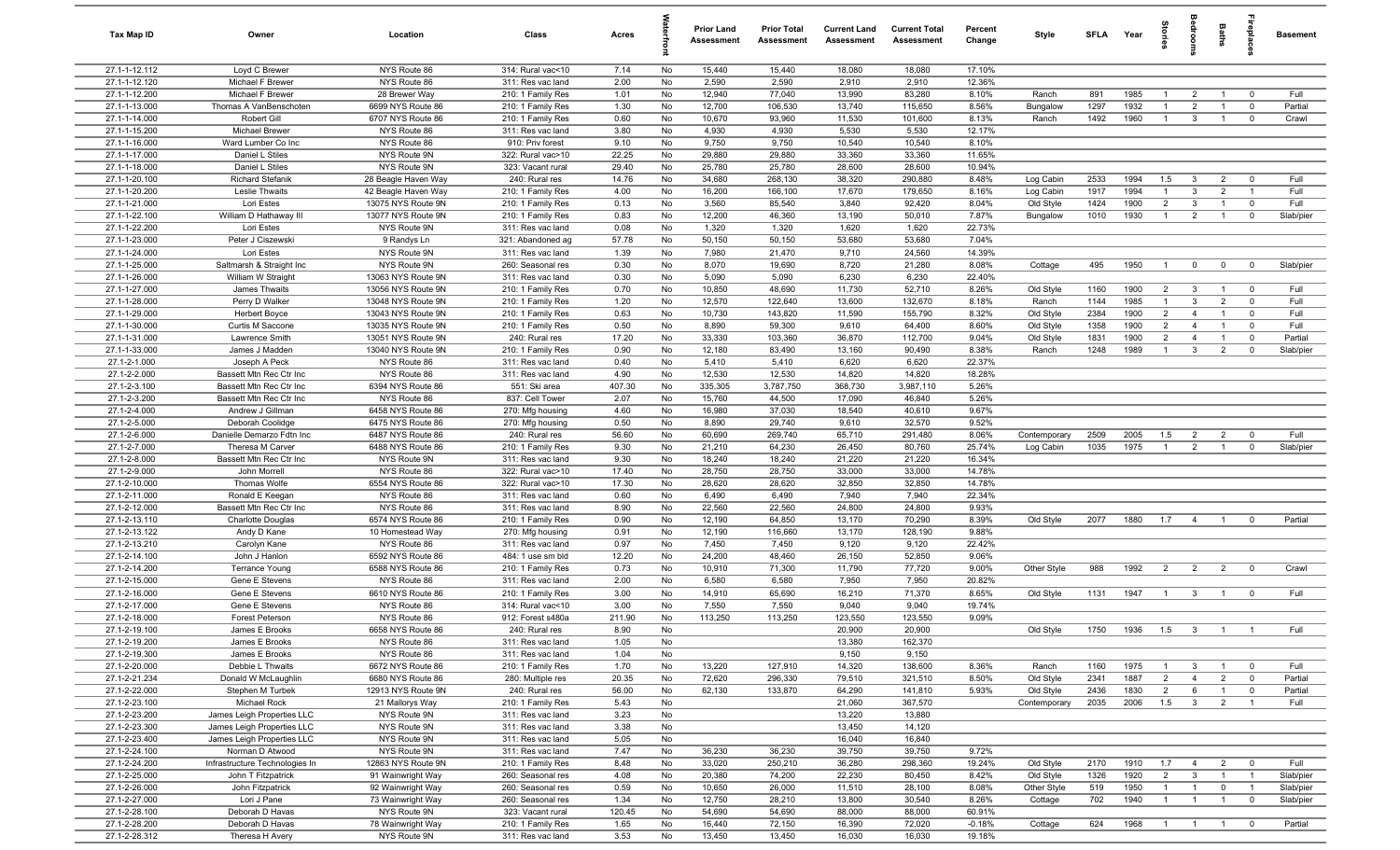| Tax Map ID                     | Owner                                                  | Location                                 | Class                                  | Acres         |          | <b>Prior Land</b><br>Assessment | <b>Prior Total</b><br>Assessment | <b>Current Land</b><br>Assessment | <b>Current Total</b><br><b>Assessment</b> | Percent<br>Change | Style        | <b>SFLA</b> | Year | tories         | aroo                    | Baths          | ireplac                 | <b>Basement</b> |
|--------------------------------|--------------------------------------------------------|------------------------------------------|----------------------------------------|---------------|----------|---------------------------------|----------------------------------|-----------------------------------|-------------------------------------------|-------------------|--------------|-------------|------|----------------|-------------------------|----------------|-------------------------|-----------------|
| 27.1-2-28.320                  | Ralph C Schissler III                                  | 109 Wainwright Way                       | 210: 1 Family Res                      | 3.76          | No       | 23,840                          | 211,820                          | 21,650                            | 191,030                                   | $-9.81%$          | Contemporary | 1828        | 1995 | $\overline{2}$ | $\overline{\mathbf{3}}$ | $\overline{2}$ | $\overline{0}$          | Full            |
| 27.1-2-28.330                  | Michael OKeefe                                         | NYS Route 9N                             | 311: Res vac land                      | 3.75          | No       | 16,570                          | 16,570                           | 19,720                            | 19,720                                    | 19.01%            |              |             |      |                |                         |                |                         |                 |
| 27.1-2-29.000                  | Martin B Schwalbaum                                    | 198 Stonehouse Ln                        | 912: Forest s480a                      | 80.10         | No       | 83,430                          | 169,190                          | 90,150                            | 183,970                                   | 8.74%             | Log Cabin    | 672         | 1946 | $\overline{1}$ | $\overline{1}$          | $\overline{1}$ | $\overline{0}$          | Slab/pier       |
| 27.1-2-30.000                  | Martin B Schwalbaum                                    | 213 Stonehouse Ln                        | 912: Forest s480a                      | 83.40         | No       | 72,740                          | 72,740                           | 79,770                            | 79,770                                    | 9.66%             |              |             |      |                |                         |                |                         |                 |
| 27.1-2-31.000                  | Bassett Mtn Rec Ctr Inc                                | Stonehouse Ln                            | 314: Rural vac<10                      | 0.80          | No       | 7,320                           | 7,320                            | 8,950                             | 8,950                                     | 22.27%            |              |             |      |                |                         |                |                         |                 |
| 27.1-2-32.000                  | Bassett Mtn Rec Ctr Inc                                | Stonehouse Ln                            | 323: Vacant rural                      | 29.10         | No       | 27,810                          | 27,810                           | 31,110                            | 31,110                                    | 11.87%            |              |             |      |                |                         |                |                         |                 |
| 27.1-2-33.000<br>27.1-2-34.036 | Bassett Mtn Rec Ctr Inc<br>Carolyn Kane                | NYS Route 86<br>NYS Route 86             | 323: Vacant rural<br>270: Mfg housing  | 46.00<br>1.00 | No<br>No | 38,620<br>12,310                | 38,620<br>12,310                 | 42,800<br>13,310                  | 42,800<br>47,330                          | 10.82%<br>284.48% |              |             |      |                |                         |                |                         |                 |
| 27.1-2-35.000                  | Carolyn Kane                                           | 20 Homestead Way                         | 314: Rural vac<10                      | 1.00          | No       | 5,230                           | 5,230                            | 6,400                             | 6,400                                     | 22.37%            |              |             |      |                |                         |                |                         |                 |
| 27.1-3-1.000                   | Michael Danielle                                       | NYS Route 86                             | 311: Res vac land                      | 1.30          | No       | 8,400                           | 8,400                            | 10,220                            | 10,220                                    | 21.67%            |              |             |      |                |                         |                |                         |                 |
| 27.1-3-2.000                   | Michael Danielle                                       | NYS Route 86                             | 311: Res vac land                      | 1.21          | No       | 8,280                           | 8,280                            | 10,080                            | 10,080                                    | 21.74%            |              |             |      |                |                         |                |                         |                 |
| 27.1-3-3.000                   | <b>Michael Danielle</b>                                | NYS Route 86                             | 311: Res vac land                      | 1.13          | No       | 8,160                           | 8,160                            | 9,960                             | 9,960                                     | 22.06%            |              |             |      |                |                         |                |                         |                 |
| 27.1-3-4.000                   | Ramon C Grady                                          | NYS Route 86                             | 311: Res vac land                      | 1.08          | No       | 8,100                           | 8,100                            | 9,880                             | 9,880                                     | 21.98%            |              |             |      |                |                         |                |                         |                 |
| 27.1-3-5.000                   | Lawrence J Danielle                                    | NYS Route 86                             | 311: Res vac land                      | 1.01          | No       | 8,000                           | 8,000                            | 9,770                             | 9,770                                     | 22.12%            |              |             |      |                |                         |                |                         |                 |
| 27.1-3-6.000                   | Lawrence J Danielle                                    | NYS Route 86                             | 311: Res vac land                      | 1.07          | No       | 8,080                           | 8,080                            | 9,860                             | 9,860                                     | 22.03%            |              |             |      |                |                         |                |                         |                 |
| 27.1-3-7.000                   | Ramon C Grady                                          | 72 Danielle Rd                           | 210: 1 Family Res                      | 1.18          | No       | 15,410                          | 185,590                          | 16,640                            | 203,540                                   | 9.67%             | Split Level  | 1404        | 2002 | $\overline{1}$ | $\overline{\mathbf{3}}$ | $\overline{2}$ | $\overline{0}$          | Full            |
| 27.1-3-8.000                   | Michael Danielle                                       | NYS Route 86                             | 311: Res vac land                      | 1.13          | No       | 8,160                           | 8,160                            | 9,960                             | 9,960                                     | 22.06%            |              |             |      |                |                         |                |                         |                 |
| 27.1-3-9.000                   | Michael Danielle                                       | NYS Route 86                             | 311: Res vac land                      | 1.13          | No       | 8,160                           | 8,160                            | 9,960                             | 9,960                                     | 22.06%            |              |             |      |                |                         |                |                         |                 |
| 27.1-3-10.000                  | Michael Danielle                                       | NYS Route 86                             | 311: Res vac land                      | 1.18          | No       | 8,230                           | 8,230                            | 10,030                            | 10,030                                    | 21.87%            |              |             |      |                |                         |                |                         |                 |
| 27.1-3-11.000                  | Kurt A Williams                                        | 11 Danielle Rd                           | 210: 1 Family Res                      | 1.60          | No       | 13,980                          | 129,590                          | 15,120                            | 139,970                                   | 8.01%             | Contemporary | 1404        | 1996 | 1.5            | $\mathbf{3}$            | $\overline{2}$ | $\mathbf 0$             | Full<br>Full    |
| 27.1-3-12.000<br>27.1-3-13.000 | William L King Jr<br>Kathryn A Long                    | 19 Danielle Rd<br>NYS Route 86           | 210: 1 Family Res<br>311: Res vac land | 1.37<br>1.37  | No<br>No | 10,930<br>8,500                 | 166,270<br>8,500                 | 12,550<br>10,330                  | 214,100<br>10,330                         | 28.77%<br>21.53%  | Contemporary | 2052        | 2005 | 1.5            | $\overline{\mathbf{3}}$ | $\overline{2}$ | $\mathbf 0$             |                 |
| 27.1-3-14.000                  | Xiao R Zeng                                            | NYS Route 86                             | 311: Res vac land                      | 1.36          | No       | 8,480                           | 8,480                            | 10,310                            | 10,310                                    | 21.58%            |              |             |      |                |                         |                |                         |                 |
| 27.1-3-15.000                  | Joanna M Siquier                                       | NYS Route 86                             | 311: Res vac land                      | 2.51          | No       | 10,080                          | 10,080                           | 12,100                            | 12,100                                    | 20.04%            |              |             |      |                |                         |                |                         |                 |
| 27.1-3-16.000                  | Ellis L Nichols                                        | 47 Danielle Rd                           | 210: 1 Family Res                      | 2.64          | No       | 10,260                          | 10,260                           | 16,740                            | 280,540                                   | 2634.31%          | Contemporary | 2185        | 2006 | 1.5            | $\mathbf{3}$            | $\overline{2}$ | $\mathbf 0$             | Full            |
| 27.1-3-17.000                  | Donald P Light                                         | 55 Danielle Rd                           | 210: 1 Family Res                      | 2.44          | No       | 15,900                          | 194,180                          | 17,250                            | 209,960                                   | 8.13%             | Split Level  | 2268        | 1993 | $\overline{1}$ | $\mathbf{3}$            | $\overline{2}$ | $\overline{0}$          | Full            |
| 27.1-3-18.000                  | Frank DeMarzo Jr                                       | 61 Danielle Rd                           | 210: 1 Family Res                      | 2.41          | No       | 15,100                          | 148,160                          | 16,380                            | 160,250                                   | 8.16%             | Contemporary | 1812        | 1993 | 1.5            | $\overline{2}$          | $\overline{2}$ | $\overline{1}$          | Slab/pier       |
| 27.1-3-19.000                  | Jennifer DeMarzo                                       | NYS Route 86                             | 311: Res vac land                      | 1.13          | No       | 8,160                           | 8,160                            | 9,960                             | 9,960                                     | 22.06%            |              |             |      |                |                         |                |                         |                 |
| 27.1-3-20.000                  | Michael Danielle                                       | NYS Route 86                             | 311: Res vac land                      | 1.01          | No       | 8,000                           | 8,000                            | 9,770                             | 9,770                                     | 22.12%            |              |             |      |                |                         |                |                         |                 |
| 27.1-3-21.000                  | Michael Danielle                                       | NYS Route 86                             | 311: Res vac land                      | 1.01          | No       | 8,000                           | 8,000                            | 9,770                             | 9,770                                     | 22.12%            |              |             |      |                |                         |                |                         |                 |
| 27.1-3-22.000                  | Stephen Sala                                           | NYS Route 86                             | 311: Res vac land                      | 1.01          | No       | 8,000                           | 8,000                            | 9,770                             | 9,770                                     | 22.12%            |              |             |      |                |                         |                |                         |                 |
| 27.1-3-23.000                  | Michael Danielle                                       | NYS Route 86                             | 311: Res vac land                      | 1.04          | No       | 8,040                           | 8,040                            | 9,820                             | 9,820                                     | 22.14%            |              |             |      |                |                         |                |                         |                 |
| 27.1-3-24.000                  | Michael Danielle                                       | NYS Route 86                             | 311: Res vac land                      | 3.01          | No       | 2,080                           | 2,080                            | 2,330                             | 2,330                                     | 12.02%            |              |             |      |                |                         |                |                         |                 |
| 27.1-3-24.005                  | Danielle Demarzo Fdtn Inc                              | NYS Route 86                             | 311: Res vac land                      | 0.90          | No       | 7,900                           | 7,900                            | 9,650                             | 9,650                                     | 22.15%            |              |             |      |                |                         |                |                         |                 |
| 27.1-3-25.004<br>27.1-3-26.003 | Danielle Demarzo Fdtn Inc<br>Danielle Demarzo Fdtn Inc | NYS Route 86<br>NYS Route 86             | 311: Res vac land<br>311: Res vac land | 0.90<br>1.20  | No<br>No | 7,900<br>8,260                  | 7,900<br>8,260                   | 9,650<br>10,070                   | 9,650<br>10,070                           | 22.15%<br>21.91%  |              |             |      |                |                         |                |                         |                 |
| 27.1-3-27.002                  | Danielle Demarzo Fdtn Inc                              | 6589 NYS Route 86                        | 210: 1 Family Res                      | 1.10          | No       | 13,290                          | 139,470                          | 14,350                            | 150,720                                   | 8.07%             | Ranch        | 1278        | 1989 | $\overline{1}$ | $\mathbf{3}$            | $\overline{1}$ | $\overline{0}$          | Full            |
| 27.1-3-28.001                  | Danielle Demarzo Fdtn Inc                              | 6581 NYS Route 86                        | 210: 1 Family Res                      | 1.10          | No       | 13,290                          | 176,290                          | 14,350                            | 190,420                                   | 8.02%             | Other Style  | 2928        | 1980 | $\overline{2}$ | $\mathbf{3}$            | $\overline{2}$ | $\overline{1}$          | Crawl           |
| 27.1-3-29.000                  | William H Casler                                       | 6653 NYS Route 86                        | 210: 1 Family Res                      | 1.41          | No       | 13,720                          | 98,790                           | 14,830                            | 106,680                                   | 7.99%             | Ranch        | 1214        | 1965 | $\overline{1}$ | $\mathbf{3}$            | $\overline{1}$ | $\overline{1}$          | Full            |
| 27.1-3-30.000                  | William Lincoln                                        | 11 Bills Way                             | 312: Vac w/imprv                       | 1.46          | No       | 8,620                           | 9,720                            | 10,470                            | 11,590                                    | 19.24%            |              |             |      |                |                         |                |                         |                 |
| 27.1-3-31.000                  | Morris E Coolidge Jr                                   | 23 Bills Way                             | 210: 1 Family Res                      | 1.49          | No       | 13,100                          | 190,970                          | 14,170                            | 206,370                                   | 8.06%             | Contemporary | 1779        | 2003 | $\overline{1}$ | $\overline{\mathbf{3}}$ | $\overline{2}$ | $\mathbf 0$             | Full            |
| 27.1-3-32.000                  | William Lincoln                                        | <b>Bills Way</b>                         | 311: Res vac land                      | 1.39          | No       | 8,520                           | 8,520                            | 10,360                            | 10,360                                    | 21.60%            |              |             |      |                |                         |                |                         |                 |
| 27.1-3-33.000                  | William Lincoln                                        | 45 Bills Way                             | 311: Res vac land                      | 1.03          | No       | 8,030                           | 8,030                            | 9,800                             | 9,800                                     | 22.04%            |              |             |      |                |                         |                |                         |                 |
| 27.1-3-34.000                  | William Lincoln                                        | 49 Bills Way                             | 210: 1 Family Res                      | 1.90          | No       | 14,400                          | 100,470                          | 15,590                            | 108,830                                   | 8.32%             | Ranch        | 947         | 2002 | -1             | $\mathbf{3}$            | $\overline{2}$ | $\overline{0}$          | Full            |
| 27.1-3-35.000                  | Kevin C Lincoln                                        | 32 Bills Way                             | 210: 1 Family Res                      | 2.29          | No       | 14,100                          | 114,450                          | 15,280                            | 123,660                                   | 8.05%             | Ranch        | 1092        | 2001 | $\overline{1}$ | $\overline{2}$          | $\overline{1}$ | $\mathbf 0$             | Full            |
| 27.1-3-36.000                  | James E Coolidge                                       | <b>Bills Way</b>                         | 311: Res vac land                      | 2.03          | No       | 8,870                           | 8,870                            | 10,710                            | 10,710                                    | 20.74%            |              |             |      |                |                         |                |                         |                 |
| 27.1-3-37.000                  | James E Coolidge                                       | 22 Bills Way                             | 210: 1 Family Res                      | 2.03          | No       | 13,780                          | 168,070                          | 14,920                            | 181,480                                   | 7.98%             | Contemporary | 2184        | 2001 | $\overline{2}$ | $\overline{\mathbf{3}}$ | $\overline{2}$ | $\mathbf 0$             | Full            |
| 27.1-3-38.000<br>27.1-3-39.000 | Earl F Gregory<br>Kent T Taylor                        | 4 Bills Way<br>NYS Route 86              | 210: 1 Family Res<br>311: Res vac land | 1.08<br>1.34  | No<br>No | 8,100<br>8,460                  | 154,290<br>8,460                 | 9,880<br>10,280                   | 167,700<br>10,280                         | 8.69%<br>21.51%   | Other Style  | 2200        | 1995 | $\overline{2}$ | 6                       | $\overline{2}$ | $\mathbf 0$             | Full            |
| 27.1-3-40.000                  | Dean A Joy                                             | 6675 NYS Route 86                        | 210: 1 Family Res                      | 1.10          | No       | 13,150                          | 59,810                           | 14,190                            | 64,550                                    | 7.93%             | Ranch        | 1008        | 2000 | $\overline{1}$ | $\overline{2}$          | $\overline{1}$ | $\mathbf 0$             | Full            |
| 27.1-3-42.000                  | Melissa Adams                                          | 59 Bills Way                             | 210: 1 Family Res                      | 1.11          | No       | 6,100                           | 126,050                          | 7,440                             | 136,930                                   | 8.63%             | Contemporary | 2015        | 2002 | 1.5            | $\overline{\mathbf{3}}$ | $\overline{2}$ | $\mathbf 0$             | Full            |
| 27.1-3-43.100                  | William Lincoln                                        | <b>Bills Way</b>                         | 311: Res vac land                      | 1.11          | No       |                                 |                                  | 9,930                             | 9,930                                     |                   |              |             |      |                |                         |                |                         |                 |
| 27.1-3-43.200                  | William Lincoln                                        | <b>Bills Way</b>                         | 311: Res vac land                      | 1.01          | No       |                                 |                                  | 9,770                             | 9,770                                     |                   |              |             |      |                |                         |                |                         |                 |
| 27.1-3-43.300                  | William Lincoln                                        | <b>Bills Way</b>                         | 311: Res vac land                      | 1.01          | No       |                                 |                                  | 9,770                             | 9,770                                     |                   |              |             |      |                |                         |                |                         |                 |
| 27.1-3-43.400                  | William Lincoln                                        | <b>Bills Way</b>                         | 311: Res vac land                      | 1.00          | No       |                                 |                                  | 9,760                             | 9,760                                     |                   |              |             |      |                |                         |                |                         |                 |
| 27.1-3-44.000                  | Ralph R Adams                                          | <b>Bills Way</b>                         | 210: 1 Family Res                      | 1.70          | No       | 12,710                          | 160,290                          | 13,750                            | 173,030                                   | 7.95%             | Ranch        | 1944        | 2005 | $\overline{1}$ | $\mathbf{3}$            | $\overline{2}$ | $\overline{\mathbf{0}}$ | Full            |
| 27.2-1-1.200                   | James S Norman                                         | 13163 NYS Route 9N                       | 210: 1 Family Res                      | 108.16        | No       | 15,750                          | 106,780                          | 92,710                            | 193,480                                   | 81.19%            | Old Style    | 1841        | 1861 | 1.7            | $\overline{4}$          | $\overline{2}$ | $\mathbf 0$             | Partial         |
| 27.2-1-2.000                   | Paul J Benway II                                       | 13159 NYS Route 9N                       | 210: 1 Family Res                      | 1.50          | No       | 12,960                          | 110,060                          | 14,030                            | 119,410                                   | 8.50%             | Ranch        | 1000        | 1965 | $\mathbf{1}$   | $\overline{2}$          | $\overline{1}$ | $\mathbf 0$             | Full            |
| 27.2-1-3.000                   | John F McCabe                                          | 13151 NYS Route 9N                       | 210: 1 Family Res                      | 1.00          | No       | 12,310                          | 62,640                           | 13,310                            | 67,900                                    | 8.40%             | Old Style    | 1048        | 1900 | 1.5            | $\overline{3}$          | $\overline{1}$ | $\overline{\mathbf{0}}$ | Partial         |
| 27.2-1-4.000                   | Michael R Rock                                         | 13147 NYS Route 9N                       | 270: Mfg housing                       | 1.10          | No       | 12,440                          | 32,340                           | 13,450                            | 35,360                                    | 9.34%             |              |             |      |                |                         |                |                         |                 |
| 27.2-1-5.100                   | Robert W Rosen                                         | 13135 NYS Route 9N                       | 210: 1 Family Res                      | 1.02          | No       |                                 |                                  | 13,330                            | 78,870                                    |                   | Ranch        | 1152        | 1975 | $\overline{1}$ | $\overline{\mathbf{3}}$ | $\overline{1}$ | $\mathbf 0$             | Full            |
| 27.2-1-5.200                   | Robert W Rosen                                         | 13137 NYS Route 9N                       | 210: 1 Family Res                      | 0.36          | No       |                                 |                                  | 8,990                             | 107,140                                   |                   |              |             |      |                |                         |                |                         |                 |
| 27.2-1-6.110<br>27.2-1-6.120   | Robert Ward<br>Henry J Hart IV                         | 13127 NYS Route 9N<br>13131 NYS Route 9N | 210: 1 Family Res<br>210: 1 Family Res | 0.42<br>0.28  | No<br>No | 7,450<br>7,990                  | 59,680<br>57,660                 | 9,250<br>8,630                    | 77,260<br>62,340                          | 29.46%<br>8.12%   | Ranch        | 1200        | 1991 |                |                         | 1 2 2 0        |                         | Slab/pier       |
|                                |                                                        |                                          |                                        |               |          |                                 |                                  |                                   |                                           |                   |              |             |      |                |                         |                |                         |                 |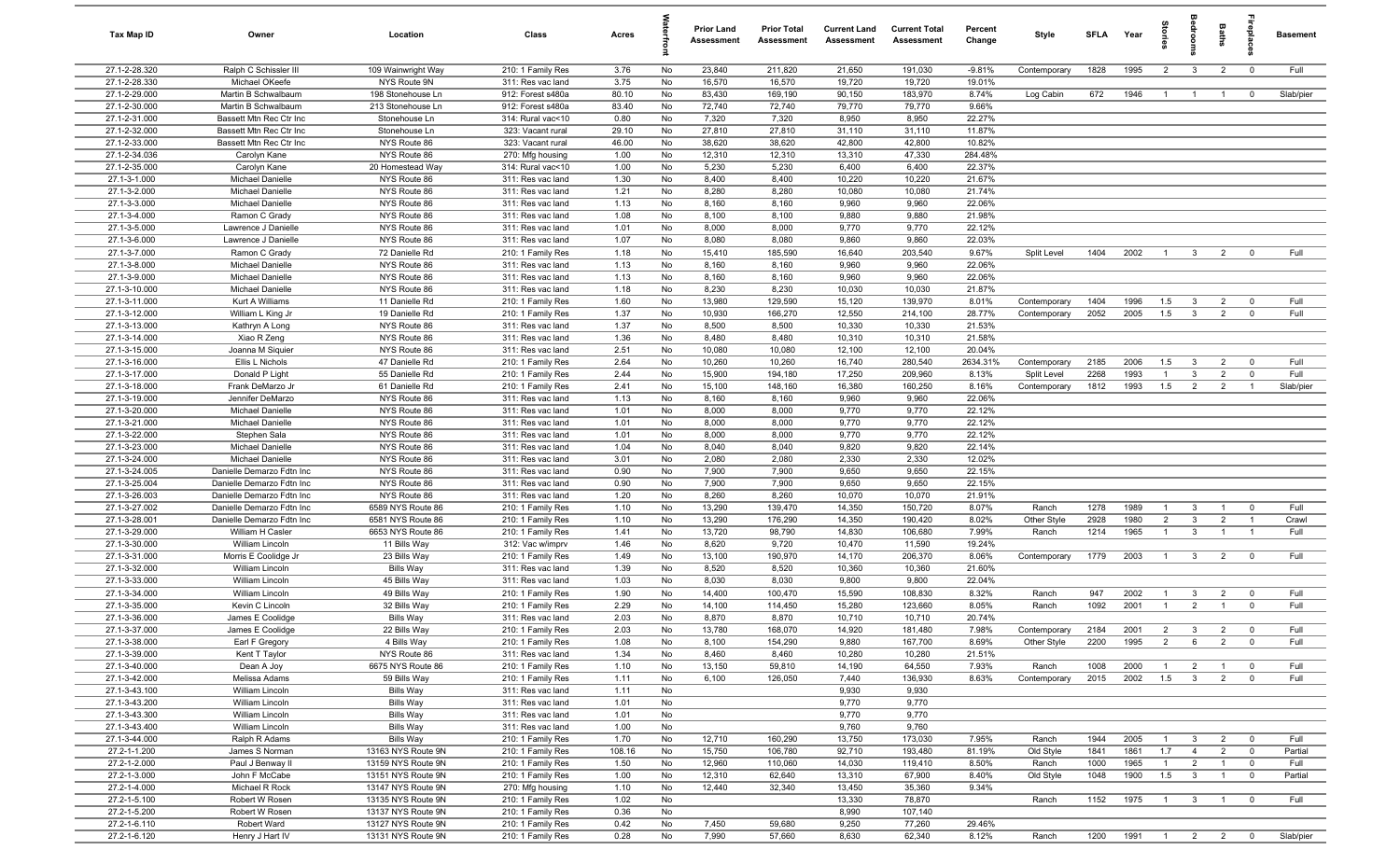| Tax Map ID                     | Owner                                       | Location                                         | Class                                  | Acres          |          | <b>Prior Land</b><br>Assessment | <b>Prior Total</b><br>Assessment | <b>Current Land</b><br>Assessment | <b>Current Total</b><br>Assessment | Percent<br>Change | Style                   | SFLA Year    |              | torie                            | droom                          | Baths                            | <b>Gebla</b>               | <b>Basement</b>    |
|--------------------------------|---------------------------------------------|--------------------------------------------------|----------------------------------------|----------------|----------|---------------------------------|----------------------------------|-----------------------------------|------------------------------------|-------------------|-------------------------|--------------|--------------|----------------------------------|--------------------------------|----------------------------------|----------------------------|--------------------|
| 27.2-1-6.200                   | Gene F Nolan                                | 13133 NYS Route 9N                               | 270: Mfg housing                       | 0.50           | No       | 8,890                           | 60,660                           | 9,610                             | 66,610                             | 9.81%             |                         |              |              |                                  |                                |                                  |                            |                    |
| 27.2-1-7.000                   | Johann Portman                              | 13121 NYS Route 9N                               | 210: 1 Family Res                      | 1.10           | No       | 12,440                          | 188,240                          | 13,450                            | 203,670                            | 8.20%             | Contemporary            | 2007         | 1984         | $\mathbf{1}$                     | $\overline{4}$                 | $\mathbf{3}$                     | $\mathbf 0$                | Full               |
| 27.2-1-8.000                   | Lee Kazanas                                 | 13115 NYS Route 9N                               | 210: 1 Family Res                      | 0.60           | No       | 10,670                          | 59,860                           | 11,530                            | 64,820                             | 8.29%             | Cape Cod                | 1092         | 1940         | 1.5                              | $\overline{2}$                 | $\mathbf{1}$                     | $\mathbf 0$                | Full               |
| 27.2-1-9.000                   | Raymond E Williams Jr                       | 13111 NYS Route 9N                               | 210: 1 Family Res                      | 0.60           | No       | 10,670                          | 76,060                           | 11,530                            | 82,410                             | 8.35%             | Cape Cod                | 1050         | 1947         | 1.5                              | $\overline{4}$                 |                                  | $\mathbf 0$                | Partial            |
| 27.2-1-10.000<br>27.2-1-11.100 | <b>Gilbert Manley</b><br>Patricia E Ward    | 13107 NYS Route 9N<br>13099 NYS Route 9N         | 210: 1 Family Res<br>210: 1 Family Res | 0.50<br>0.84   | No<br>No | 8,890<br>12,090                 | 79,370<br>97,120                 | 9,610<br>13,070                   | 86,290<br>105,220                  | 8.72%<br>8.34%    | Other Style<br>Cape Cod | 1088<br>1842 | 1949<br>1930 | $\mathbf{1}$<br>1.5              | $\overline{2}$<br>$\mathbf{3}$ | $\overline{1}$                   | $\mathbf 0$<br>$\mathbf 0$ | Partial<br>Partial |
| 27.2-1-11.200                  | Byran K Bola                                | 13103 NYS Route 9N                               | 270: Mfg housing                       | 0.42           | No       | 8,240                           | 48,420                           | 8,900                             | 53,130                             | 9.73%             |                         |              |              |                                  |                                |                                  |                            |                    |
| 27.2-1-12.000                  | Ramona Thwaits                              | 13095 NYS Route 9N                               | 210: 1 Family Res                      | 0.50           | No       | 8,890                           | 85,630                           | 9,610                             | 92,850                             | 8.43%             | Old Style               | 1475         | 1920         | 1.5                              | $\mathbf{3}$                   | $\overline{1}$                   | $\overline{0}$             | Full               |
| 27.2-1-13.000                  | Grace E Hunt                                | 13091 NYS Route 9N                               | 210: 1 Family Res                      | 1.10           | No       | 12,440                          | 53,440                           | 13,450                            | 57,890                             | 8.33%             | Old Style               | 811          | 1936         | $\overline{1}$                   | $\overline{2}$                 | $\overline{1}$                   | $\mathbf 0$                | Partial            |
| 27.2-1-14.100                  | Joan C Pray                                 | 13079 NYS Route 9N                               | 270: Mfg housing                       | 0.60           | No       | 10,670                          | 53,740                           | 11,530                            | 58,950                             | 9.69%             |                         |              |              |                                  |                                |                                  |                            |                    |
| 27.2-1-14.200                  | <b>Brian C Pray</b>                         | 13083 NYS Route 9N                               | 270: Mfg housing                       | 0.46           | No       | 8,730                           | 75,510                           | 9,430                             | 82,950                             | 9.85%             |                         |              |              |                                  |                                |                                  |                            |                    |
| 27.2-1-15.000                  | Ward Agnes Realty LPA                       | NYS Route 9N                                     | 912: Forest s480a                      | 89.43          | No       | 64,980                          | 64,980                           | 72,270                            | 72,270                             | 11.22%            |                         |              |              |                                  |                                |                                  |                            |                    |
| 27.2-2-1.000                   | Joseph F Walsh                              | NYS Route 9N                                     | 312: Vac w/imprv                       | 38.40          | No       | 71,460                          | 71,460                           | 79,090                            | 79,090                             | 10.68%            |                         |              |              |                                  |                                |                                  |                            |                    |
| 27.2-2-2.100                   | Cora J Meyer                                | John Fountain Rd                                 | 314: Rural vac<10                      | 5.00           | No       | 19,000                          | 19,000                           | 22,450                            | 22,450                             | 18.16%            |                         |              |              |                                  |                                |                                  |                            |                    |
| 27.2-2-2.200                   | Eugene F Engert                             | 212 John Fountain Rd                             | 270: Mfg housing                       | 2.20           | No       | 15,950                          | 106,200                          | 17,310                            | 116,670                            | 9.86%             |                         |              |              |                                  |                                |                                  |                            |                    |
| 27.2-2-3.000                   | Keith E Younger                             | 192 John Fountain Rd                             | 210: 1 Family Res                      | 1.22           | No       | 15,550                          | 111,680                          | 16,810                            | 120,750                            | 8.12%             | Contemporary            | 917          | 1990         | 1.5                              | $\overline{2}$                 |                                  |                            | Full               |
| 27.2-2-4.000                   | Gary L Leshko                               | 140 John Fountain Rd                             | 210: 1 Family Res                      | 12.47          | No       | 28,200                          | 333,240                          | 30,470                            | 360,600                            | 8.21%             | Contemporary            | 3564         | 1970         |                                  | $\mathbf{3}$                   | $\overline{2}$                   |                            | Full               |
| 27.2-2-5.000<br>27.2-2-6.000   | Lucy M Burrell<br>Robert T Maier            | Stickney Bridge Rd                               | 322: Rural vac>10                      | 44.50<br>11.50 | No<br>No | 63,290<br>25,930                | 63,290<br>70,670                 | 69,540<br>28,580                  | 69,540<br>76,990                   | 9.88%<br>8.94%    |                         | 713          | 1972         | $\overline{1}$                   | $\overline{1}$                 | $\overline{1}$                   | $\overline{1}$             | Crawl              |
| 27.2-2-7.000                   | Kent Taylor                                 | 199 Stickney Bridge Rd<br>251 Stickney Bridge Rd | 260: Seasonal res<br>721: Sand&gravel  | 4.00           | No       | 16,200                          | 41,270                           | 17,670                            | 45,270                             | 9.69%             | Cottage                 |              |              |                                  |                                |                                  |                            |                    |
| 27.2-2-8.000                   | Lucy M Burrell                              | Stickney Bridge Rd                               | 105: Vac farmland                      | 39.25          | No       | 45,820                          | 45,820                           | 50,580                            | 50,580                             | 10.39%            |                         |              |              |                                  |                                |                                  |                            |                    |
| 27.2-2-9.111                   | Keith Taylor                                | 316 Stickney Bridge Rd                           | 105: Vac farmland                      | 140.40         | No       | 90,620                          | 103,880                          | 99,370                            | 113,970                            | 9.71%             |                         |              |              |                                  |                                |                                  |                            |                    |
| 27.2-2-9.112                   | Donald M Colby                              | 291 Stickney Bridge Rd                           | 210: 1 Family Res                      | 2.00           | No       | 13,610                          | 92,290                           | 14,760                            | 99,780                             | 8.12%             | Contemporary            | 1500         | 1990         | 2                                | $\mathbf{3}$                   | $\overline{1}$                   | $\overline{0}$             | Full               |
| 27.2-2-9.120                   | June Taylor                                 | 303 Stickney Bridge Rd                           | 210: 1 Family Res                      | 1.05           | No       | 12,380                          | 133,330                          | 13,380                            | 144,110                            | 8.09%             | Colonial                | 2497         | 1980         | $\overline{2}$                   | 5                              | $\overline{1}$                   | $^{\circ}$                 | Full               |
| 27.2-2-9.200                   | Kent T Taylor                               | 333 Stickney Bridge Rd                           | 210: 1 Family Res                      | 0.79           | No       | 12,030                          | 98,250                           | 12,990                            | 106,150                            | 8.04%             | Cape Cod                | 1296         | 1980         | 1.5                              | 5                              | $\overline{1}$                   | $\mathbf 0$                | Full               |
| 27.2-2-10.000                  | Roger L Likewise                            | 343 Stickney Bridge Rd                           | 210: 1 Family Res                      | 1.70           | No       | 13,220                          | 110,030                          | 14,320                            | 119,130                            | 8.27%             | Contemporary            | 1450         | 1982         | $\overline{2}$                   | $\overline{2}$                 | $\overline{1}$                   | $\mathbf 0$                | Crawl              |
| 27.2-2-11.000                  | Roger L Likewise                            | Stickney Bridge Rd                               | 311: Res vac land                      | 1.60           | No       | 8,250                           | 8,250                            | 10,020                            | 10,020                             | 21.45%            |                         |              |              |                                  |                                |                                  |                            |                    |
| 27.2-2-12.100                  | Jack Nadler                                 | 391 Stickney Bridge Rd                           | 240: Rural res                         | 121.40         | No       | 98,750                          | 447,010                          | 106,710                           | 483,050                            | 8.06%             | Contemporary            | 3400         | 1985         | $\overline{2}$                   | 5                              | 3                                | $\mathbf 0$                | Full               |
| 27.2-2-12.200                  | Matthew J Snow                              | 365 Stickney Bridge Rd                           | 210: 1 Family Res                      | 4.40           | No       | 16,720                          | 133,160                          | 18,250                            | 144,430                            | 8.46%             | Old Style               | 2260         | 1850         | $\overline{2}$                   | $\mathbf{3}$                   | $\overline{2}$                   | $\mathbf 0$                | Partial            |
| 27.2-2-13.000                  | John Devitt                                 | 407 Stickney Bridge Rd                           | 210: 1 Family Res                      | 6.76           | No       | 19,780                          | 148,930                          | 21,680                            | 161,290                            | 8.30%             | Contemporary            | 1900         | 1985         | 1.5                              | $\mathbf{3}$                   |                                  | $^{\circ}$                 | Partial            |
| 27.2-2-14.000                  | Christian L Smith                           | 400 Stickney Bridge Rd                           | 210: 1 Family Res                      | 1.50           | No       | 14,110<br>108,400               | 64,540                           | 15,280<br>118,360                 | 69,850                             | 8.23%<br>9.19%    | Old Style               | 1698         | 1836         | 1.5                              | $\mathbf{3}$                   | $\overline{1}$                   | $^{\circ}$                 | Crawl              |
| 27.2-2-15.100<br>27.2-2-15.200 | <b>Ernest P Brinkley</b><br>David B Douglas | Stickney Bridge Rd<br>351 Hazen Rd               | 323: Vacant rural<br>210: 1 Family Res | 172.10<br>5.30 | No<br>No | 17,890                          | 108,400<br>129,840               | 19,560                            | 118,360<br>140,730                 | 8.39%             | Ranch                   | 1176         | 1972         | $\overline{1}$                   | $\overline{2}$                 | $\overline{1}$                   | - 1                        | Full               |
| 27.2-2-16.100                  | North Jay Assoc LLC                         | Stickney Bridge Rd                               | 322: Rural vac>10                      | 138.70         | No       |                                 |                                  | 165,300                           | 165,300                            |                   |                         |              |              |                                  |                                |                                  |                            |                    |
| 27.2-2-16.200                  | North Jay Assoc LLC                         | Stickney Bridge Rd                               | 322: Rural vac>10                      | 12.60          | No       |                                 |                                  | 85,660                            | 85,660                             |                   |                         |              |              |                                  |                                |                                  |                            |                    |
| 27.2-2-16.300                  | John D Caffrey Jr                           | Stickney Bridge Rd                               | 322: Rural vac>10                      | 12.90          | No       |                                 |                                  | 86,970                            | 86,970                             |                   |                         |              |              |                                  |                                |                                  |                            |                    |
| 27.2-2-16.400                  | John M Jakab                                | Stickney Bridge Rd                               | 322: Rural vac>10                      | 10.20          | No       |                                 |                                  | 75,310                            | 75,310                             |                   |                         |              |              |                                  |                                |                                  |                            |                    |
| 27.2-2-16.500                  | Ronnie Lilly                                | Stickney Bridge Rd                               | 322: Rural vac>10                      | 10.10          | No       |                                 |                                  | 74,870                            | 74,870                             |                   |                         |              |              |                                  |                                |                                  |                            |                    |
| 27.2-2-16.600                  | North Jay Assoc LLC                         | Stickney Bridge Rd                               | 322: Rural vac>10                      | 11.00          | No       |                                 |                                  | 78,730                            | 78,730                             |                   |                         |              |              |                                  |                                |                                  |                            |                    |
| 27.2-2-16.700                  | North Jay Assoc LLC                         | Stickney Bridge Rd                               | 322: Rural vac>10                      | 11.00          | No       |                                 |                                  | 78,730                            | 78,730                             |                   |                         |              |              |                                  |                                |                                  |                            |                    |
| 27.2-2-17.000                  | North Jay Assoc LLC                         | Hazen Rd                                         | 323: Vacant rural                      | 15.00          | No       | 22,310                          | 22,310                           | 25,180                            | 25,180                             | 12.86%            |                         |              |              |                                  |                                |                                  |                            |                    |
| 27.2-2-18.000                  | Katherine N Donis                           | 365 Hazen Rd                                     | 210: 1 Family Res                      | 4.10           | No       | 18,780                          | 142,840                          | 20,490                            | 155,030                            | 8.53%             | Old Style               | 1617         | 1857         | 1.5                              | $\overline{2}$                 | $\overline{1}$                   |                            | Partial            |
| 27.2-2-19.000                  | Shelia V Dingley                            | Hazen Rd                                         | 314: Rural vac<10                      | 2.60           | No       | 9,550                           | 9,550                            | 11,470                            | 11,470                             | 20.10%            |                         |              |              |                                  |                                |                                  |                            |                    |
| 27.2-2-20.000<br>27.2-2-21.000 | Sandra J Gilbert<br>John P Hopkins          | Hazen Rd<br>453 Hazen Rd                         | 323: Vacant rural<br>210: 1 Family Res | 9.90<br>12.40  | No<br>No | 19,020<br>27,100                | 19,020<br>68,320                 | 22,090<br>29,890                  | 22,090<br>74,510                   | 16.14%<br>9.06%   | Ranch                   | 768          | 1960         | $\overline{1}$                   | $\overline{2}$                 |                                  | $^{\circ}$                 | Crawl              |
| 27.2-2-22.000                  | Waltraud S Woodin                           | 483 Hazen Rd                                     | 210: 1 Family Res                      | 61.10          | No       | 62,390                          | 144,850                          | 67,420                            | 156,600                            | 8.11%             | Contemporary            | 1416         | 1970         | $\overline{2}$                   | $\mathbf{3}$                   | $\overline{1}$                   | $\mathbf 0$                | Full               |
| 27.2-2-23.002                  | James J Mussells                            | 527 Hazen Rd                                     | 240: Rural res                         | 26.50          | No       | 58,540                          | 261,900                          | 63,250                            | 284,310                            | 8.56%             | Ranch                   | 1352         | 1977         | $\overline{1}$                   | $\mathcal{P}$                  | $\overline{1}$                   |                            | Partial            |
| 27.2-2-24.120                  | Pamela Hamilton                             | Hazen Rd                                         | 312: Vac w/imprv                       | 10.80          | No       | 50,050                          | 51,590                           | 55,120                            | 56,810                             | 10.12%            |                         |              |              |                                  |                                |                                  |                            |                    |
| 27.2-2-24.200                  | Richard H Emmet                             | 561 Hazen Rd                                     | 210: 1 Family Res                      | 8.70           | No       | 44,600                          | 244,810                          | 49,010                            | 266,320                            | 8.79%             | Old Style               | 1410         | 1995         | 1.5                              |                                | $\overline{1}$                   | $\overline{\mathbf{0}}$    | Slab/pier          |
| 27.2-2-25.000                  | Pamela J Dore                               | 565 Hazen Rd                                     | 210: 1 Family Res                      | 3.50           | No       | 15,560                          | 123,640                          | 16,940                            | 133,790                            | 8.21%             | Old Style               | 2635         | 1898         | 1.7                              | $\mathbf{3}$                   | $\overline{1}$                   | $\mathbf 0$                | Crawl              |
| 27.2-2-26.100                  | Donna J Wisher                              | 13152 NYS Route 9N                               | 210: 1 Family Res                      | 1.70           | No       | 15,200                          | 151,140                          | 16,470                            | 164,180                            | 8.63%             | Ranch                   | 1065         | 1988         | $\overline{1}$                   | $\overline{2}$                 | $\overline{1}$                   | $\mathbf 0$                | Full               |
| 27.2-2-26.200                  | Donna J Wisher                              | 13164 NYS Route 9N                               | 210: 1 Family Res                      | 0.43           | No       | 8,610                           | 146,780                          | 9,300                             | 158,880                            | 8.24%             | Ranch                   | 1508         | 2001         | $\mathbf{1}$                     | $\mathbf{3}$                   | $\overline{2}$                   | $\mathbf 0$                | Full               |
| 27.2-2-27.001                  | <b>Francis Maynard</b>                      | 13144 NYS Route 9N                               | 210: 1 Family Res                      | 2.70           | No       | 14,520                          | 46,580                           | 15,780                            | 50,480                             | 8.37%             | Old Style               | 993          | 1930         | $\overline{2}$                   | $\mathbf{3}$                   | $\mathbf{1}$                     | $\mathbf 0$                | Partial            |
| 27.2-2-28.001                  | Robert O Trumbull                           | 13136 NYS Route 9N                               | 210: 1 Family Res                      | 1.00           | No       | 12,310                          | 81,220                           | 13,310                            | 88,110                             | 8.48%             | Old Style               | 1344         | 1890         | $\overline{2}$                   | $\mathbf{3}$                   |                                  | $\mathbf 0$                | Partial            |
| 27.2-2-29.100                  | David G Bowman                              | 372 Hazen Rd                                     | 270: Mfg housing                       | 14.70          | No       | 30,080                          | 68,040                           | 33,230                            | 75,020                             | 10.26%            |                         |              |              |                                  |                                |                                  |                            |                    |
| 27.2-2-29.200                  | Jeffrey D Castaldo                          | Hazen Rd                                         | 912: Forest s480a                      | 25.05          | No       | 32,800                          | 32,800                           | 36,510                            | 36,510                             | 11.31%            |                         |              |              |                                  |                                |                                  |                            |                    |
| 27.2-2-30.000                  | Katherine N Donis                           | 368 Hazen Rd                                     | 312: Vac w/imprv                       | 6.90           | No       | 17,400                          | 26,800                           | 20,390                            | 30,740                             | 14.70%            |                         |              |              |                                  |                                |                                  |                            |                    |
| 27.2-2-31.100                  | Melissa G Thayer                            | 340 Hazen Rd                                     | 240: Rural res                         | 47.80          | No       | 58,510                          | 152,040                          | 63,220                            | 164,470                            | 8.18%             | Contemporary            | 1008         | 1989         | 1.5                              | $\mathbf{3}$                   | $\overline{2}$                   | $\mathbf 0$                | Full               |
| 27.2-2-31.200<br>27.2-2-32.111 | Max Thwaits Jr<br>Robert H Sheffler         | 270 Hazen Rd<br>169 Hazen Rd                     | 210: 1 Family Res<br>240: Rural res    | 12.10<br>18.54 | No<br>No | 26,710<br>35,480                | 119,020<br>104,890               | 29,450<br>38,340                  | 157,010<br>113,400                 | 31.92%<br>8.11%   | Ranch<br>Other Style    | 1404<br>1240 | 2003<br>1970 | $\overline{1}$<br>$\overline{1}$ | $\mathbf{3}$<br>$\mathbf{3}$   | $\overline{2}$<br>$\overline{1}$ | $\mathbf 0$<br>$\mathbf 0$ | Full<br>Full       |
| 27.2-2-32.112                  | Robert R Eilers                             | Hazen Rd                                         | 323: Vacant rural                      | 15.06          | No       | 19,020                          | 19,020                           | 21,460                            | 21,460                             | 12.83%            |                         |              |              |                                  |                                |                                  |                            |                    |
| 27.2-2-32.120                  | Michael F Fonda                             | 225 Hazen Rd                                     | 260: Seasonal res                      | 25.00          | No       | 37,580                          | 112,260                          | 40,610                            | 121,480                            | 8.21%             | Cottage                 | 1008         | 1989         | $\overline{1}$                   | $\overline{1}$                 | $\overline{1}$                   | $\overline{0}$             | Slab/pier          |
| 27.2-2-32.200                  | Charles B Gush                              | 279 Hazen Rd                                     | 210: 1 Family Res                      | 8.50           | No       | 33,060                          | 230,820                          | 36,320                            | 250,590                            | 8.57%             | Contemporary            | 1073         | 2002         | $\overline{1}$                   | $\mathbf{3}$                   | $\overline{2}$                   | $\mathbf{0}$               | Full               |
| 27.2-2-33.100                  | Nelson N Crowningshield                     | Hazen Rd                                         | 314: Rural vac<10                      | 5.60           | No       | 1,600                           | 1,600                            | 1,790                             | 1,790                              | 11.88%            |                         |              |              |                                  |                                |                                  |                            |                    |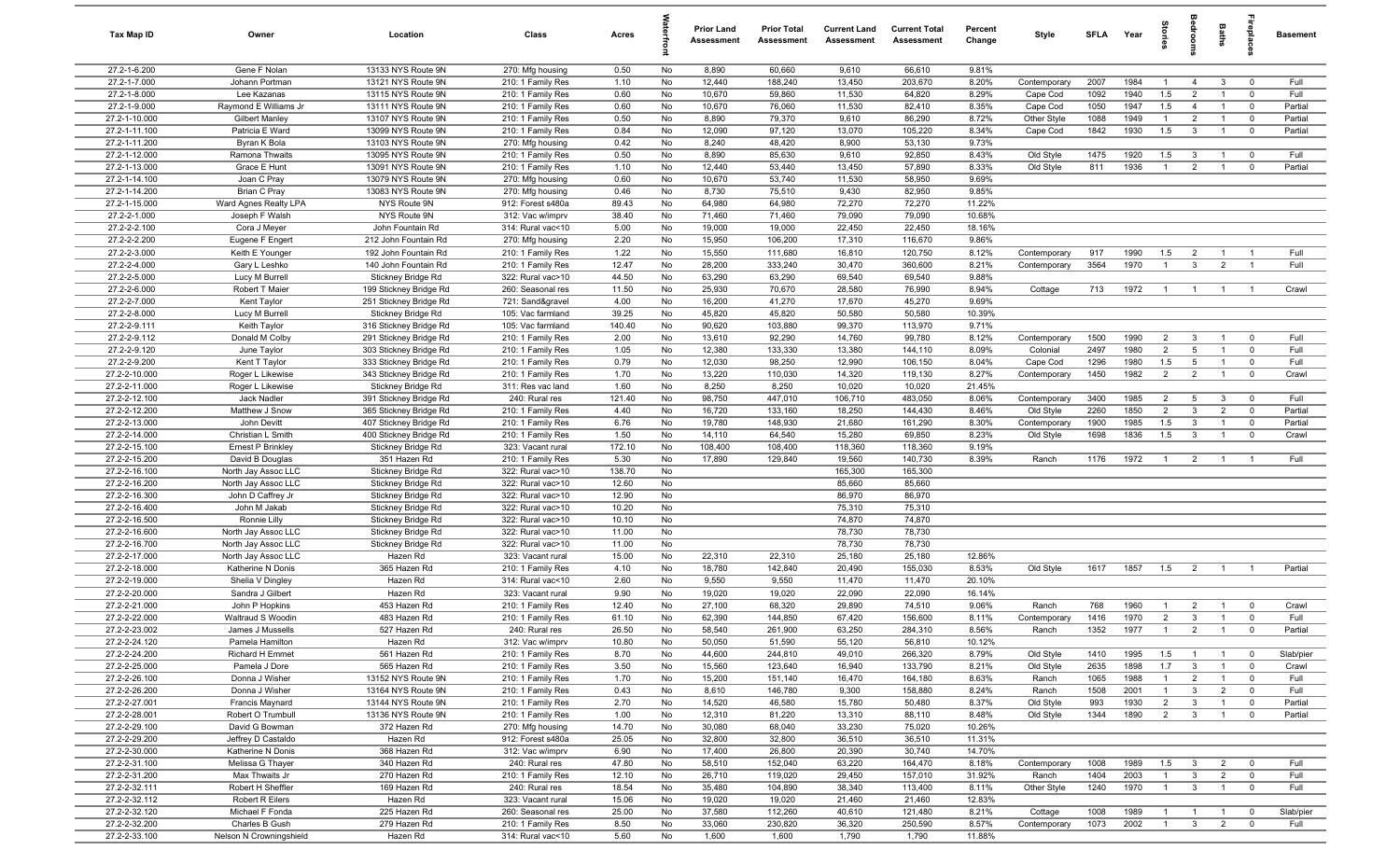| Tax Map ID                     | Owner                                     | Location                                         | Class                                  | Acres          |          | <b>Prior Land</b><br>Assessment | <b>Prior Total</b><br>Assessment | <b>Current Land</b><br>Assessment | <b>Current Total</b><br>Assessment | Percent<br>Change | Style                 | <b>SFI A</b> | Year         | tories                           |                                | Baths                            | irepla                        | <b>Basement</b> |
|--------------------------------|-------------------------------------------|--------------------------------------------------|----------------------------------------|----------------|----------|---------------------------------|----------------------------------|-----------------------------------|------------------------------------|-------------------|-----------------------|--------------|--------------|----------------------------------|--------------------------------|----------------------------------|-------------------------------|-----------------|
| 27.2-2-33.200                  | Steven C Bacon                            | 137 Hazen Rd                                     | 270: Mfg housing                       | 0.65           | No       | 10,760                          | 30,900                           | 11,630                            | 33,800                             | 9.39%             |                       |              |              |                                  |                                |                                  |                               |                 |
| 27.2-2-33.300                  | Nelson N Crowningshield                   | 132 Hazen Rd                                     | 270: Mfg housing                       | 0.69           | No       | 10,840                          | 29,510                           | 11,710                            | 32,260                             | 9.32%             |                       |              |              |                                  |                                |                                  |                               |                 |
| 27.2-2-34.000                  | Patrick VanValkenburgh                    | 133 Hazen Rd                                     | 270: Mfg housing                       | 0.20           | No       | 5,470                           | 24,490                           | 5,910                             | 26,850                             | 9.64%             |                       |              |              |                                  |                                |                                  |                               |                 |
| 27.2-2-35.000                  | James N Crowningshield                    | 129 Hazen Rd                                     | 270: Mfg housing                       | 0.30           | No       | 8,070                           | 25,480                           | 8,720                             | 27,890                             | 9.46%             |                       |              |              |                                  |                                |                                  |                               |                 |
| 27.2-2-36.000                  | Sandra Schultz                            | 123 Hazen Rd                                     | 271: Mfg housings                      | 0.20           | No       | 5,470                           | 30,680                           | 5,910                             | 33,660                             | 9.71%             |                       |              |              |                                  |                                |                                  |                               |                 |
| 27.2-2-37.000                  | William D Spooner                         | 117 Hazen Rd                                     | 270: Mfg housing                       | 0.90           | No       | 12,180                          | 29,780                           | 13,160                            | 32,540                             | 9.27%             |                       |              |              |                                  |                                |                                  |                               |                 |
| 27.2-2-39.000                  | Gerald M Katz                             | 88 Hazen Rd                                      | 210: 1 Family Res                      | 110.60         | No       | 94,950                          | 249,440                          | 102,600                           | 269,810                            | 8.17%             | Contemporary          | 1702         | 1983         | 1.5                              | $\overline{2}$                 | $\overline{2}$                   |                               | Full            |
| 27.2-2-40.100                  | Elenor Young                              | 91 Hazen Rd                                      | 240: Rural res                         | 145.39         | No       | 122,400                         | 238,060                          | 136,950                           | 261,970                            | 10.04%            | Old Style             | 2603         | 1800         | 1.5                              | $\mathbf{3}$                   | $\overline{2}$                   | $\overline{1}$                | Partial         |
| 27.2-2-40.200<br>27.2-2-41.000 | Elenor Young                              | Hazen Rd                                         | 322: Rural vac>10                      | 25.02<br>8.90  | No<br>No | 49,990<br>22,560                | 49,990                           | 55,480                            | 55,480                             | 10.98%            |                       | 2216         | 1989         | 1.5                              | $\overline{2}$                 | $\overline{1}$                   | $\overline{\mathbf{0}}$       | Partial         |
| 27.2-2-42.000                  | Norman Johnston<br>Anne E Griffin         | 236 Stickney Bridge Rd<br>224 Stickney Bridge Rd | 210: 1 Family Res<br>210: 1 Family Res | 2.00           | No       | 13,610                          | 163,070<br>138,970               | 24,800<br>14,760                  | 176,870<br>150,390                 | 8.46%<br>8.22%    | Contemporary<br>Ranch | 1506         | 1970         | $\overline{1}$                   | $\overline{2}$                 | $\overline{1}$                   | $\overline{1}$                | Partial         |
| 27.2-2-43.000                  | Frank T Dubay Jr                          | 186 Stickney Bridge Rd                           | 240: Rural res                         | 13.00          | No       | 27,880                          | 91,690                           | 30,760                            | 99,710                             | 8.75%             | Old Style             | 1965         | 1850         | $\overline{2}$                   | 5                              | $\overline{1}$                   | $\overline{1}$                | Partial         |
| 27.2-2-44.000                  | Bert LaGoy                                | 164 Stickney Bridge Rd                           | 210: 1 Family Res                      | 0.50           | No       | 8,890                           | 75,080                           | 9,610                             | 81,350                             | 8.35%             | Ranch                 | 720          | 1951         | $\overline{1}$                   | $\overline{2}$                 | $\overline{1}$                   | $\overline{1}$                | Full            |
| 27.2-2-45.000                  | Michael K ONeill                          | 163 Stickney Bridge Rd                           | 210: 1 Family Res                      | 0.53           | No       | 10,540                          | 149,290                          | 11,390                            | 161,630                            | 8.27%             | Ranch                 | 1620         | 1972         | $\overline{1}$                   | $\overline{4}$                 | $\overline{1}$                   | $\overline{1}$                | Full            |
| 27.2-2-46.000                  | Lucy M Burrell                            | 171 Stickney Bridge Rd                           | 240: Rural res                         | 11.25          | No       | 25,610                          | 72,050                           | 28,210                            | 78,610                             | 9.10%             | Old Style             | 1353         | 1850         | 1.7                              | $\mathbf{3}$                   | $\overline{1}$                   | $\mathbf 0$                   | Partial         |
| 27.2-2-47.000                  | Adrian Oxbrow                             | Stickney Bridge Rd                               | 321: Abandoned ag                      | 37.90          | No       | 89,290                          | 89,290                           | 97,940                            | 97,940                             | 9.69%             |                       |              |              |                                  |                                |                                  |                               |                 |
| 27.2-2-48.100                  | Russell M Coonradt                        | Stickney Bridge Rd                               | 311: Res vac land                      | 2.40           | No       | 9,290                           | 9,290                            | 11,180                            | 11,180                             | 20.34%            |                       |              |              |                                  |                                |                                  |                               |                 |
| 27.2-2-48.200                  | Russell M Coonradt                        | 127 Stickney Bridge Rd                           | 210: 1 Family Res                      | 1.70           | No       | 13,220                          | 78,160                           | 14,320                            | 84,830                             | 8.53%             | Bungalow              | 816          | 1934         | $\mathbf{1}$                     | $\overline{2}$                 | $\overline{1}$                   | $\overline{0}$                | Full            |
| 27.2-2-49.000                  | Timothy J Heneka                          | 88 John Fountain Rd                              | 210: 1 Family Res                      | 2.00           | No       | 15,650                          | 109,240                          | 16,970                            | 118,310                            | 8.30%             | Cottage               | 1056         | 1978         | -1                               | $\overline{2}$                 | $\overline{1}$                   | $\mathbf 0$                   | Full            |
| 27.2-2-50.000                  | J Craig Hadden                            | John Fountain Rd                                 | 314: Rural vac<10                      | 9.25           | No       | 16,320                          | 16,320                           | 18,700                            | 18,700                             | 14.58%            |                       |              |              |                                  |                                |                                  |                               |                 |
| 27.2-2-51.000                  | Robert D Cave                             | 125 John Fountain Rd                             | 210: 1 Family Res                      | 2.50           | No       | 14,260                          | 109,060                          | 15,490                            | 118,360                            | 8.53%             | Ranch                 | 1260         | 1967         | $\overline{1}$                   | $\mathbf{3}$                   | $\overline{1}$                   | $\overline{1}$                | Full            |
| 27.2-2-52.000                  | Richard R VanWormer                       | 188 John Fountain Rd                             | 240: Rural res                         | 9.03           | No       | 20,920                          | 196,140                          | 22,600                            | 212,220                            | 8.20%             | Contemporary          | 2464         | 1998         | 1.5                              | $\mathbf{3}$                   | $\overline{2}$                   | $\mathbf 0$                   | Full            |
| 27.2-2-53.110                  | Trevor T Devlin                           | 13066 NYS Route 9N                               | 210: 1 Family Res                      | 0.86           | No       | 12,120                          | 71,030                           | 13,100                            | 76,830                             | 8.17%             | Cape Cod              | 1700         | 1963         | 1.7                              | $\mathbf{3}$                   | $\overline{1}$                   | $\mathbf 0$                   | Partial         |
| 27.2-2-53.121                  | Douglas A Fink                            | 159 John Fountain Rd                             | 240: Rural res                         | 19.88          | No       | 36,800                          | 171,400                          | 40,770                            | 186,280                            | 8.68%             | Log Cabin             | 1392         | 2003         | $\overline{1}$                   | $\mathbf{3}$                   | $\overline{1}$                   | $\mathbf 0$                   | Full            |
| 27.2-2-53.122                  | Matthew F Miller                          | John Fountain Rd                                 | 311: Res vac land                      | 0.29           | No       | 890                             | 890                              | 1,000                             | 1,000                              | 12.36%            |                       |              |              |                                  |                                |                                  |                               |                 |
| 27.2-2-53.200                  | Matthew F Miller                          | 167 John Fountain Rd                             | 210: 1 Family Res                      | 0.50           | No       | 8,890                           | 122,790                          | 9,610                             | 132,790                            | 8.14%             | Contemporary          | 1632         | 1978         | $\overline{2}$                   | $\overline{1}$                 | $\overline{1}$                   | $\mathbf 0$                   | Full            |
| 27.2-2-54.000                  | Jessica E Ray                             | 13074 NYS Route 9N                               | 210: 1 Family Res                      | 0.50           | No       | 8,890                           | 95,230                           | 9,610                             | 102,910                            | 8.06%             | Contemporary          | 1152         | 1997         | 1.5                              | 2                              | $\overline{1}$                   | $\mathbf 0$                   | Full            |
| 27.2-2-58.000                  | Irene M Riedl                             | 13078 NYS Route 9N                               | 210: 1 Family Res                      | 0.92           | No       | 12,200                          | 107,970                          | 13,190                            | 117,060                            | 8.42%             | Ranch                 | 1828         | 1978         | $\overline{1}$                   | $\mathbf{3}$                   | $\overline{2}$                   | $\mathbf 0$                   | Crawl           |
| 27.2-2-59.000<br>27.2-2-60.100 | <b>Herbert Boyce</b><br>Carmen F Sourwine | 13080 NYS Route 9N<br>13090 NYS Route 9N         | 270: Mfg housing<br>210: 1 Family Res  | 0.90<br>5.13   | No<br>No | 12,180<br>17,670                | 73,660<br>122,030                | 13,160<br>19,310                  | 80,840<br>132,410                  | 9.75%<br>8.51%    | Ranch                 | 1342         | 1960         |                                  | $\mathbf{3}$                   | $\overline{2}$                   | $\mathbf 0$                   | Full            |
| 27.2-2-60.200                  | Carmen F Sourwine                         | NYS Route 9N                                     | 311: Res vac land                      | 1.99           | No       | 2,840                           | 2,840                            | 3,180                             | 3,180                              | 11.97%            |                       |              |              |                                  |                                |                                  |                               |                 |
| 27.2-2-61.000                  | Joseph Madden                             | 13106 NYS Route 9N                               | 210: 1 Family Res                      | 1.80           | No       | 13,350                          | 174,440                          | 14,470                            | 188,800                            | 8.23%             | Ranch                 | 2616         | 1968         | $\overline{1}$                   | $\overline{4}$                 | $\overline{2}$                   | $\overline{\mathbf{0}}$       | Full            |
| 27.2-2-62.000                  | Joseph Madden                             | John Fountain Rd                                 | 311: Res vac land                      | 1.60           | No       | 2,080                           | 2,080                            | 2,330                             | 2,330                              | 12.02%            |                       |              |              |                                  |                                |                                  |                               |                 |
| 27.2-2-63.000                  | Marianne P Smith                          | 177 John Fountain Rd                             | 210: 1 Family Res                      | 1.20           | No       | 12,570                          | 132,770                          | 13,600                            | 143,900                            | 8.38%             | Ranch                 | 1440         | 1973         | $\overline{1}$                   | $\mathbf{3}$                   | $\overline{2}$                   | $\mathbf 0$                   | Full            |
| 27.2-2-64.000                  | William W Straight                        | 13072 NYS Route 9N                               | 210: 1 Family Res                      | 0.44           | No       | 7,350                           | 92,530                           | 7,940                             | 100,280                            | 8.38%             | Old Style             | 1440         | 1889         | 1.7                              | $\mathbf{3}$                   | $\overline{2}$                   | $\mathbf 0$                   | Full            |
| 27.2-2-65.100                  | John D Murray                             | 13130 NYS Route 9N                               | 415: Motel                             | 6.41           | No       | 16,430                          | 149,700                          | 18,000                            | 162,130                            | 8.30%             |                       |              |              |                                  |                                |                                  |                               |                 |
| 27.2-2-65.200                  | Robert W Rosen Jr                         | 13112 NYS Route 9N                               | 210: 1 Family Res                      | 2.29           | No       | 13,990                          | 183,450                          | 15,180                            | 198,630                            | 8.27%             | Contemporary          | 2016         | 2005         | 1.5                              | $\mathbf{3}$                   | $\overline{2}$                   | $\mathbf 0$                   | Full            |
| 27.2-2-66.000                  | Bernard M Kentile                         | 201 John Fountain Rd                             | 210: 1 Family Res                      | 0.54           | No       | 10,560                          | 94,170                           | 11,410                            | 101,940                            | 8.25%             | Ranch                 | 957          | 1960         | $\overline{1}$                   | $\overline{2}$                 | $\overline{1}$                   | $\mathbf 0$                   | Full            |
| 27.2-2-67.000                  | Francis C Maynard                         | 13140 NYS Route 9N                               | 270: Mfg housing                       | 0.20           | No       | 5,470                           | 20,580                           | 5,910                             | 20,000                             | $-2.82%$          |                       |              |              |                                  |                                |                                  |                               |                 |
| 27.2-2-68.001                  | David S Eilers                            | Hazen Rd                                         | 311: Res vac land                      | 31.00          | No       | 43,980                          | 43,980                           | 48,760                            | 48,760                             | 10.87%            |                       |              |              |                                  |                                |                                  |                               |                 |
| 27.2-3-1.000                   | Suzanne L Dingley                         | Hazen Rd                                         | 314: Rural vac<10                      | 5.48           | No       | 13,290                          | 13,290                           | 15,660                            | 15,660                             | 17.83%            |                       |              |              |                                  |                                |                                  |                               |                 |
| 27.2-3-2.000                   | Suzanne L Dingley                         | Hazen Rd                                         | 323: Vacant rural                      | 233.32         | No       | 107,480                         | 107,480                          | 117,210                           | 117,210                            | 9.05%             |                       |              |              |                                  |                                |                                  |                               |                 |
| 27.2-3-3.000                   | Mark A Dingley                            | Hazen Rd                                         | 314: Rural vac<10                      | 5.47           | No       | 13,270                          | 13,270                           | 15,650                            | 15,650                             | 17.94%            |                       |              |              |                                  |                                |                                  |                               |                 |
| 27.2-3-4.000<br>27.2-3-5.000   | Mark A Dingley                            | 400 Hazen Rd<br>Hazen Rd                         | 312: Vac w/imprv<br>322: Rural vac>10  | 53.00<br>56.00 | No<br>No | 56,010<br>54,660                | 61,110<br>54,660                 | 61,600<br>60,130                  | 67,120<br>60,130                   | 9.83%<br>10.01%   | Other Style           | 432          | 1940         | $\overline{1}$                   | $\mathbf 0$                    | $\mathbf 0$                      | $\mathbf 0$                   | Slab/pier       |
| 27.2-3-6.000                   | Moira E Oppenheim<br>Diane E Scholl       | Hazen Rd                                         | 322: Rural vac>10                      | 54.00          | No       | 56,950                          | 56,950                           | 62,600                            | 62,600                             | 9.92%             |                       |              |              |                                  |                                |                                  |                               |                 |
| 27.2-3-7.000                   | Diane E Scholl                            | Hazen Rd                                         | 311: Res vac land                      | 5.62           | No       | 15,490                          | 15,490                           | 18,250                            | 18,250                             | 17.82%            |                       |              |              |                                  |                                |                                  |                               |                 |
| 27.2-3-8.000                   | Moira E Oppenheim                         | Hazen Rd                                         | 314: Rural vac<10                      | 6.48           | No       | 14,580                          | 14,580                           | 17,120                            | 17,120                             | 17.42%            |                       |              |              |                                  |                                |                                  |                               |                 |
| 27.3-1-1.000                   | Martin B Schwalbaum                       | 173 Stonehouse Ln                                | 912: Forest s480a                      | 1.50           | No       | 12,960                          | 26,510                           | 14,030                            | 28,700                             | 8.26%             | Cottage               | 384          | 1970         | $\overline{1}$                   | $\overline{1}$                 | $\mathbf 0$                      | $\overline{0}$                | Slab/pier       |
| 27.3-1-2.000                   | Martin B Schwalbaum                       | Stonehouse Ln                                    | 912: Forest s480a                      | 6.00           | No       | 9,030                           | 9,030                            | 10,510                            | 10,510                             | 16.39%            |                       |              |              |                                  |                                |                                  |                               |                 |
| 27.3-1-3.000                   | Martin B Schwalbaum                       | 97 Stonehouse Ln                                 | 312: Vac w/imprv                       | 18.80          | No       | 26,290                          | 32,840                           | 29,480                            | 36,690                             | 11.72%            |                       |              |              |                                  |                                |                                  |                               |                 |
| 27.3-1-4.100                   | Rocco J Giampaolo                         | 63 Stonehouse Ln                                 | 210: 1 Family Res                      | 7.46           | No       | 23,800                          | 128,460                          | 26,110                            | 139,450                            | 8.56%             | Old Style             | 1840         | 1820         | 1.5                              | $\overline{4}$                 | $\overline{1}$                   | $\mathbf{0}$                  | Partial         |
| 27.3-1-4.200                   | Thomas K Robinson                         | 18 Stonehouse Ln                                 | 314: Rural vac<10                      | 3.00           | No       | 10,070                          | 10,070                           | 12,050                            | 12,050                             | 19.66%            |                       |              |              |                                  |                                |                                  |                               |                 |
| 27.3-1-5.000                   | Cold Spring Granite Co                    | NYS Route 9N                                     | 323: Vacant rural                      | 41.20          | No       | 37,700                          | 37,700                           | 41,540                            | 41,540                             | 10.19%            |                       |              |              |                                  |                                |                                  |                               |                 |
| 27.3-1-6.000                   | Cold Spring Granite Co                    | Stonehouse Ln                                    | 323: Vacant rural                      | 142.30         | No       | 71,040                          | 71,040                           | 77,830                            | 77,830                             | 9.56%             |                       |              |              |                                  |                                |                                  |                               |                 |
| 27.3-1-7.000                   | Margaret M Craven MD                      | 12811 NYS Route 9N                               | 260: Seasonal res                      | 13.00          | No       | 23,040                          | 35,940                           | 26,600                            | 40,620                             | 13.02%            | Cottage               | 509          | 1914         |                                  | $\mathbf{3}$                   | $\mathbf{0}$                     |                               | Slab/pier       |
| 27.3-1-8.000                   | Marvin D Rabideau                         | 12742 NYS Route 9N                               | 210: 1 Family Res                      | 2.30           | No       | 11,900                          | 69,070                           | 12,920                            | 74,890                             | 8.43%             | Ranch                 | 1350         | 1974         | $\overline{1}$                   | $\overline{4}$                 | $\overline{1}$                   | $\mathbf 0$                   | Crawl           |
| 27.3-1-9.000                   | Gregory D LeClair                         | NYS Route 9N                                     | 314: Rural vac<10                      | 1.30           | No       | 1,690                           | 1,690                            | 1,890                             | 1,890                              | 11.83%            |                       |              |              |                                  |                                |                                  |                               |                 |
| 27.3-1-10.000                  | Matthew A Gedeiko                         | NYS Route 9N                                     | 105: Vac farmland                      | 58.00          | No       | 55,910                          | 55,910                           | 69,340                            | 79,350                             | 41.92%            |                       |              |              |                                  |                                |                                  |                               |                 |
| 27.3-1-11.002                  | Ward Agnes Realty LPA                     | NYS Route 9N                                     | 910: Priv forest                       | 82.90          | No       | 69,840                          | 69,840                           | 76,540                            | 76,540                             | 9.59%             |                       |              |              |                                  |                                |                                  |                               |                 |
| 27.3-1-12.001                  | William J Trumbull                        | Valley Rd                                        | 311: Res vac land                      | 1.20           | No       | 7,740                           | 7,740                            | 9,440                             | 9,440                              | 21.96%            |                       |              |              |                                  |                                |                                  |                               |                 |
| 27.3-1-13.000<br>27.3-1-14.100 | John D Smith III<br>Ward Agnes Realty LPA | 542 Valley Rd<br>685 Glen Rd                     | 210: 1 Family Res<br>210: 1 Family Res | 27.20<br>0.74  | No<br>No | 39,630<br>16,030                | 116,930<br>98,750                | 42,540<br>17,320                  | 126,130<br>106,920                 | 7.87%<br>8.27%    | Ranch<br>Bungalow     | 1176<br>987  | 1961<br>1930 | $\overline{1}$<br>$\overline{1}$ | $\mathbf{3}$<br>$\overline{2}$ | $\overline{1}$<br>$\overline{1}$ | $\overline{1}$<br>$\mathbf 0$ | Full<br>Crawl   |
| 27.3-1-15.110                  | Ward Lumber Co Inc                        | 697 Glen Rd                                      | 449: Warehouse                         | 9.40           | No       | 23,210                          | 453,520                          | 25,520                            | 467,550                            | 3.09%             |                       |              |              |                                  |                                |                                  |                               |                 |
|                                |                                           |                                                  |                                        |                |          |                                 |                                  |                                   |                                    |                   |                       |              |              |                                  |                                |                                  |                               |                 |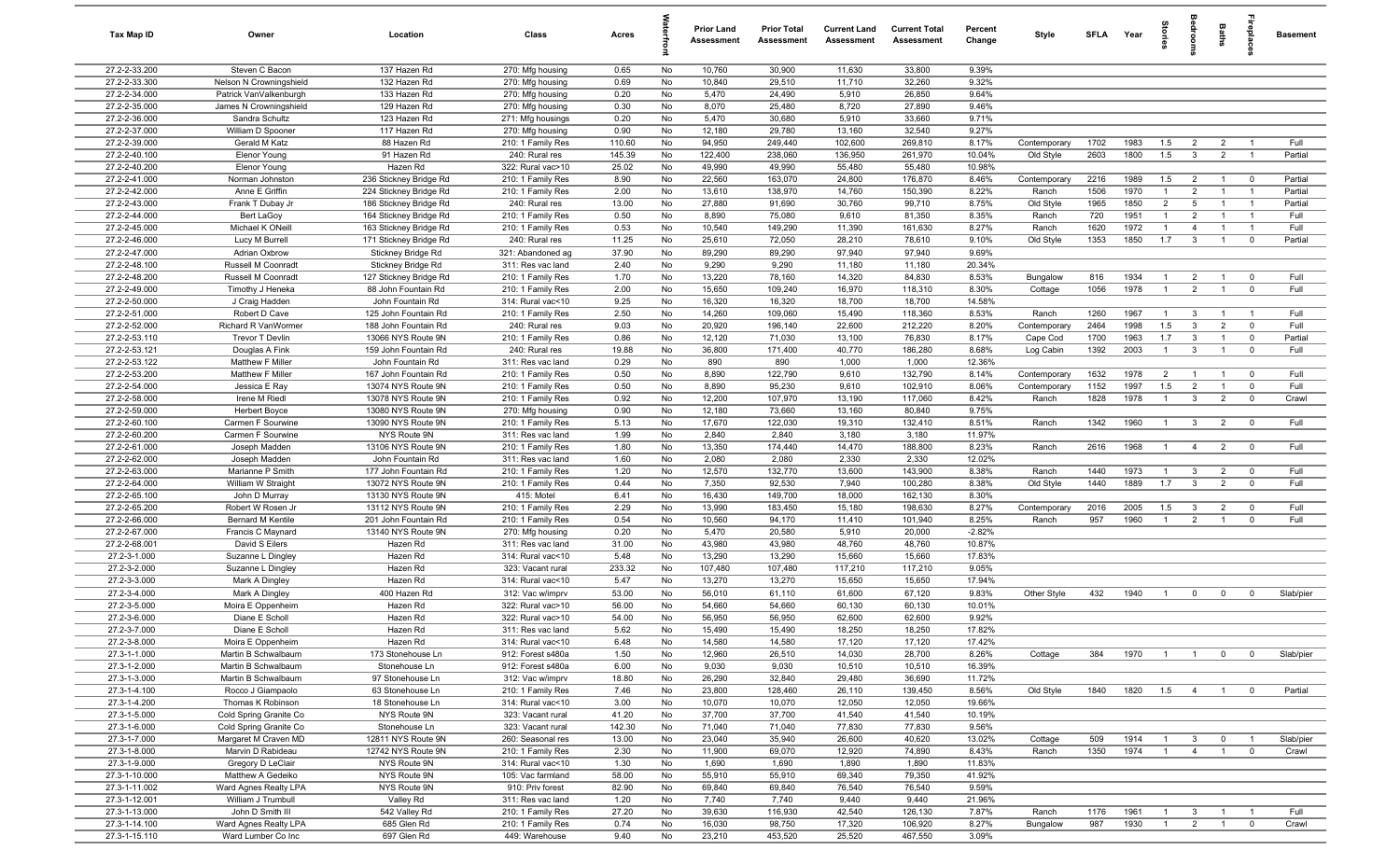| Tax Map ID                     | Owner                                        | Location                                 | Class                                  | Acres           |          | <b>Prior Land</b><br>Assessment | <b>Prior Total</b><br>Assessment | <b>Current Land</b><br><b>Assessment</b> | <b>Current Total</b><br>Assessment | Percent<br>Change  | Style                  | <b>SFI A</b> | Year         | ğ                                |                                  | Baths                            | epla                             | <b>Basement</b>   |
|--------------------------------|----------------------------------------------|------------------------------------------|----------------------------------------|-----------------|----------|---------------------------------|----------------------------------|------------------------------------------|------------------------------------|--------------------|------------------------|--------------|--------------|----------------------------------|----------------------------------|----------------------------------|----------------------------------|-------------------|
| 27.3-1-15.120                  | Ward Agnes Realty LPA                        | 707 Glen Rd                              | 449: Warehouse                         | 0.14            | No       | 3,330                           | 40,910                           | 4,140                                    | 53,170                             | 29.97%             |                        |              |              |                                  |                                  |                                  |                                  |                   |
| 27.3-1-15.130                  | Ward Agnes Realty LPA                        | 711 Glen Rd                              | 449: Warehouse                         | 0.15            | No       | 3,570                           | 41,780                           | 4,440                                    | 54,180                             | 29.68%             |                        |              |              |                                  |                                  |                                  |                                  |                   |
| 27.3-1-15.200                  | Ward Agnes Realty LPA                        | 703 Glen Rd                              | 210: 1 Family Res                      | 0.24            | No       | 5,580                           | 97,530                           | 6,030                                    | 105,530                            | 8.20%              | Colonial               | 2700         | 1935         | $\overline{2}$                   | $\overline{4}$                   | $\overline{2}$                   | - 1                              | Partial           |
| 27.3-1-16.000                  | Milton E Dickerson                           | 715 Glen Rd                              | 210: 1 Family Res                      | 5.70            | No       | 18,410                          | 119,070                          | 20,140                                   | 129,230                            | 8.53%              | Old Style              | 2899         | 1860         | 1.7                              | $\mathbf{3}$                     |                                  | $^{\circ}$                       | Partial           |
| 27.3-1-17.000                  | Paula J Morrow                               | 725 Glen Rd                              | 210: 1 Family Res                      | 0.42            | No       | 8,560                           | 63,190                           | 7,870                                    | 65,140                             | 3.09%              | Ranch                  | 1142         | 1960         | $\overline{1}$                   | $\mathbf{3}$                     | $\overline{1}$                   | $\mathbf 0$                      | Crawl             |
| 27.3-1-18.000<br>27.3-1-19.000 | <b>Brian Simpson</b><br>John C Snow          | 723 Glen Rd<br>712 Glen Rd               | 210: 1 Family Res<br>210: 1 Family Res | 0.30<br>0.70    | No<br>No | 8,070<br>10,850                 | 18,830<br>100,110                | 8,720<br>11,730                          | 20,390<br>108,440                  | 8.28%<br>8.32%     | Old Style<br>Old Style | 1459<br>2484 | 1945<br>1930 | 1.7<br>$\overline{2}$            | $\mathbf{3}$<br>5                | $\overline{2}$                   | $\mathbf 0$<br>$\mathbf 0$       | Slab/pier<br>Full |
| 27.3-1-20.000                  | Ward Lumber Co Inc                           | Glen Rd                                  | 311: Res vac land                      | 0.30            | No       | 5,090                           | 5,090                            | 6,230                                    | 6,230                              | 22.40%             |                        |              |              |                                  |                                  |                                  |                                  |                   |
| 27.3-1-21.000                  | Ward Lumber Co Inc                           | Glen Rd                                  | 311: Res vac land                      | 0.20            | No       | 3,310                           | 3,310                            | 4,050                                    | 4,050                              | 22.36%             |                        |              |              |                                  |                                  |                                  |                                  |                   |
| 27.3-1-22.000                  | Ward Lumber Co Inc                           | Glen Rd                                  | 311: Res vac land                      | 0.30            | No       | 5,090                           | 5,090                            | 6,230                                    | 6,230                              | 22.40%             |                        |              |              |                                  |                                  |                                  |                                  |                   |
| 27.3-1-23.000                  | Ward Lumber Co Inc                           | Glen Rd                                  | 444: Lumber yd/ml                      | 22.50           | No       | 72,440                          | 974,110                          | 86,570                                   | 1,004,240                          | 3.09%              |                        |              |              |                                  |                                  |                                  |                                  |                   |
| 27.3-1-25.000                  | <b>Ward Trust</b>                            | 670 Glen Rd                              | 210: 1 Family Res                      | 1.40            | No       | 12,830                          | 210,980                          | 13,890                                   | 228,100                            | 8.11%              | Ranch                  | 1390         | 1965         | $\overline{1}$                   | 5 <sup>5</sup>                   | $\mathbf{3}$                     | $\overline{2}$                   | Full              |
| 27.3-1-26.000                  | Patricia L Fitz-Gerald                       | Glen Rd                                  | 311: Res vac land                      | 2.40            | No       | 9,290                           | 9,290                            | 11,180                                   | 11,180                             | 20.34%             |                        |              |              |                                  |                                  |                                  |                                  |                   |
| 27.3-1-27.000                  | Patricia L Fitz-Gerald                       | 663 Glen Rd                              | 210: 1 Family Res                      | 6.20            | No       | 19,060                          | 24,690                           | 24,000                                   | 220,130                            | 791.58%            | Contemporary           | 1492         | 2006         | 1.5                              | $\mathbf{3}$                     | $\overline{2}$                   | $\overline{1}$                   | Full              |
| 27.3-1-28.000                  | Theresa Devlin                               | 649 Glen Rd                              | 210: 1 Family Res                      | 1.30            | No       | 12,700                          | 107,470                          | 13,740                                   | 116,400                            | 8.31%              | Old Style              | 1990         | 1910         | $\mathbf{1}$                     | $\mathbf{3}$                     |                                  |                                  | Partial           |
| 27.3-1-29.000                  | Jessica C McDonald                           | 645 Glen Rd                              | 312: Vac w/imprv                       | 1.10            | No       | 12,440                          | 49,970                           | 13,450                                   | 54,770                             | 9.61%              |                        |              |              |                                  |                                  |                                  |                                  |                   |
| 27.3-1-30.000<br>27.3-1-31.000 | <b>Bruce E Kenna</b><br><b>Bruce E Kenna</b> | 10 Taggart Way<br>Glen Rd                | 260: Seasonal res<br>314: Rural vac<10 | 0.70<br>0.60    | No<br>No | 10,850<br>6,490                 | 46,430<br>6,490                  | 11,730<br>7,940                          | 50,230<br>7,940                    | 8.18%<br>22.34%    | Cottage                | 774          | 1930         | $\overline{1}$                   | $\overline{1}$                   |                                  | - 1                              | Slab/pier         |
| 27.3-1-32.000                  | <b>Bruce E Kenna</b>                         | 11 Taggart Way                           | 260: Seasonal res                      | 0.30            | No       | 8,070                           | 34,720                           | 8,720                                    | 37,590                             | 8.27%              | Cottage                | 644          | 1923         | $\overline{1}$                   | $\overline{2}$                   | $\overline{1}$                   | $\overline{1}$                   | Slab/pier         |
| 27.3-1-33.000                  | David C Lachman                              | 9 Taggart Way                            | 260: Seasonal res                      | 0.50            | No       | 8,890                           | 32,460                           | 9,610                                    | 35,120                             | 8.19%              | Cottage                | 624          | 1925         | 1.5                              | $\overline{2}$                   | $\overline{1}$                   | $\overline{1}$                   | Slab/pier         |
| 27.3-1-34.000                  | <b>Brian McManus</b>                         | 627 Glen Rd                              | 210: 1 Family Res                      | 1.50            | No       | 12,960                          | 86,020                           | 14,030                                   | 93,330                             | 8.50%              | Old Style              | 1241         | 1930         | $\overline{1}$                   | 2                                | $\overline{1}$                   | $\overline{1}$                   | Crawl             |
| 27.3-1-35.000                  | Martin B Schwalbaum                          | Stonehouse Ln                            | 912: Forest s480a                      | 122.00          | No       | 62,920                          | 62,920                           | 69,060                                   | 69,060                             | 9.76%              |                        |              |              |                                  |                                  |                                  |                                  |                   |
| 27.3-1-36.000                  | Robert F Lemassena                           | 621 Glen Rd                              | 260: Seasonal res                      | 3.50            | No       | 15,560                          | 37,230                           | 16,940                                   | 40,440                             | 8.62%              | Cottage                | 712          | 1907         | $\overline{1}$                   | $\overline{4}$                   | $\mathbf 0$                      | $\overline{0}$                   | Slab/pier         |
| 27.3-1-37.000                  | Gavin Macrae-Gibson                          | 621 Glen Rd                              | 260: Seasonal res                      | 1.80            | No       | 13,350                          | 34,940                           | 14,470                                   | 37,890                             | 8.44%              | Cottage                | 508          | 1923         | $\overline{1}$                   | $\overline{1}$                   | $\mathbf 0$                      | - 1                              | Slab/pier         |
| 27.3-1-38.100                  | Marjorie B Prentiss                          | 507 Valley Rd                            | 240: Rural res                         | 92.78           | No       | 79,810                          | 150,410                          | 86,240                                   | 162,750                            | 8.20%              | Old Style              | 2252         | 1890         | $\overline{2}$                   | $\overline{3}$                   | $\overline{2}$                   | $\mathbf 0$                      | Partial           |
| 27.3-1-38.200                  | Carl E Prentiss Jr                           | 479 Valley Rd                            | 210: 1 Family Res                      | 3.22            | No       | 15,190                          | 126,520                          | 16,530                                   | 136,900                            | 8.20%              | Contemporary           | 1584         | 1988         | $\overline{2}$                   | $\mathbf{3}$                     | $\overline{2}$                   | $\mathbf 0$                      | Full              |
| 27.3-1-39.100                  | Ward Lumber Co Inc                           | 466 Valley Rd                            | 912: Forest s480a                      | 113.00          | No       | 79,240                          | 79,240                           | 86,690                                   | 86,690                             | 9.40%              |                        |              |              |                                  |                                  |                                  |                                  |                   |
| 27.3-1-39.200                  | William L Ward Sr                            | Valley Rd                                | 240: Rural res                         | 10.69           | No       | 24,880                          | 135,580                          | 27,400                                   | 147,720                            | 8.95%              | Other Style            | 2084         | 1983         | 1.5                              | $\mathbf{3}$<br>$\overline{2}$   |                                  | $^{\circ}$                       | Full              |
| 27.3-1-40.123<br>27.3-1-42.100 | Gary Raykiewicz<br>Norman D Briggs           | 10 Birch Tree Way<br>390 Valley Rd       | 210: 1 Family Res<br>240: Rural res    | 11.10<br>232.24 | No<br>No | 25,410<br>111,850               | 107,070<br>186,700               | 28,000<br>120,860                        | 116,380<br>201,880                 | 8.70%<br>8.13%     | Ranch<br>Log Cabin     | 925<br>1334  | 1983<br>1952 | $\mathbf{1}$<br>1.5              | $\mathbf{3}$                     |                                  | $^{\circ}$<br>$\overline{1}$     | Full<br>Full      |
| 27.3-1-42.200                  | Kurt L Nichol                                | Valley Rd                                | 240: Rural res                         | 9.40            | No       | 20,420                          | 21,030                           | 34,780                                   | 212,930                            | 912.51%            | Contemporary           | 1619         | 2006         | 1.7                              | $\overline{2}$                   | $\overline{2}$                   | $\mathbf 0$                      | Full              |
| 27.3-1-43.102                  | <b>Brian R Stork</b>                         | 412 Valley Rd                            | 210: 1 Family Res                      | 2.10            | No       | 13,740                          | 140,740                          | 14,900                                   | 152,160                            | 8.11%              | Old Style              | 2544         | 1860         | 1.5                              | $\mathbf{3}$                     | $\overline{1}$                   | $\mathbf 0$                      | Partial           |
| 27.3-1-43.210                  | Johnny Skalski                               | 398 Valley Rd                            | 210: 1 Family Res                      | 3.00            | No       | 14,910                          | 70,090                           | 16,210                                   | 75,880                             | 8.26%              | Ranch                  | 1148         | 1986         | $\mathbf{1}$                     | $\overline{2}$                   | $\overline{1}$                   | $\mathbf 0$                      | Crawl             |
| 27.3-1-44.000                  | Thomas P Goodnough                           | 415 Valley Rd                            | 210: 1 Family Res                      | 0.90            | No       | 12,180                          | 85,060                           | 13,160                                   | 92,380                             | 8.61%              | Ranch                  | 1219         | 1951         | $\overline{1}$                   | $\mathbf{3}$                     | $\overline{1}$                   | $\mathbf 0$                      | Full              |
| 27.3-1-45.000                  | <b>Stanley Smith</b>                         | 419 Valley Rd                            | 210: 1 Family Res                      | 0.90            | No       | 10,960                          | 28,600                           | 11,840                                   | 31,020                             | 8.46%              | Cottage                | 627          | 1930         | $\overline{1}$                   | $\overline{2}$                   | $\overline{1}$                   | $\mathbf 0$                      | Crawl             |
| 27.3-1-46.000                  | William J Trumbull                           | 435 Valley Rd                            | 210: 1 Family Res                      | 3.30            | No       | 15,300                          | 164,400                          | 16,650                                   | 178,190                            | 8.39%              | Ranch                  | 1539         | 1961         | $\overline{1}$                   | $\overline{4}$                   | $\overline{2}$                   | $\overline{1}$                   | Full              |
| 27.3-1-47.000                  | Cecil F Robbins                              | 473 Valley Rd                            | 270: Mfg housing                       | 0.70            | No       | 10,850                          | 44,200                           | 11,730                                   | 48,450                             | 9.62%              |                        |              |              |                                  |                                  |                                  |                                  |                   |
| 27.3-1-48.100                  | Victoria F Veith                             | NYS Route 9N                             | 322: Rural vac>10                      | 130.40          | No       | 119,580                         | 119,580                          | 130,750                                  | 130,750                            | 9.34%              |                        |              |              |                                  |                                  |                                  |                                  |                   |
| 27.3-1-48.200<br>27.3-1-48.300 | Cold Spring Granite Co<br>Nathan Farb        | NYS Route 9N<br>12643 NYS Route 9N       | 322: Rural vac>10<br>250: Estate       | 10.60<br>95.55  | No<br>No | 19,930<br>93,420                | 19,930<br>243,980                | 23,110<br>100,960                        | 23,110<br>230,120                  | 15.96%<br>$-5.68%$ | Old Style              | 3888         | 1830         | $\overline{2}$                   | $\mathbf{3}$                     | $\overline{1}$                   | 2                                | Full              |
| 27.3-1-49.112                  | Victoria F Veith                             | NYS Route 9N                             | 312: Vac w/imprv                       | 2.80            | No       | 14,650                          | 22,250                           | 15,920                                   | 24,130                             | 8.45%              |                        |              |              |                                  |                                  |                                  |                                  |                   |
| 27.3-1-49.113                  | Victoria F Veith                             | 20 Veith Way                             | 250: Estate                            | 261.73          | No       | 138,300                         | 915,430                          | 149,450                                  | 989,270                            | 8.07%              | Contemporary           | 3016         | 1990         | 2.5                              | 4                                | $\mathbf{3}$                     |                                  | Full              |
| 27.3-1-49.120                  | Annie Mear                                   | Veith Way                                | 311: Res vac land                      | 6.00            | No       | 9,770                           | 9,770                            | 11,490                                   | 11,490                             | 17.60%             |                        |              |              |                                  |                                  |                                  |                                  |                   |
| 27.3-1-49.200                  | Annie Mear                                   | 103 Veith Way                            | 210: 1 Family Res                      | 6.10            | No       | 18,930                          | 59,200                           | 20,720                                   | 64,330                             | 8.67%              | Old Style              | 946          | 1930         | 1.5                              | $\mathbf{3}$                     | $\overline{1}$                   | $^{\circ}$                       | Slab/pier         |
| 27.3-1-49.310                  | Darryl W Stout                               | Veith Way                                | 311: Res vac land                      | 1.84            | No       | 8,570                           | 8,570                            | 10,370                                   | 10,370                             | 21.00%             |                        |              |              |                                  |                                  |                                  |                                  |                   |
| 27.3-1-49.320                  | Victoria Veith                               | Veith Way                                | 311: Res vac land                      | 1.84            | No       | 8,570                           | 8,570                            | 10,370                                   | 10,370                             | 21.00%             |                        |              |              |                                  |                                  |                                  |                                  |                   |
| 27.3-1-50.000                  | Jean N Bola                                  | 12409 NYS Route 9N                       | 210: 1 Family Res                      | 4.47            | No       | 16,810                          | 110,350                          | 18,350                                   | 114,910                            | 4.13%              | Old Style              | 2122         | 1880         | 2                                | $\mathcal{R}$                    | $\mathcal{P}$                    |                                  | Partial           |
| 27.3-1-51.000                  | John R Nye                                   | 491 Glen Rd                              | 210: 1 Family Res                      | 2.30            | No       | 14,000                          | 57,010                           | 15,200                                   | 61,820                             | 8.44%              | Bungalow               | 730          | 1930         | $\overline{1}$                   | $\overline{2}$                   | $\overline{1}$                   | $\overline{0}$                   | Full              |
| 27.3-1-52.000<br>27.3-1-53.100 | G Scott Stone<br>Elizabeth P Buysse          | 12467 NYS Route 9N<br>12477 NYS Route 9N | 210: 1 Family Res<br>210: 1 Family Res | 2.47<br>0.58    | No<br>No | 14,220<br>10,630                | 104,390<br>102,910               | 15,440<br>11,490                         | 120,190<br>111,530                 | 15.14%<br>8.38%    | Old Style<br>Old Style | 1886<br>2004 | 1878<br>1890 | $\overline{2}$<br>$\overline{2}$ | $\mathbf{3}$<br>$\mathbf{3}$     | $\overline{1}$<br>$\overline{1}$ | $\mathbf 0$<br>$\mathbf 0$       | Full<br>Partial   |
| 27.3-1-53.200                  | G Scott Stone                                | NYS Route 9N                             | 323: Vacant rural                      | 140.73          | No       | 63,830                          | 63,830                           | 69,990                                   | 69,990                             | 9.65%              |                        |              |              |                                  |                                  |                                  |                                  |                   |
| 27.3-1-54.000                  | Andrew Weissmann                             | 3 Stonehouse Ln                          | 240: Rural res                         | 38.90           | No       | 76,750                          | 469,890                          | 82,940                                   | 508,970                            | 8.32%              | Old Style              | 2970         | 1829         | $\overline{2}$                   | $\mathbf{3}$                     | $\overline{2}$                   | $\overline{2}$                   | Full              |
| 27.3-1-55.000                  | Ward Lumber Co Inc                           | 39 Stonehouse Ln                         | 912: Forest s480a                      | 105.30          | No       | 57,810                          | 57,810                           | 63,220                                   | 63,220                             | 9.36%              |                        |              |              |                                  |                                  |                                  |                                  |                   |
| 27.3-1-56.000                  | Ward Lumber Co Inc                           | Stonehouse Ln                            | 912: Forest s480a                      | 102.10          | No       | 55,710                          | 55,710                           | 60,950                                   | 60,950                             | 9.41%              |                        |              |              |                                  |                                  |                                  |                                  |                   |
| 27.3-1-57.000                  | Francisco J Fonseca                          | 402 Glen Rd                              | 240: Rural res                         | 17.00           | No       | 33,070                          | 115,640                          | 36,580                                   | 125,800                            | 8.79%              | Old Style              | 1946         | 1875         | 1.5                              | $\overline{4}$                   | $\overline{1}$                   | $\mathbf 0$                      | Partial           |
| 27.3-1-58.000                  | Ralf Nemec                                   | 447 Glen Rd                              | 240: Rural res                         | 10.50           | No       | 24,630                          | 165,430                          | 27,120                                   | 179,690                            | 8.62%              | Ranch                  | 1650         | 1974         | $\overline{1}$                   | $\overline{2}$                   | $\overline{1}$                   | $\overline{1}$                   | Full              |
| 27.3-1-59.100                  | Robert T Coolidge                            | 473 Glen Rd                              | 210: 1 Family Res                      | 19.25           | No       | 26,850                          | 131,670                          | 29,010                                   | 142,420                            | 8.16%              | Contemporary           | 1464         | 2000         | 1.5                              | $\overline{2}$                   | $\overline{2}$                   | $\overline{0}$                   | Full              |
| 27.3-1-59.200                  | Steven Reynolds                              | 490 Glen Rd                              | 210: 1 Family Res                      | 5.22            | No       | 17,790                          | 126,150                          | 19,440                                   | 136,700                            | 8.36%              | Other Style            | 1968         | 1985         | $\overline{2}$                   | $5\overline{)}$                  | $\overline{2}$                   | $\mathbf 0$                      | Full              |
| 27.4-1-1.000                   | Ward Lumber Co Inc                           | Glen Rd                                  | 311: Res vac land                      | 0.40            | No       | 5,410                           | 7,560                            | 6,620                                    | 8,980                              | 18.78%             |                        |              |              |                                  |                                  |                                  |                                  |                   |
| 27.4-1-2.000<br>27.4-1-3.100   | Ward Agnes Realty LPA<br>Anne M Walsh        | 702 Glen Rd<br>598 Glen Rd               | 260: Seasonal res                      | 66.30<br>4.30   | No<br>No | 95,540<br>16,590                | 420,200<br>89,130                | 107,930<br>18,100                        | 459,650<br>96,720                  | 9.39%<br>8.52%     | Ranch<br>Old Style     | 1488<br>1395 | 1969<br>1930 | $\overline{1}$<br>$\overline{2}$ | $\overline{2}$<br>$\overline{2}$ | $\overline{1}$<br>$\mathbf{1}$   | $\overline{1}$<br>$\overline{0}$ | Partial<br>Full   |
| 27.4-1-3.200                   | <b>Timothy S Estes</b>                       | 602 Glen Rd                              | 210: 1 Family Res<br>210: 1 Family Res | 7.00            | No       | 20,100                          | 117,160                          | 22,030                                   | 126,950                            | 8.36%              | Split Level            | 1408         | 1985         | $\overline{1}$                   | 3 <sup>3</sup>                   | $\overline{1}$                   | $\mathbf 0$                      | Full              |
| 27.4-1-3.310                   | Robin L Wallace                              | 586 Glen Rd                              | 270: Mfg housing                       | 0.43            | No       | 8,610                           | 41,050                           | 9,300                                    | 45,020                             | 9.67%              |                        |              |              |                                  |                                  |                                  |                                  |                   |
| 27.4-1-3.320                   | Carol A Patrie                               | 590 Glen Rd                              | 210: 1 Family Res                      | 1.07            | No       | 12,400                          | 151,680                          | 13,410                                   | 164,240                            | 8.28%              | Ranch                  | 1780         | 1993         |                                  |                                  | $1 \quad 3 \quad 2$              | $\overline{\mathbf{0}}$          | Full              |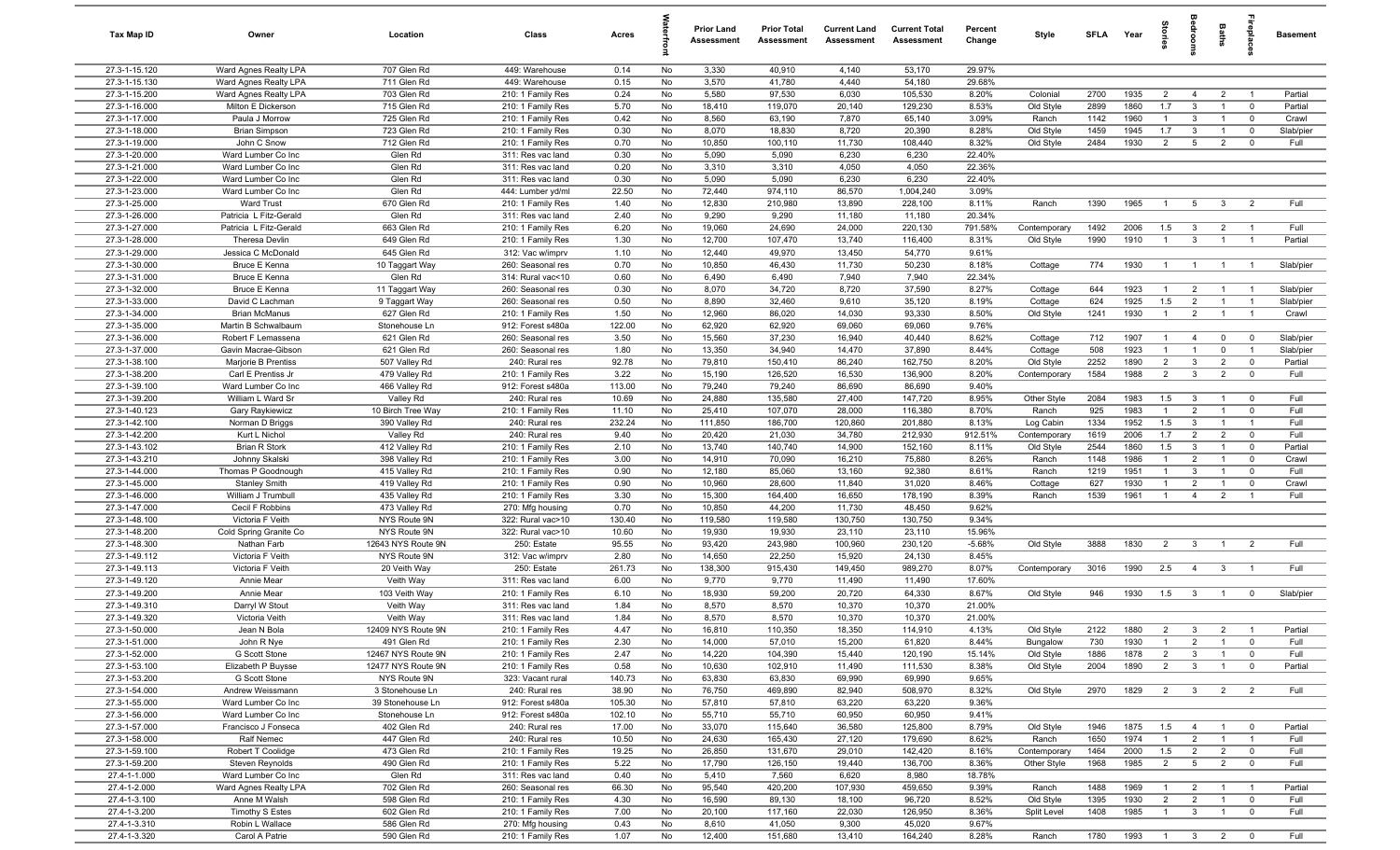| Tax Map ID                     | Owner                                            | Location                                | Class                                  | Acres            |          | <b>Prior Land</b><br>Assessment | <b>Prior Total</b><br>Assessment | <b>Current Land</b><br><b>Assessment</b> | <b>Current Total</b><br>Assessment | Percent<br>Change | Style                  | <b>SFI A</b> | Year | tories                | oup                              | Baths                            | ireplac                      | <b>Basement</b>   |
|--------------------------------|--------------------------------------------------|-----------------------------------------|----------------------------------------|------------------|----------|---------------------------------|----------------------------------|------------------------------------------|------------------------------------|-------------------|------------------------|--------------|------|-----------------------|----------------------------------|----------------------------------|------------------------------|-------------------|
| 27.4-1-4.000                   | William CM Bennett                               | 43 Hesseltine Rd                        | 210: 1 Family Res                      | 25.40            | No       | 38,000                          | 87,090                           | 41,070                                   | 94,250                             | 8.22%             | Log Cabin              | 1095         | 1922 | $\overline{1}$        | $\overline{2}$                   | $\overline{1}$                   | $\overline{1}$               | Crawl             |
| 27.4-1-5.000                   | William CM Bennett                               | Hesseltine Rd                           | 323: Vacant rural                      | 33.10            | No       | 40,180                          | 40,180                           | 44,480                                   | 44,480                             | 10.70%            |                        |              |      |                       |                                  |                                  |                              |                   |
| 27.4-1-6.100                   | Sharon Niles                                     | Hesseltine Rd                           | 323: Vacant rural                      | 1.80             | No       | 2,330                           | 2,330                            | 2,620                                    | 2,620                              | 12.45%            |                        |              |      |                       |                                  |                                  |                              |                   |
| 27.4-1-6.200                   | Sharon A Niles                                   | 113 Hesseltine Rd                       | 210: 1 Family Res                      | 2.34             | No       | 14,050                          | 85,280                           | 15,250                                   | 92,530                             | 8.50%             | Ranch                  | 1456         | 1980 | $\overline{1}$        | $\overline{2}$                   |                                  | $^{\circ}$                   | Slab/pier         |
| 27.4-1-7.000<br>27.4-1-8.002   | Sharon Niles<br>Paul Osenbaugh                   | Hesseltine Rd<br>179 Hesseltine Rd      | 314: Rural vac<10                      | 2.36<br>17.90    | No<br>No | 9,240<br>42,790                 | 9,240<br>125,470                 | 11,120<br>47,360                         | 11,120<br>136,780                  | 20.35%<br>9.01%   | Contemporary           | 1100         | 1999 | 1.5                   | $\overline{2}$                   |                                  | $^{\circ}$                   | Full              |
| 27.4-1-8.100                   | Gilbert Rivera                                   | Hesseltine Rd                           | 210: 1 Family Res<br>323: Vacant rural | 15.24            | No       | 25,950                          | 25,950                           | 29,860                                   | 29,860                             | 15.07%            |                        |              |      |                       |                                  |                                  |                              |                   |
| 27.4-1-8.400                   | Joseph R Dastoli Jr                              | 153 Hesseltine Rd                       | 240: Rural res                         | 16.00            | No       | 39,710                          | 362,970                          | 43,900                                   | 394,550                            | 8.70%             | Contemporary           | 2724         | 2000 | 1.7                   | $\overline{2}$                   | $\overline{2}$                   | $\overline{0}$               | Full              |
| 27.4-1-9.000                   | Frank P Pagano                                   | Hesseltine Rd                           | 323: Vacant rural                      | 40.68            | No       | 40,690                          | 40,690                           | 43,960                                   | 43,960                             | 8.04%             |                        |              |      |                       |                                  |                                  |                              |                   |
| 27.4-1-10.000                  | Constance B Kuntz                                | 108 Hesseltine Rd                       | 210: 1 Family Res                      | 3.00             | No       | 18,630                          | 150,680                          | 20,270                                   | 163,320                            | 8.39%             | Contemporary           | 1344         | 1992 | 2                     | $\overline{4}$                   | $\overline{2}$                   | $\overline{0}$               | Full              |
| 27.4-1-11.100                  | William C Schaaf                                 | Hesseltine Rd                           | 323: Vacant rural                      | 3.50             | No       | 10,720                          | 10,720                           | 12,780                                   | 12,780                             | 19.22%            |                        |              |      |                       |                                  |                                  |                              |                   |
| 27.4-1-11.200                  | Suzanne E Schaaf-Rymers                          | Hesseltine Rd                           | 323: Vacant rural                      | 3.50             | No       | 10,720                          | 10,720                           | 12,780                                   | 12,780                             | 19.22%            |                        |              |      |                       |                                  |                                  |                              |                   |
| 27.4-1-11.300                  | Richard H Wood                                   | 48 Hesseltine Rd                        | 210: 1 Family Res                      | 4.00             | No       | 16,200                          | 174,830                          | 17,670                                   | 189,270                            | 8.26%             | Cape Cod               | 2250         | 1950 | 1.5                   | $\mathbf{3}$                     | $\overline{1}$                   | $\overline{1}$               | Full              |
| 27.4-1-12.000                  | Suzanne E Rymers                                 | Hesseltine Rd                           | 323: Vacant rural                      | 5.70             | No       | 13,570                          | 13,570                           | 15,980                                   | 15,980                             | 17.76%            |                        |              |      |                       |                                  |                                  |                              |                   |
| 27.4-1-13.000<br>27.4-1-14.000 | William CM Bennett                               | Hesseltine Rd                           | 323: Vacant rural                      | 83.71            | No<br>No | 70,460                          | 70,460                           | 77,210                                   | 77,210                             | 9.58%             |                        | 608          | 1900 |                       |                                  |                                  |                              |                   |
| 27.4-1-15.000                  | Frank P Pagano<br>Robert R Eilers                | 164 Hesseltine Rd<br>42 Lincoln Hill Ln | 260: Seasonal res<br>240: Rural res    | 35.00<br>25.90   | No       | 41,910<br>38,530                | 55,270<br>142,350                | 46,350<br>41,640                         | 60,840<br>154,080                  | 10.08%<br>8.24%   | Log Cabin<br>Log Cabin | 1240         | 1977 | $\overline{1}$<br>1.5 | $\overline{1}$<br>$\overline{2}$ | $\overline{1}$<br>$\overline{1}$ | $\overline{0}$<br>$^{\circ}$ | Slab/pier<br>Full |
| 27.4-1-16.110                  | Wayne Taylor                                     | Lincoln Hill Ln                         | 240: Rural res                         | 42.20            | No       | 60,010                          | 97,130                           | 64,850                                   | 104,980                            | 8.08%             | Ranch                  | 1092         | 2005 | $\mathbf{1}$          | $\overline{1}$                   |                                  | $\mathbf 0$                  | Slab/pier         |
| 27.4-1-16.200                  | Robert E Lincoln Sr                              | 244 Hazen Rd                            | 210: 1 Family Res                      | 5.70             | No       | 18,410                          | 78,750                           | 20,140                                   | 85,390                             | 8.43%             | Ranch                  | 750          | 1985 | $\mathbf{1}$          | $\overline{2}$                   |                                  | $\mathbf 0$                  | Full              |
| 27.4-1-17.000                  | Susan Varin                                      | Lincoln Hill Ln                         | 323: Vacant rural                      | 9.00             | No       | 20,430                          | 20,430                           | 22,910                                   | 22,910                             | 12.14%            |                        |              |      |                       |                                  |                                  |                              |                   |
| 27.4-1-18.100                  | Jeanne L Finnerty                                | 112 Lincoln Hill Ln                     | 240: Rural res                         | 30.24            | No       |                                 |                                  | 68,750                                   | 174,680                            |                   | Other Style            | 1094         | 1980 | $\overline{1}$        |                                  |                                  | - 1                          | Slab/pier         |
| 27.4-1-18.200                  | Henry Austen                                     | 112 Lincoln Hill Ln                     | 260: Seasonal res                      | 6.30             | No       |                                 |                                  | 21,010                                   | 44,110                             |                   | Log Cabin              | 639          | 2002 | $\overline{1}$        | $\overline{2}$                   | $\overline{1}$                   | $\overline{0}$               | Slab/pier         |
| 27.4-1-19.100                  | John N Birkins                                   | 126 Lincoln Hill Ln                     | 323: Vacant rural                      | 173.60           | No       | 114,830                         | 134,940                          | 124,090                                  | 124,090                            | $-8.04%$          |                        |              |      |                       |                                  |                                  |                              |                   |
| 27.4-1-19.200                  | Roger Mitchell                                   | 120 Hesseltine Rd                       | 240: Rural res                         | 43.73            | No       | 63,010                          | 162,830                          | 74,000                                   | 241,590                            | 48.37%            | Contemporary           | 1850         | 1995 | 1.5                   | $\overline{2}$                   | $\overline{1}$                   | $^{\circ}$                   | Crawl             |
| 27.4-1-20.000                  | <b>Essex County</b>                              | Lincoln Hill Ln                         | 942: Co. reforest                      | 126.20           | No       | 71,489                          | 74,560                           | 103,490                                  | 103,490                            | 38.80%            |                        |              |      |                       |                                  |                                  |                              |                   |
| 27.4-1-21.000<br>27.4-1-22.000 | Jeffrey D Castaldo<br><b>Essex County</b>        | Lincoln Hill Ln<br>Lincoln Hill Ln      | 912: Forest s480a<br>942: Co. reforest | 191.20<br>155.60 | No<br>No | 113,140<br>78,100               | 113,140<br>81,460                | 123,490<br>112,860                       | 123,490<br>112,860                 | 9.15%<br>38.55%   |                        |              |      |                       |                                  |                                  |                              |                   |
| 27.4-1-23.000                  | Ward Lumber Co Inc                               | Lincoln Hill Ln                         | 912: Forest s480a                      | 58.30            | No       | 57,520                          | 57,520                           | 62,150                                   | 62,150                             | 8.05%             |                        |              |      |                       |                                  |                                  |                              |                   |
| 27.4-1-24.000                  | <b>Essex County</b>                              | Lincoln Hill Ln                         | 942: Co. reforest                      | 260.05           | No       | 85,840                          | 98,480                           | 136,020                                  | 136,020                            | 38.12%            |                        |              |      |                       |                                  |                                  |                              |                   |
| 27.4-1-25.000                  | Maurice J Southmayd                              | 306 Lincoln Hill Ln                     | 260: Seasonal res                      | 27.20            | No       | 40,010                          | 53,880                           | 44,460                                   | 59,480                             | 10.39%            | Other Style            | 384          | 1961 | $\overline{1}$        | $\mathbf 0$                      | $\mathbf 0$                      | $^{\circ}$                   | Slab/pier         |
| 27.4-1-26.000                  | Roberta I Southmayd                              | Lincoln Hill Ln                         | 323: Vacant rural                      | 7.10             | No       | 9,210                           | 9,210                            | 10,330                                   | 10,330                             | 12.16%            |                        |              |      |                       |                                  |                                  |                              |                   |
| 27.4-1-27.000                  | <b>Essex County</b>                              | Lincoln Hill Ln                         | 942: Co. reforest                      | 137.20           | No       | 74,360                          | 77,550                           | 107,560                                  | 107,560                            | 38.70%            |                        |              |      |                       |                                  |                                  |                              |                   |
| 27.4-1-28.001                  | William MC Bennett                               | Hesseltine Rd                           | 323: Vacant rural                      | 55.90            | No       | 54,570                          | 54,570                           | 60,040                                   | 60,040                             | 10.02%            |                        |              |      |                       |                                  |                                  |                              |                   |
| 27.4-1-29.000                  | Ward Lumber Co Inc                               | Hesseltine Rd                           | 912: Forest s480a                      | 60.71            | No       | 50,590                          | 50,590                           | 54,660                                   | 54,660                             | 8.05%             |                        |              |      |                       |                                  |                                  |                              |                   |
| 27.4-1-30.000                  | Edward McFarland                                 | 532 Glen Rd                             | 210: 1 Family Res                      | 33.10            | No       | 45,020                          | 124,800                          | 48,640                                   | 135,080                            | 8.24%             | Old Style              | 1696         | 1830 | 1.5                   | $\overline{2}$                   | $\overline{1}$                   | 2                            | Partial           |
| 27.4-1-31.100<br>27.4-1-32.000 | James P Cahill<br>Woodard Family Ptnshp No 2 LTD | Nugent Ln<br>Glen Rd                    | 323: Vacant rural<br>323: Vacant rural | 22.49<br>0.50    | No<br>No | 30,130<br>5,730                 | 30,130<br>5,730                  | 33,630<br>7,010                          | 33,630<br>7,010                    | 11.62%<br>22.34%  |                        |              |      |                       |                                  |                                  |                              |                   |
| 27.4-1-33.111                  | Gary J Nelson                                    | 18 Nugent Ln                            | 260: Seasonal res                      | 16.50            | No       | 28,720                          | 46,440                           | 31,040                                   | 50,270                             | 8.25%             | Cottage                | 624          | 1970 | $\overline{1}$        | $\overline{2}$                   | $\mathbf 0$                      | $\overline{1}$               | Crawl             |
| 27.4-1-33.112                  | Mark F Devlin                                    | 452 Glen Rd                             | 210: 1 Family Res                      | 4.40             | No       | 15,050                          | 99,770                           | 16,430                                   | 108,060                            | 8.31%             | Ranch                  | 1120         | 1980 | $\overline{1}$        | $\mathbf{3}$                     | $\overline{1}$                   | $^{\circ}$                   | Full              |
| 27.4-1-33.113                  | Mark Devlin                                      | Glen Rd                                 | 323: Vacant rural                      | 4.20             | No       | 5,450                           | 5,450                            | 6,110                                    | 6,110                              | 12.11%            |                        |              |      |                       |                                  |                                  |                              |                   |
| 27.4-1-33.114                  | Nicole Smith                                     | Nugent Ln                               | 323: Vacant rural                      | 5.90             | No       | 13,830                          | 13,830                           | 16,270                                   | 16,270                             | 17.64%            |                        |              |      |                       |                                  |                                  |                              |                   |
| 27.4-1-33.200                  | Mark J Devlin                                    | 464 Glen Rd                             | 210: 1 Family Res                      | 3.62             | No       | 15,690                          | 81,070                           | 17,090                                   | 87,750                             | 8.24%             | Ranch                  | 1040         | 1980 | $\overline{1}$        | $\mathbf{3}$                     |                                  | $\mathbf 0$                  | Full              |
| 27.4-1-34.000                  | Carole M Steer                                   | 41 Nugent Ln                            | 210: 1 Family Res                      | 5.80             | No       | 18,540                          | 143,720                          | 20,290                                   | 155,950                            | 8.51%             | Ranch                  | 1700         | 1968 | $\overline{1}$        | $\overline{2}$                   |                                  | $\overline{1}$               | Partial           |
| 27.4-1-35.000                  | John Aikler                                      | Nugent Ln                               | 323: Vacant rural                      | 0.40             | No       | 5,410                           | 5,410                            | 6,620                                    | 6,620                              | 22.37%            |                        |              |      |                       |                                  |                                  |                              |                   |
| 27.4-1-36.000<br>27.4-1-37.000 | Gretchen Vincent<br>Ward Lumber Co Inc           | 8 Nugent Ln<br>Lincoln Hill Ln          | 210: 1 Family Res<br>323: Vacant rural | 1.10<br>2.00     | No<br>No | 12,440<br>2,590                 | 44,240<br>2,590                  | 13,450<br>2,910                          | 47,830<br>2,910                    | 8.11%<br>12.36%   | Cottage                | 800          | 1980 | 1.7                   | $\overline{1}$                   |                                  | $^{\circ}$                   | Slab/pier         |
| 27.4-1-39.000                  | John Hopkins                                     | Glen Rd                                 | 323: Vacant rural                      | 0.20             | No       | 3,310                           | 3,310                            | 4,050                                    | 4,050                              | 22.36%            |                        |              |      |                       |                                  |                                  |                              |                   |
| 27.4-1-40.000                  | James F Cross                                    | 515 Glen Rd                             | 240: Rural res                         | 18.00            | No       | 30,280                          | 134,500                          | 32,720                                   | 145,510                            | 8.19%             | Other Style            | 1923         | 1945 | 1.5                   | $\overline{4}$                   | $\overline{2}$                   | $\overline{1}$               | Full              |
| 27.4-1-41.111                  | John S Wood                                      | 581 Glen Rd                             | 323: Vacant rural                      | 1.83             | No       | 9,840                           | 9,840                            | 11,910                                   | 11,910                             | 21.04%            |                        |              |      |                       |                                  |                                  |                              |                   |
| 27.4-1-41.112                  | John S Wood                                      | Glen Rd                                 | 210: 1 Family Res                      | 1.71             | No       | 15,220                          | 103,570                          | 16,490                                   | 112,130                            | 8.26%             | Cape Cod               | 1176         | 1992 | 1.7                   | $\overline{2}$                   | $\overline{1}$                   | $\overline{\mathbf{0}}$      | Slab/pier         |
| 27.4-1-41.120                  | Michael J Willis                                 | 553 Glen Rd                             | 210: 1 Family Res                      | 3.50             | No       | 23,330                          | 239,910                          | 25,410                                   | 259,440                            | 8.14%             | Ranch                  | 1537         | 1989 | $\mathbf{1}$          | $\mathbf{3}$                     | $\overline{2}$                   | $\overline{1}$               | Full              |
| 27.4-1-41.130                  | Arthur G Voigt                                   | 593 Glen Rd                             | 210: 1 Family Res                      | 1.95             | No       | 15,580                          | 114,670                          | 16,890                                   | 124,270                            | 8.37%             | Other Style            | 1296         | 1987 | 1.5                   | $\mathbf{3}$                     | $\mathbf{1}$                     | $\mathbf 0$                  | Slab/pier         |
| 27.4-1-41.141                  | Peter J Harris                                   | 559 Glen Rd                             | 210: 1 Family Res                      | 1.30             | No       | 12,700                          | 111,000                          | 13,740                                   | 122,730                            | 10.57%            | Ranch                  | 1008         | 1988 | $\overline{1}$        | $\mathbf{3}$                     | $\mathbf{1}$                     | $\mathbf 0$                  | Full              |
| 27.4-1-41.142                  | Peter J Harris                                   | 563 Glen Rd                             | 210: 1 Family Res                      | 1.57             | No       | 13,050                          | 113,490                          | 14,130                                   | 137,410                            | 21.08%            | Ranch                  | 1008         | 1988 | $\mathbf{1}$          | $\mathbf{3}$                     | $\mathbf{1}$                     | $\mathbf 0$                  | Full              |
| 27.4-1-41.151<br>27.4-1-41.152 | Peter J Harris<br>John S Wood                    | Glen Rd<br>Glen Rd                      | 323: Vacant rural<br>323: Vacant rural | 1.51<br>1.59     | No<br>No | 8,140<br>8,240                  | 8,140<br>8,240                   | 9,890<br>10,000                          | 9,890<br>10,000                    | 21.50%<br>21.36%  |                        |              |      |                       |                                  |                                  |                              |                   |
| 27.4-1-41.200                  | Woodard Family Ptnshp No 2 LTD                   | Glen Rd                                 | 323: Vacant rural                      | 1.97             | No       | 8,730                           | 8,730                            | 10,560                                   | 10,560                             | 20.96%            |                        |              |      |                       |                                  |                                  |                              |                   |
| 27.4-1-41.300                  | Joan C White                                     | 603 Glen Rd                             | 210: 1 Family Res                      | 2.73             | No       | 14,560                          | 97,090                           | 15,820                                   | 105,130                            | 8.28%             | Other Style            | 1080         | 1987 | 1.5                   | $\overline{2}$                   | $\overline{1}$                   | $\overline{0}$               | Full              |
| 27.4-1-42.000                  | Woodard Family LTD                               | 611 Glen Rd                             | 280: Multiple res                      | 3.60             | No       | 33,380                          | 118,380                          | 36,170                                   | 128,110                            | 8.22%             | Log Cabin              | 1100         | 1900 | 1.5                   | $\overline{3}$                   | $\overline{1}$                   | $\overline{\mathbf{0}}$      | Slab/pier         |
| 27.10-1-1.110                  | William O Meyer II                               | NYS Route 86                            | 210: 1 Family Res                      | 0.20             | No       | 5,100                           | 48,730                           | 5,350                                    | 51,120                             | 4.90%             | Ranch                  | 840          | 1991 | $\overline{1}$        | $\overline{1}$                   | $\overline{1}$                   | $\mathbf 0$                  | Slab/pier         |
| 27.10-1-1.200                  | California Bay Area Inc                          | NYS Route 86                            | 311: Res vac land                      | 0.34             | No       | 4,860                           | 4,860                            | 5,770                                    | 5,770                              | 18.72%            |                        |              |      |                       |                                  |                                  |                              |                   |
| 27.10-1-2.000                  | <b>Timothy Preston</b>                           | 13021 NYS Route 9N                      | 210: 1 Family Res                      | 0.30             | No       | 7,520                           | 44,180                           | 7,890                                    | 46,240                             | 4.66%             | Old Style              | 840          | 1940 | 1.5                   | $\overline{2}$                   | $\overline{1}$                   | $\overline{\mathbf{0}}$      | Partial           |
| 27.10-1-3.000                  | <b>Charles Cornick</b>                           | 13015 NYS Route 9N                      | 210: 1 Family Res                      | 0.70             | No       | 10,120                          | 150,570                          | 10,610                                   | 157,940                            | 4.89%             | Ranch                  | 2505         | 1968 | $\mathbf{1}$          | $\overline{4}$                   | $\overline{2}$                   | $\overline{0}$               | Partial           |
| 27.10-1-4.000                  | Linda E Fisher                                   | 13001 NYS Route 9N                      | 210: 1 Family Res                      | 4.60             | No       | 15,830                          | 126,430                          | 16,780                                   | 132,790                            | 5.03%             | Colonial               | 4507         | 1819 | $\overline{2}$        | 5 <sup>5</sup>                   | $\overline{2}$                   | $\mathbf 0$                  | Partial           |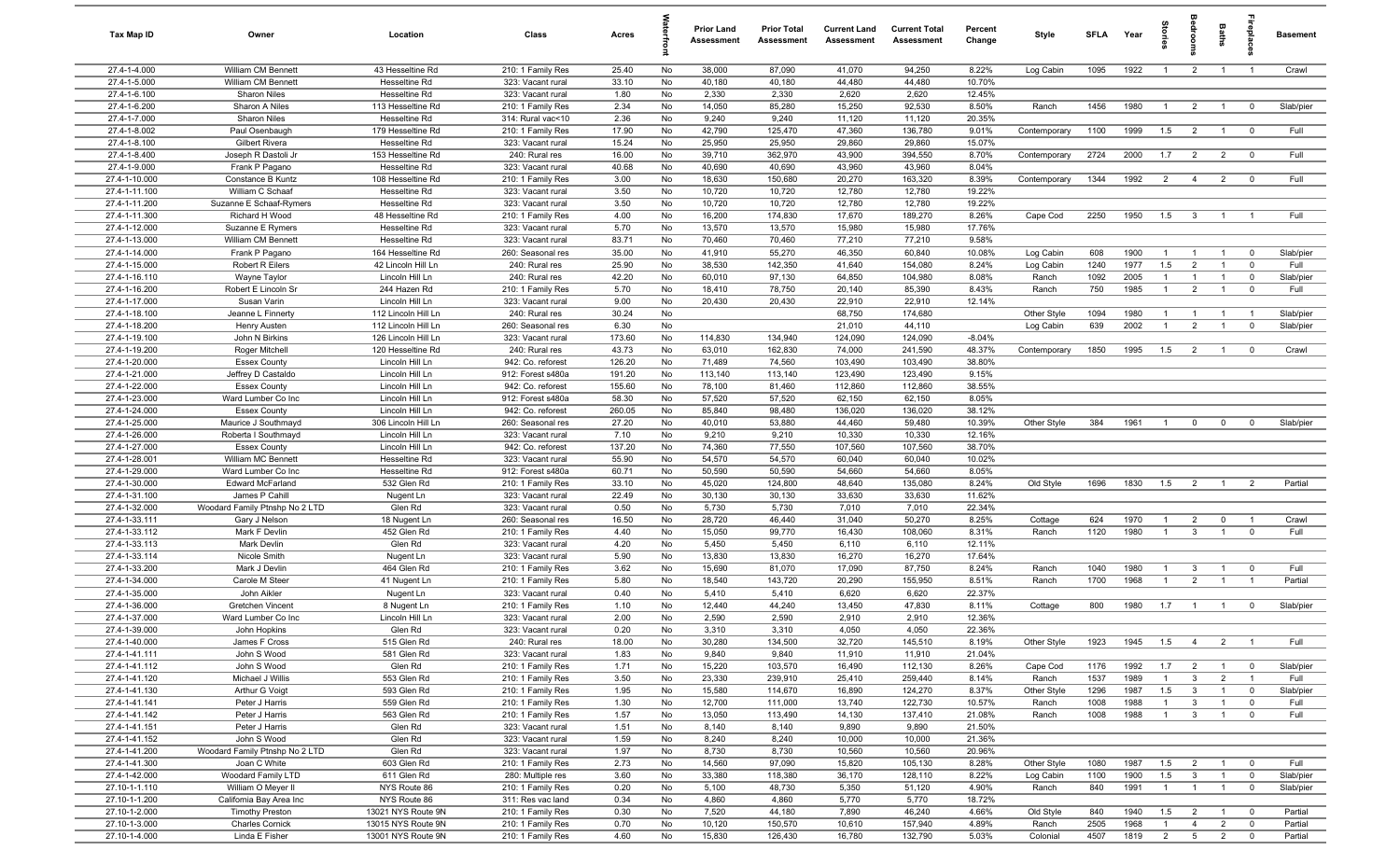| Tax Map ID                       | Owner                                                      | Location                                  | Class                                  | Acres        |          | <b>Prior Land</b><br>Assessment | <b>Prior Total</b><br>Assessment | <b>Current Land</b><br><b>Assessment</b> | <b>Current Total</b><br>Assessment | Percent<br>Change  | Style     | <b>SFLA</b> | Year         | tories                |                                | Baths                            | epla                          | <b>Basement</b> |
|----------------------------------|------------------------------------------------------------|-------------------------------------------|----------------------------------------|--------------|----------|---------------------------------|----------------------------------|------------------------------------------|------------------------------------|--------------------|-----------|-------------|--------------|-----------------------|--------------------------------|----------------------------------|-------------------------------|-----------------|
| 27.10-1-6.000                    | James J Madden                                             | 12983 NYS Route 9N                        | 210: 1 Family Res                      | 0.60         | No       | 9,950                           | 88,780                           | 10,430                                   | 93,310                             | 5.10%              | Old Style | 1617        | 1900         | 1.5                   | $\overline{3}$                 | $\overline{2}$                   | $\mathbf 0$                   | Partial         |
| 27.10-1-7.000                    | Cora J McCabe-Herringshaw                                  | 12979 NYS Route 9N                        | 210: 1 Family Res                      | 0.30         | No       | 7,520                           | 54,070                           | 7,890                                    | 56,860                             | 5.16%              | Old Style | 1512        | 1910         | 2                     | $\overline{4}$                 |                                  | $^{\circ}$                    | Partial         |
| 27.10-1-8.000                    | James J Madden                                             | 12975 NYS Route 9N                        | 210: 1 Family Res                      | 0.50         | No       | 8,290                           | 31,470                           | 8,690                                    | 33,030                             | 4.96%              | Old Style | 2187        | 1920         | 1.7                   | $\overline{4}$                 |                                  | $\mathbf 0$                   | Crawl           |
| 27.10-1-9.000<br>27.10-1-10.000  | Thomas J Pulsifer                                          | 6755 NYS Route 86<br>NYS Route 86         | 210: 1 Family Res                      | 0.70<br>1.00 | No<br>No | 10,120<br>8,610                 | 102,280<br>8,610                 | 10,610<br>9,030                          | 86,720<br>9,030                    | $-15.21%$<br>4.88% | Old Style | 1701        | 1900         | $\overline{2}$        | $\overline{4}$                 |                                  | $\mathbf 0$                   | Partial         |
| 27.10-1-11.100                   | Jeffrey M Earl<br>Jeffrey M Earl                           | 6745 NYS Route 86                         | 314: Rural vac<10<br>210: 1 Family Res | 0.73         | No       | 10,170                          | 111,270                          | 10,660                                   | 117,200                            | 5.33%              | Colonial  | 1332        | 1930         | 2                     | $\mathbf{3}$                   | $\overline{2}$                   | $\overline{0}$                | Partial         |
| 27.10-1-11.200                   | David Bushey Sr                                            | NYS Route 86                              | 314: Rural vac<10                      | 0.64         | No       | 6,100                           | 6,100                            | 7,240                                    | 7,240                              | 18.69%             |           |             |              |                       |                                |                                  |                               |                 |
| 27.10-1-12.000                   | David Bushey Sr                                            | 6739 NYS Route 86                         | 220: 2 Family Res                      | 0.30         | No       | 7,520                           | 44,470                           | 7,890                                    | 46,690                             | 4.99%              | Old Style | 2655        | 1900         | 1.5                   | 5                              | $\overline{2}$                   | $\overline{\mathbf{0}}$       | Crawl           |
| 27.10-1-13.000                   | Daniel S Smith                                             | 6737 NYS Route 86                         | 210: 1 Family Res                      | 0.50         | No       | 8,290                           | 83,070                           | 8,690                                    | 87,220                             | 5.00%              | Old Style | 2376        | 1920         | 2                     | $\overline{4}$                 | $\overline{1}$                   | $\mathbf 0$                   | Partial         |
| 27.10-1-14.000                   | Orville A Brown                                            | 6731 NYS Route 86                         | 210: 1 Family Res                      | 1.40         | No       | 11,960                          | 98,490                           | 12,560                                   | 103,540                            | 5.13%              | Cape Cod  | 1544        | 1950         | 1.7                   | $\mathbf{3}$                   | $\overline{2}$                   | $\mathbf 0$                   | Partial         |
| 27.10-1-15.100                   | Magali Nieves                                              | 6727 NYS Route 86                         | 210: 1 Family Res                      | 0.44         | No       | 8,060                           | 109,710                          | 8,450                                    | 115,490                            | 5.27%              | Old Style | 1594        | 1930         | $\overline{2}$        | $\overline{4}$                 | $\overline{1}$                   | $\overline{1}$                | Full            |
| 27.10-1-16.110                   | High Peaks Development LLC                                 | NYS Route 86                              | 311: Res vac land                      | 0.62         | No       | 6,510                           | 6,510                            | 7,690                                    | 7,690                              | 18.13%             |           |             |              |                       |                                |                                  |                               |                 |
| 27.10-1-16.120                   | High Peaks Development LLC                                 | NYS Route 86                              | 311: Res vac land                      | 0.59         | No       | 6,460                           | 6,460                            | 7,630                                    | 7,630                              | 18.11%             |           |             |              |                       |                                |                                  |                               |                 |
| 27.10-1-17.000                   | Mark A Wilkins                                             | 6719 NYS Route 86                         | 210: 1 Family Res                      | 0.90         | No       | 14,190                          | 109,540                          | 14,880                                   | 115,020                            | 5.00%              | Old Style | 1529        | 1925         | 1.5                   | $\overline{4}$                 |                                  | $\mathbf 0$                   | Full            |
| 27.10-1-18.000                   | California Bay Area Inc                                    | NYS Route 86                              | 210: 1 Family Res                      | 0.48         | No       | 10,070                          | 127,530                          | 10,570                                   | 133,840                            | 4.95%              | Cape Cod  | 1970        | 1940         | 1.5                   | $\overline{2}$                 |                                  | $\mathbf 0$                   | Partial         |
| 27.10-1-19.000                   | <b>Essex County</b>                                        | 13019 NYS Route 9N                        | 311: Res vac land                      | 0.75         | No       | 5,290                           | 5,290                            | 6,290                                    | 6,290                              | 18.90%             |           |             |              |                       |                                |                                  |                               |                 |
| 27.10-1-20.000<br>27.10-1-21.000 | Richard G Mihill                                           | 6711 NYS Route 86<br>6715 NYS Route 86    | 270: Mfg housing<br>311: Res vac land  | 0.26<br>0.76 | No<br>No | 7,910<br>7,290                  | 34,860<br>7,290                  | 8,540<br>8,910                           | 38,210<br>8,910                    | 9.61%<br>22.22%    |           |             |              |                       |                                |                                  |                               |                 |
| 27.10-2-1.000                    | John Murray<br><b>Timothy Devins</b>                       | 13024 NYS Route 9N                        | 432: Gas station                       | 3.30         | No       | 27,500                          | 159,070                          | 31,070                                   | 163,990                            | 3.09%              |           |             |              |                       |                                |                                  |                               |                 |
| 27.10-2-2.000                    | Richard F Birchall                                         | 83 John Fountain Rd                       | 260: Seasonal res                      | 0.40         | No       | 7,910                           | 62,240                           | 8,290                                    | 65,350                             | 5.00%              | Cottage   | 941         | 1960         | $\overline{1}$        | $\overline{2}$                 | $\overline{1}$                   | $^{\circ}$                    | Slab/pier       |
| 27.10-2-4.000                    | John J Renz                                                | John Fountain Rd                          | 311: Res vac land                      | 0.26         | No       | 7,370                           | 7,370                            | 7,730                                    | 7,730                              | 4.88%              |           |             |              |                       |                                |                                  |                               |                 |
| 27.10-2-5.000                    | John J Renz                                                | 31 John Fountain Rd                       | 210: 1 Family Res                      | 0.45         | No       | 8,100                           | 121,210                          | 8,490                                    | 127,210                            | 4.95%              | Old Style | 2354        | 1850         | $\overline{2}$        | $\overline{4}$                 | $\overline{2}$                   | $^{\circ}$                    | Full            |
| 27.10-2-6.100                    | John J Renz                                                | John Fountain Rd                          | 210: 1 Family Res                      | 0.17         | No       |                                 |                                  | 3,110                                    | 3,110                              |                    | Old Style | 1575        | 1870         | 1.5                   | $\overline{3}$                 | $\overline{1}$                   | $\overline{0}$                | Partial         |
| 27.10-2-6.200                    | Ann S Sprague                                              | 27 John Fountain Rd                       | 210: 1 Family Res                      | 0.65         | No       |                                 |                                  | 10,520                                   | 74,620                             |                    | Old Style | 1575        | 1870         | 1.5                   | $\mathbf{3}$                   | $\overline{1}$                   | $^{\circ}$                    | Partial         |
| 27.10-2-7.000                    | Brian P McDonald                                           | 13 John Fountain Rd                       | 210: 1 Family Res                      | 1.10         | No       | 11,600                          | 130,610                          | 12,170                                   | 136,720                            | 4.68%              | Ranch     | 1612        | 2003         | $\mathbf{1}$          | $\mathbf{3}$                   | $\overline{2}$                   | $\mathbf 0$                   | Full            |
| 27.10-2-8.000                    | Jeffrey M Smith                                            | 9 John Fountain Rd                        | 210: 1 Family Res                      | 1.00         | No       | 11,480                          | 91,150                           | 12,040                                   | 95,920                             | 5.23%              | Old Style | 2045        | 1865         | $\overline{2}$        | $\overline{4}$                 | $\overline{2}$                   | $\mathbf 0$                   | Partial         |
| 27.10-2-9.000                    | William B Evans                                            | 12984 NYS Route 9N                        | 210: 1 Family Res                      | 1.00         | No       | 11,480                          | 96,240                           | 12,040                                   | 101,110                            | 5.06%              | Old Style | 2622        | 1886         | $\overline{2}$        | 5                              | $\overline{1}$                   | $\mathbf 0$                   | Full            |
| 27.10-2-10.000                   | William B Evans                                            | NYS Route 9N                              | 312: Vac w/imprv                       | 0.10         | No       | 270                             | 12,350                           | 290                                      | 13,200                             | 6.88%              |           |             |              |                       |                                |                                  |                               |                 |
| 27.10-2-13.000                   | Scott K McDonald                                           | 12996 NYS Route 9N                        | 210: 1 Family Res                      | 0.70         | No       | 10,120                          | 150,390                          | 10,610                                   | 158,130                            | 5.15%              | Ranch     | 1612        | 1995         | 1                     | $\overline{2}$                 | $\overline{2}$                   | $^{\circ}$                    | Full            |
| 27.10-2-14.000                   | Sadie M Pulsifer                                           | 13000 NYS Route 9N                        | 210: 1 Family Res                      | 1.00         | No       | 11,480                          | 95,800                           | 12,040                                   | 100,690                            | 5.10%              | Ranch     | 960         | 1985         | $\mathbf{1}$          | $\overline{2}$                 |                                  | $^{\circ}$                    | Full            |
| 27.10-2-15.000<br>27.10-4-2.000  | Gary J Straight                                            | 13006 NYS Route 9N                        | 210: 1 Family Res                      | 2.60         | No<br>No | 13,410<br>2,680                 | 137,550<br>2,680                 | 14,140<br>2,810                          | 144,590<br>2,810                   | 5.12%<br>4.85%     | Ranch     | 1552        | 1970         | $\overline{1}$        | $\mathbf{3}$                   | $\overline{2}$                   | $\mathbf 0$                   | Full            |
| 27.10-4-3.000                    | Jay Ent & Music Society Inc<br>Jay Ent & Music Society Inc | Park Side Dr<br>Park Side Dr              | 311: Res vac land<br>311: Res vac land | 0.10<br>0.20 | No       | 5,610                           | 5,610                            | 5,890                                    | 5,890                              | 4.99%              |           |             |              |                       |                                |                                  |                               |                 |
| 27.10-4-4.000                    | Jay Ent & Music Society Inc                                | 12 Park Side Dr                           | 312: Vac w/imprv                       | 0.10         | No       | 2,550                           | 39,260                           | 2,680                                    | 41,920                             | 6.78%              |           |             |              |                       |                                |                                  |                               |                 |
| 27.10-4-5.000                    | Stephen M Turbek                                           | 8 Park Side Dr                            | 210: 1 Family Res                      | 2.40         | No       | 13,170                          | 120,640                          | 13,880                                   | 127,490                            | 5.68%              | Old Style | 2544        | 1890         | $\overline{2}$        | 5                              | 3                                | $^{\circ}$                    | Partial         |
| 27.10-4-6.000                    | David McDonald                                             | 12 John Fountain Rd                       | 210: 1 Family Res                      | 0.10         | No       | 2,550                           | 38,470                           | 2,680                                    | 40,370                             | 4.94%              | Bungalow  | 796         | 1940         | $\overline{1}$        | 2                              | $\overline{1}$                   | $\mathbf 0$                   | Partial         |
| 27.10-4-7.000                    | Thomas McDonald                                            | 16 John Fountain Rd                       | 210: 1 Family Res                      | 0.20         | No       | 5,100                           | 65,320                           | 5,350                                    | 68,800                             | 5.33%              | Old Style | 1540        | 1900         | $\overline{2}$        | $\overline{4}$                 | $\overline{1}$                   | $\mathbf 0$                   | Partial         |
| 27.10-4-8.000                    | Phillip Smith                                              | John Fountain Rd                          | 314: Rural vac<10                      | 0.30         | No       | 4,980                           | 4,980                            | 5,920                                    | 5,920                              | 18.88%             |           |             |              |                       |                                |                                  |                               |                 |
| 27.10-4-9.000                    | Philip D Smith                                             | John Fountain Rd                          | 311: Res vac land                      | 2.80         | No       | 9,140                           | 9,140                            | 10,640                                   | 10,640                             | 16.41%             |           |             |              |                       |                                |                                  |                               |                 |
| 27.10-4-10.000                   | Jonathon Guarino                                           | 4 Brick Store Ln                          | 260: Seasonal res                      | 0.10         | No       | 2,550                           | 25,030                           | 2,680                                    | 26,280                             | 4.99%              | Old Style | 768         | 1850         | $\overline{1}$        | $\overline{1}$                 |                                  | $\mathbf 0$                   | Full            |
| 27.10-4-11.000                   | James H Lincoln                                            | John Fountain Rd                          | 311: Res vac land                      | 0.90         | No       | 7,240                           | 7,240                            | 8,600                                    | 8,600                              | 18.78%             |           |             |              |                       |                                |                                  |                               |                 |
| 27.10-4-13.000                   | James H Lincoln                                            | John Fountain Rd                          | 270: Mfg housing                       | 0.12         | No       | 3,060                           | 3,060                            | 3,210                                    | 3,210                              | 4.90%              |           |             |              |                       |                                |                                  |                               |                 |
| 27.10-4-14.000                   | Kathryn S Wade                                             | 40 John Fountain Rd                       | 210: 1 Family Res                      | 0.50         | No       | 7,050                           | 36,410                           | 7,390                                    | 38,250                             | 5.05%              | Old Style | 1960        | 1880         | $\overline{2}$        | $\overline{4}$                 | $\overline{2}$                   | $^{\circ}$                    | Full            |
| 27.10-4-15.000<br>27.10-4-16.000 | Gilbert E Dyke                                             | 38 John Fountain Rd<br>5 Brick Store Ln   | 210: 1 Family Res<br>210: 1 Family Res | 0.20<br>0.27 | No<br>No | 5,100<br>6,300                  | 47,790<br>122,600                | 5,350<br>6,610                           | 50,250<br>128,740                  | 5.15%<br>5.01%     | Old Style | 842<br>1680 | 1900<br>1997 | $\overline{1}$<br>1.5 | $\overline{2}$<br>$\mathbf{3}$ | $\overline{1}$<br>$\overline{1}$ | $\mathbf 0$<br>$\overline{1}$ | Full<br>Full    |
| 27.10-4-17.000                   | James H Lincoln<br>James H Lincoln                         | John Fountain Rd                          | 311: Res vac land                      | 0.13         | No       | 2,000                           | 2,000                            | 2,380                                    | 2,380                              | 19.00%             | Log Cabin |             |              |                       |                                |                                  |                               |                 |
| 27.10-4-19.000                   | Gerald E Hall                                              | 28 Covered Bridge Ln                      | 270: Mfg housing                       | 1.60         | No       | 12,200                          | 60,940                           | 12,830                                   | 68,900                             | 13.06%             |           |             |              |                       |                                |                                  |                               |                 |
| 27.10-4-20.000                   | Stephen L Krajcirovic                                      | 26 Covered Bridge Ln                      | 260: Seasonal res                      | 0.78         | No       | 11,220                          | 49,310                           | 11,770                                   | 51,780                             | 5.01%              | Old Style | 1149        | 1940         | $\overline{1}$        | $\overline{1}$                 | $\overline{1}$                   | $\overline{1}$                | Slab/pier       |
| 27.10-4-21.000                   | <b>Emily Barrie</b>                                        | 20 Covered Bridge Ln                      | 210: 1 Family Res                      | 1.00         | No       | 11,820                          | 57,040                           | 12,400                                   | 59,860                             | 4.94%              | Old Style | 835         | 1940         | $\mathbf{1}$          | $\mathbf{3}$                   | $\overline{1}$                   | $\mathbf 0$                   | Full            |
| 27.10-4-22.100                   | Alice F Adams                                              | 16 Covered Bridge Ln                      | 210: 1 Family Res                      | 0.40         | No       | 7,910                           | 65,010                           | 8,290                                    | 68,360                             | 5.15%              | Old Style | 1095        | 1938         | 1.7                   | $\mathbf{3}$                   | $\mathbf{1}$                     | $\mathbf 0$                   | Full            |
| 27.10-4-22.200                   | Michael P McLean                                           | 12 Covered Bridge Ln                      | 210: 1 Family Res                      | 0.10         | No       | 2,810                           | 77,770                           | 2,940                                    | 81,640                             | 4.98%              | Ranch     | 1104        | 1973         | $\overline{1}$        | $\overline{4}$                 | $\overline{1}$                   | $\mathbf 0$                   | Full            |
| 27.10-4-23.100                   | Michael P McLean                                           | Covered Bridge Ln                         | 311: Res vac land                      | 0.20         | No       | 1,540                           | 1,540                            | 3,660                                    | 3,660                              | 137.66%            |           |             |              |                       |                                |                                  |                               |                 |
| 27.10-4-23.200                   | Ward Lumber Co Inc                                         | Covered Bridge Ln                         | 311: Res vac land                      | 3.74         | No       | 10,280                          | 10,280                           | 11,880                                   | 11,880                             | 15.56%             |           |             |              |                       |                                |                                  |                               |                 |
| 27.10-4-24.000                   | Jennifer G Smith                                           | 750 Glen Rd                               | 210: 1 Family Res                      | 0.59         | No       | 9,950                           | 101,140                          | 10,430                                   | 106,280                            | 5.08%              | Old Style | 1286        | 1920         | 1.7                   | $\overline{4}$                 |                                  | $\mathbf 0$                   | Partial         |
| 27.10-4-26.000                   | John D Murray                                              | Glen Rd                                   | 311: Res vac land                      | 0.10         | No       | 2,550                           | 2,550                            | 2,680                                    | 2,680                              | 5.10%              |           |             |              |                       |                                |                                  |                               |                 |
| 27.10-4-27.000                   | <b>Essex County</b>                                        | Glen Rd                                   | 311: Res vac land                      | 0.58         | No       | 6,960                           | 6,960                            | 7,300                                    | 7,300                              | 4.89%              |           |             |              |                       |                                |                                  |                               |                 |
| 27.10-4-28.000                   | Lora D Sepulveda-Goulet                                    | 10 Howard Heights Ln                      | 210: 1 Family Res                      | 0.30         | No       | 7,520                           | 96,230                           | 7,890                                    | 100,980                            | 4.94%              | Ranch     | 1296        | 1968         | $\overline{1}$        | $\overline{3}$                 | $\overline{1}$                   | $\mathbf 0$                   | Full            |
| 27.10-4-29.000                   | Ward Agnes Realty LPA                                      | Howard Heights Ln                         | 311: Res vac land                      | 0.30         | No       | 5,270                           | 5,270                            | 5,520                                    | 5,520                              | 4.74%              |           |             |              |                       |                                |                                  |                               |                 |
| 27.10-4-30.000<br>27.10-4-31.000 | Ward Agnes Realty LPA<br>Harvey T Jacquish                 | Howard Heights Ln                         | 311: Res vac land<br>260: Seasonal res | 0.26<br>0.30 | No<br>No | 5,270<br>7,520                  | 5,270<br>50,820                  | 5,520<br>7,890                           | 5,520<br>54,160                    | 4.74%<br>6.57%     | Ranch     | 1596        | 1988         | $\mathbf{1}$          | $\mathbf{3}$                   | $\overline{1}$                   | $\overline{\mathbf{0}}$       | Slab/pier       |
| 27.10-4-32.110                   | Dianne Mitchell                                            | Covered Bridge Ln<br>17 Covered Bridge Ln | 210: 1 Family Res                      | 0.30         | No       | 7,520                           | 30,770                           | 7,890                                    | 32,280                             | 4.91%              | Bungalow  | 880         | 1930         | $\overline{1}$        | $\mathbf{3}$                   | $\mathbf{1}$                     | $\mathbf 0$                   | Full            |
| 27.10-4-32.120                   | Harvey T Jacquish                                          | 7 Covered Bridge Ln                       | 311: Res vac land                      | 0.30         | No       | 7,520                           | 7,520                            | 7,890                                    | 7,890                              | 4.92%              |           |             |              |                       |                                |                                  |                               |                 |
| 27.10-4-32.200                   | Leslie Mitchell                                            | Covered Bridge Ln                         | 439: Sm park gar                       | 0.30         | No       | 5,270                           | 5,270                            | 5,520                                    | 5,520                              | 4.74%              |           |             |              |                       |                                |                                  |                               |                 |
| 27.10-4-33.000                   | Ann M Ritz- Farmer                                         | Covered Bridge Ln                         | 311: Res vac land                      | 0.30         | No       | 5,270                           | 5,270                            | 5,520                                    | 5,520                              | 4.74%              |           |             |              |                       |                                |                                  |                               |                 |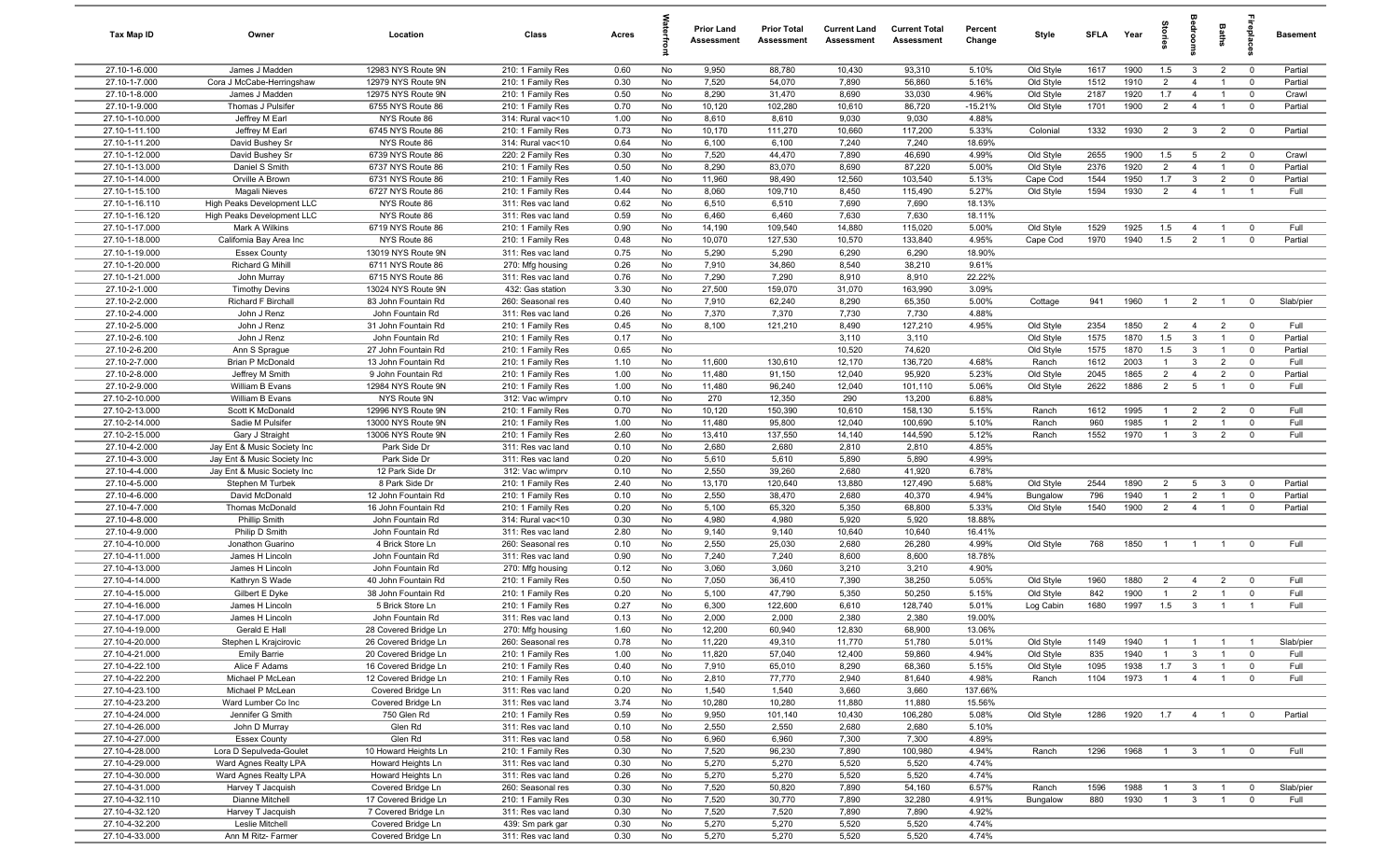| Tax Map ID                       | Owner                                                     | Location                                     | Class                                  | Acres        |          | <b>Prior Land</b><br>Assessment | <b>Prior Total</b><br>Assessment | <b>Current Land</b><br>Assessment | <b>Current Total</b><br>Assessment | Percent<br>Change | Style                  | <b>SFLA</b>  | Year         | Stori                            | droom                             | Baths                            | Lebia                            | Basement        |
|----------------------------------|-----------------------------------------------------------|----------------------------------------------|----------------------------------------|--------------|----------|---------------------------------|----------------------------------|-----------------------------------|------------------------------------|-------------------|------------------------|--------------|--------------|----------------------------------|-----------------------------------|----------------------------------|----------------------------------|-----------------|
| 27.10-4-34.000                   | Ann M Ritz- Farmer                                        | 25 Covered Bridge Ln                         | 210: 1 Family Res                      | 0.70         | No       | 10,120                          | 48,200                           | 10,610                            | 50,650                             | 5.08%             | Old Style              | 1849         | 1900         | 1.5                              | $\overline{4}$                    | $\overline{1}$                   | $\mathbf 0$                      | Partial         |
| 27.10-4-35.000                   | Ward Agnes Realty LPA                                     | Covered Bridge Ln                            | 311: Res vac land                      | 17.10        | No       | 23,790                          | 23,790                           | 26,520                            | 26,520                             | 11.48%            |                        |              |              |                                  |                                   |                                  |                                  |                 |
| 27.10-4-36.000                   | Ward Agnes Realty LPA                                     | Howard Heights Ln                            | 311: Res vac land                      | 0.40         | No       | 5,040                           | 5,040                            | 5,990                             | 5,990                              | 18.85%            |                        |              |              |                                  |                                   |                                  |                                  |                 |
| 27.10-4-37.000                   | Kevin W Kennedy                                           | 54 Howard Heights Ln                         | 210: 1 Family Res                      | 0.40         | No       | 7,910                           | 112,910                          | 8,290                             | 187,130                            | 65.73%            | Ranch                  | 2260         | 1972         | $\overline{1}$                   | $\overline{2}$                    |                                  | $\Omega$                         | Full            |
| 27.10-4-38.000                   | Carol A Conklin                                           | 48 Howard Heights Ln                         | 210: 1 Family Res                      | 0.30         | No       | 7,520                           | 72,800                           | 7,890                             | 76,470                             | 5.04%             | Ranch                  | 912          | 1972         | -1                               | $\overline{2}$                    |                                  | $^{\circ}$                       | Partial         |
| 27.10-4-39.000<br>27.10-4-40.000 | John Nolan                                                | Howard Heights Ln                            | 210: 1 Family Res<br>311: Res vac land | 0.30<br>0.60 | No<br>No | 7,520<br>9,950                  | 104,680<br>9,950                 | 7,890<br>10,430                   | 109,880<br>10,430                  | 4.97%<br>4.82%    | Contemporary           | 1296         | 1989         | $\overline{2}$                   | $\overline{2}$                    |                                  | $^{\circ}$                       | Full            |
| 27.10-4-41.000                   | John M Nolan<br>Peter W Brown                             | 44 Howard Heights Ln<br>32 Howard Heights Ln | 210: 1 Family Res                      | 0.30         | No       | 7,520                           | 106,810                          | 7,890                             | 112,260                            | 5.10%             | Ranch                  | 1410         | 1976         | $\overline{1}$                   | $\overline{2}$                    | $\overline{1}$                   | $\overline{0}$                   | Full            |
| 27.10-4-42.000                   | Richard Wyman                                             | 28 Howard Heights Ln                         | 210: 1 Family Res                      | 0.30         | No       | 7,900                           | 174,250                          | 8,290                             | 182,980                            | 5.01%             | Raised Ranch           | 1796         | 1991         | $\overline{1}$                   | $\mathbf{3}$                      | $\overline{2}$                   | $\mathbf 0$                      | Full            |
| 27.10-4-43.000                   | John Yaniro                                               | 24 Howard Heights Ln                         | 210: 1 Family Res                      | 0.40         | No       | 7,910                           | 152,620                          | 8,290                             | 160,400                            | 5.10%             | Split Level            | 1657         | 1990         | $\overline{1}$                   | $\mathbf{3}$                      | $\overline{2}$                   | $\mathbf 0$                      | Full            |
| 27.10-4-45.000                   | Jon T Gordon                                              | 18 Howard Heights Ln                         | 210: 1 Family Res                      | 0.66         | No       | 4,570                           | 177,210                          | 4,790                             | 186,190                            | 5.07%             | Contemporary           | 2050         | 1988         | 2                                | $\mathbf{3}$                      | $\overline{2}$                   | $^{\circ}$                       | Full            |
| 27.10-4-46.000                   | Ward Agnes Realty LPA                                     | Howard Heights Ln                            | 311: Res vac land                      | 0.60         | No       | 6,050                           | 6,050                            | 7,180                             | 7,180                              | 18.68%            |                        |              |              |                                  |                                   |                                  |                                  |                 |
| 27.10-4-47.000                   | Rose M Kunaszuk                                           | 11 Howard Heights Ln                         | 210: 1 Family Res                      | 0.50         | No       | 7,050                           | 135,870                          | 7,390                             | 142,700                            | 5.03%             | Contemporary           | 2364         | 1990         | $\overline{2}$                   | $\overline{4}$                    | $\overline{2}$                   | - 1                              | Full            |
| 27.10-4-48.000                   | Terri L Manley                                            | 17 Howard Heights Ln                         | 210: 1 Family Res                      | 0.50         | No       | 8,290                           | 62,390                           | 8,690                             | 65,570                             | 5.10%             | Ranch                  | 858          | 1955         | 1                                | $\overline{2}$                    | $\overline{1}$                   | $\mathbf 0$                      | Full            |
| 27.10-4-49.000                   | Thomas P ONeill                                           | 21 Howard Heights Ln                         | 210: 1 Family Res                      | 0.40         | No       | 7,910                           | 80,240                           | 8,290                             | 84,250                             | 5.00%             | Ranch                  | 1202         | 1958         | $\overline{1}$                   | $\overline{2}$                    | $\overline{1}$                   | $\mathbf 0$                      | Partial         |
| 27.10-4-50.000                   | James T Douglas Jr                                        | 23 Howard Heights Ln                         | 210: 1 Family Res                      | 0.40         | No       | 7,910                           | 109,340                          | 8,290                             | 114,870                            | 5.06%             | Ranch                  | 1824         | 1958         | $\mathbf{1}$                     | $\overline{2}$                    |                                  | $\mathbf 0$                      | Partial         |
| 27.10-4-51.000                   | Robert Torrance                                           | 29 Howard Heights Ln                         | 210: 1 Family Res                      | 0.40         | No       | 6,720                           | 82,430                           | 7,050                             | 86,590                             | 5.05%             | Contemporary           | 1068         | 2002         | 1.5                              | $\overline{2}$                    |                                  | $\mathbf 0$                      | Full            |
| 27.10-4-52.000                   | Tammy A Devlin                                            | 33 Howard Heights Ln                         | 210: 1 Family Res                      | 0.40         | No       | 7,910                           | 70,330                           | 8,290                             | 74,140                             | 5.42%             | Ranch                  | 960          | 1960         | $\mathbf{1}$                     | $\overline{2}$                    |                                  | $^{\circ}$                       | Crawl           |
| 27.10-4-53.000                   | Ellen C Campion                                           | 37 Howard Heights Ln                         | 210: 1 Family Res                      | 0.70         | No       | 10,620                          | 127,380                          | 11,140                            | 133,970                            | 5.17%             | Ranch                  | 1232         | 1975         | $\overline{1}$                   | $\mathbf{3}$                      |                                  | $\mathbf 0$                      | Full            |
| 27.10-4-54.000                   | George E Dyslin                                           | 47 Howard Heights Ln                         | 210: 1 Family Res                      | 0.60         | No       | 11,440                          | 103,440                          | 12,000                            | 108,680                            | 5.07%             | Ranch                  | 1204         | 1972         | $\mathbf{1}$                     | $\overline{2}$                    | $\overline{2}$                   | $\mathbf 0$                      | Partial         |
| 27.10-4-55.000<br>27.10-4-56.100 | Julie L Ward<br>Sidney J Ward III                         | 57 Howard Heights Ln                         | 210: 1 Family Res<br>311: Res vac land | 0.60<br>0.70 | No<br>No | 12,010<br>10,120                | 128,110<br>10,120                | 12,600<br>10,610                  | 134,960<br>10,610                  | 5.35%<br>4.84%    | Split Level            | 1176         | 1957         | $\overline{1}$                   | $\mathbf{3}$                      | $\overline{1}$                   | $\overline{1}$                   | Partial         |
| 27.10-4-56.200                   | Julie L Ward                                              | Howard Heights Ln<br>Howard Heights Ln       | 311: Res vac land                      | 0.60         | No       | 9,950                           | 9,950                            | 10,430                            | 10,430                             | 4.82%             |                        |              |              |                                  |                                   |                                  |                                  |                 |
| 27.10-4-57.000                   | J Allen Fitz-Gerald                                       | 60 Howard Heights Ln                         | 210: 1 Family Res                      | 1.30         | No       | 11,840                          | 85,340                           | 12,430                            | 89,550                             | 4.93%             | Ranch                  | 1120         | 1930         | $\overline{1}$                   | $\overline{2}$                    | $\overline{1}$                   | $\overline{1}$                   | Partial         |
| 27.10-4-58.000                   | Robert W McDowell                                         | 68 Howard Heights Ln                         | 210: 1 Family Res                      | 6.30         | No       | 17,880                          | 91,510                           | 19,010                            | 95,760                             | 4.64%             | Contemporary           | 763          | 1963         | $\overline{1}$                   | $\overline{1}$                    | $\overline{1}$                   | $\mathbf 0$                      | Partial         |
| 27.10-4-60.000                   | Infrastructure Technologies In                            | NYS Route 9N                                 | 311: Res vac land                      | 1.50         | No       | 1,810                           | 1,810                            | 1,970                             | 1,970                              | 8.84%             |                        |              |              |                                  |                                   |                                  |                                  |                 |
| 27.10-4-61.000                   | James Rosio Jr                                            | 12888 NYS Route 9N                           | 210: 1 Family Res                      | 1.40         | No       | 11,960                          | 87,120                           | 12,560                            | 92,100                             | 5.72%             | Old Style              | 1615         | 1900         | $\overline{2}$                   | $\overline{4}$                    | $\overline{1}$                   | $\overline{1}$                   | Full            |
| 27.10-4-62.000                   | William W Straight Jr                                     | 12892 NYS Route 9N                           | 210: 1 Family Res                      | 0.80         | No       | 11,220                          | 83,460                           | 11,770                            | 87,800                             | 5.20%             | Old Style              | 1530         | 1900         | $\overline{2}$                   | $\mathbf{3}$                      |                                  | $^{\circ}$                       | Full            |
| 27.10-4-63.000                   | Gary J Nelson                                             | 12900 NYS Route 9N                           | 210: 1 Family Res                      | 3.00         | No       | 13,890                          | 71,530                           | 14,670                            | 75,220                             | 5.16%             | Old Style              | 1825         | 1900         | 1.7                              | $\mathbf{3}$                      | $\mathbf{1}$                     | $\mathbf 0$                      | Partial         |
| 27.10-4-64.000                   | Nancy L McLean                                            | 12893 NYS Route 9N                           | 210: 1 Family Res                      | 2.30         | No       | 13,050                          | 83,620                           | 13,750                            | 87,850                             | 5.06%             | Old Style              | 2558         | 1892         | $\overline{2}$                   | $\overline{4}$                    | $\overline{2}$                   | $\mathbf 0$                      | Partial         |
| 27.10-4-65.000                   | Steven M Turbek                                           | 12903 NYS Route 9N                           | 311: Res vac land                      | 0.50         | No       | 8,290                           | 49,770                           | 8,020                             | 8,020                              | -83.89%           |                        |              |              |                                  |                                   |                                  |                                  |                 |
| 27.10-4-66.000                   | Robert J Straight                                         | 12907 NYS Route 9N                           | 210: 1 Family Res                      | 0.54         | No       | 9,840                           | 85,220                           | 10,330                            | 89,480                             | 5.00%             | Cape Cod               | 1776         | 1930         | 1.5                              | $\mathbf{3}$                      | $\overline{1}$                   | $\mathbf 0$                      | Full            |
| 27.10-4-67.000                   | Frederick E Balzac Jr                                     | 12914 NYS Route 9N                           | 418: Inn/lodge                         | 2.22         | No       | 12,950                          | 154,675                          | 13,640                            | 162,820                            | 5.27%             | Old Style              | 3155         | 1890         | $\overline{2}$                   | 6                                 | $\mathbf{3}$                     | $\overline{1}$                   | Partial         |
| 27.10-4-68.000                   | Dean F Caron                                              | 12918 NYS Route 9N                           | 220: 2 Family Res                      | 1.80         | No       | 12,440                          | 88,370                           | 13,090                            | 93,030                             | 5.27%             | Old Style              | 2621         | 1900         | $\overline{2}$                   | 5                                 | $\overline{2}$                   | $\mathbf 0$                      | Partial         |
| 27.10-4-69.075                   | Philip McDonald                                           | 4 Park Side Dr                               | 210: 1 Family Res                      | 0.23         | No       | 5,870                           | 88,960                           | 6,150                             | 93,970                             | 5.63%             | Old Style              | 1610         | 1900         | 2                                | $\mathbf{3}$                      | $\overline{1}$                   | $\mathbf 0$                      | Partial         |
| 27.10-4-70.069<br>27.10-4-71.000 | Maurice Southmayd Jr<br>Ward Agnes Realty LPA             | 12928 NYS Route 9N<br>12934 NYS Route 9N     | 210: 1 Family Res                      | 3.20<br>6.00 | No<br>No | 22,470<br>17,520                | 240,790<br>105,300               | 23,690<br>18,620                  | 253,050<br>110,780                 | 5.09%<br>5.20%    | Ranch                  | 1258<br>3060 | 1951<br>1900 | $\overline{1}$<br>$\overline{2}$ | $\overline{2}$<br>$5\overline{5}$ | $\overline{2}$<br>$\overline{2}$ | $\overline{1}$<br>$\overline{1}$ | Full<br>Partial |
| 27.10-4-73.000                   | Jay E McDonald                                            | 12952 NYS Route 9N                           | 220: 2 Family Res<br>210: 1 Family Res | 0.20         | No       | 5,100                           | 68,250                           | 5,350                             | 71,810                             | 5.22%             | Old Style<br>Old Style | 1554         | 1910         | 1.7                              | $\overline{4}$                    | $\overline{1}$                   | $\overline{1}$                   | Full            |
| 27.10-4-74.000                   | Dwayne M Henne                                            | 6 Park Side Dr                               | 210: 1 Family Res                      | 0.28         | No       | 9,310                           | 93,160                           | 9,760                             | 97,790                             | 4.97%             | Old Style              | 1180         | 1860         | 1.5                              | $\overline{2}$                    |                                  | $\mathbf 0$                      | Partial         |
| 27.10-4-75.011                   | Sidney J Ward III                                         | Howard Heights Ln                            | 312: Vac w/imprv                       | 2.50         | No       | 13,290                          | 14,610                           | 14,010                            | 15,420                             | 5.54%             |                        |              |              |                                  |                                   |                                  |                                  |                 |
| 27.10-5-1.000                    | Peter J Ciszewski                                         | 35 Randys Ln                                 | 210: 1 Family Res                      | 0.50         | No       | 5,990                           | 35,140                           | 6,280                             | 36,890                             | 4.98%             | Old Style              | 1113         | 1900         | 1.5                              | $\overline{4}$                    |                                  | $\mathbf 0$                      | Partial         |
| 27.10-5-2.000                    | Patricia A Pulsifer                                       | 27 Randys Ln                                 | 210: 1 Family Res                      | 0.30         | No       | 5,440                           | 30,020                           | 5,700                             | 31,490                             | 4.90%             | Ranch                  | 800          | 1970         | $\mathbf{1}$                     | $\mathbf{3}$                      |                                  | $^{\circ}$                       | Full            |
| 27.10-5-3.000                    | Jamie J Zeno                                              | 23 Randys Ln                                 | 210: 1 Family Res                      | 0.40         | No       | 5,710                           | 43,090                           | 5,990                             | 45,620                             | 5.87%             | Old Style              | 1576         | 1900         | 1.7                              | $\overline{4}$                    |                                  | $^{\circ}$                       | Partial         |
| 27.10-5-4.200                    | William J Freebern                                        | 11 Randys Ln                                 | 270: Mfg housing                       | 0.58         | No       | 9,910                           | 43,230                           | 10,400                            | 46,010                             | 6.43%             |                        |              |              |                                  |                                   |                                  |                                  |                 |
| 27.10-6-1.000                    | William H Lincoln II                                      | 6700 NYS Route 86                            | 210: 1 Family Res                      | 1.60         | No       |                                 |                                  | 12,830                            | 77,740                             |                   | Other Style            | 1056         | 1940         | $\overline{1}$                   | $\mathbf{3}$                      |                                  | $^{\circ}$                       | Partial         |
| 27.10-6-2.000                    | Donald J Morrison                                         | NYS Route 86                                 | 311: Res vac land                      | 10.00        | No       |                                 |                                  | 44,540                            | 44,540                             |                   |                        |              |              |                                  |                                   |                                  |                                  |                 |
| 27.10-6-3.000                    | Michael M Steinley                                        | 6732 NYS Route 86                            | 210: 1 Family Res                      | 6.80         | No       |                                 |                                  | 29,510                            | 200,990                            |                   | Old Style              | 1486         | 1849 1.5 3   |                                  |                                   | $\overline{2}$                   |                                  | Partial         |
| 27.10-6-4.000                    | Donald J Morrison                                         | Southmayd Way                                | 311: Res vac land                      | 1.45         | No       |                                 |                                  | 8,290                             | 8,290                              |                   |                        |              |              |                                  |                                   |                                  |                                  |                 |
| 27.10-6-5.000                    | James F McDonald                                          | 6746 NYS Route 86                            | 210: 1 Family Res                      | 0.70         | No       |                                 |                                  | 10,610                            | 78,600                             |                   | Old Style              | 1320         | 1920         | $\overline{1}$                   | $\overline{2}$                    | $\overline{1}$                   | $\overline{\mathbf{0}}$          | Partial         |
| 27.10-6-6.000                    | Dana A Davignon                                           | 6760 NYS Route 86                            | 210: 1 Family Res                      | 2.40         | No       |                                 |                                  | 13,880                            | 170,210                            |                   | Colonial               | 3273         | 1814         | $\overline{2}$                   | $\overline{7}$                    | $\overline{2}$                   | $\overline{1}$                   | Partial         |
| 27.10-6-7.000<br>27.10-6-8.000   | Bassett Mtn Rec Ctr Inc<br>Bassett Mtn Recreation Ctr Inc | 12961 NYS Route 9N<br>NYS Route 9N           | 464: Office bldg.                      | 0.30<br>0.30 | No<br>No |                                 |                                  | 7,890<br>8,450                    | 227,630<br>8,450                   |                   |                        |              |              |                                  |                                   |                                  |                                  |                 |
| 27.10-6-9.000                    | Maurice J Southmayd                                       | NYS Route 9N                                 | 311: Res vac land<br>312: Vac w/imprv  | 0.16         | No       |                                 |                                  | 4,280                             | 36,700                             |                   |                        |              |              |                                  |                                   |                                  |                                  |                 |
| 27.10-6-10.000                   | Lee Kazanas                                               | NYS Route 9N                                 | 311: Res vac land                      | 0.04         | No       |                                 |                                  | 1,070                             | 1,070                              |                   |                        |              |              |                                  |                                   |                                  |                                  |                 |
| 27.10-6-11.000                   | Cheryl Cross                                              | 12953 NYS Route 9N                           | 283: Res w/Comuse                      | 0.36         | No       |                                 |                                  | 8,130                             | 138,870                            |                   | Other Style            | 3840         | 1931         | $\overline{2}$                   | $\mathbf{3}$                      |                                  | $\overline{0}$                   | Partial         |
| 27.10-6-12.000                   | Maurice J Southmayd                                       | NYS Route 9N                                 | 311: Res vac land                      | 1.62         | No       |                                 |                                  | 8,500                             | 8,500                              |                   |                        |              |              |                                  |                                   |                                  |                                  |                 |
| 27.10-6-13.000                   | Maurice J Southmayd                                       | NYS Route 9N                                 | 311: Res vac land                      | 0.63         | No       |                                 |                                  | 12,060                            | 12,060                             |                   |                        |              |              |                                  |                                   |                                  |                                  |                 |
| 27.10-6-14.000                   | Donald J Morrison                                         | 15 Southmayd Way                             | 210: 1 Family Res                      | 1.70         | No       |                                 |                                  | 12,960                            | 168,870                            |                   | Other Style            | 1958         | 1977         | 1.5                              | $\overline{4}$                    | $\overline{2}$                   | $\overline{1}$                   | Full            |
| 27.10-6-15.000                   | Jacquelyn A Harding                                       | Southmayd Way                                | 311: Res vac land                      | 1.57         | No       |                                 |                                  | 11,420                            | 11,420                             |                   |                        |              |              |                                  |                                   |                                  |                                  |                 |
| 27.10-6-16.000                   | Thomas F Smith                                            | 12937 NYS Route 9N                           | 210: 1 Family Res                      | 1.36         | No       |                                 |                                  | 14,390                            | 181,520                            |                   | Contemporary           | 1498         | 2005         | 1.5                              | $\overline{2}$                    | $\overline{1}$                   | $\overline{\mathbf{0}}$          | Full            |
| 27.10-6-17.000                   | Hinson-Menard Associates                                  | 12941 NYS Route 9N                           | 652: Govt bldgs                        | 0.46         | No       |                                 |                                  | 8,530                             | 116,640                            |                   |                        |              |              |                                  |                                   |                                  |                                  |                 |
| 27.10-6-18.000                   | Gina L Devins                                             | 12931 NYS Route 9N                           | 210: 1 Family Res                      | 0.20         | No       |                                 |                                  | 5,350                             | 80,080                             |                   | Old Style              | 906          | 1900         | $\mathbf{1}$                     | $\mathbf{3}$                      | $\overline{1}$                   | $\overline{1}$                   | Full            |
| 27.10-6-19.000                   | John Mullane                                              | 12935 NYS Route 9N                           | 210: 1 Family Res                      | 1.72         | No       |                                 |                                  | 12,040                            | 102,380                            |                   | Ranch                  | 1056         | 1978         | $\mathbf{1}$                     | $\mathbf{3}$                      | $\mathbf{1}$                     | $\mathbf 0$                      | Full            |
| 27.10-6-20.000                   | Chester C Shalton                                         | 12923 NYS Route 9N                           | 210: 1 Family Res                      | 2.63         | No       |                                 |                                  | 14,180                            | 86,200                             |                   | Old Style              | 2213         | 1900         | 1.7                              | $5\overline{)}$                   | $\overline{1}$                   | $\mathbf 0$                      | Partial         |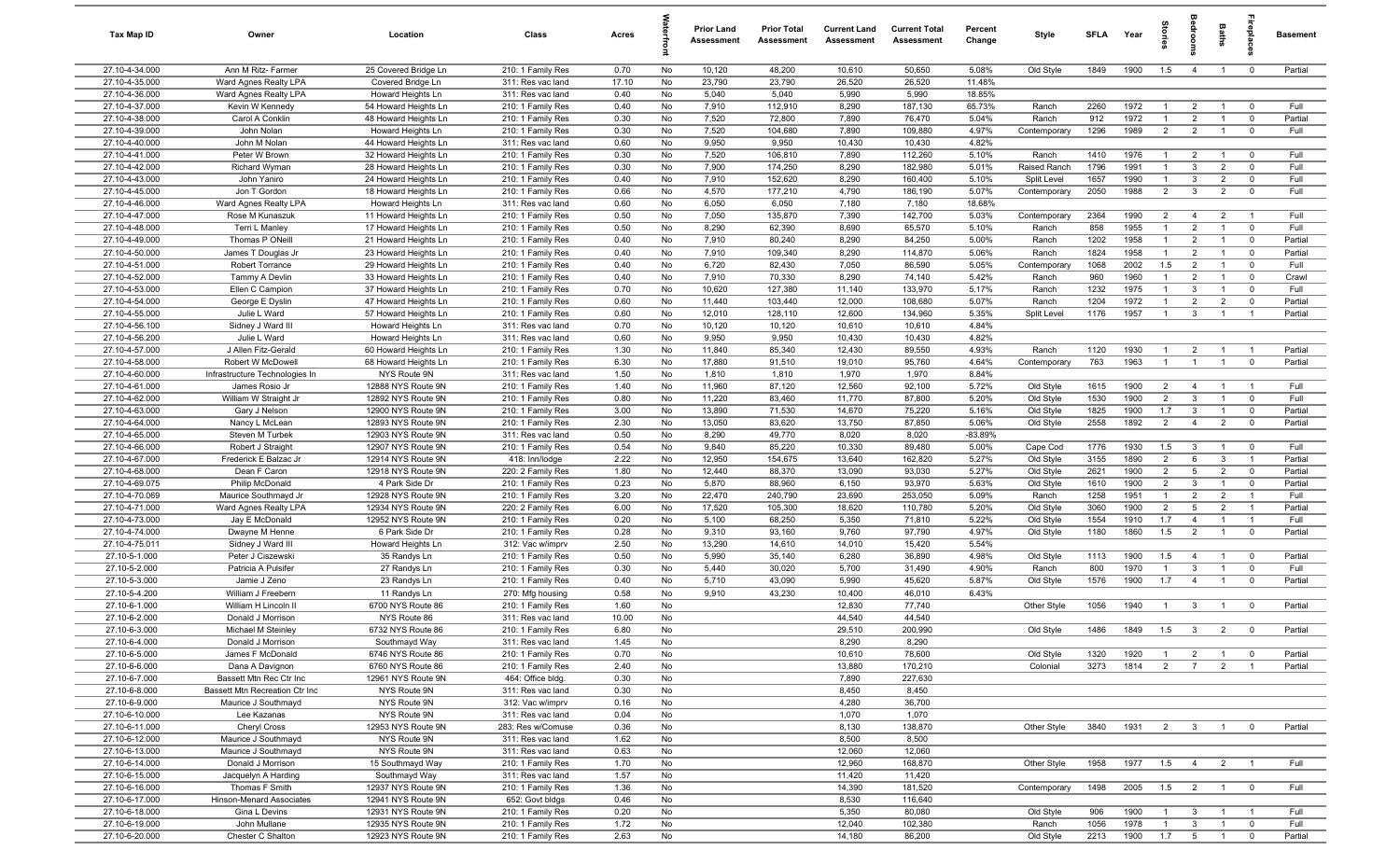| Tax Map ID                       | Owner                                             | Location                           | Class                                  | Acres            |          | <b>Prior Land</b><br>Assessment | <b>Prior Total</b><br>Assessment | <b>Current Land</b><br><b>Assessment</b> | <b>Current Total</b><br>Assessment | Percent<br>Change | Style        | <b>SFLA</b> | Year | $\frac{1}{2}$  |                         | Baths          | repla          | <b>Basement</b> |
|----------------------------------|---------------------------------------------------|------------------------------------|----------------------------------------|------------------|----------|---------------------------------|----------------------------------|------------------------------------------|------------------------------------|-------------------|--------------|-------------|------|----------------|-------------------------|----------------|----------------|-----------------|
| 27.10-6-21.000                   | Chester C Shalton                                 | NYS Route 9N                       | 311: Res vac land                      | 1.00             | No       |                                 |                                  | 9,520                                    | 9,520                              |                   |              |             |      |                |                         |                |                |                 |
| 27.10-6-22.000                   | Chester C Shalton                                 | NYS Route 9N                       | 311: Res vac land                      | 1.01             | No       |                                 |                                  | 9,520                                    | 9,520                              |                   |              |             |      |                |                         |                |                |                 |
| 27.10-6-23.000                   | Gerald A Newman                                   | NYS Route 9N                       | 210: 1 Family Res                      | 1.00             | No       |                                 |                                  | 13,840                                   | 248,700                            |                   | Log Cabin    | 1680        | 2005 |                | $\overline{2}$          | $\overline{2}$ | $^{\circ}$     | Full            |
| 27.10-6-24.000                   | Chester C Shalton                                 | NYS Route 9N                       | 210: 1 Family Res                      | 6.90             | No       |                                 |                                  | 19,800                                   | 148,150                            |                   | Log Cabin    | 1144        | 2006 | $\mathbf{1}$   | $\overline{2}$          | $\overline{2}$ | $^{\circ}$     | Full            |
| 27.10-6-25.000<br>27.10-6-26.000 | William W Straight<br>Donald J Morrison           | NYS Route 9N<br>Southmayd Way      | 323: Vacant rural<br>311: Res vac land | 6.84<br>4.46     | No<br>No |                                 |                                  | 16,760<br>16,230                         | 16,760<br>16,230                   |                   |              |             |      |                |                         |                |                |                 |
| 27.10-6-27.000                   | Donald J Morrison                                 | NYS Route 86                       | 311: Res vac land                      | 4.02             | No       |                                 |                                  | 18,370                                   | 18,370                             |                   |              |             |      |                |                         |                |                |                 |
| 27.10-6-28.000                   | William W Straight                                | NYS Route 86                       | 311: Res vac land                      | 1.18             | No       |                                 |                                  | 1,710                                    | 1,710                              |                   |              |             |      |                |                         |                |                |                 |
| 27.23-1-1.000                    | Barrie W Guibord                                  | Ausable Dr                         | 311: Res vac land                      | 1.10             | No       | 8,120                           | 8,120                            | 9,910                                    | 9,910                              | 22.04%            |              |             |      |                |                         |                |                |                 |
| 27.23-1-2.000                    | Diane E Najim-Snyder                              | Forest Ln                          | 311: Res vac land                      | 0.50             | No       | 7,030                           | 7,030                            | 8,590                                    | 8,590                              | 22.19%            |              |             |      |                |                         |                |                |                 |
| 27.23-1-3.000                    | Helen A Jones                                     | 8 Almweg Ln                        | 210: 1 Family Res                      | 0.70             | No       | 13,330                          | 125,820                          | 14,390                                   | 135,910                            | 8.02%             | Other Style  | 676         | 1971 | $\overline{1}$ | 3                       | $\overline{1}$ | $\overline{1}$ | Full            |
| 27.23-1-4.000                    | Frank X Kearns                                    | 14 Almweg Ln                       | 210: 1 Family Res                      | 1.00             | No       | 15,120                          | 147,320                          | 16,320                                   | 159,070                            | 7.98%             | Other Style  | 1359        | 1962 | 1.5            | $\mathbf{3}$            | $\overline{2}$ | $\overline{1}$ | Full            |
| 27.23-1-5.000                    | Jill A Bruce                                      | 24 Almweg Ln                       | 210: 1 Family Res                      | 1.20             | No       | 15,600                          | 96,010                           | 16,860                                   | 103,730                            | 8.04%             | Other Style  | 845         | 1964 | $\overline{2}$ | $\mathbf{3}$            |                | -1             | Full            |
| 27.23-1-6.000                    | Marilyn C Lamiman                                 | 28 Almweg Ln                       | 210: 1 Family Res                      | 1.60             | No       | 16,080                          | 143,030                          | 17,390                                   | 154,690                            | 8.15%             | Ranch        | 1014        | 1963 | 1              | $\overline{2}$          |                | $\overline{1}$ | Full            |
| 27.23-1-7.000                    | Stephen J Shambo                                  | 30 Almweg Ln                       | 210: 1 Family Res                      | 1.00             | No       | 15,120                          | 140,170                          | 16,320                                   | 151,280                            | 7.93%             | Ranch        | 1300        | 2001 | $\mathbf{1}$   | $\overline{2}$          |                | $\mathbf 0$    | Full            |
| 27.23-1-8.000<br>27.23-1-9.000   | William W Frieman<br>William W Frieman            | 46 Almweg Ln<br>Almweg Ln          | 210: 1 Family Res<br>311: Res vac land | 1.20<br>1.50     | No<br>No | 15,440<br>9,980                 | 145,400<br>9,980                 | 16,680<br>12,110                         | 157,030<br>12,110                  | 8.00%<br>21.34%   | Ranch        | 936         | 1979 | $\overline{1}$ | $\mathbf{3}$            | $\overline{2}$ | $^{\circ}$     | Full            |
| 27.23-2-1.000                    | Sterling F Williams                               | Hochsteig Ln                       | 311: Res vac land                      | 1.40             | No       | 9,820                           | 9,820                            | 11,930                                   | 11,930                             | 21.49%            |              |             |      |                |                         |                |                |                 |
| 27.23-2-2.000                    | Sterling F Williams                               | Hochsteig Ln                       | 311: Res vac land                      | 1.10             | No       | 9,340                           | 9,340                            | 11,400                                   | 11,400                             | 22.06%            |              |             |      |                |                         |                |                |                 |
| 27.23-2-3.000                    | Sterling F Williams                               | Hochsteig Ln                       | 311: Res vac land                      | 1.10             | No       | 9,340                           | 9,340                            | 11,400                                   | 11,400                             | 22.06%            |              |             |      |                |                         |                |                |                 |
| 27.23-2-4.000                    | John P Bradley                                    | Hochsteig Ln                       | 311: Res vac land                      | 0.80             | No       | 8,990                           | 8,990                            | 10,980                                   | 10,980                             | 22.14%            |              |             |      |                |                         |                |                |                 |
| 27.23-2-5.000                    | Faith C Byrnes                                    | Hochsteig Ln                       | 311: Res vac land                      | 1.00             | No       | 9,180                           | 9,180                            | 11,220                                   | 11,220                             | 22.22%            |              |             |      |                |                         |                |                |                 |
| 27.23-2-6.000                    | Faith C Byrnes                                    | 54 Hochsteig Ln                    | 210: 1 Family Res                      | 1.10             | No       | 15,280                          | 155,040                          | 14,350                                   | 216,970                            | 39.94%            | Contemporary | 1512        | 1970 | 1.5            | $\mathbf{3}$            | $\overline{2}$ | $\overline{1}$ | Full            |
| 27.23-2-7.000                    | Faith C Byrnes                                    | Almweg Ln                          | 311: Res vac land                      | 1.10             | No       | 9,340                           | 9,340                            | 11,400                                   | 11,400                             | 22.06%            |              |             |      |                |                         |                |                |                 |
| 27.23-2-8.000                    | Thomas R Mainzer                                  | 47 Almweg Ln                       | 210: 1 Family Res                      | 1.10             | No       | 15,280                          | 201,340                          | 16,500                                   | 217,520                            | 8.04%             | Ranch        | 1792        | 1977 | $\overline{1}$ | $\mathbf{3}$            | $\overline{2}$ | $\overline{1}$ | Full            |
| 27.23-2-9.000                    | John Mehrman                                      | 43 Almweg Ln                       | 210: 1 Family Res                      | 1.00             | No       | 15,120                          | 141,310                          | 16,320                                   | 152,910                            | 8.21%             | Contemporary | 1176        | 1968 | 1.5            | $\mathbf{3}$            | $\overline{2}$ | $\mathbf 0$    | Full            |
| 27.23-2-10.000<br>27.23-2-11.000 | Sterling F Williams<br><b>Sterling F Williams</b> | 27 Almweg Ln<br>Almweg Ln          | 210: 1 Family Res<br>311: Res vac land | 1.30<br>0.80     | No<br>No | 15,600<br>8,990                 | 197,090<br>8,990                 | 16,860<br>10,980                         | 213,510<br>10,980                  | 8.33%<br>22.14%   | Contemporary | 1609        | 1971 | 1.5            | $\mathbf{3}$            | $\mathbf{1}$   | $\mathbf 0$    | Full            |
| 27.23-2-12.000                   | Cory S Egglefield                                 | 15 Almweg Ln                       | 210: 1 Family Res                      | 0.76             | No       | 16,000                          | 173,980                          | 17,270                                   | 187,880                            | 7.99%             | Contemporary | 1302        | 1976 | 1.5            | $\mathbf{3}$            |                | $\overline{1}$ | Full            |
| 27.23-3-1.000                    | John H Pomercy                                    | Hochsteig Ln                       | 311: Res vac land                      | 1.20             | No       | 9,500                           | 9,500                            | 11,580                                   | 11,580                             | 21.89%            |              |             |      |                |                         |                |                |                 |
| 27.23-3-2.000                    | John H Pomercy                                    | 11 Hochsteig Ln                    | 210: 1 Family Res                      | 1.00             | No       | 9,180                           | 179,420                          | 11,220                                   | 248,220                            | 38.35%            | Contemporary | 1440        | 2004 | 1.5            | $\mathbf{3}$            | $\overline{2}$ | $\overline{1}$ | Full            |
| 27.23-3-3.000                    | Gerda Barcomb                                     | Hochsteig Ln                       | 311: Res vac land                      | 1.20             | No       | 9,500                           | 9,500                            | 11,580                                   | 11,580                             | 21.89%            |              |             |      |                |                         |                |                |                 |
| 27.23-3-4.000                    | David C Morgan                                    | 19 Hochsteig Ln                    | 210: 1 Family Res                      | 1.40             | No       | 15,760                          | 118,730                          | 17,030                                   | 128,330                            | 8.09%             | Contemporary | 1014        | 1975 | 1.5            | $\overline{4}$          | $\overline{2}$ | $\mathbf 0$    | Full            |
| 27.23-3-5.000                    | Robert W Sprague                                  | 27 Hochsteig Ln                    | 210: 1 Family Res                      | 1.20             | No       | 15,440                          | 139,370                          | 16,680                                   | 154,950                            | 11.18%            | Ranch        | 1120        | 1973 | $\overline{1}$ | 2                       | $\overline{1}$ | $\overline{1}$ | Full            |
| 27.23-3-6.000                    | <b>Stephen Forbes</b>                             | 23 Traum Ln                        | 210: 1 Family Res                      | 1.10             | No       | 15,280                          | 127,970                          | 16,500                                   | 138,300                            | 8.07%             | Contemporary | 1736        | 1990 | $\overline{2}$ | $\mathbf{3}$            | $\overline{1}$ | $\overline{0}$ | Slab/pier       |
| 27.23-3-7.000                    | Stephen Forbes                                    | Traum Ln                           | 311: Res vac land                      | 1.10             | No       | 9,340                           | 9,340                            | 11,400                                   | 11,400                             | 22.06%            |              |             |      |                |                         |                |                |                 |
| 27.23-3-8.000<br>27.23-3-9.000   | Nicholas F Sallese                                | 41 Traum Ln                        | 220: 2 Family Res                      | 1.20             | No<br>No | 15,440                          | 210,920                          | 16,680                                   | 227,710                            | 7.96%             | Contemporary | 3169        | 1980 | 2              | $\overline{4}$          | $\mathbf{3}$   | $^{\circ}$     | Slab/pier       |
| 27.23-3-10.000                   | Allan Engel<br>Barbara A Grogan                   | Traum Ln<br>48 Traum Ln            | 311: Res vac land<br>210: 1 Family Res | 1.10<br>1.10     | No       | 9,340<br>15,280                 | 9,340<br>127,170                 | 11,400<br>16,500                         | 11,400<br>137,500                  | 22.06%<br>8.12%   | Other Style  | 1013        | 1971 | 1.5            | $\mathbf{3}$            | $\overline{2}$ | - 1            | Full            |
| 27.23-3-11.000                   | Lee C Kazanas                                     | 42 Traum Ln                        | 210: 1 Family Res                      | 1.20             | No       | 15,280                          | 134,540                          | 16,680                                   | 145,540                            | 8.18%             | Other Style  | 1255        | 1972 | 1.5            | $\mathbf{3}$            | $\overline{2}$ | $\overline{1}$ | Full            |
| 27.23-3-12.000                   | James N Sanville III                              | 32 Traum Ln                        | 210: 1 Family Res                      | 1.00             | No       | 15,120                          | 123,610                          | 16,320                                   | 133,520                            | 8.02%             | Ranch        | 988         | 1982 | $\mathbf{1}$   | $\mathbf{3}$            |                | $\Omega$       | Full            |
| 27.23-3-13.000                   | Pierre Taylor                                     | 39 Hochsteig Ln                    | 210: 1 Family Res                      | 1.00             | No       | 15,120                          | 277,860                          | 16,320                                   | 300,090                            | 8.00%             | Contemporary | 2691        | 1970 | 1.7            | $\overline{4}$          |                | - 1            | Full            |
| 27.23-3-14.000                   | John J Vuz                                        | 47 Hochsteig Ln                    | 210: 1 Family Res                      | 0.90             | No       | 19,510                          | 196,170                          | 21,050                                   | 212,460                            | 8.30%             | Contemporary | 1170        | 1979 | 1.5            | $\mathbf{3}$            | $\overline{2}$ | $\mathbf 0$    | Full            |
| 27.23-3-15.000                   | Aaron Prazoff                                     | 51 Hochsteig Ln                    | 210: 1 Family Res                      | 0.90             | No       | 14,950                          | 142,830                          | 16,140                                   | 154,390                            | 8.09%             | Contemporary | 1170        | 1970 | 1.5            | $\mathbf{3}$            | $\overline{1}$ | $\overline{1}$ | Full            |
| 28.-3-3.000                      | Keith E Gutchess Sr                               | Lincoln Hill Ln                    | 912: Forest s480a                      | 0.80             | No       | 415                             | 415                              | 440                                      | 440                                | 6.02%             |              |             |      |                |                         |                |                |                 |
| 28.-3-4.000                      | Keith E Gutchess Sr                               | Lincoln Hill Ln                    | 912: Forest s480a                      | 2.40             | No       | 1,830                           | 1,830                            | 1,970                                    | 1,970                              | 7.65%             |              |             |      |                |                         |                |                |                 |
| 28.-3-5.000                      | Keith E Gutchess Sr                               | Lincoln Hill Ln                    | 912: Forest s480a                      | 78.60            | No       | 35,580                          | 35,580                           | 38,450                                   | 38,450                             | 8.07%             |              |             |      |                |                         |                |                |                 |
| 28.-3-6.000<br>28.-3-7.000       | Jeffrey D Castaldo<br>Jeffrey D Castaldo          | Lincoln Hill Ln<br>Lincoln Hill Ln | 912: Forest s480a<br>912: Forest s480a | 100.00<br>211.54 | No<br>No | 71,320<br>95,770                | 71,320<br>95,770                 | 77,070<br>103,490                        | 77,070<br>103,490                  | 8.06%<br>8.06%    |              |             |      |                |                         |                |                |                 |
| 28.-3-8.000                      | Jeffrey D Castaldo                                | Lincoln Hill Ln                    | 912: Forest s480a                      | 107.80           | No       | 72,460                          | 72,460                           | 78,300                                   | 78,300                             | 8.06%             |              |             |      |                |                         |                |                |                 |
| 28.-3-9.000                      | <b>Edward Boynton</b>                             | 305 Lincoln Hill Ln                | 323: Vacant rural                      | 243.00           | No       | 102,110                         | 102,110                          | 110,330                                  | 110,330                            | 8.05%             |              |             |      |                |                         |                |                |                 |
| 28.-3-10.000                     | Maurice J Southmayd                               | Nugent Ln                          | 323: Vacant rural                      | 47.70            | No       | 25,410                          | 25,410                           | 27,460                                   | 27,460                             | 8.07%             |              |             |      |                |                         |                |                |                 |
| 28.-3-11.001                     | <b>Edward Boynton</b>                             | Nugent Ln                          | 323: Vacant rural                      | 46.10            | No       | 24,560                          | 24,560                           | 26,540                                   | 26,540                             | 8.06%             |              |             |      |                |                         |                |                |                 |
| 28.-3-12.000                     | Maurice J Southmayd                               | Nugent Ln                          | 323: Vacant rural                      | 112.70           | No       | 60,030                          | 60,030                           | 64,870                                   | 64,870                             | 8.06%             |              |             |      |                |                         |                |                |                 |
| 28.1-1-1.000                     | David P Deslauriers                               | 603 Hazen Rd                       | 210: 1 Family Res                      | 6.20             | No       | 19,060                          | 90,830                           | 20,870                                   | 98,670                             | 8.63%             | Ranch        | 1080        | 1965 | $\overline{1}$ | $\mathbf{3}$            | $\overline{1}$ | $\overline{0}$ | Full            |
| 28.1-1-2.000                     | Gail S Hall                                       | 591 Hazen Rd                       | 323: Vacant rural                      | 3.10             | No       | 10,200                          | 10,200                           | 12,200                                   | 12,200                             | 19.61%            |              |             |      |                |                         |                |                |                 |
| 28.1-1-3.000                     | John T Manning Jr                                 | 615 Hazen Rd                       | 210: 1 Family Res                      | 3.10             | No       | 15,040                          | 148,330                          | 16,360                                   | 160,650                            | 8.31%             | Ranch        | 2006        | 1972 | $\overline{1}$ | $\overline{2}$          | $\overline{1}$ | $\overline{1}$ | Partial         |
| 28.1-1-4.000                     | Susan G Angevine                                  | 627 Hazen Rd                       | 260: Seasonal res                      | 41.20            | No       | 60,300                          | 140,960                          | 65,160                                   | 152,420                            | 8.13%             | Other Style  | 1151        | 1980 | 1.5            | $\overline{2}$          | $\overline{1}$ | $\overline{1}$ | Crawl           |
| 28.1-1-5.000<br>28.1-1-6.100     | Susan J French<br>James Mandracchia               | Hazen Rd<br>635 Hazen Rd           | 270: Mfg housing<br>210: 1 Family Res  | 1.10<br>5.19     | No<br>No | 12,440<br>17,750                | 20,210<br>150,300                | 13,450<br>19,400                         | 22,000<br>162,960                  | 8.86%<br>8.42%    |              | 1298        | 1989 | $\overline{1}$ | $\overline{\mathbf{3}}$ | $\overline{1}$ | $\overline{0}$ | Full            |
| 28.1-1-6.200                     | James Mandracchia                                 | Hazen Rd                           | 311: Res vac land                      | 5.19             | No       | 17,750                          | 17,750                           | 19,400                                   | 19,400                             | 9.30%             | Log Cabin    |             |      |                |                         |                |                |                 |
| 28.1-1-7.000                     | Jeffrey D Castaldo                                | Hazen Rd                           | 912: Forest s480a                      | 19.60            | No       | 20,700                          | 20,700                           | 22,370                                   | 22,370                             | 8.07%             |              |             |      |                |                         |                |                |                 |
| 28.1-1-8.000                     | Jeffrey D Castaldo                                | Hazen Rd                           | 912: Forest s480a                      | 47.10            | No       | 51,840                          | 69,270                           | 55,720                                   | 74,560                             | 7.64%             | Old Style    | 1386        | 1900 | 1.5            | $\overline{\mathbf{3}}$ | $\overline{1}$ | $\mathbf 0$    | Partial         |
| 28.1-1-9.100                     | Jeffrey D Castaldo                                | Hazen Rd                           | 912: Forest s480a                      | 51.47            | No       | 54,590                          | 54,590                           | 60,050                                   | 60,050                             | 10.00%            | Old Style    | 1704        | 1900 |                | $1.7 \t 3 \t 1$         |                | $\mathbf 0$    | Full            |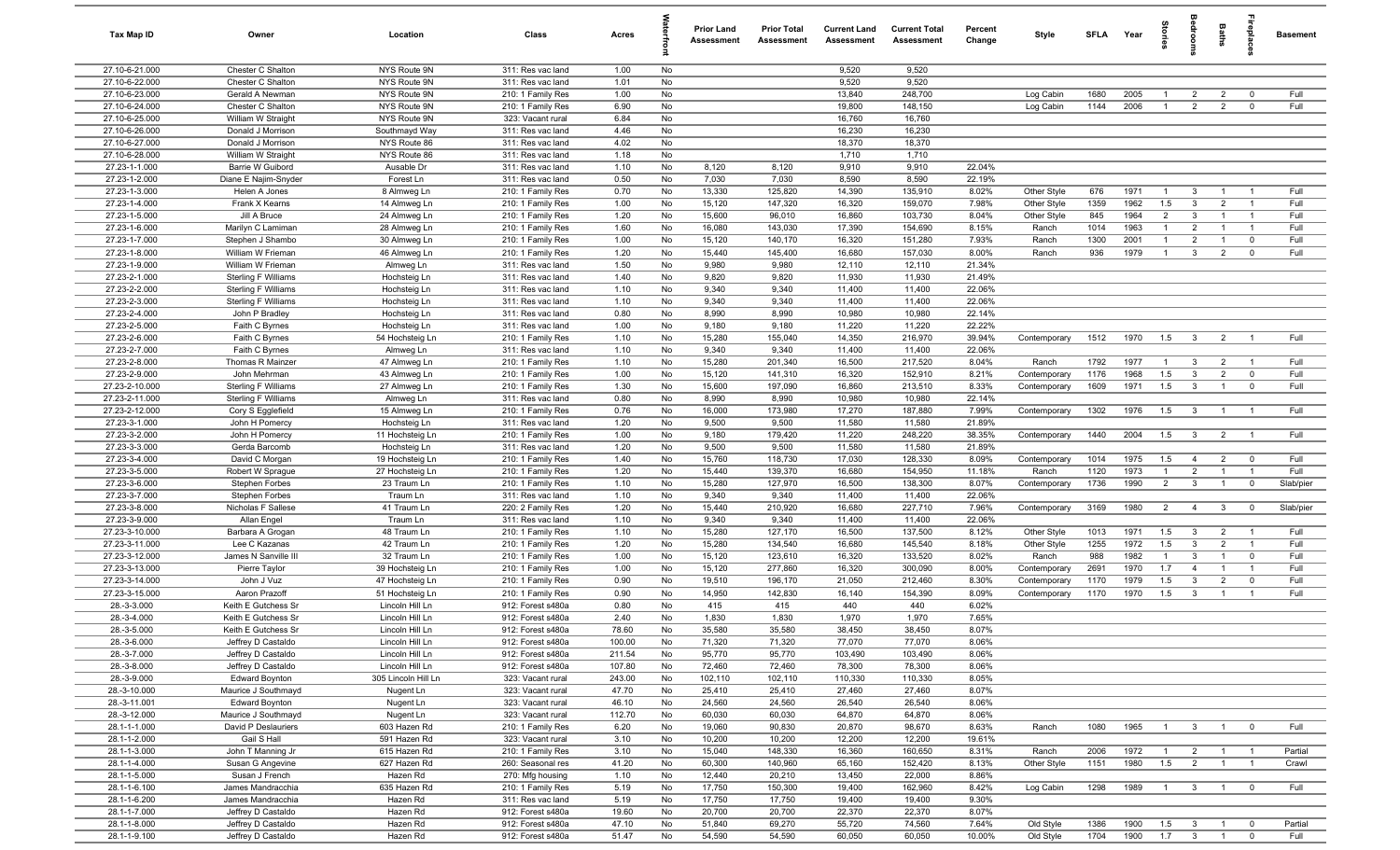| Tax Map ID                     | Owner                                       | Location                                 | Class                                  | Acres         |          | <b>Prior Land</b><br>Assessment | <b>Prior Total</b><br>Assessment | <b>Current Land</b><br>Assessment | <b>Current Total</b><br>Assessment | Percent<br>Change | Style        | <b>SFLA</b>  | Year         | tories               | <b>B</b>                | Baths                            |                                           | <b>Basement</b>    |
|--------------------------------|---------------------------------------------|------------------------------------------|----------------------------------------|---------------|----------|---------------------------------|----------------------------------|-----------------------------------|------------------------------------|-------------------|--------------|--------------|--------------|----------------------|-------------------------|----------------------------------|-------------------------------------------|--------------------|
| 28.1-1-9.200                   | Robert W DeLacy                             | 698 Hazen Rd                             | 240: Rural res                         | 6.14          | No       | 18,980                          | 116,720                          | 20,780                            | 126,560                            | 8.43%             | Old Style    | 1704         | 1900         | 1.7                  | $\overline{\mathbf{3}}$ | $\overline{1}$                   | $\mathbf{3}$                              | Full               |
| 28.1-1-10.111                  | J Bruce Ercolani                            | 74 Murcray Ln                            | 240: Rural res                         | 42.70         | No       | 61,920                          | 244,210                          | 66,910                            | 264,240                            | 8.20%             | Ranch        | 1808         | 1991         | $\overline{1}$       | $\mathbf{3}$            | $\overline{2}$                   | $\mathbf 0$                               | Full               |
| 28.1-1-10.112                  | Herbert Bashaw                              | 50 Murcray Ln                            | 210: 1 Family Res                      | 43.90         | No       | 63,200                          | 218,510                          | 68,290                            | 236,690                            | 8.32%             | Ranch        | 1344         | 2000         | $\overline{1}$       | $\overline{2}$          | $\overline{2}$                   | $\mathbf 0$                               | Full               |
| 28.1-1-10.113                  | Peter B OBrien                              | Murcray Ln                               | 322: Rural vac>10                      | 105.40        | No       | 106,270                         | 106,270                          | 114,830                           | 114,830                            | 8.05%             |              |              |              |                      |                         |                                  |                                           |                    |
| 28.1-1-10.120                  | John D Hamilton                             | 40 Murcray Ln                            | 210: 1 Family Res                      | 4.84          | No       | 17,290                          | 42,420                           | 18,890                            | 46,170                             | 8.84%             | Old Style    | 1092         | 1900         | 1.5                  | $\overline{\mathbf{3}}$ | $\overline{1}$                   | $\overline{\mathbf{0}}$                   | Partial            |
| 28.1-1-10.200                  | John D Hamilton                             | 65 Murcray Ln                            | 270: Mfg housing                       | 2.50          | No       | 12,830                          | 22,580                           | 13,940                            | 24,670                             | 9.26%             |              |              |              |                      |                         |                                  |                                           |                    |
| 28.1-1-11.100                  | <b>Leonard Forbes</b>                       | 604 Hazen Rd                             | 210: 1 Family Res                      | 1.10          | No       | 12,440                          | 107,830                          | 13,450                            | 116,810                            | 8.33%             | Ranch        | 1410         | 1977         | $\overline{1}$       | $\mathbf{3}$            | $\overline{1}$                   |                                           | Slab/pier          |
| 28.1-1-11.200                  | Lorraine J Lashway                          | 598 Hazen Rd                             | 210: 1 Family Res                      | 0.40          | No       | 8,480                           | 57,530                           | 9,170                             | 62,170                             | 8.07%             | Ranch        | 768          | 1980         | $\overline{1}$       | $\mathbf{3}$            | $\overline{1}$                   | $\mathbf 0$                               | Slab/pier          |
| 28.1-1-12.000                  | Jeffrey D Castaldo                          | Hazen Rd                                 | 912: Forest s480a                      | 95.73         | No       | 69,300                          | 69,300                           | 74,890                            | 74,890                             | 8.07%             |              |              |              |                      |                         |                                  |                                           |                    |
| 28.1-1-13.000<br>28.1-1-14.001 | Jeffrey D Castaldo                          | Hazen Rd<br>640 Hazen Rd                 | 912: Forest s480a                      | 94.63         | No<br>No | 69,590<br>14,800                | 69,590                           | 75,200                            | 75,200<br>112,280                  | 8.06%<br>8.19%    |              | 1404         | 1984         | - 1                  | $\overline{2}$          | $\overline{1}$                   | $\Omega$                                  | Slab/pier          |
| 28.1-1-15.000                  | Kim R Hildreth<br>Jeffrey D Castaldo        | Hazen Rd                                 | 210: 1 Family Res<br>912: Forest s480a | 2.92<br>80.70 | No       | 57,810                          | 103,780<br>57,810                | 16,100<br>63,540                  | 63,540                             | 9.91%             | Contemporary |              |              |                      |                         |                                  |                                           |                    |
| 28.1-1-16.100                  | <b>Herbert W Peace</b>                      | 636 Hazen Rd                             | 270: Mfg housing                       | 2.92          | No       | 14,800                          | 26,570                           | 16,100                            | 29,050                             | 9.33%             |              |              |              |                      |                         |                                  |                                           |                    |
| 35.2-3-1.100                   | Wellscroft Ice House LLC                    | 83 Wellscroft Way                        | 260: Seasonal res                      | 256.60        | No       | 143,790                         | 187,260                          | 155,380                           | 202,350                            | 8.06%             | Old Style    | 832          | 1900         | $\mathbf{1}$         | $\mathbf{0}$            | $\mathbf 0$                      | $\mathbf 0$                               | Full               |
| 35.2-3-1.200                   | Randolph J Stanley                          | 66 Wellscroft Way                        | 418: Inn/lodge                         | 15.00         | No       | 38,420                          | 494,200                          | 33,060                            | 525,190                            | 6.27%             | Old Style    | 1684         | 2003         | $\overline{2}$       | 2                       | $\overline{2}$                   | $\mathbf 0$                               | Full               |
| 35.2-3-2.000                   | Melissa S Manning                           | 12337 NYS Route 9N                       | 210: 1 Family Res                      | 0.90          | No       | 12,180                          | 132,010                          | 13,160                            | 142,690                            | 8.09%             | Old Style    | 2844         | 1880         | $\overline{2}$       | $\mathbf{3}$            | $\overline{1}$                   | $\overline{1}$                            | Partial            |
| 35.2-3-3.000                   | David Edmonds                               | 12333 NYS Route 9N                       | 210: 1 Family Res                      | 0.76          | No       | 11,980                          | 69,050                           | 12,950                            | 74,680                             | 8.15%             | Old Style    | 2056         | 1880         | $\overline{2}$       | $\overline{4}$          | $\overline{1}$                   | $\mathbf 0$                               | Partial            |
| 35.2-3-4.000                   | Carl J Rielly                               | 12327 NYS Route 9N                       | 210: 1 Family Res                      | 0.76          | No       | 11,980                          | 108,060                          | 12,950                            | 117,200                            | 8.46%             | Old Style    | 2152         | 1890         | $\overline{2}$       | $\overline{4}$          | $\overline{1}$                   | $\mathbf 0$                               | Partial            |
| 35.2-3-6.110                   | Ned R Gehris                                | NYS Route 9N                             | 323: Vacant rural                      | 9.01          | No       | 26,110                          | 26,110                           | 28,700                            | 28,700                             | 9.92%             |              |              |              |                      |                         |                                  |                                           |                    |
| 35.2-3-6.120                   | Ned R Gehris                                | 12277 NYS Route 9N                       | 240: Rural res                         | 40.54         | No       | 59,640                          | 338,030                          | 64,440                            | 366,170                            | 8.32%             | Old Style    | 2613         | 1830         | 1.5                  | $\overline{\mathbf{3}}$ | $\overline{2}$                   | $\overline{2}$                            | Partial            |
| 35.2-3-7.000                   | Christal J Vitolins                         | 110 Springfield Rd                       | 270: Mfg housing                       | 0.56          | No       | 10,600                          | 25,500                           | 11,450                            | 27,850                             | 9.22%             |              |              |              |                      |                         |                                  |                                           |                    |
| 35.2-3-8.000                   | Nicholas Friend                             | 126 Springfield Rd                       | 270: Mfg housing                       | 1.00          | No       | 12,310                          | 33,260                           | 13,310                            | 36,210                             | 8.87%             |              |              |              |                      |                         |                                  |                                           |                    |
| 35.2-3-9.000                   | Thomas Richardson                           | 138 Springfield Rd                       | 210: 1 Family Res                      | 2.00          | No       | 13,610                          | 60,880                           | 14,760                            | 65,880                             | 8.21%             | Ranch        | 1012         | 1960         | $\overline{1}$       | $\mathbf{3}$            | $\overline{1}$                   | $\overline{1}$                            | Full               |
| 35.2-3-10.000                  | Arnold W Hathaway                           | 144 Springfield Rd                       | 260: Seasonal res                      | 1.40          | No       | 12,830                          | 27,580                           | 13,890                            | 29,840                             | 8.19%             | Cottage      | 660          | 1960         | $\overline{1}$       | $\overline{1}$          | $\overline{1}$                   | $\mathbf 0$                               | Crawl              |
| 35.2-3-11.000                  | Edward W Bell                               | 164 Springfield Rd                       | 280: Multiple res                      | 3.90          | No       | 24,340                          | 122,960                          | 26,410                            | 133,170                            | 8.30%             |              |              |              |                      |                         |                                  |                                           |                    |
| 35.2-3-12.000                  | Nan B Amstutz                               | Springfield Rd                           | 323: Vacant rural                      | 0.72          | No       | 1,150                           | 1,150                            | 1,290                             | 1,290                              | 12.17%            |              |              |              |                      |                         |                                  |                                           |                    |
| 35.2-3-13.000                  | Nan B Amstutz                               | Springfield Rd                           | 323: Vacant rural                      | 0.40          | No       | 950                             | 950                              | 1,070                             | 1,070                              | 12.63%            |              |              |              |                      |                         |                                  |                                           |                    |
| 35.2-3-14.000<br>35.2-3-15.000 | Nan B Amstutz                               | Springfield Rd                           | 323: Vacant rural                      | 0.20<br>20.90 | No       | 580<br>39,810                   | 580<br>98,880                    | 650<br>44,140                     | 650<br>108,680                     | 12.07%<br>9.91%   |              | 1592         | 1880         |                      |                         | $\overline{1}$                   | $\overline{0}$                            | Partial            |
| 35.2-3-16.000                  | John F Pulsifer<br>Wellscroft Ice House LLC | 132 Springfield Rd<br>Springfield Rd     | 240: Rural res<br>912: Forest s480a    | 38.40         | No<br>No | 28,300                          | 30,430                           | 30,580                            | 32,920                             | 8.18%             | Old Style    |              |              | 1.7                  | $\overline{4}$          |                                  |                                           |                    |
| 35.2-4-1.000                   | Monica McGaughey                            | 171 Springfield Rd                       | 210: 1 Family Res                      | 1.00          | No       | 12,310                          | 53,850                           | 13,310                            | 58,330                             | 8.32%             | Old Style    | 876          | 1900         | 1.5                  | $\mathbf{3}$            | $\overline{1}$                   | $\overline{\mathbf{0}}$                   | Partial            |
| 35.2-4-2.000                   | Patricia Weckesser                          | 1068 Bartlett Rd                         | 270: Mfg housing                       | 0.20          | No       | 5,470                           | 29,990                           | 5,910                             | 32,910                             | 9.74%             |              |              |              |                      |                         |                                  |                                           |                    |
| 35.2-4-3.000                   | <b>Chester Pulsifer</b>                     | 1066 Bartlett Rd                         | 210: 1 Family Res                      | 0.30          | No       | 8,070                           | 83,830                           | 8,720                             | 90,630                             | 8.11%             | Ranch        | 1392         | 1975         | $\overline{1}$       | $\mathbf{3}$            | $\overline{1}$                   | $\overline{\mathbf{0}}$                   | Partial            |
| 35.2-4-4.000                   | Matthew P Vincent                           | 1064 Bartlett Rd                         | 210: 1 Family Res                      | 0.50          | No       | 8,890                           | 62,940                           | 9,610                             | 68,060                             | 8.13%             | Ranch        | 768          | 1967         | $\overline{1}$       | $\overline{2}$          | $\overline{1}$                   | $\mathbf 0$                               | Full               |
| 35.2-4-5.000                   | Jimmy R Lincoln                             | 1062 Bartlett Rd                         | 210: 1 Family Res                      | 0.30          | No       | 8,070                           | 78,750                           | 8,720                             | 85,940                             | 9.13%             | Cottage      | 616          | 1955         | $\overline{1}$       | $\overline{2}$          | $\overline{1}$                   | $\mathbf 0$                               | Slab/pier          |
| 35.2-4-6.000                   | Joseph P Parks                              | 1058 Bartlett Rd                         | 270: Mfg housing                       | 0.30          | No       | 8,070                           | 28,200                           | 8,720                             | 30,880                             | 9.50%             |              |              |              |                      |                         |                                  |                                           |                    |
| 35.2-4-7.000                   | John Munter                                 | 1070 Bartlett Rd                         | 210: 1 Family Res                      | 2.10          | No       | 13,740                          | 140,450                          | 14,900                            | 151,870                            | 8.13%             | Contemporary | 1851         | 1982         | 1.5                  | $\overline{4}$          | $\overline{2}$                   | $\overline{1}$                            | Partial            |
| 35.2-4-8.000                   | Kristy L Ward                               | 163 Springfield Rd                       | 270: Mfg housing                       | 0.60          | No       | 10,670                          | 32,840                           | 11,530                            | 35,940                             | 9.44%             |              |              |              |                      |                         |                                  |                                           |                    |
| 35.2-4-9.000                   | <b>Albert Doty</b>                          | 99 Springfield Rd                        | 270: Mfg housing                       | 7.30          | No       | 20,480                          | 59,870                           | 22,470                            | 65,840                             | 9.97%             |              |              |              |                      |                         |                                  |                                           |                    |
| 35.2-4-10.012                  | Sheila V Dingley                            | 39 Springfield Rd                        | 240: Rural res                         | 56.50         | No       | 59,920                          | 134,590                          | 64,750                            | 145,510                            | 8.11%             | Colonial     | 1924         | 1850         | $\overline{2}$       | $\overline{4}$          | $\overline{1}$                   | $\mathbf 0$                               | Partial            |
| 35.2-4-11.026                  | Ira Ballen                                  | <b>Bartlett Rd</b>                       | 323: Vacant rural                      | 22.70         | No       | 30,360                          | 30,360                           | 33,870                            | 33,870                             | 11.56%            |              |              |              |                      |                         |                                  |                                           |                    |
| 35.2-4-13.027                  | Robert C Segal                              | 919 Bartlett Rd                          | 240: Rural res                         | 20.50         | No       | 36,020                          | 105,130                          | 38,930                            | 113,680                            | 8.13%             | Contemporary | 868          | 2001         | $\overline{2}$       | $\overline{2}$          | $\overline{1}$                   | $\overline{0}$                            | Partial            |
| 35.2-4-15.001<br>35.2-4-16.100 | Ira Ballen<br>David L Daby                  | 967 Bartlett Rd<br>968 Bartlett Rd       | 312: Vac w/imprv<br>210: 1 Family Res  | 2.10<br>4.60  | No<br>No | 2,720<br>16,980                 | 12,710<br>116,460                | 3,050<br>18,540                   | 13,840<br>126,610                  | 8.89%<br>8.72%    | Contemporary | 2016         | 1990         | $\overline{2}$       | $\mathbf{3}$            | $\overline{1}$                   | $\mathbf 0$                               | Slab/pier          |
| 35.2-4-16.200                  | Joseph J Arcate                             | 996 Bartlett Rd                          | 270: Mfg housing                       | 5.04          | No       | 17,550                          | 33,390                           | 19,180                            | 36,620                             | 9.67%             |              |              |              |                      |                         |                                  |                                           |                    |
| 35.2-4-17.110                  | <b>Heather Morgan</b>                       | <b>Bartlett Rd</b>                       | 323: Vacant rural                      | 0.19          | No       | 3,140                           | 3,140                            | 3,850                             | 3,850                              | 22.61%            |              |              |              |                      |                         |                                  |                                           |                    |
| 35.2-4-17.200                  | Anthony S Beck                              | 977 Bartlett Rd                          | 260: Seasonal res                      | 3.61          | No       | 12,690                          | 51,140                           | 17,100                            | 58,770                             | 14.92%            | Contemporary | 648          | 1985         | 1.5                  | $\overline{2}$          |                                  |                                           | Full               |
| 35.2-4-19.110                  | <b>Heather Morgan</b>                       | 987 Bartlett Rd                          | 210: 1 Family Res                      | 6.20          | No       | 19,060                          | 97,270                           | 20,870                            | 105,410                            | 8.37%             | Old Style    | 2184         | 1900         | 1.7                  | $\overline{4}$          | $\overline{1}$                   | $\overline{1}$                            | Full               |
| 35.2-4-21.000                  | Base Camp LLC                               | <b>Bartlett Rd</b>                       | 323: Vacant rural                      | 1.20          | No       | 9,670                           | 9,670                            | 11,800                            | 11,800                             | 22.03%            |              |              |              |                      |                         |                                  |                                           |                    |
| 35.2-4-22.000                  | Desmond Lawrence Jr                         | 1008 Bartlett Rd                         | 270: Mfg housing                       | 0.59          | No       | 9,050                           | 28,380                           | 9,780                             | 31,060                             | 9.44%             |              |              |              |                      |                         |                                  |                                           |                    |
| 35.2-4-23.000                  | Candace E Cornell                           | 1022 Bartlett Rd                         | 280: Multiple res                      | 4.83          | No       | 19,870                          | 67,460                           | 21,710                            | 73,300                             | 8.66%             | Bungalow     | 930          | 1930         | 1.5                  | $\overline{\mathbf{3}}$ | $\overline{0}$                   | $\overline{1}$                            | Slab/pier          |
| 35.2-4-24.110                  | Harry L Vincent                             | 1030 Bartlett Rd                         | 210: 1 Family Res                      | 4.13          | No       | 16,370                          | 133,510                          | 17,860                            | 122,900                            | $-7.95%$          | Colonial     | 1650         | 1965         | $\overline{2}$       | $\overline{4}$          | $\overline{2}$                   | $\overline{0}$                            | Full               |
| 35.2-4-24.120                  | Daniel D Vincent                            | 1042 Bartlett Rd                         | 270: Mfg housing                       | 2.10          | No       | 13,740                          | 46,800                           | 14,900                            | 51,300                             | 9.62%             |              |              |              |                      |                         |                                  |                                           |                    |
| 35.2-4-24.200                  | Joseph P Parks                              | <b>Bartlett Rd</b>                       | 311: Res vac land                      | 0.27          | No       | 4,990                           | 4,990                            | 6,110                             | 6,110                              | 22.44%            |              |              |              |                      |                         |                                  |                                           |                    |
| 35.2-5-1.000                   | William R Trumbull                          | 4 Trumbulls Rd                           | 210: 1 Family Res                      | 0.80          | No       | 9,210                           | 77,150                           | 9,950                             | 83,530                             | 8.27%             | Old Style    | 2854         | 1860         | $\overline{2}$       | $5\overline{)}$         | $\overline{2}$                   | $\overline{\mathbf{0}}$                   | Partial            |
| 35.2-5-2.000                   | Dorothy W Irving                            | 12154 NYS Route 9N                       | 210: 1 Family Res                      | 0.73          | No       | 8,340                           | 115,550                          | 9,020                             | 125,170                            | 8.33%             | Old Style    | 1924         | 1938         | $\overline{1}$       | $\mathbf{3}$            | $\overline{2}$                   | $\overline{\mathbf{0}}$                   | Partial            |
| 35.2-5-6.000<br>35.2-5-7.000   | Matthew Cross                               | 12138 NYS Route 9N<br>12134 NYS Route 9N | 210: 1 Family Res<br>210: 1 Family Res | 0.50          | No<br>No | 8,890                           | 54,710                           | 9,610                             | 59,120                             | 8.06%             | Old Style    | 1422<br>3855 | 1890<br>1860 | 1.5                  | $\overline{2}$          | $\overline{2}$<br>$\overline{1}$ | $\overline{\mathbf{0}}$<br>$\overline{1}$ | Partial<br>Partial |
| 35.2-5-8.100                   | John J Renz<br>Lynda Denton                 | 30 Trumbulls Rd                          | 312: Vac w/imprv                       | 1.80<br>14.96 | No       | 13,350<br>15,600                | 117,600<br>33,340                | 14,470<br>17,500                  | 127,330<br>37,030                  | 8.27%<br>11.07%   | Old Style    |              |              | $\overline{2}$       | 8                       |                                  |                                           |                    |
| 35.2-5-8.200                   | Robert F Denton                             | 14 Trumbulls Rd                          | 433: Auto body                         | 0.84          | No       | 6,250                           | 30,640                           | 7,640                             | 34,490                             | 12.57%            |              |              |              |                      |                         |                                  |                                           |                    |
| 35.2-5-10.000                  | Rodney B Thomas                             | 38 Pine Ridge Ln                         | 210: 1 Family Res                      | 5.79          | No       | 17,920                          | 161,470                          | 30,410                            | 194,000                            | 20.15%            | Log Cabin    | 1140         | 1979         | 1.5                  | $\overline{2}$          | $\overline{1}$                   |                                           | Full               |
| 35.2-5-11.000                  | Joseph M Pirone                             | Pine Ridge Ln                            | 311: Res vac land                      | 0.80          | No       | 10,980                          | 10,980                           | 13,430                            | 13,430                             | 22.31%            |              |              |              |                      |                         |                                  |                                           |                    |
| 35.2-5-12.000                  | Joseph M Pirone                             | Pine Ridge Ln                            | 311: Res vac land                      | 1.10          | No       | 11,410                          | 11,410                           | 13,940                            | 13,940                             | 22.17%            |              |              |              |                      |                         |                                  |                                           |                    |
| 35.2-5-13.000                  | Robert M Wulbrecht                          | 12157 NYS Route 9N                       | 210: 1 Family Res                      | 0.50          | No       | 10,470                          | 60,070                           | 14,780                            | 96,270                             | 60.26%            | Old Style    | 1504         | 1900         | $\overline{1.7}$ 3 1 |                         |                                  | $\overline{\mathbf{0}}$                   | Partial            |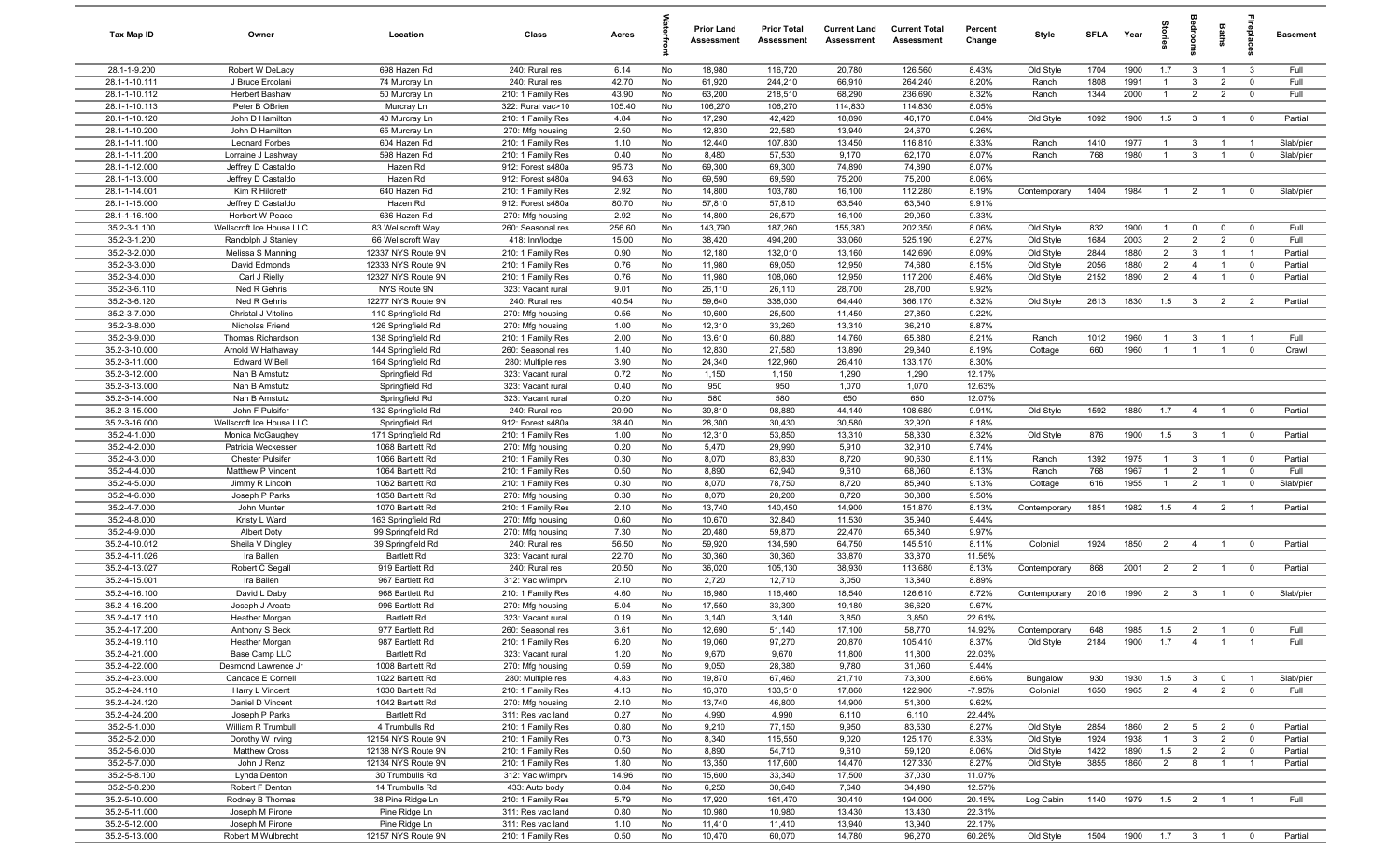| Tax Map ID                     | Owner                                     | Location                                 | Class                                  | Acres         |          | Prior Land<br>Assessment | <b>Prior Total</b><br>Assessment | <b>Current Land</b><br>Assessment | <b>Current Total</b><br>Assessment | Percent<br>Change | Style                        | SFLA         | Year         | tories                           | droom                            | <b>Baths</b>                     | relai                            | <b>Basement</b>      |
|--------------------------------|-------------------------------------------|------------------------------------------|----------------------------------------|---------------|----------|--------------------------|----------------------------------|-----------------------------------|------------------------------------|-------------------|------------------------------|--------------|--------------|----------------------------------|----------------------------------|----------------------------------|----------------------------------|----------------------|
| 35.2-5-14.000                  | Michael A Edwards                         | 8 Pine Ridge Ln                          | 210: 1 Family Res                      | 0.90          | No       | 18,260                   | 155,390                          | 19,740                            | 168,120                            | 8.19%             | Contemporary                 | 924          | 1975         | -1                               | $\overline{1}$                   | $\overline{1}$                   | $\overline{1}$                   | Full                 |
| 35.2-5-15.032                  | Frederick A Renz III                      | 12122 NYS Route 9N                       | 210: 1 Family Res                      | 0.82          | No       | 4,500                    | 61,310                           | 4,870                             | 66,490                             | 8.45%             | Ranch                        | 912          | 1969         |                                  | $\overline{2}$                   | -1                               | $\mathbf 0$                      | Partial              |
| 35.2-5-16.000                  | Marquerite Morhouse                       | 50 Trumbulls Rd                          | 210: 1 Family Res                      | 6.60          | No       | 19,580                   | 89,750                           | 21,450                            | 97,340                             | 8.46%             | Old Style                    | 1680         | 1850         | 1.5                              | 3                                | $\overline{2}$                   | $\mathbf 0$                      | Partial              |
| 35.2-5-17.000<br>35.2-5-18.000 | David G Terwilliger<br>Charles R McGuire  | 21 Pine Ridge Ln<br>29 Pine Ridge Ln     | 210: 1 Family Res<br>210: 1 Family Res | 0.90<br>0.90  | No<br>No | 18,260<br>18,260         | 163,810<br>205,590               | 19,740<br>19,740                  | 177,070<br>222,250                 | 8.09%<br>8.10%    | Contemporary                 | 1135<br>1240 | 1992<br>1988 | $\mathbf{1}$                     | 3<br>3                           | $\overline{1}$                   | $\overline{0}$<br>$\overline{0}$ | Full<br>Full         |
| 35.2-5-21.100                  | Sherman M Robards                         | 50 Pine Ridge Ln                         | 210: 1 Family Res                      | 1.09          | No       |                          |                                  | 20,150                            | 288,160                            |                   | Contemporary<br>Contemporary | 1975         | 1974         | 1.5                              | $\overline{4}$                   | $\overline{2}$                   | $\overline{1}$                   | Partial              |
| 35.2-5-22.100                  | Sheila McDowell                           | 12116 NYS Route 9N                       | 210: 1 Family Res                      | 5.40          | No       | 13,790                   | 92,830                           | 15,070                            | 100,640                            | 8.41%             | Ranch                        | 1870         | 1957         | $\overline{1}$                   | 3                                | $\overline{1}$                   | $\overline{1}$                   | Partial              |
| 35.2-5-22.200                  | <b>Brian S Stewart</b>                    | NYS Route 9N                             | 312: Vac w/imprv                       | 19.80         | No       | 32,170                   | 60,210                           | 34,760                            | 65,640                             | 9.02%             |                              |              |              |                                  |                                  |                                  |                                  |                      |
| 35.2-5-23.000                  | Edward G Boynton                          | NYS Route 9N                             | 323: Vacant rural                      | 200.00        | No       | 104,580                  | 104,580                          | 114,780                           | 114,780                            | 9.75%             |                              |              |              |                                  |                                  |                                  |                                  |                      |
| 35.2-5-24.110                  | Calvin Lawrence                           | 6 Lawrence Way                           | 270: Mfg housing                       | 4.84          | No       | 17,290                   | 59,120                           | 18,890                            | 64,940                             | 9.84%             |                              |              |              |                                  |                                  |                                  |                                  |                      |
| 35.2-5-24.120                  | Ladd P Lawrence                           | 50 Lawrence Way                          | 210: 1 Family Res                      | 1.90          | No       | 7,270                    | 58,280                           | 7,900                             | 63,180                             | 8.41%             | Ranch                        | 1252         | 1992         |                                  | 3                                |                                  | $\mathbf{0}$                     | Crawl                |
| 35.2-5-24.130                  | Ladd P Lawrence                           | NYS Route 9N                             | 323: Vacant rural                      | 3.30          | No       | 2,180                    | 2,180                            | 2,350                             | 2,350                              | 7.80%             |                              |              |              |                                  |                                  |                                  |                                  |                      |
| 35.2-5-25.120                  | <b>Bruce R Newell</b>                     | 12032 NYS Route 9N                       | 210: 1 Family Res                      | 4.40          | No       | 16,720                   | 67,420                           | 18,250                            | 73,060                             | 8.37%             | Old Style                    | 1760         | 1920         | $\overline{2}$                   | $\overline{4}$                   | $\overline{1}$                   | $\overline{0}$                   | Partial              |
| 35.2-5-25.130                  | Calvin Lawrence                           | NYS Route 9N                             | 312: Vac w/imprv                       | 1.80          | No       | 7,240                    | 36,540                           | 8,760                             | 41,020                             | 12.26%            |                              |              |              |                                  |                                  |                                  |                                  |                      |
| 35.2-5-25.200                  | Alan Lawrence                             | 27 Lawrence Way                          | 210: 1 Family Res                      | 2.13          | No       | 13,780                   | 99,060                           | 14,950                            | 107,490                            | 8.51%             | Ranch                        | 1680         | 1988         |                                  | 3                                | $\overline{1}$                   | $\mathbf 0$                      | Slab/pier            |
| 35.2-5-25.300                  | Gregory M Dennin                          | 29 Lawrence Way                          | 210: 1 Family Res                      | 3.53          | No       | 15,590                   | 95,950                           | 16,980                            | 103,860                            | 8.24%             | Other Style                  | 924          | 1985         |                                  | $\overline{2}$                   | $\overline{1}$                   | $\mathbf 0$                      | Full                 |
| 35.2-5-25.410                  | Ladd P Lawrence                           | NYS Route 9N                             | 311: Res vac land                      | 3.38          | No       | 4,380                    | 4,380                            | 4,920<br>14,630                   | 4,920                              | 12.33%            |                              |              |              |                                  |                                  |                                  |                                  |                      |
| 35.2-5-25.420<br>35.2-5-26.000 | Mark Liebman<br>Gregory LeClair           | 43 Lawrence Way<br>12046 NYS Route 9N    | 210: 1 Family Res<br>210: 1 Family Res | 1.91<br>0.60  | No<br>No | 13,490<br>10,670         | 71,910<br>86,460                 | 11,530                            | 77,760<br>93,850                   | 8.14%<br>8.55%    | Ranch<br>Old Style           | 1468<br>1916 | 1989<br>1900 | 1.5                              | $\overline{2}$<br>$\mathbf{3}$   | $\overline{1}$<br>$\overline{1}$ | $\overline{0}$<br>$\overline{0}$ | Slab/pier<br>Partial |
| 35.2-5-27.000                  | John L Spear                              | 12058 NYS Route 9N                       | 210: 1 Family Res                      | 4.87          | No       | 18,200                   | 140,830                          | 19,880                            | 154,760                            | 9.89%             | Old Style                    | 1998         | 1862         | $\overline{2}$                   | 3                                | $\overline{2}$                   | $\overline{0}$                   | Full                 |
| 35.2-5-28.000                  | Daniel E Johnson                          | 12084 NYS Route 9N                       | 210: 1 Family Res                      | 0.83          | No       | 12,080                   | 110,800                          | 13,050                            | 120,050                            | 8.35%             | Cape Cod                     | 1237         | 1982         | 1.5                              | $\overline{2}$                   | $\overline{1}$                   | $\mathbf 0$                      | Full                 |
| 35.2-5-29.000                  | Fredric J Johnson                         | NYS Route 9N                             | 314: Rural vac<10                      | 6.70          | No       | 14,870                   | 14,870                           | 17,440                            | 17,440                             | 17.28%            |                              |              |              |                                  |                                  |                                  |                                  |                      |
| 35.2-5-30.000                  | Fredric J Johnson                         | 12094 NYS Route 9N                       | 210: 1 Family Res                      | 0.40          | No       | 7,210                    | 108,360                          | 7,790                             | 122,240                            | 12.81%            | Log Cabin                    | 1162         | 1975         | 1.5                              | 3                                | $\overline{1}$                   | $\overline{1}$                   | Full                 |
| 35.2-5-31.100                  | Paul D Johnson                            | 12108 NYS Route 9N                       | 210: 1 Family Res                      | 2.57          | No       | 12,020                   | 95,870                           | 13,060                            | 103,560                            | 8.02%             | Old Style                    | 2199         | 1830         | 1.5                              | $\overline{4}$                   | $\overline{2}$                   | $\mathbf 0$                      | Partial              |
| 35.2-5-31.200                  | <b>Robert Haley</b>                       | 12100 NYS Route 9N                       | 210: 1 Family Res                      | 0.66          | No       | 9,160                    | 109,180                          | 9,900                             | 118,290                            | 8.34%             | Ranch                        | 1232         | 1983         | $\mathbf{1}$                     | $\mathbf{3}$                     | $\overline{1}$                   | $\mathbf 0$                      | Full                 |
| 35.4-3-2.241                   | James A Boehlert                          | 11730 NYS Route 9N                       | 260: Seasonal res                      | 79.64         | No       | 84,380                   | 153,730                          | 91,180                            | 166,600                            | 8.37%             | Other Style                  | 1488         | 1997         | 2                                | $\overline{2}$                   | $\overline{1}$                   | $\mathbf 0$                      | Slab/pier            |
| 35.4-3-3.025                   | Lawrence Gorski                           | 11790 NYS Route 9N                       | 270: Mfg housing                       | 9.59          | No       | 29,320                   | 52,940                           | 32,250                            | 58,250                             | 10.03%            |                              |              |              |                                  |                                  |                                  |                                  |                      |
| 35.4-3-4.242                   | Ark Trail Inn Inc                         | 11757 NYS Route 9N                       | 415: Motel                             | 5.00          | No       | 28,520                   | 140,350                          | 30,970                            | 144,690                            | 3.09%             |                              |              |              |                                  |                                  |                                  |                                  |                      |
| 35.4-3-5.026                   | Joseph Plotino                            | 30 Ark Rd                                | 210: 1 Family Res                      | 5.00          | No       | 35,000                   | 160,180                          | 33,470                            | 188,540                            | 17.71%            | Old Style                    | 1512         | 1900         | $\overline{2}$                   | $\overline{2}$                   | $\overline{1}$                   | $\overline{0}$                   | Partial              |
| 35.4-3-6.000                   | George Grandshaw                          | 11884 NYS Route 9N                       | 210: 1 Family Res                      | 0.52          | No       | 10,520                   | 53,940                           | 11,370                            | 58,330                             | 8.14%             | Other Style                  | 719          | 1960         | $\overline{1}$                   | $\overline{1}$                   | $\overline{1}$                   | $\overline{0}$                   | Slab/pier            |
| 35.4-3-7.000<br>35.4-3-8.000   | David P Cheney                            | 11892 NYS Route 9N                       | 210: 1 Family Res                      | 2.10          | No<br>No | 13,740<br>12,440         | 72,740<br>29,270                 | 14,900<br>13,450                  | 78,730<br>31,750                   | 8.23%<br>8.47%    | Old Style                    | 2808<br>506  | 1860<br>1930 | $\overline{2}$<br>$\overline{1}$ | 6<br>$\overline{1}$              | $\overline{2}$<br>$\overline{1}$ | $\overline{1}$<br>$\overline{0}$ | Partial              |
| 35.4-3-9.000                   | Valentin Tanev<br><b>Edward F Winslow</b> | 11894 NYS Route 9N<br>11904 NYS Route 9N | 260: Seasonal res<br>210: 1 Family Res | 1.10<br>4.28  | No       | 16,570                   | 73,830                           | 18,080                            | 80,000                             | 8.36%             | Cottage<br>Ranch             | 984          | 1993         | $\overline{1}$                   | 3                                | $\overline{1}$                   | $\mathbf 0$                      | Slab/pier<br>Crawl   |
| 35.4-3-10.000                  | Edward F Winslow Sr                       | 11914 NYS Route 9N                       | 210: 1 Family Res                      | 4.02          | No       | 16,230                   | 101,630                          | 17,700                            | 110,190                            | 8.42%             | Ranch                        | 1086         | 1973         | $\overline{1}$                   | $\overline{4}$                   | $\overline{2}$                   | $\overline{0}$                   | Full                 |
| 35.4-3-11.000                  | Kevin B MacKenzie                         | 11930 NYS Route 9N                       | 270: Mfg housing                       | 1.00          | No       | 12,310                   | 40,390                           | 13,310                            | 44,220                             | 9.48%             |                              |              |              |                                  |                                  |                                  |                                  |                      |
| 35.4-3-12.000                  | Kevin B MacKenzie                         | NYS Route 9N                             | 311: Res vac land                      | 0.64          | No       | 6,620                    | 6,620                            | 8,100                             | 8,100                              | 22.36%            |                              |              |              |                                  |                                  |                                  |                                  |                      |
| 35.4-3-13.000                  | Patricia A Saccardi                       | 11934 NYS Route 9N                       | 210: 1 Family Res                      | 0.50          | No       | 8,730                    | 106,920                          | 9,430                             | 115,670                            | 8.18%             | Other Style                  | 1565         | 1954         | $\overline{1}$                   | $\overline{2}$                   | $\overline{1}$                   | $\mathbf 0$                      | Crawl                |
| 35.4-3-14.000                  | William T Bowman                          | 11946 NYS Route 9N                       | 210: 1 Family Res                      | 3.90          | No       | 16,070                   | 83,310                           | 17,520                            | 90,300                             | 8.39%             | Ranch                        | 1201         | 1965         | $\overline{1}$                   | 3                                | $\overline{1}$                   | $\overline{0}$                   | Partial              |
| 35.4-3-15.000                  | William T Bowman                          | NYS Route 9N                             | 311: Res vac land                      | 0.60          | No       | 6,490                    | 6,490                            | 7,940                             | 7,940                              | 22.34%            |                              |              |              |                                  |                                  |                                  |                                  |                      |
| 35.4-3-16.100                  | Meda B Romanowski                         | 11943 NYS Route 9N                       | 210: 1 Family Res                      | 2.17          | No       | 11,760                   | 46,830                           | 12,760                            | 50,710                             | 8.29%             | Old Style                    | 1366         | 1872         | 1.5                              | $\mathbf{3}$                     | $\overline{1}$                   | $\mathbf 0$                      | Partial              |
| 35.4-3-16.200                  | Thomas S Nelson                           | NYS Route 9N                             | 311: Res vac land                      | 1.54          | No       | 2,000                    | 2,000                            | 2,240                             | 2,240                              | 12.00%            |                              |              |              |                                  |                                  |                                  |                                  |                      |
| 35.4-3-17.000                  | Matthew A Cross                           | 11964 NYS Route 9N                       | 270: Mfg housing                       | 1.00          | No       | 12,310                   | 32,340                           | 13,310                            | 35,370                             | 9.37%             |                              |              |              |                                  |                                  |                                  |                                  |                      |
| 35.4-3-18.000                  | Eugene J Pelkey                           | 11978 NYS Route 9N                       | 270: Mfg housing                       | 3.22          | No       | 15,340                   | 57,470                           | 16,700                            | 63,080                             | 9.76%             |                              |              |              |                                  |                                  |                                  | $\overline{1}$                   |                      |
| 35.4-3-19.000<br>35.4-3-20.000 | Joseph A Poljanic<br>Clara A Moody        | 11984 NYS Route 9N<br>12002 NYS Route 9N | 210: 1 Family Res<br>210: 1 Family Res | 10.00<br>0.80 | No<br>No | 20,390<br>10,230         | 101,070<br>56,600                | 22,440<br>11,060                  | 109,870<br>61,340                  | 8.71%<br>8.37%    | Colonial<br>Ranch            | 1536<br>1200 | 1965<br>1951 | $\overline{2}$<br>$\overline{1}$ | $\overline{4}$<br>$\overline{2}$ | $\overline{1}$<br>$\mathbf{1}$   | $\mathbf 0$                      | Full<br>Slab/pier    |
| 35.4-3-22.002                  | Mary A Buehler-Brandt                     | 11830 NYS Route 9N                       | 210: 1 Family Res                      | 6.62          | No       | 19,600                   | 127,170                          | 21,480                            | 186,040                            | 46.29%            | Other Style                  | 2885         | 1969         | 1.5                              | $\overline{2}$                   | $\overline{2}$                   | $\overline{1}$                   | Crawl                |
| 35.4-3-22.110                  | Robert T Both                             | NYS Route 9N                             | 240: Rural res                         | 138.37        | No.      | 86,240                   | 86,240                           | 94,250                            | 94,250                             | 9.29%             | Old Style                    | 1051         | 1807         | 1.5                              | 2                                | $\overline{1}$                   | $\Omega$                         | Partial              |
| 35.4-3-22.200                  | Robert T Both                             | 20 Andrus Rd                             | 210: 1 Family Res                      | 6.29          | No       | 19,170                   | 53,860                           | 21,000                            | 58,490                             | 8.60%             | Old Style                    | 902          | 1807         | 1.5                              | $\overline{2}$                   | $\overline{1}$                   | $\overline{0}$                   | Partial              |
| 35.4-3-23.000                  | Kristine A Lawas                          | NYS Route 9N                             | 311: Res vac land                      | 5.10          | No       | 12,790                   | 12,790                           | 15,110                            | 15,110                             | 18.14%            |                              |              |              |                                  |                                  |                                  |                                  |                      |
| 35.4-4-1.000                   | Lewis R Keiffer                           | 895 Bartlett Rd                          | 240: Rural res                         | 57.80         | No       | 61,040                   | 220,010                          | 65,960                            | 238,190                            | 8.26%             | Contemporary                 | 2640         | 1991         | $\overline{2}$                   | $\mathbf{3}$                     | $\overline{1}$                   | $\overline{1}$                   | Slab/pier            |
| 35.4-4-2.000                   | Marian Wilcox                             | 853 Bartlett Rd                          | 260: Seasonal res                      | 1.00          | No       | 12,310                   | 96,230                           | 13,310                            | 104,370                            | 8.46%             | Cottage                      | 1440         | 1987         | $\mathbf{1}$                     | $\overline{1}$                   | $\overline{1}$                   | $\overline{0}$                   | Slab/pier            |
| 35.4-4-3.000                   | Eileen Valentine                          | 830 Bartlett Rd                          | 260: Seasonal res                      | 2.50          | No       | 14,260                   | 25,620                           | 15,490                            | 27,800                             | 8.51%             | Cottage                      | 320          | 1947         |                                  | $\overline{1}$                   | $\mathbf{0}$                     | $\overline{0}$                   | Slab/pier            |
| 35.4-4-4.000                   | Philip D Smith                            | 823 Bartlett Rd                          | 260: Seasonal res                      | 0.84          | No       | 10,880                   | 19,800                           | 11,760                            | 21,400                             | 8.08%             | Bungalow                     | 400          | 1950         |                                  | $\overline{1}$                   | $\mathbf{0}$                     | $\overline{0}$                   | Slab/pier            |
| 35.4-4-5.000                   | Max Thwaits Sr                            | 817 Bartlett Rd                          | 260: Seasonal res                      | 2.00          | No       | 13,610                   | 44,430                           | 14,760                            | 48,060                             | 8.17%             | Ranch                        | 768          | 1991         |                                  | $\mathbf 0$                      | $\mathbf 0$                      | $\overline{0}$                   | Slab/pier            |
| 35.4-4-6.000                   | Lionel J Vincent II                       | 795 Bartlett Rd                          | 260: Seasonal res                      | 2.80          | No       | 14,650                   | 38,530                           | 15,920                            | 41,860                             | 8.64%             | Cottage                      | 468          | 1955         |                                  | $\overline{1}$                   | $\mathbf 0$                      | $\overline{0}$                   | Slab/pier            |
| 35.4-4-7.000                   | Lorraine Vincent                          | <b>Bartlett Rd</b>                       | 314: Rural vac<10                      | 9.60          | No       | 18,630                   | 18,630                           | 21,650                            | 21,650                             | 16.21%            |                              |              |              |                                  |                                  |                                  |                                  |                      |
| 35.4-4-8.000                   | John C Ruff                               | <b>Bartlett Rd</b>                       | 311: Res vac land                      | 47.70         | No       | 51,600                   | 51,600                           | 56,820                            | 56,820                             | 10.12%            |                              |              |              |                                  |                                  |                                  |                                  |                      |
| 35.4-4-9.000                   | Roger E Kissling                          | <b>Bartlett Rd</b>                       | 311: Res vac land                      | 0.90          | No       | 1,280                    | 1,280                            | 1,440                             | 1,440<br>347,220                   | 12.50%            |                              |              |              |                                  |                                  | $\overline{1}$                   | $\overline{1}$                   |                      |
| 35.8-1-1.000<br>35.8-1-2.000   | Eliza M Oliwa<br>Nicholas A Ferro         | 18 Sugar House Way<br>12265 NYS Route 9N | 113: Cattle farm<br>210: 1 Family Res  | 21.27<br>0.70 | No<br>No | 47,350<br>10,850         | 183,540<br>89,030                | 91,110<br>11,730                  | 96,090                             | 89.18%<br>7.93%   | Split Level<br>Ranch         | 1596<br>1188 | 1900<br>1965 | $\mathbf{1}$                     | 3<br>$\overline{2}$              | $\overline{2}$                   | $\overline{1}$                   | Full<br>Full         |
| 35.8-1-3.000                   | <b>Wesley Krawiec</b>                     | 6 Sugar House Way                        | 210: 1 Family Res                      | 1.30          | No       | 12,700                   | 52,750                           | 13,740                            | 57,240                             | 8.51%             | Old Style                    | 1520         | 1870         | $\overline{2}$                   | $\mathbf{3}$                     | $\overline{1}$                   | $\overline{0}$                   | Partial              |
| 35.8-1-4.000                   | Cora J Meyer                              | 7 Sugar House Way                        | 210: 1 Family Res                      | 0.40          | No       | 5,410                    | 5,410                            | 7,330                             | 211,180                            | 3803.51%          | Contemporary                 | 2803         | 2007         | 1.5                              | $\overline{3}$                   | $\overline{2}$                   | $\overline{0}$                   | Full                 |
| 35.8-1-5.000                   | Victoria L Savage                         | 12247 NYS Route 9N                       | 210: 1 Family Res                      | 1.40          | No       | 12,830                   | 136,310                          | 13,890                            | 147,420                            | 8.15%             | Old Style                    | 2103         | 1890         | $\overline{2}$                   | $\overline{4}$                   | $\overline{2}$                   | $\overline{0}$                   | Partial              |
| 35.8-1-6.000                   | Phyllis A Honigmann                       | 12239 NYS Route 9N                       | 210: 1 Family Res                      | 0.70          | No       | 10,850                   | 55,180                           | 11,730                            | 59,720                             | 8.23%             | Old Style                    | 1548         | 1869         | 1.5                              | $5^{\circ}$                      | $\overline{1}$                   | $\overline{0}$                   | Partial              |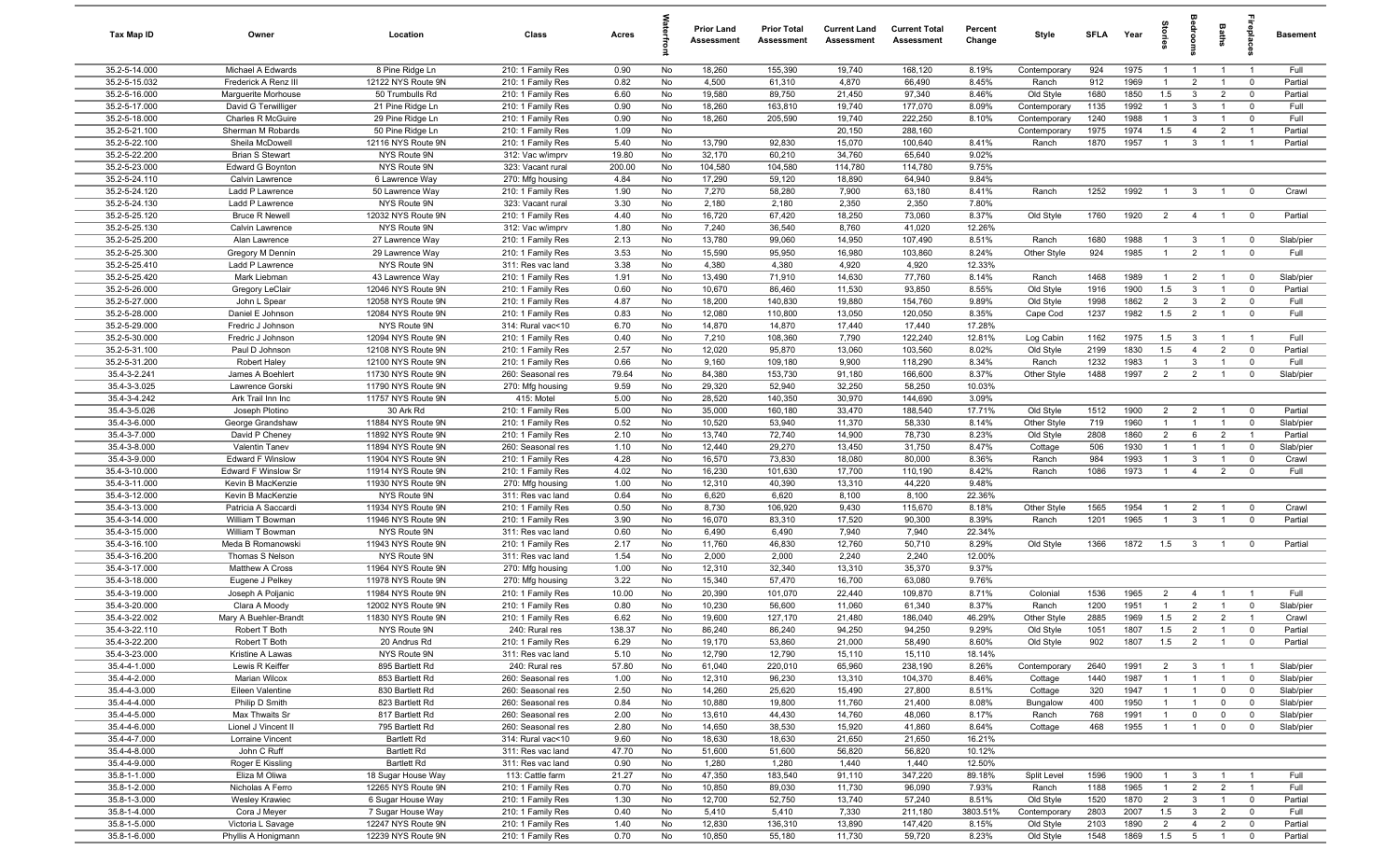| Tax Map ID                     | Owner                                         | Location                                     | Class                                  | Acres          |          | <b>Prior Land</b><br>Assessment | <b>Prior Total</b><br>Assessment | <b>Current Land</b><br>Assessment | <b>Current Total</b><br>Assessment | Percent<br>Change   | Style                  | <b>SFI A</b> | Year         | tories                           | droom                          | Baths          | ireplace              | <b>Basement</b>    |
|--------------------------------|-----------------------------------------------|----------------------------------------------|----------------------------------------|----------------|----------|---------------------------------|----------------------------------|-----------------------------------|------------------------------------|---------------------|------------------------|--------------|--------------|----------------------------------|--------------------------------|----------------|-----------------------|--------------------|
| 35.8-1-7.000                   | Syriac Dupree                                 | 12233 NYS Route 9N                           | 210: 1 Family Res                      | 0.73           | No       | 10,850                          | 48,600                           | 11,730                            | 62,170                             | 27.92%              | Cottage                | 560          | 1975         | $\overline{1}$                   | $\overline{2}$                 | $\overline{1}$ | $\overline{0}$        | Partial            |
| 35.8-1-8.009                   | Eva E Andersson                               | 12225 NYS Route 9N                           | 210: 1 Family Res                      | 1.60           | No       | 13,090                          | 93,900                           | 14,180                            | 101,740                            | 8.35%               | Old Style              | 2325         | 1900         | 1.5                              | $\overline{4}$                 | $\overline{2}$ | $\overline{1}$        | Partial            |
| 35.8-1-9.001                   | <b>Bruce D Rowe</b>                           | 62 Springfield Rd                            | 210: 1 Family Res                      | 2.50           | No       | 14,390                          | 255,290                          | 15,630                            | 276,430                            | 8.28%               | Contemporary           | 3155         | 1991         | $\overline{2}$                   | $\mathbf{3}$                   | $\overline{2}$ | $\overline{1}$        | Full               |
| 35.8-1-10.000                  | Jeanne B Nichols                              | 12215 NYS Route 9N                           | 210: 1 Family Res                      | 2.00           | No       | 13,610                          | 188,840                          | 14,760                            | 204,590                            | 8.34%               | Old Style              | 3280         | 1830         | 1.5                              | 5                              | $\overline{2}$ | - 1                   | Partial            |
| 35.8-1-11.200<br>35.8-1-12.002 | Daniel Christoffel<br>Scott M Renderer        | 12207 NYS Route 9N<br>32 Springfield Rd      | 210: 1 Family Res                      | 0.70<br>5.70   | No<br>No | 10,850<br>18,410                | 90,310<br>131,090                | 11,730<br>20,140                  | 97,750<br>142,110                  | 8.24%<br>8.41%      | Old Style<br>Old Style | 2625<br>2368 | 1850<br>1900 | $\overline{2}$<br>$\overline{2}$ | $\overline{1}$<br>5            | 3              | $\mathbf 0$           | Partial<br>Partial |
| 35.8-1-13.100                  | <b>Bruce D Rowe</b>                           | Springfield Rd                               | 210: 1 Family Res<br>311: Res vac land | 0.10           | No       | 1,650                           | 1,650                            | 2,020                             | 2,020                              | 22.42%              |                        |              |              |                                  |                                |                |                       |                    |
| 35.8-1-13.200                  | Rex Tomich                                    | 54 Springfield Rd                            | 210: 1 Family Res                      | 1.00           | No       | 12,310                          | 227,940                          | 13,310                            | 247,400                            | 8.54%               | Old Style              | 4516         | 1900         | 2                                | 5                              | $\overline{1}$ | - 1                   | Partial            |
| 35.8-1-14.000                  | Wayne A Roberts                               | Springfield Rd                               | 311: Res vac land                      | 0.20           | No       | 3,310                           | 3,310                            | 4,050                             | 4,050                              | 22.36%              |                        |              |              |                                  |                                |                |                       |                    |
| 35.8-1-15.000                  | James J Amirault                              | NYS Route 9N                                 | 311: Res vac land                      | 0.11           | No       | 1,820                           | 1,820                            | 2,230                             | 2,230                              | 22.53%              |                        |              |              |                                  |                                |                |                       |                    |
| 35.8-1-16.000                  | James J Amirault                              | 12197 NYS Route 9N                           | 283: Res w/Comuse                      | 0.14           | No       | 3,830                           | 114,240                          | 4,140                             | 123,560                            | 8.16%               |                        |              |              |                                  |                                |                |                       |                    |
| 35.8-1-18.000                  | <b>Essex County</b>                           | 10 Springfield Rd                            | 210: 1 Family Res                      | 0.12           | No       | 3,280                           | 78,680                           | 3,550                             | 85,120                             | 8.19%               | Old Style              | 1137         | 1900         | 1.5                              | $\mathbf{3}$                   | $\overline{1}$ | $\overline{1}$        | Partial            |
| 35.8-1-19.000                  | Wayne A Roberts                               | 12 Springfield Rd                            | 210: 1 Family Res                      | 0.52           | No       | 10,520                          | 112,580                          | 11,370                            | 121,670                            | 8.07%               | Ranch                  | 1372         | 1986         | $\mathbf{1}$                     | $\mathbf{3}$                   | $\overline{1}$ | $\mathbf 0$           | Full               |
| 35.8-1-20.000                  | Nancy E Humphreys                             | 14 Springfield Rd                            | 210: 1 Family Res                      | 0.06           | No       | 1,640                           | 54,700                           | 1,770                             | 59,140                             | 8.12%               | Old Style              | 1706         | 1900         | $\overline{2}$                   | $\overline{4}$                 | $\overline{2}$ | $\overline{1}$        | Full               |
| 35.8-1-21.100                  | Richard E Day                                 | 18 Springfield Rd                            | 210: 1 Family Res                      | 0.18           | No       | 4,930                           | 27,750                           | 5,320                             | 30,360                             | 9.41%               | Other Style            | 1536         | 1930         | 2                                | $\overline{1}$                 | $\overline{1}$ | $\mathbf 0$           | Slab/pier          |
| 35.8-1-21.200                  | Rosamond Lincoln-Day                          | 16 Springfield Rd                            | 210: 1 Family Res                      | 0.66           | No       | 10,780                          | 94,180                           | 11,650                            | 101,880                            | 8.18%               | Ranch                  | 960          | 1960         | $\mathbf{1}$                     | 2                              | $\overline{1}$ | $\overline{1}$        | Full               |
| 35.8-1-22.000<br>35.8-1-23.000 | Donald W Knauer<br>Sylvia L Norton            | 20 Springfield Rd<br>24 Springfield Rd       | 210: 1 Family Res<br>210: 1 Family Res | 0.20<br>1.86   | No<br>No | 5,470<br>13,430                 | 94,110<br>153,030                | 5,910<br>14,560                   | 101,770<br>165,650                 | 8.14%<br>8.25%      | Old Style<br>Old Style | 2732<br>3390 | 1900<br>1870 | 1.5<br>$\overline{2}$            | $\mathbf{3}$<br>$\overline{4}$ | $\overline{2}$ | - 1<br>$\overline{1}$ | Partial<br>Full    |
| 35.8-1-24.000                  | Ellen I Metcalf                               | 40 Ebenezer Way                              | 210: 1 Family Res                      | 3.80           | No       | 18,340                          | 260,630                          | 19,980                            | 282,200                            | 8.28%               | Contemporary           | 2984         | 1987         | $\overline{2}$                   | $\mathbf{3}$                   | $\overline{2}$ | $\mathbf 0$           | Full               |
| 35.8-1-25.000                  | Paul N Metcalf                                | Springfield Rd                               | 311: Res vac land                      | 1.00           | No       | 7,480                           | 7,480                            | 9,150                             | 9,150                              | 22.33%              |                        |              |              |                                  |                                |                |                       |                    |
| 35.8-1-26.000                  | <b>Byron Renderer</b>                         | 28 Springfield Rd                            | 260: Seasonal res                      | 0.40           | No       | 8,480                           | 56,340                           | 9,170                             | 60,980                             | 8.24%               | Old Style              | 1855         | 1836         | 1.7                              | $\mathbf{3}$                   |                | $\overline{0}$        | Partial            |
| 35.8-1-27.002                  | Essex Co ARC Facilities Inc                   | 26 Mountain Meadows Way                      | 210: 1 Family Res                      | 6.14           | No       | 23,740                          | 185,580                          | 25,510                            | 308,400                            | 66.18%              | Ranch                  | 1728         | 2001         | $\mathbf{1}$                     | $\mathbf{3}$                   | $\overline{1}$ | $\overline{0}$        | Full               |
| 35.8-1-28.001                  | Majestic Log Home Bldrs Inc                   | NYS Route 9N                                 | 311: Res vac land                      | 5.71           | No       | 7,410                           | 7,410                            | 8,310                             | 8,310                              | 12.15%              |                        |              |              |                                  |                                |                |                       |                    |
| 35.8-1-29.000                  | Daniel D Vincent                              | 42 Mountain Meadows Way                      | 210: 1 Family Res                      | 4.97           | No       | 21,830                          | 156,610                          | 23,400                            | 219,270                            | 40.01%              | Contemporary           | 2208         | 2004         | 1.5                              | $\mathbf{3}$                   | $\overline{2}$ | $^{\circ}$            | Full               |
| 35.8-1-31.000                  | Gregory A Pedrick                             | 70 Springfield Rd                            | 210: 1 Family Res                      | 3.50           | No       | 23,330                          | 184,950                          | 64,540                            | 204,540                            | 10.59%              | Contemporary           | 1307         | 2004         | 1.5                              | $\overline{2}$                 | $\overline{1}$ | $^{\circ}$            | Full               |
| 35.8-1-32.000                  | Henry J Becker Jr                             | <b>Mountain Meadows</b>                      | 311: Res vac land                      | 3.51           | No       | 12,340                          | 12,340                           | 56,060                            | 56,060                             | 354.29%             |                        |              |              |                                  |                                |                |                       |                    |
| 35.8-1-33.000                  | Majestic Log Home Bldrs Inc                   | Mountain Meadows                             | 311: Res vac land                      | 2.74           | No       | 11,190                          | 11,190                           | 51,160                            | 51,160                             | 357.19%             |                        |              |              |                                  |                                |                |                       |                    |
| 35.8-1-34.000                  | Majestic Log Home Bldrs Inc                   | Mountain Meadows                             | 311: Res vac land                      | 3.35           | No       | 12,100                          | 12,100                           | 55,040                            | 55,040                             | 354.88%             |                        |              |              |                                  |                                |                |                       |                    |
| 35.8-1-35.000<br>35.8-1-36.000 | Majestic Log Home Bldrs Inc<br>John B Huffman | Mountain Meadows<br>110 Mountain Meadows Way | 311: Res vac land<br>210: 1 Family Res | 3.38<br>4.22   | No<br>No | 12,150<br>13,370                | 12,150<br>13,370                 | 55,230<br>78,680                  | 55,230<br>432,510                  | 354.57%<br>3134.93% | Log Cabin              | 2204         | 2006         | 1.5                              | $\overline{4}$                 | $\overline{2}$ | $^{\circ}$            | Full               |
| 35.8-1-37.000                  | George T Hegedus                              | <b>Mountain Meadows</b>                      | 311: Res vac land                      | 3.97           | No       | 13,030                          | 13,030                           | 58,990                            | 58,990                             | 352.72%             |                        |              |              |                                  |                                |                |                       |                    |
| 35.8-1-38.000                  | Henry J Becker Jr                             | <b>Mountain Meadows</b>                      | 311: Res vac land                      | 3.54           | No       | 12,390                          | 12,390                           | 56,250                            | 56,250                             | 354.00%             |                        |              |              |                                  |                                |                |                       |                    |
| 35.8-1-39.000                  | Majestic Log Home Bldrs Inc                   | Mountain Meadows                             | 311: Res vac land                      | 8.36           | No       | 19,580                          | 19,580                           | 86,970                            | 86,970                             | 344.18%             |                        |              |              |                                  |                                |                |                       |                    |
| 35.8-1-41.000                  | Eliza M Oliwa                                 | Mountain Meadows                             | 311: Res vac land                      | 0.43           | No       | 820                             | 820                              | 1,090                             | 1,090                              | 32.93%              |                        |              |              |                                  |                                |                |                       |                    |
| 35.8-2-1.100                   | John Staudacher                               | 25 Springfield Rd                            | 210: 1 Family Res                      | 1.12           | No       | 12,470                          | 68,650                           | 13,480                            | 74,240                             | 8.14%               | Old Style              | 1732         | 1892         | $\overline{2}$                   | $\mathbf{3}$                   | $\overline{1}$ | $^{\circ}$            | Full               |
| 35.8-2-2.000                   | Chris Bidelspach                              | 21 Springfield Rd                            | 220: 2 Family Res                      | 0.60           | No       | 10,670                          | 96,600                           | 11,530                            | 104,520                            | 8.20%               | Old Style              | 2616         | 1880         | 1.7                              | 5                              | $\mathbf{3}$   | $\overline{1}$        | Partial            |
| 35.8-2-3.000                   | Theresa V Monaco                              | 15 Springfield Rd                            | 210: 1 Family Res                      | 1.10           | No       | 12,440                          | 106,590                          | 13,450                            | 115,390                            | 8.26%               | Old Style              | 2990         | 1900         | $\overline{2}$                   | $\overline{4}$                 | $\overline{2}$ | $\mathbf 0$           | Partial            |
| 35.8-2-4.000                   | Marlene B Prescott                            | 3 Springfield Rd                             | 210: 1 Family Res                      | 4.03           | No       | 27,260                          | 320,860                          | 29,570                            | 347,820                            | 8.40%               |                        |              |              |                                  |                                |                |                       |                    |
| 35.8-3-1.200<br>35.8-3-5.100   | John DeLillo                                  | 12258 NYS Route 9N                           | 210: 1 Family Res                      | 0.75           | No       | 9,300                           | 113,600                          | 10,050                            | 126,440                            | 11.30%              | Old Style              | 2060         | 1920         | $\overline{1}$                   | 3                              | $\overline{1}$ | $\overline{0}$        | Full               |
| 35.8-3-6.000                   | Mark D Little<br>William J Kohr               | NYS Route 9N<br>59 Trumbulls Rd              | 314: Rural vac<10<br>210: 1 Family Res | 12.00<br>6.50  | No<br>No | 40,530<br>20,840                | 40,530<br>108,100                | 45,500<br>22,170                  | 45,500<br>113,870                  | 12.26%<br>5.34%     | Ranch                  | 992          | 1987         | $\overline{1}$                   | $\overline{2}$                 | $\overline{1}$ | $\mathbf 0$           | Full               |
| 35.8-3-7.000                   | Kay T Kowanko                                 | 27 Trumbulls Rd                              | 210: 1 Family Res                      | 0.60           | No       | 9,950                           | 89,470                           | 10,430                            | 93,950                             | 5.01%               | Old Style              | 2028         | 1902         | 1.5                              | $\overline{4}$                 | $\overline{2}$ | -1                    | Partial            |
| 35.8-3-8.000                   | William J Johnson                             | 25 Trumbulls Rd                              | 210: 1 Family Res                      | 1.90           | No       | 12,560                          | 99,400                           | 13,220                            | 104,580                            | 5.21%               | Old Style              | 2232         | 1881         | 1.5                              | $\mathbf{3}$                   |                | $\mathbf 0$           | Partial            |
| 35.8-3-9.100                   | Arto C Monaco                                 | 6 Artos Way                                  | 210: 1 Family Res                      | 3.88           | No       | 14,960                          | 127,170                          | 15,830                            | 133,920                            | 5.31%               | Ranch                  | 2220         | 1960         | $\mathbf{1}$                     | $\overline{2}$                 | $\overline{2}$ | $\overline{1}$        | Partial            |
| 35.8-3-9.200                   | Robert Denton                                 | NYS Route 9N                                 | 311: Res vac land                      | 0.24           | No       | 640                             | 640                              | 700                               | 700                                | 9.38%               |                        |              |              |                                  |                                |                |                       |                    |
| 35.8-3-10.000                  | Robert Denton                                 | 2 Artos Way                                  | 210: 1 Family Res                      | 0.40           | No       | 6,050                           | 51,040                           | 6,340                             | 53,560                             | 4.94%               | Old Style              | 2261         | 1927         | 1.7                              | $\mathbf{3}$                   | $\overline{1}$ | $^{\circ}$            | Partial            |
| 35.8-3-11.000                  | Timothy L Monaco                              | NYS Route 9N                                 | 314: Rural vac<10                      | 0.11           | No       | 1,700                           | 1,700                            | 2,010                             | 2,010                              | 18.24%              |                        |              |              |                                  |                                |                |                       |                    |
| 35.8-3-12.000                  | Timothy L Monaco                              | 12177 NYS Route 9N                           | 432: Gas station                       | 0.29           | No       | 6,360                           | 50,340                           | 6,670                             | 52,850                             | 4.99%               |                        |              |              |                                  |                                |                |                       |                    |
| 35.8-3-13.000                  | Lewis Axtell                                  | 14 Artos Way                                 | 210: 1 Family Res                      | 0.91           | No       | 7,730                           | 39,010                           | 8,100                             | 40,990                             | 5.08%               | Old Style              | 2280         | 1900         | 2                                | $\overline{4}$                 | $\overline{1}$ | $\overline{0}$        | Partial            |
| 35.8-3-14.000                  | Scott Renderer                                | 12198 NYS Route 9N                           | 484: 1 use sm bld                      | 0.50           | No       | 7,050                           | 92,070                           | 7,390                             | 96,640                             | 4.96%               |                        |              |              |                                  |                                |                |                       |                    |
| 35.8-3-15.000                  | Mark D Little<br>Charles A Potthast           | Trumbulls Rd<br>362 Glen Rd                  | 330: Vacant comm<br>312: Vac w/imprv   | 32.10<br>35.00 | No       | 80,510<br>20,950                | 80,510<br>53,460                 | 94,860<br>23,180                  | 94,860<br>58,970                   | 17.82%<br>10.31%    |                        |              |              |                                  |                                |                |                       |                    |
| $36.-1-1.111$<br>36.-1-1.112   | Jay Mountain LLC                              | Nugent Ln                                    | 323: Vacant rural                      | 71.83          | No<br>No | 63,000                          | 63,000                           | 69,140                            | 69,140                             | 9.75%               |                        |              |              |                                  |                                |                |                       |                    |
| $36. - 1 - 1.113$              | Francisco J Fonseca                           | Glen Rd                                      | 314: Rural vac<10                      | 5.09           | No       | 2,740                           | 2,740                            | 2,960                             | 2,960                              | 8.03%               |                        |              |              |                                  |                                |                |                       |                    |
| $36.-1-1.114$                  | <b>Beatrice Pelkey</b>                        | Glen Rd                                      | 312: Vac w/imprv                       | 24.10          | No       | 17,770                          | 17,770                           | 19,200                            | 19,200                             | 8.05%               |                        |              |              |                                  |                                |                |                       |                    |
| 36.-1-1.120                    | James E Cave                                  | 292 Glen Rd                                  | 210: 1 Family Res                      | 1.00           | No       | 12,310                          | 141,960                          | 13,310                            | 153,500                            | 8.13%               | Contemporary           | 1599         | 1986         | 1.7                              | $\overline{1}$                 |                | $\overline{0}$        | Full               |
| 36.-1-2.000                    | <b>Beatrice Pelkey</b>                        | 339 Glen Rd                                  | 210: 1 Family Res                      | 2.48           | No       | 14,230                          | 68,480                           | 15,460                            | 74,500                             | 8.79%               | Old Style              | 1758         | 1866         | 1.7                              | $\mathbf{3}$                   |                | $\overline{0}$        | Partial            |
| 36.-1-3.000                    | Stephen T Furnia                              | 344 Glen Rd                                  | 210: 1 Family Res                      | 0.40           | No       | 8,480                           | 75,610                           | 9,170                             | 81,870                             | 8.28%               | Cape Cod               | 1464         | 1955         | 1.5                              | $\overline{2}$                 | $\overline{1}$ | $\overline{0}$        | Partial            |
| 36.-1-4.000                    | Charles A Potthast                            | 354 Glen Rd                                  | 210: 1 Family Res                      | 1.40           | No       | 12,830                          | 157,960                          | 13,890                            | 170,890                            | 8.19%               | Colonial               | 2897         | 1966         | $\overline{2}$                   | $\overline{4}$                 | $\overline{1}$ | $\overline{1}$        | Full               |
| 36.-1-5.000                    | Jay Mountain LLC                              | Nugent Ln                                    | 323: Vacant rural                      | 23.80          | No       | 25,080                          | 25,080                           | 27,100                            | 27,100                             | 8.05%               |                        |              |              |                                  |                                |                |                       |                    |
| 36.-1-6.000                    | Paul Stringham                                | 40 Whiskey Rock Way                          | 311: Res vac land                      | 4.40           | No       | 11,890                          | 11,890                           | 14,090                            | 14,090                             | 18.50%              |                        |              |              |                                  |                                |                |                       |                    |
| 36.-1-7.000                    | Thomas A Forgatch                             | 61 Whiskey Rock Way                          | 240: Rural res                         | 194.70         | No       | 120,630                         | 341,310                          | 130,350                           | 369,200                            | 8.17%               | Contemporary           | 3180         | 1940         | $\overline{2}$<br>$\mathbf{1}$   | $5\overline{)}$                | $\overline{2}$ | $\overline{1}$        | Partial            |
| 36.-1-8.000<br>36.-1-9.000     | Richard O Chakroff<br>Paul Stringham          | 280 Nugent Ln<br>Nugent Ln                   | 260: Seasonal res<br>311: Res vac land | 84.30<br>0.70  | No<br>No | 75,750<br>5,620                 | 87,230<br>5,620                  | 81,850<br>6,880                   | 94,280<br>6,880                    | 8.08%<br>22.42%     | Cottage                | 532          | 1920         |                                  | $\overline{0}$                 | $\mathbf 0$    | $\mathbf 0$           | Slab/pier          |
|                                |                                               |                                              |                                        |                |          |                                 |                                  |                                   |                                    |                     |                        |              |              |                                  |                                |                |                       |                    |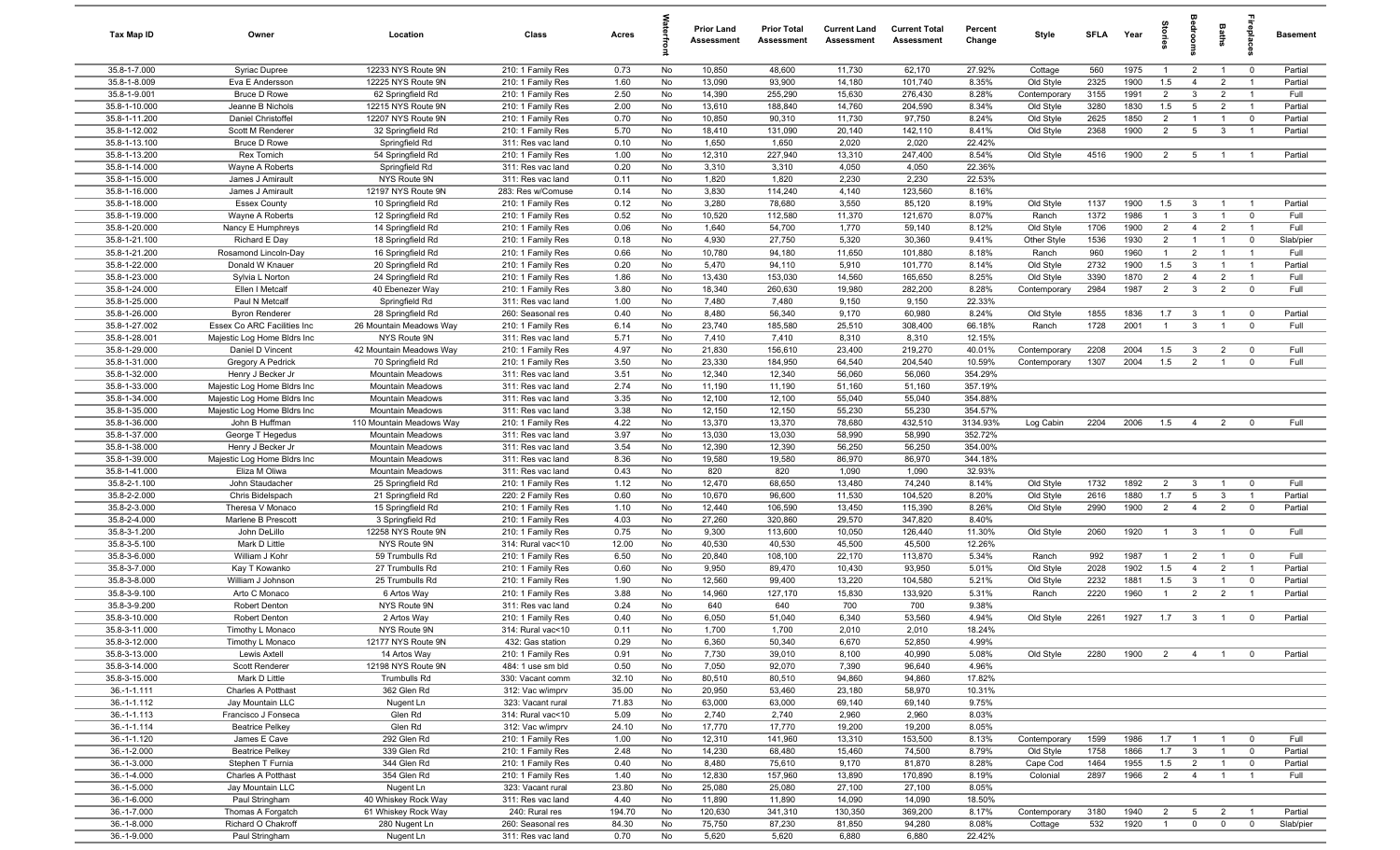| Tax Map ID                     | Owner                                  | Location                            | Class                                  | Acres          |          | <b>Prior Land</b><br>Assessment | <b>Prior Total</b><br>Assessment | <b>Current Land</b><br>Assessment | <b>Current Total</b><br>Assessment | Percent<br>Change | Style          | SFLA Year    |              | Stori                          | groo                           | Baths                            | <b>Gebla</b>                  | <b>Basement</b> |
|--------------------------------|----------------------------------------|-------------------------------------|----------------------------------------|----------------|----------|---------------------------------|----------------------------------|-----------------------------------|------------------------------------|-------------------|----------------|--------------|--------------|--------------------------------|--------------------------------|----------------------------------|-------------------------------|-----------------|
| 36.-1-10.000                   | Richard O Chakroff                     | Nugent Ln                           | 314: Rural vac<10                      | 0.10           | No       | 1,650                           | 1,650                            | 2,020                             | 2,020                              | 22.42%            |                |              |              |                                |                                |                                  |                               |                 |
| 36.-1-11.006                   | Ward Lumber Co Inc                     | Nugent Ln                           | 912: Forest s480a                      | 814.02         | No       | 349,080                         | 349,080                          | 377,210                           | 377,210                            | 8.06%             |                |              |              |                                |                                |                                  |                               |                 |
| 36.-1-12.001                   | Gregory C Fetters                      | Jay Mountain Rd                     | 912: Forest s480a                      | 48.86          | No       | 34,390                          | 34,390                           | 38,230                            | 38,230                             | 11.17%            |                |              |              |                                |                                |                                  |                               |                 |
| 36.-1-13.001                   | Harrison Co LLC                        | 413 Glen Rd                         | 240: Rural res                         | 78.10          | No       | 101,020                         | 101,020                          | 77,530                            | 174,950                            | 73.18%            | Contemporary   | 884          | 2007         | $\overline{1}$                 | $\overline{2}$                 | $\overline{2}$                   | $^{\circ}$                    | Full            |
| 36.-1-14.001                   | Paul Stringham                         | Nugent Ln                           | 311: Res vac land                      | 0.90           | No       | 7,400                           | 7,400                            | 9,050                             | 9,050                              | 22.30%            |                |              |              |                                |                                |                                  |                               |                 |
| 36.-1-16.000<br>36.-1-20.000   | Mark E Devlin                          | Nugent Ln                           | 260: Seasonal res                      | 5.00<br>108.50 | No<br>No | 11,850<br>45,210                | 24,910<br>45,210                 | 13,880<br>48,860                  | 28,010<br>48,860                   | 12.44%<br>8.07%   | Cottage        | 550          | 1968         | $\overline{1}$                 | $\overline{1}$                 | $\mathbf 0$                      | $^{\circ}$                    | Slab/pier       |
| 36.-1-25.000                   | James S Rooney<br>Ralph N Coolidge     | Jay Mountain Rd<br>195 Pinnacle Way | 323: Vacant rural<br>321: Abandoned ag | 90.00          | No       | 66,190                          | 79,100                           | 71,520                            | 85,490                             | 8.08%             |                |              |              |                                |                                |                                  |                               |                 |
| 36.-1-26.100                   | Gregory J Rickard                      | 127 Jay Mountain Rd                 | 323: Vacant rural                      | 90.80          | No       | 65,560                          | 65,560                           | 72,070                            | 72,070                             | 9.93%             |                |              |              |                                |                                |                                  |                               |                 |
| 36.-1-29.100                   | Lawrence J McDonald                    | 319 Jay Mountain Rd                 | 210: 1 Family Res                      | 17.50          | No       | 29,770                          | 103,900                          | 24,120                            | 78,870                             | $-24.09%$         | Old Style      | 1620         | 1930         | 1.7                            | $\mathbf{3}$                   | $\overline{1}$                   | $^{\circ}$                    | Full            |
| 36.-1-29.200                   | William H Localio                      | 347 Jay Mountain Rd                 | 260: Seasonal res                      | 11.48          | No       | 38,860                          | 176,720                          | 42,820                            | 192,700                            | 9.04%             | Contemporary   | 1245         | 2002         | 2                              | 2                              | $\overline{2}$                   | $\mathbf 0$                   | Crawl           |
| 36.-1-31.000                   | Jennerjahn Trust                       | Jay Mountain Rd                     | 912: Forest s480a                      | 5.75           | No       | 6,760                           | 6,760                            | 7,300                             | 7,300                              | 7.99%             |                |              |              |                                |                                |                                  |                               |                 |
| 36.-1-32.100                   | David G Christofferson                 | 206 Jay Mountain Rd                 | 260: Seasonal res                      | 34.60          | No       | 76,630                          | 179,540                          | 82,800                            | 200,310                            | 11.57%            | Contemporary   | 1152         | 1965         | 1.5                            | $\mathbf{3}$                   | $\overline{1}$                   | $\overline{1}$                | Crawl           |
| 36.-1-32.200                   | Jennerjahn Trust                       | 270 Jay Mountain Rd                 | 912: Forest s480a                      | 16.39          | No       | 24,400                          | 24,400                           | 27,570                            | 27,570                             | 12.99%            |                |              |              |                                |                                |                                  |                               |                 |
| 36.-1-33.000                   | Nola E Wilson-Thacker                  | Jay Mountain Rd                     | 314: Rural vac<10                      | 0.50           | No       | 5,730                           | 5,730                            | 7,010                             | 7,010                              | 22.34%            |                |              |              |                                |                                |                                  |                               |                 |
| 36.-1-34.110                   | Nola E Wilson-Thacker                  | Jay Mountain Rd                     | 323: Vacant rural                      | 96.10          | No       | 95,400                          | 95,400                           | 104,420                           | 104,420                            | 9.45%             |                |              |              |                                |                                |                                  |                               |                 |
| 36.-1-34.120                   | Eugene H OKeefe                        | 203 Jay Mountain Rd                 | 210: 1 Family Res                      | 15.00          | No       | 47,610                          | 96,340                           | 52,610                            | 108,490                            | 12.61%            | Other Style    | 690          | 1981         | 1.5                            |                                |                                  | $^{\circ}$                    | Crawl           |
| 36.-1-34.200                   | Marion F Mohrback                      | Jay Mountain Rd                     | 323: Vacant rural                      | 15.40          | No       | 22,740                          | 22,740                           | 25,640                            | 25,640                             | 12.75%            |                |              |              |                                |                                |                                  |                               |                 |
| 36.-1-35.000                   | Marion F Mohrback                      | 193 Jay Mountain Rd                 | 260: Seasonal res                      | 10.00          | No       | 35,980                          | 134,400                          | 39,590                            | 150,250                            | 11.79%            | Contemporary   | 1008         | 1967         | 1.5                            | $\mathbf{3}$                   |                                  | $\overline{1}$                | Full            |
| 36.-1-36.000                   | Thomas L Hickey                        | Glen Rd                             | 270: Mfg housing                       | 2.50           | No       | 14,260                          | 17,420                           | 15,490                            | 18,970                             | 8.90%             |                |              |              |                                |                                |                                  |                               |                 |
| 36.-1-37.000<br>36.-1-38.000   | <b>Francis Pravata</b>                 | 150 Jay Mountain Rd<br>Glen Rd      | 210: 1 Family Res                      | 5.90           | No<br>No | 25,760                          | 128,030                          | 28,200                            | 143,070<br>87,610                  | 11.75%            | Contemporary   | 1235         | 1987         | 1.5                            | $\overline{2}$                 | $\overline{2}$                   | $\overline{1}$                | Slab/pier       |
| 36.-1-42.061                   | Gabriella Halmi<br>Paul Stringham      | Nugent Ln                           | 323: Vacant rural<br>311: Res vac land | 102.80<br>0.80 | No       | 80,080<br>6,220                 | 80,080<br>6,220                  | 87,610<br>7,610                   | 7,610                              | 9.40%<br>22.35%   |                |              |              |                                |                                |                                  |                               |                 |
| 36.-1-45.211                   | Wayne R Ignatuk                        | 522 Trumbulls Rd                    | 240: Rural res                         | 202.25         | No       | 116,570                         | 453,630                          | 149,260                           | 515,390                            | 13.61%            | Contemporary   | 3166         | 1930         | 1.7                            | $\mathbf{3}$                   | $\overline{1}$                   | $\overline{1}$                | Full            |
| 36.-1-47.200                   | <b>Christine Francis</b>               | 29 Jay Mountain Rd                  | 210: 1 Family Res                      | 13.01          | No       | 27,890                          | 84,790                           | 30,770                            | 92,510                             | 9.10%             | Old Style      | 1209         | 1851         | 1.5                            | $\mathbf{3}$                   | $\mathbf{1}$                     | $\mathbf 0$                   | Partial         |
| 36.-1-47.300                   | Lynn Clausen                           | Jay Mountain Rd                     | 322: Rural vac>10                      | 17.00          | No       | 28,230                          | 28,230                           | 32,420                            | 32,420                             | 14.84%            |                |              |              |                                |                                |                                  |                               |                 |
| 36.-1-48.000                   | David B Sinopoli                       | 64 Jay Mountain Rd                  | 240: Rural res                         | 62.90          | No       | 73,480                          | 204,350                          | 79,400                            | 221,240                            | 8.27%             | Log Cabin      | 1170         | 1999         | 1.5                            | $\overline{2}$                 | $\overline{1}$                   | $\mathbf 0$                   | Full            |
| 36.-1-49.000                   | Jeffrey M Smith                        | 134 Jay Mountain Rd                 | 210: 1 Family Res                      | 5.70           | No       | 18,410                          | 111,910                          | 20,140                            | 125,000                            | 11.70%            | Old Style      | 1512         | 1850         | 1.5                            | $\mathbf{3}$                   | $\overline{2}$                   | $\mathbf 0$                   | Full            |
| 36.-1-50.100                   | James M Barton                         | Jay Mountain Rd                     | 314: Rural vac<10                      | 1.20           | No       | 1,560                           | 1,560                            | 1,750                             | 1,750                              | 12.18%            |                |              |              |                                |                                |                                  |                               |                 |
| 36.-1-50.200                   | Eugene J Novajosky                     | 120 Jay Mountain Rd                 | 210: 1 Family Res                      | 3.40           | No       | 15,430                          | 107,480                          | 16,800                            | 116,390                            | 8.29%             | Old Style      | 2445         | 1850         | 1.5                            | $\overline{4}$                 | $\overline{2}$                   | $\overline{0}$                | Partial         |
| 36.-1-51.000                   | James M Barton                         | 94 Jay Mountain Rd                  | 210: 1 Family Res                      | 5.70           | No       | 21,170                          | 109,280                          | 23,160                            | 122,180                            | 11.80%            | Cottage        | 951          | 1989         | $\mathbf{1}$                   | $\overline{2}$                 | $\overline{1}$                   | $\mathbf 0$                   | Partial         |
| 36.-1-52.000                   | Gregory J Rickard                      | Jay Mountain Rd                     | 210: 1 Family Res                      | 16.20          | No       | 36,830                          | 126,110                          | 40,720                            | 137,270                            | 8.85%             | Cottage        | 812          | 1970         | $\overline{1}$                 | $\overline{2}$                 | $\overline{1}$                   | $\overline{2}$                | Full            |
| 36.-1-53.000                   | Mark Peduzzi                           | 267 Anthony Rd                      | 210: 1 Family Res                      | 8.70           | No       | 22,300                          | 107,280                          | 24,500                            | 116,460                            | 8.56%             | Other Style    | 1536         | 1996         | $\overline{2}$                 | $\mathbf{3}$                   | $\overline{1}$                   | $\overline{0}$                | Full            |
| 36.-1-54.000                   | David M McDonald                       | 52 Jay Mountain Rd                  | 210: 1 Family Res                      | 9.10           | No       | 25,100                          | 88,200                           | 27,590                            | 96,020                             | 8.87%             | Old Style      | 1644         | 1850         | 2                              | $\mathbf{3}$                   | $\overline{2}$                   | $\mathbf 0$                   | Partial         |
| 36.-1-55.000                   | George Blanche                         | 177 Anthony Rd                      | 240: Rural res                         | 99.30          | No       | 78,990                          | 124,700                          | 85,360                            | 134,820                            | 8.12%             | Ranch          | 748          | 1995         | $\overline{1}$                 | $\overline{1}$                 | $\overline{1}$                   | $\mathbf 0$                   | Crawl           |
| 36.-1-56.000<br>36.-1-57.000   | Richard J Bernstein                    | 18 Pinnacle Way<br>109 Anthony Rd   | 240: Rural res                         | 41.70<br>6.20  | No<br>No | 63,520<br>20,960                | 167,960<br>85,350                | 68,640<br>22,960                  | 186,940<br>92,540                  | 11.30%<br>8.42%   | Contemporary   | 1982<br>780  | 1973<br>1993 | $\overline{2}$<br>1.5          | $\overline{4}$<br>$\mathbf{3}$ | $\overline{2}$<br>$\overline{2}$ | $\overline{1}$<br>$^{\circ}$  | Partial<br>Full |
| 36.-1-58.049                   | Jeanne Ashworth<br>Richard J Bernstein | Anthony Rd                          | 210: 1 Family Res<br>910: Priv forest  | 104.00         | No       | 74,180                          | 74,180                           | 80,150                            | 80,150                             | 8.05%             | Contemporary   |              |              |                                |                                |                                  |                               |                 |
| 36.-1-59.000                   | William Coolidge                       | 206 Anthony Rd                      | 323: Vacant rural                      | 204.47         | No       | 90,760                          | 90,760                           | 99,140                            | 99,140                             | 9.23%             |                |              |              |                                |                                |                                  |                               |                 |
| 36.1-1-1.000                   | Richard E Lawrence Jr                  | 12349 NYS Route 9N                  | 210: 1 Family Res                      | 2.40           | No       | 14,130                          | 77,210                           | 15,340                            | 83,590                             | 8.26%             | Old Style      | 1407         | 1920         | 1.5                            | $\overline{4}$                 | $\overline{2}$                   | $\mathbf 0$                   | Partial         |
| 36.1-1-2.000                   | Thomas Hughes                          | NYS Route 9N                        | 314: Rural vac<10                      | 1.90           | No       | 9,940                           | 9,940                            | 12,020                            | 12,020                             | 20.93%            |                |              |              |                                |                                |                                  |                               |                 |
| 36.1-1-3.000                   | Thomas Hughes                          | 12375 NYS Route 9N                  | 210: 1 Family Res                      | 1.50           | No       | 14,910                          | 118,200                          | 16,140                            | 128,140                            | 8.41%             | Old Style      | 1550         | 1940         | $\overline{2}$                 | $\mathbf{3}$                   | $\overline{2}$                   | $\overline{1}$                | Full            |
| 36.1-1-4.000                   | James G Wright                         | 12381 NYS Route 9N                  | 210: 1 Family Res                      | 2.10           | No       | 13,740                          | 35,490                           | 14,900                            | 38,450                             | 8.34%             | Old Style      | 2270         | 1890         | 2                              | $\mathbf{3}$                   |                                  | $^{\circ}$                    | Partial         |
| 36.1-1-5.100                   | <b>Brad VanAuken</b>                   | 51 Old Eb Way                       | 240: Rural res                         | 22.62          | No       | 46,080                          | 186,510                          | 49,790                            | 207,730                            | 11.38%            | Log Cabin      | 1196         | 1985         | 1.5                            | $\overline{2}$                 |                                  | -1                            | Full            |
| 36.1-1-5.200                   | Francisco Fonseca                      | 123 Old Eb Way                      | 240: Rural res                         | 22.85          | No       | 58,330                          | 264,170                          | 63,030                            | 294,150                            | 11.35%            | Log Cabin      | 1620         | 1986         | 1.7                            | 5                              |                                  | $\overline{1}$                | Full            |
| 36.1-1-5.300                   | <b>Topwater Properties Inc</b>         | 78 Old Eb Way                       | 240: Rural res                         | 22.68          | No       | 52,760                          | 365,220                          | 43,710                            | 500,610                            | 37.07%            | Contemporary   | 2832         | 2004         | $\overline{2}$                 | $\overline{4}$                 | $\mathbf{3}$                     | $\overline{1}$                | Full            |
| 36.1-1-5.400                   | <b>Brad VanAuken</b>                   | Trumbulls Rd                        | 322: Rural vac>10                      | 22.52          | No       | 30,170                          | 30,170                           | 33,660                            | 33,660                             | 11.57%            |                |              |              |                                |                                |                                  |                               |                 |
| 36.1-1-7.000                   | Patrick C Riley                        | 7 Valley Rd                         | 270: Mfg housing                       | 0.58           | No       | 12,230                          | 43,160                           | 13,220                            | 47,270                             | 9.52%             |                |              |              |                                |                                |                                  |                               |                 |
| 36.1-1-8.000                   | <b>Trumbull Corner LLC</b>             | 9 Valley Rd                         | 311: Res vac land                      | 1.80           | No       | 8,510                           | 8,510                            | 10,310                            | 10,310                             | 21.15%            |                |              |              |                                |                                |                                  |                               |                 |
| 36.1-1-9.001                   | Robert L Wallace                       | Valley Rd                           | 311: Res vac land                      | 0.69           | No       | 5,940                           | 5,940                            | 7,270                             | 7,270                              | 22.39%            |                |              |              |                                |                                |                                  |                               |                 |
| 36.1-1-10.000                  | Robert Pinsdorf<br>Bryan D Walton      | 141 Valley Rd                       | 210: 1 Family Res                      | 2.40           | No       | 14,130                          | 53,710                           | 15,340                            | 58,220                             | 8.40%             | Old Style      | 1036         | 1930         | $\mathbf{1}$                   | $\overline{2}$                 | $\overline{1}$                   | $\overline{1}$<br>$\mathbf 0$ | Crawl           |
| 36.1-1-11.200<br>36.1-1-11.300 | Robert E Lincoln Jr                    | 207 Valley Rd<br>191 Valley Rd      | 210: 1 Family Res<br>210: 1 Family Res | 7.90<br>3.20   | No<br>No | 19,750<br>15,170                | 131,140<br>109,600               | 21,340<br>16,500                  | 141,770<br>122,540                 | 8.11%<br>11.81%   | Ranch<br>Ranch | 1624<br>1064 | 1988<br>1983 | $\mathbf{1}$<br>$\overline{1}$ | $\mathbf{3}$<br>$\mathbf{3}$   | $\overline{1}$<br>$\overline{1}$ | $\mathbf 0$                   | Full<br>Full    |
| 36.1-1-12.111                  | Ward Lumber Co Inc                     | Straight Rd                         | 910: Priv forest                       | 27.40          | No       | 21,420                          | 21,420                           | 23,150                            | 23,150                             | 8.08%             |                |              |              |                                |                                |                                  |                               |                 |
| 36.1-1-12.112                  | Jeffrey A Ward                         | 248 Valley Rd                       | 240: Rural res                         | 31.00          | No       | 43,080                          | 215,970                          | 46,560                            | 233,710                            | 8.21%             | Contemporary   | 3632         | 1992         | $\overline{2}$                 | $\overline{4}$                 | $\mathbf{3}$                     | $\overline{\mathbf{0}}$       | Slab/pier       |
| 36.1-1-12.120                  | Constance B Kuntz                      | Straight Rd                         | 323: Vacant rural                      | 16.35          | No       | 17,920                          | 17,920                           | 20,160                            | 20,160                             | 12.50%            |                |              |              |                                |                                |                                  |                               |                 |
| 36.1-1-12.130                  | Gregory C Fetters                      | 139 Straight Rd                     | 912: Forest s480a                      | 94.63          | No       | 74,710                          | 223,050                          | 80,730                            | 241,150                            | 8.11%             | Contemporary   | 1277         | 1994         | 1.5                            | $\overline{\mathbf{3}}$        | $\overline{2}$                   | $\overline{\mathbf{0}}$       | Full            |
| 36.1-1-14.000                  | George L Olsen                         | 93 Straight Rd                      | 260: Seasonal res                      | 25.50          | No       | 38,110                          | 45,060                           | 41,180                            | 50,150                             | 11.30%            | Cottage        | 280          | 1960         | 1.5                            | $\overline{1}$                 | $\mathbf 0$                      | $\mathbf 0$                   | Slab/pier       |
| 36.1-1-15.111                  | Shirley B Wallace Jr                   | Straight Rd                         | 322: Rural vac>10                      | 18.50          | No       | 25,970                          | 25,970                           | 29,130                            | 29,130                             | 12.17%            |                |              |              |                                |                                |                                  |                               |                 |
| 36.1-1-15.112                  | Marlene S Burt                         | 36 Straight Rd                      | 210: 1 Family Res                      | 0.54           | No       | 10,560                          | 89,660                           | 11,410                            | 92,900                             | 3.61%             | Log Cabin      | 960          | 1989         | 1.5                            | $\overline{2}$                 | $\overline{1}$                   | $\overline{\mathbf{0}}$       | Full            |
| 36.1-1-15.120                  | Norman L Coolidge                      | 56 Straight Rd                      | 210: 1 Family Res                      | 0.39           | No       | 8,440                           | 111,570                          | 9,120                             | 121,050                            | 8.50%             | Ranch          | 1224         | 1985         | $\overline{1}$                 | $\mathbf{3}$                   | $\overline{1}$                   | $\mathbf 0$                   | Partial         |
| 36.1-1-15.200                  | William D Campbell                     | 92 Straight Rd                      | 270: Mfg housing                       | 31.61          | No       | 37,150                          | 75,190                           | 40,150                            | 81,260                             | 8.07%             | Ranch          | 864          | 1999         | $\overline{1}$                 | $\overline{2}$                 | $\mathbf{1}$                     | $\mathbf 0$                   | Full            |
| 36.1-1-16.000                  | Robert L Wallace                       | Straight Rd                         | 260: Seasonal res                      | 1.40           | No       | 1,290                           | 7,010                            | 1,390                             | 7,580                              | 8.13%             |                |              |              |                                |                                |                                  |                               |                 |
| 36.1-1-17.110                  | Lorraine L Vincent                     | 8 Straight Rd                       | 210: 1 Family Res                      | 3.90           | No       | 16,070                          | 77,570                           | 17,520                            | 83,970                             | 8.25%             | Ranch          | 1152         | 1982         |                                | $1 \qquad 2 \qquad 1$          |                                  | $\overline{0}$                | Full            |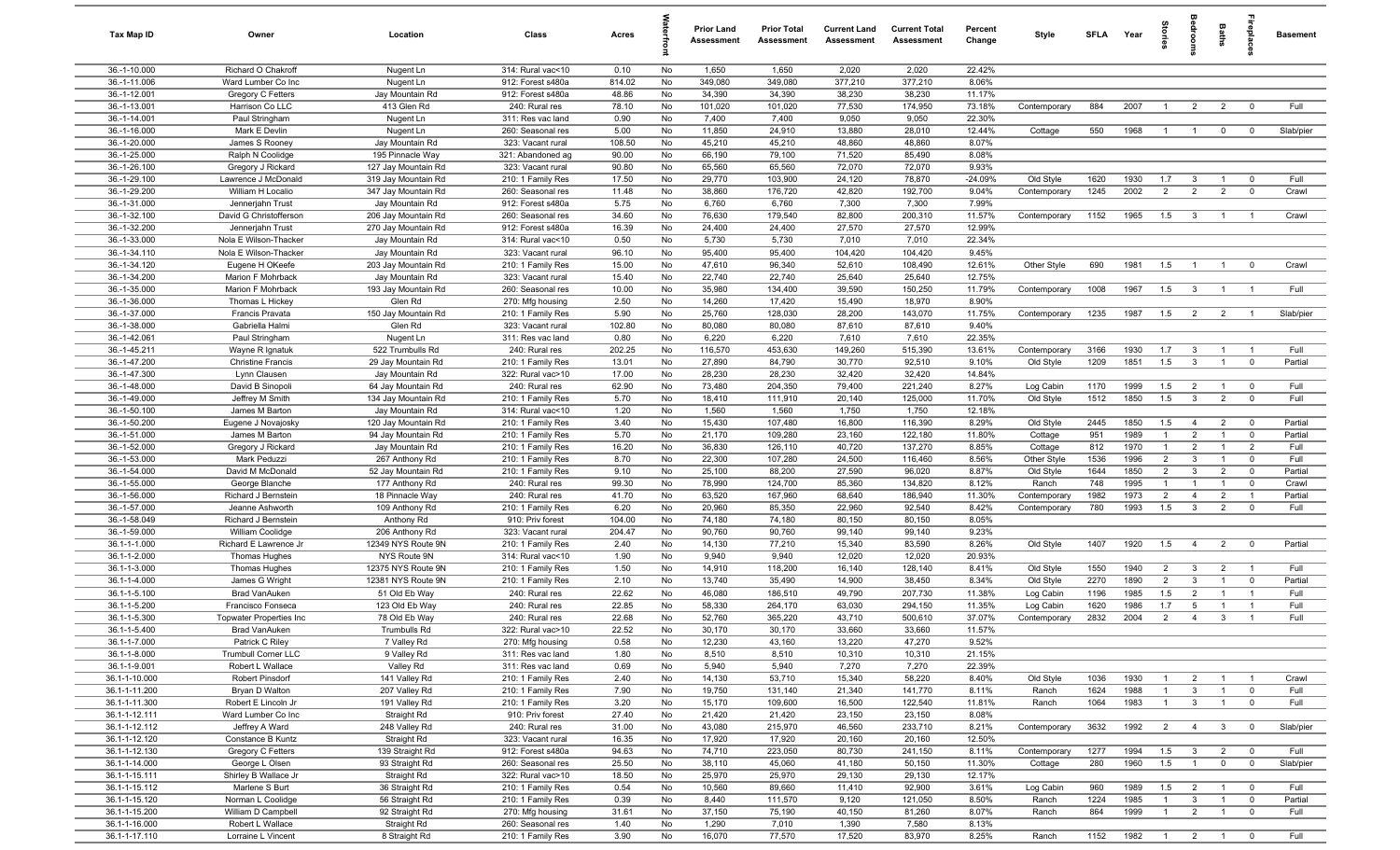| Tax Map ID                     | Owner                                          | Location                   | Class                                  | Acres          |          | <b>Prior Land</b><br>Assessment | <b>Prior Total</b><br>Assessment | <b>Current Land</b><br>Assessment | <b>Current Total</b><br>Assessment | Percent<br>Change | Style                  | <b>SFLA</b>  | Year         | Stori                          | droom                          | Baths                            | epla                          | Basement             |
|--------------------------------|------------------------------------------------|----------------------------|----------------------------------------|----------------|----------|---------------------------------|----------------------------------|-----------------------------------|------------------------------------|-------------------|------------------------|--------------|--------------|--------------------------------|--------------------------------|----------------------------------|-------------------------------|----------------------|
| 36.1-1-17.120                  | Marc Lolacono                                  | 148 Valley Rd              | 210: 1 Family Res                      | 3.90           | No       | 16,070                          | 71,040                           | 17,520                            | 76,950                             | 8.32%             | Contemporary           | 971          | 1982         | 1.5                            | $\overline{2}$                 | $\overline{1}$                   | $\mathbf 0$                   | Slab/pier            |
| 36.1-1-17.211                  | John R Straight                                | 134 Valley Rd              | 210: 1 Family Res                      | 1.33           | No       | 12,740                          | 71,170                           | 13,790                            | 77,060                             | 8.28%             | Ranch                  | 768          | 1979         | $\mathbf{1}$                   | $\overline{2}$                 | $\overline{1}$                   | $\mathbf 0$                   | Full                 |
| 36.1-1-17.212                  | Kevin L Gregory                                | 138 Valley Rd              | 210: 1 Family Res                      | 2.59           | No       | 14,380                          | 114,930                          | 15,620                            | 124,530                            | 8.35%             | Other Style            | 1624         | 1992         | 1.5                            | $\mathbf{3}$                   | $\overline{1}$                   | $\mathbf 0$                   | Slab/pier            |
| 36.1-1-17.220                  | Donald E Whalley                               | 140 Valley Rd              | 210: 1 Family Res                      | 1.60           | No       | 13,090                          | 85,280                           | 14,180                            | 92,270                             | 8.20%             | Ranch                  | 1120         | 1989         | $\mathbf{1}$                   | $\overline{2}$                 |                                  | $\mathbf 0$                   | Full                 |
| 36.1-1-18.000                  | Daniel W Straight                              | 120 Valley Rd              | 210: 1 Family Res                      | 0.50           | No       | 8,890                           | 43,260                           | 9,610                             | 46,880                             | 8.37%             | Old Style              | 1035         | 1868         | $\overline{2}$                 | $\mathbf{3}$                   | $\overline{2}$                   | $^{\circ}$                    | Partial              |
| 36.1-1-19.000<br>36.1-1-20.004 | Thomas E Wallace                               | 114 Valley Rd              | 210: 1 Family Res                      | 2.00<br>218.24 | No<br>No | 13,740<br>129,370               | 49,080<br>233,300                | 14,900<br>144,270                 | 53,460<br>257,130                  | 8.92%<br>10.21%   | Ranch                  | 1002<br>2662 | 1946<br>1879 | $\mathbf{1}$<br>$\overline{2}$ | $\mathbf 0$<br>$\overline{4}$  | $\overline{1}$                   | $\mathbf 0$                   | Slab/pier<br>Partial |
| 36.1-1-21.120                  | Benjamin A Straight<br><b>Brian A Straight</b> | 99 Valley Rd<br>Valley Rd  | 240: Rural res<br>314: Rural vac<10    | 3.20           | No       | 10,330                          | 10,330                           | 12,350                            | 12,350                             | 19.55%            | Old Style              |              |              |                                |                                |                                  | $\overline{0}$                |                      |
| 36.1-1-21.200                  | Michael W Straight                             | 75 Valley Rd               | 210: 1 Family Res                      | 3.10           | No       | 15,040                          | 108,640                          | 16,360                            | 117,590                            | 8.24%             | Ranch                  | 1092         | 1985         | $\overline{1}$                 | $\overline{2}$                 | $\overline{1}$                   | $^{\circ}$                    | Full                 |
| 36.1-1-22.110                  | Wallace E Richardson                           | 36 Valley Rd               | 210: 1 Family Res                      | 0.61           | No       | 10,690                          | 36,540                           | 11,550                            | 39,480                             | 8.05%             | Old Style              | 1124         | 1890         | 1.7                            | $\mathbf{3}$                   | $\overline{1}$                   | $\mathbf 0$                   | Partial              |
| 36.1-1-22.120                  | Michael Straight                               | Valley Rd                  | 323: Vacant rural                      | 93.13          | No       | 77,980                          | 77,980                           | 85,330                            | 85,330                             | 9.43%             |                        |              |              |                                |                                |                                  |                               |                      |
| 36.1-1-22.130                  | Mark Vondell                                   | 50 Valley Rd               | 270: Mfg housing                       | 5.26           | No       | 17,840                          | 66,320                           | 19,500                            | 72,870                             | 9.88%             |                        |              |              |                                |                                |                                  |                               |                      |
| 36.1-1-22.200                  | Juliann T Beatty                               | 27 Valley Rd               | 210: 1 Family Res                      | 1.82           | No       | 13,380                          | 142,680                          | 14,500                            | 154,760                            | 8.47%             | Contemporary           | 1498         | 1989         | 1.7                            | $\overline{3}$                 | $\overline{1}$                   | $\Omega$                      | Full                 |
| 36.1-1-23.100                  | Ralph Schmaelzle                               | 171 Trumbulls Rd           | 270: Mfg housing                       | 11.49          | No       | 28,200                          | 50,020                           | 30,470                            | 60,050                             | 20.05%            |                        |              |              |                                |                                |                                  |                               |                      |
| 36.1-1-23.200                  | Robert L Wallace                               | 157 Trumbulls Rd           | 270: Mfg housing                       | 2.75           | No       | 17,180                          | 49,640                           | 18,570                            | 54,300                             | 9.39%             |                        |              |              |                                |                                |                                  |                               |                      |
| 36.1-1-23.300                  | Ralph Schmaelzle                               | Trumbulls Rd               | 311: Res vac land                      | 2.75           | No       | 11,380                          | 11,380                           | 13,580                            | 13,580                             | 19.33%            |                        |              |              |                                |                                |                                  |                               |                      |
| 36.1-1-24.000                  | James S Freeborn                               | 221 Trumbulls Rd           | 240: Rural res                         | 22.70          | No       | 48,570                          | 158,580                          | 52,480                            | 171,770                            | 8.32%             | Old Style              | 1471         | 1978         | 1.7                            | $\mathbf{3}$                   |                                  | $^{\circ}$                    | Full                 |
| 36.1-1-25.000                  | Herbert F Oettgen                              | 297 Trumbulls Rd           | 240: Rural res                         | 26.60          | No       | 45,000                          | 157,570                          | 48,620                            | 175,580                            | 11.43%            | Old Style              | 2232         | 1890         | 1.7                            | $\mathbf{3}$                   |                                  |                               | Full                 |
| 36.1-1-28.100                  | Lee E Torrance                                 | 57 Glen Rd                 | 210: 1 Family Res                      | 3.93           | No       | 18,960                          | 90,250                           | 20,650                            | 97,930                             | 8.51%             | Other Style            | 1312         | 1935         | $\overline{1}$                 | $\mathbf{3}$                   | $\overline{2}$                   | $\Omega$                      | Full                 |
| 36.1-1-28.200                  | Kortepeter Family Trust                        | Glen Rd                    | 314: Rural vac<10                      | 6.10           | No       | 15,500                          | 15,500                           | 18,220                            | 18,220                             | 17.55%            |                        |              |              |                                |                                |                                  |                               |                      |
| 36.1-1-29.100<br>36.1-1-29.200 | Leonard Hathaway<br>William J Dilworth         | Glen Rd<br>107 Glen Rd     | 323: Vacant rural<br>210: 1 Family Res | 36.00<br>12.30 | No<br>No | 64,240<br>40,450                | 64,240<br>127,440                | 71,010<br>44,610                  | 71,010<br>143,470                  | 10.54%<br>12.58%  | Old Style              | 1302         | 1890         | 1.7                            | $\mathbf{3}$                   | $\overline{2}$                   | $^{\circ}$                    | Slab/pier            |
| 36.1-1-30.000                  | David M Allen                                  | 121 Glen Rd                | 210: 1 Family Res                      | 0.60           | No       | 10,670                          | 49,890                           | 11,530                            | 55,580                             | 11.41%            | Bungalow               | 912          | 1933         | $\overline{1}$                 | $\overline{2}$                 | $\overline{1}$                   | $\mathbf 0$                   | Partial              |
| 36.1-1-31.100                  | Paul J Benway                                  | Glen Rd                    | 322: Rural vac>10                      | 137.09         | No       | 83,000                          | 83,000                           | 90,760                            | 90,760                             | 9.35%             |                        |              |              |                                |                                |                                  |                               |                      |
| 36.1-1-31.200                  | Christopher W Benway                           | 147 Glen Rd                | 270: Mfg housing                       | 9.71           | No       | 14,800                          | 47,860                           | 16,090                            | 52,480                             | 9.65%             |                        |              |              |                                |                                |                                  |                               |                      |
| 36.1-1-31.300                  | Timothy E Benway                               | 181 Glen Rd                | 210: 1 Family Res                      | 10.03          | No       | 24,160                          | 108,740                          | 26,100                            | 117,500                            | 8.06%             | Ranch                  | 1144         | 1996         | $\overline{1}$                 | $\mathbf{3}$                   | $\overline{1}$                   | $^{\circ}$                    | Full                 |
| 36.1-1-32.000                  | <b>Edward T Stork</b>                          | 232 Straight Rd            | 210: 1 Family Res                      | 25.60          | No       | 44,220                          | 241,580                          | 49,090                            | 262,470                            | 8.65%             | Old Style              | 2356         | 1973         | 1.5                            | $\overline{4}$                 | $\overline{2}$                   | $\overline{1}$                | Full                 |
| 36.1-1-33.000                  | Irene W McConkey                               | 199 Straight Rd            | 210: 1 Family Res                      | 8.59           | No       | 33,240                          | 93,090                           | 36,520                            | 104,560                            | 12.32%            | Old Style              | 920          | 1900         | 1.5                            | $\overline{2}$                 | $\overline{2}$                   | $\mathbf 0$                   | Partial              |
| 36.1-1-34.000                  | <b>William Verity</b>                          | Straight Rd                | 323: Vacant rural                      | 12.42          | No       | 25,630                          | 25,630                           | 29,620                            | 29,620                             | 15.57%            |                        |              |              |                                |                                |                                  |                               |                      |
| 36.1-1-35.000                  | Ronald C Cope                                  | Straight Rd                | 314: Rural vac<10                      | 8.00           | No       | 19,040                          | 19,040                           | 22,230                            | 22,230                             | 16.75%            |                        |              |              |                                |                                |                                  |                               |                      |
| 36.1-1-36.110                  | Evelyn R Coolidge                              | 233 Glen Rd                | 210: 1 Family Res                      | 2.16           | No       | 16,580                          | 82,750                           | 17,990                            | 89,700                             | 8.40%             | Ranch                  | 1056         | 1967         | $\overline{1}$                 | $\overline{2}$                 |                                  | $^{\circ}$                    | Full                 |
| 36.1-1-36.120                  | Frank Coolidge                                 | Glen Rd                    | 311: Res vac land                      | 1.20           | No       | 7,740                           | 7,740                            | 9,440                             | 9,440                              | 21.96%            |                        |              |              |                                |                                |                                  |                               |                      |
| 36.1-1-36.130                  | Henry Coolidge III                             | Glen Rd                    | 311: Res vac land                      | 0.80           | No       | 1,270                           | 1,270                            | 1,420                             | 1,420                              | 11.81%            |                        |              |              |                                |                                |                                  |                               |                      |
| 36.1-1-36.200                  | Henry Coolidge III                             | 253 Glen Rd                | 210: 1 Family Res                      | 0.43           | No       | 10,330                          | 96,180                           | 11,160                            | 104,040                            | 8.17%             | Ranch                  | 1296         | 1979         | $\overline{1}$                 | $\overline{2}$                 | $\overline{1}$                   | $\mathbf 0$                   | Full                 |
| 36.1-1-37.000                  | Michael T Harrison                             | 269 Glen Rd                | 240: Rural res                         | 37.73          | No       | 73,970                          | 342,200                          | 79,930                            | 418,400                            | 22.27%            | Contemporary           | 2899         | 1990         | 2.5                            | $\overline{4}$                 | $\overline{2}$                   | $\overline{1}$                | Full                 |
| 36.1-1-38.000<br>36.1-1-39.100 | David C Dohman                                 | 297 Glen Rd<br>266 Glen Rd | 240: Rural res<br>240: Rural res       | 11.20<br>15.90 | No<br>No | 29,370<br>32,320                | 265,040<br>98,820                | 32,360<br>34,930                  | 287,180<br>106,950                 | 8.35%<br>8.23%    | Old Style<br>Old Style | 3729<br>1224 | 1890<br>1861 | $\overline{2}$<br>1.5          | $\mathbf{3}$<br>$\overline{4}$ | $\overline{1}$<br>$\overline{1}$ | $\overline{1}$<br>$^{\circ}$  | Partial<br>Full      |
| 36.1-1-39.200                  | Calvin J Coolidge<br>Calvin J Coolidge         | 284 Glen Rd                | 210: 1 Family Res                      | 2.01           | No       | 18,800                          | 172,830                          | 20,390                            | 187,130                            | 8.27%             | Contemporary           | 2247         | 1993         | 1.5                            | $\mathbf{3}$                   | $\mathbf{1}$                     | $\mathbf 0$                   | Slab/pier            |
| 36.1-1-40.000                  | Calvin J Coolidge                              | 268 Glen Rd                | 270: Mfg housing                       | 1.40           | No       | 8,000                           | 21,090                           | 9,730                             | 24,140                             | 14.46%            |                        |              |              |                                |                                |                                  |                               |                      |
| 36.1-1-41.000                  | Robert T Coolidge                              | Glen Rd                    | 321: Abandoned ag                      | 0.30           | No       | 5,090                           | 5,090                            | 6,230                             | 6,230                              | 22.40%            |                        |              |              |                                |                                |                                  |                               |                      |
| 36.1-1-42.000                  | Robert T Coolidge                              | Glen Rd                    | 321: Abandoned ag                      | 0.40           | No       | 8,480                           | 8,480                            | 9,170                             | 9,170                              | 8.14%             |                        |              |              |                                |                                |                                  |                               |                      |
| 36.1-1-43.000                  | Mitchell S Terry                               | 7 Anthony Rd               | 210: 1 Family Res                      | 6.60           | No       | 19,580                          | 92,670                           | 21,450                            | 101,030                            | 9.02%             | Old Style              | 1345         | 1870         | 1.5                            | $\overline{2}$                 |                                  | $^{\circ}$                    | Partial              |
| 36.1-1-44.100                  | <b>Matthew Porter</b>                          | Anthony Rd                 | 314: Rural vac<10                      | 4.82           | No       | 12,410                          | 12,410                           | 14,670                            | 14,670                             | 18.21%            |                        |              |              |                                |                                |                                  |                               |                      |
| 36.1-1-44.200                  | Christopher M Garrow                           | 21 Anthony Rd              | 270: Mfg housing                       | 0.18           | No       | 4,930                           | 43,060                           | 5,320                             | 47,300                             | 9.85%             |                        |              |              |                                |                                |                                  |                               |                      |
| 36.1-1-45.000                  | Craig W McDonald                               | 23 Anthony Rd              | 210: 1 Family Res                      | 2.70           | No       | 14,520                          | 86,010                           | 15,780                            | 93,030                             | 8.16%             | Log Cabin              | 1292         | 1940         | 1.5                            | $\mathbf{3}$                   | $\overline{1}$                   |                               | Partial              |
| 36.1-1-46.000                  | Betty J Haff                                   | Anthony Rd                 | 322: Rural vac>10                      | 14.20          | No       | 24,600                          | 24,600                           | 28,340                            | 28,340                             | 15.20%            |                        |              |              |                                |                                |                                  |                               |                      |
| 36.1-1-47.100                  | Gerard A Harrington                            | 85 Anthony Rd              | 240: Rural res                         | 9.50           | No       | 26,090                          | 125,830                          | 28,680                            | 140,620                            | 11.75%            | Ranch                  | 1136         | 1970         | $\overline{1}$                 | $\overline{2}$                 | $\overline{1}$                   |                               | Partial              |
| 36.1-1-47.200                  | Frank V Bifera                                 | Anthony Rd                 | 322: Rural vac>10                      | 10.90          | No       | 20,320                          | 20,320                           | 23,550                            | 23,550                             | 15.90%            |                        |              |              |                                |                                |                                  |                               |                      |
| 36.1-1-47.300                  | Frank V Bifera                                 | 30 Anthony Rd              | 322: Rural vac>10                      | 12.00          | No       | 21,740                          | 21,740                           | 25,150                            | 25,150                             | 15.69%            |                        |              |              |                                |                                |                                  |                               |                      |
| 36.1-1-48.000                  | Sanford L Warter                               | 30 Anthony Rd              | 210: 1 Family Res                      | 1.70           | No       | 15,200                          | 138,100                          | 16,470                            | 149,640                            | 8.36%             | Ranch                  | 1148         | 1979         | $\overline{1}$                 | $\mathbf{3}$                   | $\overline{1}$                   | $\overline{0}$                | Full                 |
| 36.1-1-49.076<br>36.1-1-50.000 | Martin Coolidge<br>Martin Coolidge             | Glen Rd<br>214 Glen Rd     | 322: Rural vac>10<br>210: 1 Family Res | 11.82<br>4.79  | No       | 12,300<br>17,230                | 12,300<br>89,540                 | 13,170<br>18,820                  | 13,170<br>97,200                   | 7.07%<br>8.55%    |                        | 1357         | 1966         | $\mathbf{1}$                   |                                |                                  |                               | Partial              |
| 36.1-1-51.000                  | Paul J Benway                                  | 166 Glen Rd                | 210: 1 Family Res                      | 1.00           | No<br>No | 14,780                          | 81,720                           | 15,970                            | 88,400                             | 8.17%             | Ranch<br>Ranch         | 1050         | 1968         | $\overline{1}$                 | $\overline{2}$<br>$\mathbf{3}$ | $\overline{1}$<br>$\overline{1}$ | $\overline{1}$<br>$\mathbf 0$ | Full                 |
| 36.1-1-52.000                  | Thomas R Worthington                           | Glen Rd                    | 311: Res vac land                      | 0.30           | No       | 5,090                           | 5,090                            | 6,230                             | 6,230                              | 22.40%            |                        |              |              |                                |                                |                                  |                               |                      |
| 36.1-1-53.000                  | Thomas R Worthington                           | 122 Glen Rd                | 210: 1 Family Res                      | 0.80           | No       | 12,040                          | 36,830                           | 13,010                            | 47,460                             | 28.86%            | Other Style            | 1056         | 1992         | $1.5 \t 2$                     |                                | $\overline{1}$                   | $\overline{0}$                | Slab/pier            |
| 36.1-1-54.000                  | Thomas R Worthington                           | Glen Rd                    | 311: Res vac land                      | 0.30           | No       | 8,070                           | 8,070                            | 8,720                             | 8,720                              | 8.05%             |                        |              |              |                                |                                |                                  |                               |                      |
| 36.1-1-55.000                  | Laura A Paul                                   | Glen Rd                    | 314: Rural vac<10                      | 2.30           | No       | 9,160                           | 9,160                            | 11,040                            | 11,040                             | 20.52%            |                        |              |              |                                |                                |                                  |                               |                      |
| 36.1-1-56.000                  | Paul Benway                                    | Glen Rd                    | 314: Rural vac<10                      | 2.10           | No       | 3,400                           | 3,400                            | 3,820                             | 3,820                              | 12.35%            |                        |              |              |                                |                                |                                  |                               |                      |
| 36.1-1-57.000                  | Alan J Benway                                  | 96 Glen Rd                 | 210: 1 Family Res                      | 0.50           | No       | 10,670                          | 72,940                           | 11,530                            | 85,050                             | 16.60%            | Old Style              | 1094         | 1928         | $\overline{1}$                 | 2                              | $\overline{1}$                   | $\overline{\mathbf{0}}$       | Partial              |
| 36.1-1-58.000                  | Paul Benway                                    | Glen Rd                    | 323: Vacant rural                      | 0.50           | No       | 1,010                           | 1,010                            | 1,130                             | 1,130                              | 11.88%            |                        |              |              |                                |                                |                                  |                               |                      |
| 36.1-1-59.100                  | Margo Glicksman                                | Anthony Rd                 | 250: Estate                            | 33.20          | No       | 56,400                          | 811,790                          | 60,940                            | 879,430                            | 8.33%             | Log Cabin              | 3949         | 1994         | $\mathbf{3}$                   | 6                              | $\overline{4}$                   | $\overline{1}$                | Full                 |
| 36.1-1-59.200                  | Margo Glicksman                                | Anthony Rd                 | 323: Vacant rural                      | 14.75          | No       | 25,380                          | 25,380                           | 28,650                            | 28,650                             | 12.88%            |                        |              |              |                                |                                |                                  |                               |                      |
| 36.1-1-60.000                  | Carl M Kortepeter                              | 66 Glen Rd                 | 240: Rural res                         | 41.20          | No       | 52,430                          | 137,370                          | 56,660                            | 153,260                            | 11.57%            | Contemporary           | 1593         | 1910         | 1.5                            | $\overline{\mathbf{3}}$        | $\overline{2}$                   | $\overline{1}$                | Full                 |
| 36.1-1-62.000                  | William R Trumbull                             | 458 Trumbulls Rd           | 240: Rural res                         | 40.00          | No       | 59,020                          | 180,340                          | 63,770                            | 195,510                            | 8.41%             | Contemporary           | 1542         | 1943         | 1.5                            | $\overline{2}$                 | $\overline{1}$                   | $\overline{1}$                | Crawl                |